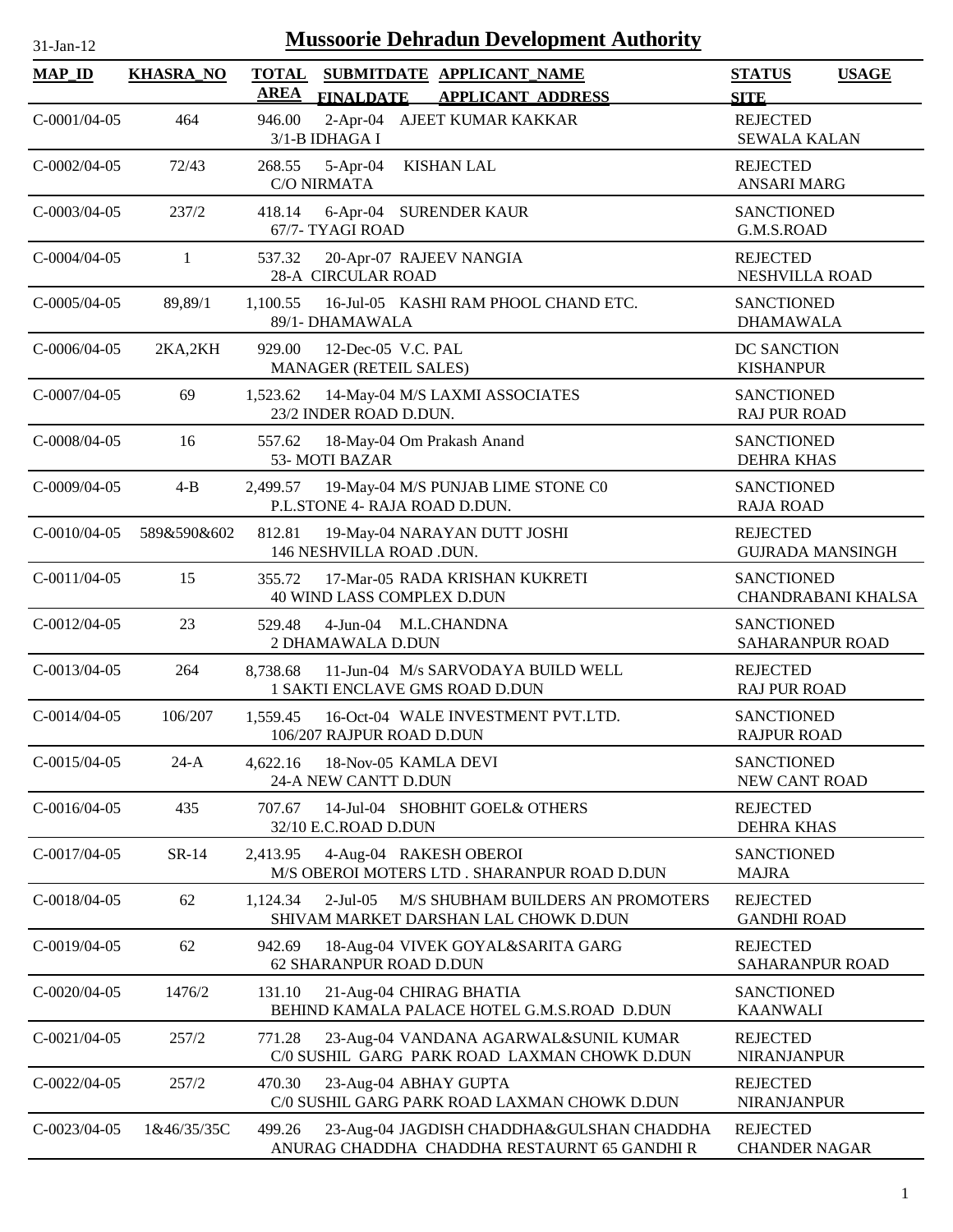| <b>Mussoorie Dehradun Development Authority</b><br>$31-Jan-12$ |                      |                             |                                                                                        |                                             |                      |  |
|----------------------------------------------------------------|----------------------|-----------------------------|----------------------------------------------------------------------------------------|---------------------------------------------|----------------------|--|
| <b>MAP_ID</b>                                                  | <b>KHASRA_NO</b>     | <b>TOTAL</b><br><b>AREA</b> | SUBMITDATE APPLICANT NAME<br><b>FINALDATE</b><br><b>APPLICANT ADDRESS</b>              | <b>STATUS</b><br><b>SITE</b>                | <b>USAGE</b>         |  |
| $C-0024/04-05$                                                 | 6/3                  | 488.40                      | 16-Feb-06 AKHIL ARORA<br>C/0 ARORA ASSOICATES A-6 JANPATH SHOPPING COMPLE              | <b>SANCTIONED</b><br><b>CHANDER NAGAR</b>   |                      |  |
| $C-0025/04-05$                                                 | $65-A$               | 231.93                      | 6-Sep-04 SMT. UMA<br><b>65-A RAJPUR ROAD D.DUN</b>                                     | <b>SANCTIONED</b><br><b>RAJ PUR ROAD</b>    |                      |  |
| $C-0026/04-05$                                                 | 500&501              | 1,110.00                    | 8-Sep-04 ASHWINI AGGARWAL&PHOOL CHAND<br>SHAKTI SERVICES STATION NIRANJANPUR D.DUN     | <b>REJECTED</b><br><b>NIRANJANPUR</b>       |                      |  |
| $C-0027/04-05$                                                 | 60&60/1              | 1,307.06                    | 8-Feb-05 G.S.ARORA<br>C/0 75 DHAMAWALA D.DUN                                           | <b>REJECTED</b><br><b>TYAGI ROAD</b>        |                      |  |
| $C-0028/04-05$                                                 | 67/2                 | 358.90                      | 4-Jul-06 NATASHA JAIN<br>31/1 RACE COURSE D.DUN                                        | <b>SANCTIONED</b><br>MOHABBEWALA (PART)     |                      |  |
| $C-0029/04-05$                                                 | 55                   | 222.70                      | 22-Sep-04 SANJAY MOHAN UNIYAL<br>132 JANDHA BAZAR D.DUN                                | <b>SANCTIONED</b><br><b>ARAT BAZAR</b>      |                      |  |
| $C-0030/04-05$                                                 | 203                  | 301.68                      | 22-Sep-04 JYOTI UNIYAL<br>653 PRAGATI VIHAR DHARAM PUR D.DUN                           | <b>REJECTED</b>                             | AJABPUR KALAM (PART) |  |
| $C-0031/04-05$                                                 | 10                   | 545.17                      | 23-Sep-04 ESS ELL FOODS LTD.<br>R/0 126 NIRANJANPUR D.DUN                              | <b>SANCTIONED</b><br><b>DEHRA KHAS</b>      |                      |  |
| $C-0032/04-05$                                                 | 282&19               | 736.05                      | 24-Sep-04 R.S.MARWAH&SARDAR HARPAL SINGH<br><b>19 RAJPUR ROAD D.DUN</b>                | <b>SANCTIONED</b><br><b>RAJ PUR ROAD</b>    |                      |  |
| $C-0033/04-05$                                                 | 122&120&134 3,882.60 |                             | 27-Sep-04 ASHOK KUMAR&JASBIR SINGH& OTHERS<br>297/VASANT VIHAR PHASE-II, DEHRADUN      | <b>SANCTIONED</b><br>MOHABBEWALA (PART)     |                      |  |
| $C-0034/04-05$                                                 | 5&6&7&8&9            | 91.32                       | 29-Sep-04 VINEET MADHUKAR<br>C/0 A-6 JANPATH SHOPPING COMPLEX BINDAL BRIDGE D          | <b>SANCTIONED</b><br><b>MAAN SINGH WALA</b> |                      |  |
| $C-0035/04-05$                                                 | 5&6&7&8&9            | 91.32                       | 29-Sep-04 ASHA SAHAI<br>C/0 A-6 JANPATH SHOPPING COMPLEX BINDAL BRIDGE D.              | <b>SANCTIONED</b><br><b>MAAN SINGH WALA</b> |                      |  |
| $C-0036/04-05$                                                 | 52/52/A/52/B         | 1,264.90                    | 29-Sep-04 BHUPENDER SINGH&OTHERS<br>17 MOTI BAZAR D.DUN                                | <b>SANCTIONED</b><br><b>RAJ PUR ROAD</b>    |                      |  |
| $C-0037/04-05$                                                 | 504                  | 1,059.71                    | 11-Oct-04 MANISH GUPTA<br>89 RACE COURSE D.DUN                                         | <b>REJECTED</b><br><b>DEHRA KHAS</b>        |                      |  |
| $C-0038/04-05$                                                 | 652                  | 545.17                      | 13-Oct-04 BHARAT BHUSHAN BATRA& VISHNU BATR<br>124 NIRANJANPUR D.DUN                   | <b>SANCTIONED</b><br><b>DEHRA KHAS</b>      |                      |  |
| $C-0039/04-05$                                                 | 652                  | 545.17                      | 13-Oct-04 BHARAT BHUSHAN BATRA<br>124 NIRANJANPUR D.DUN                                | <b>SANCTIONED</b><br><b>DEHRA KHAS</b>      |                      |  |
| $C-0040/04-05$                                                 | 1473                 | 728.69                      | 14-Oct-04 RAJEEV GARG&RANVEER&MAHAVIR SING<br><b>6 MAHADEV VIHAR G.M.S. ROAD D.DUN</b> | <b>REJECTED</b><br><b>KAANWALI</b>          |                      |  |
| $C-0041/04-05$                                                 | 1922/2&1922          | 1,050.00                    | 14-Oct-04 AMITA ADLAKHA<br>15-B EAST RESTCAMP D.DUN                                    | <b>SANCTIONED</b><br><b>ARCADIA GRANT</b>   |                      |  |
| $C-0042/04-05$                                                 | 2                    | 249.93                      | 14-Oct-04 PRAMOD KUMAR<br><b>13 DISPENSARY ROAD D.DUN</b>                              | <b>SANCTIONED</b><br><b>OTHERS</b>          |                      |  |
| $C-0043/04-05$                                                 | 391/1                | 1,676.87                    | 16-Oct-04 MANJU GARG&O.P.GARG.&ANIL GARG<br><b>46 NATIONAL ROAD D.DUN</b>              | <b>SANCTIONED</b><br><b>NIRANJANPUR</b>     |                      |  |
| $C-0044/04-05$                                                 | 74&76&94             | 3,169.93                    | 16-Oct-04 KAMAL GHANSALA<br>C/0 SOCIETY AREA CLEMENT TOWN D.DUN                        | <b>REJECTED</b><br>MOHABBEWALA (PART)       |                      |  |
| $C-0045/04-05$                                                 | 419                  | 1,267.65                    | 18-Oct-04 SURJEET SINGH&HARBANS SINGH ETC.<br>28 KESHAV ROAD LAXMAN CHOWK D.DUN        | <b>REJECTED</b><br><b>DEHRA KHAS</b>        |                      |  |
| $C-0046/04-05$                                                 | 2357/5               | 334.80                      | 25-Oct-04 SUMEET NANDA<br>D-27 RACE COURSE D.DUN                                       | <b>SANCTIONED</b><br><b>ARCADIA GRANT</b>   |                      |  |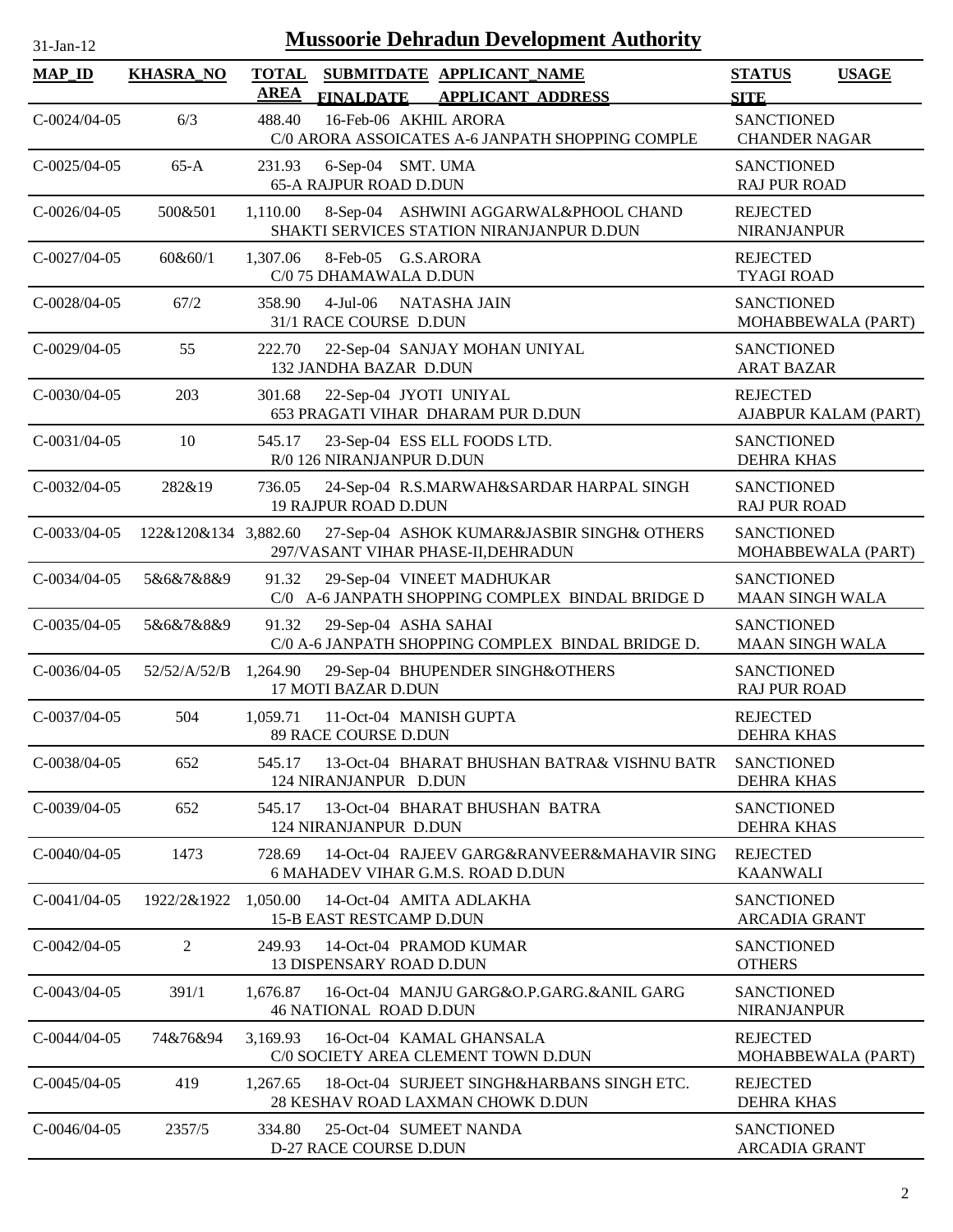| $31-Jan-12$          |                                  |                             |                            | <b>Mussoorie Dehradun Development Authority</b>                                           |                                          |                    |
|----------------------|----------------------------------|-----------------------------|----------------------------|-------------------------------------------------------------------------------------------|------------------------------------------|--------------------|
| <b>MAP_ID</b>        | <b>KHASRA_NO</b>                 | <b>TOTAL</b><br><b>AREA</b> | <b>FINALDATE</b>           | SUBMITDATE APPLICANT_NAME<br><b>APPLICANT ADDRESS</b>                                     | <b>STATUS</b><br><b>SITE</b>             | <b>USAGE</b>       |
| $C-0047/04-05$       | 3                                | 782.06                      |                            | 29-Oct-04 M/S B.N.B. ASSSOCIATES<br>ASTLEY HALL RAJPUR ROAD D.DUN                         | <b>SANCTIONED</b><br><b>ASTELY HALL</b>  |                    |
| $C-0048/04-05$       | 52/14                            | 2,031.82                    | 56 RAJPUR ROAD D.DUN       | 17-May-05 A.K.ASSOCIATES                                                                  | <b>SANCTIONED</b><br><b>RAJ PUR ROAD</b> |                    |
| $C - 0.049/04 - 0.5$ | 52/15                            | 322.70                      | 215-C RAJPUR ROAD D.DUN    | 2-Nov-04 SURJEET SINGH GANDHI                                                             | <b>SANCTIONED</b><br><b>RAJPUR ROAD</b>  |                    |
| $C-0050/04-05$       | 1/1& 1/2                         | 1,037.09                    | 1/2 TYAGI ROAD D.DUN       | 3-Nov-04 VIPIN NAGALIA                                                                    | <b>SANCTIONED</b><br><b>TYAGI ROAD</b>   |                    |
| $C-0051/04-05$       | 884                              | 727.83                      | 27 ARAGHAR D.DUN           | 4-Nov-04 SUNDER LAL KOTIYAL                                                               | <b>REJECTED</b><br><b>TUNWALA</b>        |                    |
| $C-0052/04-05$       | 257/1&257/2                      | 2,075.06                    |                            | 6-Nov-04 SUNIL GUPTA&OTHERS<br>C/0 SUSHIL GARG PARK ROAD OPP.NITYANAND SWAMI HO           | <b>REJECTED</b><br><b>NIRANJANPUR</b>    |                    |
| $C - 0.053/04 - 0.5$ | 42/5&62/57                       | 1,366.77                    |                            | 10-Nov-04 M/S COSMIC IMPEX AND CONSULTANTS P<br>293 AKASH DEEP COLONY D.DUN               | <b>REJECTED</b><br><b>BALLUPUR</b>       |                    |
| $C-0054/04-05$       | 22&23                            | 561.82                      |                            | 10-Nov-04 SUNIL KUMAR JAIN<br>C/0 INTER NATIONAL LAMP INDUSTRIES 1- AKHARA MOHA           | <b>SANCTIONED</b>                        | MOHABBEWALA (PART) |
| $C-0055/04-05$       | 768                              | 1,497.33                    | 22-Dec-06 V.K.MADAN        | C/0 NATRAJ CINEMA CANAURHT PLACE CHAKRATA ROAD                                            | <b>REJECTED</b><br><b>MAJRA</b>          |                    |
| $C-0056/04-05$       | 49                               | 705.00                      | 49 GANDHI ROAD D.DUN       | 9-Dec-04 PARVINDRA SINGH &MAHINDRA SINGH                                                  | <b>REJECTED</b><br><b>GANDHI ROAD</b>    |                    |
|                      | C-0057/04-05 120&121/1&121<br>/2 | 55.21                       |                            | 15-Dec-04 MISS.BARBARA PAUL<br>SAHARANPUR ROAD MAJRA NEAR CONTICIA SCHOL D.D              | <b>REJECTED</b><br><b>MAJRA</b>          |                    |
| $C-0058/04-05$       | 355                              | 24.39                       |                            | 17-Dec-04 RAZIA KHATOON<br>W/0 SAEED AHMAD PO.MAJRA BARA KUN WALI GALI MAJR               | <b>SANCTIONED</b><br><b>MAJRA</b>        |                    |
| $C-0059/04-05$       | 148&149                          | 7,243.95                    |                            | 30-Dec-04 M/S TITAN INDUSTRIES LIMITED<br>TITAN INDUSTRIES LTD. MOHABEWALA INDUSTRIAL ARE | <b>SANCTIONED</b>                        | MOHABBEWALA (PART) |
| C-0060/04-05         | 355                              | 3,687.85                    |                            | 21-Jul-06 M/S BHUSHAN MINERAL INDUSTRIES(P) LT<br>124 NIRANJANPUR P.0. MAJRA D.DUN.       | <b>REJECTED</b><br><b>KUANWALA</b>       |                    |
| $C-0061/04-05$       | 47                               | 53.00                       | 38 DHAMAWALA D.DUN.        | 3-Jan-05 SMT.RAJ RANI                                                                     | <b>REJECTED</b><br><b>DHAMAWALA</b>      |                    |
| $C-0062/04-05$       | 7                                | 862.56                      | 53 GHANDHI ROAD D.DUN.     | 3-Jan-05 M/S ARADHANA MOTORS PVT.LTD.                                                     | <b>REJECTED</b>                          | MOHABBEWALA (PART) |
| $C - 0063/04 - 05$   | 78                               | 991.90                      | D-2 101 CHANDRA LOK D.DUN. | 31-Jan-05 SH. INDRAPAL ARORA                                                              | <b>REJECTED</b><br><b>RAJ PUR ROAD</b>   |                    |
| $C-0064/04-05$       | 137&18                           | 1,505.57                    |                            | 3-Feb-05 SH. RAJENDER NATH GUPTA<br>ADHOIWALA RAIPUR ROAD RISPANA D.DUN                   | <b>PENDING</b><br><b>ADOIWALA</b>        |                    |
| $C-0065/04-05$       | 69                               | 2,857.20                    | 69 RAJPUR ROAD D.DUN       | 23-Feb-05 M/S BHARAT ASSOCIATES                                                           | <b>SANCTIONED</b><br><b>RAJ PUR ROAD</b> |                    |
| $C-0066/04-05$       | 534&533&527                      | 163.62                      |                            | 23-Feb-05 SH. RAJEEV WADHWA<br>474 KHURBHURA MOHALLA D.DUN                                | <b>REJECTED</b><br><b>DEHRA KHAS</b>     |                    |
| $C-0067/04-05$       | 193/1                            | 121.38                      | 36/105 E.C.ROAD D.DUN      | 29-Dec-06 DR. MAYANK JAIN                                                                 | <b>REJECTED</b><br>NIRANJANPUR           |                    |
| $C-0068/04-05$       | 358                              | 83.61                       |                            | 3-Mar-05 SMT. MITHLESH MITTAL<br>D.S.NEGI COLONY AMMWALA TARLA D.DUN                      | <b>SANCTIONED</b><br>AAMWALA TARLA       |                    |
| $C-0069/04-05$       | 300/1                            | 44.13                       |                            | 4-Mar-05 SH. K.K.TANEJA                                                                   | <b>REJECTED</b>                          |                    |

TANEJA BHAWAN RAIPUR ROAD D.DUN

ADOIWALA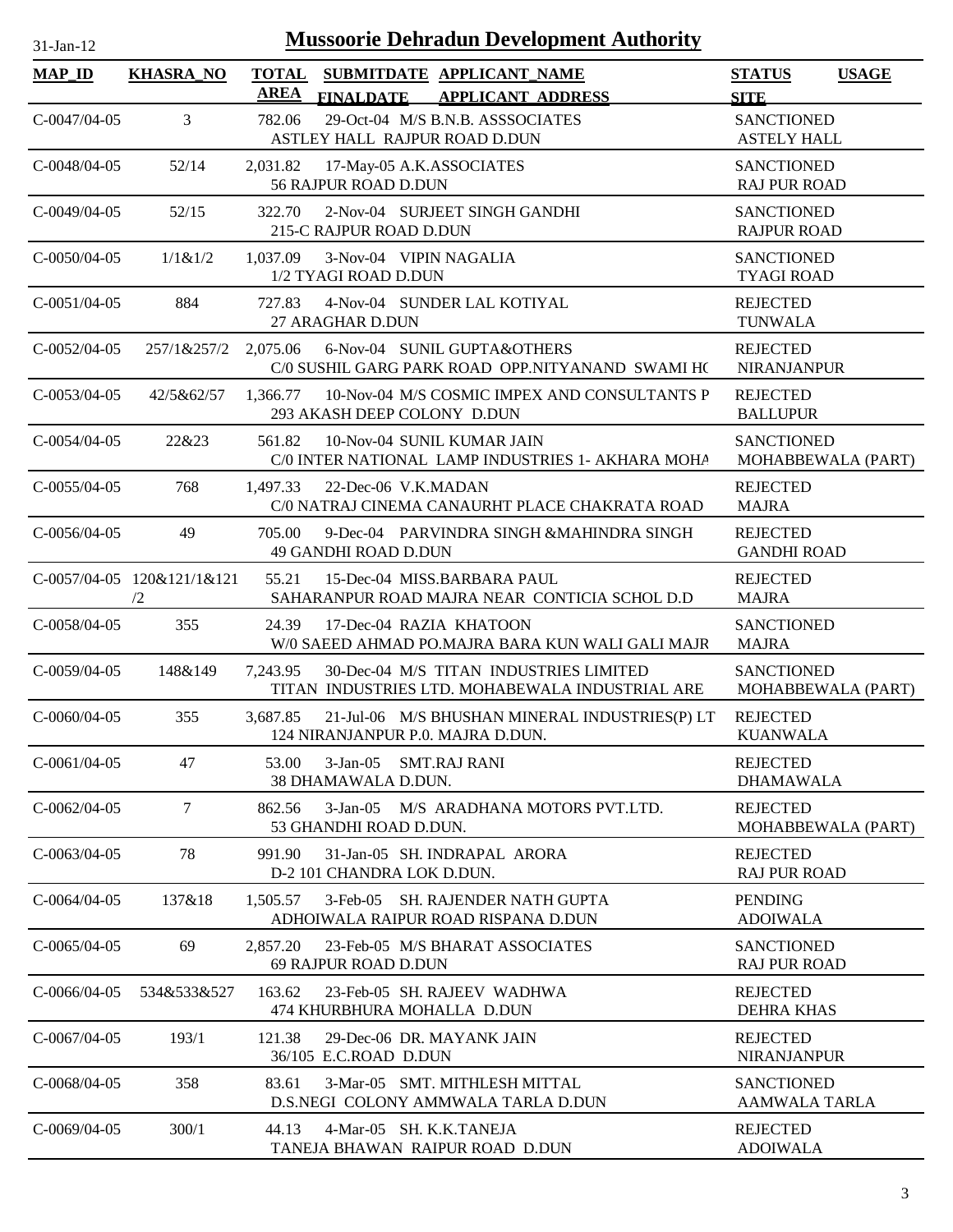| $31-Jan-12$     | <b>Mussoorie Dehradun Development Authority</b>  |                             |                                             |  |                                                                                              |                                          |                      |
|-----------------|--------------------------------------------------|-----------------------------|---------------------------------------------|--|----------------------------------------------------------------------------------------------|------------------------------------------|----------------------|
| <b>MAP_ID</b>   | <b>KHASRA_NO</b>                                 | <b>TOTAL</b><br><b>AREA</b> | <b>FINALDATE</b>                            |  | SUBMITDATE APPLICANT_NAME<br><b>APPLICANT ADDRESS</b>                                        | <b>STATUS</b><br><b>SITE</b>             | <b>USAGE</b>         |
| $C-0070/04-05$  | 1475/2&1476/2                                    | 159.22                      |                                             |  | 9-Mar-05 SH. KAVINDRA SINGH RANA<br>10 SHANTI KUNJ ENGG. ENCLAVE G.M.S.ROAD D.DUN            | <b>SANCTIONED</b><br><b>KAANWALI</b>     |                      |
| $C-0071/04-05$  | 89&27/54                                         | 747.41                      |                                             |  | 14-Mar-05 SMT. ALKA GARG<br>RAJAT PRIYA 21- SAHARANPUR ROAD D.DUN                            | <b>REJECTED</b><br><b>CHAKRATA ROAD</b>  |                      |
| $C-0072/04-05$  | 183&185                                          | 3,223.12                    |                                             |  | 15-Mar-05 SOLITAIRE ESTATES PVT.LTD.<br>122 THAPAR CHAMBER -II 6-B RING ROAD OPP- KALINDI CO | <b>SANCTIONED</b><br><b>SEWALA KHURD</b> |                      |
| $C-0073/04-05$  | 140&137/2                                        | 242.10                      | <b>3 SUBHASH ROAD D.DUN</b>                 |  | 15-Mar-05 SH, SANGEET KUMAR                                                                  | <b>REJECTED</b><br><b>CHAK RAIPUR</b>    |                      |
| $C-0074/04-05$  | 830                                              | 136.48                      |                                             |  | 16-Mar-05 SMT. MAHESHWARI RAWAT&INDRESH CH<br>216 ASHOK VIHAR AJABPUR KALAN D.DUN            | <b>SANCTIONED</b>                        | AJABPUR KALAM (PART) |
| $C-0075/04-05$  | 757/3                                            | 456.83                      |                                             |  | 21-Mar-05 SH. RISHI KUMAR AGGARWAL<br>C/0 ARORA ASSOCIATES A-6 JANPATH SHOPPING COMPLE       | <b>SANCTIONED</b><br><b>MAJRA</b>        |                      |
| $C-0076/04-05$  | $4 - B$                                          | 305.44                      |                                             |  | 23-Mar-05 SH. GAUTAM MARWAH &NITESH MARWAH<br>GAUTAM MARWAHA 1/1 HARIDWAR ROAD D.DUN         | <b>SANCTIONED</b><br><b>RAJA ROAD</b>    |                      |
| $C-0077/04-05$  | 67                                               | 1,169.42                    | 67 RAJPUR ROAD D.DUN                        |  | 23-Mar-05 M/S KUMAR TRADEING COMPANY                                                         | <b>REJECTED</b><br><b>RAJ PUR ROAD</b>   |                      |
| C-0078/04-05    | 2                                                | 381.06                      |                                             |  | 24-Mar-05 SH. VINOD JAIN&SMT. RESHMA JAIN<br>2 NER DEV SHASTRI MARG D.DUN                    | <b>REJECTED</b><br><b>FALTU LINE</b>     |                      |
| $C-0079/04-05$  | 28&27                                            | 2,155.20                    | 19-C SUBHASH ROAD D.DUN                     |  | 24-Mar-05 M/S A.B. MOTORS PVT.LTD.                                                           | <b>SANCTIONED</b>                        | MOHABBEWALA (PART)   |
| $C-0080/04-05$  | 61                                               | 77.15                       | 61 GANDHI ROAD D.DUN                        |  | 29-Mar-05 SMT. REKHA GUPTA                                                                   | <b>REJECTED</b><br><b>GANDHI ROAD</b>    |                      |
| $L$ -0001/04-05 | 125, 126, 128                                    | $0.00\,$                    | KAULAGARH D.DUN                             |  | 2-Apr-04 SH. E.B.THAPA                                                                       | <b>REJECTED</b>                          |                      |
|                 | L-0002/04-05 296,305,311,31279,732.09<br>315,377 |                             |                                             |  | 13-Oct-06 UTTRANCHAL SERVICE HOUSING ASSOCI<br>USHA FRDC BLOCK UTTARANCHAL SECRETARIAT DDUN  | <b>SANCTIONED</b><br><b>KIRSALI</b>      |                      |
| L-0003/04-05    | 685,686,671                                      | 0.00                        | 15-Jun-04 B.K.ENCLAVE<br><b>MAJRA D.DUN</b> |  |                                                                                              | SANCTIONED                               |                      |
| L-0004/04-05    | 215/1,216/                                       | $0.00\,$                    | <b>MAJRA D.DUN</b>                          |  | 17-Jun-04 SH. NATHI RAM                                                                      | <b>REJECTED</b>                          |                      |
| L-0005/04-05    | 82, 84, 86, 87, 88 46, 905. 00                   |                             | 78-RAJPUR ROAD DEHRADUN                     |  | 28-Apr-06 GANGOTRI AVAS NIRMAN SAHKARI SAMI                                                  | <b>SANCTIONED</b><br><b>CHIDOWALI</b>    |                      |
| $L$ -0006/04-05 | 271, 272, 273                                    | 0.00                        | AAMWALA TARLA D.DUN                         |  | 17-Jun-04 SMT. K.SHARMA                                                                      | <b>REJECTED</b>                          |                      |
| $L$ -0007/04-05 | 127,118                                          | $0.00\,$                    | 5-Jul-04<br><b>CHAMAN VIHAR D.DUN</b>       |  | <b>BALOODI WELFAIR SOCITY</b>                                                                | <b>SANCTIONED</b>                        |                      |
| L-0008/04-05    | 14                                               | 0.00                        | 6-Jul-04<br>NEHRU ROAD D.DUN                |  | SH. MAHANDAR VERMA AND OTHERS                                                                | <b>REJECTED</b>                          |                      |
| $L$ -0009/04-05 | $\mathbf{0}$                                     | 0.00                        | 40-B, DANDA DHORAN D.DUN                    |  | 9-Sep-04 SH. RAKESH JAIN                                                                     | <b>SANCTIONED</b>                        |                      |
| $L$ -0010/04-05 | $\mathbf{0}$                                     | 0.00                        | <b>JAKHAN D.DUN</b>                         |  | 31-Aug-04 SMT. LEELAWATI                                                                     | <b>REJECTED</b>                          |                      |
| $L$ -0011/04-05 | $\boldsymbol{0}$                                 | 0.00                        | DHORAN KAHAS D.DUN                          |  | 23-Sep-04 SH. PAWAN SANI                                                                     | <b>SANCTIONED</b>                        |                      |
| $L$ -0012/04-05 | 1543                                             | 0.00                        | KANWALI D.DUN                               |  | 1-Oct-04 SH. OM PRAKASH                                                                      | <b>REJECTED</b>                          |                      |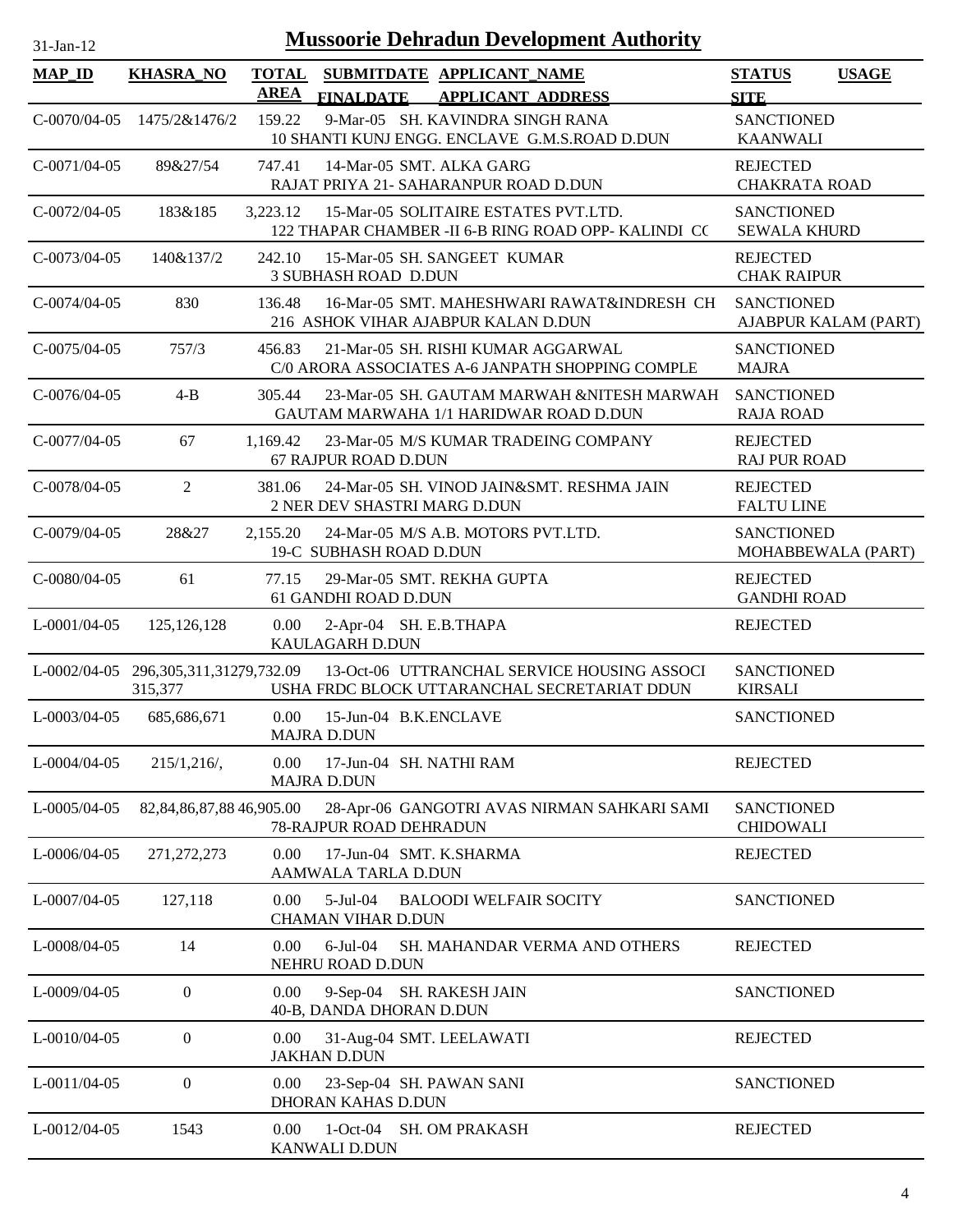| <b>MAP_ID</b>      | <b>KHASRA_NO</b>                   | <b>AREA</b>             |                                                       | TOTAL SUBMITDATE APPLICANT NAME<br>FINALDATE APPLICANT ADDRESS                 | <b>STATUS</b><br><b>SITE</b>              | <b>USAGE</b>         |
|--------------------|------------------------------------|-------------------------|-------------------------------------------------------|--------------------------------------------------------------------------------|-------------------------------------------|----------------------|
|                    | L-0013/04-05 28,166,167,168,4<br>7 | 0.00                    | SHASTRADHARA ROAD D.DUN                               | 11-Nov-04 SH. JAGDISH PRASAD                                                   | <b>REJECTED</b>                           |                      |
| $L$ -0014/04-05    | $\overline{0}$                     | 0.00                    | DANDA NOORIWALA D.DUN                                 | 6-Nov-04 NEW DEFIANCE COLONY                                                   | <b>SANCTIONED</b>                         |                      |
| $L$ -0015/04-05    | $\overline{0}$                     | 0.00                    | 5-Mar-05 ANANYA VIHAR<br><b>SEWALA KALAN D.DUN</b>    |                                                                                | <b>SANCTIONED</b>                         |                      |
| L-0016/04-05       | $\overline{0}$                     | 0.00                    | 31-Mar-05 NORTH AVENUE<br><b>CHAKUWALA D.DUN</b>      |                                                                                | <b>REJECTED</b>                           |                      |
| R-0001/04-05       | 1108                               | 264.00                  |                                                       | 1-Apr-04 PURAN SINGH NEGI<br>PUSHP KUNJ LANE NO-9 HOUSE NO-18 AJABPUR KHURD D. | <b>SANCTIONED</b>                         |                      |
| R-0002/04-05       | 38                                 | 100.00                  | 1-Apr-04 SIDHIR KUMAR<br>38- DISPENSARY ROAD          |                                                                                | <b>REJECTED</b><br><b>DISPENSARY ROAD</b> |                      |
| $R - 0003/04 - 05$ | 30                                 | 292.15                  | 264/9 MOHIT NAGAR                                     | 2-Apr-05 SMT. ANITA SINGHAL                                                    | <b>SANCTIONED</b><br><b>SUBHASH ROAD</b>  |                      |
| R-0004/04-05       | 587                                | 268.00                  | D-29- OFFICER COLONY                                  | 1-Apr-04 RAVINDAR KUMAR KUKSAHL                                                | <b>REJECTED</b><br><b>BHARUWALA GRANT</b> |                      |
| R-0005/04-05       | 110                                | 226.67                  | 1-Apr-04 RAJENDRA JOSHI<br>75-A-NEW CANAT PLACE       |                                                                                | <b>SANCTIONED</b><br><b>ADOIWALA</b>      |                      |
| R-0006/04-05       | 394                                | 349.95                  | D-14- SABJEE MANDI                                    | 1-Apr-04 JAGMOHAN SHARMA                                                       | <b>SANCTIONED</b><br>NIRANJANPUR          |                      |
| R-0007/04-05       | 385                                | 127.90                  | 1-Apr-04 Sanjay Kumar Singh<br>48/2- TEG BAHADUR ROAD |                                                                                | <b>SANCTIONED</b><br><b>BADRIPUR</b>      |                      |
| R-0008/04-05       | 70                                 | 230.38                  | H.C.L. COLONY                                         | 1-Apr-04 JAI KRISHNA KHANDURI                                                  | <b>SANCTIONED</b>                         | AJABPUR KALAM (PART) |
| R-0009/04-05       | 243                                | 375.03                  | 159/7 RAJPUR ROAD                                     | 1-Apr-04 SMT. AURAKSHA RANI                                                    | <b>SANCTIONED</b><br><b>KISHANPUR</b>     |                      |
| R-0010/04-05       | 703/6                              | 275.92                  | <b>14- KESHAV ROAD</b>                                | 9-Aug-04 SANJEEV AGARWAL                                                       | <b>SANCTIONED</b><br><b>KAANWALI</b>      |                      |
| R-0011/04-05       | 381,382                            | 406.75<br><b>SINOLA</b> |                                                       | 1-Apr-04 SMT, SHAVITRI DEVI                                                    | <b>REJECTED</b><br><b>SINOLA</b>          |                      |
| R-0012/04-05       | 705                                | 172.85                  | C/O SUBHAM ENTERPRISES                                | 2-Apr-04 Bishan Singh Rauthan                                                  | <b>REJECTED</b><br><b>DEHRA KHAS</b>      |                      |
| R-0013/04-05       | 24                                 | 148.69                  | 2-Apr-04 URMILA DWIVEDI<br>118 - OLD NEHRU COLONY     |                                                                                | <b>REJECTED</b><br><b>AJABPUR KHURD</b>   |                      |
| R-0014/04-05       | 953M                               | 118.90                  | 87/45-A-TYAGI ROAD                                    | 2-Apr-04 AMT. ANITA GULATHI                                                    | <b>SANCTIONED</b><br><b>DEHRA KHAS</b>    |                      |
| R-0015/04-05       | 68                                 | 171.21                  | 689- INDRA NAGAR COLONY                               | 2-Apr-04 LAF. COL. SHAMSHER SINGH                                              | <b>REJECTED</b><br><b>DOBHALWALA</b>      |                      |
| R-0016/04-05       | 31                                 | 308.08                  | 133/11 RAJENDAR NAGAR                                 | 2-Apr-04 RAJESHWAR PARSAD SHARMA                                               | <b>SANCTIONED</b><br>RAJENDAR NAGAR       |                      |
| R-0017/04-05       | $42-B$                             | 78.42                   | $2-Apr-04$<br><b>42-B RACE COURS</b>                  | <b>JEEVAN KUMAR</b>                                                            | <b>REJECTED</b><br><b>RACE COURSE</b>     |                      |
| R-0018/04-05       | 217                                | 208.80<br>D-BLOCK       | $2$ -Apr-04                                           | RAJENDAR SINGH BISHT                                                           | <b>SANCTIONED</b><br><b>AJABPUR KHURD</b> |                      |
| R-0019/04-05       | 1140                               | 323.73                  | 232- AJABPUR KALAN                                    | 2-Apr-04 GOVIND SINGH NEGI                                                     | <b>REJECTED</b>                           | AJABPUR KALAM (PART) |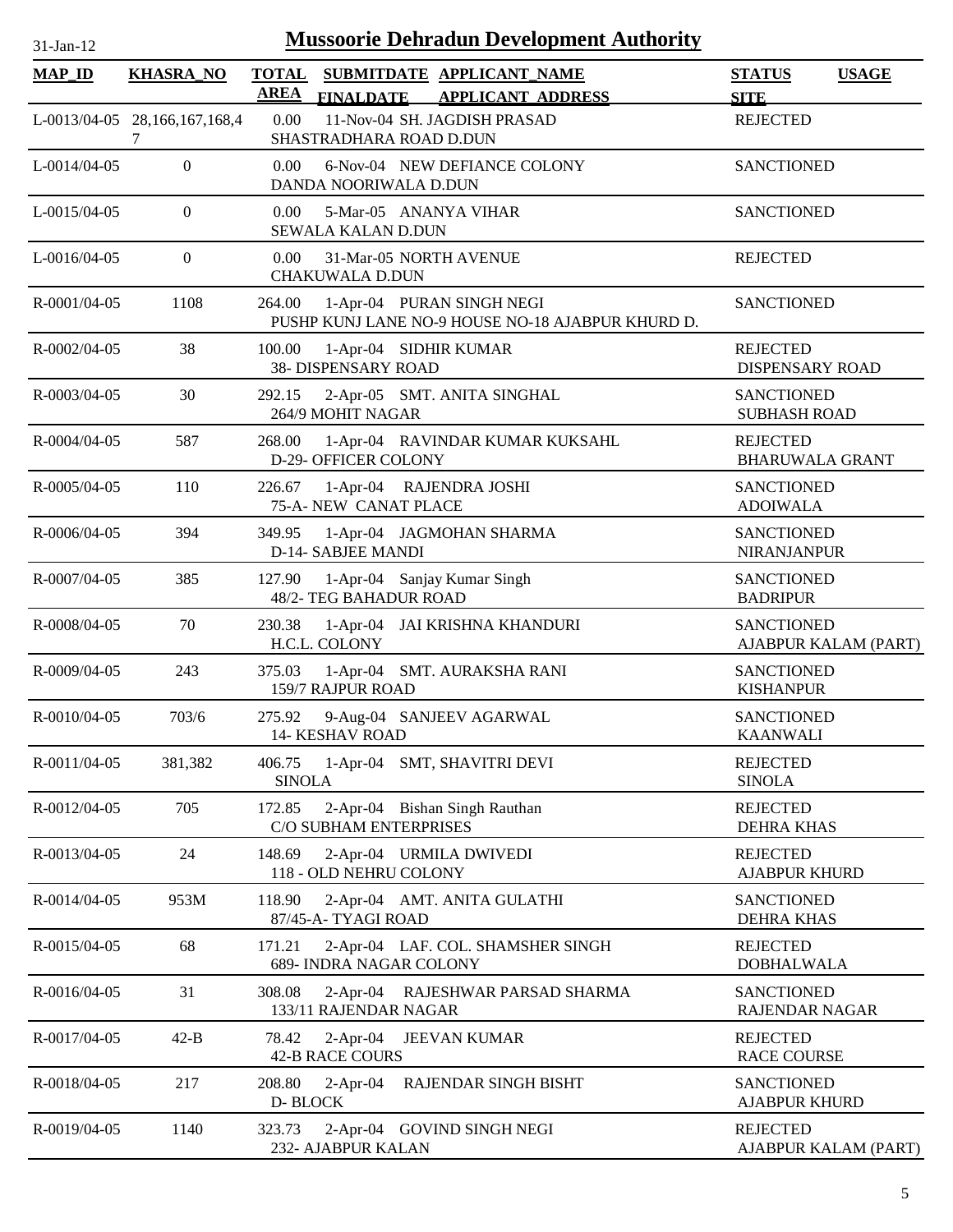| 31-Jan-12          |                  | <b>Mussoorie Dehradun Development Authority</b>                                             |                                              |
|--------------------|------------------|---------------------------------------------------------------------------------------------|----------------------------------------------|
| <b>MAP_ID</b>      | <b>KHASRA_NO</b> | <b>TOTAL</b><br>SUBMITDATE APPLICANT_NAME<br><b>AREA</b><br>FINALDATE APPLICANT ADDRESS     | <b>STATUS</b><br><b>USAGE</b><br><b>SITE</b> |
| R-0020/04-05       | 178              | 2-Apr-04 LT. COL. SANDEEP RAWAI<br>461.52<br>89- VIJAY PARK BALLUPUR ROAD D.DUN.            | <b>SANCTIONED</b>                            |
| $R - 0021/04 - 05$ | 96/234           | 206.80<br>2-Apr-04 RAJENDER KUMAR<br>69/234- CHUKKUWALA                                     | <b>SANCTIONED</b><br>CHUKKHUWALA             |
| R-0022/04-05       | 411,412          | 2-Apr-04 UPPAL TOWERS<br>150.00<br><b>B-33- KAILASH COLONY</b>                              | <b>SANCTIONED</b><br><b>DHORAN KHAS</b>      |
| R-0023/04-05       | 416              | 150.00<br>2-Apr-04 UPPAL TOWERS<br><b>B-33 KAILASH COLONY</b>                               | <b>SANCTIONED</b><br><b>DHORAN KHAS</b>      |
| R-0024/04-05       | 411              | 150.00<br>2-Apr-04 UPPAL TOWERS<br><b>B-33- KAILASH COLONY</b>                              | <b>SANCTIONED</b><br><b>DHORAN KHAS</b>      |
| R-0025/04-05       | 511              | 223.00<br>2-Apr-04 SMT. JAYANTI RAWAT<br>1- SEWAK ASHRAM ROAD                               | <b>REJECTED</b><br><b>HARRAWALA</b>          |
| R-0026/04-05       | $G-22$           | 2-Apr-04 MANMOHAN SINGH BANGA<br>167.37<br>D-108, RACE COURSE D.DUN.                        | <b>SANCTIONED</b>                            |
| R-0027/04-05       | 83               | 2-Apr-04 SURESH CHANDER UNIYAL<br>264.66<br>C/O K.C. KHANTWAL 9- KALI MANDIR ENCLAVE D.DUN. | <b>SANCTIONED</b>                            |
| R-0028/04-05       | 21/22            | 5-Apr-04 GURMEET SINGH SAINI<br>142.89<br>53/2- CHUKKHUWALA                                 | <b>SANCTIONED</b><br><b>OLD SURVEY ROAD</b>  |
| R-0029/04-05       | $II-B-145/195$   | 128.94<br>27-Jul-04 SMT. POONAM DEVI & ASHOK<br>145/195 BLOCK -II                           | <b>REJECTED</b><br><b>CHUKKHUWALA</b>        |
| R-0030/04-05       | 256              | 5-Apr-04 ANITA SHARMA<br>520.24<br>39- KANDOLI MAYUR VIHAR D.DUN.                           | <b>SANCTIONED</b>                            |
| R-0031/04-05       | 29/20            | 5-Apr-04 SMT. SUDHA SHARMA<br>263.05<br>272-C - PHASE -II                                   | <b>REJECTED</b><br><b>NEMI ROAD</b>          |
| R-0032/04-05       | 115              | 192.55<br>5-Apr-04 Dr. SUMIT KUMAR GHOSH<br>7- KALIMANDIR ENCLAVE                           | <b>SANCTIONED</b><br><b>KAANWALI</b>         |
| R-0033/04-05       | 159/4            | 353.19<br>5-Apr-04 SHAYM LAL GUPTA<br>159/4 BHUR GONW                                       | <b>SANCTIONED</b><br><b>PANDITWARI</b>       |
| R-0034/04-05       | 414              | 5-Apr-04 M. UPPAL TOWRS P.LTD.<br>130.00<br><b>B-33 KAILASH COLONY</b>                      | <b>SANCTIONED</b><br><b>DHORAN KHAS</b>      |
| R-0035/04-05       | 409              | 150.00<br>5-Apr-04 M. UPPAL TOWRS<br><b>B-33- KAILASH COLONY</b>                            | <b>SANCTIONED</b><br><b>DHORAN KHAS</b>      |
| R-0036/04-05       | 74M              | 1,534.80<br>5-Apr-04 ROHIT RANJAN DASS<br>247- VASANT VIHAR                                 | <b>REJECTED</b><br><b>GUNIYAL GAON</b>       |
| R-0037/04-05       | 1211             | 1,700.00<br>$5-Apr-04$<br>I.M.A. BLOOD BANK SOCIETY<br>DR. ALOK AHUJA                       | <b>SANCTIONED</b><br><b>GADHI</b> (PART)     |
| R-0038/04-05       | 576M             | 297.60<br>$5-Apr-04$<br><b>RAKESH SATIJA</b><br>WING NO-2 H.NO-136 PREM NAGAR D.DUN.        | <b>SANCTIONED</b>                            |
| R-0039/04-05       | 23               | 297.28<br>$5-Apr-04$<br>SMT. RAJ KUMARI BADOLA<br>10- VIJAY PARK                            | <b>SANCTIONED</b><br>VIJAY PARK EXTN.        |
| R-0040/04-05       | 32/5             | 565.44<br>5-Apr-04 RAJ KUMAR<br>115/6 OLD RAJPUR ROAD                                       | <b>REJECTED</b><br>E.C.ROAD                  |
| R-0041/04-05       | 54M              | 197.72<br>6-Apr-04 SMT.MITHLES RASTOGI<br>150/14 - SHANTI VIHAR                             | <b>REJECTED</b><br><b>KAANWALI</b>           |
| R-0042/04-05       | 728              | 156.13<br>6-Apr-04 CHAND BALA<br><b>636- CHANIKYA ROAD</b>                                  | <b>REJECTED</b><br><b>SUBHASH NAGAR</b>      |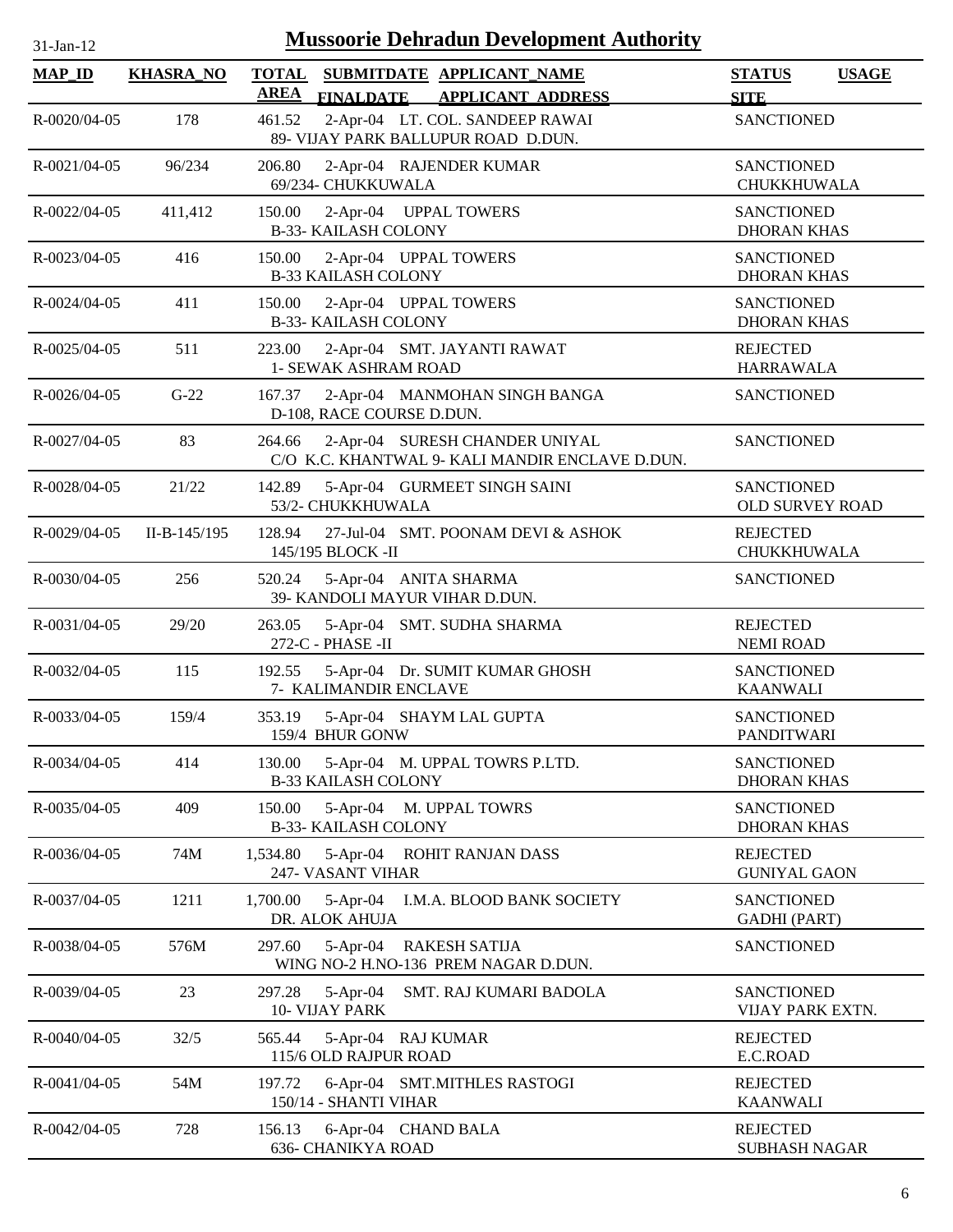| $31$ -Jan- $12$    | <b>Mussoorie Dehradun Development Authority</b> |                                                                                         |                                              |  |  |  |
|--------------------|-------------------------------------------------|-----------------------------------------------------------------------------------------|----------------------------------------------|--|--|--|
| <b>MAP_ID</b>      | <b>KHASRA_NO</b>                                | <b>TOTAL</b><br>SUBMITDATE APPLICANT_NAME<br><b>AREA</b><br>FINALDATE APPLICANT ADDRESS | <b>STATUS</b><br><b>USAGE</b><br><b>SITE</b> |  |  |  |
| R-0043/04-05       | 508                                             | 6-Apr-04 UDAIBHAN SIGNH<br>372.21<br>3/14- T.H.D.C. COLONY                              | <b>REJECTED</b><br><b>HARRAWALA</b>          |  |  |  |
| R-0044/04-05       | 175/134                                         | 342.81<br>6-Apr-04 GIRJA NAND<br>C/O 66- PANDITWARI                                     | <b>REJECTED</b><br><b>VIJAY COLONY</b>       |  |  |  |
| R-0045/04-05       | 79                                              | 6-Apr-04 RANVEER SINGH TOMAR<br>326.84<br>B-10/1 - O.N.G.C. COLONY                      | <b>SANCTIONED</b><br><b>PANDITWARI</b>       |  |  |  |
| R-0046/04-05       | 1319/2                                          | 6-Apr-04 RAKESH KUMAR SALUJA<br>135.05<br>1242- INDIRA NAGAR COLONY D.DUN.              | <b>REJECTED</b><br><b>KAANWALI</b>           |  |  |  |
| R-0047/04-05       | 756                                             | 6-Apr-04 SHER KHAN<br>376.00<br>VILL.MORONWALA CLEMAN TOWN D.DUN.                       | <b>SANCTIONED</b>                            |  |  |  |
| R-0048/04-05       | 58/18                                           | 78.50<br>6-Apr-04 SANJAY MINOCHA<br>58/18 MOTI BAZAR                                    | <b>SANCTIONED</b><br><b>MOTI BAZAR</b>       |  |  |  |
| R-0049/04-05       | 58/18                                           | 6-Apr-04 RAM AVTAR MINOCHA<br>59.21<br>58/18-MOTI BAZAR                                 | <b>SANCTIONED</b><br><b>MOTI BAZAR</b>       |  |  |  |
| R-0050/04-05       | 154                                             | 181.50<br>6-Apr-04 SMT. USHA GUPTA<br>167-C- KHURBURA MOHALLA D.DUN.                    | <b>SANCTIONED</b>                            |  |  |  |
| R-0051/04-05       | 1                                               | 226.17<br>7-Apr-04 DR. VIDULA DIKSHIT<br>7- ASTLEY HALL                                 | <b>SANCTIONED</b><br><b>NEMI ROAD</b>        |  |  |  |
| R-0052/04-05       | 653/1                                           | 7-Apr-04 NAREDER SINGH RAWAT<br>152.87<br>RARENDER SINGH RAWAT                          | <b>SANCTIONED</b><br><b>MAJRA</b>            |  |  |  |
| R-0053/04-05       | 63&55/1                                         | 7-Apr-04 BALAK SINGH BHANDARI<br>190.02<br><b>SUBHASH ROAD</b>                          | <b>REJECTED</b><br><b>KAANWALI</b>           |  |  |  |
| R-0054/04-05       | 304                                             | 7-Apr-04 BHARAT SINGH PAL<br>251.10<br>870- INDIRA NAGAR COLONY D.DUN.                  | <b>REJECTED</b><br><b>AAMWALA TARLA</b>      |  |  |  |
| R-0055/04-05       | 147                                             | 293.88<br>7-Apr-04 SUESH CHANDER DABRAL<br>LANE- NO-5- VIKASH LOK                       | <b>SANCTIONED</b><br><b>ADOIWALA</b>         |  |  |  |
| R-0056/04-05       | 1239                                            | 197.55<br>7-Apr-04 CHANDER PARKASH<br>100-YAMUNA COLONY                                 | <b>REJECTED</b><br><b>NATTHANPUR</b>         |  |  |  |
| R-0057/04-05       | 1438/3                                          | 155.11<br>7-Apr-04 PRAVESH SETHI<br>38- MOHIT NAGAR                                     | <b>REJECTED</b><br><b>KAANWALI</b>           |  |  |  |
| R-0058/04-05       | 865/8                                           | 171.74<br>$7-Apr-04$<br><b>AMRIT SINGH</b><br>8- GURU ROAD                              | <b>SANCTIONED</b><br><b>LAXMAN CHOWK</b>     |  |  |  |
| R-0059/04-05       | 72/2                                            | 7-Apr-04 DINESH DANDRIYAL<br>111.60<br>72/2- BHANDARI BAHG                              | <b>REJECTED</b><br><b>BHANDARI BAGH</b>      |  |  |  |
| R-0060/04-05       | 108                                             | 187.82<br>$8-Apr-04$<br>OMPAKASH<br>108- ARAGHAR                                        | <b>SANCTIONED</b><br><b>AARAGARH</b>         |  |  |  |
| R-0061/04-05       | 30/1                                            | 227.57<br>8-Apr-04 VIKRAM SINGH RAWAT<br>30/1 DILARAM BAZAR                             | <b>REJECTED</b><br><b>DILARAM</b>            |  |  |  |
| R-0062/04-05       | 15                                              | 354.94<br>8-Apr-04 B.S NEGI & KANTA NEGI<br>$50/1/1$ - SALAWALA                         | <b>SANCTIONED</b><br><b>NATTHANPUR</b>       |  |  |  |
| R-0063/04-05       | 496                                             | 249.00<br>8-Apr-04 DEVESHWARI DEVI UNIYAL<br><b>UNIYAL BAKERY</b>                       | <b>SANCTIONED</b><br><b>DHARMPUR</b>         |  |  |  |
| $R - 0064/04 - 05$ | 900                                             | 219.00<br>8-Apr-04 SUSHIL KUMAR CHUGH<br>61/2 - GURU ROAD D.DUN.                        | <b>SANCTIONED</b>                            |  |  |  |
| R-0065/04-05       | 534                                             | 203.77<br>8-Apr-04 MUKESH KHNNA& SWDWSH KANNA<br>6/7 - PLAZENT VELLI                    | <b>REJECTED</b><br><b>JAKHAN</b>             |  |  |  |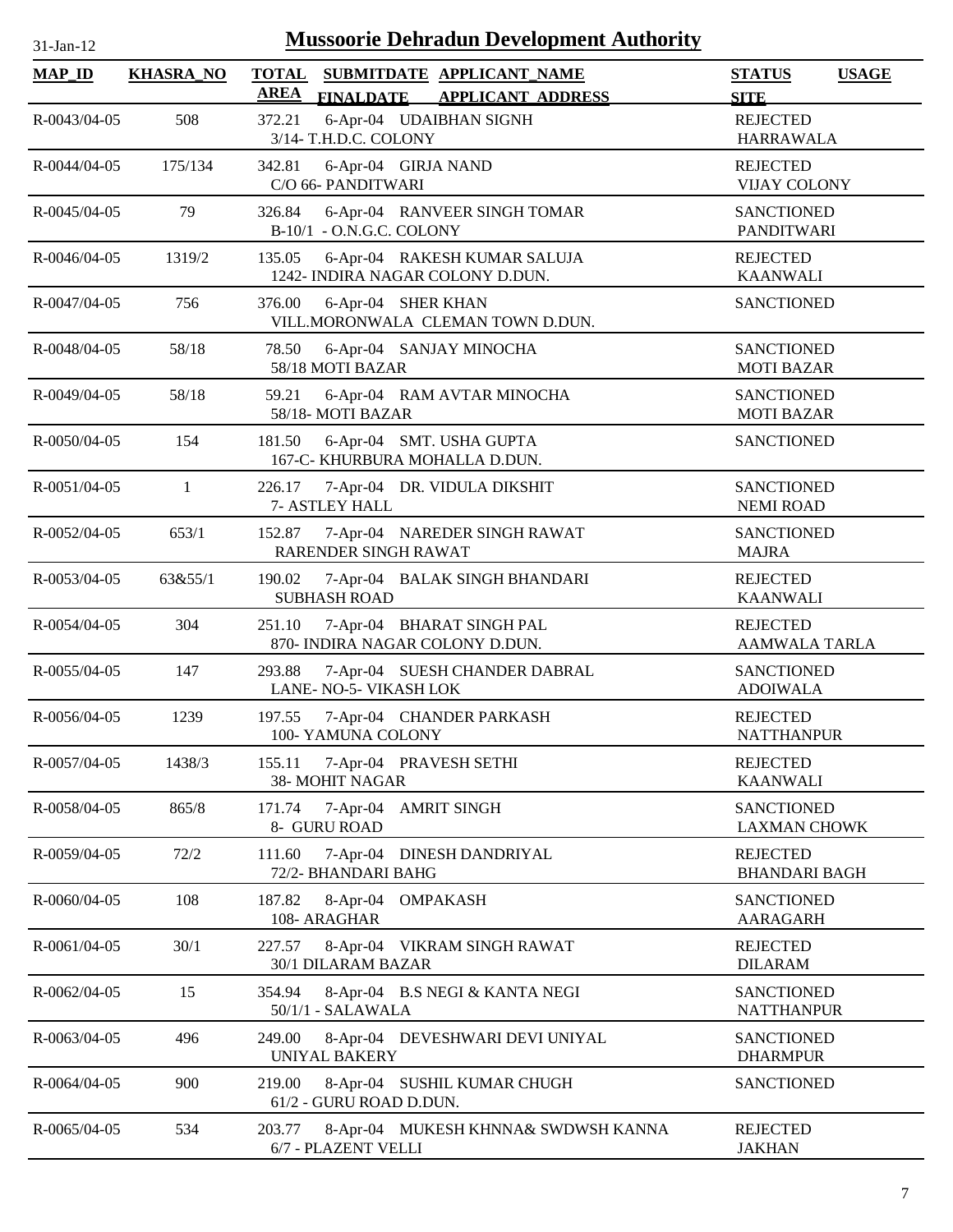| -Jan- |  |
|-------|--|

| <b>MAP_ID</b>      | <b>KHASRA_NO</b> | SUBMITDATE APPLICANT NAME<br><b>TOTAL</b><br><b>AREA</b>                                 | <b>STATUS</b><br><b>USAGE</b>             |
|--------------------|------------------|------------------------------------------------------------------------------------------|-------------------------------------------|
| R-0066/04-05       | 26A              | <b>FINALDATE</b><br><b>APPLICANT ADDRESS</b><br>859.67<br>8-Apr-04 SMT. BEENA PANI JPSHI | <b>SITE</b><br><b>SANCTIONED</b>          |
|                    |                  | 26/7 - INDRAPARAST                                                                       | <b>INDER ROAD</b>                         |
| R-0067/04-05       | 1345             | 3-Apr-06 YOUNG WOMEUNS CHRISTIAN ASSO.<br>20,693.47<br>Y.W.C.A. OF INDIA                 | <b>SANCTIONED</b><br>NEW CANT ROAD        |
| R-0068/04-05       | 110              | 390.62<br>8-Apr-04 SMT. PUSHPA BARFEL<br>109 - SHANTI VIHAR                              | <b>SANCTIONED</b><br><b>KAULAGARH</b>     |
| R-0069/04-05       | 653/1            | 8-Apr-04 SMT AMITA JUNEGA & SANJAY<br>610.97<br>GURU ROAD LAXMAN CHOWK D.DUN             | <b>SANCTIONED</b><br><b>MAJRA</b>         |
| R-0070/04-05       | 126/2            | 223.04<br>12-Apr-04 PUSHKE SINGH KAINTURA<br><b>G-373 NEHARU COLONY</b>                  | <b>REJECTED</b><br><b>KARANPUR KHAS</b>   |
| R-0071/04-05       | 860              | 12-Apr-04 SMT. SHATI BALA BHATT<br>234.73<br>125-DOBHALWALA                              | <b>SANCTIONED</b><br>AJABPUR KALAM (PART) |
| R-0072/04-05       | 182              | 265.11<br>12-Apr-04 BENSON BENJAMIN<br>B-18/2 O.N.G.C. COLONY                            | <b>SANCTIONED</b><br>VIJAY PARK EXTN.     |
| R-0073/04-05       | 73,74            | 170.21<br>12-Apr-04 VIJAY KUMAR DOBHAL<br><b>HARI SADAN</b>                              | <b>REJECTED</b><br><b>KEDARPUR</b>        |
| R-0074/04-05       | 3                | 373.51<br>12-Apr-04 DATTU AIK NATH JINDEY<br>3/3 NEW CANT ROAD                           | <b>SANCTIONED</b><br>NEW CANT ROAD        |
| R-0075/04-05       | 363M             | 11-Jun-04 DAYAL SINGH ASWAL<br>199.53<br>C/O MAHESH CHANDER ASWAL I.T.I. DUHADDA         | <b>SANCTIONED</b><br><b>AJABPUR KHURD</b> |
| R-0076/04-05       | 1141M            | 82.91<br>12-Apr-04 DHARAMPAL SINGH<br>H.NO-9- II- POLICE LAINE                           | <b>REJECTED</b><br>AJABPUR KALAM (PART)   |
| R-0077/04-05       | 704              | 210.22<br>12-Apr-04 BRAMANAND NAUGAIN<br>U.A.P.CO.LTD. URHA BHAWAN COLONY KANWLI         | <b>REJECTED</b><br><b>KAANWALI</b>        |
| R-0078/04-05       | 17               | 12-Apr-04 ARUN KUMAR SINGHAL<br>149.24<br>15/19- KALIDAS ROAD                            | <b>SANCTIONED</b><br><b>KALI DAS ROAD</b> |
| R-0079/04-05       | 298              | 260.17<br>12-Apr-04 RAM BAHADUR SINGH<br>B-56- F.R.I. D.DUN.                             | <b>SANCTIONED</b><br><b>KAANWALI</b>      |
| R-0080/04-05       | 527/2            | 12-Apr-04 VIJAY SINGH PUSHPWAN<br>291.71<br>53/11-2 RIAJPUR ROAD D.DUN.                  | <b>SANCTIONED</b>                         |
| $R - 0081/04 - 05$ | 518              | 312.15<br>12-Apr-04 PHOOL SINGH<br>518-MOHIT NAGAR                                       | <b>SANCTIONED</b><br><b>KAANWALI</b>      |
| R-0082/04-05       | 43/20            | 303.16<br>12-Apr-04 N.C. MANCHANDA<br>43/20- IDGAH                                       | <b>SANCTIONED</b><br><b>IDGAH</b>         |
| R-0083/04-05       | 88               | 12-Apr-04 SMT. KAMLA NEGI<br>201.83<br>150/A GOVIND NAGAR GARH D.DUN.                    | <b>SANCTIONED</b><br>VIJAY PARK EXTN.     |
| R-0084/04-05       | 218              | 453.22<br>15-Apr-04 KAMAL KUMAR<br>52-MOTI BAZAR                                         | <b>REJECTED</b><br>VIJAYPUR HATHI BADKAI  |
| R-0085/04-05       | 515              | 258.61<br>15-Apr-04 VIRENDRA PAL SINGH<br>A-142- NEHARU COLONY                           | <b>REJECTED</b><br><b>DHORAN KHAS</b>     |
| R-0086/04-05       | 461              | 152.62<br>15-Apr-04 D.S. BISHT<br>DISTT. CONTROL ROOM                                    | <b>SANCTIONED</b><br><b>AJABPUR KHURD</b> |
| R-0087/04-05       | 199              | 208.08<br>15-Apr-04 VIJAY SINGH ASWAL<br>3- NAI BASTI BLOCK-2                            | <b>SANCTIONED</b><br><b>AJABPUR KHURD</b> |
| R-0088/04-05       | 451M             | 3-Nov-04 HARISH CHAND SHARMA<br>171.00<br>5/22- HYDIL COLONY                             | <b>SANCTIONED</b><br><b>AJABPUR KHURD</b> |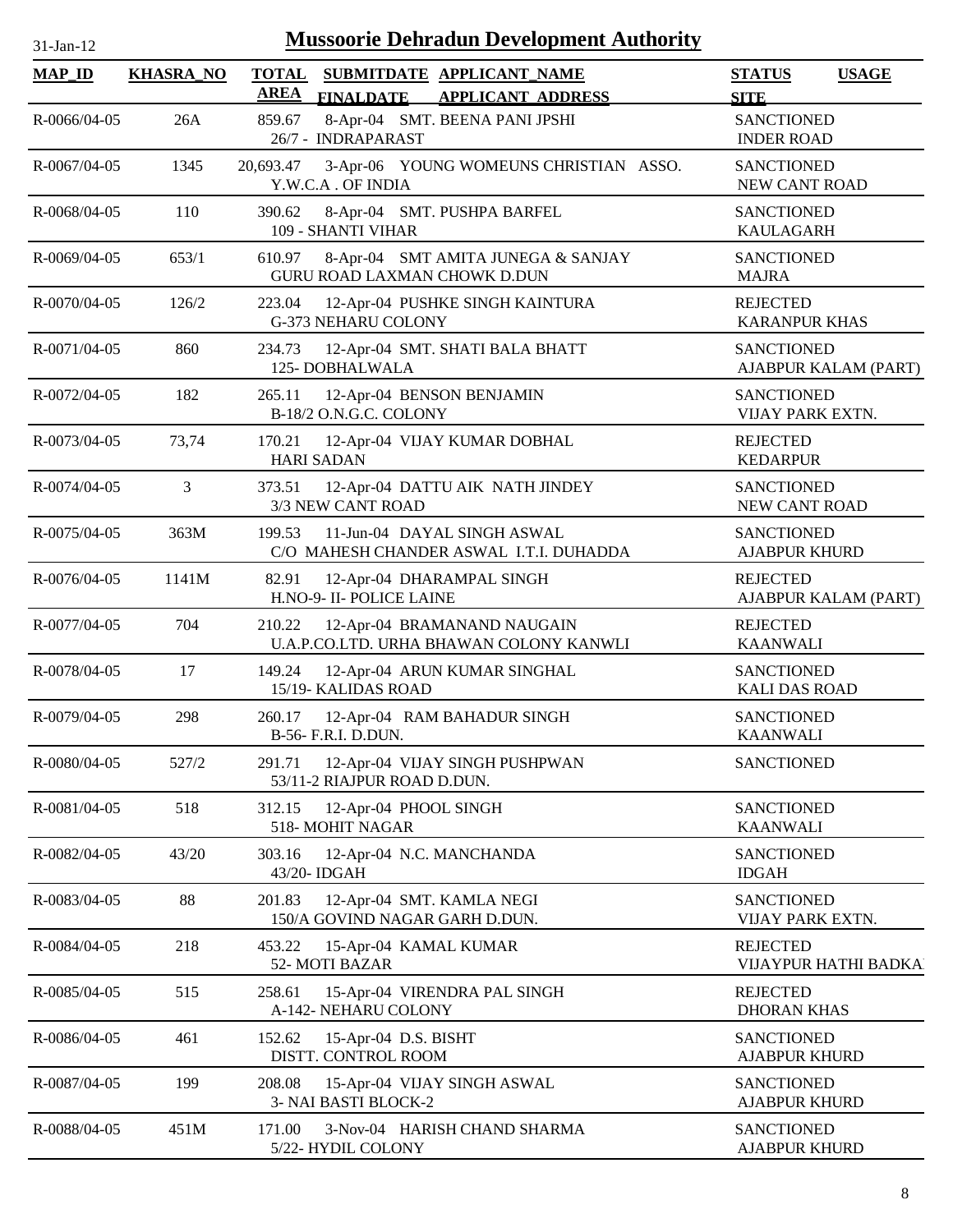| <b>Mussoorie Dehradun Development Authority</b><br>31-Jan-12 |                  |                                                                                                          |                                              |  |  |  |
|--------------------------------------------------------------|------------------|----------------------------------------------------------------------------------------------------------|----------------------------------------------|--|--|--|
| <b>MAP_ID</b>                                                | <b>KHASRA_NO</b> | <b>TOTAL</b><br>SUBMITDATE APPLICANT_NAME<br><b>AREA</b><br><b>FINALDATE</b><br><b>APPLICANT ADDRESS</b> | <b>STATUS</b><br><b>USAGE</b><br><b>SITE</b> |  |  |  |
| R-0089/04-05                                                 | 367              | 15-Apr-04 K.K.SINGH<br>233.40<br><b>AAMWALA TARLA</b>                                                    | <b>SANCTIONED</b><br><b>AAMWALA TARLA</b>    |  |  |  |
| R-0090/04-05                                                 | 1249             | 111.48<br>15-Apr-04 ANUJ JAIN<br>A-6 JANPATH COMPOLEX                                                    | <b>SANCTIONED</b><br><b>KAANWALI</b>         |  |  |  |
| R-0091/04-05                                                 | 194/100/6        | 483.92<br>15-Apr-04 NARENDRA SINGH ASWAL<br>245/1- STREET NO-8                                           | <b>SANCTIONED</b><br>NESHVILLA ROAD          |  |  |  |
| R-0092/04-05                                                 | 324&322          | 301.73<br>15-Apr-04 SMT. VIJAY LAXMI BAHUGUNA<br>44/49 SUNJAY COLONY                                     | <b>SANCTIONED</b><br>AJABPUR KALAM (PART)    |  |  |  |
| R-0093/04-05                                                 | 83               | 264.25<br>15-Apr-04 SMT. SHILA DEVI<br><b>NIRANJANPUR</b>                                                | <b>SANCTIONED</b><br><b>NIRANJANPUR</b>      |  |  |  |
| R-0094/04-05                                                 | 152              | 194.15<br>15-Apr-04 SMT. SUDESH BISHT<br>276- NAGESHWAR DAKRA D.DUN.                                     | <b>SANCTIONED</b>                            |  |  |  |
| R-0095/04-05                                                 | 14/1             | 325.93<br>15-Apr-04 RAHUL AGARWAL<br>14/1 KESHAV ROAD                                                    | <b>SANCTIONED</b><br><b>KESHAV ROAD</b>      |  |  |  |
| R-0096/04-05                                                 | 507/2            | 202.36<br>23-Jun-04 CHARANJEET SINGH SARAIN<br><b>6- ASHOKA ENCLAVE</b>                                  | <b>SANCTIONED</b><br><b>NIRANJANPUR</b>      |  |  |  |
| R-0097/04-05                                                 | 107              | 16-Apr-04 SMT. BHAJAN KAUR<br>298.18<br>59- PRITI ENCLAVE                                                | <b>SANCTIONED</b><br><b>MAJRA</b>            |  |  |  |
| R-0098/04-05                                                 | 553/1            | 157.75<br>16-Apr-04 SMT. SHMEEMA BAGAM<br>12/1- MUSLIM COLONY                                            | <b>REJECTED</b><br><b>MAJRA</b>              |  |  |  |
| R-0099/04-05                                                 | 581              | 16-Apr-04 SMT.PAVINDER SINGH<br>171.96<br><b>163- TURNER ROAD</b>                                        | <b>SANCTIONED</b><br><b>BHARUWALA GRANT</b>  |  |  |  |
| R-0100/04-05                                                 | 274              | 359.67<br>16-Apr-04 PRADEEP KUMAR ARORA<br>13/3- BALLUPUR ROAD                                           | <b>SANCTIONED</b><br><b>KAULAGARH</b>        |  |  |  |
| R-0101/04-05                                                 | 189/2/3          | 178.11<br>15-Jul-04 ROSHAN LAL<br><b>4- ADARSH VIHAR</b>                                                 | <b>SANCTIONED</b><br><b>SEWALA KALAN</b>     |  |  |  |
| R-0102/04-05                                                 | 377/1            | 227.50<br>16-Apr-04 SMT.ANITA BHADULA<br><b>B-47-TONS COLONY</b>                                         | SANCTIONED<br><b>MAJRA</b>                   |  |  |  |
| R-0103/04-05                                                 | 363,365          | 16-Apr-04 SARWAN KUMAR GUPTA<br>260.12<br>59- SHAKTI VIHAR MAJRA D.DUN.                                  | <b>SANCTIONED</b>                            |  |  |  |
| R-0104/04-05                                                 | 196              | 148.24<br>16-Apr-04 SMT. UAISHALI MEHAN<br>427- KHURBURA MOHALLA D.DUN.                                  | <b>SANCTIONED</b>                            |  |  |  |
| R-0105/04-05                                                 | 410              | 350.34<br>16-Apr-04 SMT. MANORAMA SHARMA<br><b>66- PANDITWARI</b>                                        | <b>SANCTIONED</b><br><b>KAANWALI</b>         |  |  |  |
| R-0106/04-05                                                 | 1354             | 183.38<br>16-Apr-04 BHAGWAN DEVI<br>103- PANDITWARI PH-II                                                | <b>SANCTIONED</b><br><b>KAANWALI</b>         |  |  |  |
| R-0107/04-05                                                 | 54/19            | 377.23<br>16-Apr-04 S.K. KOHALI & EXT<br>54/19- RAJPUR ROAD                                              | <b>REJECTED</b><br><b>RAJ PUR ROAD</b>       |  |  |  |
| R-0108/04-05                                                 | 366/306/219      | 226.14<br>16-Apr-04 ISHWAR CHAND<br>261-LAKHI BAGH                                                       | <b>SANCTIONED</b><br><b>LAXMAN CHOWK</b>     |  |  |  |
| R-0109/04-05                                                 | 409,41           | 150.00<br>16-Apr-04 UPPAL TOWRS<br><b>B-33 KAILASH COLONY</b>                                            | <b>SANCTIONED</b><br><b>DHORAN KHAS</b>      |  |  |  |
| R-0110/04-05                                                 | 409              | 150.00<br>16-Apr-04 UPPAL TOWRS<br><b>B-33 KAILASH COLONY</b>                                            | <b>SANCTIONED</b><br><b>DHORAN KHAS</b>      |  |  |  |
| R-0111/04-05                                                 | 113              | 165.16<br>16-Apr-04 SMT. PRABHA DEVI<br><b>RAJEEV NAGAR</b>                                              | <b>REJECTED</b><br>AJABPUR KALAM (PART)      |  |  |  |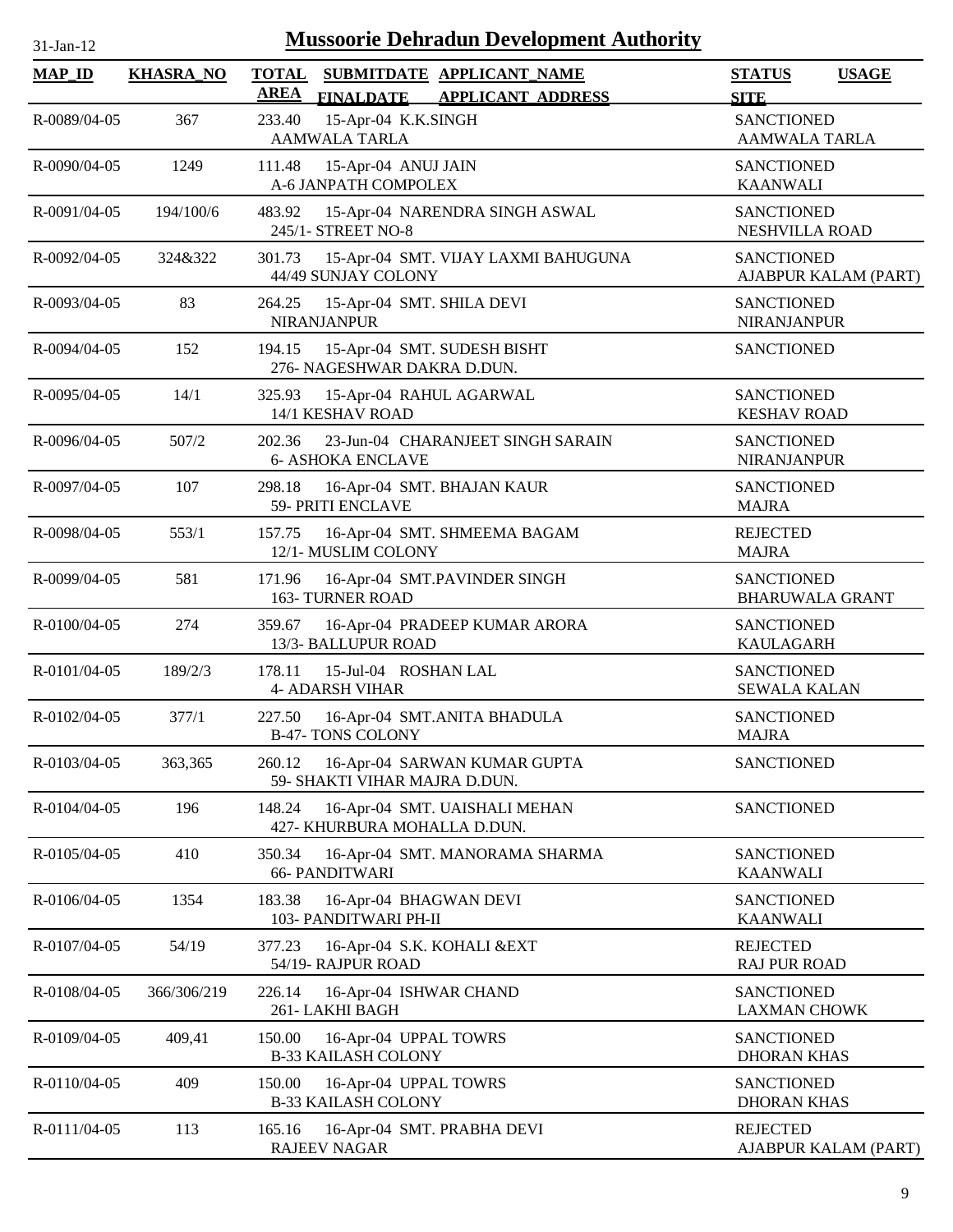| <b>Mussoorie Dehradun Development Authority</b><br>31-Jan-12 |                  |                             |                                                       |                                                                                 |                                           |                      |  |
|--------------------------------------------------------------|------------------|-----------------------------|-------------------------------------------------------|---------------------------------------------------------------------------------|-------------------------------------------|----------------------|--|
| <b>MAP_ID</b>                                                | <b>KHASRA_NO</b> | <b>TOTAL</b><br><b>AREA</b> | <b>FINALDATE</b>                                      | SUBMITDATE APPLICANT NAME<br><b>APPLICANT ADDRESS</b>                           | <b>STATUS</b><br><b>SITE</b>              | <b>USAGE</b>         |  |
| R-0112/04-05                                                 | 31/3/40/2        | 224.44                      | 7-Jan-05 SHYAM LAL<br>40/2- CHUKKUWALA                |                                                                                 | <b>SANCTIONED</b><br>CHUKKHUWALA          |                      |  |
| R-0113/04-05                                                 | 32               | 249.86                      | 60- E.C. ROAD D.DUN.                                  | 2-Jun-06 SMT. SHALINI GULATHI                                                   | <b>SANCTIONED</b><br><b>CURZAN ROAD</b>   |                      |  |
| R-0114/04-05                                                 | 96/5             | 116.79                      | PREMPUR MAFI                                          | 17-Apr-04 PRAKASH CHAND YADAV                                                   | <b>SANCTIONED</b><br><b>KAANWALI</b>      |                      |  |
| R-0115/04-05                                                 | 55M              | 169.41                      | KAULLAGARH                                            | 17-Apr-04 SMT. BHAGWATI. DEVI                                                   | <b>SANCTIONED</b><br><b>KAULAGARH</b>     |                      |  |
| R-0116/04-05                                                 | 245              | 226.93                      | 17-Apr-04 D.S. NEGI<br><b>NATHANPUR</b>               |                                                                                 | <b>REJECTED</b><br><b>NATTHANPUR</b>      |                      |  |
| R-0117/04-05                                                 | 233/2            | 133.87                      | 17-Apr-04 RAKESJ MOHAN<br><b>15- GANDHI ROAD</b>      |                                                                                 | <b>REJECTED</b><br><b>SEWALA KALAN</b>    |                      |  |
| R-0118/04-05                                                 | 110,111          | 132.00                      | 17-Apr-04 TAYYAB HASAN<br>SHIMALA MEDICAL STORE       |                                                                                 | <b>REJECTED</b><br><b>MAJRA</b>           |                      |  |
| R-0119/04-05                                                 | 408,409          | 150.00                      | 17-Apr-04 UPPAL TOWRS<br><b>B-33- KAILASH COLONY</b>  |                                                                                 | <b>SANCTIONED</b><br><b>DHORAN KHAS</b>   |                      |  |
| R-0120/04-05                                                 | 408              | 150.00                      | 17-Apr-04 UPPAL TOWRS<br><b>B-33- KAILASH CLOLONY</b> |                                                                                 | <b>SANCTIONED</b><br><b>DHORAN KHAS</b>   |                      |  |
| R-0121/04-05                                                 | 169              | 228.47                      | 80- KANWALI ROAD D.DUN.                               | 17-Apr-04 ASHUTOSH GOYAL&MITHLESH GOYAL                                         | <b>SANCTIONED</b>                         |                      |  |
| R-0122/04-05                                                 | 46,47            | 261.00                      | C/O CHAMOLI ASSOCIATE                                 | 19-Apr-04 SUBASH CHAND KHANDURI                                                 | <b>SANCTIONED</b>                         | AJABPUR KALAM (PART) |  |
| R-0123/04-05                                                 | 163M             | 167.26                      | 461- STREET NO-8                                      | 17-Mar-07 SMT. VIMAL SHARMA                                                     | <b>REJECTED</b><br><b>NIRANJANPUR</b>     |                      |  |
| R-0123/04-05-RE                                              | 163M             | 0.00                        |                                                       | 6-Aug-08 SMT. VIMAL SHARMA<br>461- STREET NO-8 RAJENDER NAGARD.DUN.             | <b>SANCTIONED</b><br><b>NIRANJANPUR</b>   | Home                 |  |
| R-0124/04-05                                                 | 826              | 391.13                      | 10- VISHNU VIHAR                                      | 19-Apr-04 HARI SHARMA DHYANI                                                    | <b>REJECTED</b>                           | AJABPUR KALAM (PART) |  |
| R-0125/04-05                                                 | 1                | 117.04                      | NAI BASTI PATEL NAGAR                                 | 19-Apr-04 SMT. USHA RANI BHARDWAJ                                               | <b>REJECTED</b><br>PATEL NAGAR            |                      |  |
| R-0126/04-05                                                 | 729              | 315.82                      | <b>SHUBHASH NAGAR</b>                                 | 19-Apr-04 MUKUL BHATNAGAR                                                       | <b>SANCTIONED</b><br><b>SUBHASH NAGAR</b> |                      |  |
| R-0127/04-05                                                 | 199              | 638.78                      | DEFENCE COLONY D.DUN.                                 | 19-Apr-04 GP. CAPT SATINDE KUMAR                                                | <b>SANCTIONED</b>                         |                      |  |
| R-0128/04-05                                                 | 91/2             | 197.67                      | <b>VISHNU VIHAR</b>                                   | 19-Apr-04 BUDDHI SAGAR DOBHAL                                                   | <b>SANCTIONED</b><br><b>AJABPUR KHURD</b> |                      |  |
| R-0129/04-05                                                 | 270              | 258.73                      |                                                       | 19-Apr-04 RATAN DAS VYAS&SOMTI DEVI<br>56- MEEDO COMPLEX SAHARANPUR ROAD D.DUN. | <b>SANCTIONED</b>                         |                      |  |
| R-0130/04-05                                                 | 34               | 207.00                      |                                                       | 19-Apr-04 NARESH GULATHI& UMA GILATHI<br>M.D.D.A COLONY DALANWALA D.DUN.        | SANCTIONED                                |                      |  |
| R-0131/04-05                                                 | 46/30            | 90.79                       | 19-Apr-04 SANJAY BANSAL<br>837/1- RAJENDER NAGAR      |                                                                                 | <b>REJECTED</b><br><b>IDGAH</b>           |                      |  |
| R-0132/04-05                                                 | 3/2              | 105.46                      | 19-Apr-04 KRISHAN LAL<br>3/2- BHANDARI BAGH           |                                                                                 | <b>REJECTED</b><br><b>BHANDARI BAGH</b>   |                      |  |
| R-0133/04-05                                                 | 46               | 176.18                      | 1/7- GOVINDGARH                                       | 19-Apr-04 S. AMARJEET SINGH                                                     | <b>SANCTIONED</b><br><b>KAULAGARH</b>     |                      |  |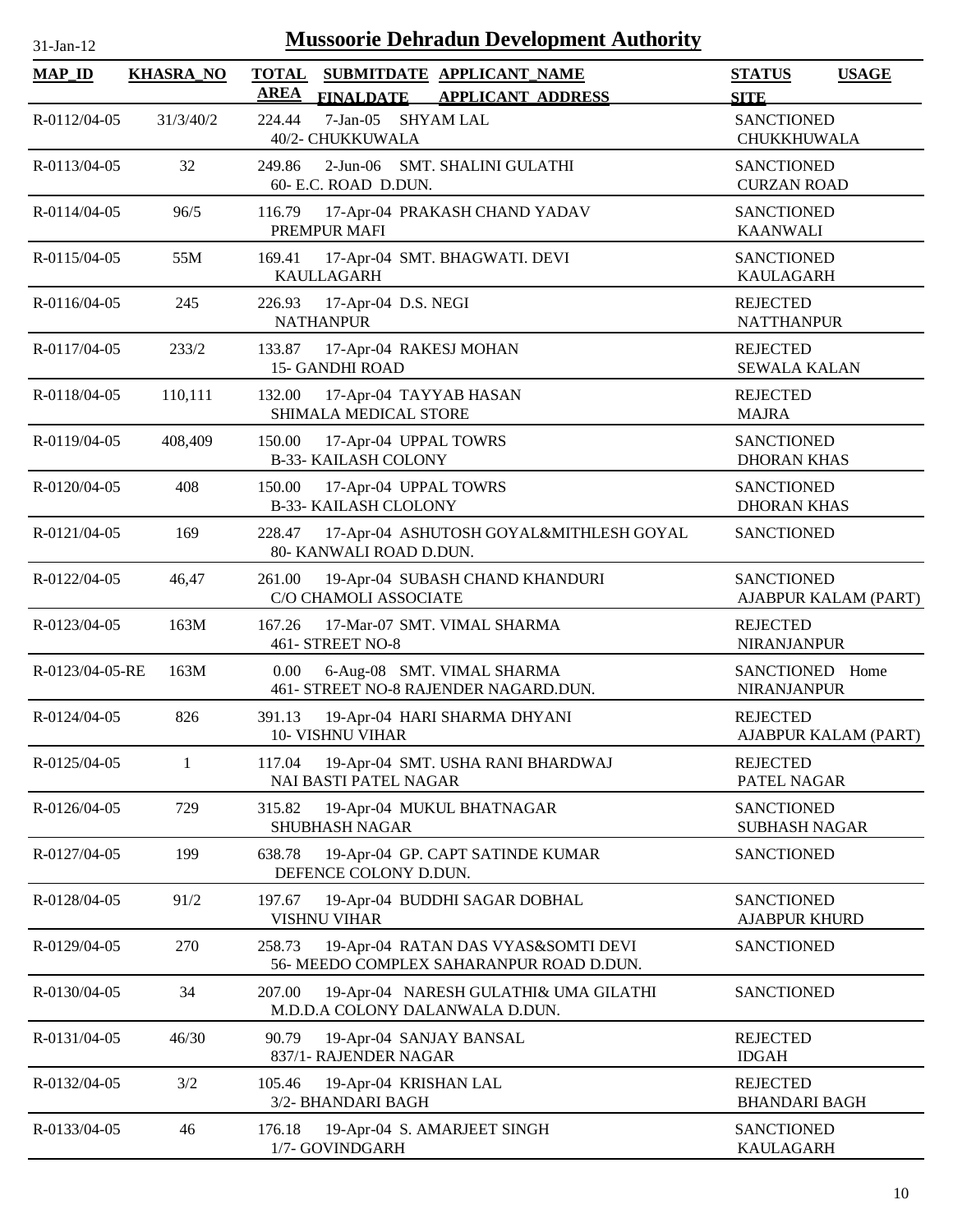| $31$ -Jan- $12$    |                  | <b>Mussoorie Dehradun Development Authority</b>                                                          |                                              |
|--------------------|------------------|----------------------------------------------------------------------------------------------------------|----------------------------------------------|
| <b>MAP_ID</b>      | <b>KHASRA_NO</b> | <b>TOTAL</b><br>SUBMITDATE APPLICANT_NAME<br><b>AREA</b><br><b>APPLICANT ADDRESS</b><br><b>FINALDATE</b> | <b>STATUS</b><br><b>USAGE</b><br><b>SITE</b> |
| R-0134/04-05       | 526              | 19-Apr-04 DULI RARYA. V.A,D.A.<br>178.33<br>LANE NO-14 MOHIT NAGAR D.DUN.                                | <b>SANCTIONED</b>                            |
| R-0135/04-05       | 25/16/5          | 92.90<br>20-Apr-04 SMT. KRISHNA RASTOGI<br>25/16/5-D E.C. ROAD                                           | E.C.ROAD                                     |
| $R - 0136/04 - 05$ | 127              | 231.50<br>20-Apr-04 SLIM AHMAD<br>1- TURNER ROAD                                                         | <b>SANCTIONED</b><br><b>SEWALA KHURD</b>     |
| R-0136/04-05-EX    | 127              | 0.00<br>17-Apr-09 SLIM AHMAD<br>1- TURNER ROADCLEMAN TOWND.DUN.                                          | SANCTIONED Home<br><b>SEWALA KHURD</b>       |
| R-0137/04-05       | 340              | 20-Apr-04 Dr. IRSHAD TYAGI& RUBINA TYAGI<br>83.64<br>3- TURNER ROAD STATE BANK CLEMAN TOWN               | <b>REJECTED</b><br><b>SEWALA KALAN</b>       |
| R-0138/04-05       | 164/165          | 213.51<br>20-Apr-04 Smt. Sangeeta N. Sharma<br>164/165- RAJENDER NAGAR                                   | <b>SANCTIONED</b><br>RAJENDAR NAGAR          |
| R-0139/04-05       | 24               | 20-Apr-04 VINOD AGGARWAL<br>207.01<br>24- DA.AV. COLLAGE ROAD                                            | <b>REJECTED</b><br>D.A.V. COLLAGE ROAD       |
| R-0140/04-05       | 20               | 159.79<br>20-May-04 SMT. HARCHARN COUR BHATIA<br>125- F.R.I.                                             | <b>SANCTIONED</b><br><b>KAULAGARH</b>        |
| R-0141/04-05       | 312              | 195.82<br>20-Apr-04 H.S. MAMIK & SMT. PARKSH MAMIK<br>C-26/2 TYPE III-O.F.S. RAIPUR D.DUN.               | <b>SANCTIONED</b>                            |
| R-0142/04-05       | 66               | 266.85<br>20-Apr-04 VIJAY KUMAR<br>SHASTRADHARA ROAD                                                     | <b>REJECTED</b><br>SAHASTRADHARA ROAD        |
| R-0143/04-05       | 93               | $1-Feb-05$<br><b>SHAH ALAM KHAN</b><br>89.00<br><b>DOON SCHOOL</b>                                       | <b>SANCTIONED</b><br><b>KAANWALI</b>         |
| $R - 0144/04 - 05$ | 563              | 21-Apr-04 SURENDER SINGH<br>134.53<br><b>KASHMIRI COLONY</b>                                             | <b>REJECTED</b><br><b>SEWALA KALAN</b>       |
| R-0145/04-05       | 189              | 21-Apr-04 JEEVANAD TAILWAL<br>227.43<br>F-17- SHIVLOK LADPURCOLONYD.DUN.                                 | <b>SANCTIONED</b><br>SHIVLOK COLONY          |
| $R - 0146/04 - 05$ | $C-137$          | 660.55<br>21-Apr-04 COL. NAND LAL RC<br>M- GREATER KAILASH-II NEW DELHI-110048                           | <b>SANCTIONED</b>                            |
| R-0147/04-05       | 53,57            | 11-Aug-04 B.S. CHHETRI<br>568.77<br><b>JOHRI GAON</b>                                                    | <b>REJECTED</b><br><b>VIJAYPUR GOPIWALA</b>  |
| R-0148/04-05       | 53               | 644.61<br>11-Aug-04 CAPT. SURINDRA SINGH<br>ANARWALA JOHRI GAON                                          | <b>REJECTED</b><br>VIJAYPUR GOPIWALA         |
| R-0149/04-05       | 136              | 21-Apr-04 SMT. VEENA OBEROY<br>210.36<br>$1/6$ -B-IDGAH                                                  | <b>SANCTIONED</b><br>PATEL NAGAR             |
| $R - 0150/04 - 05$ | 5&6              | 122.07<br>21-Apr-04 SMT. RAM PIARI<br>A-6 JANPAT SHOPPING                                                | <b>REJECTED</b><br>PATEL NAGAR               |
| R-0151/04-05       | 98/1             | 21-Apr-04 SURINDER UPPAL<br>285.00<br>A-6- JANPAT SHOPPINGH COMPLEX D.DUN.                               | <b>SANCTIONED</b><br><b>KAANWALI</b>         |
| R-0152/04-05       | 181              | 160.33<br>21-Apr-04 SMT. KRISHN KANTA<br>181- KARANPUR                                                   | <b>SANCTIONED</b><br><b>KARANPUR</b>         |
| R-0153/04-05       | 531              | 147.38<br>21-Apr-04 SMT. HEMKALA BHANDAR<br>A-10/8 - O.N.G.C.                                            | <b>SANCTIONED</b><br><b>KAULAGARH</b>        |
| R-0154/04-05       | 125              | 150.09<br>21-Apr-04 SMT. VIJAY LAXMI CHAURASIA<br>2/1- MAHANT ROAD                                       | <b>REJECTED</b><br>KAULAGARH                 |
| R-0155/04-05       | 279/2            | 378.71<br>21-Apr-04 RAMESH CHANDRA KUMAR<br>&SMT> VINOD RANI 7- KESHAV VIHAR D.DUN,                      | <b>SANCTIONED</b>                            |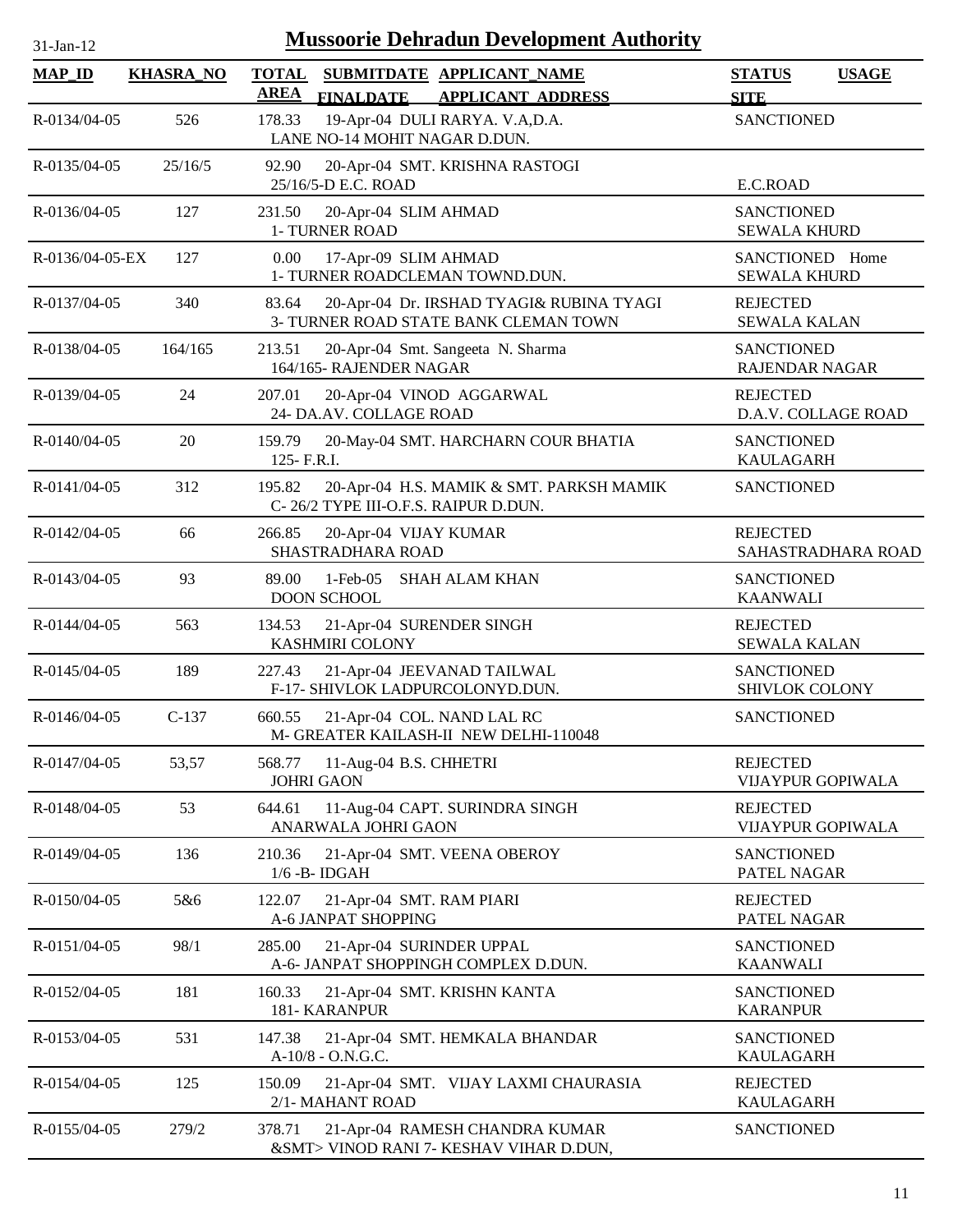| <b>MAP_ID</b>      | <b>KHASRA_NO</b> | <b>TOTAL</b><br>SUBMITDATE APPLICANT_NAME<br><b>AREA</b><br><b>APPLICANT ADDRESS</b><br><b>FINALDATE</b> | <b>STATUS</b><br><b>USAGE</b><br><b>SITE</b> |
|--------------------|------------------|----------------------------------------------------------------------------------------------------------|----------------------------------------------|
| R-0156/04-05       | 815/1            | 129.87<br>21-Apr-04 SURESH KUMAR<br><b>BELL ROAD</b>                                                     | <b>SANCTIONED</b><br><b>BHARUWALA GRANT</b>  |
| R-0157/04-05       | 1160&1168/2      | 21-Apr-04 SMT. PARVESH<br>65.05<br>121- VYOMPARST                                                        | <b>REJECTED</b><br><b>KAANWALI</b>           |
| R-0158/04-05       | 724              | 92.50<br>15-Jun-05 RAJ KUMAR<br><b>KISHANPUR</b>                                                         | <b>SANCTIONED</b><br><b>JAKHAN</b>           |
| $R - 0159/04 - 05$ | 898              | 21-Apr-04 KUNWAR SINGH RAWAR<br>286.50<br><b>AJABPUR KALAN</b>                                           | <b>SANCTIONED</b><br>AJABPUR KALAM (PART)    |
| R-0159/04-05-EX    | 898              | 0.00<br>$7-Jul-09$<br>KUNWAR SINGH RAWAR<br>AJABPUR KALAND.DUN.                                          | SANCTIONED Home<br>AJABPUR KALAM (PART)      |
| R-0160/04-05       | 28               | 14-Jul-04 SUNIL TYGI<br>393.90<br>5-A- RACE COURSE                                                       | <b>SANCTIONED</b><br><b>INDER ROAD</b>       |
| R-0161/04-05       | $A-77$           | 230.00<br>21-Apr-04 SMT. RAMA CHABDHANI<br>A-77- M.D.D.A. COLONY                                         | <b>SANCTIONED</b><br>MDDA COLONY DALANW      |
| R-0162/04-05       | 21               | 21-Apr-04 MANIK NARULA<br>145.80<br>744- STREET NO-1 RAJENDER NAGAR D.DUN.                               | <b>SANCTIONED</b>                            |
| R-0163/04-05       | 273              | 359.51<br>21-Apr-04 ANOOP SINGH CHAUHAN<br>CHUKHUWALA D.DUN                                              | <b>SANCTIONED</b>                            |
| R-0164/04-05       | 69/1             | 22-Apr-04 Nagendar Singh Negi<br>193.27<br>street No-6 Shastri Nagar D.Dun.                              | <b>SANCTIONED</b>                            |
| R-0165/04-05       | 182&184/2        | 224.32<br>22-Apr-04 PRABHAT KIRAN MAITHANI<br><b>KUALLAGARH</b>                                          | <b>REJECTED</b><br><b>KAULAGARH</b>          |
| R-0166/04-05       | 1003             | 278.70<br>22-Apr-04 BAAMDEV MEET<br>G.M.S. ROAD                                                          | <b>SANCTIONED</b><br><b>KAANWALI</b>         |
| R-0167/04-05       | $9 - 6/61$       | 22-Apr-04 AJAY BHATIA<br>138.68<br>9/73- GURUDWARA ROAD                                                  | <b>SANCTIONED</b><br><b>KARANPUR</b>         |
| R-0168/04-05       | 409              | 150.00<br>22-Apr-04 Msr.UPPAL TOWRS<br><b>B-33- KAILASH COLONY</b>                                       | <b>SANCTIONED</b><br><b>DHORAN KHAS</b>      |
| R-0169/04-05       | 409              | 22-Apr-04 Msr. UPPSL TOWRS<br>150.00<br><b>B-33- KAILASH COLONY</b>                                      | <b>SANCTIONED</b><br><b>DHORAN KHAS</b>      |
| R-0170/04-05       | 41               | 22-Apr-04 KUNAL CHHETRI<br>418.00<br>136/2-15- RAJPUR ROAD                                               | <b>SANCTIONED</b><br><b>JAKHAN</b>           |
| R-0171/04-05       | 128&133          | 340.84<br>22-Apr-04 SOBAN SIGNH RAWAT<br>19- AASHIMA VIHAR                                               | <b>SANCTIONED</b><br><b>SEWALA KALAN</b>     |
| R-0172/04-05       | $3 - C - 130$    | 24-Apr-04 SMT. BODH DEVI<br>680.00<br>S-3-E-130 DEFENCE COLONY D.DUN.                                    | <b>SANCTIONED</b>                            |
| R-0173/04-05       | $1 - C - 28$     | 668.28<br>24-Apr-04 PREM SINGH PATWAL<br>S-1-D-6 DEFENCE COLONY D.DUN.                                   | <b>SANCTIONED</b>                            |
| R-0174/04-05       | $72-A$           | 149.37<br>24-Apr-04 Vijyant sharma<br>72-A NESVILLA ROAD D.DUN.                                          | <b>SANCTIONED</b>                            |
| R-0175/04-05       | 226              | 260.00<br>26-Apr-04 Chandra Prakash Gairola<br>Parkash Vihar                                             | <b>SANCTIONED</b><br>AJABPUR KALAM (PART)    |
| R-0176/04-05       | 82/5/99          | 162.75<br>26-Apr-04 K.K. Bansal<br>82/5 Arya Nagar                                                       | <b>SANCTIONED</b><br><b>ARYA NAGAR</b>       |
| R-0177/04-05       | 10               | 187.87<br>26-Apr-04 Smt. Mohita Shah<br>94- Dharampur                                                    | <b>SANCTIONED</b><br>AJABPUR KALAM (PART)    |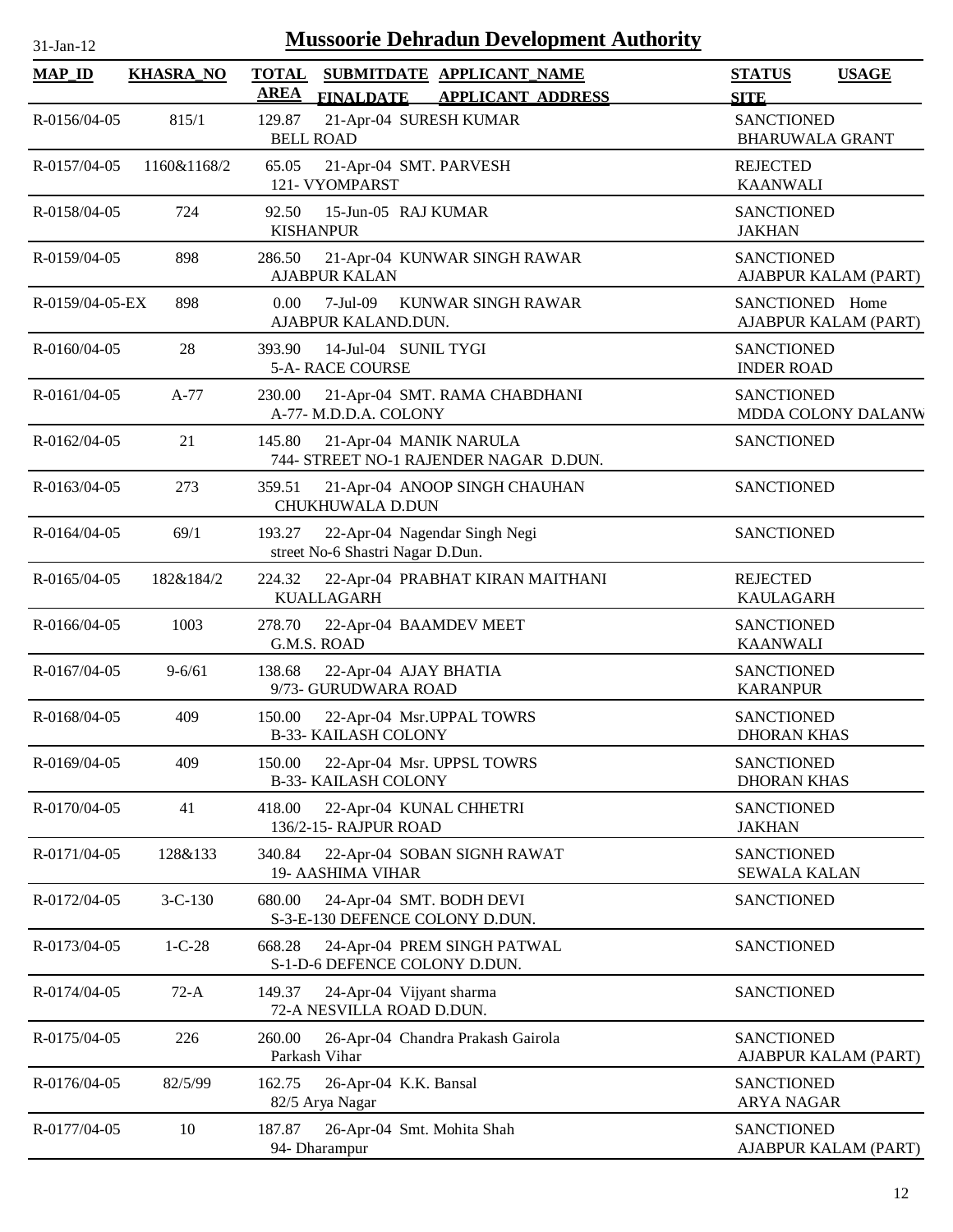| <b>Mussoorie Dehradun Development Authority</b><br>$31$ -Jan-12 |                  |                                                                                                          |                                              |  |  |  |
|-----------------------------------------------------------------|------------------|----------------------------------------------------------------------------------------------------------|----------------------------------------------|--|--|--|
| <b>MAP_ID</b>                                                   | <b>KHASRA_NO</b> | <b>TOTAL</b><br>SUBMITDATE APPLICANT_NAME<br><b>AREA</b><br><b>FINALDATE</b><br><b>APPLICANT ADDRESS</b> | <b>STATUS</b><br><b>USAGE</b><br><b>SITE</b> |  |  |  |
| R-0178/04-05                                                    | 137              | 20-Jul-04 NEERAJ KUMAR AGARWAL<br>200.00<br>137- H.I.G. INDRAPURAM                                       | <b>REJECTED</b><br><b>KAANWALI</b>           |  |  |  |
| R-0179/04-05                                                    | 45/58            | 124.90<br>26-Apr-04 GHANSHYAM DASS GUPTA<br>16-A-SHANTIPLAZA                                             | <b>SANCTIONED</b><br><b>LAXMAN CHOWK</b>     |  |  |  |
| R-0180/04-05                                                    | 117/2            | 270.80<br>26-Apr-04 PREMOD SINGH NEGI<br><b>C-8- OFFICER COLONY</b>                                      | <b>REJECTED</b><br>AJABPUR KALAM (PART)      |  |  |  |
| R-0181/04-05                                                    | 8/1              | 195.09<br>26-Apr-04 D.K. GUPTA<br>8/1- ONKAR ROAD                                                        | <b>SANCTIONED</b><br>NESHVILLA ROAD          |  |  |  |
| R-0182/04-05                                                    | 110              | 373.40<br>26-Apr-04 SMT. HEERA RAWAT& SANDEEP<br><b>4- LANDOUR VIEW</b>                                  | <b>SANCTIONED</b><br><b>KAULAGARH</b>        |  |  |  |
| R-0183/04-05                                                    | 475/1            | 112.87<br>26-Apr-04 NARENDAR BHATIA<br>65- DEEP LOK COLONY KRISHNA NAGAR D.DUN.                          | <b>SANCTIONED</b>                            |  |  |  |
| R-0184/04-05                                                    | 279              | 26-Apr-04 HARIDITSINGH AHUJA<br>142.27<br>102- KALINDI ENCLAVE BALLIWALA CHOWK D.DUN.                    | <b>SANCTIONED</b>                            |  |  |  |
| $R - 0185/04 - 05$                                              | 84               | 242.55<br>26-Apr-04 ASHWANI KUMAR SAHAGAL<br>SHOPE NO-86- NEHRUPURAM M.D.D.A. COLONY D.DUN.              | <b>SANCTIONED</b><br><b>PANDITWARI</b>       |  |  |  |
| R-0186/04-05                                                    | 884M             | 144.20<br>26-Apr-04 SMT. MOHINDER KAUR<br><b>F-5 RACE COURSE</b>                                         | <b>SANCTIONED</b><br><b>DEHRA KHAS</b>       |  |  |  |
| R-0187/04-05                                                    | 123              | 153.14<br>26-Apr-04 SOM MAYA& JEEVANLAL<br>82-59-DOBHALWALA                                              | <b>SANCTIONED</b><br><b>DOBHALWALA</b>       |  |  |  |
| R-0188/04-05                                                    | 23               | 204.37<br>26-Apr-04 SMT. JAGJEET KAUR<br><b>RAJENDER NAGAR</b>                                           | <b>SANCTIONED</b><br><b>BADRIPUR</b>         |  |  |  |
| R-0189/04-05                                                    | 78/11            | 332.92<br>$5$ -Jul $-04$<br>T.C. KATHURIA<br>78/11- KARANPUR ROAD                                        | <b>SANCTIONED</b><br><b>KARANPUR</b>         |  |  |  |
| R-0190/04-05                                                    | 432/1            | 214.55<br>27-Apr-04 MANOJ KUMAR SINGH<br>DIT.CO.BANK MANJRA                                              | <b>REJECTED</b><br><b>NIRANJANPUR</b>        |  |  |  |
| R-0190/04-05-RE                                                 | 432/1            | 214.55<br>28-Sep-07 MANOJ KUMAR SINGH<br>DIT.CO.BANK MANJRAD.DUN.                                        | SANCTIONED Home<br>NIRANJANPUR               |  |  |  |
| R-0191/04-05                                                    | 498              | 27-Apr-04 SMT. SUDHA RANI<br>165.72<br>80- GANDH ROAD                                                    | <b>SANCTIONED</b><br><b>NIRANJANPUR</b>      |  |  |  |
| R-0192/04-05                                                    | 1157             | 294.34<br>27-Apr-04 ARUN KUMAR TYAGI<br>996- INDIRA NAGAR COLONY D.DUN.                                  | <b>SANCTIONED</b>                            |  |  |  |
| R-0193/04-05                                                    | 8                | 297.60<br>27-Apr-04 PRVEEN GUPTA& KAJAL GUPTA<br>28-OLD CONNAUGHT PLACE D.DUN.                           | <b>SANCTIONED</b>                            |  |  |  |
| R-0194/04-05                                                    | 406              | 150.00<br>27-Apr-04 UPPAL TOWRS<br><b>B-33 KAILASH COLONY</b>                                            | <b>SANCTIONED</b><br><b>DHORAN KHAS</b>      |  |  |  |
| R-0195/04-05                                                    | 408              | 150.00<br>27-Apr-04 UPPAL TOWRS<br><b>B-33- KAILASH COLONY</b>                                           | <b>SANCTIONED</b><br><b>DHORAN KHAS</b>      |  |  |  |
| R-0196/04-05                                                    | 1528/2           | 149.11<br>27-Apr-04 AJMER SINGH<br>32-ARHAT BAZAR D.DUN.                                                 | <b>SANCTIONED</b>                            |  |  |  |
| R-0197/04-05                                                    | 171              | 114.49<br>28-Apr-04 Smt. Sudh Rani Sethi<br>171- SAHARANPUR ROAD                                         | <b>SANCTIONED</b><br>PATEL NAGAR             |  |  |  |
| R-0198/04-05                                                    | 491/34           | 297.82<br>28-Apr-04 CHAMANKALI<br>33- ASHOKA ENCLAVE                                                     | <b>REJECTED</b><br><b>NIRANJANPUR</b>        |  |  |  |
| R-0199/04-05                                                    | 1526/1           | 157.66<br>28-Apr-04 Dr.SAIYAD NAJAR HAIDER RIJVEE<br><b>41- HARI VIHAR</b>                               | <b>SANCTIONED</b><br><b>KAANWALI</b>         |  |  |  |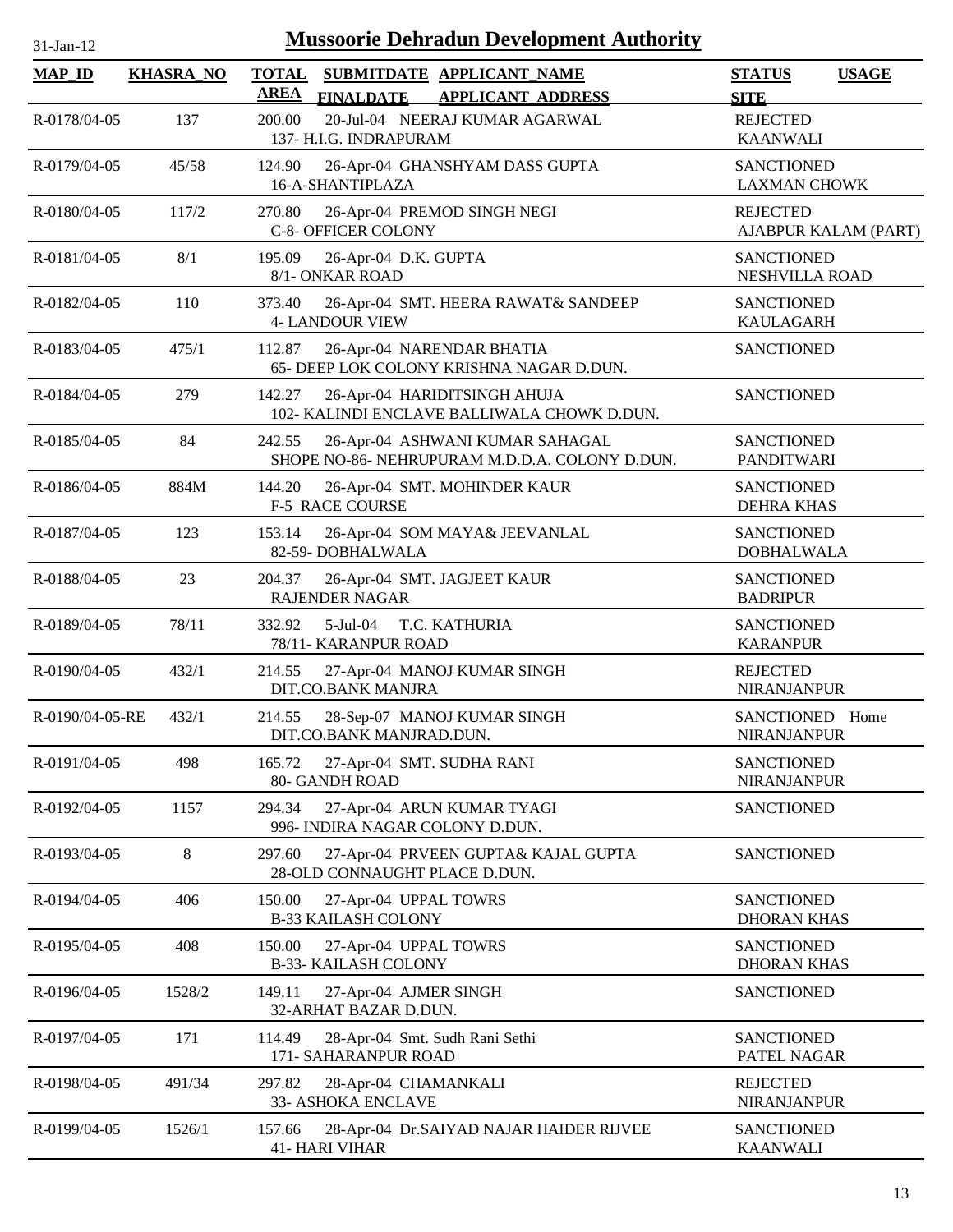| <b>Mussoorie Dehradun Development Authority</b><br>31-Jan-12 |                   |                                                                                              |                                              |  |  |  |
|--------------------------------------------------------------|-------------------|----------------------------------------------------------------------------------------------|----------------------------------------------|--|--|--|
| <b>MAP_ID</b>                                                | <b>KHASRA_NO</b>  | <b>TOTAL</b><br>SUBMITDATE APPLICANT_NAME<br><b>AREA</b><br>FINALDATE APPLICANT ADDRESS      | <b>STATUS</b><br><b>USAGE</b><br><b>SITE</b> |  |  |  |
| R-0200/04-05                                                 | 432/2/1           | 28-Apr-04 S.K. SINGH& KIRAN SINGH<br>276.46<br>10- RAJ VIHAR                                 | <b>SANCTIONED</b><br>VASANT VIHAR            |  |  |  |
| R-0201/04-05                                                 | 138               | 360.00<br>28-Apr-04 SWARAJYA CHANDRA SETHI &<br>RUCHI SETHI 20-ADARSH VIHAR ADHOIWALA D.DUN. | <b>SANCTIONED</b>                            |  |  |  |
| R-0202/04-05                                                 | 9                 | 29-Apr-04 SMT. MALTI SINGH<br>374.55<br>9- ARVIND MARG                                       | <b>SANCTIONED</b><br><b>ARVIND MARG</b>      |  |  |  |
| R-0203/04-05                                                 | 214               | 122.44<br>16-Nov-04 KRISHAN LAL SHARMA<br>122- GURU ROAD                                     | <b>REJECTED</b><br><b>MALSI</b>              |  |  |  |
| R-0204/04-05                                                 | 328,329/2         | 29-Apr-04 VEERBAL CHAUAN & AKASH CHAUAN<br>376.24<br>11-LAXMI ROAD                           | <b>SANCTIONED</b><br><b>LAXMI ROAD</b>       |  |  |  |
| R-0205/04-05                                                 | 10                | 148.38<br>29-Apr-04 SMT. KAMLESH<br>10- ARYA NAGAR                                           | <b>SANCTIONED</b><br><b>ARYA NAGAR</b>       |  |  |  |
| R-0206/04-05                                                 | 719               | 182.30<br>29-Apr-04 SUDESH SHARMA<br><b>SUBHASH NAGAR</b>                                    | <b>REJECTED</b><br><b>SUBHASH NAGAR</b>      |  |  |  |
| R-0207/04-05                                                 | 200/2             | 229.60<br>29-Apr-04 SMT. RAJBALA SHARMA<br><b>C-1 NEHRU COLONY</b>                           | <b>SANCTIONED</b><br>AJABPUR KALAM (PART)    |  |  |  |
| R-0208/04-05                                                 | 160/1             | 29-Apr-04 SMT. ROSHNI DEVI PAINULY<br>178.27<br><b>AJABPUR KALAN</b>                         | <b>REJECTED</b><br>AJABPUR KALAM (PART)      |  |  |  |
| R-0209/04-05                                                 | 24/17             | 29-Apr-04 SMT. NISHI SHARMA<br>171.67<br>C/O- CO-BANK CHANDAR ROAD D.DUN.                    | <b>SANCTIONED</b>                            |  |  |  |
| R-0210/04-05                                                 | 35                | 29-Apr-04 DILSHAD&SMT. SHAKARA KURESHI<br>166.43<br>17- AJMAL KHAN ROAD D.DUN.               | <b>SANCTIONED</b>                            |  |  |  |
| R-0211/04-05                                                 | 18/4              | 119.50<br>29-Apr-04 ASHOK KUMAR VERMA<br>18/4- OLD SURVEY ROAD D.DUN.                        | <b>SANCTIONED</b>                            |  |  |  |
| R-0212/04-05                                                 | 128               | 393.97<br>30-Apr-04 SUMITRA DEVI<br>C/O INDRESH UNIYAL                                       | <b>SANCTIONED</b><br><b>PANDITWARI</b>       |  |  |  |
| R-0213/04-05                                                 | 660               | 363.25<br>30-Apr-04 RAM SINGH<br>2- DHAMAWALA BAZAR                                          | SANCTIONED<br><b>JAKHAN</b>                  |  |  |  |
| R-0214/04-05                                                 | $17/15 - B - III$ | 167.78<br>30-Apr-04 NIRMAL KUMARI<br>17/15 - BLOCK-III                                       | <b>REJECTED</b><br><b>IDGAH</b>              |  |  |  |
| R-0215/04-05                                                 | 593,594,595       | 455.00<br>30-Apr-04 SMT. ASHA BAHUGUNA<br>21/10- E.C. ROAD                                   | <b>REJECTED</b><br><b>JAKHAN</b>             |  |  |  |
| R-0216/04-05                                                 | 105               | 30-Apr-04 SMT. PUSHPA DEVI<br>193.69<br>C/O -4- NEW ROAD                                     | <b>REJECTED</b><br><b>KEDARPUR</b>           |  |  |  |
| R-0217/04-05                                                 | 16                | 393.98<br>30-Apr-04 SMT. LEENA AGARWAL<br>59/4-A RAJPUR ROAD D.DUN.                          | <b>SANCTIONED</b>                            |  |  |  |
| R-0218/04-05                                                 | 509               | 232.33<br>30-Apr-04 SMT. RAJNI DHASMANA<br>C/O ASIYANA ASSOCIATE                             | <b>REJECTED</b><br><b>MIYANWALA</b>          |  |  |  |
| R-0219/04-05                                                 | 880               | 153.99<br>30-Apr-04 AJEET KUMAR BHATT<br>UTTARANCHAL VIHAR                                   | <b>REJECTED</b><br>AJABPUR KALAM (PART)      |  |  |  |
| R-0220/04-05                                                 | 88/22             | 153.35<br>30-Apr-04 SUSHIL KUMAR SHARMA<br>21/2- TEG BAHADUR ROAD                            | <b>SANCTIONED</b><br>TEG BAHADHUR ROAD       |  |  |  |
| R-0221/04-05                                                 | 10                | 235.64<br>1-May-04 SMT. MADHU KAPOOR<br>77- GOVIND NAHAR                                     | <b>REJECTED</b><br><b>SUBHASH ROAD</b>       |  |  |  |
| R-0222/04-05                                                 | 393               | 14-Sep-04 ROOPA SHARMA<br>296.89<br>393- INDIRA GANDHI MARG                                  | <b>REJECTED</b><br>NIRANJANPUR               |  |  |  |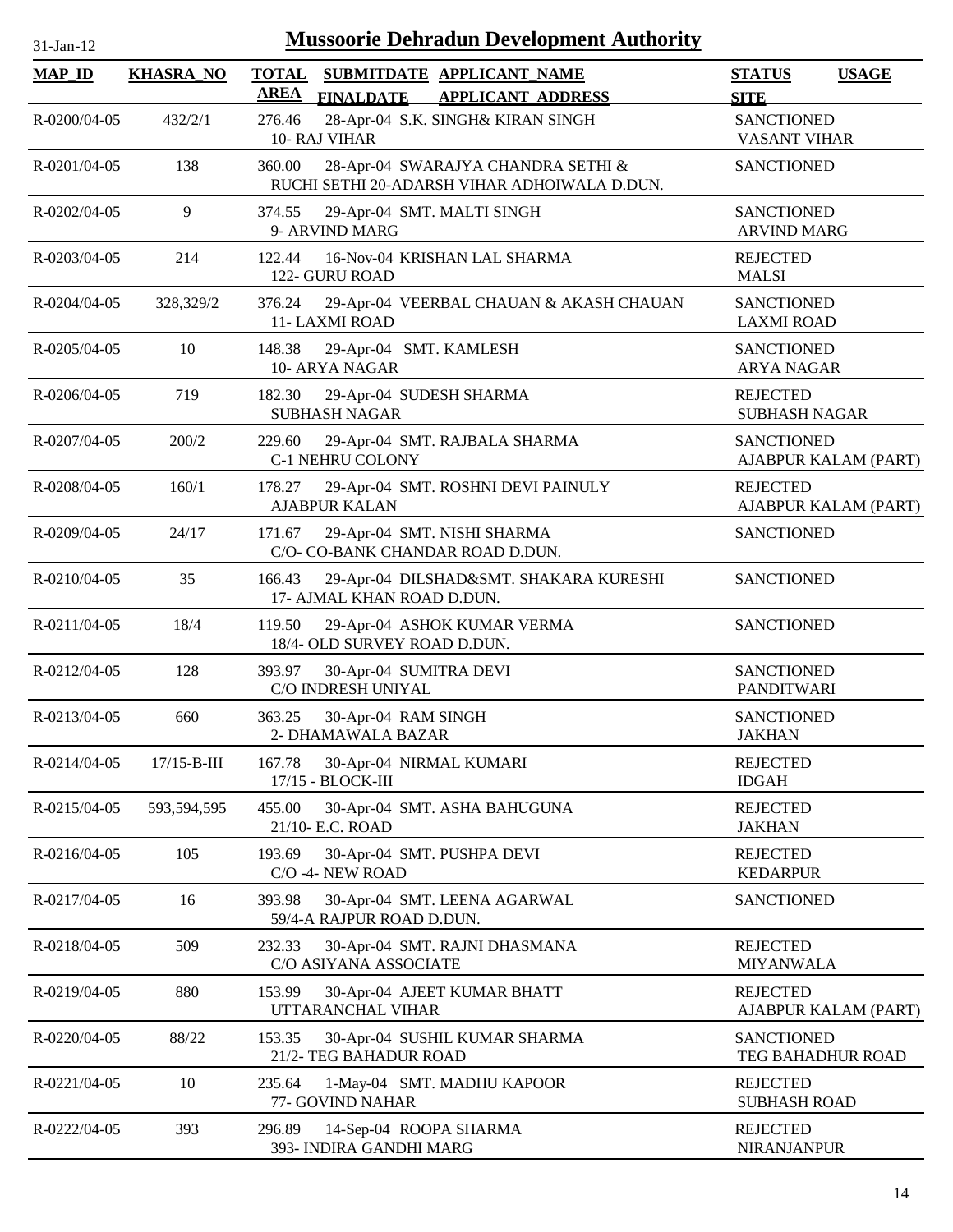| $31$ -Jan-12       |                  | <b>Mussoorie Dehradun Development Authority</b>                                        |                                              |
|--------------------|------------------|----------------------------------------------------------------------------------------|----------------------------------------------|
| <b>MAP_ID</b>      | <b>KHASRA_NO</b> | TOTAL SUBMITDATE APPLICANT NAME<br><b>AREA</b><br>FINALDATE APPLICANT ADDRESS          | <b>STATUS</b><br><b>USAGE</b><br><b>SITE</b> |
| R-0223/04-05       | 78,79,&86        | 1-May-04 BALU RAM<br>206.00<br>NATHANPUR D.DUN.                                        | <b>SANCTIONED</b>                            |
| $R - 0224/04 - 05$ | 239              | 189.13<br>1-May-04 MOHAN LAL BHATIA<br>31/1 RACE COURSE D.DUN.                         | <b>SANCTIONED</b>                            |
| $R - 0225/04 - 05$ | 74               | 1-May-04 SMT. MEENA NARAYAN<br>405.50<br><b>DUNGAL GAON</b>                            | <b>REJECTED</b><br><b>DUNGAL GAON</b>        |
| $R - 0226/04 - 05$ | 62               | 167.22 5-May-04 Sunil Dutt Srivastava& Susma Srivast.<br><b>C-1 RAKSH VIHAR</b>        | <b>SANCTIONED</b><br><b>NEW ROAD</b>         |
| R-0227/04-05       | 5                | 5-May-04 MADAN MOHAN BHATT&EXT<br>227.70<br><b>12- NALA PANI ROAD</b>                  | <b>SANCTIONED</b><br><b>NALAPANI ROAD</b>    |
| R-0228/04-05       | 907              | 288.87<br>5-May-04 DEEPAK KUKRETI<br>11/13- BEACHER ROAD                               | <b>REJECTED</b><br><b>NATHANPUR</b>          |
| R-0229/04-05       | 704              | 5-May-04 RAJPAL SINGH<br>321.37<br>620/3- VYOMPRASTH                                   | <b>REJECTED</b><br><b>KAANWALI</b>           |
| R-0230/04-05       | 519              | 5-May-04 RAMESH SINGH TOMAR<br>135.61<br>ROSHIPUR BRAMANWALA                           | <b>SANCTIONED</b><br><b>NIRANJANPUR</b>      |
| R-0231/04-05       | 12               | 1,400.00<br>5-May-04 BIRRENDAR SINGH BISHT<br><b>12- FALTU LINE</b>                    | <b>SANCTIONED</b><br><b>FALTU LINE</b>       |
| R-0232/04-05       | 88               | 5-May-04 KULDEEP SINGH NEGI<br>191.71<br>C/O HARENDER SINGH CHAUDHRI NIRANJANPUR       | <b>REJECTED</b><br><b>NIRANJANPUR</b>        |
| R-0233/04-05       | 1732             | 5-May-04 MOHAN SINGH NEGI<br>136.37<br><b>199- KAILASH PLACE</b>                       | <b>REJECTED</b><br><b>AJABPUR KHURD</b>      |
| $R - 0234/04 - 05$ | 69/42            | 80.42<br>5-May-04 REKHA GOYAL<br>125-MDDA COLONY LAXMAN CHOWK D.DUN.                   | <b>SANCTIONED</b>                            |
| $R - 0235/04 - 05$ | 28               | 113.01<br>5-May-04 TRILOK RAI SEHGAL<br>31/32 DHARAMPUR D.DUN.                         | <b>SANCTIONED</b>                            |
| R-0236/04-05       | 310&315          | 5-May-04 PANDIT BIHARI LAL JAGURI<br>217.50<br>BRAMANWALA D.DUN.                       | <b>SANCTIONED</b>                            |
| R-0237/04-05       | 210RN            | 5-May-04 UMESH CHAND BAGWARI&EXT<br>315.98<br>5/170- MATA MANDIR ROAD                  | <b>SANCTIONED</b><br>AJABPUR KALAM (PART)    |
| R-0238/04-05       | 348              | 163.07<br>5-May-04 SUNIL KUMAR SHARMA<br>3/8- ADHOYWALA                                | <b>REJECTED</b><br>NANOOR KHEDA              |
| R-0239/04-05       | 696              | 5-May-04 ALOK KUMAR BHUI<br>114.43<br>4/2-A KALIDAS ROAD                               | <b>REJECTED</b><br><b>JAKHAN</b>             |
| $R - 0240/04 - 05$ | <b>76KA</b>      | 405.50<br>5-May-04 P.R. NARAYAN<br>48- GREEN VALLY ANSAL                               | <b>REJECTED</b><br><b>DUNGAL GAON</b>        |
| R-0241/04-05       | $63-E$           | 6-May-04 HARI CHAND SINGH&SOBHAN SINGH<br>807.96<br>360/1 NARISHILP MANDIR MARG D.DUN. | <b>REJECTED</b><br><b>KARANPUR KHAS</b>      |
| R-0242/04-05       | 292/1            | 181.74<br>31-Mar-06 HEEMANI NAINWAL                                                    | <b>SANCTIONED</b>                            |

R-0243/04-05 847 6-May-04 SANCTIONED DALJEET SINGH&SATPAL SINGH

R-0244/04-05 125 6-May-04 ANUBHA GUPTA SANCTIONED

R-0245/04-05 305 365.90 6-May-04 DAN SINGH SANCTIONED

R/0 439-A/9 JAGDISH COLONY MOHANA ROAD BALLABGAR

261/2 RACE COURSE D.DUN.

D/1/5 DEAL COLONY D.DUN.

LANE -NO

170.63

315.45

365.90

AAMWALA TARLA

AJABPUR KALAM (PART)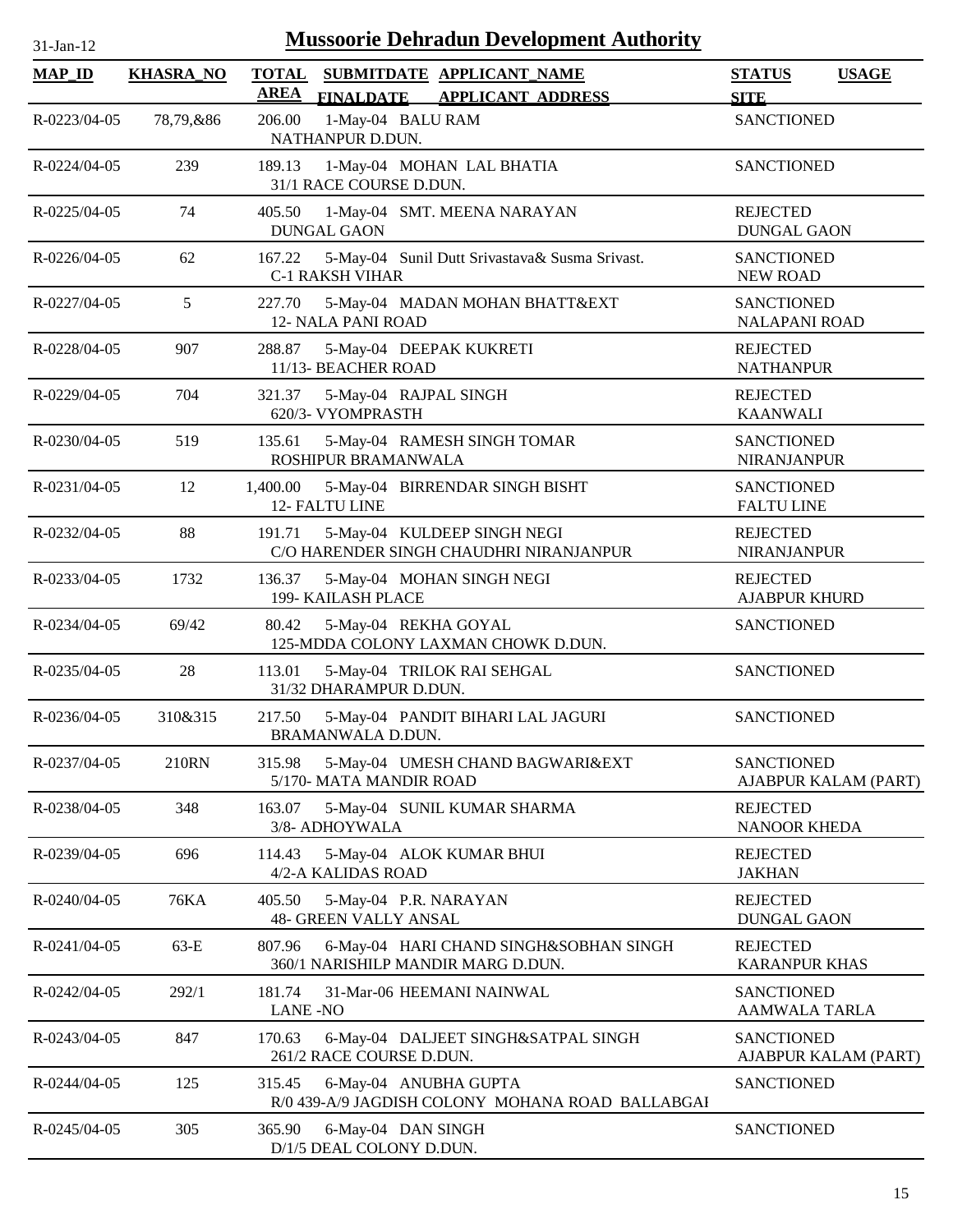| $31$ -Jan-12       |                  | <b>Mussoorie Dehradun Development Authority</b>                                                          |                                              |
|--------------------|------------------|----------------------------------------------------------------------------------------------------------|----------------------------------------------|
| <b>MAP_ID</b>      | <b>KHASRA_NO</b> | <b>TOTAL</b><br>SUBMITDATE APPLICANT_NAME<br><b>AREA</b><br><b>FINALDATE</b><br><b>APPLICANT ADDRESS</b> | <b>STATUS</b><br><b>USAGE</b><br><b>SITE</b> |
| R-0246/04-05       | 345              | 7-May-04 BHAWAN RAM SOLIYAL<br>208.21<br>Q.N0.C5/10 NEW TYPE 111 ORDINANCE FACTORY D.DUN.                | <b>SANCTIONED</b><br>AAMWALA TARLA           |
| R-0247/04-05       | 409              | 196.79<br>7-May-04 BALBIR SINGH<br>C/0 M.L SHAH TARLA ADHOIWALA D.DUN                                    | <b>SANCTIONED</b><br><b>ADOIWALA</b>         |
| R-0248/04-05       | 550              | 7-May-04 VIJAY SINGH PANWAR<br>235.91<br>2/73 BEHIND MATA MANDIR D.DUN.                                  | <b>SANCTIONED</b><br>AJABPUR KALAM (PART)    |
| R-0249/04-05       | 146/1            | 322.74<br>7-May-04 SAROJ KIMOTHI<br>LANE NO.1 SHIV ALIK VIEW NEHRU GRAM ROAD D.DUN.                      | <b>REJECTED</b><br><b>NATHANPUR</b>          |
| R-0250/04-05       | 732              | 210.18<br>7-May-04 BISHAN SINGH SAWAN<br>SAWAN VILLA NEAR GUPTA STORE SUBHASH NAGAR D.                   | <b>SANCTIONED</b><br><b>MAJRA</b>            |
| $R - 0251/04 - 05$ | 151/1&150/1      | 523.47<br>7-May-04 RAJENDRA PAL&DHEERAJ PAL&OTHERS<br>R/0 27 DOON VIHAR D.DUN.                           | <b>REJECTED</b><br><b>BAGRAAL GAON</b>       |
| R-0252/04-05       | 281/1            | 106.45<br>7-May-04 VIMLA SHARMA<br>407-A SATYA VIHAR VIJAY PARK D.DUN.                                   | <b>REJECTED</b><br><b>KAANWALI</b>           |
| R-0253/04-05       |                  | 11-May-04 AMBRISH LAL ANAND<br>957.74<br>C/0 RAJEEV AGGARWAL 4/1 PARK ROAD D.DUN                         | <b>SANCTIONED</b>                            |
| $R - 0254/04 - 05$ | 256              | 165.75<br>11-May-04 P.K.JAIN<br>256 KARANPUR D.DUN.                                                      | <b>REJECTED</b><br><b>KARANPUR</b>           |
| R-0255/04-05       | 408              | 11-May-04 MS.UPPAL TOWER PVT. LTD.<br>150.00<br><b>B-33 KALIESH COLONY NEW DEHLI</b>                     | <b>SANCTIONED</b><br><b>DHORAN KHAS</b>      |
| R-0256/04-05       | 486              | 160.00<br>11-May-04 VIDHYA DEVI<br>MOHKAMPUR I.I.P. OFFICE D.DUN.                                        | <b>SANCTIONED</b><br><b>NATHANPUR</b>        |
| R-0257/04-05       | 53&55            | 149.64<br>11-May-04 PRITHVIPAL SINGH<br>84/1 KAULAGARH ROAD D.DUN.                                       | <b>SANCTIONED</b><br><b>JAKHAN</b>           |
| R-0258/04-05       | 53&54            | 149.64<br>11-May-04 ANEES FAROOUQI<br>81 PHASE-I VASANT VIHAR D.DUN.                                     | <b>SANCTIONED</b><br><b>JAKHAN</b>           |
| R-0259/04-05       | 6                | 15-Dec-04 REKHA SHARMA&DEV VRAT SHARMA<br>154.74<br>P-3/23 TYPE- 4 T.H.D.C. COLONY NEW TEHRI             | <b>SANCTIONED</b><br><b>MOHINI ROAD</b>      |
| R-0260/04-05       | 101              | 11-May-04 GIRIJA BADONI<br>174.73<br>A BLOCK -SARSWATI VIHAR AJABPUR KHURD D.DUN.                        | <b>SANCTIONED</b><br><b>AJABPUR KHURD</b>    |
| $R - 0261/04 - 05$ | 1144             | 242.22<br>11-May-04 MAHIPAL SINGH RANA<br>P.S.NEGI DANDA DHARAMPUR DIVIYA VIHAR NEHRU GRA                | <b>REJECTED</b><br>AJABPUR KALAM (PART)      |
| R-0262/04-05       | 200              | 123.33<br>11-May-04 ANUSUYA DEVI<br>T-54/1 ROBERT LINE GANGHORA D.DUN.                                   | <b>REJECTED</b><br><b>KAULAGARH</b>          |
| R-0263/04-05       | 338              | 198.34<br><b>SATYA WATI</b><br>$2$ -Feb-07<br>BHAGWAN BHAWAN KAULAGARH D.DUN.                            | <b>REJECTED</b><br><b>NIRANJANPUR</b>        |
| R-0263/04-05-RE    | 338              | 198.34<br>17-Jan-08 SATYA WATI<br>BHAGWAN BHAWAN KAULAGARH D.DUN.                                        | <b>REJECTED</b><br>Home<br>NIRANJANPUR       |
| $R - 0264/04 - 05$ | $264/3 - A/10$   | 232.48<br>11-May-04 ARVIND KUMAR GOYAL&OTHERS<br>A.K.GOYAL 284 LAKHI BAGH D.DUN.                         | <b>REJECTED</b><br><b>LAKHI BAGH</b>         |
| $R - 0265/04 - 05$ | 449&443          | 401.57<br>11-May-04 S.P.SHARMA&KUSHAMLATA<br>C/0 66 PANDITWARI D.DUN                                     | <b>REJECTED</b><br><b>DHORAN KHAS</b>        |
| R-0266/04-05       | 155/2            | 150.21<br>11-May-04 KIRAN MINOCHA<br>C/0 66 PANDITWARI D.DUN.                                            | <b>SANCTIONED</b><br><b>PANDITWARI</b>       |
| R-0267/04-05       | 46               | 384.32<br>12-May-04 RAHUL SURYAVANSHI<br>110 PALTAN BAZAR D.DUN.                                         | <b>SANCTIONED</b><br>CHAI BAGH KAULAGARH     |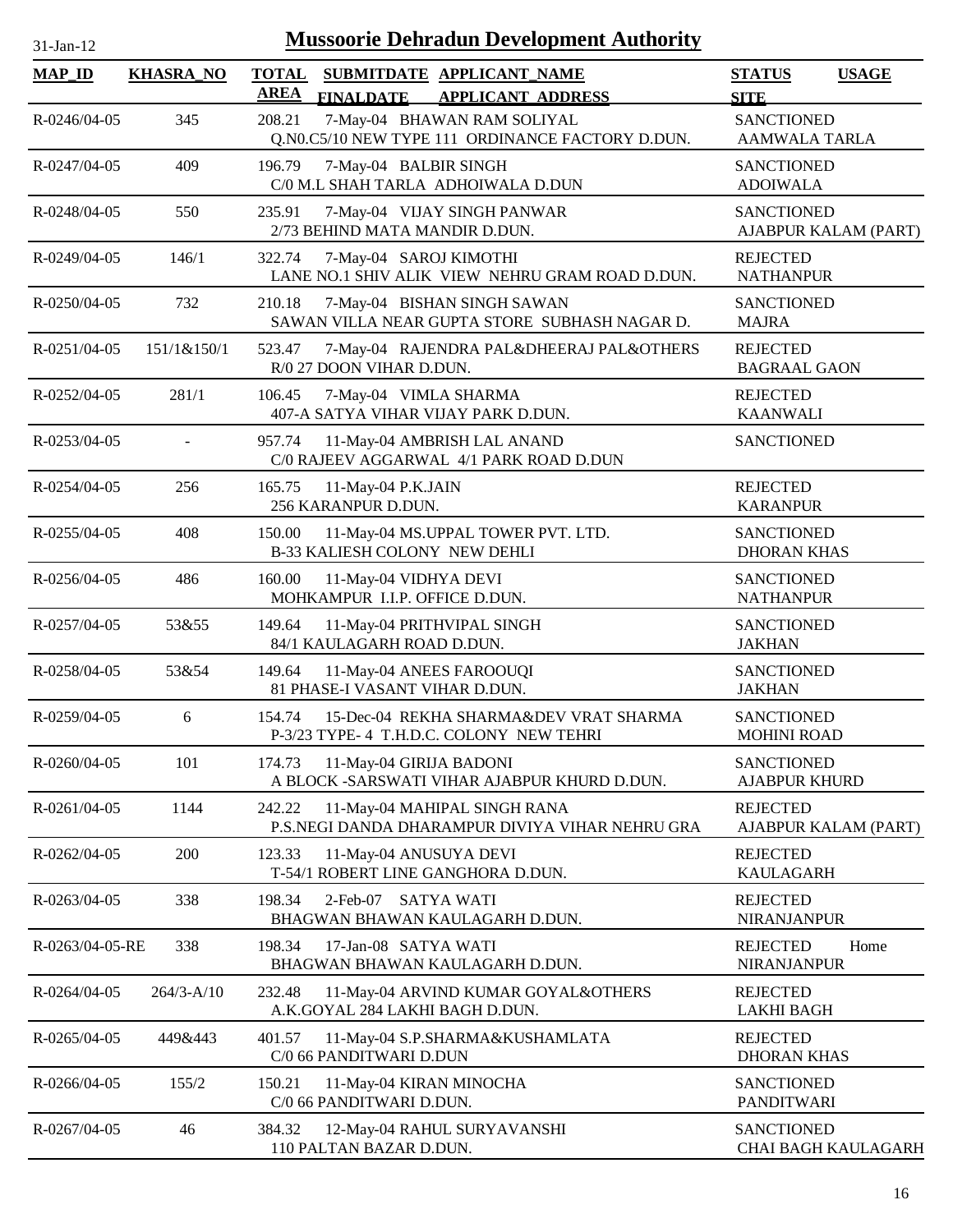| $31$ -Jan-12  |                  |                             | <b>Mussoorie Dehradun Development Authority</b>                                    |                                              |              |
|---------------|------------------|-----------------------------|------------------------------------------------------------------------------------|----------------------------------------------|--------------|
| <b>MAP_ID</b> | <b>KHASRA_NO</b> | <b>TOTAL</b><br><b>AREA</b> | SUBMITDATE APPLICANT_NAME<br><b>APPLICANT ADDRESS</b><br><b>FINALDATE</b>          | <b>STATUS</b><br><b>SITE</b>                 | <b>USAGE</b> |
| R-0268/04-05  | 438/1            | 238.38                      | 28-Dec-04 KULWANT SINGH&ANOOP KAUR<br>R/0 93 GURU ROAD D.DUN.                      | <b>SANCTIONED</b><br><b>NIRANJANPUR</b>      |              |
| R-0269/04-05  | 102&103          | 356.00                      | 12-May-04 NARINDER SINGH CHHABRA&HARBHAJAN<br>D-102 RACE COURSE D.DUN.             | <b>SANCTIONED</b><br><b>RACE COURSE</b>      |              |
| R-0270/04-05  | 621              | 293.18                      | 12-May-04 PANKAJ GOYAL&RASHI GOYAL<br>P-344-NO-1 F.S.B. CALEMENTOWN D.DUN.         | <b>SANCTIONED</b><br><b>MAJRA</b>            |              |
| R-0271/04-05  | 951/1            | 137.04                      | 12-May-04 RAFIQ AHAMED<br>62-E-RACE COURSE D.DUN.                                  | <b>SANCTIONED</b><br><b>DEHRA KHAS</b>       |              |
| R-0272/04-05  | 604              | 298.51                      | 12-May-04 AJAY KUMAR GARG & CHITRLEKHA GARG<br>P-V-3 YAMUNA COLONY D.DUN.          | <b>SANCTIONED</b>                            |              |
| R-0273/04-05  | 1143             | 451.22                      | 12-May-04 HARI KRISHAN NAUTIYAL<br>409/1 DHARMPUR D.DUN.                           | <b>REJECTED</b><br><b>BADRIPUR</b>           |              |
| R-0274/04-05  | 466              | 315.77                      | 12-May-04 GEETA DIMRI<br><b>4 PRAGATI VIHAR D.DUN</b>                              | <b>REJECTED</b><br><b>AJABPUR KHURD</b>      |              |
| R-0275/04-05  | 179              | 166.50                      | 12-May-04 ASHWINI TAYGI&KALPANA TAYGI<br>R/0P-514 JALVAYU TOWERS SECTOR 56 GURGAON | <b>SANCTIONED</b>                            |              |
| R-0276/04-05  | 302              | 241.45                      | 13-May-04 NARESH KUMAR<br>113 GURU ROAD D.DUN.                                     | <b>REJECTED</b><br><b>NATHANPUR</b>          |              |
| R-0277/04-05  | 481&482          | 4,849.76                    | 24-Aug-05 MS UTTRANCHAL HOUSING &DEVLOPMENT<br>12 E.C.ROAD D.DUN.                  | SANCTIONED Group Hous<br><b>HATHIBARKALA</b> |              |
| R-0278/04-05  | 325              | 240.72                      | 13-May-04 JAI DEV M00SLA<br>HO.3 GALI.NO.5 TAPOWAN ENCLAVE RAIPUR D.DUN.           | <b>SANCTIONED</b><br>AAMWALA TARLA           |              |
| R-0279/04-05  | 350/1            | 302.50                      | 13-May-04 SHAKUNTLA DEVI<br>AAMWALA TARLA D.DUN.                                   | <b>SANCTIONED</b><br><b>AAMWALA TARLA</b>    |              |
| R-0280/04-05  | 113              | 1,510.00                    | 13-May-04 SANDEEP CHHETRI<br>0-123 VASANT VIHAR D.DUN.                             | <b>SANCTIONED</b><br><b>KAANWALI</b>         |              |
| R-0281/04-05  | 115              | 196.44                      | 13-May-04 RAMESH CHAND SHARMA<br>156 SALAWALA D.DUN                                | <b>SANCTIONED</b>                            |              |
| R-0282/04-05  | 136              | 347.13                      | 13-May-04 MUKHTAR AHMAD<br>32 TREVOR ROAD D.DN.                                    | <b>SANCTIONED</b>                            |              |
| R-0283/04-05  | 1400             | 653.48                      | 13-May-04 BUPESH KUMAR<br>R/0 56/2 YOUNG ROAD D.DUN                                | <b>SANCTIONED</b>                            |              |
| R-0284/04-05  | 397/2            | 158.82                      | 14-May-04 RAJEEV SHUKLA<br>C/0 ANCHAL DAIRY RAIPUR ROAD D.DUN.                     | <b>SANCTIONED</b><br><b>ADOIWALA</b>         |              |
| R-0285/04-05  | 259              | 147.50                      | 14-May-04 PRAVEEN KUMAR GUPTA<br>25/38 KHADRI MOHALLA D.DUN                        | <b>REJECTED</b><br><b>SEWALA KALAN</b>       |              |
| R-0286/04-05  | 259              | 147.50                      | 14-May-04 BINESH KUMAR GUPTA<br>25/38 KHADRI MOHALLA D.DUN.                        | <b>REJECTED</b><br><b>SEWALA KALAN</b>       |              |
| R-0287/04-05  | 99/1             | 157.61                      | 14-May-04 SATI DEVI BHANDARI<br>C/0 66 PANDITWARI D.DUN.                           | <b>SANCTIONED</b><br>PREMPUR MAFI (PART)     |              |
| R-0288/04-05  | 512/2            | 229.78                      | 14-May-04 BRIJ NANDAN TYAGI<br>41-B TILAK ROAD D.DUN.                              | <b>SANCTIONED</b><br><b>NIRANJANPUR</b>      |              |
| R-0289/04-05  | 561              | 143.69                      | 14-May-04 RAJENDRA KUMAR SOM<br>152 INDIRA NAGAR D.DUN.                            | <b>SANCTIONED</b><br><b>KAANWALI</b>         |              |
| R-0290/04-05  | 308              | 196.14                      | 14-May-04 DEEPAK KUMAR<br>C/0 MOHABBEWALA D.DUN.                                   | <b>REJECTED</b><br>MOHABBEWALA (PART)        |              |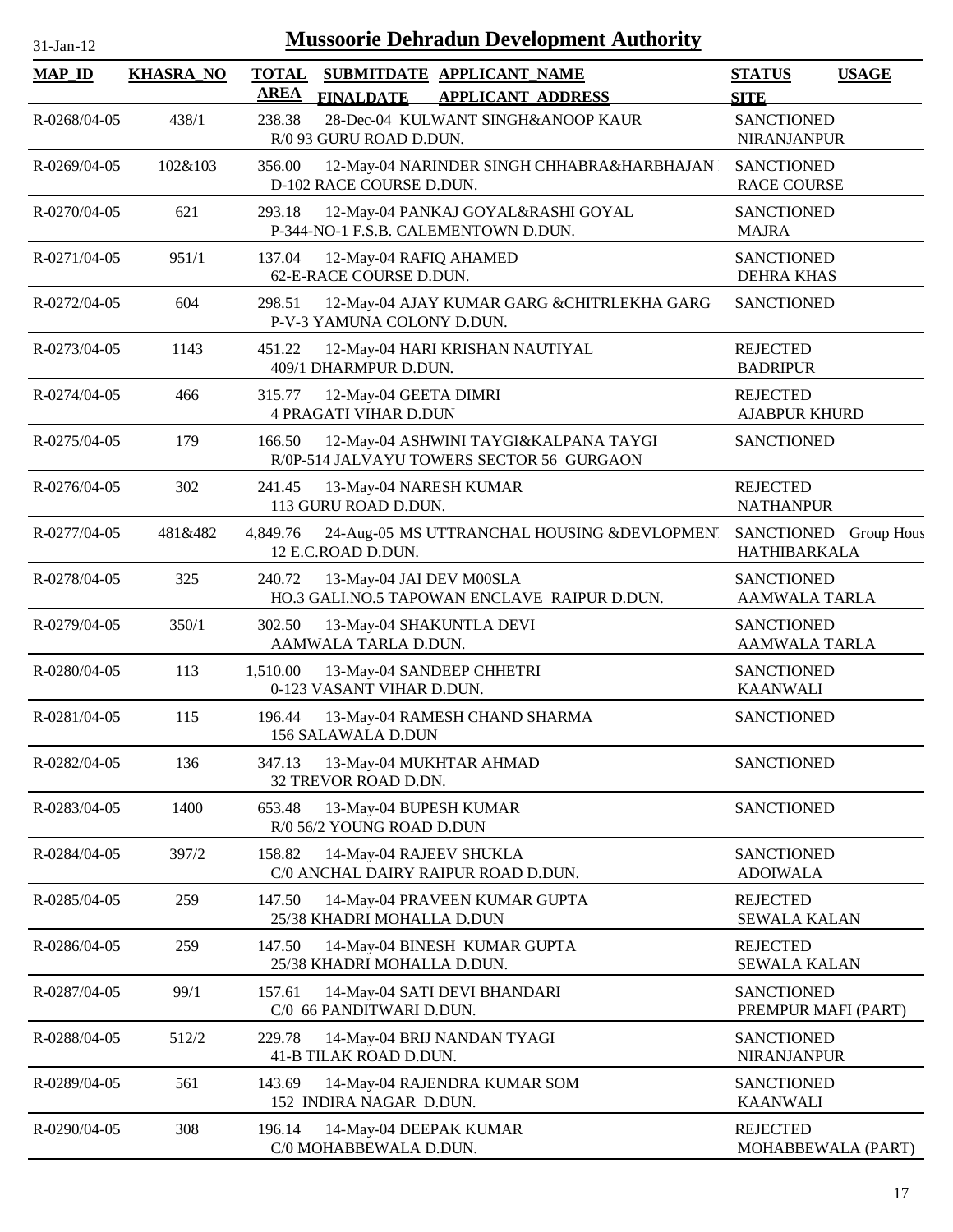| <b>Mussoorie Dehradun Development Authority</b><br>31-Jan-12 |                  |                                                                                                          |                                           |              |  |  |
|--------------------------------------------------------------|------------------|----------------------------------------------------------------------------------------------------------|-------------------------------------------|--------------|--|--|
| <b>MAP_ID</b>                                                | <b>KHASRA_NO</b> | <b>TOTAL</b><br>SUBMITDATE APPLICANT_NAME<br><b>AREA</b><br><b>FINALDATE</b><br><b>APPLICANT ADDRESS</b> | <b>STATUS</b><br><b>SITE</b>              | <b>USAGE</b> |  |  |
| R-0291/04-05                                                 | 165              | 14-May-04 NARAIN SINGH RAWAT<br>322.02<br>101/1 BLOCK 11 ARYA NAGAR D.DUN.                               | <b>REJECTED</b><br><b>NANUR KHERA</b>     |              |  |  |
| R-0292/04-05                                                 | $15-B$           | 76.78<br>14-May-04 HARISH CHANDRA KAPOOR&SAVITA<br>5/1 OLD SURVEY ROAD D.DUN.                            | <b>REJECTED</b><br><b>RAJ PUR ROAD</b>    |              |  |  |
| R-0293/04-05                                                 | 279              | 14-May-04 UMESH CHAND JAIN<br>246.00<br>213 KARANPUR BLOCK 11 D.DUN.                                     | <b>SANCTIONED</b>                         |              |  |  |
| R-0294/04-05                                                 | 449              | 127.45<br>14-May-04 DR. BHARAT SABBARWAL<br>60 ANSARI MARG D.DUN                                         | <b>SANCTIONED</b>                         |              |  |  |
| R-0295/04-05                                                 | $10-E$           | 15-May-04 Sanjay Madan C/O Krishna Madan<br>439.12<br>17-D Race Course D.Dun                             | <b>SANCTIONED</b>                         |              |  |  |
| R-0296/04-05                                                 | 530              | 10-Nov-06 SH. C.BHASKAR<br>229.10<br>C/0 FOREST COLONY DILARAM BAZAR RAJPUR ROAD D.DU                    | <b>SANCTIONED</b><br><b>KAANWALI</b>      |              |  |  |
| R-0297/04-05                                                 | 149              | 207.63<br>15-May-04 RADHA KRISHAN UNIYAL<br>149 SHBHASH ROAD D                                           | <b>SANCTIONED</b><br><b>SUBHASH ROAD</b>  |              |  |  |
| R-0298/04-05                                                 | 479              | 247.58<br>24-Sep-04 RAM SUMAJH<br>KAULAGRAH D.DUN                                                        | <b>SANCTIONED</b><br><b>KAULAGARH</b>     |              |  |  |
| R-0299/04-05                                                 | 91/89            | 15-May-04 GOPAL CHANDRA &RAJIT<br>341.54<br>61 GHOSI GALI D.DUN                                          | <b>SANCTIONED</b>                         |              |  |  |
| R-0300/04-05                                                 | 378/2            | 15-May-04 RASHPAL SINGH<br>170.33<br>33 DASHMESH PURI NIRANJANPUR D.DUN                                  | <b>SANCTIONED</b>                         |              |  |  |
| R-0301/04-05                                                 | 56&57            | 404.25<br>15-May-04 ANIL KUMAR RATHI<br>116-B RACE COURSE D.DUN                                          | <b>SANCTIONED</b>                         |              |  |  |
| R-0302/04-05                                                 | 157              | 172.30<br>17-May-04 OM PARKASH BATRA<br>C-10/10 NEW TYPE III                                             | <b>SANCTIONED</b><br>SHIVLOK COLONY       |              |  |  |
| R-0303/04-05                                                 | 572              | 17-May-04 BHASKRA NAND BLODI<br>376.08<br><b>BADRISH COLONY</b>                                          | <b>REJECTED</b><br><b>DHARAMPUR DANDA</b> |              |  |  |
| R-0304/04-05                                                 | 514              | 211.10<br>17-May-04 S. JANG BAHADUR SINGH<br><b>46/7 PATEL NAGAR</b>                                     | <b>SANCTIONED</b><br><b>NIRANJANPUR</b>   |              |  |  |
| R-0305/04-05                                                 | 464/1            | 17-May-04 ANITA NAGARKOTI<br>269.75<br>15 OLD POLICE KUTCHERY D.DUN.                                     | <b>SANCTIONED</b>                         |              |  |  |
| R-0306/04-05                                                 | 373/2            | 344.33<br>17-May-04 SUNIL KAUL<br>22 RAJ VIHAR CHARRATA ROAD D.DUN.                                      | <b>SANCTIONED</b><br><b>KAANWALI</b>      |              |  |  |
| R-0307/04-05                                                 | 872              | 219.00<br>17-May-04 KIRPAL SINGH<br>3-B KALIDAS ROAD D.DUN.                                              | <b>SANCTIONED</b><br>AJABPUR KALAM (PART) |              |  |  |
| R-0308/04-05                                                 | $1-A$            | 220.76<br>17-May-04 BALISH KUMAR GAUTAM<br>56 MEEDO COMPLEX D.DUN.                                       | <b>REJECTED</b><br><b>NEMI ROAD</b>       |              |  |  |
| R-0309/04-05                                                 | 77               | 19-Jun-07 DURGA DAS ROHATGI<br>392.50<br>8 KESHAV ROAD ROHATGI SADAN D.DUN.                              | <b>REJECTED</b><br><b>GOVIND GARH</b>     |              |  |  |
| R-0309/04-05-RE                                              | 77               | 26-Nov-08 DURGA DAS ROHATGI<br>0.00<br>8 KESHAV ROAD ROHATGI SADAN D.DUN.                                | <b>SANCTIONED</b><br><b>GOVIND GARH</b>   | Home         |  |  |
| R-0310/04-05                                                 | 367&375          | 266.60<br>17-May-04 NATIYA NAND BODANI<br>D-BLOCK SARASWATI VIHAR AJABPUR KHURD D.DUN                    | <b>SANCTIONED</b><br><b>AJABPUR KHURD</b> |              |  |  |
| R-0311/04-05                                                 | 1229/1           | 163.27<br>17-May-04 VISHAL BHATNAGAR<br>63 P.N.B. ENCLAVE SEWLA KALAN MAJRA D.DUN.                       | <b>REJECTED</b><br><b>KAANWALI</b>        |              |  |  |
| R-0312/04-05                                                 | 165              | 17-May-04 LT.COL.RAJ KUMAR SHARMA<br>702.60<br>C-83 SECTOR-3 DEFENCE COLONY D.DUN.                       | <b>SANCTIONED</b>                         |              |  |  |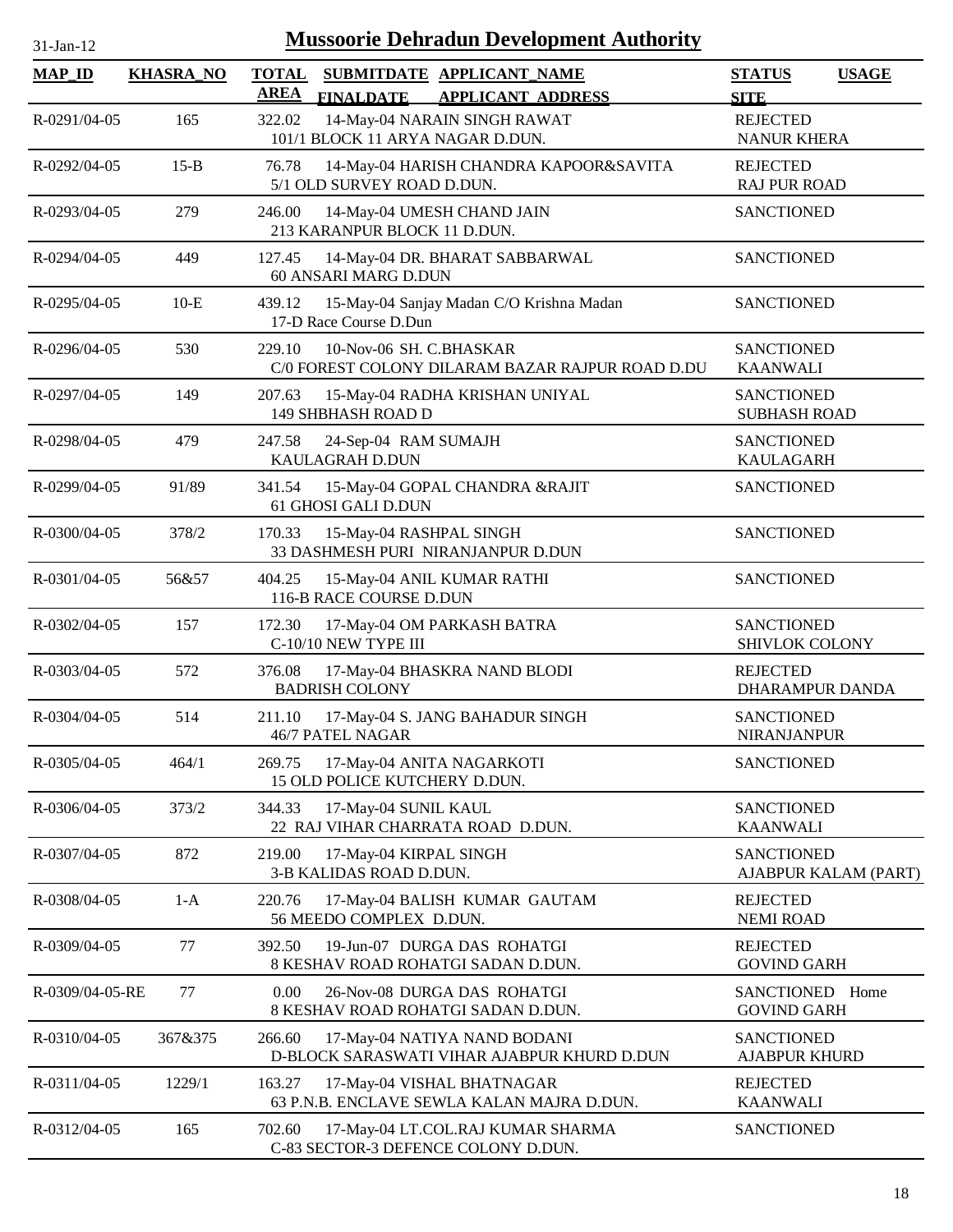| 31-Jan-12       | <b>Mussoorie Dehradun Development Authority</b> |                                                                                                          |                                                |  |  |  |  |
|-----------------|-------------------------------------------------|----------------------------------------------------------------------------------------------------------|------------------------------------------------|--|--|--|--|
| <b>MAP_ID</b>   | <b>KHASRA_NO</b>                                | <b>TOTAL</b><br>SUBMITDATE APPLICANT NAME<br><b>AREA</b><br><b>FINALDATE</b><br><b>APPLICANT ADDRESS</b> | <b>STATUS</b><br><b>USAGE</b><br><b>SITE</b>   |  |  |  |  |
| R-0313/04-05    | 121/1                                           | 18-May-04 ANJU NEGI<br>193.63<br>175 MANGLA. KAULAGARH D.DUN.                                            | <b>REJECTED</b><br><b>MAJRI NAFI</b>           |  |  |  |  |
| R-0314/04-05    | 867                                             | 172.69<br>23-Sep-04 JANARDHAN PRASAD NAUTIYAL<br>C/0 27 ARAGHAR D.DUN.                                   | <b>SANCTIONED</b><br>AJABPUR KALAM (PART)      |  |  |  |  |
| R-0315/04-05    | 575                                             | 170.04<br>18-May-04 RAM SWAROOP<br>DANDA DHARAMPUR D.DUN.                                                | <b>REJECTED</b><br><b>DHARAMPUR DANDA</b>      |  |  |  |  |
| R-0316/04-05    | 28/5                                            | 158.19<br>18-May-04 TRILOCHAN PRASAD NAINWAL<br>C/0 27 ARAGHAR D.DUN.                                    | <b>REJECTED</b><br><b>NATHANPUR</b>            |  |  |  |  |
| R-0317/04-05    | 22                                              | 376.38<br>18-May-04 KARTAR KAUR<br>56 MEEDO COMPLEX D.DUN.                                               | <b>SANCTIONED</b><br><b>SAHARANPUR ROAD</b>    |  |  |  |  |
| R-0318/04-05    | 808                                             | 18-May-04 GEETA RANI<br>146.40<br>C/0 NIRMATA HOTEL HIM PALACE D.DUN.                                    | <b>SANCTIONED</b><br><b>MAJRA</b>              |  |  |  |  |
| R-0319/04-05    | 101&102                                         | 291.39<br>18-May-04 GURVINDER SINGH&GURVINDER KAUR<br>MALSI D.DUN.                                       | <b>SANCTIONED</b>                              |  |  |  |  |
| R-0320/04-05    | 47                                              | 188.91<br>18-May-04 VISHNU KUMAR<br>47 NAYA PURVA VASANT VIHAR D.DUN                                     | <b>SANCTIONED</b><br><b>KAANWALI</b>           |  |  |  |  |
| R-0321/04-05    | 933                                             | 205.12<br>18-May-04 SUSHILA DEVI<br>55/1 VIJAY COLONY D.DUN.                                             | <b>REJECTED</b><br>AJABPUR KALAM (PART)        |  |  |  |  |
| R-0322/04-05    | 86                                              | 238.22<br>18-Aug-04 DINESH PRASAD DANGWAL<br>BLOCK-E SARASWATI VIHAR D.DUN.                              | <b>REJECTED</b><br><b>AJABPUR KHURD</b>        |  |  |  |  |
| R-0323/04-05    | 392                                             | 409.55<br>18-May-04 DR.RAVI CHOPRA<br>HOUSE N0.133 VASANT VIHAR-1 D.DUN.                                 | <b>SANCTIONED</b><br><b>KAANWALI</b>           |  |  |  |  |
| R-0324/04-05    | 962/1                                           | 19-May-04 BANSI KUMAR MITTAL<br>192.29<br>57 DISPENSARY ROAD D.DUN.                                      | <b>SANCTIONED</b><br><b>DEHRA KHAS</b>         |  |  |  |  |
| R-0324/04-05-EX | 962/1                                           | 0.00<br>28-Jul-09 BANSI KUMAR MITTAL<br>57 DISPENSARY ROAD D.DUN.                                        | <b>SANCTIONED</b><br>Home<br><b>DEHRA KHAS</b> |  |  |  |  |
| R-0325/04-05    | 13                                              | 139.35<br>19-May-04 VIMAL WALIA<br><b>BADRI PUR D.DUN.</b>                                               | <b>REJECTED</b><br><b>BADRIPUR</b>             |  |  |  |  |
| R-0326/04-05    | 132                                             | 157.84<br>19-May-04 P.C.DOBHAL<br>BRAHMANWALA MAJRA D.DUN                                                | <b>SANCTIONED</b><br><b>BARHAMAN WALA</b>      |  |  |  |  |
| R-0327/04-05    | 1281                                            | 19-May-04 RAMESH CHANDAR BHATNAGAR<br>241.63<br>108 MAHENDRA VIHAR BALLUPUR ROAD D.DUN                   | <b>SANCTIONED</b><br><b>GADHI (PART)</b>       |  |  |  |  |
| R-0328/04-05    | 54/22                                           | 189.75<br>19-May-04 NEENA JHA<br>54/22 RAJPUR ROAD D.DUN.                                                | <b>SANCTIONED</b><br><b>RAJ PUR ROAD</b>       |  |  |  |  |
| R-0329/04-05    | 415&416                                         | 19-May-04 M/S UPPAL TOWERS P.V.T LTD.<br>150.00<br>B-33 KAILASH COLONY NEW DEHLI                         | <b>SANCTIONED</b><br><b>DHORAN KHAS</b>        |  |  |  |  |
| R-0330/04-05    | 408                                             | 150.00<br>19-May-04 M/S UPPAL TOWERS PVT.LTD.<br>B-33 KAILASH COLONY NEW DEHLI                           | <b>SANCTIONED</b><br><b>DHORAN KHAS</b>        |  |  |  |  |
| R-0331/04-05    | 415&416                                         | 19-May-04 M/S UPPAL TOWERS P.V.T. LTD.<br>150.00<br><b>B-33 KAILASH COLONY NEW DEHLI</b>                 | <b>SANCTIONED</b><br><b>DHORAN KHAS</b>        |  |  |  |  |
| R-0332/04-05    | 139                                             | 222.84<br>19-May-04 RAKESH BHATT<br>C/0 VINOD RATURI BADRIPUR ROAD D.DUN.                                | <b>REJECTED</b><br><b>BADRIPUR</b>             |  |  |  |  |
| R-0333/04-05    | 17                                              | 169.26<br>19-May-04 SUNIL MALHOTRA &AMARJOT SINGH<br>12-A RACE COURSE D.DUN                              | <b>SANCTIONED</b><br><b>CHANDER ROAD</b>       |  |  |  |  |
| R-0334/04-05    | 48                                              | 162.85<br>19-May-04 JANKI DEVI<br>87 ASHOK VIHAR SALAWALA D.DUN.                                         | <b>SANCTIONED</b><br><b>SALAWALA</b>           |  |  |  |  |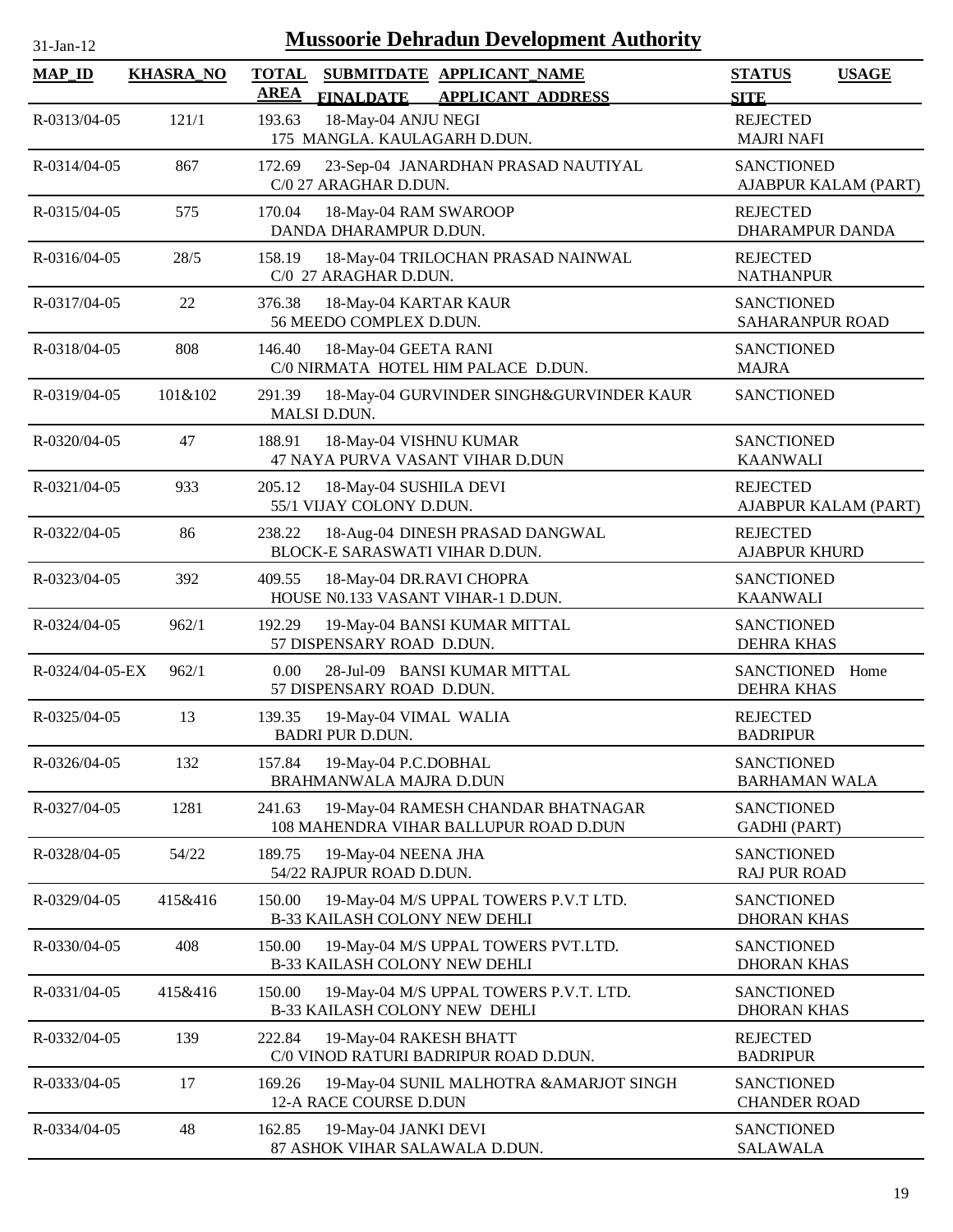| <b>Mussoorie Dehradun Development Authority</b><br>31-Jan-12 |                  |                                                                                                          |                                                |  |  |  |
|--------------------------------------------------------------|------------------|----------------------------------------------------------------------------------------------------------|------------------------------------------------|--|--|--|
| <b>MAP_ID</b>                                                | <b>KHASRA_NO</b> | <b>TOTAL</b><br>SUBMITDATE APPLICANT_NAME<br><b>AREA</b><br><b>FINALDATE</b><br><b>APPLICANT ADDRESS</b> | <b>STATUS</b><br><b>USAGE</b><br><b>SITE</b>   |  |  |  |
| R-0335/04-05                                                 | $S-4-C-191$      | 20-May-04 SANTAN SINGH BHANDARI<br>672.22<br>149/2 ARAGHAR D.DUN.                                        | <b>SANCTIONED</b>                              |  |  |  |
| R-0336/04-05                                                 | 443&444          | 185.08<br>20-May-04 PRATAP SINGH RAWAT<br>20 E.C.ROAD D.DUN.                                             | <b>SANCTIONED</b><br><b>KALI DAS ROAD</b>      |  |  |  |
| R-0337/04-05                                                 | $G-21/22$        | 20-May-04 MAMTA NIJHON<br>214.99<br>24-F RACE COURSE D.DUN.                                              | <b>SANCTIONED</b>                              |  |  |  |
| R-0338/04-05                                                 | 138              | 556.77<br>20-May-04 RAKESH RATURI<br>27-SSRSWATI SONI MARG LAXMAN CHOWK D.DUN                            | <b>SANCTIONED</b><br><b>VASANT VIHAR</b>       |  |  |  |
| R-0339/04-05                                                 | 184              | 20-May-04 SHAKTI PRASAD BADONI<br>196.96<br>SARSWATI VIHAR D-BLOCK AJABPU KHURD D.DUN.                   | <b>REJECTED</b><br><b>NATTHANPUR</b>           |  |  |  |
| R-0340/04-05                                                 | 722              | 79.47<br>20-May-04 ASHOK KUMAR<br>C/ PRADEEP KUMAR SHARMA OGAL MAJRA D.DUN.                              | <b>REJECTED</b><br><b>MAJRA</b>                |  |  |  |
| R-0341/04-05                                                 | 3/1              | 123.32<br>20-May-04 VIRENDAR PRAKESH GUPTA SEC.<br><b>48 ARHAT BAZAR D.DUN</b>                           | <b>SANCTIONED</b>                              |  |  |  |
| R-0342/04-05                                                 | 46               | 371.61<br>20-May-04 KUNWAR SINGH NEGI<br>16 NIVH RAJPUR ROAD D.DUN.                                      | <b>SANCTIONED</b><br><b>CHAK AJABPUR KALAN</b> |  |  |  |
| R-0343/04-05                                                 | 1171             | 184.32<br>21-Jul-04 MAJOR IRA BHAGAT<br>197 DHARAMPUR CANAL ROAD D.DUN                                   | <b>SANCTIONED</b><br>AJABPUR KALAM (PART)      |  |  |  |
| R-0344/04-05                                                 | 578              | 847.77<br>20-May-04 MUNNI DEVI<br>C/0 AJABPUR KHURD D.DUN                                                | <b>SANCTIONED</b><br><b>AJABPUR KHURD</b>      |  |  |  |
| R-0345/04-05                                                 | 355/356          | 205.30<br>25-Apr-05 RAJO DEVI<br>355/356 BLOCK-I CHUKKHUWALA D.DUN.                                      | <b>SANCTIONED</b><br><b>CHUKKHUWALA</b>        |  |  |  |
| R-0346/04-05                                                 | 241              | 384.62<br>20-May-04 RAMESH CHAND<br>85 RAJPUR ROAD DDUN                                                  | <b>SANCTIONED</b><br><b>JAKHAN</b>             |  |  |  |
| R-0347/04-05                                                 | 167              | 20-May-04 ADITYA RAM GHILDIYAL<br>416.37<br>1056 INDIRA NAGAR COLONY D.DUN.                              | <b>SANCTIONED</b>                              |  |  |  |
| R-0348/04-05                                                 | 239              | 263.74<br>20-May-04 JAGDISH MALHOTRA<br>C/0 D00N ENCLAVE SHIMLA ROAD D.DUN                               | SANCTIONED<br><b>SEWALA KALAN</b>              |  |  |  |
| R-0349/04-05                                                 | 156              | 493.75<br>20-May-04 MOHAN AHLUWALIA<br>20 ASHIRWAD ENCLAVE LANE N0-11 CHAKRATA ROAD D.I.                 | <b>SANCTIONED</b><br><b>SINOLA</b>             |  |  |  |
| R-0350/04-05                                                 | 475/1            | 166.35<br>21-May-04 SHAKUNTALA VERMA<br>131/3 GURU ROAD LAXMAN CHOWK D.DUN                               | <b>SANCTIONED</b>                              |  |  |  |
| R-0351/04-05                                                 | 24               | 21-May-04 HARISH SONI&RAM SONI<br>248.38<br>51/11 GREEN VALLY RAIPUR ROAD D.DUN                          | <b>SANCTIONED</b>                              |  |  |  |
| R-0352/04-05                                                 | 385              | 213.20<br>21-May-04 RAJESHWAR PRASAD NAUDIYAL<br>176/73/2 VIJAY COLONY RNT -2 D.DUN.                     | <b>SANCTIONED</b><br>HATHIBARKALA              |  |  |  |
| R-0353/04-05                                                 | 9                | 21-May-04 TARA KANOJIA<br>199.18<br>1/3 BALLUPUR GRAM D.DUN.                                             | <b>SANCTIONED</b><br>CHAI BAGH KAULAGARH       |  |  |  |
| R-0354/04-05                                                 | 602              | 105.27<br>21-May-04 NAVEEN KUMAR JAIN<br>228 SUBHASH ROAD D.DUN                                          | <b>SANCTIONED</b>                              |  |  |  |
| R-0355/04-05                                                 | 25               | 387.27<br>21-May-04 SOHAN LAL WADHVA<br>17 KRISHAN NAGAR D.DUN.                                          | <b>SANCTIONED</b>                              |  |  |  |
| R-0356/04-05                                                 | 559              | 338.75<br>21-May-04 SONIA SHARMA<br>41 GOVIND GARH D.DUN.                                                | <b>SANCTIONED</b>                              |  |  |  |
| R-0357/04-05                                                 | $E-38$           | 21-May-04 RAM BILAS GUPTA<br>390.61<br>C/0 NIRMATA HOTAL HIM PALACE HARIDWAR ROAD D.DU                   | <b>SANCTIONED</b><br><b>RACE COURSE</b>        |  |  |  |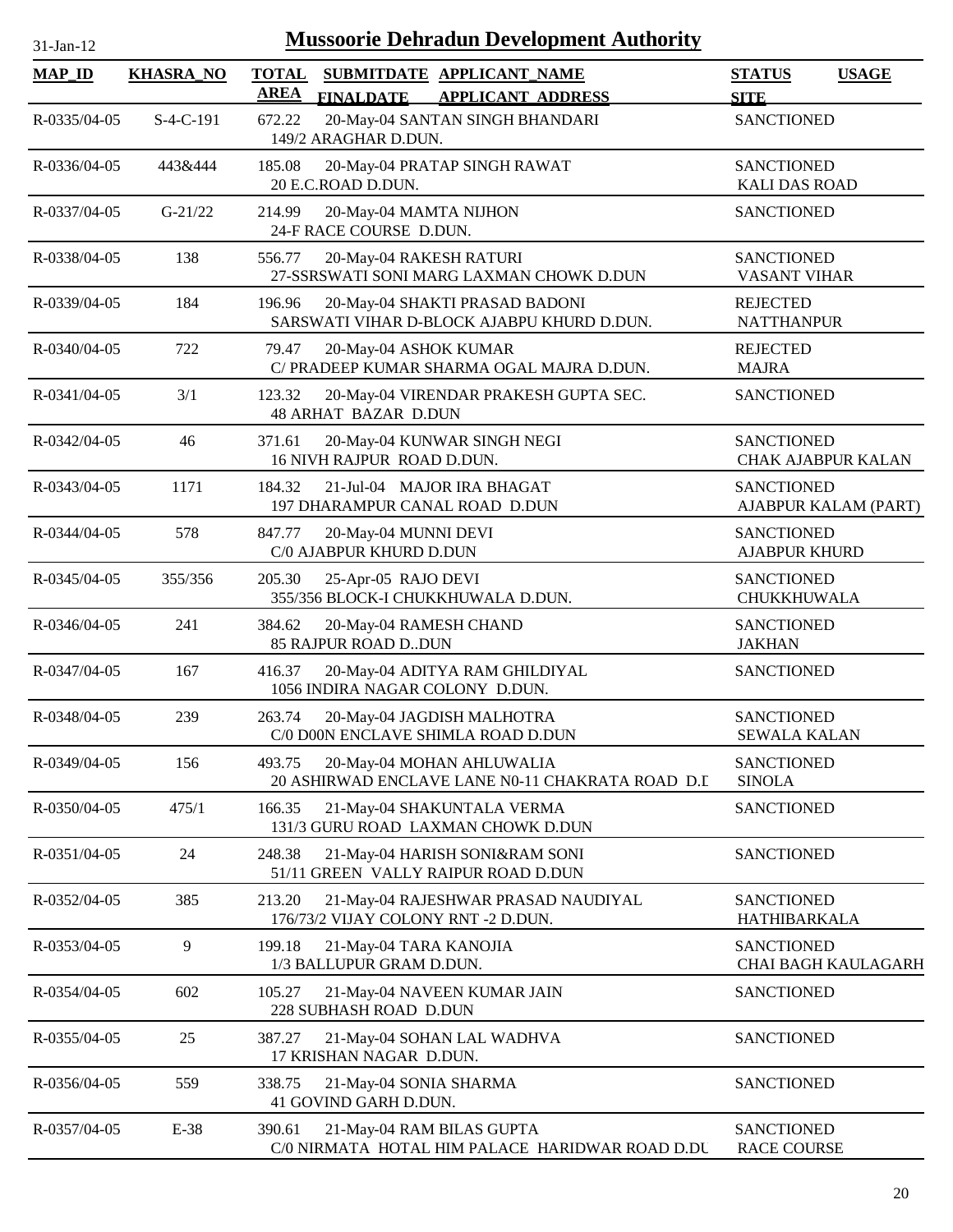| $31$ -Jan-12    | <b>Mussoorie Dehradun Development Authority</b> |                             |                                                      |                                                                               |                                              |                      |  |  |
|-----------------|-------------------------------------------------|-----------------------------|------------------------------------------------------|-------------------------------------------------------------------------------|----------------------------------------------|----------------------|--|--|
| <b>MAP_ID</b>   | <b>KHASRA_NO</b>                                | <b>TOTAL</b><br><b>AREA</b> | <b>FINALDATE</b>                                     | SUBMITDATE APPLICANT NAME<br><b>APPLICANT ADDRESS</b>                         | <b>STATUS</b><br><b>SITE</b>                 | <b>USAGE</b>         |  |  |
| R-0358/04-05    | 175                                             | 164.40                      | 21-May-04 HIRA MANI                                  | 24 SUMAN NAGAR DHARAMPUR D.DUN                                                | <b>SANCTIONED</b><br><b>DHARMPUR</b>         |                      |  |  |
| R-0359/04-05    | 1125                                            | 186.00                      |                                                      | 21-May-04 HIRA BALLABH MADHWAL<br>C/0 MANSAROUAR COLONY BALLUPUR ROAD D.DUN   | <b>SANCTIONED</b><br><b>GADHI</b> (PART)     |                      |  |  |
| R-0360/04-05    | 1852/1                                          | 177.20                      |                                                      | 21-May-04 SATYAPAL SINGH CHAUHAN<br>VILL. RAIPUR NEAR INTER COLLEGE D.DUN     | <b>REJECTED</b><br><b>RAIPUR</b>             |                      |  |  |
| R-0361/04-05    | 13                                              | 514.07                      |                                                      | 21-May-04 JYOTSANA SHARMA<br>13 B.N. CHHIBAR MARG 11 ARYA NAGAR D.DUN.        | <b>SANCTIONED</b><br><b>B.N.CHHIBAR MARG</b> |                      |  |  |
| R-0362/04-05    | 203                                             | 238.50                      | MAJRI MAFI I.I.P. D.DUN.                             | 22-May-04 RAJENDRA SINGH BHANDARI                                             | <b>SANCTIONED</b>                            | AJABPUR KALAM (PART) |  |  |
| R-0363/04-05    | 3610                                            | 130.70                      |                                                      | 22-May-04 MAHESH PARTAP SINGH<br>M.D.D.A COLONY DALANWALA D.DUN.              | <b>SANCTIONED</b>                            |                      |  |  |
| R-0364/04-05    | 96                                              | 195.09                      | 413 SHANTI VIHAR D.DUN.                              | 24-May-04 SARDAR SANT SINGH                                                   | <b>SANCTIONED</b><br><b>KAANWALI</b>         |                      |  |  |
| R-0365/04-05    | 136                                             | 180.46                      |                                                      | 24-May-04 GAMBHIR SINGH RAWAT<br>D-BLOCK SARASWATI VIHAR AJABPUR KHURD D.DUN. | <b>SANCTIONED</b><br><b>AJABPUR KHURD</b>    |                      |  |  |
| R-0366/04-05    | 96                                              | 364.16                      | 2-Jan-06 YASHPAL SINGH<br>SEWLA KALAN MAZRA D.DUN.   |                                                                               | <b>REJECTED</b><br><b>SEWALA KALAN</b>       |                      |  |  |
| R-0367/04-05    | 657                                             | 270.51                      | 5/4 CANAL ROAD D.DUN.                                | 24-May-04 AJAY KUMAR RAIZADA                                                  | <b>REJECTED</b><br><b>JAKHAN</b>             |                      |  |  |
| R-0368/04-05    | 429&506                                         | 120.68                      |                                                      | 6-Aug-04 SUSHILA AGGARWAL<br>SOCIETY AREA CLAMENTOWN D.DUN                    | <b>REJECTED</b><br><b>SEWALA KALAN</b>       |                      |  |  |
| R-0369/04-05    | 955                                             | 66.97                       | 24-May-04 MAHESH BISHT                               | MDDA COLONY RN.147 TYAGI ROAD D.DUN                                           | <b>REJECTED</b><br><b>TYAGI ROAD</b>         |                      |  |  |
| R-0370/04-05    | $61-C$                                          | 197.35                      | 82 DHAMA WALA D.DUN.                                 | 24-May-04 RISHI PAL SATIJA&LALITA SATIJA                                      | <b>SANCTIONED</b>                            |                      |  |  |
| R-0370/04-05-RE | $61-C$                                          | 0.00                        | 82 DHAMA WALA D.DUN.                                 | 29-Jul-08 RISHI PAL SATIJA&LALITA SATIJA                                      | SANCTIONED Home                              |                      |  |  |
| R-0371/04-05    | 71                                              | 121.43                      | 24-May-04 BRAHM CHAND<br>41/4 TAGORE COLONY .D.DUN.  |                                                                               | <b>SANCTIONED</b><br><b>CHUKKHUWALA</b>      |                      |  |  |
| R-0372/04-05    | 58/45/219                                       | 164.00                      | 24-May-04 REKHA BISHT<br>58/45/219 ARYA NAGAR D.DUN. |                                                                               | <b>SANCTIONED</b><br><b>ARYA NAGAR</b>       |                      |  |  |
| R-0373/04-05    | 512                                             | 320.85                      | AJABPUR KALAN D.DUN.                                 | 24-May-04 KADAMBARI UNIYAL                                                    | <b>SANCTIONED</b>                            | AJABPUR KALAM (PART) |  |  |
| R-0374/04-05    | 35                                              | 348.75                      | 296 KRISHAN NAGAR D.DUN                              | 24-May-04 RADHA SHYAM DHAWAN                                                  | <b>SANCTIONED</b><br><b>KAULAGARH</b>        |                      |  |  |
| R-0375/04-05    | 203                                             | 298.65                      | 24/6- Dharampur                                      | 11-Aug-04 Omparkash Yadav & Chandrawati                                       | <b>REJECTED</b>                              | AJABPUR KALAM (PART) |  |  |
| R-0376/04-05    | 20                                              | 376.39                      |                                                      | 25-May-04 GAJENDRA SINGH PUNDIR<br>123/5 RAJENDRA NAGAR STREET N0 4 LANE N0.9 | <b>SANCTIONED</b>                            | CHAI BAGH KAULAGARH  |  |  |
| R-0377/04-05    | 139                                             | 187.36                      | 25-May-04 BIMLA DEVI<br>55 DOBHALWALA D.DUN.         |                                                                               | <b>REJECTED</b><br><b>SEWALA KHURD</b>       |                      |  |  |
| R-0378/04-05    | 376                                             | 177.75                      | 25-May-04 VEENA NIGAM                                | 41/4 SARASWATI SONI MARG D.DU N.                                              | <b>SANCTIONED</b><br><b>MAJRA</b>            |                      |  |  |
| R-0379/04-05    | 176                                             | 216.16                      | 37 ANAND CHOWK D.DUN.                                | 25-May-04 RAJNEESH GARG&UMESH GARG                                            | <b>SANCTIONED</b><br>SAHARANPUR ROAD         |                      |  |  |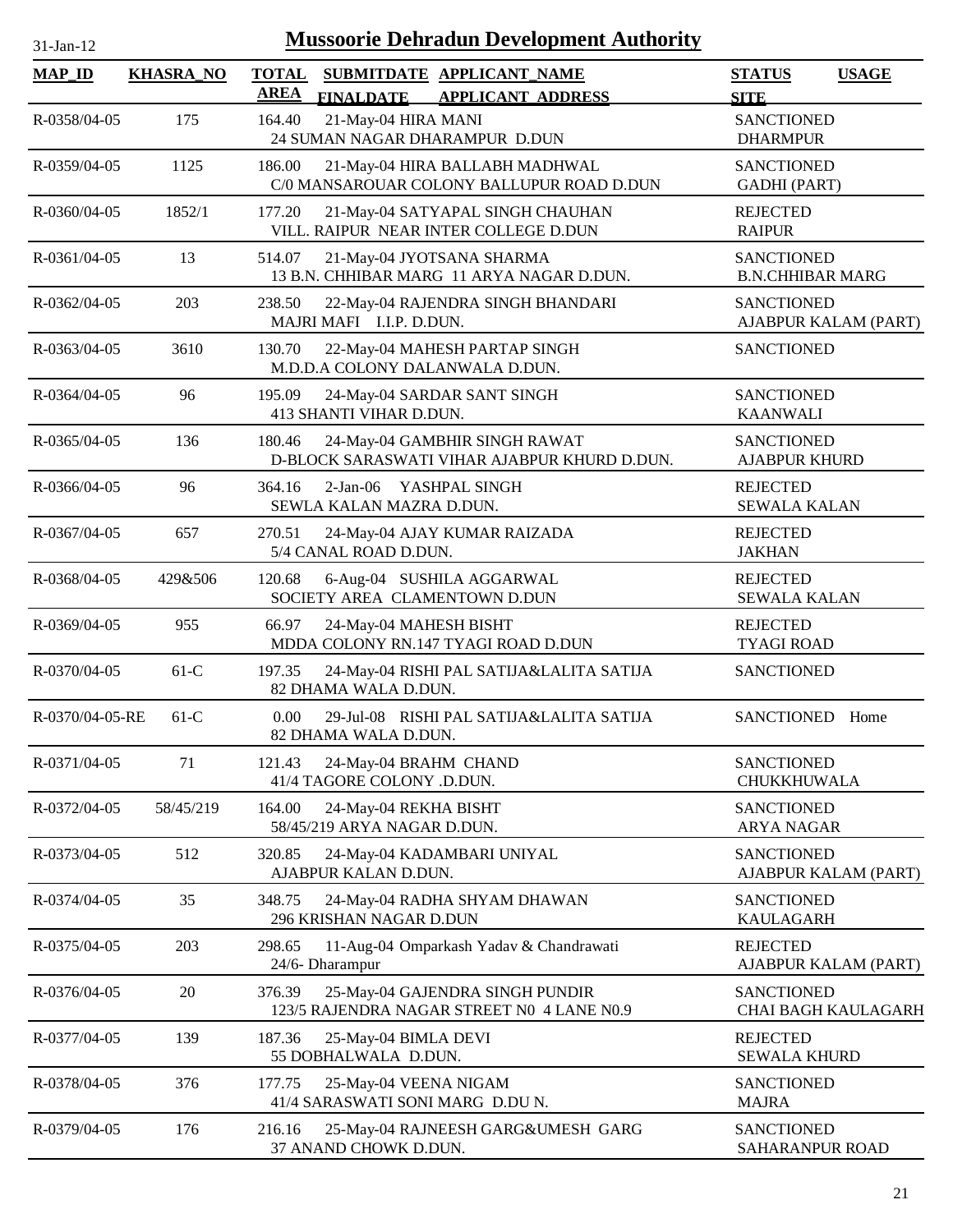| $31-Jan-12$  |                  | <b>Mussoorie Dehradun Development Authority</b>                                                          |                                             |              |
|--------------|------------------|----------------------------------------------------------------------------------------------------------|---------------------------------------------|--------------|
| $MAP$ ID     | <b>KHASRA_NO</b> | <b>TOTAL</b><br>SUBMITDATE APPLICANT_NAME<br><b>AREA</b><br><b>FINALDATE</b><br><b>APPLICANT ADDRESS</b> | <b>STATUS</b><br><b>SITE</b>                | <b>USAGE</b> |
| R-0380/04-05 | 117              | 272.15<br>25-May-04 HARI SHANKAR PRASAD PANTHARI<br>& SHARDEND BALA SATASWAR COLONY TEHRI                | <b>SANCTIONED</b>                           |              |
| R-0381/04-05 | 210              | 135.52<br>25-May-04 SURSNDRA KUMAR AHLUWALIA<br>27 BANK COLONY ADHOIWALA D.DUN                           | <b>SANCTIONED</b><br><b>ADOIWALA</b>        |              |
| R-0382/04-05 | 21/21            | 9-Sep-04 SUKHDA VERMA&K.K. VERMA<br>955.54<br>26/4 RAJPUR ROAD.D.DUN                                     | <b>SANCTIONED</b><br>CHUKKHUWALA            |              |
| R-0383/04-05 | 76/179           | 297.86<br>13-Sep-04 MOTIA RANI<br>91/101 M .E.C. ROAD. D.DUN                                             | <b>SANCTIONED</b><br>E.C.ROAD               |              |
| R-0384/04-05 | 52&55            | 292.95<br>25-May-04 KM .PADMAWATI<br><b>4 RAIPUR ROAD D.DUN.</b>                                         | <b>REJECTED</b><br><b>JAKHAN</b>            |              |
| R-0385/04-05 | 312              | 25-May-04 VIJAY KUMAR ARORA&SUNITA ARORA<br>196.75<br>C-2/11 NEW TYPE -III O.F.D. STATE RAIPUR D.DUN.    | <b>SANCTIONED</b>                           |              |
| R-0386/04-05 | $56-A$           | 2,477.30<br>25-May-04 GUNANAND<br>C/0 D.S.RANA 19-C SUBHASH ROAD D.DUN                                   | <b>SANCTIONED</b><br><b>HARIDWAR ROAD</b>   |              |
| R-0387/04-05 | 392&395          | 1,122.38<br>25-May-04 BALDEV SINGH SEHGAL<br>2/5 GERNAL WING PREMNAGAR D.DUN.                            | <b>SANCTIONED</b><br><b>KAANWALI</b>        |              |
| R-0388/04-05 | 359              | 163.79<br>26-May-04 MANJU JOSHI<br>49 LIG MDDA COLONY DALANWALA D.DUN.                                   | <b>REJECTED</b><br><b>AAMWALA TARLA</b>     |              |
| R-0389/04-05 | $8-C$            | 29-Oct-04 J.S.RAWAT<br>227.79<br>8-C BENGALI MOHALLA KARANPUR D.DUN.                                     | <b>SANCTIONED</b><br><b>BENGALI MOHALLA</b> |              |
| R-0390/04-05 | 9/11             | 124.97<br>26-May-04 M/S DESIGN TEC BUILDERS<br>53 TYAGI ROAD D.DUN.                                      | <b>SANCTIONED</b><br><b>CIRCULAR ROAD</b>   |              |
| R-0391/04-05 | 36               | 180.14<br>4-Oct-04 CHANDRA PAL SINGH<br>36 NALA PANI ROAD D.DUN                                          | <b>REJECTED</b><br><b>NALAPANI ROAD</b>     |              |
| R-0392/04-05 | 80               | 165.00<br>26-May-04 KUSHAL PAL SINGH<br>80 DHAKPATTI NEAR MORVIAN CHURCH OLD MSI ROAD R                  | <b>REJECTED</b><br><b>DAK PATTI</b>         |              |
| R-0393/04-05 | 475              | 302.40<br>26-May-04 PREM SINGH<br>26 HEMWATI NANDAN BAHUGUNA COLONY D.DUN.                               | <b>SANCTIONED</b>                           |              |
| R-0394/04-05 | 71               | 26-May-04 AYUB KHAN<br>107.35<br>67 AJABPUR KALAN D.DUN.                                                 | <b>SANCTIONED</b><br><b>NIRANJANPUR</b>     |              |
| R-0395/04-05 | 52               | 98.09<br>26-May-04 ASHWINI KUMAR&PRATIBHA KUMAR<br>C/0 DOON SCHOOL CAMPUS D.DUN.                         | <b>REJECTED</b><br><b>MALSI</b>             |              |
| R-0396/04-05 | 6                | 26-May-04 P.N.GULATI&PANKAJ GULATI<br>115.00<br>239/3 STREET N0.8 RAJENDRA NAGAR D.DUN.                  | <b>SANCTIONED</b>                           |              |
| R-0397/04-05 | 481              | 154.57<br>27-May-04 SATVINDER SINGH CHAWLA<br>78 RAJPUR ROAD RADHA PALACE D.DUN.                         | <b>REJECTED</b><br><b>DHAKPATTI</b>         |              |
| R-0398/04-05 | 989              | 238.88<br>27-May-04 K.N.JOSHI<br>C/0 N.C.PANDAY LANE N0.7 KALI MANDIR ENCLAVE D.DUI                      | <b>SANCTIONED</b>                           |              |
| R-0399/04-05 | 273              | 376.25<br>27-May-04 Mr. ADITYA PRAKASH JAISWAL<br>148/8, ARAGHAR D.DUN                                   | <b>SANCTIONED</b><br><b>DHARMPUR</b>        |              |
| R-0400/04-05 | 180/1            | 178.78<br>27-May-04 SONIKA GARG<br>37 ANAND CHOWK D.DUN.                                                 | <b>REJECTED</b><br><b>KAANWALI</b>          |              |
| R-0401/04-05 | 180/1            | 178.78<br>27-May-04 SHAKRA PRAVEEN<br>19 KALINDI ENCLAVE D.DUN.                                          | <b>REJECTED</b><br><b>KAANWALI</b>          |              |
| R-0402/04-05 | 5                | 173.93<br>27-May-04 HARBANS LAL<br>45-A EIDGAH D.DUN.                                                    | <b>REJECTED</b><br><b>SALAWALA</b>          |              |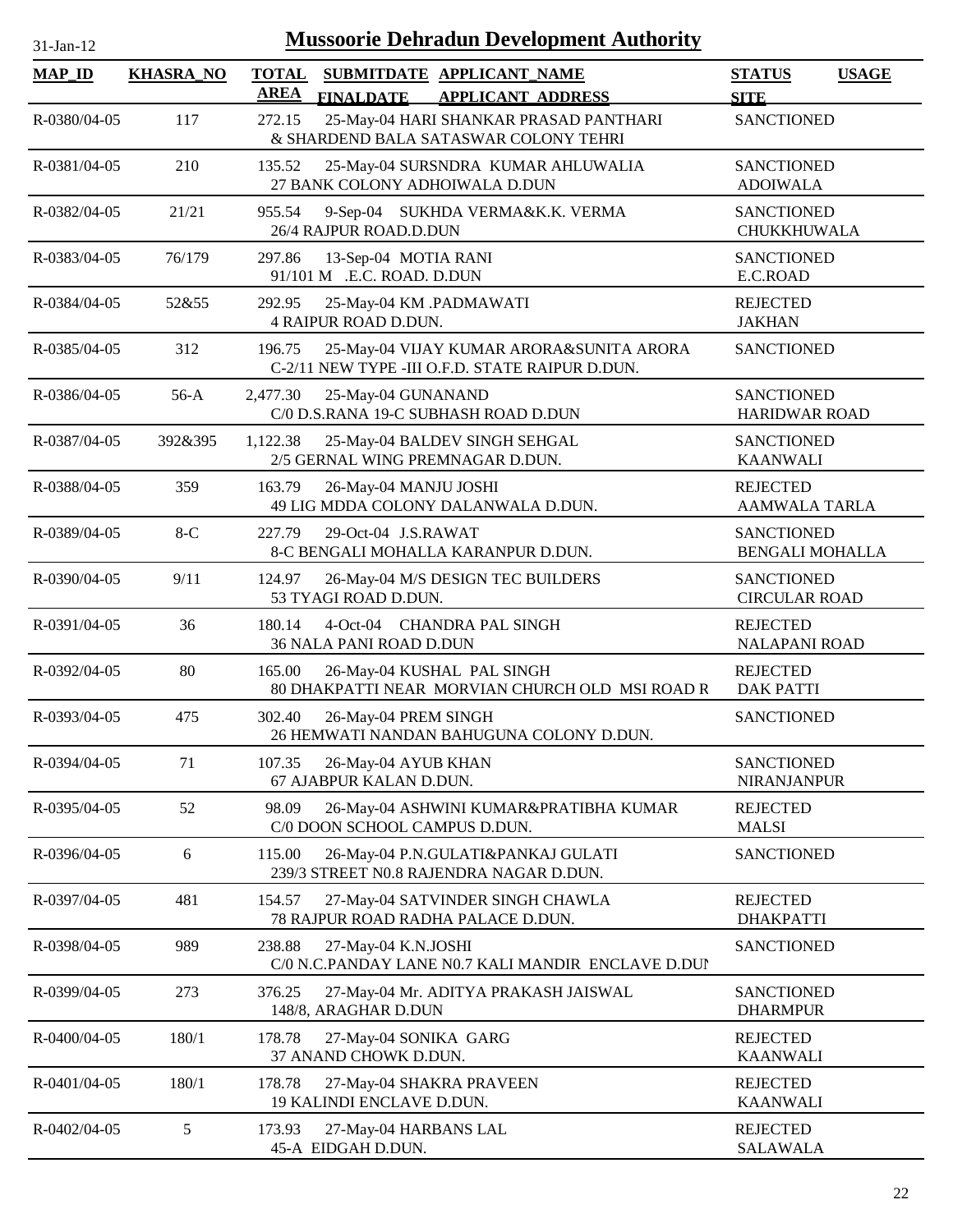| 31-Jan-12          | <b>Mussoorie Dehradun Development Authority</b> |                             |                                                               |                                                                                      |                                            |                      |  |
|--------------------|-------------------------------------------------|-----------------------------|---------------------------------------------------------------|--------------------------------------------------------------------------------------|--------------------------------------------|----------------------|--|
| <b>MAP_ID</b>      | <b>KHASRA_NO</b>                                | <b>TOTAL</b><br><b>AREA</b> | <b>FINALDATE</b>                                              | SUBMITDATE APPLICANT_NAME<br><b>APPLICANT ADDRESS</b>                                | <b>STATUS</b><br><b>SITE</b>               | <b>USAGE</b>         |  |
| R-0403/04-05       | $6-A$                                           | 244.14                      | 27-May-04 K.B.SAXENA<br>SOLAN SUBHASH NAGAR D.DUN.            |                                                                                      | <b>SANCTIONED</b><br><b>BHARWALA GRANT</b> |                      |  |
| R-0404/04-05       | 415                                             | 112.59                      | <b>SARASWATI VIHAR D.DUN</b>                                  | 27-May-04 BHADE RAM KANSWAL                                                          | <b>SANCTIONED</b>                          |                      |  |
| R-0405/04-05       | 202                                             | 350.32                      | 27-May-04 KANTA THAPLIYAL<br>BLOCK -E SARASWATI VIHAR DE.DUN. |                                                                                      | <b>SANCTIONED</b><br><b>AJABPUR KHURD</b>  |                      |  |
| $R - 0406/04 - 05$ | 591                                             | 280.00                      |                                                               | 27-May-04 ARVIND MOHAN KOTHIYAL<br>C/0 MADAN SINGH NEGI BELL ROAD NEAR GRAFIC AREA C | <b>REJECTED</b><br><b>BHARWALA GRANT</b>   |                      |  |
| R-0407/04-05       | 483                                             | 172.06                      |                                                               | 27-May-04 HUKAM SINGH BISHT<br>C/0 MADAN SINGH NEGI BELL ROAD NEAR GRAFIC AREA C     | <b>REJECTED</b><br><b>BHARUWALA GRANT</b>  |                      |  |
| R-0408/04-05       | 354/1                                           | 267.08                      | <b>54- SHAKTI VIHAR</b>                                       | 28-May-04 CHANDRA KISHOR SHARMA                                                      | <b>SANCTIONED</b><br><b>ADOIWALA</b>       |                      |  |
| R-0409/04-05       | 5                                               | 284.68                      | 190 BADRIPUR D.DUN                                            | 28-May-04 PRADEEP KUMAR WALIA                                                        | <b>SANCTIONED</b><br><b>CURZAN ROAD</b>    |                      |  |
| R-0410/04-05       | 203                                             | 462.44                      | 28-May-04 SUDHIR SHARMA<br>47/240 CHUKKWALA D.DUN.            |                                                                                      | <b>SANCTIONED</b>                          | AJABPUR KALAM (PART) |  |
| R-0411/04-05       | 196                                             | 1,120.65                    | 2-Nov-04 A.S.ANAND                                            | 56 MEEDO COMPLEX SAHARANPUR ROAD D.DUN                                               | <b>SANCTIONED</b><br><b>THANI GAON</b>     |                      |  |
| R-0412/04-05       | 751                                             | 123.60                      | 28-May-04 M.E.DENNIS                                          | 79/14 UTSAV VIHAR KANWALI ROAD D.DUN.                                                | <b>SANCTIONED</b><br><b>KAANWALI</b>       |                      |  |
| R-0413/04-05       | 465                                             | 200.00                      | 21-Aug-04 AMIT RAWAT                                          | C/0 B.S.CHAUHAN SEWLA KALAN D.DUN                                                    | <b>SANCTIONED</b><br><b>SEWALA KALAN</b>   |                      |  |
| R-0414/04-05       | $9-A$                                           | 618.35                      | 24-Jan-05 VEENA DORA<br>110 ANSARI MARG D.DUN.                |                                                                                      | <b>SANCTIONED</b><br><b>INDER ROAD</b>     |                      |  |
| R-0415/04-05       | 1250/1                                          | 295.53                      | 1- SHANTI KUNJ KANWALI D.DUN.                                 | 28-May-04 RAMESH CHANDRA SAXENA                                                      | <b>SANCTIONED</b><br><b>KAANWALI</b>       |                      |  |
| $R - 0416/04 - 05$ | $\blacksquare$                                  | 201.17                      | 28-May-04 JYOTI SINHA<br>1035 INDIRA NAGAR COLONY D.DUN       |                                                                                      | <b>SANCTIONED</b>                          |                      |  |
| R-0417/04-05       | 213                                             | 165.55                      | 28-May-04 CHETNA VAID<br>213 D.L.ROAD.D.DUN.                  |                                                                                      | <b>REJECTED</b><br>D.L.ROAD                |                      |  |
| R-0418/04-05       | 60                                              | 206.33                      | 28-May-04 TARA DEVI<br>MOHABBEWALA D.DUN                      |                                                                                      | <b>REJECTED</b>                            | MOHABBEWALA (PART)   |  |
| R-0419/04-05       | 43/7                                            | 576.24                      | 28-May-04 M.S.BISHT<br>43/7 VIVEK VIHAR D.DUN.                |                                                                                      | <b>SANCTIONED</b><br><b>KAANWALI</b>       |                      |  |
| R-0420/04-05       | 40                                              | 353.95                      | 29-May-04 RAMESH ARORA<br>41/6 ALKAPURI                       |                                                                                      | <b>SANCTIONED</b><br><b>KAANWALI</b>       |                      |  |
| R-0421/04-05       | 146                                             | 95.65                       | 293&146 KARANPUR ROAD D.DUN                                   | 15-Oct-04 CHANDRA SHEKHAR KOHLI& KRISHNA                                             | <b>REJECTED</b><br><b>KARANPUR</b>         |                      |  |
| R-0422/04-05       | 674                                             | 150.83                      | 29-May-04 SURENDER GUPTA                                      | 146-C KILOKRI OPPSITE MAHARANI BAGH DEHLI                                            | <b>REJECTED</b><br><b>JAKHAN</b>           |                      |  |
| R-0423/04-05       | 719                                             | 148.64                      | 29-May-04 SANJAY MOURYA<br>R/0 46 PATHRI BAGH D.DUN.          |                                                                                      | <b>SANCTIONED</b>                          |                      |  |
| R-0424/04-05       | 158                                             | 127.34                      | $9$ -Jul-04<br>SHIV LOK RAIPUR D.DUN.                         | GIRISH CHANDRA THAPLIYAL                                                             | <b>REJECTED</b><br><b>CHAK RAIPUR</b>      |                      |  |
| R-0425/04-05       | 16                                              | 298.24                      | 31-May-04 USHA YADAV<br>789 NEW COLONY D.DUN.                 |                                                                                      | <b>SANCTIONED</b><br><b>KAANWALI</b>       |                      |  |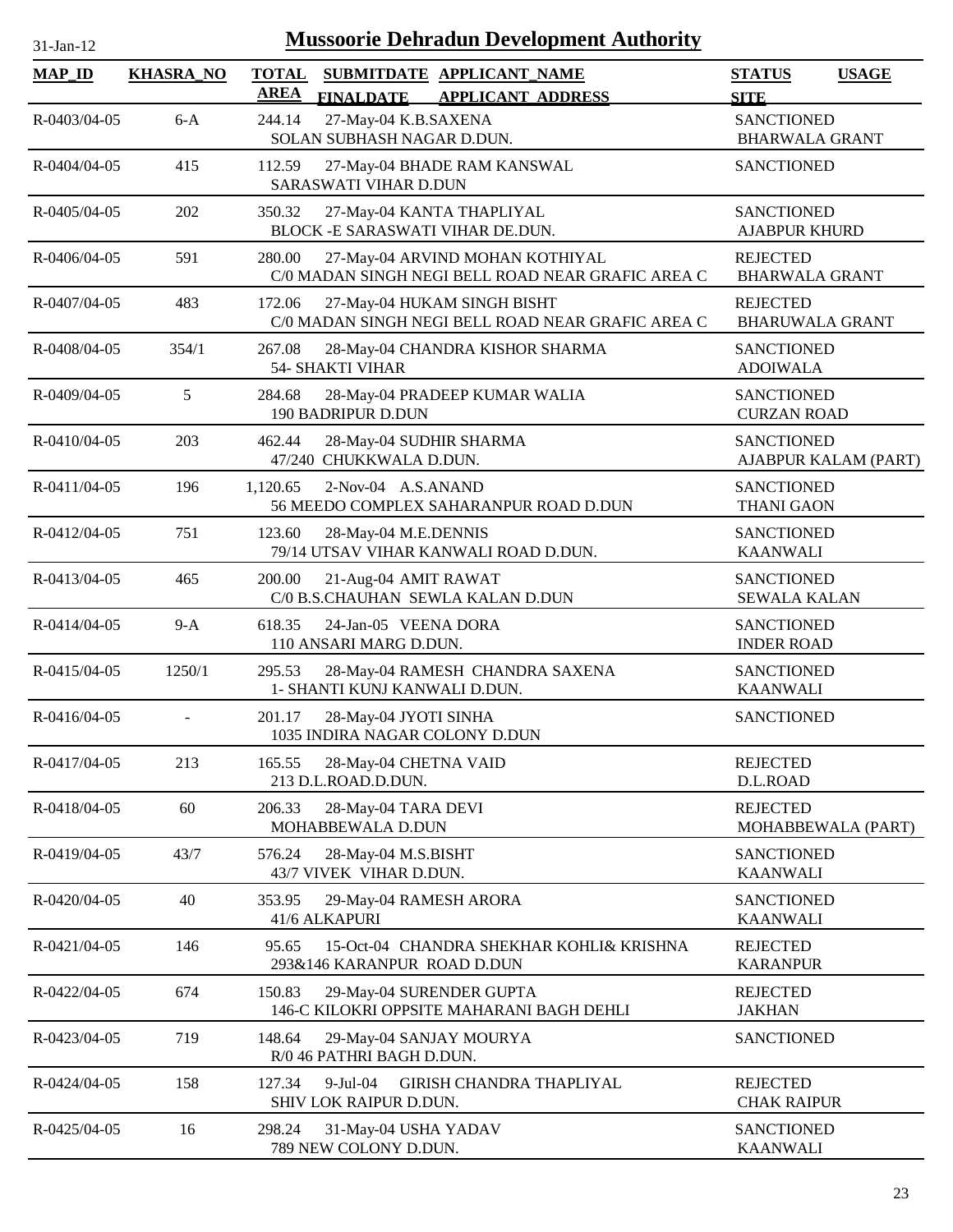| 31-Jan-12          | <b>Mussoorie Dehradun Development Authority</b> |                      |                                                                                     |                                            |              |  |  |  |
|--------------------|-------------------------------------------------|----------------------|-------------------------------------------------------------------------------------|--------------------------------------------|--------------|--|--|--|
| <b>MAP_ID</b>      | <b>KHASRA_NO</b>                                | <b>TOTAL</b><br>AREA | SUBMITDATE APPLICANT_NAME<br><b>FINALDATE</b><br><b>APPLICANT ADDRESS</b>           | <b>STATUS</b><br><b>SITE</b>               | <b>USAGE</b> |  |  |  |
| R-0426/04-05       | $\overline{4}$                                  | 499.51               | 31-May-04 KAMLESH CHAWLA&SUBHASH CHAWLA<br>43 GHANDHI ROAD D.DUN                    | <b>SANCTIONED</b><br>SACHDEVA COLONY       |              |  |  |  |
| R-0427/04-05       | 1142                                            | 284.73               | 31-May-04 DEVENDAR SINGH<br>T-1V/1V HYDLE OFFICERS COLONY 18 E.C.ROAD D.DUN         | <b>REJECTED</b><br><b>NATHANPUR</b>        |              |  |  |  |
| R-0428/04-05       | 69/1                                            | 357.81               | 31-May-04 satish chandra joshi<br>19/9 dharampur d.dun.                             | <b>SANCTIONED</b>                          |              |  |  |  |
| R-0429/04-05       | 604&601                                         | 413.94               | 1-Jun-04 FOOLMATI RAWAT<br>206 BELL ROAD CLEMENT TOWN D.DUN.                        | <b>SANCTIONED</b><br><b>BHARWALA GRANT</b> |              |  |  |  |
| R-0430/04-05       | 151/40/5                                        | 224.03               | 1-Jun-04 SMT. REKHA JAIN<br>151/40/5- KOCHAR COLONY                                 | <b>REJECTED</b><br><b>JAKHAN</b>           |              |  |  |  |
| R-0431/04-05       | 11                                              | 187.23               | 1-Jun-04 HARISH CHANDER PANDAY<br>135/1 RAJENDER NAGAR D.DUN.                       | <b>REJECTED</b><br>CHAI BAGH KAULAGARH     |              |  |  |  |
| $R - 0432/04 - 05$ | 63                                              | 180.00               | 1-Jun-04 RASHPAL SINGH GILL<br>MIG.A-63 DALANWALA M.D.D.A COLONY D.DUN              | <b>SANCTIONED</b><br>MDDA COLONY DALANW    |              |  |  |  |
| R-0433/04-05       | $643/3 - 4$                                     | 602.60               | 1-Jun-04 ALAM SINGH PAYAL<br>51/67 SINGAL MANDI-11 KARGI ROAD D.DUN.                | <b>SANCTIONED</b><br><b>DEHRA KHAS</b>     |              |  |  |  |
| R-0434/04-05       | 380                                             | 153.45               | 1-Jun-04 TRILOCHAN SINGH&KAMAL JEET KAUR<br>34 CHAKRATA ROAD D.DUN.                 | <b>SANCTIONED</b><br><b>NIRANJANPUR</b>    |              |  |  |  |
| R-0435/04-05       | 420/1/2                                         | 291.22               | 18-Feb-05 SAVITRI DEVI PALIWAL<br>NIRANJANPUR INDIRA GANDHI MARG D.DUN.             | <b>SANCTIONED</b><br><b>NIRANJANPUR</b>    |              |  |  |  |
| R-0436/04-05       | 116                                             | 349.07               | 1-Jun-04 PRAJA RAMOLA<br>C/0 27 ARAGHAR D.DUN.                                      | <b>SANCTIONED</b><br><b>AJABPUR KHURD</b>  |              |  |  |  |
| R-0437/04-05       | 449                                             | 150.00               | 1-Jun-04 BHARAT SABARWAL<br>60 ANSARI MARG D.DUN                                    | <b>SANCTIONED</b>                          |              |  |  |  |
| R-0438/04-05       | 165/1                                           | 209.46               | 1-Jun-04 VINOD KUMAR<br>AJABPUR KALAN D.DUN                                         | <b>REJECTED</b><br>AJABPUR KALAM (PART)    |              |  |  |  |
| R-0439/04-05       | 339                                             | 162.41               | 2-Jun-04 VIRENDRA KUMAR<br><b>GOVT.ITI.MAJRA D.DUN</b>                              | <b>SANCTIONED</b>                          |              |  |  |  |
| R-0440/04-05       |                                                 | 191.35               | 2-Jun-04 RAMESH KUMAR RAWAT<br>C/0 D.S.RAWAT S-2 A/18 DEF.COLONY D.DUN              | <b>SANCTIONED</b>                          |              |  |  |  |
| $R - 0441/04 - 05$ | 93/94/96                                        | 315.76               | 2-Jun-04 RAJENDRA PRASAD&VEDWATI PRASAD<br>75/6 RAJPUR ROAD D.DUN                   | <b>SANCTIONED</b>                          |              |  |  |  |
| R-0442/04-05       | 20                                              | 177.46               | 6-Sep-04 MOHD.ISRAR HUSSAIN&NASSREN JAHAN<br>MOHALLA KAJI TOLA DEWAN KA BAZAR D.DUN | <b>SANCTIONED</b><br><b>JAKHAN</b>         |              |  |  |  |
| R-0443/04-05       | 1281/1285                                       | 297.28               | 2-Jun-04 MOTIA VIRMANI<br>HO.NO.102 MAHENDRA VIHAR BALLUPUR ROAD D.DUN.             | <b>SANCTIONED</b><br><b>GADHI</b> (PART)   |              |  |  |  |
| R-0444/04-05       | 65                                              | 130.00               | 2-Jun-04 SAVITRI DEVI<br>H0.N0.38/3 KALIDAS ROAD D.DUN                              | <b>SANCTIONED</b><br><b>KALI DAS ROAD</b>  |              |  |  |  |
| R-0445/04-05       | 21                                              | 31.24                | 2-Jun-04 MAKHAN LAL<br>21 BABUGHANG D.DUN                                           | <b>REJECTED</b><br><b>BABUGHANG</b>        |              |  |  |  |
| R-0446/04-05       | 306                                             | 171.59               | 2-Jun-04 MADAN SINGH<br>A-29 SURVEY COLONY                                          | <b>REJECTED</b><br><b>CHIDOWALI</b>        |              |  |  |  |
| R-0447/04-05       | 306                                             | 159.85               | 2-Jun-04 YUNATAN RAM<br>13 ONKAR ROAD D.DUN                                         | <b>REJECTED</b><br><b>CHIDOWALI</b>        |              |  |  |  |
| R-0448/04-05       | 353                                             | 230.94               | 2-Jun-04 VINOD SEKHRI<br>1-A RACE COURSE D.DUN                                      | <b>SANCTIONED</b><br><b>JAKHAN</b>         |              |  |  |  |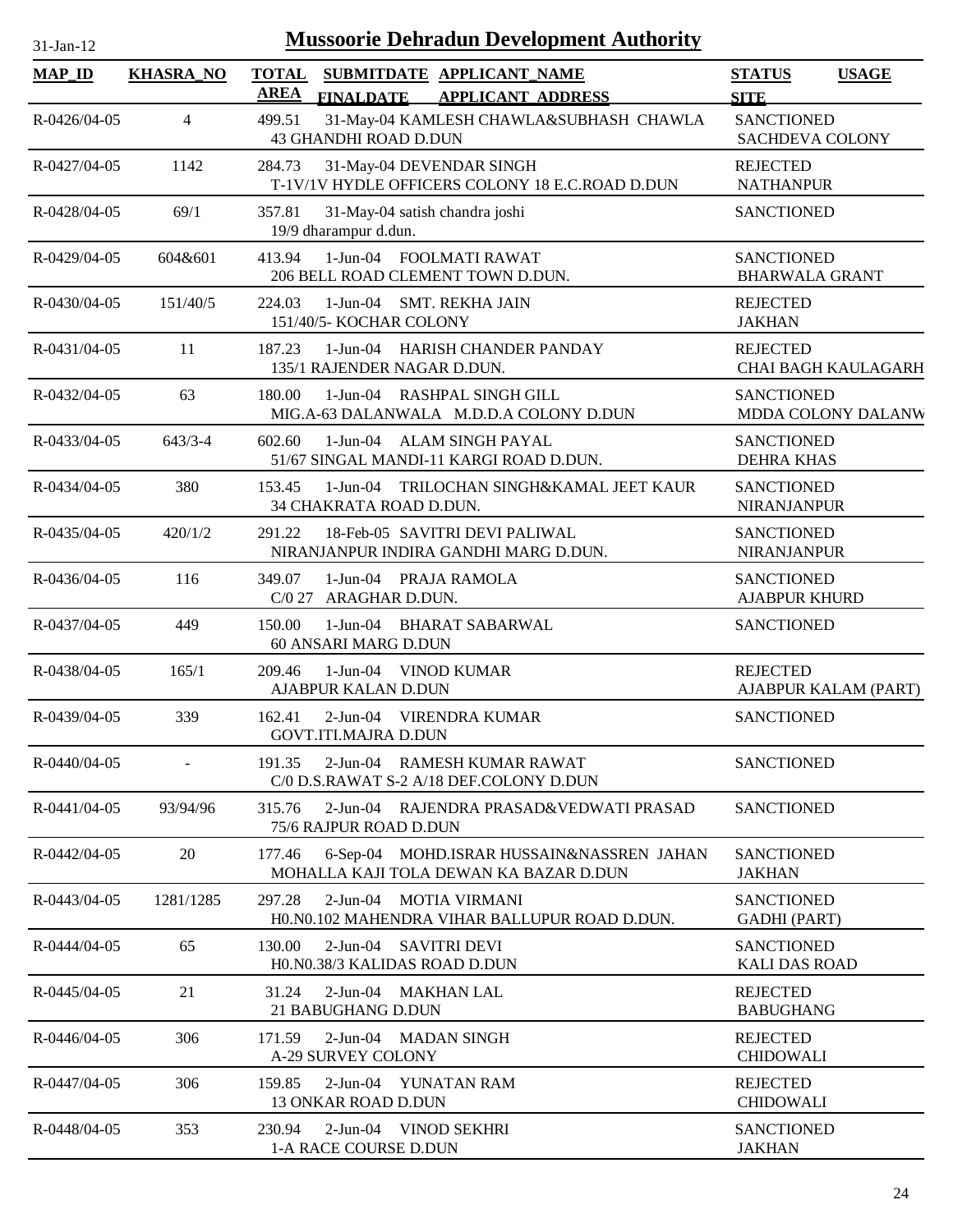| $31-Jan-12$        |                  |                | <b>Mussoorie Dehradun Development Authority</b>                                         |                                                 |              |
|--------------------|------------------|----------------|-----------------------------------------------------------------------------------------|-------------------------------------------------|--------------|
| <b>MAP_ID</b>      | <b>KHASRA_NO</b> | <b>AREA</b>    | TOTAL SUBMITDATE APPLICANT NAME<br><b>FINALDATE</b><br><b>APPLICANT ADDRESS</b>         | <b>STATUS</b><br><b>SITE</b>                    | <b>USAGE</b> |
| R-0449/04-05       | 721              | 213.71         | 2-Jun-04 DHRUW KUMAR SHARMA<br>SUBHASH NAGAR D.DUN                                      | <b>SANCTIONED</b><br><b>MAJRA</b>               |              |
| $R - 0450/04 - 05$ | 29               | 407.34         | 3-Jun-04 HARISH CHANDRA DIMRI<br>C/0 J.P. MATHANI ASHA NURSEING HOME BADRIPUR ROA       | <b>SANCTIONED</b><br><b>BADRIPUR</b>            |              |
| R-0450/04-05-EX    | 29               | $0.00^{\circ}$ | 13-Oct-09 HARISH CHANDRA DIMRI<br>C/0 J.P. MATHANI ASHA NURSEING HOME BADRIPUR ROA      | SANCTIONED Home<br><b>BADRIPUR</b>              |              |
| $R - 0451/04 - 05$ | 296/6            | 109.90         | 18-Oct-04 ASHOK KUMAR RASTOGI<br>106 MOTI BAZAR D.DUN.                                  | <b>REJECTED</b><br><b>ADOIWALA</b>              |              |
| R-0452/04-05       | 450              | 239.78         | 2-Dec-04 GOVIND SINGH CHAUHAN<br>SEWLA KALAN D.DUN.                                     | <b>SANCTIONED</b><br><b>SEWALA KALAN</b>        |              |
| R-0453/04-05       | 21/22            | 308.52         | 3-Jun-04 SAMTA YOG ASHRAM<br>21/22 OLD SURVEY ROAD D.DUN                                | <b>SANCTIONED</b>                               |              |
| R-0454/04-05       | 96               | 136.62         | 1-Sep-06 SANT RAM<br>96 TYAGI ROAD D.DUN                                                | <b>SANCTIONED</b><br><b>TYAGI ROAD</b>          |              |
| R-0455/04-05       | 1513             | 61.32          | 3-Jun-04 SHEKHAR TRIPATHI<br>R/0 LANE.N0.3 KAULAGARH ROAD D.DUN.                        | <b>REJECTED</b><br><b>KAANWALI</b>              |              |
| R-0456/04-05       | 1235             | 113.83         | 3-Jun-04 VIKAS&VIPIN SINGH KANDARI<br>VILLAGE CHAMI PATTI NAIL CHAMI PO. DANGI TEHRI GA | <b>REJECTED</b><br>AJABPUR KALAM (PART)         |              |
| R-0457/04-05       | 834              | 96.66          | 3-Jun-04 MUKESH PRATAP SINGH<br>L-1-53 M.D.D.A. COLONY AJABPUR KALAN D.DUN              | <b>SANCTIONED</b><br>AJABPUR KALAM (PART)       |              |
| R-0458/04-05       | 298              | 121.82         | 6-Dec-04 RAJKUMAR<br>C/0 WEST CANAL ROAD SEWLA KALAN MAJRA D.DUN.                       | <b>SANCTIONED</b><br><b>SEWALA KALAN</b>        |              |
| R-0459/04-05       | 296/277          | 184.36         | 4-Jun-04 DEEP CHANDRA PANT<br>-16 SHIVALIK PURAM KANWALI D.DUN                          | <b>SANCTIONED</b><br><b>CHAI BAGH KAULAGARH</b> |              |
| $R - 0460/04 - 05$ | 694/695          | 300.00         | 4-Jun-04 NATHI RAM<br>6-A LUXMI ROAD D.DUN.                                             | <b>REJECTED</b><br><b>KAANWALI</b>              |              |
| $R - 0461/04 - 05$ | 1343             | 85.93          | 4-Jun-04 AJAY KUMAR<br>SINGAL MANDI DEHRAKHAS                                           | <b>REJECTED</b><br><b>SAHARANPUR ROAD</b>       |              |
| R-0462/04-05       | 409              | 139.27         | 4-Jun-04 JASWANT SINGH<br>ADHOIWALA-2 SARASWATI VIHAR D.DUN                             | <b>SANCTIONED</b><br><b>ADOIWALA</b>            |              |
| R-0463/04-05       | 140/1            | 135.14         | 4-Jun-04 ROCKWELL AMAR MOSES&MEETA MOSES<br>207 TARLA KANDOLI D                         | <b>REJECTED</b><br><b>KANDOLI</b>               |              |
| $R - 0464/04 - 05$ | 158&159          | 204.43         | 4-Jun-04 S.DIDAR SINGH<br>36/1 MOHANI ROAD D.DUN                                        | <b>SANCTIONED</b>                               |              |
| R-0465/04-05       | 79/69            | 417.78         | 4-Jun-04 BALWINDER KAUR<br>49 RACE COURSE D.DUN.                                        | <b>SANCTIONED</b><br><b>RACE COURSE</b>         |              |
| R-0466/04-05       | 190              | 173.00         | 4-Jun-04 SUBAL SUNDER KAR<br>198/8 RAJPUR ROAD D.DUN                                    | <b>SANCTIONED</b><br><b>DAK PATTI</b>           |              |
| R-0467/04-05       | 17               | 65.54          | 4-Jun-04 SANJEEV NANDA&HINA NANDA<br>41 KRISHAN NAGAR D.DUN                             | <b>REJECTED</b><br><b>KISHANNAGAR</b>           |              |
| R-0468/04-05       | 167              | 179.00         | 30-Oct-04 RANJEET SINGH<br>38/3 BHANDARI BAGH D.DUN.                                    | <b>SANCTIONED</b><br><b>SEWALA KALAN</b>        |              |
| R-0469/04-05       |                  | 411.60         | 4-Jun-04 JEETANDRA SINGH BISHT<br>5-A RISPANA ROAD KARANPUR D.DUN                       | <b>SANCTIONED</b>                               |              |
| R-0470/04-05       | 325              | 276.19         | 4-Jun-04 GITU MADAN<br>PRAKASH VIHAR D.DUN                                              | <b>SANCTIONED</b>                               |              |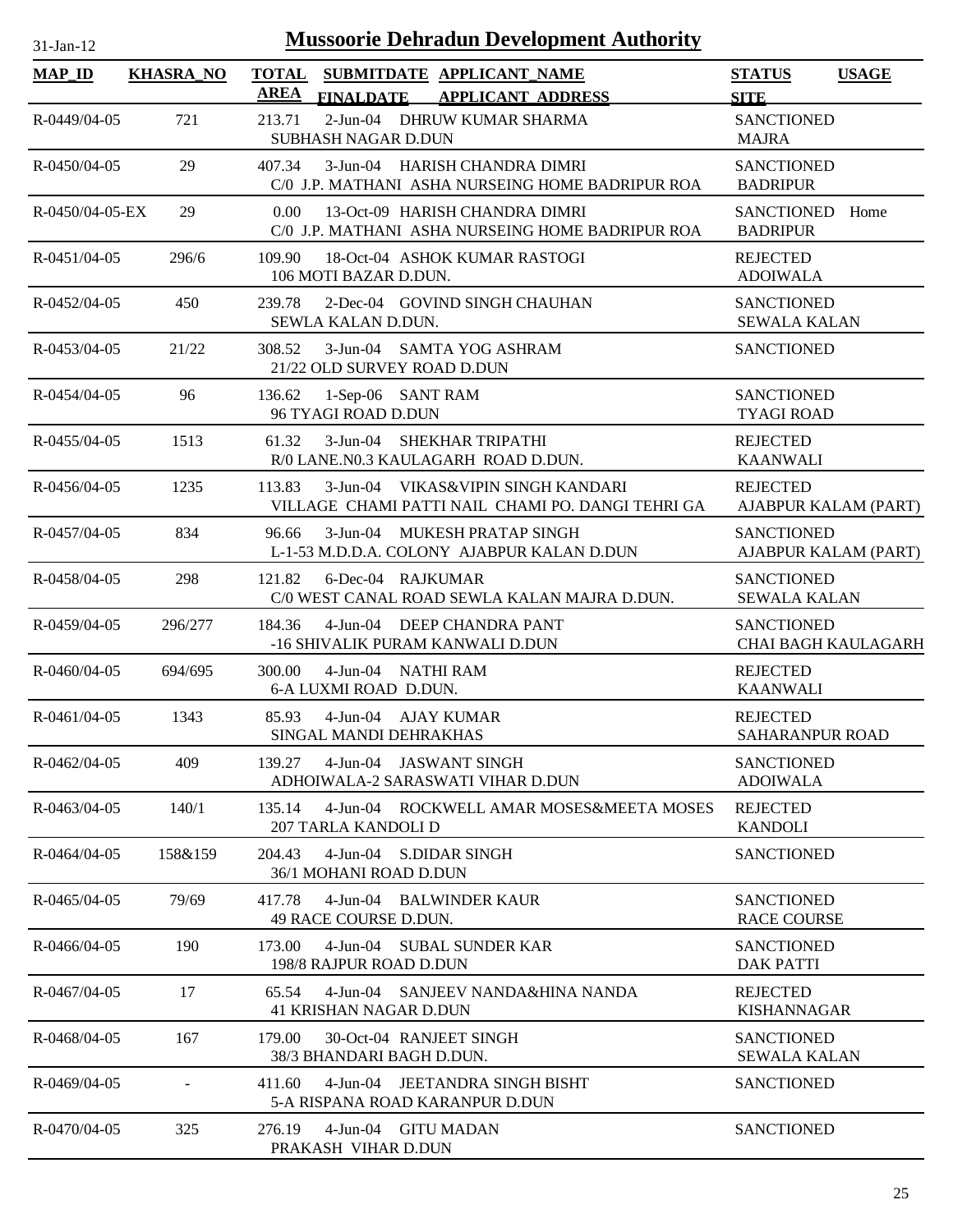| $31-Jan-12$        | <b>Mussoorie Dehradun Development Authority</b> |                       |                                                                                                       |                                             |              |  |  |  |
|--------------------|-------------------------------------------------|-----------------------|-------------------------------------------------------------------------------------------------------|---------------------------------------------|--------------|--|--|--|
| <b>MAP ID</b>      | <b>KHASRA NO</b>                                | <b>TOTAL</b>          | SUBMITDATE APPLICANT NAME                                                                             | <b>STATUS</b>                               | <b>USAGE</b> |  |  |  |
| R-0471/04-05       | 275/1                                           | <b>AREA</b><br>415.00 | <b>FINALDATE</b><br><b>APPLICANT ADDRESS</b><br>4-Jun-04 GULSHAN SAREEN<br>4/60/150 MOHIT VIHAR D.DUN | <b>SITE</b><br><b>SANCTIONED</b>            |              |  |  |  |
| R-0472/04-05       | 12                                              | 337.54                | 5-Jun-04 SUMIT JOSHI<br>C/0 MUKESH JOSHI 3 NEGI ROAD D.DUN                                            | <b>SANCTIONED</b><br><b>MAAN SINGH WALA</b> |              |  |  |  |
| R-0473/04-05       | 145                                             | 253.27                | 5-Jun-04 MEGH RAJ CHETRI<br>C/0 MOHKAMPUR D.DUN                                                       | <b>REJECTED</b><br><b>MOHKAMPUR KHURD</b>   |              |  |  |  |
| R-0474/04-05       | 399                                             | 210.03                | 5-Jun-04 THAKUR RAMESHWAR SINGH<br>3-D-LANE VASANT VIHAR D.DUN                                        | <b>SANCTIONED</b>                           |              |  |  |  |
| R-0475/04-05       | 319                                             | 170.50                | 5-Jun-04 SANJEEV DUA<br>D-15 KAWAL VIHAR D.DUN                                                        | <b>SANCTIONED</b>                           |              |  |  |  |
| $R - 0476/04 - 05$ | 343                                             | 143.12                | 5-Jun-04 ANIL KUMAR<br>1, TILAK ROAD D.DUN                                                            | <b>SANCTIONED</b>                           |              |  |  |  |
| R-0477/04-05       | 343                                             | 361.52                | 5-Jun-04 BAL KRISHAN CHAMOLI<br><b>42 RACE COURCE D.DUN</b>                                           | <b>DHARMPUR</b>                             |              |  |  |  |
| R-0478/04-05       | 524                                             | 115.05                | 7-Jun-04 KISHAN SINGH PATIYAL<br>117/558 PATHRIA PEER (NEEL KANTH VIHAR) D.DUN                        | <b>SANCTIONED</b><br>HATHIBARKALA           |              |  |  |  |
| R-0479/04-05       | 227&231                                         | 316.50                | 7-Jun-04 GUDDI DEVI&AJAY&SANJAY<br>VIKASH LOK LANE.N0.1 SAHASTRADARA ROAD D.DUN                       | <b>SANCTIONED</b><br><b>ADOIWALA</b>        |              |  |  |  |
| $R - 0480/04 - 05$ | 321                                             | 260.34                | 7-Jun-04 SHAHNAJ PRAVEEN<br>17/1 MUSLIM COLONY D.DUN                                                  | <b>REJECTED</b><br><b>MAJRI NAFI</b>        |              |  |  |  |
| R-0481/04-05       | 100                                             | 276.87                | 7-Jun-04 B.S.RAWAT<br>55 DOBHALWALA D.DUN.                                                            | <b>SANCTIONED</b><br><b>SHAH NAGAR</b>      |              |  |  |  |
| R-0482/04-05       | 42                                              | 375.75                | 7-Jun-04 GURUDIYAL SINGH<br>42 INDER ROAD D.DUN                                                       | <b>SANCTIONED</b><br><b>INDER ROAD</b>      |              |  |  |  |
| R-0483/04-05       | 285                                             | 149.80                | 7-Jun-04 DARSHAN LAL ARORA<br>SOCIETY AREA CLEMENTOWN D.DUN.                                          | <b>SANCTIONED</b><br><b>NIRANJANPUR</b>     |              |  |  |  |
| R-0484/04-05       | 171/2                                           | 370.86                | 7-Jun-04 BABITA SAHARAN<br>7 KHADRI MOHALLA D.DUN.                                                    | <b>SANCTIONED</b>                           |              |  |  |  |
| R-0485/04-05       | 222/1                                           | 367.15                | 7-Jun-04 PREM BALLAVH KHALI<br>12 VIKASH LOK LANE N0.1 SAHASTRADHARA ROAD D.DU                        | <b>SANCTIONED</b>                           |              |  |  |  |
| R-0486/04-05       | 219/2                                           | 275.79                | 3-Sep-04 BIMAL KISHORE NATHANI<br>JOHRI JAKHAN ROAD SINOLA D.DUN                                      | <b>SANCTIONED</b><br><b>JOHDI</b>           |              |  |  |  |
| R-0487/04-05       | 463                                             | 199.72                | 8-Jun-04 SAYAM LAL<br>C/0 HARRAWALA GRAM D.DUN                                                        | <b>REJECTED</b><br><b>HARRAWALA</b>         |              |  |  |  |
| R-0488/04-05       | 38                                              | 719.07                | 8-Jun-04 DR.S.S.SANDHU<br>R/0 167 VASANT VIHAR PHASE-1 D.DUN.                                         | <b>SANCTIONED</b><br><b>VASANT VIHAR</b>    |              |  |  |  |
| R-0489/04-05       | 107/108/109                                     | 188.00                | 23-Nov-04 ASHA MAHAJAN<br>C/0 KARANPUR KASH D.DUN.                                                    | <b>SANCTIONED</b><br><b>KARANPUR KHAS</b>   |              |  |  |  |
| R-0490/04-05       | 11                                              | 493.50                | 8-Jun-04 SANJAY PRAKESH SAXENA& ARUNA SAX<br>D-100 NEHRU COLONY D.DUN                                 | <b>SANCTIONED</b><br><b>BALBIR ROAD</b>     |              |  |  |  |
| R-0491/04-05       | $19-B$                                          | 131.87                | 8-Jun-04 JAGDISH KUMAR DORA<br><b>18-BANARSI DASS QUTRES D.DUN</b>                                    | <b>SANCTIONED</b><br><b>KALI DAS ROAD</b>   |              |  |  |  |
| R-0492/04-05       | 134                                             | 261.23                | 8-Jun-04 GIAN CHAND KOHLI<br>5 PRAKASH LOK PHASE -1 SIMLA ROAD MAJRA D.DUN                            | <b>SANCTIONED</b>                           |              |  |  |  |
| R-0493/04-05       | 328                                             | 191.91                | 9-Jun-04 SATYAPAL SINGH RAWAT<br>C/0 DARSHAN LAL SEMWAL N.H.O. D.DUN.                                 | <b>REJECTED</b><br><b>CHIDOWALI</b>         |              |  |  |  |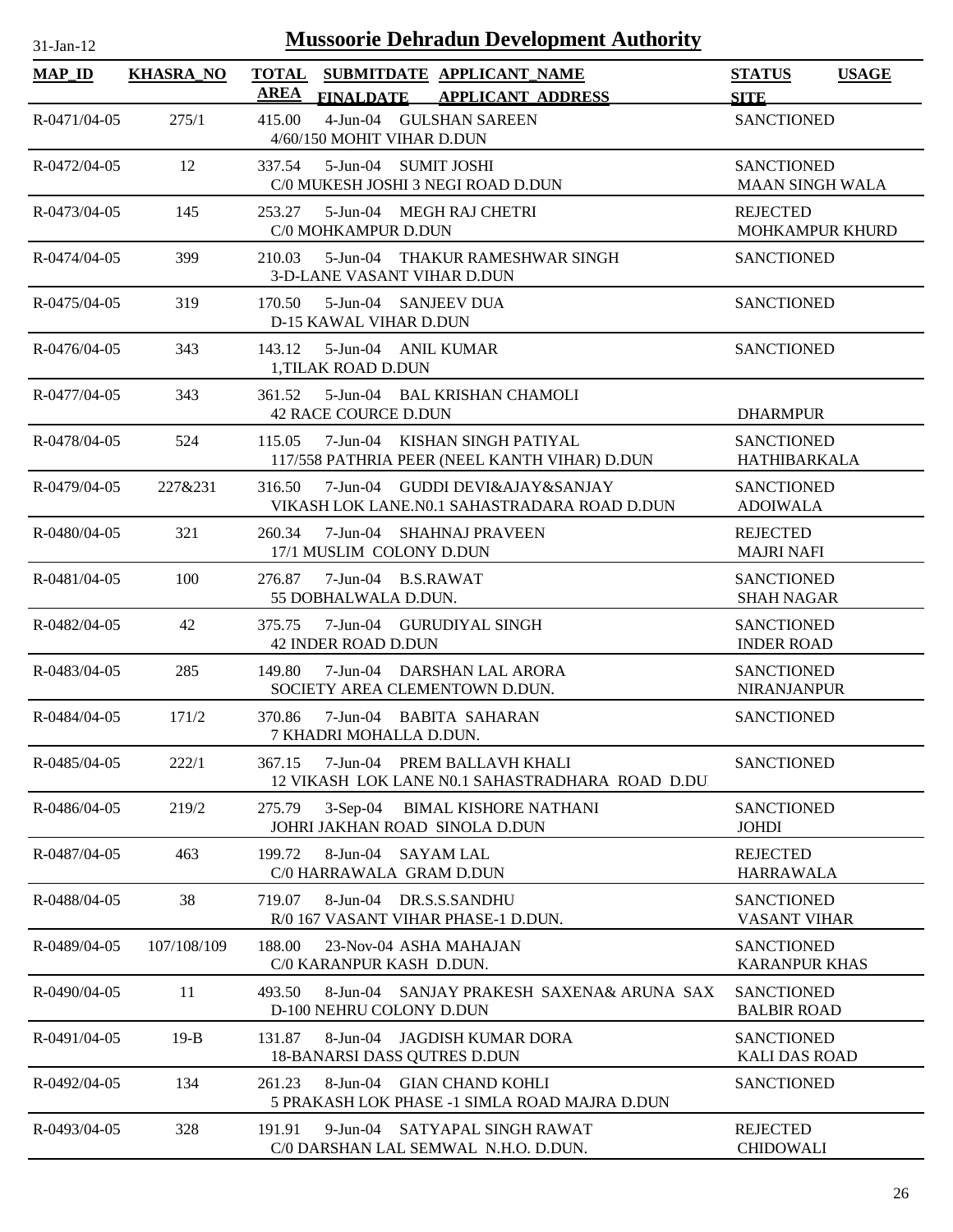| <b>Mussoorie Dehradun Development Authority</b><br>$31-Jan-12$ |                  |                                                                                                          |                                              |  |  |  |
|----------------------------------------------------------------|------------------|----------------------------------------------------------------------------------------------------------|----------------------------------------------|--|--|--|
| <b>MAP_ID</b>                                                  | <b>KHASRA_NO</b> | <b>TOTAL</b><br>SUBMITDATE APPLICANT NAME<br><b>AREA</b><br><b>FINALDATE</b><br><b>APPLICANT ADDRESS</b> | <b>STATUS</b><br><b>USAGE</b><br><b>SITE</b> |  |  |  |
| R-0494/04-05                                                   | 617/1            | 9-Jun-04 NOOR BEBE<br>204.46<br>LINE N0.22 TURNER ROAD D.DUN                                             | <b>REJECTED</b><br><b>MAJRA</b>              |  |  |  |
| R-0495/04-05                                                   | 111              | 9-Jun-04 MOHD.MUNIS ATHER<br>279.97<br>9 SHIMLA ROAD MAJRA D.DUN                                         | <b>REJECTED</b><br><b>MAJRA</b>              |  |  |  |
| R-0496/04-05                                                   | 653/1            | 9-Jun-04 V.K.SHARMA<br>152.23<br>53 DOON ENCLAVE SIMLA ROAD SEWLA KALAN D.DUN                            | <b>SANCTIONED</b><br><b>MAJRA</b>            |  |  |  |
| R-0497/04-05                                                   | 531              | 9-Jun-04 DHARAM PAL<br>209.00<br>366/13 MOHIT NAGAR D.DUN.                                               | <b>SANCTIONED</b><br><b>KAANWALI</b>         |  |  |  |
| R-0498/04-05                                                   | 89               | 10-Jun-04 BASANT SINGH NEGI<br>452.18<br>89 MAN SINGH WALA D.DUN                                         | <b>SANCTIONED</b><br><b>MAAN SINGH WALA</b>  |  |  |  |
| R-0499/04-05                                                   | 1135             | 122.62<br>14-Dec-04 RANJANA POKHERIYAL<br>C/0 VINOD POKHERIYAL KEDARPUR D.DUN.                           | <b>REJECTED</b><br>AJABPUR KALAM (PART)      |  |  |  |
| $R - 0.500/04 - 0.5$                                           | $D-72-E$         | 10-Jun-04 DAYA RAZORIA<br>146.40<br>E-27 M.D.D.A COLONY DALANWALA D.DUN.                                 | <b>SANCTIONED</b><br>MDDA COLONY DALANW      |  |  |  |
| $R - 0501/04 - 05$                                             | 425&426          | 10-Jun-04 GAJE SINGH<br>185.89<br>70 BLOCK-11ND. VIJAY COLONY HATHIBARKALAN D.DUN                        | <b>REJECTED</b><br><b>HATHIBARKALA</b>       |  |  |  |
| $R - 0502/04 - 05$                                             | 549&550          | 226.79<br>10-Jun-04 PUSHPA DEVI<br>C/O AJABPUR KALAN D.DUN                                               | <b>SANCTIONED</b><br>AJABPUR KALAM (PART)    |  |  |  |
| R-0502/04-05-EX 549&550                                        |                  | $0.00^{\circ}$<br>29-Jul-09 PUSHPA DEVI<br>C/O AJABPUR KALAN D.DUN                                       | SANCTIONED Home<br>AJABPUR KALAM (PART)      |  |  |  |
| R-0503/04-05                                                   | 538              | 10-Jun-04 TEJ SINGH<br>125.88<br>C/0 AJABPUR KALAN MATA MANDIR COLONY D.DUN                              | <b>SANCTIONED</b><br>AJABPUR KALAM (PART)    |  |  |  |
| $R - 0504/04 - 05$                                             | 381/2            | 282.70<br>$10$ -Jun-04 S.S.BISHT<br>18/1 BLOCK -1V TEG BAHADUR ROAD D.DUN                                | <b>SANCTIONED</b><br><b>DHARMPUR</b>         |  |  |  |
| $R - 0505/04 - 05$                                             | 170/160          | 273.24<br>10-Jun-04 KUNJ BIHARI LAL GUPTA<br>182 (OPP) IDGAH D.DUN                                       | <b>SANCTIONED</b><br><b>IDGAH</b>            |  |  |  |
| $R - 0.506/04 - 0.5$                                           | 220/5            | 705.20<br>22-Jul-05 VISHNU KANT VERMA<br>220/5 D.L.ROAD D.DUN                                            | <b>REJECTED</b><br>D.L.ROAD                  |  |  |  |
| R-0507/04-05                                                   | 338/339          | 10-Jun-04 RAKESH KUMAR SHARMA<br>228.69<br>SUMANPURI NEW SAHASTRADHARA ROAD D.DUN.                       | <b>REJECTED</b><br><b>ADOIWALA</b>           |  |  |  |
| R-0508/04-05                                                   | 1142             | 10-Jun-04 SATYAWATI TUDU<br>267.66<br>13/12 ONGC COLONY D.DUN                                            | <b>SANCTIONED</b>                            |  |  |  |
| R-0509/04-05                                                   | $B-31$           | 10-Jun-04 DR.A.K MEHROTRA<br>180.00<br>B-31 M.DD.A COLONY DALANWALA D.DUN                                | <b>REJECTED</b><br>MDDA COLONY DALANW        |  |  |  |
| $R - 0510/04 - 05$                                             | 491/3/1          | 136.92<br>10-Jun-04 RAVINDER KAUR<br>A-23 ASHOKA ENCLAVE NIRANJANPUR D.DUN                               | <b>SANCTIONED</b>                            |  |  |  |
| $R - 0511/04 - 05$                                             | 26               | 10-Jun-04 KULDEEP KUMAR BANSAL<br>146.08<br>26 MALVIYA ROAD LAXMAN CHOWK D.DUN                           | <b>SANCTIONED</b><br><b>MALVIAYA ROAD</b>    |  |  |  |
| R-0512/04-05                                                   | 1021&1606        | 220.22<br>11-Jun-04 SUDHA LAKHERA<br>C/O PUSHP KUNJ COLONY LANE N0.1 MATHROWALA ROAD                     | <b>SANCTIONED</b><br><b>AJABPUR KHURD</b>    |  |  |  |
| R-0513/04-05                                                   | 300              | 265.01<br>11-Jun-04 RAJENDRA SINGH ASWAL<br>2/6 RAJEEV NAGAR NEHRU GRAM D.DUN                            | <b>REJECTED</b><br><b>NATHANPUR</b>          |  |  |  |
| $R - 0514/04 - 05$                                             | 818              | 11-Jun-04 MAYA DEVI<br>264.00<br>C/0 SHADABTI ENCLAVE NATHANPUR D.DUN.                                   | <b>REJECTED</b><br><b>NATHANPUR</b>          |  |  |  |
| R-0515/04-05                                                   | 39/2             | 63.94<br>11-Jun-04 MADHURI BISHT<br>39/2, DHARAMPUR D.DUN                                                | <b>SANCTIONED</b><br><b>DHARMPUR</b>         |  |  |  |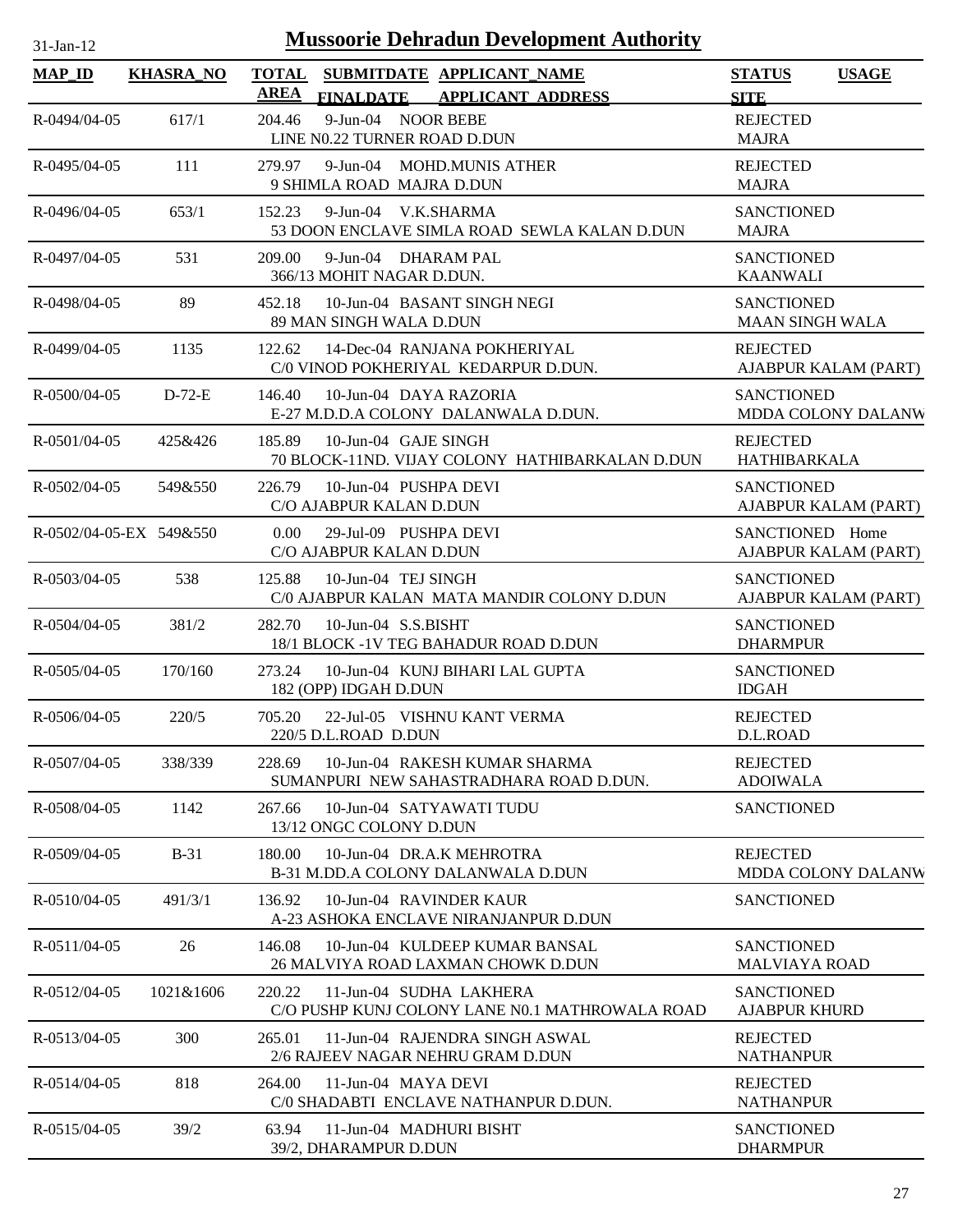| $31-Jan-12$          |                  | <b>Mussoorie Dehradun Development Authority</b>                                           |                                                |
|----------------------|------------------|-------------------------------------------------------------------------------------------|------------------------------------------------|
| <b>MAP_ID</b>        | <b>KHASRA_NO</b> | <b>TOTAL</b><br>SUBMITDATE APPLICANT_NAME<br><b>AREA</b><br>FINALDATE APPLICANT ADDRESS   | <b>STATUS</b><br><b>USAGE</b><br><b>SITE</b>   |
| $R - 0516/04 - 05$   | 185/6            | 11-Jun-04 MONA & ANIL THAPA<br>329.88<br>74, DAKHRA BAZAR                                 | <b>REJECTED</b><br><b>ARCADIA GRANT</b>        |
| R-0517/04-05         | 649              | 215.29<br>$11$ -Jun-04 M.L.JOSHI<br><b>33 EKTA VIHAR D.DUN</b>                            | <b>REJECTED</b><br><b>KAANWALI</b>             |
| R-0517/04-05-RE      | 649              | 31-Oct-08 M.L.JOSHI<br>0.00 <sub>1</sub><br><b>33 EKTA VIHAR D.DUN</b>                    | <b>SANCTIONED</b><br>Home<br><b>KAANWALI</b>   |
| $R - 0518/04 - 05$   | 64/4             | 498.04<br>11-Jun-04 SHANKULTA GUGRAL & SUNIL<br>64/4 RACE COURSE D.DUN                    | <b>SANCTIONED</b><br><b>RACE COURSE</b>        |
| R-0519/04-05         | 73               | 11-Jun-04 KAMLA SHARMA<br>355.32<br>W/O J.K.SHARMA                                        | <b>REJECTED</b><br><b>NAVADA</b>               |
| R-0520/04-05         | 130              | 80.50<br>11-Jun-04 RAJAN KUMAR<br><b>MAJRA D.DUN</b>                                      | <b>REJECTED</b><br><b>MAJRA</b>                |
| $R - 0521/04 - 05$   | 64               | 1,026.51<br>11-Jun-04 ASHA GUJRAL<br>64 LITTAN ROAD D.DUN                                 | <b>SANCTIONED</b><br><b>LITTAN ROAD</b>        |
| R-0522/04-05         | 69/1             | 11-Jun-04 DIGAMBER PRASAD DANGWAL<br>193.14<br>C-30 JAL NIGAM COLONY D.DUN                | <b>SANCTIONED</b><br><b>CHAK AJABPUR KALAN</b> |
| R-0523/04-05         | 157              | 543.68<br>11-Jun-04 TAJBAR SINGH NEGI<br>GREEN COTTAGE BALA HISAR MUSSOORIE               | <b>SANCTIONED</b>                              |
| R-0524/04-05         | 817              | 203.47<br>11-Jun-04 PRITAM SINGH & GURCHAN SINGH<br><b>D-48 RACE COURSE D.DUN</b>         | <b>SANCTIONED</b>                              |
| $R - 0525/04 - 05$   | 817              | 11-Jun-04 SURENDER SINGH<br>154.09<br>D-90 RACE COURSE D.DUN.                             | <b>SANCTIONED</b>                              |
| $R - 0526/04 - 05$   | 558              | 317.90<br>14-Jun-04 GEETA RANA&DAULAT SINGH<br>216 OGAL LANE TURNER ROAD D.DUN            | <b>SANCTIONED</b><br><b>MAJRA</b>              |
| R-0527/04-05         | 1                | 151.98<br>14-Jun-04 DINESH KRISHAN<br>1 MANSINGH WALA D.DUN                               | <b>REJECTED</b><br><b>MAAN SINGH WALA</b>      |
| R-0528/04-05         | 154/1            | 132.09<br>14-Jun-04 RAJENDRA KANNOJIA<br>130/154/1 KARANPUR D.DUN                         | SANCTIONED<br><b>KARANPUR</b>                  |
| R-0529/04-05         | 49               | 14-Jun-04 SAVITA SHARMA<br>256.50<br>ADHOIWALA GRAM RAIPUR D.DUN                          | <b>REJECTED</b><br><b>AAMWALA TARLA</b>        |
| R-0530/04-05         | 377/1            | 14-Jun-04 HIRA MANNI<br>332.27<br><b>MAJRA D.DUN</b>                                      | <b>SANCTIONED</b><br><b>MAJRA</b>              |
| $R - 0531/04 - 05$   | 309              | 135.58<br>14-Jun-04 JASVINDER VASHUDEVA<br>9/1 E.C.ROAD D.DUN                             | <b>SANCTIONED</b><br><b>JAKHAN</b>             |
| R-0532/04-05         | 922/925/926      | 5,995.96<br>14-Jun-04 PURSOTAM KUMAR&MANJU DEVI<br><b>194 DERAWAL DEHLI</b>               | <b>REJECTED</b><br>AJABPUR KALAM (PART)        |
| R-0533/04-05         | 419              | 14-Jun-04 BAROSHI MISTRI<br>359.47<br>ADHOIWALA D.DUN                                     | <b>REJECTED</b><br><b>ADOIWALA</b>             |
| R-0534/04-05         |                  | 641.14<br>14-Jun-04 MAJ.GEN.KAMLA RANJAN BANERJEE<br>C/06-B ASHLEYHALL RAJPUR ROAD D.DUN. | <b>SANCTIONED</b>                              |
| $R - 0.535/04 - 0.5$ | 836              | 168.68<br>14-Jun-04 RAMESH DUTT SAKLANI<br>74/1 RAJPUR ROAD.DUN.                          | <b>SANCTIONED</b>                              |
| $R - 0536/04 - 05$   | 1361/1362        | 427.50<br>14-Jun-04 RAMESHWAR SINGH<br>79 ENGINEERS ENCLAVE PHASE -1 KANWALI D.DUN        | <b>SANCTIONED</b>                              |
| R-0537/04-05         | 303              | 237.80<br>15-Jun-04 AVNEESH KUMAR GUPTA                                                   | <b>SANCTIONED</b>                              |

8-EKTA AVENUE SOUTH RAJPUR ROAD D.DUN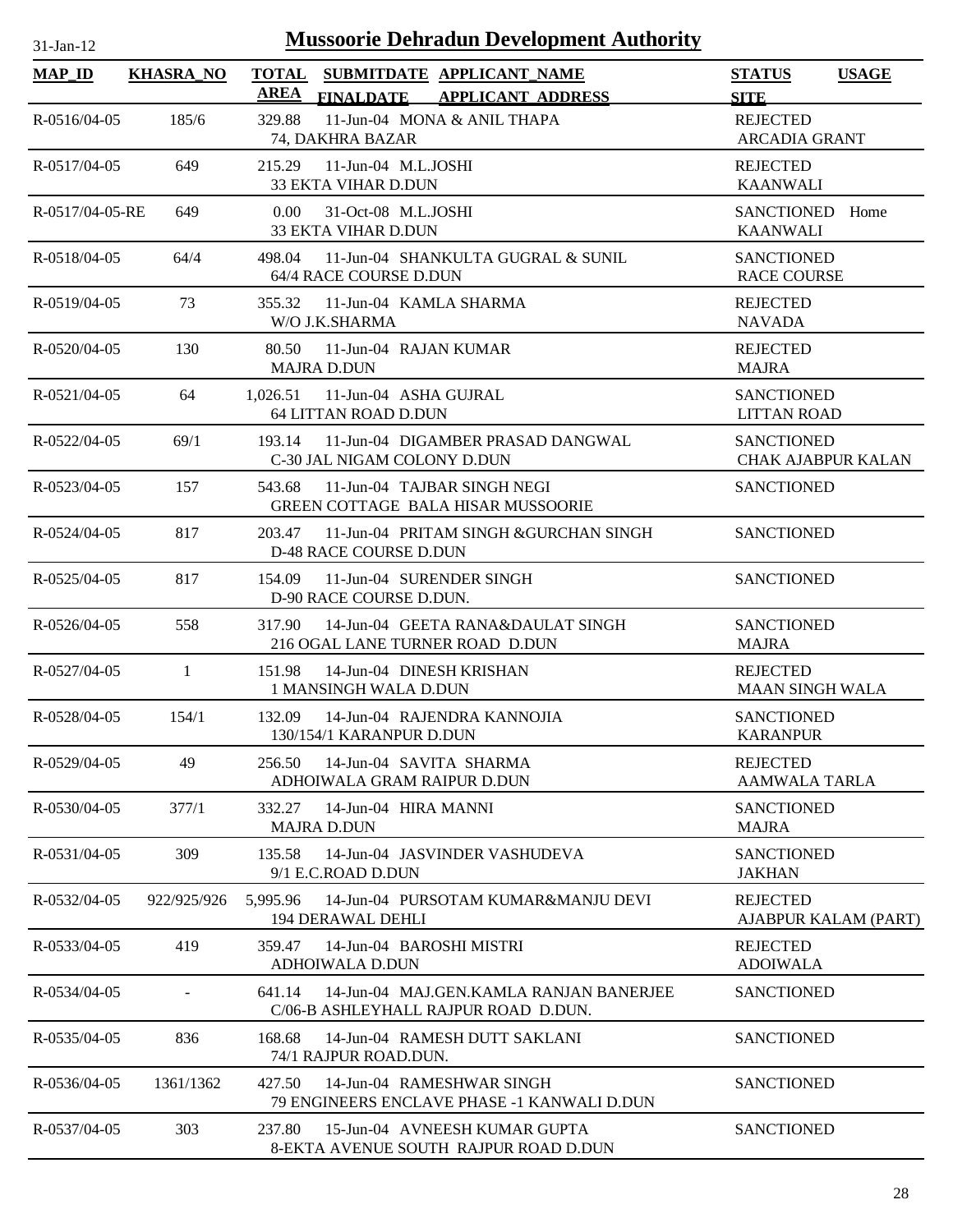| 31-Jan-12            |                  | <b>Mussoorie Dehradun Development Authority</b>                                              |                                           |
|----------------------|------------------|----------------------------------------------------------------------------------------------|-------------------------------------------|
| <b>MAP_ID</b>        | <b>KHASRA_NO</b> | TOTAL SUBMITDATE APPLICANT NAME                                                              | <b>STATUS</b><br><b>USAGE</b>             |
|                      |                  | <b>AREA</b><br>FINALDATE APPLICANT ADDRESS                                                   | <b>SITE</b>                               |
| R-0538/04-05         | 213              | 15-Jun-04 AATMA RAM<br>76.50<br>213 KHUR BHURA MOHALLA BLOCK 111 NEAR G.N.B.I.CO             | <b>REJECTED</b><br>KHURBURA MOHALLA       |
| R-0539/04-05         | 1527/1&152       | 15-Jun-04 HARJEET SINGH<br>153.34<br>13/39 DANDI PUR MOHALLA D.DUN.                          | <b>SANCTIONED</b>                         |
| R-0540/04-05         | 146              | 21-Jan-06 GIRISH CHANDRA PAINULY<br>209.25<br>NEGI BHAWAN NEAR SANASKAR INTER-NATIONAL SCHOC | <b>REJECTED</b><br><b>BADRIPUR</b>        |
| $R - 0541/04 - 05$   | 1527/1&152       | 15-Jun-04 KAILASH SAHNI&INDEER JEET SINGH<br>176.77<br>12 RAJIV COLONY GOVIND GARH D.DUN     | <b>SANCTIONED</b>                         |
| R-0542/04-05         | 703              | $4$ -Jul-06<br>193.53<br>PANKAJ TIWARI<br>74 TYAGI MARKET PREM NAGAR D.DUN                   | <b>SANCTIONED</b><br><b>KAANWALI</b>      |
| R-0543/04-05         | 410&764          | 149.17<br>15-Jun-04 FAQUIR HUSSAIN<br>T-11-6 IGNFA FRI D.DUN                                 | <b>SANCTIONED</b><br><b>ADOIWALA</b>      |
| R-0544/04-05         | 956              | 13-Sep-04 SURENDAR NATH KATIYAR<br>377.17<br>87 TYAGI ROAD D.DUN                             | <b>SANCTIONED</b><br><b>TYAGI ROAD</b>    |
| R-0544/04-05-EX      | 956              | 23-Sep-09 SURENDAR NATH KATIYAR<br>0.00<br>87 TYAGI ROAD D.DUN                               | SANCTIONED Home<br><b>TYAGI ROAD</b>      |
| $R - 0545/04 - 05$   | 158&164          | 3-Sep-04 SUSHIL CHAMOLI<br>150.27<br>300 SALAWALA D.DUN                                      | <b>SANCTIONED</b><br>CHUKKHUWALA          |
| R-0546/04-05         | 648              | 83.08<br>15-Jun-04 REKHA CHOUDHARY<br>C/0 52 MOTI BAZAR D.DUN                                | <b>REJECTED</b><br><b>BHARUWALA GRANT</b> |
| R-0547/04-05         | 477              | 15-Jun-04 INDERJEET MEHAN<br>211.81<br>477 KHURBURA MOHALLA D.DUN                            | <b>SANCTIONED</b><br>KHURBURA MOHALLA     |
| R-0548/04-05         | 548              | 176.00<br>15-Jun-04 KAMAL SINGH<br>C/0 AJABPUR KALAN D.DUN                                   | <b>REJECTED</b><br>AJABPUR KALAM (PART)   |
| R-0549/04-05         | 816              | 15-Jun-04 VIJENDER PRASAD RAYAL<br>256.98<br>280 SARTHI VIHAR AJABPUR DANDA D.DUN            | <b>REJECTED</b><br><b>NATHANPUR</b>       |
| R-0550/04-05         | 156              | 218.37<br>15-Jun-04 OM PRAKASH GHANSELA<br>C/0 KEDARPUR MATHROWALA D.DUN.                    | <b>REJECTED</b><br><b>KEDARPUR</b>        |
| R-0551/04-05         | 481              | 15-Jun-04 SAMPATI BAHUGUNA<br>280.70<br>115-A PUSHP VIHAR DHARAMPUR D.DUN                    | <b>SANCTIONED</b><br>AJABPUR KALAM (PART) |
| $R - 0.552/04 - 0.5$ | 189              | 15-Jun-04 UDAIVEER SINGH<br>297.28<br>19/1 INDER ROAD D.DUN                                  | <b>SANCTIONED</b>                         |
| R-0553/04-05         | 419              | 124.00<br>15-Jun-04 AJAY DUTTA&SANGEETA DUTTA<br>R/0330 EAST PATEL NAGAR D.DUN.              | <b>SANCTIONED</b>                         |
| R-0554/04-05         | 21               | 16-Jun-04 ARCHANA SHUKLA<br>169.31<br>65/4 MOHINI ROAD D.DUN                                 | <b>SANCTIONED</b><br><b>MOHINI ROAD</b>   |
| R-0555/04-05         | 46/30            | 134.51<br>16-Jun-04 DAYA NAND THAPLIYAL<br>11 JEET KUTI IDGAH D.DUN                          | <b>REJECTED</b><br><b>CHAKRATA ROAD</b>   |
| R-0556/04-05         | 532              | 16-Jun-04 SUSHILA THAPLIYAL<br>334.01<br><b>B-13 OFFICERS COLONY RACE COURSE D.DUN</b>       | <b>REJECTED</b><br><b>NATHANPUR</b>       |
| R-0557/04-05         | 158              | 150.27<br>9-Dec-04 PRADEEP CHAMOLI<br><b>SALAWALA D.DUN</b>                                  | <b>SANCTIONED</b><br>CHUKKHUWALA MAICHA   |
| R-0558/04-05         | 612/2            | 238.04<br>16-Jun-04 JAGDISH PRASAD BHATT<br>JAGDISH PRASAD BHATT DANDA DHARAMPUR P.O. NEHRU  | <b>REJECTED</b><br>DHARAMPUR DANDA        |
| R-0559/04-05         | 163              | 275.28<br>21-Jul-04 ANITA BANSAL<br>212 KHURBURA MOHALLA D.DUN                               | <b>REJECTED</b><br><b>NIRANJANPUR</b>     |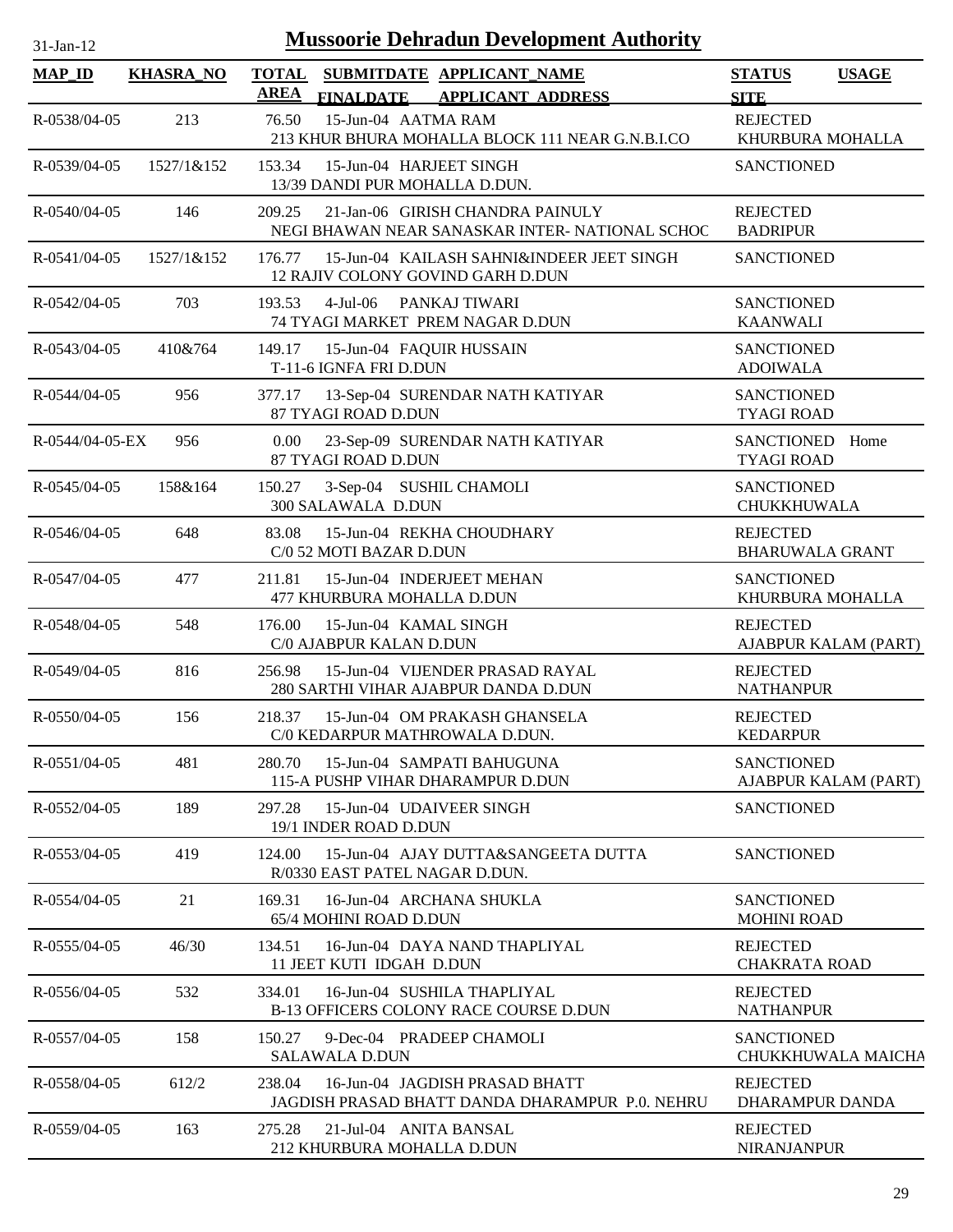| <b>MAP_ID</b>           | <b>KHASRA_NO</b> | <b>TOTAL</b><br>SUBMITDATE APPLICANT_NAME<br><b>AREA</b><br><b>APPLICANT ADDRESS</b><br><b>FINALDATE</b> | <b>STATUS</b><br><b>USAGE</b><br><b>SITE</b> |
|-------------------------|------------------|----------------------------------------------------------------------------------------------------------|----------------------------------------------|
| $R - 0560/04 - 05$      | 86/287/288/289   | 16-Jun-04 PREM SURI<br>950.00<br><b>GRAM BHANDAR D.DUN</b>                                               | <b>REJECTED</b><br><b>BHANDAR GAON</b>       |
| $R - 0561/04 - 05$      | 78               | 16-Jun-04 SURESH KUMAR KOTHARI<br>156.07<br>C/0 J.P.SHARMA 202 PHASE-11 PANDITWARI D.DUN                 | <b>SANCTIONED</b><br><b>PANDITWARI</b>       |
| $R - 0.562/04 - 0.5$    | 1166             | 197.02<br>16-Jun-04 SURENDER PAL VERMA<br>71 NESHVILLA ROAD D.DUN                                        | <b>SANCTIONED</b><br><b>GADHI</b> (PART)     |
| R-0563/04-05            | 21               | 16-Jun-04 CHAWLA RAM<br>77.05<br>84/1 MITRALOK COLONY BALLUPUR ROAD D.DUN                                | <b>REJECTED</b><br><b>CHUKKHUWALA</b>        |
| $R - 0.564/04 - 0.5$    |                  | 669.90<br>16-Jun-04 COL.B.R.SHARMA<br>482 POCKET-E MAYUR VIHAR PHASE-11 DEHLI-110092                     | <b>SANCTIONED</b>                            |
| $R - 0565/04 - 05$      | 124              | 247.63<br>16-Jun-04 DEVPAL SINGH<br>H.NO.13 NEHRU ENCLAVE G.M.S.ROAD D.DUN                               | <b>SANCTIONED</b>                            |
| $R - 0.566 / 0.4 - 0.5$ | 325              | 298.40<br>16-Jun-04 DHARAMPAL SINGH NARULA<br>14/4/G RACE COURSE D.DUN.                                  | <b>SANCTIONED</b>                            |
| R-0567/04-05            | 1513             | 158.57<br>17-Jun-04 ANIRUDH KURIYAL<br>R/0 57 NESHVILLA ROAD D.DUN                                       | <b>SANCTIONED</b><br><b>KAANWALI</b>         |
| R-0568/04-05            | 608              | 17-Jun-04 PRAKASH THAPA<br>217.00<br><b>GRAM RAIPUR D.DUN</b>                                            | <b>REJECTED</b><br><b>RAIPUR</b>             |
| R-0569/04-05            | 518              | 151.71<br>17-Jun-04 SHARDA PANWAR<br>18 ASHOKA ENCLAVE INDIRA GANDHI MARG NIRANJANPU                     | <b>SANCTIONED</b><br><b>NIRANJANPUR</b>      |
| R-0570/04-05            | 28               | 17-Jun-04 PURAN SINGH<br>191.00<br>BADRISH COLONY NEAR AMBIWALA GURUDWARA D.DUN                          | <b>REJECTED</b><br><b>NATHANPUR</b>          |
| R-0571/04-05            | 398              | 202.63<br>17-Jun-04 PARVESH KUMAR SEHGAL<br>C/0 ADHOIWALA PARAG DAIRY D.DUN.                             | <b>SANCTIONED</b><br><b>ADOIWALA</b>         |
| R-0572/04-05            | 273              | 17-Jun-04 MANOHAR PRASAD<br>165.02<br>273 SALAWALA D.DUN                                                 | <b>REJECTED</b><br>CHUKKHUWALA MAICHA        |
| R-0573/04-05            | 12/2             | 17-Jun-04 DAULAT RAM SHARMA<br>290.42<br>12/2 NATIONAL ROAD LAXMAN CHOWK D.DUN                           | <b>SANCTIONED</b><br><b>NATIONAL ROAD</b>    |
| R-0574/04-05            | 1338             | 17-Jun-04 RAMESHWAR PRASAD<br>198.77<br>C/0 DEWAN BAHUGUNA PHASE-3 RAJ ENCLAVE ENGINER                   | <b>SANCTIONED</b><br><b>KAANWALI</b>         |
| R-0575/04-05            | 5/2              | 108.53<br>18-Jun-04 JAGAN.G.ARORA<br>6/22 PREM NAGAR D.DUN                                               | <b>SANCTIONED</b>                            |
| R-0576/04-05            | 5/2              | 18-Jun-04 ANAND PRAKASH G ARORA<br>118.54<br>6/22 PREM NAGAR D.DUN                                       | <b>SANCTIONED</b>                            |
| R-0577/04-05            | 233/1            | 146.13<br>18-Jun-04 GIRISH SINGH PUNDIR<br>C/0 PUSHKAR SINGH PUNDIR LOWER NATHANPUR P.0. NEHI            | <b>REJECTED</b><br><b>NATHANPUR</b>          |
| R-0578/04-05            | 5/2              | 18-Jun-04 ANAND PRAKASH G ARORA<br>118.44<br>6/22 PREM NAGAR D.DUN                                       | <b>SANCTIONED</b>                            |
| R-0579/04-05            | 62               | 267.65<br>18-Jun-04 VINEET KUMAR MALIK<br>3/22 NEW CANTT ROAD RAVINDER PURI HATHIBARKALA I               | <b>REJECTED</b><br><b>AAMWALA TARLA</b>      |
| R-0580/04-05            | 345              | 18-Jun-04 MEHMOOD S.KHAN<br>175.57<br>44 GANDHI ROAD D.DUN                                               | <b>REJECTED</b><br><b>JAKHAN</b>             |
| R-0581/04-05            | 85               | 128.57<br>18-Jun-04 KULDEEP KAUR<br><b>85 TILAK ROAD D.DUN</b>                                           | <b>REJECTED</b><br><b>TILAK ROAD</b>         |
| R-0582/04-05            | 699              | 18-Jun-04 ARCHANA NATHANI<br>331.00<br>C/0 68 VIDYA VIHAR D.DUN.                                         | <b>SANCTIONED</b>                            |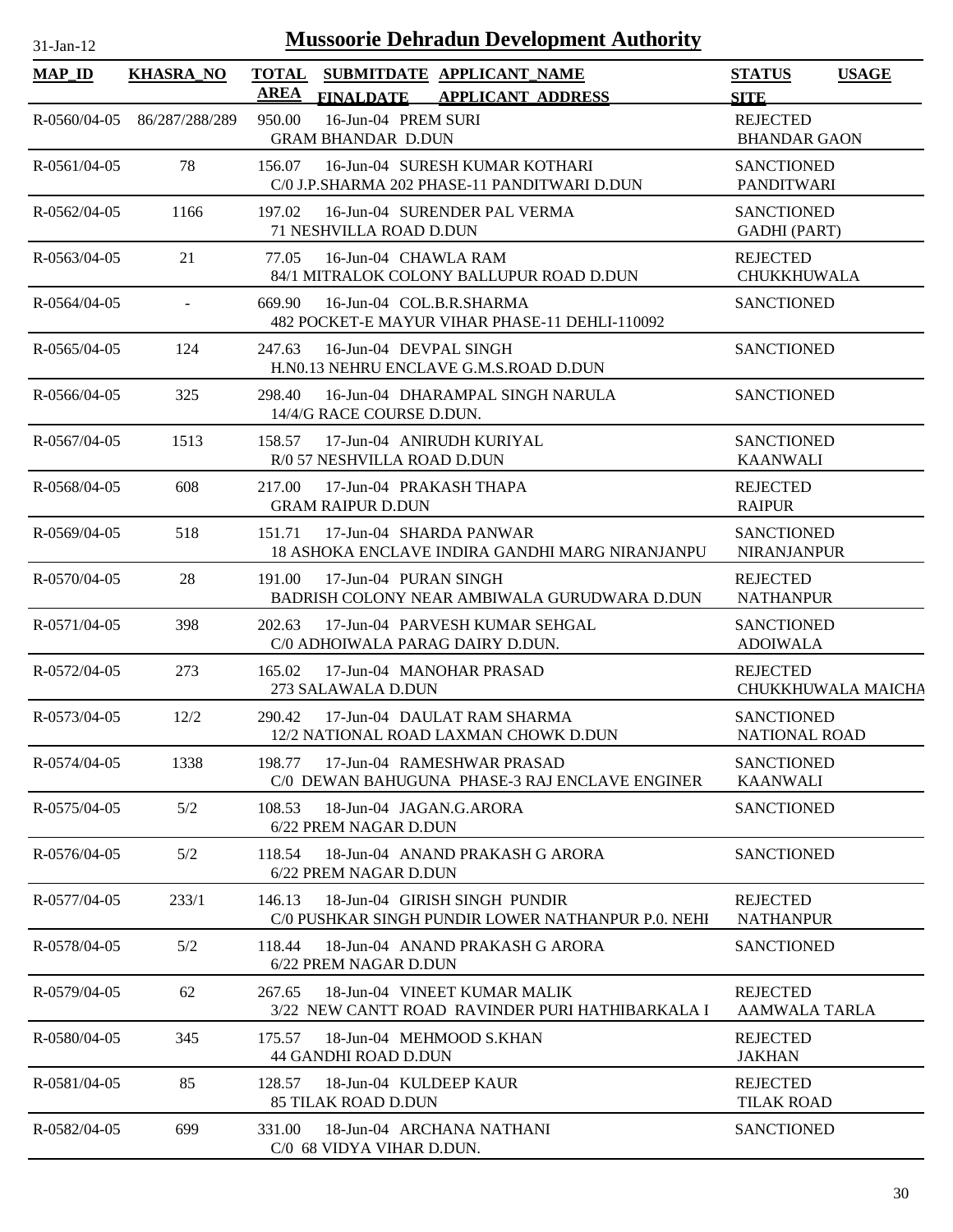| <b>Mussoorie Dehradun Development Authority</b><br>$31$ -Jan-12 |                  |                             |                                                                                       |                                             |                      |  |
|-----------------------------------------------------------------|------------------|-----------------------------|---------------------------------------------------------------------------------------|---------------------------------------------|----------------------|--|
| <b>MAP ID</b>                                                   | <b>KHASRA_NO</b> | <b>TOTAL</b><br><b>AREA</b> | SUBMITDATE APPLICANT_NAME<br><b>APPLICANT ADDRESS</b><br><b>FINALDATE</b>             | <b>STATUS</b><br><b>SITE</b>                | <b>USAGE</b>         |  |
| R-0583/04-05                                                    | 225/2            | 172.90                      | 18-Jun-04 SOHAN SINGH GUSAIN<br>362/1 CHANDRA SINGH GARWALI MARG DHARAMPUR D.DU       | <b>REJECTED</b><br><b>AJABPUR KHURD</b>     |                      |  |
| R-0584/04-05                                                    | 26/24            | 350.00                      | 18-Jun-04 GAJAY SINGH NEGI<br>26/24 VIVEK VIHAR D.DUN                                 | <b>SANCTIONED</b><br><b>KAANWALI</b>        |                      |  |
| R-0585/04-05                                                    | 316              | 334.57                      | 20-Oct-04 KUNTI DEVI<br>C/0 AJABPUR KALAN D.DUN                                       | <b>SANCTIONED</b>                           | AJABPUR KALAM (PART) |  |
| R-0586/04-05                                                    | 137/119          | 89.18                       | 18-Jun-04 RACHNA SAXENA<br>186 D.L.ROAD D.DUN.                                        | <b>REJECTED</b><br><b>SEWAK ASHRAM ROAD</b> |                      |  |
| R-0587/04-05                                                    | 521              | 317.60                      | 16-Mar-05 RAI SINGH RANA<br>C/0 HUKAM SINGH BISHT H.N0.154 DOBHALWALA D.DUN           | <b>SANCTIONED</b><br><b>HATHIBARKALA</b>    |                      |  |
| R-0588/04-05                                                    | 1208             | 254.39                      | 2-Aug-04 SHIROMANI SINGH<br>105 RAJPUR ROAD D.DUN                                     | <b>SANCTIONED</b><br><b>KAANWALI</b>        |                      |  |
| R-0589/04-05                                                    | 160              | 140.38                      | 18-Oct-04 RAJESH KUMAR<br>215 DRONPURI G.M.S. ROAD D.DUN                              | <b>SANCTIONED</b><br><b>PANDITWARI</b>      |                      |  |
| R-0590/04-05                                                    | 515              | 202.34                      | 19-Jun-04 RAJESHWARI DEVI<br>41/2-D DHARAMPUR MATA MANDIR ROAD D.DUN                  | <b>SANCTIONED</b>                           | AJABPUR KALAM (PART) |  |
| R-0591/04-05                                                    | 67               | 427.35                      | 9-Aug-04 SANJAY BATRA<br>78 RAJPUR ROAD RADHA PALACE D.DUN                            | <b>SANCTIONED</b><br><b>JAKHAN</b>          |                      |  |
| R-0592/04-05                                                    | 314/3            | 167.00                      | 21-Jun-04 SANJAY SHARMA&ANIL SHARMA<br>446-D KHURBHURA MOHALLA D.DUN                  | <b>SANCTIONED</b><br>KHURBURA MOHALLA       |                      |  |
| R-0593/04-05                                                    | 534&535          | 502.00                      | 21-Jun-04 SANJAY ATRISHI<br><b>GRAM JAKHAN ANAND VIHAR D.DUN</b>                      | <b>SANCTIONED</b><br><b>JAKHAN</b>          |                      |  |
| R-0594/04-05                                                    | 437              | 241.27                      | 21-Jun-04 SANJEEV KUMAR<br>253 BHARAMPURI NIRANJANPUR D.DUN.                          | <b>SANCTIONED</b>                           |                      |  |
| R-0595/04-05                                                    | 511              | 254.80                      | 21-Jun-04 SMT.NISHAT KAZMI<br>TYPE-5/11 IGNFA. RESIDENTIONAL COMPLEX D.DUN            | <b>SANCTIONED</b>                           |                      |  |
| $R - 0596/04 - 05$                                              | 398              | 239.32                      | 21-Jun-04 SMT. SHASHI AGGARWAL<br>C-16 KAWAL VIHAR D.DUN                              | <b>SANCTIONED</b>                           |                      |  |
| R-0597/04-05                                                    | $38/64 - 1$      | 98.48                       | 21-Jun-04 E.C. HARING<br>151/1 CHUKKWALA D.DUN                                        | <b>SANCTIONED</b><br><b>BAAKRALWALA</b>     |                      |  |
| R-0598/04-05                                                    | 315&378          | 303.20                      | 21-Jun-04 SURENDRAPAL&MANJUPAL<br>C/0 H.S.MATHUR 5/11 ROAD N0.3 TEG BAHADUR ROAD D.DU | <b>SANCTIONED</b><br><b>DHARMPUR</b>        |                      |  |
| R-0599/04-05                                                    | 18/1             | 347.19                      | 21-Jun-04 VIMLA SHARMA<br>R/0 G-192 NEHRU COLONY D.DUN                                | <b>SANCTIONED</b><br><b>BADRIPUR</b>        |                      |  |
| R-0599/04-05-EX                                                 | 18/1             | 0.00                        | 23-Oct-09 VIMLA SHARMA<br>R/0 G-192 NEHRU COLONY D.DUN                                | <b>SANCTIONED</b><br><b>BADRIPUR</b>        | Home                 |  |
| $R - 0600/04 - 05$                                              | 486              | 186.54                      | 21-Jun-04 VARITA KUMAR<br>401 J KHURBHURA MOHALLA D.DUN                               | <b>SANCTIONED</b><br><b>NIRANJANPUR</b>     |                      |  |
| $R - 0601/04 - 05$                                              | 203              | 270.98                      | $21$ -Jun-04 S.S.NEGI<br>H.NO. 140 E-BLOCK SARASWATI VIHAR AJABPUR KHURD D.           | <b>SANCTIONED</b><br><b>AJABPUR KHURD</b>   |                      |  |
| R-0602/04-05                                                    | 204              | 413.86                      | 21-Jun-04 HARSH LAL SHAH<br>40 KUNJ VIHAR AJABPUR KHURD D.DUN                         | <b>REJECTED</b><br><b>AJABPUR KHURD</b>     |                      |  |
| R-0603/04-05                                                    | 47               | 260.13                      | 21-Jun-04 AMITABH CHOWDHERY<br>H.NO.15 SHASTRI NAGAR D.DUN                            | <b>SANCTIONED</b>                           | AJABPUR KALAM (PART) |  |
| R-0604/04-05                                                    | 252              | 116.69                      | 23-Jun-04 smt. mukesh<br>JAKHAN D.DUN.                                                | <b>SANCTIONED</b><br><b>JAKHAN</b>          |                      |  |

JAKHAN D.DUN.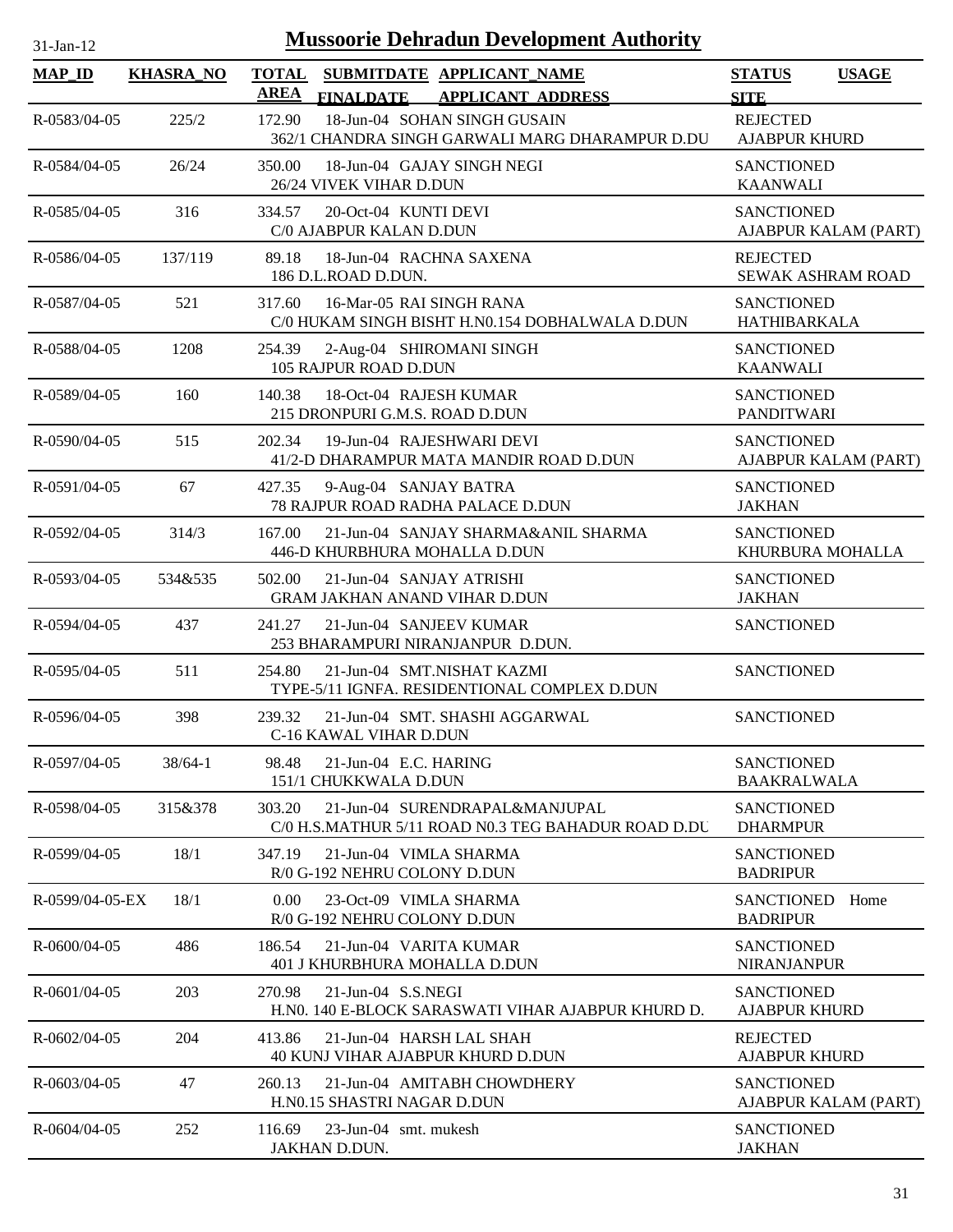| -Jan- |
|-------|
|       |

| <b>MAP_ID</b>            | <b>KHASRA_NO</b> | <b>TOTAL</b><br><b>SUBMITDATE APPLICANT NAME</b><br>AREA<br><b>APPLICANT ADDRESS</b><br><b>FINALDATE</b> | <b>STATUS</b><br><b>USAGE</b><br><b>SITE</b>  |
|--------------------------|------------------|----------------------------------------------------------------------------------------------------------|-----------------------------------------------|
| $R - 0605/04 - 05$       | 15, 66/45        | 23-Jun-04 SMT. SHANTI SINGH<br>104.56<br>84/2 TEG BAHADUR ROAD                                           | <b>REJECTED</b><br><b>BALBIR ROAD</b>         |
| $R - 0606/04 - 05$       | 194/162          | 23-Jun-04 VISHWA NATH SARAIN<br>97.33<br>194/162 BLOCK-2                                                 | <b>REJECTED</b><br><b>CHUKKHUWALA</b>         |
| R-0607/04-05             | 357              | 23-Jun-04 SMT. RAJ KUMARI<br>252.08<br>21- VIKAS LOK LANE NO-1                                           | <b>REJECTED</b><br>SAHASTRADHARA ROAD         |
| $R - 0608/04 - 05$       | 105/1            | 23-Jun-04 BHARAT SINGH THAPA& BHARTI<br>238.27<br><b>237- TAPKESHER ROAD</b>                             | <b>SANCTIONED</b><br><b>KAULAGARH</b>         |
| R-0609/04-05             | 151              | 362.50<br>23-Jun-04 ROSHAN ARA<br>R/0 BHEL HARIDWAR                                                      | <b>REJECTED</b><br><b>SEWALA KHURD</b>        |
| $R - 0610/04 - 05$       | 6                | 23-Jun-04 ROSHAN LAL ALAG<br>147.21<br>R/0 6 MUNICIPAL ROAD D.DUN                                        | <b>SANCTIONED</b><br><b>MUNCIPAL ROAD</b>     |
| $R-0611/04-05$           | 549              | 23-Jun-04 MUNNI DEVI<br>153.00<br>H.N0.20 MATA MANDIR ROAD D.DUN                                         | <b>SANCTIONED</b><br>AJABPUR KALAM (PART)     |
| R-0612/04-05             | 18-19            | 23-Jun-04 RIVERDALE HIGH SCHOOL<br>7.237.28<br>18-7 TEG BAHADHUR ROAD D.DUN                              | <b>SANCTIONED</b><br>TEG BAHADHUR ROAD        |
| R-0613/04-05             | 282              | 162.80<br>23-Jun-04 RAJIV KUMAR KAUR<br>P.O.&VILLAGE TELPURA BHOGPUR D.DUN                               | <b>REJECTED</b><br><b>GUJRADA MANSINGH</b>    |
| $R - 0614/04 - 05$       | 179              | 386.76<br>23-Jun-04 SUNIL KUMAR SAIN I<br>R/0 S-B-4-220 DEFENCE COLONY D.DUN                             | <b>SANCTIONED</b><br>DEFENCE COLONY           |
| $R - 0615/04 - 05$       | 20               | 23-Jun-04 KRISHAN KHANNA<br>289.32<br>115 RAJENDRA NAGAR ST.N0.4 KAULAGRAH ROAD D.DUN                    | <b>REJECTED</b><br><b>CHAI BAGH KAULAGARH</b> |
| R-0616/04-05             | 46               | 23-Jun-04 ANAND MANI RATURI<br>164.15<br>259/5 KISHAN NAGAR D.DUN                                        | <b>SANCTIONED</b><br>CHAI BAGH KAULAGARH      |
| R-0617/04-05             | 977              | 141.79<br>23-Jun-04 RAJENDRA SINGH<br>C/0 JAL NIGAM STORE JOGIWALA D.DUN                                 | <b>REJECTED</b><br><b>NATHANPUR</b>           |
| R-0618/04-05             | 384&346          | 23-Jun-04 BISHESHWAR DUTT DANGWAL<br>358.27<br>91 SAKET COLONY AJABPUR KALAN D.DUN                       | <b>SANCTIONED</b><br>AJABPUR KALAM (PART)     |
| R-0619/04-05             | 2012             | 23-Jun-04 RAGUNATH SINGH NEGI<br>178.84<br>32 ARYA NAGAR BLOCK.111 D.DUN.                                | <b>SANCTIONED</b><br>AJABPUR KALAM (PART)     |
| R-0620/04-05             | 374              | 23-Jun-04 CHANDAN SINGH<br>163.62<br>C/0 VIJAY COLONY HATHIBARKALA NEW CANTT D.DUN                       | <b>REJECTED</b><br><b>HATHIBARKALA</b>        |
| $R-0621/04-05$           | 113              | 196.61<br>23-Jun-04 BHAGWAN SINGH NEGI<br>H.N0.5 DHARAMPUR D.DUN                                         | <b>REJECTED</b><br>AJABPUR KALAM (PART)       |
| R-0622/04-05             | 1575/1/2         | 184.53<br>23-Jun-04 LAXMI DEVI<br>160 HARIPUR KANWALI D.DUN                                              | <b>SANCTIONED</b><br><b>KAANWALI</b>          |
| R-0622/04-05-EX 1575/1/2 |                  | 0.00<br>7-Nov-09 LAXMI DEVI<br><b>160 HARIPUR KANWALI D.DUN</b>                                          | <b>SANCTIONED</b><br>Home<br><b>KAANWALI</b>  |
| R-0623/04-05             | 6/5              | 23-Jun-04 DEVENDER KUMAR GUPTA<br>213.08<br>6/5 NEW ROAD D.DUN                                           | <b>REJECTED</b><br><b>NEW ROAD</b>            |
| R-0624/04-05             | 35               | 184.04<br>18-Aug-04 N.S.SINDHWAL<br>84 SALAWALA D.DUN                                                    | <b>SANCTIONED</b><br>CHUKKHUWALA MAICHA       |
| R-0625/04-05             | 38               | 140.30<br>23-Jun-04 CHIRANJI LAL PATHOI<br>86 VIKASH LOK LANE.NO.3 SAHASTRADHARA ROAD D.DU               | <b>SANCTIONED</b><br><b>TEG BAHADHUR ROAD</b> |
| R-0626/04-05             | 51               | 41.08<br>23-Jun-04 ANITA DEVI<br>R/0 10 TURNER ROAD D.DUN                                                | <b>REJECTED</b><br><b>SEWALA KHURD</b>        |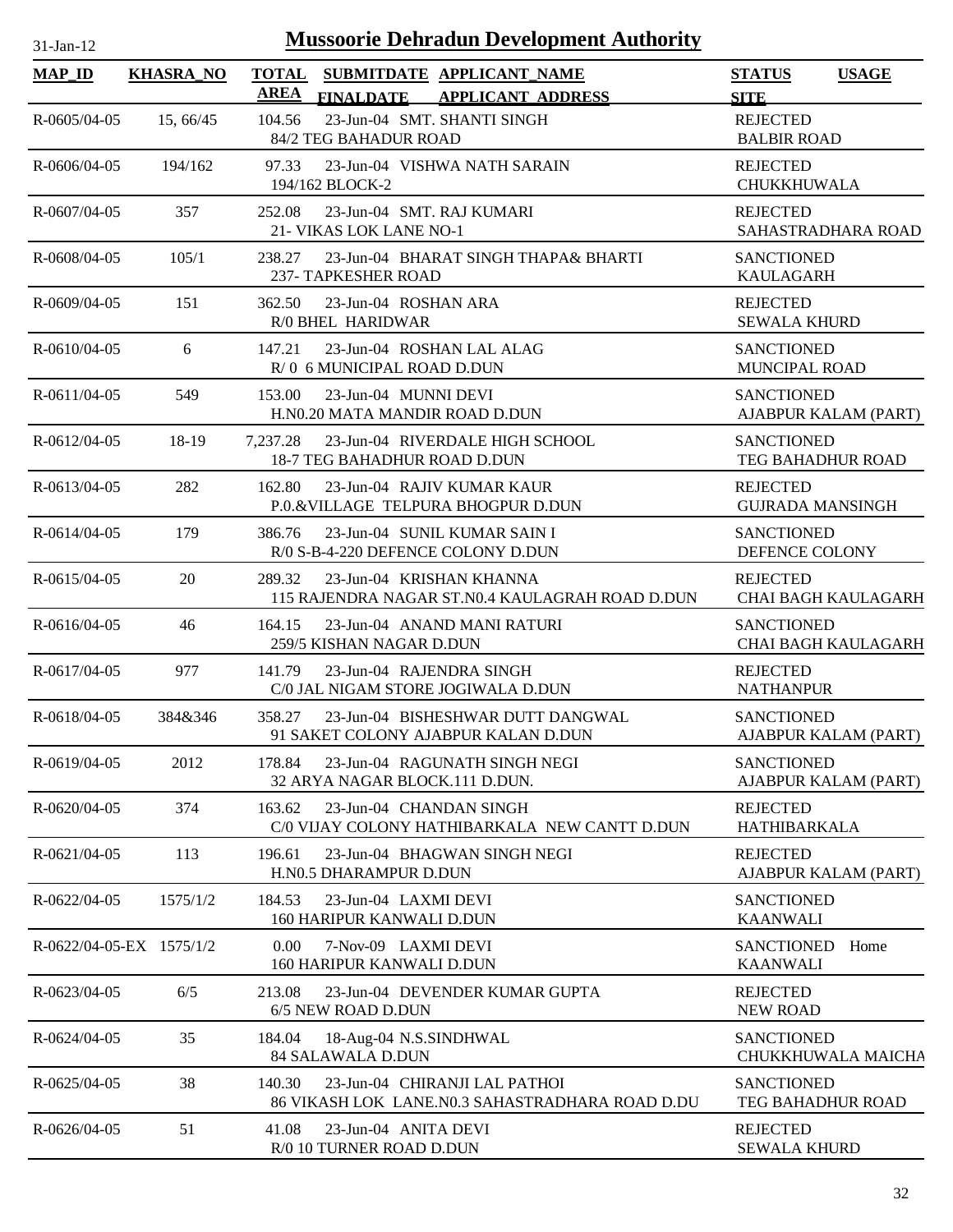| $31-Jan-12$        | <b>Mussoorie Dehradun Development Authority</b> |                  |                                                                                                     |                                                |              |  |  |
|--------------------|-------------------------------------------------|------------------|-----------------------------------------------------------------------------------------------------|------------------------------------------------|--------------|--|--|
| <b>MAP_ID</b>      | <b>KHASRA_NO</b>                                | <b>AREA</b>      | TOTAL SUBMITDATE APPLICANT_NAME<br><b>FINALDATE</b><br><b>APPLICANT ADDRESS</b>                     | <b>STATUS</b><br><b>SITE</b>                   | <b>USAGE</b> |  |  |
| R-0627/04-05       | 49                                              | 511.26           | 23-Jun-04 ARUN KUMAR UNIYAL<br>3/3-A SHASTRINAGAR HARIDWAR ROAD D.DUN                               | <b>SANCTIONED</b><br><b>CHAK AJABPUR KALAN</b> |              |  |  |
| R-0628/04-05       | 71                                              | 120.12           | 23-Jun-04 MAMTA PANDAY&RAJEEV PANDAY<br>11 UTSAV VIHAR BALLIWALA CHOWK D.DUN                        | <b>SANCTIONED</b>                              |              |  |  |
| R-0629/04-05       | 609/610                                         | 169.14           | 23-Jun-04 JAGDISH PATWAL<br>C/0 98-A LAXMAN SINGH RAWAT PRAGATI VIHAR DHARAN                        | <b>SANCTIONED</b><br>AJABPUR KALAM (PART)      |              |  |  |
| $R - 0630/04 - 05$ | 651                                             | 202.60           | 23-Jun-04 RAJ RANI&BHAVNEESH KHULLAR& DEEPA<br><b>78 NASHVILLA ROAD D.DUN</b>                       | <b>SANCTIONED</b>                              |              |  |  |
| R-0631/04-05       | 483                                             | 111.00           | 23-Jun-04 RAJENDER PAL SINGH<br>21 DASHMESH PURI INDRA GANDHI MARG NIRANJANPUR I                    | <b>SANCTIONED</b>                              |              |  |  |
| R-0632/04-05       | 519/11                                          | 221.96           | 23-Jun-04 KAMAL DUREJA<br>10/2 ASHIRWAD ENCLAVE D.DUN                                               | <b>SANCTIONED</b>                              |              |  |  |
| $R - 0633/04 - 05$ | 246&338                                         | 191.60           | 24-Jun-04 SHIV PRASAD MATHANI&KANTI PRASAD M SANCTIONED<br><b>GRAM P.0. KARBARI PRAMNAGAR D.DUN</b> | <b>SEWALA KALAN</b>                            |              |  |  |
| R-0634/04-05       |                                                 | 392.00           | 24-Jun-04 SAROJ GAIROLA<br>C/0 UPPER BAZAR PAURI GARHWAL                                            | <b>SANCTIONED</b>                              |              |  |  |
| $R - 0635/04 - 05$ | 499&478                                         | 176.63           | 24-Jun-04 POONAM GUPTA<br>29/12 ANIKANTH PALACE RAJPUR ROAD D.DUN                                   | <b>REJECTED</b><br><b>DHORAN KHAS</b>          |              |  |  |
| R-0636/04-05       | 1513                                            | 125.41<br>120 CH | 18-Jul-06 LAXMAN SINGH                                                                              | <b>SANCTIONED</b><br><b>KAANWALI</b>           |              |  |  |
| R-0637/04-05       | 315                                             | 185.52           | 2-Aug-05 NARAYAN SINGH NEGI<br>41/16 DHARAMPUR D.DUN                                                | <b>REJECTED</b><br><b>MIYANWALA</b>            |              |  |  |
| R-0638/04-05       | 307                                             | 202.29           | 25-Jun-04 RENU DEVI<br>42 DHARAMPUR CANAL ROAD D.DUN                                                | <b>SANCTIONED</b><br>AJABPUR KALAM (PART)      |              |  |  |
| $R - 0639/04 - 05$ | 23                                              | 94.58            | 20-Jul-06 PURAN PRAKASH GHILDIYAL<br>KAULAGARH ROAD SIRMOUR TEA ESTATE LOHARWALA D                  | <b>REJECTED</b><br><b>LOHARWALA</b>            |              |  |  |
| $R - 0640/04 - 05$ | 340                                             | 422.65           | 25-Jun-04 VIRENDER SINGH RANA<br>H0.N0.28 CROSS 111 TAPOWAN ENCLAVE TARLA AAMWAL                    | <b>SANCTIONED</b><br><b>AAMWALA TARLA</b>      |              |  |  |
| $R-0641/04-05$     | 36                                              | 228.62           | 25-Jun-04 SHIV PRASAD DOBHAL<br>R/0 157 BLOCK11 CHUKKWALA D.DUN                                     | <b>REJECTED</b><br><b>AAMWALA TARLA</b>        |              |  |  |
| R-0642/04-05       | 123                                             | 320.03           | $25$ -Jun-04 K.S.TOMAR<br>56 MEEDO COMPLEX D.DUN                                                    | <b>SANCTIONED</b><br><b>PANDITWARI</b>         |              |  |  |
| R-0643/04-05       | 220/1                                           | 296.00           | 25-Jun-04 SUBODH SINGH<br>56 MEEDO COMPLEX D.DUN                                                    | <b>REJECTED</b><br><b>ADOIWALA</b>             |              |  |  |
| R-0644/04-05       | 351                                             | 238.00           | 25-Jun-04 PETER MASSEY&AASHIMA MASSEY<br>C/0 NIRMATA HOTEL HIMPALACE HARIDWAR ROAD D.DU             | DC SANCTION<br><b>NATHANPUR</b>                |              |  |  |
| $R - 0645/04 - 05$ | 608                                             | 247.41           | 25-Jun-04 BIKRAM SINGH PATHANIA<br>62 BELL ROAD SOCIETY AREA CLEMENT TOWN D.DUN                     | <b>SANCTIONED</b><br><b>BHARUWALA GRANT</b>    |              |  |  |
| R-0646/04-05       | 229/4                                           | 189.00           | 25-Jun-04 H.R. SHARMA<br>224/9 D.L.ROAD D.DUN                                                       | <b>REJECTED</b><br>D.L.ROAD                    |              |  |  |
| R-0647/04-05       | 9                                               | 648.65           | 25-Jun-04 ADARSH BHATIA<br>9 NATIONAL ROAD D.DUN                                                    | <b>SANCTIONED</b><br><b>NATIONAL ROAD</b>      |              |  |  |
| R-0648/04-05       | 19/1                                            | 13.00            | 25-Jun-04 GIRISH CHAND POKRIYAL<br>C/0 SURUCHI TAILOER NEW MARKET DHARAMPUR D.DUN                   | <b>REJECTED</b><br><b>DHARMPUR</b>             |              |  |  |
| R-0649/04-05       | 242/2&243/2                                     | 716.35           | 25-Jun-04 SURESH KUMAR<br>C/0 27 ARAGHAR D.DUN                                                      | <b>SANCTIONED</b><br><b>KAANWALI</b>           |              |  |  |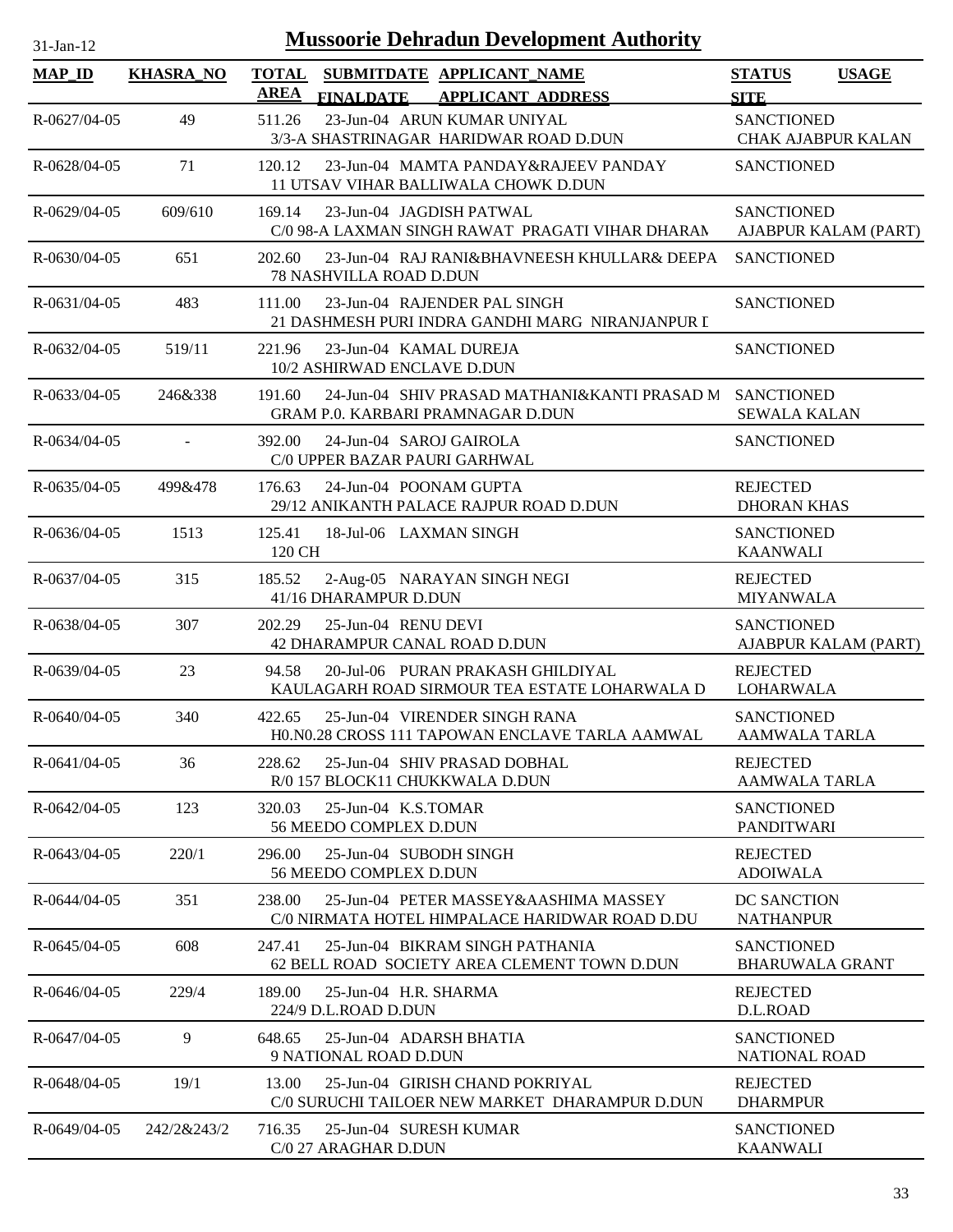| 31-Jan-12          | <b>Mussoorie Dehradun Development Authority</b> |                             |                                                                                          |                                           |              |  |  |
|--------------------|-------------------------------------------------|-----------------------------|------------------------------------------------------------------------------------------|-------------------------------------------|--------------|--|--|
| <b>MAP_ID</b>      | <b>KHASRA_NO</b>                                | <b>TOTAL</b><br><b>AREA</b> | SUBMITDATE APPLICANT_NAME<br><b>APPLICANT ADDRESS</b>                                    | <b>STATUS</b><br><b>SITE</b>              | <b>USAGE</b> |  |  |
| R-0650/04-05       | 55/1                                            | 355.21                      | <b>FINALDATE</b><br>25-Jun-04 PREM SINGH ASWAL<br>1/4 TILAK ROAD D.DUN                   | <b>REJECTED</b><br><b>BADRIPUR</b>        |              |  |  |
| R-0651/04-05       | 838                                             | 75.75                       | 25-Jun-04 PREMLATA DOBHAL<br>C/0 27 ARAGHAR D.DUN                                        | <b>SANCTIONED</b><br><b>GURU ROAD</b>     |              |  |  |
| R-0652/04-05       | 39/84                                           | 2.865.50                    | 25-Jun-04 ANUJ GARG&BROTHERS<br>39/84 SUBHASH ROAD D.DUN                                 | <b>SANCTIONED</b><br><b>SUBHASH ROAD</b>  |              |  |  |
| $R - 0653/04 - 05$ | 8MA                                             | 181.22                      | 25-Jun-04 SURENDRA KUMAR<br>R/0 219 LAKHI BAGH D.DUN                                     | <b>SANCTIONED</b><br><b>SALAWALA</b>      |              |  |  |
| R-0654/04-05       | 46                                              | 88.15                       | 25-Jun-04 PROMILA DUTTA<br>46 OLD DALANWALA KARANPUR D.DUN                               | <b>SANCTIONED</b><br><b>OLD DALANWALA</b> |              |  |  |
| $R - 0655/04 - 05$ | 123                                             | 211.90                      | 25-Jun-04 CHANDER SINGH TOMAR<br>CANARA BANK CLEMENT TOWN D.DUN                          | <b>SANCTIONED</b>                         |              |  |  |
| R-0656/04-05       | 1559/4                                          | 142.47                      | 25-Jun-04 UPENDRA PAL BATRA<br><b>46 MOTI BAZAR D.DUN</b>                                | <b>SANCTIONED</b>                         |              |  |  |
| R-0657/04-05       | 570                                             | 126.28                      | 3-Sep-04 KULDEEP SINGH<br>272 INDIRA NAGAR COLONY D.DUN                                  | <b>REJECTED</b><br><b>AAMWALA TARLA</b>   |              |  |  |
| $R - 0658/04 - 05$ | 281/2&282&                                      | 262.54                      | 25-Jun-04 JITENDER SAIN BANSAL<br>23 AJEET PRASAD MARG D.DUN                             | <b>SANCTIONED</b>                         |              |  |  |
|                    | R-0658/04-05-E281/2&282<br>&                    | 0.00                        | 1-Jul-09 JITENDER SAIN BANSAL<br>23 AJEET PRASAD MARG D.DUN                              | SANCTIONED Home                           |              |  |  |
| $R - 0659/04 - 05$ | 472/63                                          | 119.43                      | 26-Jun-04 RAMA VERMA<br>C/0 8 DAWARI KA PURI EXT. G.M.S. ROAD D.DUN                      | <b>SANCTIONED</b><br>KHURBURA MOHALLA     |              |  |  |
| $R-0660/04-05$     | 10                                              | 260.22                      | 26-Jun-04 REVATINANDAN SEMWAL<br>CHAK AJABPUR KHURD D.DUN                                | <b>SANCTIONED</b>                         |              |  |  |
| R-0661/04-05       | 1526/1                                          | 87.95                       | 16-Dec-04 SANDEEP SINGH<br>WING N0.3 9/10 PREM NAGAR D.DUN                               | <b>SANCTIONED</b><br><b>KAANWALI</b>      |              |  |  |
| $R-0662/04-05$     | 40/2                                            | 411.08                      | 26-Jun-04 BALDEV SINGH SAKLANI<br>C/0 4-NEW ROAD D.DUN                                   | <b>SANCTIONED</b><br><b>KAANWALI</b>      |              |  |  |
| R-0663/04-05       | 46                                              | 328.72                      | 26-Jun-04 VASUDEV DUNG<br>C/0 4 NEW ROAD D.DUN                                           | <b>SANCTIONED</b><br><b>SUBHASH ROAD</b>  |              |  |  |
| $R - 0664/04 - 05$ | 30                                              | 156.74                      | 26-Jun-04 MAHENDRA SINGH<br>11/2&NEW-12 ARYA NAGAR 11 D.DUN                              | <b>SANCTIONED</b><br><b>ARYA NAGAR</b>    |              |  |  |
| $R-0665/04-05$     | 217                                             | 399.09                      | 28-Jun-04 NARAYAN DASS SAHNI&OTHERS<br>92 GOVIND NAGAR RACE COURSE D.DUN                 | <b>SANCTIONED</b>                         |              |  |  |
| R-0666/04-05       | 7                                               | 125.08                      | 28-Jun-04 PRITAM KAUR<br>90-D RACE COURSE D.DUN                                          | <b>SANCTIONED</b>                         |              |  |  |
| R-0667/04-05       | 1191                                            | 209.00                      | 28-Jun-04 A.D.KARARIA<br>32-C VAN VIHAR BALLUPUR D.DUN.                                  | <b>SANCTIONED</b>                         |              |  |  |
| R-0668/04-05       | 1319/1                                          | 190.20                      | 28-Jun-04 JAYENDRA PRASAD BHATT<br>1319/1 SHASTRI NAGAR D.DUN                            | <b>REJECTED</b><br><b>KAANWALI</b>        |              |  |  |
| R-0669/04-05       | 1338                                            | 163.31                      | 28-Jun-04 SUSHIL CHAMOLI& PADAM BHUSHAN<br>C/0 BLOCK -1/44 NEHRU COLONY DHARAM PUR D.DUN | <b>SANCTIONED</b><br><b>KAANWALI</b>      |              |  |  |
| R-0670/04-05       | 1348                                            | 173.95                      | 27-Sep-05 SHALINDER VIJ<br>WING N0.5/12/1 PREM NAGAR D.DUN                               | <b>SANCTIONED</b><br><b>KAANWALI</b>      |              |  |  |
| R-0671/04-05       | 705                                             | 319.57                      | 28-Jun-04 P.B. JOSHI<br>C/0 4 NEW ROAD D.DUN                                             | <b>REJECTED</b><br><b>DEHRA KHAS</b>      |              |  |  |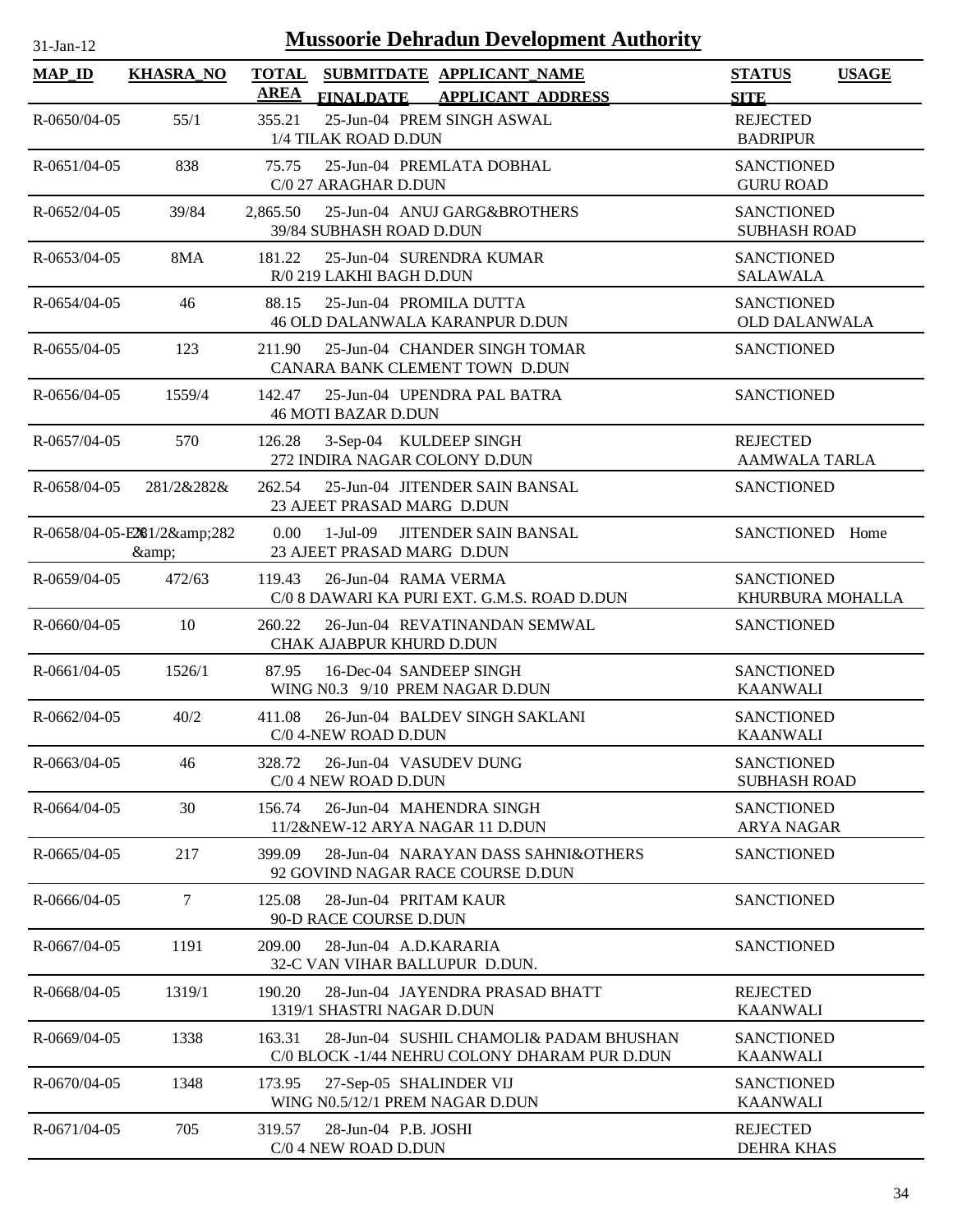| $31-Jan-12$        | <b>Mussoorie Dehradun Development Authority</b> |                             |                                                          |                                                                           |                                             |                            |  |  |  |
|--------------------|-------------------------------------------------|-----------------------------|----------------------------------------------------------|---------------------------------------------------------------------------|---------------------------------------------|----------------------------|--|--|--|
| <b>MAP_ID</b>      | <b>KHASRA_NO</b>                                | <b>TOTAL</b><br><b>AREA</b> | <b>FINALDATE</b>                                         | SUBMITDATE APPLICANT_NAME<br><b>APPLICANT ADDRESS</b>                     | <b>STATUS</b><br><b>SITE</b>                | <b>USAGE</b>               |  |  |  |
| R-0672/04-05       | 1063                                            | 403.36                      |                                                          | 28-Jun-04 MAHAVIR SINGH RAUTHAN<br>27 SAKET COLONY AJABPUR KALAN D.DUN    | <b>REJECTED</b><br><b>NATHANPUR</b>         |                            |  |  |  |
| $R - 0673/04 - 05$ | 325/6                                           | 279.91                      | 325/6 RACE COURSE D.DUN                                  | 28-Jun-04 GURMEET GUMBER                                                  | <b>SANCTIONED</b><br><b>RACE COURSE</b>     |                            |  |  |  |
| $R - 0674/04 - 05$ | 133/114                                         | 282.18                      | 28-Jun-04 SEEMA GARG<br>4/2 BHANDARI BAGH D.DUN          |                                                                           | <b>SANCTIONED</b><br><b>BHANDARI BAGH</b>   |                            |  |  |  |
| $R - 0675/04 - 05$ | 28/28                                           | 174.40                      | 24/3 DHARAMPUR D.DUN                                     | 28-Jun-04 RAMESH CHANDRA BAHUGUNA                                         | <b>REJECTED</b><br><b>NATHANPUR</b>         |                            |  |  |  |
| R-0676/04-05       | 877                                             | 13,250.57                   | 15 DISPENSARY ROAD D.DUN                                 | 19-Oct-04 BALDEV RAJ VIRMANI& NEELAM VIRMANI                              | SANCTIONED Group Hous<br>DEHRA KHAS         |                            |  |  |  |
| R-0677/04-05       | 597                                             | 211.74                      | 28-Jun-04 MANJU SEHGAL<br>ST.NO.C-15 TURNER ROAD D.DUN   |                                                                           | <b>SANCTIONED</b><br><b>BHARUWALA GRANT</b> |                            |  |  |  |
| R-0678/04-05       | 281/2&282                                       | 215.53                      | 28-Jun-04 ROSHNI DEVI                                    | 360/1 N ARI SHILP MANDIR MARG D.DUN                                       | <b>SANCTIONED</b>                           | KAULAGARH MAI CHAKE        |  |  |  |
| R-0679/04-05       | 79/1                                            | 162.75                      | 157/5 NAV VIHAR COLONY D.DUN                             | 14-Oct-04 MOHAN PRASAD PATWAL                                             | <b>SANCTIONED</b><br>NAI BASTI CHUKKWALA    |                            |  |  |  |
| $R - 0680/04 - 05$ | 579                                             | 244.28                      |                                                          | 29-Jun-04 CHATUR SINGH NEGI<br>C/0 SANTAN SINGH UPPER RAJEEEV NAGAR D.DUN | <b>REJECTED</b><br>DHARAMPUR DANDA          |                            |  |  |  |
| R-0681/04-05       | S-3 C-109                                       | 669.14                      | 29-Jun-04 P.S.VERMA                                      | C/0 S.S.MALIK S-4-E-6 DEFENCE COLONY D.DUN                                | <b>SANCTIONED</b><br><b>SHAH NAGAR</b>      |                            |  |  |  |
| R-0682/04-05       | 72/72                                           | 187.16                      | 29-Jun-04 BILAS DABRAL<br><b>65 NESHVILLA ROAD D.DUN</b> |                                                                           | <b>SANCTIONED</b><br>NESHVILLA ROAD         |                            |  |  |  |
| R-0683/04-05       | 325&343                                         | 404.12                      |                                                          | 29-Jun-04 SULTAN SINGH SAHU<br>37 SEKAT COLONY AJABPUR COLONY D.DUN       | <b>SANCTIONED</b><br>AJABPUR KALAM (PART)   |                            |  |  |  |
| R-0684/04-05       | 49                                              | 239.55                      | 11-Feb-05 LAJPAT RAI<br><b>49 CHAKRATA ROAD D.DUN</b>    |                                                                           | <b>REJECTED</b><br><b>CHAKRATA ROAD</b>     |                            |  |  |  |
| $R - 0685/04 - 05$ | $10-A$                                          | 130.15                      | 29-Jun-04 MEERA THAKUR<br>10-A NEW CANTT D.DUN           |                                                                           | <b>REJECTED</b><br>NEW CANT ROAD            |                            |  |  |  |
| $R - 0686/04 - 05$ | 11                                              | 182.11                      | 45 WEST-11 REST CAMP D.DUN                               | 29-Jun-04 GAGANDEEP SINGH CHABRA                                          | <b>SANCTIONED</b>                           |                            |  |  |  |
| R-0687/04-05       | 284/1                                           | 187.97                      | 2 DHAMAWALA BAZAR D.DUN                                  | 29-Jun-04 KAMAL JOLLY&KARUNA JOLLY                                        | <b>SANCTIONED</b>                           |                            |  |  |  |
| R-0688/04-05       | 149                                             | 127.50                      | 43/1 HARIDWAR ROAD D.DUN                                 | 29-Jun-04 CHANDAN SHARMA                                                  | <b>SANCTIONED</b>                           |                            |  |  |  |
| R-0689/04-05       | 149                                             | 127.50                      | 29-Jun-04 NIKHIL SHARMA<br><b>25 KARANPUR D.DUN</b>      |                                                                           | <b>SANCTIONED</b>                           |                            |  |  |  |
| $R - 0690/04 - 05$ | 6                                               | 159.10                      | 30-Jun-04 HEERA DEVI                                     | HO.NO.32/7 HATHIBARKALA KALIDAS ROAD D.DUN                                | <b>REJECTED</b><br><b>KANDOLI</b>           |                            |  |  |  |
| $R-0691/04-05$     | 141                                             | 164.53                      | 30-Jun-04 SUNIL CHANDRA<br>168/1 DOBHALWALA D.DUN        |                                                                           | <b>REJECTED</b><br><b>DOBHALWALA</b>        |                            |  |  |  |
| R-0692/04-05       | 788                                             | 74.00                       | 30-Jun-04 PRAKASH BISWAS<br>204 AJBPUR KALAN D.DUN       |                                                                           | <b>REJECTED</b><br>AJABPUR KALAM (PART)     |                            |  |  |  |
| R-0693/04-05       | 568                                             | 241.15                      |                                                          | 30-Jun-04 KAILASH CHANDRA<br>129 C-BLOCK NAI BASTI RACE COURSE D.DUN      | <b>REJECTED</b>                             | <b>CHAK DHARAMPUR DANI</b> |  |  |  |
| R-0694/04-05       | 1184                                            | 189.88                      | 30-Jun-04 KISHAN SINGH<br>1142 INDIRA NAGAR D.DUN        |                                                                           | <b>REJECTED</b><br><b>KAANWALI</b>          |                            |  |  |  |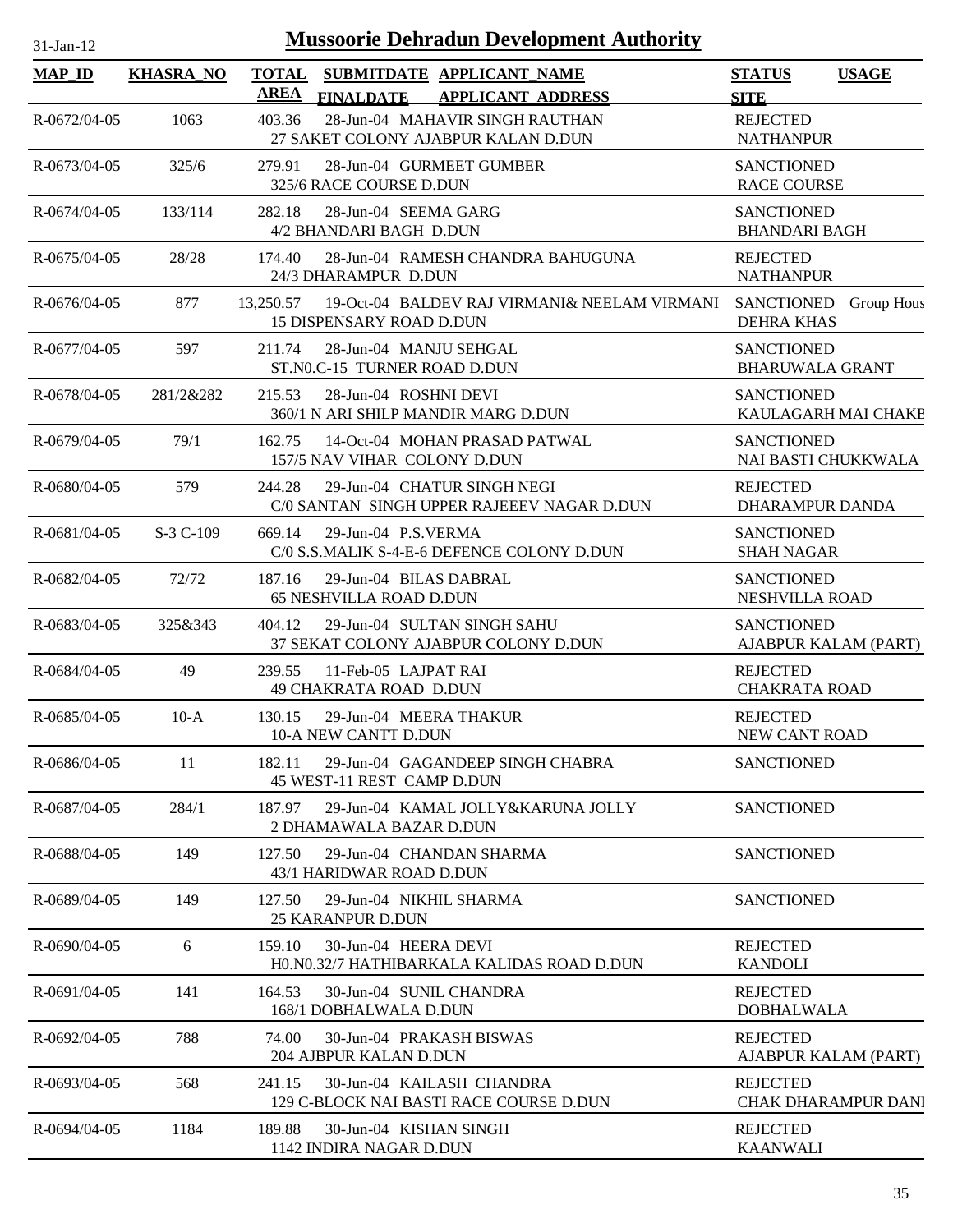| $31$ -Jan-12       | <b>Mussoorie Dehradun Development Authority</b> |              |                                                 |                                                                                  |                                            |                     |  |  |  |  |
|--------------------|-------------------------------------------------|--------------|-------------------------------------------------|----------------------------------------------------------------------------------|--------------------------------------------|---------------------|--|--|--|--|
| <b>MAP_ID</b>      | <b>KHASRA_NO</b>                                | <b>TOTAL</b> |                                                 | SUBMITDATE APPLICANT_NAME                                                        | <b>STATUS</b>                              | <b>USAGE</b>        |  |  |  |  |
|                    |                                                 | <b>AREA</b>  | <b>FINALDATE</b>                                | <b>APPLICANT ADDRESS</b>                                                         | <b>SITE</b>                                |                     |  |  |  |  |
| $R - 0695/04 - 05$ | 24                                              | 331.27       | 24 PRITAM ROAD D.DUN                            | 30-Jun-04 NARESH SHARMA                                                          | <b>SANCTIONED</b>                          |                     |  |  |  |  |
| $R - 0696/04 - 05$ | 110                                             | 235.99       | $1-Jul-04$                                      | <b>RUBI MEHTA</b><br>C/0 SHIV GIRDHAR NIKUNJ SHASTRADHARA ROAD D.DUN             | <b>REJECTED</b><br><b>ADOIWALA</b>         |                     |  |  |  |  |
| R-0697/04-05       | 218                                             | 232.34       | 1-Jul-04                                        | <b>SHAILENDRA SAXENA</b><br>C/0 DURGA VERMA SHIVAM VIHAR JAKHAN D.DUN            | <b>SANCTIONED</b>                          |                     |  |  |  |  |
| R-0698/04-05       | 954                                             | 160.33       | 1-Jul-04<br>352/12 CHANDRA NAGAR D.DUN          | <b>MANJU GUPTA</b>                                                               | <b>SANCTIONED</b>                          |                     |  |  |  |  |
| R-0699/04-05       | 81/1                                            | 242.29       | $1-Jul-04$<br>47/1 KISHAN NAGAR D.DUN           | <b>SUDHIR SAINI</b>                                                              | <b>SANCTIONED</b>                          |                     |  |  |  |  |
| R-0700/04-05       | 385                                             | 357.66       | 31/D BALBIR ROAD D.DUN                          | 1-Jul-04 DHANWANTI CHAMOLI                                                       | <b>SANCTIONED</b><br><b>DHARMPUR</b>       |                     |  |  |  |  |
| $R - 0701/04 - 05$ | 46/1                                            | 157.85       | 1-Jul-04<br>46/1 SUBHASH ROAD D.DUN             | <b>SUKUMAR JAIN</b>                                                              | <b>SANCTIONED</b><br><b>SUBHASH ROAD</b>   |                     |  |  |  |  |
| R-0702/04-05       | 412                                             | 249.84       | 137 RAJPUR ROAD D.DUN                           | 1-Jul-04 JAGAT SINGH&LATESH RANI                                                 | <b>REJECTED</b><br><b>JAKHAN</b>           |                     |  |  |  |  |
| R-0703/04-05       |                                                 | 200.00       | 1-Jul-04<br>73/2 BHANDARI BAGH D.DUN.           | <b>SANTOSH PUNDIR</b>                                                            | <b>SANCTIONED</b>                          |                     |  |  |  |  |
| R-0704/04-05       | 316                                             | 217.50       | $1-Jul-04$                                      | <b>GAGAN PREET KAUR AHUJA</b><br>56 MEDO COMPLEX SAHARANPUR ROAD D.DUN           | <b>SANCTIONED</b>                          |                     |  |  |  |  |
| $R - 0705/04 - 05$ | 402&403                                         | 238.00       | $2-Jul-04$                                      | DEVENDRA SINGH NEGI<br>24 PREET VIHAR NIRANJANPUR D.DUN                          | <b>SANCTIONED</b><br><b>NIRANJANPUR</b>    |                     |  |  |  |  |
| R-0706/04-05       | 29                                              | 273.54       | $2-Jul-04$                                      | <b>ROHIT RANA</b><br>42 INDER ROAD DALANWALA D.DUN                               | <b>REJECTED</b><br><b>CHAK RAIPUR</b>      |                     |  |  |  |  |
| R-0707/04-05       | 1                                               | 119.09       | $2-Jul-04$<br>79/3 PARK ROAD D.DUN              | <b>SATISH KUMAR GUPTA</b>                                                        | <b>SANCTIONED</b>                          |                     |  |  |  |  |
| R-0708/04-05       | 25                                              | 153.46       | 2-Jul-04                                        | <b>ASHWANI MITTAL</b><br>45/2 KESHAV ROAD LAXMAN CHOWK D.DUN                     | <b>SANCTIONED</b><br><b>MALVIAYA ROAD</b>  |                     |  |  |  |  |
| R-0708/04-05-EX    | 25                                              | 0.00         |                                                 | 28-Aug-09 ASHWANI MITTAL<br>45/2 KESHAV ROAD LAXMAN CHOWK D.DUN                  | SANCTIONED Home<br><b>MALVIAYA ROAD</b>    |                     |  |  |  |  |
| R-0709/04-05       | $70-D$                                          | 171.67       | <b>G-35 RACE COURSE D.DUN</b>                   | 2-Jul-04 DEEPAK TALWAR&RAMESH TALWAR                                             | <b>SANCTIONED</b><br><b>OTHERS</b>         |                     |  |  |  |  |
| R-0710/04-05       | 10                                              | 485.35       | 13-May-05 SYED ALI<br>7 E.C.ROAD D.DUN          |                                                                                  | <b>SANCTIONED</b><br>E.C.ROAD              |                     |  |  |  |  |
| R-0711/04-05       | 11                                              | 323.41       |                                                 | 12-Apr-05 DHIRENDRA SINGH CHAND<br>138 KUMAR STREET MAYAPURI AJABPUR KALAN D.DUN | <b>SANCTIONED</b><br><b>CHAKSHAH NAGAR</b> |                     |  |  |  |  |
| R-0712/04-05       | 23                                              | 136.00       | 27-Dec-06 AJAY KUMAR<br>16 SAYYAD MOHALLA D.DUN |                                                                                  | <b>SANCTIONED</b><br><b>LOHARWALA</b>      |                     |  |  |  |  |
| R-0713/04-05       | 96                                              | 199.04       | $3-Jul-04$                                      | <b>SOBAN SINGH</b><br>296 PREMPUR MAFI KAULAGARH D.DUN                           | <b>SANCTIONED</b><br>PREMPUR MAFI (PART)   |                     |  |  |  |  |
| R-0714/04-05       | 12                                              | 211.50       | $3-Jul-04$                                      | ASHWANI KUMAR GUPTA<br>194 SOUTH VANSTHALI MANDIR LANE BALLUPUR CHOWK I          | <b>REJECTED</b>                            | KAULAGARH MAI CHAKE |  |  |  |  |
| R-0715/04-05       | 471                                             | 383.67       | $3-Jul-04$                                      | KAMLA PRASAD MISHRA<br>H.NO.14 TYPE-11 RACE COURSE POLICE LANE D.DUN             | <b>NATHANPUR</b>                           |                     |  |  |  |  |
| R-0716/04-05       | 46&47                                           | 396.90       | $3-Jul-04$                                      | PUSHPA NEGI<br>E-17 STREET N0.1 SHASTRI NAGAR D.DUN                              | <b>SANCTIONED</b>                          | CHAK AJABPUR KALAN  |  |  |  |  |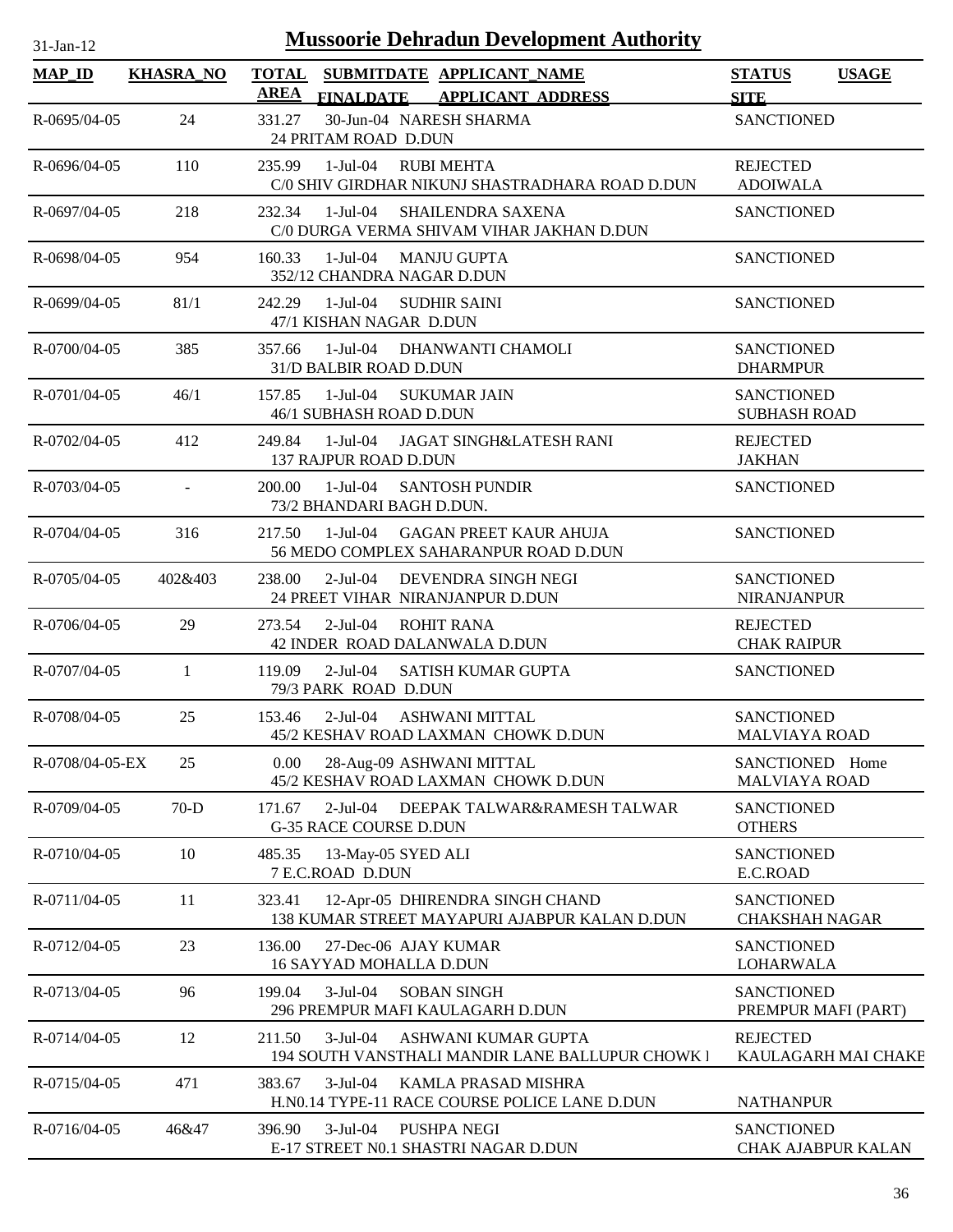| $31-Jan-12$   |                              |                             |                                                |          | <b>Mussoorie Dehradun Development Authority</b>                               |                                             |                      |
|---------------|------------------------------|-----------------------------|------------------------------------------------|----------|-------------------------------------------------------------------------------|---------------------------------------------|----------------------|
| <b>MAP_ID</b> | <b>KHASRA_NO</b>             | <b>TOTAL</b><br><b>AREA</b> | <b>FINALDATE</b>                               |          | SUBMITDATE APPLICANT_NAME<br><b>APPLICANT ADDRESS</b>                         | <b>STATUS</b><br><b>SITE</b>                | <b>USAGE</b>         |
| R-0717/04-05  | 95                           | 114.07                      | $3-Jul-04$                                     |          | LEKH NATH SHARMA<br>399- PRATAP ROAD SUBHAS NAGAR CLEMENT TOWN D.DU           | <b>SANCTIONED</b><br><b>BHARUWALA GRANT</b> |                      |
| R-0718/04-05  | 1506                         | 128.03                      |                                                |          | 5-Jul-04 BIMLA HAND00<br>H.N0.5 LANE N0.6-A KALI MANDIR ENCLAVE G.M.S. ROAD L | <b>SANCTIONED</b><br><b>KAANWALI</b>        |                      |
| R-0719/04-05  | 151                          | 203.85                      | $5$ -Jul-04                                    |          | AZAD DUTT SAKLANI<br>C/0 POKHARIYAL MARBLES HARIDWAR ROAD D.DUN               | <b>REJECTED</b>                             | AJABPUR KALAM (PART) |
| R-0720/04-05  | 357                          | 104.55                      | 15-Mar-05 INDRA DEVI                           |          | C/0 SHANTI VIHAR RAIPUR ROAD D.DUN                                            | <b>REJECTED</b><br><b>ADOIWALA</b>          |                      |
| R-0721/04-05  | 292/2                        | 287.80                      | $5$ -Jul $-04$                                 | G.L.VAID | C/0 SARASWATI VIHAR BLOCK -E AJABPUR KHURD D.DUN                              | <b>SANCTIONED</b><br><b>AJABPUR KHURD</b>   |                      |
| R-0722/04-05  | 41&42&45&5546,471.60<br>ETC. |                             | 21 NEW CANTT ROAD D.DUN                        |          | 25-Feb-06 I.M.S. SOCIETY                                                      | <b>SANCTIONED</b><br><b>KIRSALI</b>         |                      |
| R-0723/04-05  | $10-A$                       | 198.91                      | $5$ -Jul $-04$                                 |          | KUNWAR LAL SHARMA<br>C/0 VIRENDRA ASSOCIATES 52 MOTI BAZAR DEVKI COMPL        | <b>REJECTED</b><br>D.L.ROAD                 |                      |
| R-0724/04-05  | 434                          | 97.53                       | 5-Jul-04                                       |          | DHIRAJ GARG& NEERAJ GARG<br>36 DASHMESH PURI NIRANJANPUR D.DUN                | <b>SANCTIONED</b><br><b>NIRANJANPUR</b>     |                      |
| R-0725/04-05  | $\blacksquare$               | 275.09                      | $5$ -Jul-04                                    |          | KRISHAN KUMAR MEHTA& VEENA MEHTA<br>61 DISPENSARY ROAD DHAMAWALA BAZAR D.DUN  | <b>SANCTIONED</b>                           |                      |
| R-0726/04-05  | 373/2                        | 344.33                      | 19-Aug-04 SUNIL KAUL                           |          | 22 RAJ VIHAR KANWALI CHAKRATA ROAD D.DUN                                      | <b>SANCTIONED</b><br><b>KAANWALI</b>        |                      |
| R-0727/04-05  | 357&968                      | 58.27                       | $6$ -Jul-04                                    |          | <b>ARJUN SINGH</b><br>MAHESH NARAYAN SAI PROVISION STORE AMBADKAR C           | <b>REJECTED</b><br><b>ADOIWALA</b>          |                      |
| R-0728/04-05  | 837                          | 245.35                      | $6$ -Jul-04<br><b>BHARUWALA GRANT D.DUN</b>    |          | PRITHAVI GURUNG                                                               | <b>REJECTED</b><br><b>BHARUWALA GRANT</b>   |                      |
| R-0729/04-05  | 132/1                        | 44.12                       | $6$ -Jul-04<br>132/1 LAKHI BAGH D.DUN          |          | <b>JYOTI SWAROOP</b>                                                          | <b>REJECTED</b><br><b>LAKHI BAGH</b>        |                      |
| R-0730/04-05  | 10                           | 490.91                      | 31-Oct-05 RAJNI JOHN<br>C/0 KUTHAL GRAM D.DUN. |          |                                                                               | <b>SANCTIONED</b><br><b>KUTHAL GAON</b>     |                      |
| R-0731/04-05  | 167                          | 426.00                      | $6$ -Jul-04                                    |          | DHAN SINGH MEHRA<br>R/0 DHAN SINGH MEHRA S-4-B DEFENCE COLONY D.DUN           | <b>SANCTIONED</b><br>DEFENCE COLONY         |                      |
| R-0732/04-05  | 193                          | 89.28                       | $6$ -Jul-04<br>25/47 MAN SINGH WALA D.DUN      |          | <b>INDRA SOOD</b>                                                             | <b>SANCTIONED</b><br><b>OLD DALANWALA</b>   |                      |
| R-0733/04-05  | 360/2                        | 57.59                       | $6$ -Jul-04<br>360/2 MOTI BAZAR D.DUN          |          | SUBHASH CHAND                                                                 | <b>REJECTED</b><br><b>MOTI BAZAR</b>        |                      |
| R-0734/04-05  | 1312                         | 65.48                       | $6$ -Jul-04<br>81 KANWALI ROAD D.DUN           |          | <b>BALBIR KAUR</b>                                                            | <b>REJECTED</b><br><b>KAANWALI</b>          |                      |
| R-0735/04-05  | 223                          | 163.84                      | $6$ -Jul-04<br>19 PATEL NAGAR D.DUN            |          | RANJEET SINGH GULATI                                                          | <b>SANCTIONED</b><br><b>KAANWALI</b>        |                      |
| R-0736/04-05  | 1149/1                       | 201.23                      | $6$ -Jul-04                                    |          | KANTI DEVI&SURENDRA SINGH<br>LANE.N0.3 TARUN VIHAR AJABPUR KALAN D.DUN        | <b>REJECTED</b>                             | AJABPUR KALAM (PART) |
| R-0737/04-05  | 71                           | 188.19                      | 52/4 TAGORE COLONY D.DUN                       |          | 9-Sep-04 MANOHAR SINGH                                                        | <b>SANCTIONED</b><br>CHUKKHUWALA            |                      |
| R-0738/04-05  | 67                           | 162.25                      |                                                |          | 23-Dec-04 HARISH PRASAD DUKLAN<br>67-A NADI RISPANA BLOCK-11 D.DUN            | <b>REJECTED</b><br>NADI RISPANA ROAD        |                      |
| R-0739/04-05  | 361/1                        | 259.19                      | $6$ -Jul-04<br>1 SEWAK ASHRAM ROAD D.DUN       |          | DEWAN SINGH BHANDARI                                                          | <b>REJECTED</b><br><b>AJABPUR KHURD</b>     |                      |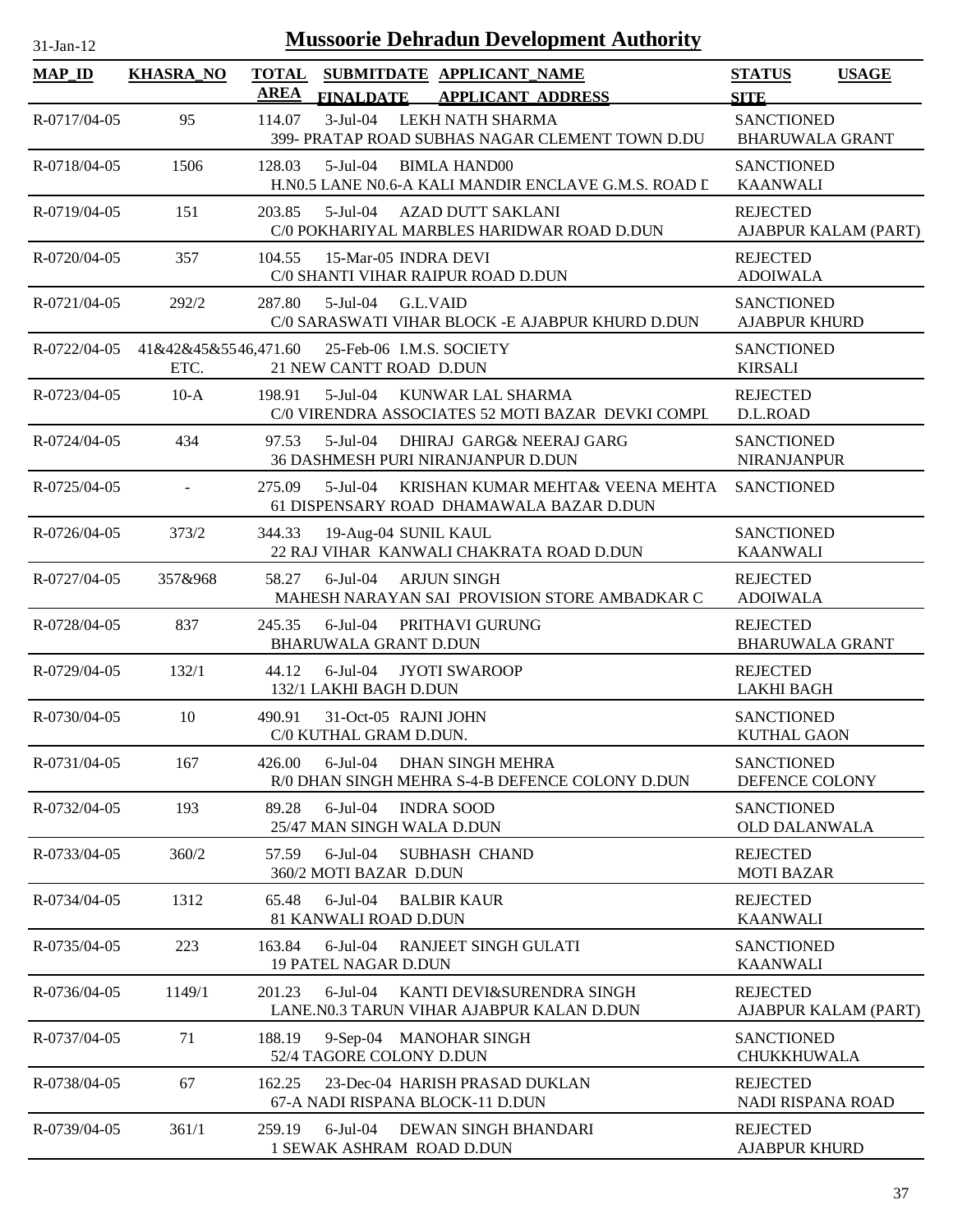| <b>Mussoorie Dehradun Development Authority</b><br>$31-Jan-12$ |                  |             |                                                                                    |                                            |              |  |  |
|----------------------------------------------------------------|------------------|-------------|------------------------------------------------------------------------------------|--------------------------------------------|--------------|--|--|
| <b>MAP_ID</b>                                                  | <b>KHASRA_NO</b> |             | TOTAL SUBMITDATE APPLICANT NAME                                                    | <b>STATUS</b>                              | <b>USAGE</b> |  |  |
|                                                                |                  | <b>AREA</b> | <b>FINALDATE</b><br><b>APPLICANT ADDRESS</b>                                       | <b>SITE</b>                                |              |  |  |
| R-0740/04-05                                                   | 26/5             | 87.00       | $6$ -Jul-04<br>SANJEEV KUMAR BATRA<br>239/2 MANSAROVER COLONY BALLUPUR ROAD D.DUN  | <b>SANCTIONED</b>                          |              |  |  |
| R-0741/04-05                                                   | 719              | 148.64      | $6$ -Jul-04<br><b>SHYAM SINGH BOHRA</b><br>219 CANAL ROAD D.DUN                    | <b>SANCTIONED</b>                          |              |  |  |
| R-0742/04-05                                                   | 5                | 232.34      | $6$ -Jul-04<br>KAILASH NARAYAN BANSAL<br>C/0 56 MEEDO SHOPPING COMPLEX D.DUN       | <b>SANCTIONED</b>                          |              |  |  |
| R-0743/04-05                                                   | 1246/1           | 166.15      | $6$ -Jul-04<br>KAILASH CHAND GUPTA& SARDAR AHME<br>56 MEEDO COMPLEX D.DUN          | <b>SANCTIONED</b>                          |              |  |  |
| R-0744/04-05                                                   | 81/1             | 218.05      | $6$ -Jul-04<br><b>SHAKTI SINGH RATHORE</b><br>56 MEEDO COMPLEX D.DUN               | <b>SANCTIONED</b>                          |              |  |  |
| R-0745/04-05                                                   | 1102&1103        | 378.95      | 7-Jul-04<br>UDAYVIR SINGH ARYA<br>C/0 RAWAT ASSOCIATES FIRST FLOOR UTTARANCHAL COM | <b>SANCTIONED</b><br>AJABPUR KALAM (PART)  |              |  |  |
| R-0746/04-05                                                   | 358              | 230.95      | 7-Jul-04 PRAMOD KUMAR<br>17 COURT ROAD D.DUN                                       | <b>SANCTIONED</b><br><b>AAMWALA TARLA</b>  |              |  |  |
| R-0747/04-05                                                   | 599              | 373.00      | 12-Apr-05 SUNDER SINGH<br>73 TYAGI ROAD D.DUN                                      | <b>SANCTIONED</b><br><b>TYAGI ROAD</b>     |              |  |  |
| R-0748/04-05                                                   | 679/2            | 188.12      | 7-Jul-04 JAGMOHAN SINGH BIST<br>54/1 CHUKKUWALA NAI BASTI D.DUN                    | <b>SANCTIONED</b><br><b>MAJRA</b>          |              |  |  |
| R-0749/04-05                                                   | 498              | 338.23      | 7-Jul-04 CHIRAG SINGHAL & AMIT AGARWAL<br>28 RAJA ROAD D.DUN                       | <b>SANCTIONED</b><br><b>NIRANJANPUR</b>    |              |  |  |
| R-0750/04-05                                                   | 351              | 247.67      | 16-Mar-05 DEBESH PRASAD BHATT<br>C/0 K.N.BHATT STREET N0.3D/114 SASTRI NAGAR D.DUN | <b>REJECTED</b><br><b>KEDARPUR</b>         |              |  |  |
| R-0750/04-05-RE                                                | 351              | 247.67      | 16-Jan-08 DEBESH PRASAD BHATT<br>C/0 K.N.BHATT STREET N0.3D/114 SASTRI NAGAR D.DUN | <b>REJECTED</b><br><b>KEDARPUR</b>         | Home         |  |  |
| $R - 0751/04 - 05$                                             | 91/76            | 123.16      | 7-Jul-04<br><b>SURENDRA SINGH</b><br>91/76 DHARAMPUR D.DUN.                        | <b>SANCTIONED</b><br><b>DHARMPUR</b>       |              |  |  |
| R-0752/04-05                                                   | 873              | 112.06      | 12-Aug-05 YASHPAL SHARMA&BIRJESH<br>C/0 4-NEW ROAD D.DUN                           | <b>SANCTIONED</b><br><b>DEHRA KHAS</b>     |              |  |  |
| R-0753/04-05                                                   | 5                | 354.52      | 7-Jul-04<br>HUKAM SINGH RAWAT<br>C/0 R.S.RAWAT 302 SASTRI NAGAR D.DUN              | <b>REJECTED</b><br><b>MAJRI NAFI</b>       |              |  |  |
| R-0754/04-05                                                   | 147/2            | 315.37      | $7$ -Jul-04<br><b>SUNITA BEHL</b><br>147/2 BLOCK-1 KARANPUR D.DUN                  | <b>SANCTIONED</b><br><b>KARANPUR</b>       |              |  |  |
| R-0755/04-05                                                   | 137              | 64.12       | 7-Jul-04<br>SHANAWAZ<br>12 TARLA ADHOIWALA D.DUN                                   | <b>REJECTED</b><br><b>ADOIWALA</b>         |              |  |  |
| R-0756/04-05                                                   | 111&112          | 183.94      | 8-Jul-04<br><b>INDU GUSAIN</b><br>90 VIJAY PARK D.DUN                              | <b>SANCTIONED</b><br><b>KAANWALI</b>       |              |  |  |
| R-0757/04-05                                                   | 95/10            | 196.95      | 8-Jul-04<br><b>RAJESH</b><br>30/2 VIJAY PARK EXTN. D.DUN                           | <b>SANCTIONED</b><br><b>KAANWALI</b>       |              |  |  |
| R-0758/04-05                                                   | 751              | 208.17      | 8-Jul-04<br>NARESH CHANDRA<br>121 KANWALI UTSAW VIHAR D.DUN                        | <b>SANCTIONED</b>                          |              |  |  |
| R-0759/04-05                                                   | 202/80           | 687.97      | 10-Feb-05 KIRAN GOSH<br>202/80 RAJENDER NAGAR KAULAGRAH ROAD D.DUN                 | <b>SANCTIONED</b><br><b>RAJENDAR NAGAR</b> |              |  |  |
| $R - 0760/04 - 05$                                             | 374&375          | 256.81      | $9$ -Jul-04<br>JAMAL RIZVI&SHAGUFTA JAMAL<br>46/14 KISHANPUR CANAL ROAD D.DUN      | <b>SANCTIONED</b>                          |              |  |  |
| R-0760/04-05-EX 374&375                                        |                  | 0.00        | 20-Jul-09 JAMAL RIZVI&SHAGUFTA JAMAL<br>46/14 KISHANPUR CANAL ROAD D.DUN           | SANCTIONED Home                            |              |  |  |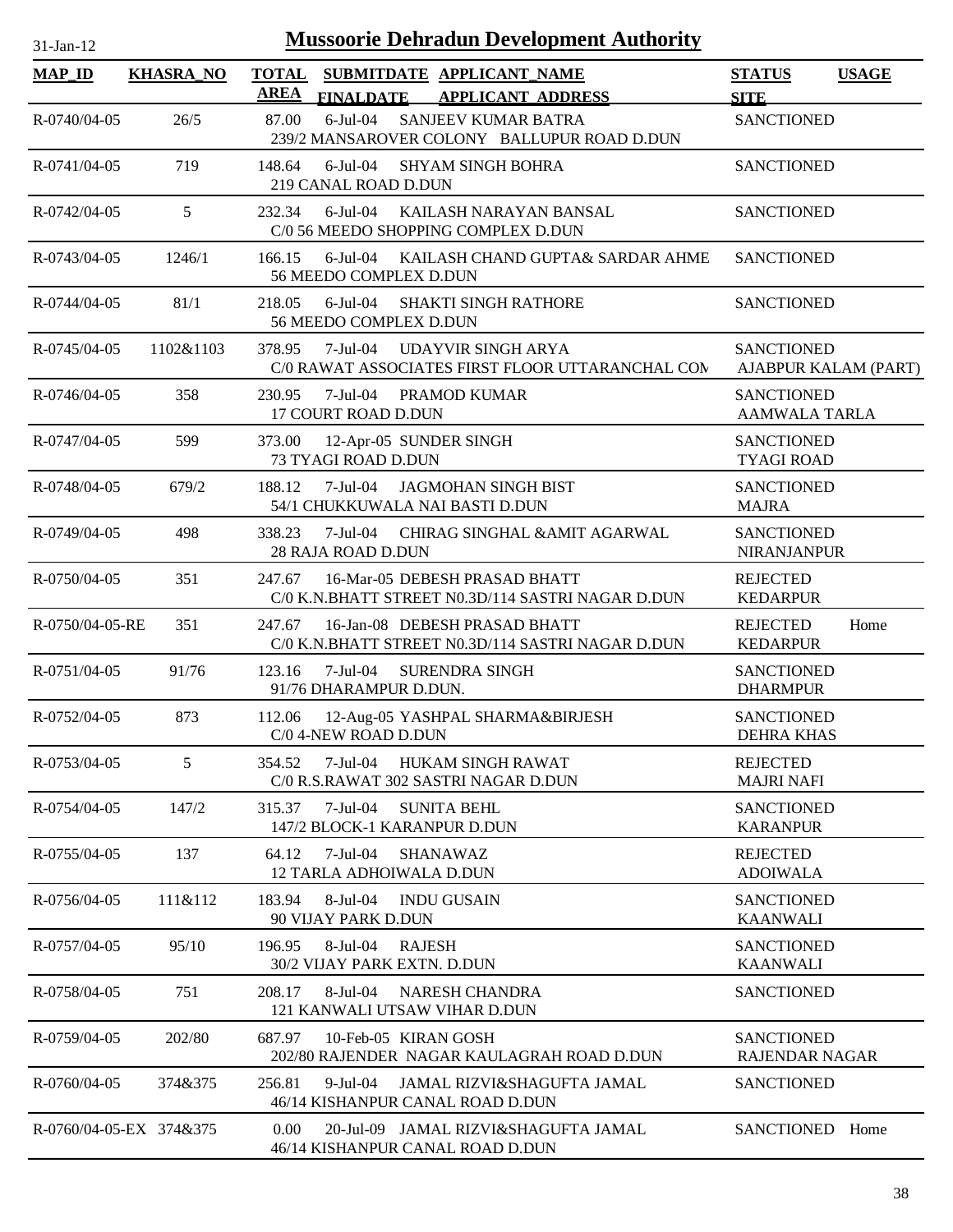| <b>Mussoorie Dehradun Development Authority</b><br>$31-Jan-12$ |                  |                             |                                                        |                                                                                    |                                         |                      |  |
|----------------------------------------------------------------|------------------|-----------------------------|--------------------------------------------------------|------------------------------------------------------------------------------------|-----------------------------------------|----------------------|--|
| <b>MAP_ID</b>                                                  | <b>KHASRA_NO</b> | <b>TOTAL</b><br><b>AREA</b> | <b>FINALDATE</b>                                       | SUBMITDATE APPLICANT_NAME<br><b>APPLICANT ADDRESS</b>                              | <b>STATUS</b><br><b>SITE</b>            | <b>USAGE</b>         |  |
| R-0761/04-05                                                   | 358&359          | 438.33                      | $9-Jul-04$                                             | <b>SMT USHA DEVI</b><br>W/O SH JAGDISH PRASAD P.0. DAKRANI D.DUN                   | <b>SANCTIONED</b>                       |                      |  |
| R-0762/04-05                                                   | 1091             | 247.34                      | 9-Jul-04                                               | SHAKUMBARI UNIYAL<br>C/0 S.S.BAHUGUNA RAJESWARI PURAM MOHAKAMPUR D.D               | <b>REJECTED</b><br><b>NATHANPUR</b>     |                      |  |
| R-0763/04-05                                                   | 1091             | 247.34                      | $9-Jul-04$                                             | <b>HARI KRISHAN BHATT</b><br>C/0 S.S.BAHUGUNA RAJESHWARI PURAM MOHAKAMPUR D.       | <b>REJECTED</b><br><b>NATHANPUR</b>     |                      |  |
| R-0764/04-05                                                   | 151/151          | 205.34                      | 9-Jul-04 MEERA DEVI PANT<br>151/151 KARANPUR D.DUN     |                                                                                    | <b>REJECTED</b><br><b>KARANPUR</b>      |                      |  |
| R-0765/04-05                                                   | 443              | 206.26                      | 9-Jul-04                                               | <b>MAANDAI W/0 NAWAL KISHORE</b><br>4 INDRESH NAGAR KANWALI ROAD D.DUN             | <b>REJECTED</b>                         |                      |  |
| R-0766/04-05                                                   | 594              | 228.91                      | 9-Jul-04<br><b>BELL ROAD D.DUN</b>                     | <b>SAVITA RANA</b>                                                                 | <b>SANCTIONED</b>                       |                      |  |
| R-0767/04-05                                                   | 676/625          | 202.52                      | 9-Jul-04                                               | A.D.CHHABRA<br>452/1 ANAND VIHAR DHARAMPUR 1 D.DUN                                 | <b>SANCTIONED</b>                       | AJABPUR KALAM (PART) |  |
| R-0768/04-05                                                   | 139              | 170.07                      |                                                        | 12-Jul-04 ACHLA NAND KUKRETI<br>C/0 N.P KUKRETI BADRIPUR ROAD JOGIWALA D.DUN       | <b>REJECTED</b><br><b>BADRIPUR</b>      |                      |  |
| R-0769/04-05                                                   | 177              | 308.01                      | 12-Jul-04 KISHORI LAL                                  | C/0 TEDODIN BUILDING SHOOT N0.2 SERVEY COLONY MUS.                                 | <b>REJECTED</b><br><b>CHIDOWALI</b>     |                      |  |
| R-0770/04-05                                                   | 93/75&111        | 259.84                      | 56/2 GANDHI ROAD D.DUN                                 | 12-Jul-04 KM. SHIBANI SABHARWAL                                                    | <b>SANCTIONED</b><br><b>RACE COURSE</b> |                      |  |
| R-0771/04-05                                                   | 56               | 192.38                      | 12-Jul-04 VIKASH TANEJA                                | C/0 RAVINDRA SINGH CEMENT STORE JAKHAN D.DUN                                       | <b>SANCTIONED</b><br><b>JAKHAN</b>      |                      |  |
| R-0772/04-05                                                   | 56               | 192.46                      |                                                        | 12-Jul-04 MUKESH KUMAR&NAVEEN KUMAR<br>C/0 BUDHI SINGH 78 RADHA PALACE D.DUN       | <b>REJECTED</b><br><b>JAKHAN</b>        |                      |  |
| R-0773/04-05                                                   | 117              | 102.34                      | 12-Jul-04 RAJ KUMAR SINGH                              | 116 CHAUDRI COLONY MAJRA D.DUN                                                     | <b>REJECTED</b><br><b>SHEVLA KHURD</b>  |                      |  |
| R-0774/04-05                                                   | $63-A$           | 376.39                      | 88 KANWALI ROAD D.DUN                                  | 12-Jul-04 KALAWATI RASTOGI                                                         | <b>REJECTED</b><br><b>RAJ PUR ROAD</b>  |                      |  |
| R-0775/04-05                                                   | 488              | 133.80                      |                                                        | 13-Jul-04 PREM SINGH BISHT<br>101 OM VIHAR LANE N0.10 MATA MINDIR MARG D.DUN       | <b>SANCTIONED</b>                       | AJABPUR KALAM (PART) |  |
| R-0776/04-05                                                   | 57               | 275.91                      | 13-Jul-04 R.N.RAI RAMPAL<br>C/0 SARAS WATI VIHAR D.DUN |                                                                                    | <b>SANCTIONED</b><br><b>ADOIWALA</b>    |                      |  |
| R-0777/04-05                                                   | 195              | 360.00                      | <b>GRAM&amp; P.0. KAULAGARH D.DUN</b>                  | 20-Aug-04 DAYA RAM &JAI RAM                                                        | <b>SANCTIONED</b>                       | KAULAGARH MAI CHAKE  |  |
| R-0778/04-05                                                   | 179              | 189.52                      | 13-Jul-04 ROOP SINGH<br>PANDITWARI PHASE 11 D.DUN      |                                                                                    | <b>SANCTIONED</b><br><b>PANDITWARI</b>  |                      |  |
| R-0779/04-05                                                   | 7/6              | 224.14                      | 13-Jul-04 KISHOR KUMAR                                 | C/0 DR.SAMILA KALIA - 6 CANING ROAD F.R.I. D.DUN                                   | <b>SANCTIONED</b><br>DANG WAL MARG      |                      |  |
| R-0780/04-05                                                   | 917              | 288.11                      |                                                        | 13-Jul-04 DARSHAN LAL TIWARI<br>C/0 K.L.TIWARI 5/170 MATA MANDIR AJABPUR KALAN D.D | <b>SANCTIONED</b>                       | AJABPUR KALAM (PART) |  |
| R-0781/04-05                                                   | 383              | 137.61                      |                                                        | 13-Jul-04 SATYENDER SINGH NEGI&NEELIMA NEGI<br>17 SAKAT COLONY AJABPUR KALAN D.DUN | <b>REJECTED</b>                         | AJABPUR KALAM (PART) |  |
| R-0782/04-05                                                   | 364/13           | 275.26                      | 13-Jul-04 MANOJ KUMAR<br>364/13 MOHIT NAGAR D.DUN      |                                                                                    | <b>SANCTIONED</b><br><b>MOHIT NAGAR</b> |                      |  |
| R-0783/04-05                                                   | 419              | 227.50                      | 13-Jul-04 MAYA DEVI<br>R/0 330/1 PATEL NAGAR D.DUN     |                                                                                    | <b>SANCTIONED</b><br><b>DEHRA KHAS</b>  |                      |  |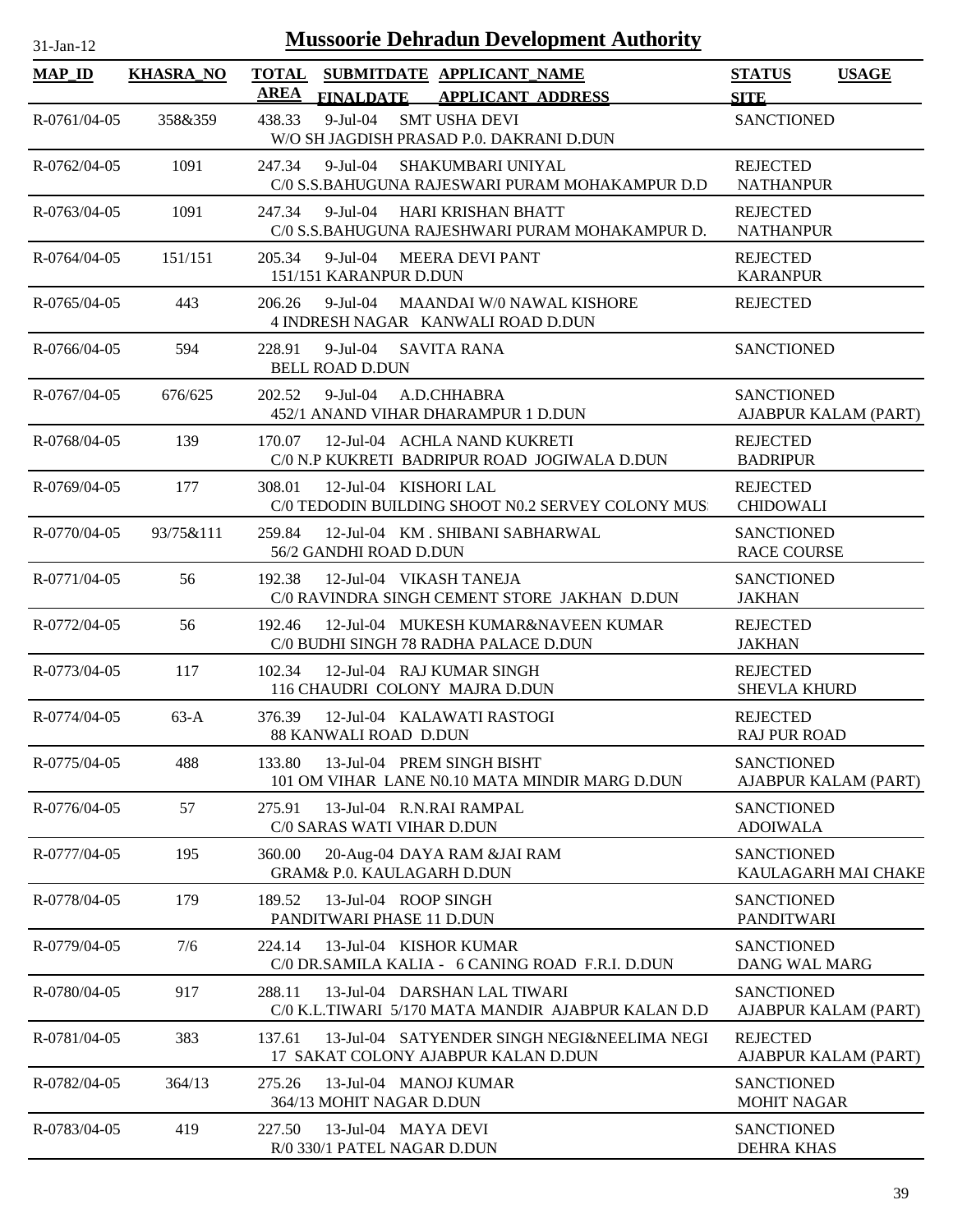| <b>Mussoorie Dehradun Development Authority</b><br>$31-Jan-12$ |                  |                                                                                                 |                                              |  |  |  |
|----------------------------------------------------------------|------------------|-------------------------------------------------------------------------------------------------|----------------------------------------------|--|--|--|
| <b>MAP_ID</b>                                                  | <b>KHASRA_NO</b> | <b>TOTAL</b><br>SUBMITDATE APPLICANT_NAME<br><b>AREA</b><br><b>FINALDATE APPLICANT ADDRESS</b>  | <b>STATUS</b><br><b>USAGE</b><br><b>SITE</b> |  |  |  |
| R-0784/04-05                                                   | 515              | 13-Jul-04 ANIL KUMAR SHARMA<br>240.54<br>481 INDRA NAGAR COLONY D.DUN                           | <b>REJECTED</b><br><b>BHARUWALA GRANT</b>    |  |  |  |
| R-0785/04-05                                                   | 281              | 535.12<br>28-Sep-04 V.K. BAHUGUNA<br>281 VASANT VIHAR -I D.DUN                                  | <b>SANCTIONED</b><br><b>VASANT VIHAR</b>     |  |  |  |
| R-0786/04-05                                                   | 21/1             | 13-Jul-04 PRAMOD BALLAB BAHUGUNA<br>156.60<br>21/1 SAYYAD MOHALLA D.DUN                         | <b>REJECTED</b><br>SAYYAD MOHALLA            |  |  |  |
| R-0787/04-05                                                   | 545              | 13-Jul-04 JIWAN JYOTI NAYYAR<br>175.80<br>1 TURNER ROAD LANE N0.C-4 D.DUNCA                     | <b>SANCTIONED</b>                            |  |  |  |
| R-0788/04-05                                                   | $\blacksquare$   | 13-Jul-04 KUNDAN SINGH RANA<br>235.00<br>7-A LOWER ADHOIWALA D.DUN                              | <b>SANCTIONED</b>                            |  |  |  |
| R-0789/04-05                                                   | 114              | 13-Jul-04 TILOTAMA NAUTIYAL<br>262.13<br>409/1 SAKUNTALA SADAN DHARAMPUR D.DUN.                 | <b>REJECTED</b><br><b>BADRIPUR</b>           |  |  |  |
| R-0790/04-05                                                   | 31               | 14-Jul-04 HUTCHISON ESSAR SOUTH LIMITED<br>487.78<br>493 MANGAL PANDAY NAGAR UNIVERSITY MERRUT  | <b>REJECTED</b><br>CHAI BAGH KAULAGARH       |  |  |  |
| $R-0791/04-05$                                                 | 17               | 14-Jul-04 HUTCHISON ESSAR SOUTH LTD<br>230.39<br>493 MANGAL PANDAY NAGAR UNIVERSITY ROAD MEERUT | <b>REJECTED</b><br><b>OTHERS</b>             |  |  |  |
| R-0792/04-05                                                   | 79               | 14-Jul-04 HUTCHISON ESSAR SOUTH LTD<br>130.35<br>493 MANGAL PANDAY NAGAR MEERUT                 | <b>SANCTIONED</b><br><b>PARK ROAD</b>        |  |  |  |
| R-0793/04-05                                                   | 35               | 14-Jul-04 HUTCHISON ESSAR SOUTH LTD<br>150.00<br>493 MANGAL PANDAY NAGAR UNIVERSITY ROAD MEERU  | <b>REJECTED</b><br><b>DHARMPUR</b>           |  |  |  |
| R-0794/04-05                                                   | 144/4            | 14-Jul-04 HUTCHISON ESSAR SOUTH LTD<br>150.00<br>493 MANGAL PANDAY NAGAR UNIVERSITY ROAD MEERUT | <b>REJECTED</b><br><b>JAKHAN</b>             |  |  |  |
| R-0795/04-05                                                   | 393              | 14-Jul-04 HUTCHISON ESSAR SOUTH LTD<br>150.00<br>493 MANGAL PANDAY NAGAR UNIVERSITY ROAD MEERUT | <b>REJECTED</b><br><b>NIRANJANPUR</b>        |  |  |  |
| R-0796/04-05                                                   | 408/474          | 130.11<br>14-Jul-04 JAVED<br>AZAD COLONY MAZRA D.DUN                                            | <b>SANCTIONED</b>                            |  |  |  |
| R-0797/04-05                                                   | 408/474          | 130.11<br>14-Jul-04 SARFRAJ<br>C/0 AZAD COLONY MAJRA D.DUN                                      | <b>SANCTIONED</b>                            |  |  |  |
| R-0798/04-05                                                   | 439              | 14-Jul-04 ANOOP KUMAR<br>394.98<br>439 KANWALI D.DUN                                            | <b>SANCTIONED</b>                            |  |  |  |
| R-0799/04-05                                                   | 136              | 14-Jul-04 SHAHNAWAZ KHAN&DILNAWAZ KHAN<br>101.63<br>BRAHMANWALA NIRANJANPUR D.DUN               | <b>REJECTED</b><br><b>BAAMANWALA</b>         |  |  |  |
| R-0800/04-05                                                   | 342              | 327.54<br>14-Jul-04 RAJANA KUKRETI<br>STREET NO 1 D-21 SHASTRI NAGAR D.DUN                      | <b>REJECTED</b><br><b>NATHANPUR</b>          |  |  |  |
| R-0801/04-05                                                   | 131              | 217.48<br>14-Jul-04 LAXMI PRASAD JUYAL<br>C/0 RAMESH BANJARAWALA ROAD AJABPUR KHURD D.DU        | <b>SANCTIONED</b><br>AJABPUR KALAM (PART)    |  |  |  |
| R-0802/04-05                                                   | 510              | 98.49<br>14-Jul-04 KAMLESH BISHT<br>AAMWALA TARLA D.DUN                                         | <b>REJECTED</b><br>AAMWALA TARLA             |  |  |  |
| R-0803/04-05                                                   | 225              | 178.00<br>14-Jul-04 NAVEEN KUMAR<br>C/0 AJABPUR KALAN D.DUN                                     | <b>SANCTIONED</b><br>AJABPUR KALAM (PART)    |  |  |  |
| R-0804/04-05                                                   | 1193             | 14-Jul-04 OM SHANKER SAXENA<br>357.57<br>161 ENGINEERS ENCLAVE PHASE -1 KANWALI D.DUN           | <b>SANCTIONED</b>                            |  |  |  |
| R-0805/04-05                                                   | 291              | 219.64<br>14-Jul-04 PARUL ARORA& OTHERS<br>305/19 PATEL NAGAR D.DUN                             | <b>SANCTIONED</b>                            |  |  |  |
| R-0806/04-05                                                   | 24               | 193.34<br>15-Jul-04 MANORAMA NAUDIYAL<br>C/0 BADRIPUR ROAD JOGIWALA OPP.ASHA NURSHING HOM       | <b>SANCTIONED</b><br><b>BADRIPUR</b>         |  |  |  |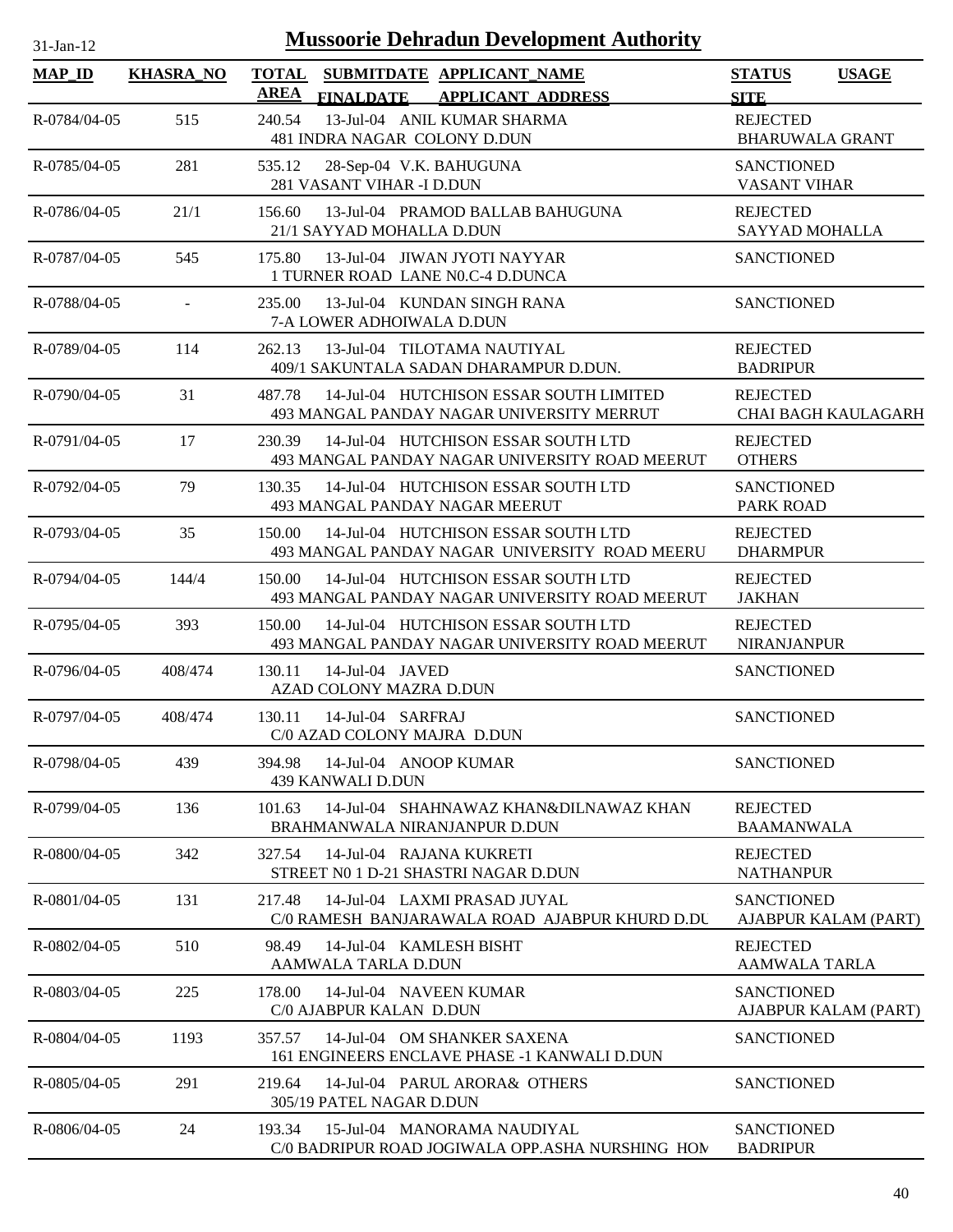| <b>MAP_ID</b>      | <b>KHASRA_NO</b> | <b>TOTAL</b><br>AREA | SUBMITDATE APPLICANT NAME<br><b>APPLICANT ADDRESS</b><br><b>FINALDATE</b>                 | <b>STATUS</b><br><b>SITE</b>             | <b>USAGE</b> |
|--------------------|------------------|----------------------|-------------------------------------------------------------------------------------------|------------------------------------------|--------------|
| R-0807/04-05       | 309&310          | 490.00               | 15-Jul-04 G.L.BALUNI<br>26/9 VIVEK VIHAR D.DUN                                            | <b>SANCTIONED</b><br><b>KAANWALI</b>     |              |
| R-0808/04-05       | 107.108.109      | 296.00               | 15-Jul-04 SATISH GYAN<br>51 GREEN VALLY SOCIETY D.DUN                                     | <b>REJECTED</b><br><b>KARANPUR KHAS</b>  |              |
| $R - 0809/04 - 05$ | 133/1            | 102.98               | 15-Jul-04 RAVI SEHGAL<br>NEW BEARS MUNICIPAL N0. 8 RACE COURSE D.DUN                      | <b>SANCTIONED</b>                        |              |
| R-0810/04-05       | 362              | 257.44               | 15-Jul-04 KIRTI SINGH BHANDARI<br>105/2 VIJAY COLONY NEW CANTT ROAD D.DUN                 | <b>SANCTIONED</b><br>HATHIBARKALA        |              |
| $R-0811/04-05$     | 32               | 228.22               | 15-Jul-04 GOVIND CHARAN SAHAI<br>32 SUBHASH ROAD D.DUN.                                   | <b>SANCTIONED</b>                        |              |
| R-0812/04-05       | 171              | 207.73               | 15-Jul-04 SANGEETA LUTHRA<br>C/0 KANWALI D.DUN                                            | <b>SANCTIONED</b>                        |              |
| R-0813/04-05       | 74/2             | 2,644.86             | 23-Dec-04 RAMESH CHANDER MAKIN<br><b>180 RAJPUR ROAD D.DUN</b>                            | <b>SANCTIONED</b><br><b>ADOIWALA</b>     |              |
| R-0814/04-05       | 1125             | 185.87               | 16-Jul-04 NANDA DUTT MANDHWAL<br>397 MANSEROVER COLONY BALLUPUR ROAD D.DUN                | <b>SANCTIONED</b><br><b>GADHI</b> (PART) |              |
| $R - 0815/04 - 05$ | 456/496          | 277.77               | 16-Jul-04 PREM LAL<br>C/0 RAJENDER PRASAD SEWLA KALAN D.DUN                               | <b>SANCTIONED</b>                        |              |
| R-0816/04-05       | 35               | 376.00               | 16-Jul-04 TRIVENI PRASAD THAPLIYAL<br>35/1 MAJRI MAFI D.DUN.                              | <b>SANCTIONED</b><br><b>MAJRI NAFI</b>   |              |
| R-0817/04-05       | 165              | 1,163.65             | 16-Jul-04 YOGENDER PAL SINGH<br>332 PANDITWARI D.DUN                                      | <b>SANCTIONED</b>                        |              |
| R-0818/04-05       | 2000             | 215.19               | 17-Jul-04 SHASHI KALA DEVI<br>C/0 RAWAT ASSOCIATES 15 FIRST FLOOR UTTRANCHAL CO           | <b>RAIPUR</b>                            |              |
| R-0819/04-05       | 291              | 320.50               | 17-Jul-04 GURPREET KAUR&RANJEEV SINGH<br>GAYATRI VIHAR COLONY LANE-N0.1 NEAR VIJA PARK EX | <b>SANCTIONED</b>                        |              |
| R-0820/04-05       | 827              | 154.51               | 17-Jul-04 TOTA KRISHAN UNIYAL<br><b>GIRDHAR NIWAS D.DUN</b>                               | <b>SANCTIONED</b>                        |              |
| R-0821/04-05       | 291/1            | 158.91               | 17-Jul-04 SUDHANSHU JOSHI<br>VILL. AAMWALA PO.NALAPANI TAPOVAN D.DUN                      | <b>REJECTED</b><br>AAMWALA TARLA         |              |
| R-0822/04-05       | 745              | 331.00               | 17-Jul-04 AMITA SINGH & MAHIPAL SINGH<br>RAJ MARKET BALLIWALA KANWALI D.DUN               | <b>REJECTED</b><br><b>KAANWALI</b>       |              |
| R-0823/04-05       | 230              | 230.48               | 17-Jul-04 SANT SINGH RATRA<br><b>G-35 RACE COURSE D.DUN</b>                               | <b>SANCTIONED</b>                        |              |
| R-0824/04-05       | 1013             | 251.92               | 19-Jul-04 SURYA PARKASH BHATT<br>98/5-DOBHALWALA                                          | <b>REJECTED</b><br><b>NATHANPUR</b>      |              |
| R-0825/04-05       | 607              | 148.88               | 19-Jul-04 MRS.RITIKA RASTOGI<br>17-P.D.TANDON MARG D.DUN                                  | <b>SANCTIONED</b>                        |              |
| R-0826/04-05       | 270              | 156.09               | 19-Jul-04 HITESH BAHRY<br>S.S.MALIK E-6 9/4 DEFENCE COLONY D.DUN                          | <b>REJECTED</b><br><b>NAVADA</b>         |              |
| R-0827/04-05       | 1182             | 434.58               | 19-Jul-04 RAJENDER SINGH BISHT<br>63 BALLUPU R C ANAL MARG D.DUN                          | <b>SANCTIONED</b><br><b>GADHI</b> (PART) |              |
| R-0828/04-05       | 175              | 369.14               | 19-Jul-04 SHANTI PRASAD NAUTIYAL<br>201 PANDITWARI D.DUN                                  | <b>SANCTIONED</b><br><b>PANDITWARI</b>   |              |
| R-0829/04-05       | 1078             | 222.74               | 19-Jul-04 INDIRA VEDI<br>C/0 66 PANDITWARI D.DUN                                          | <b>SANCTIONED</b><br><b>GADHI</b> (PART) |              |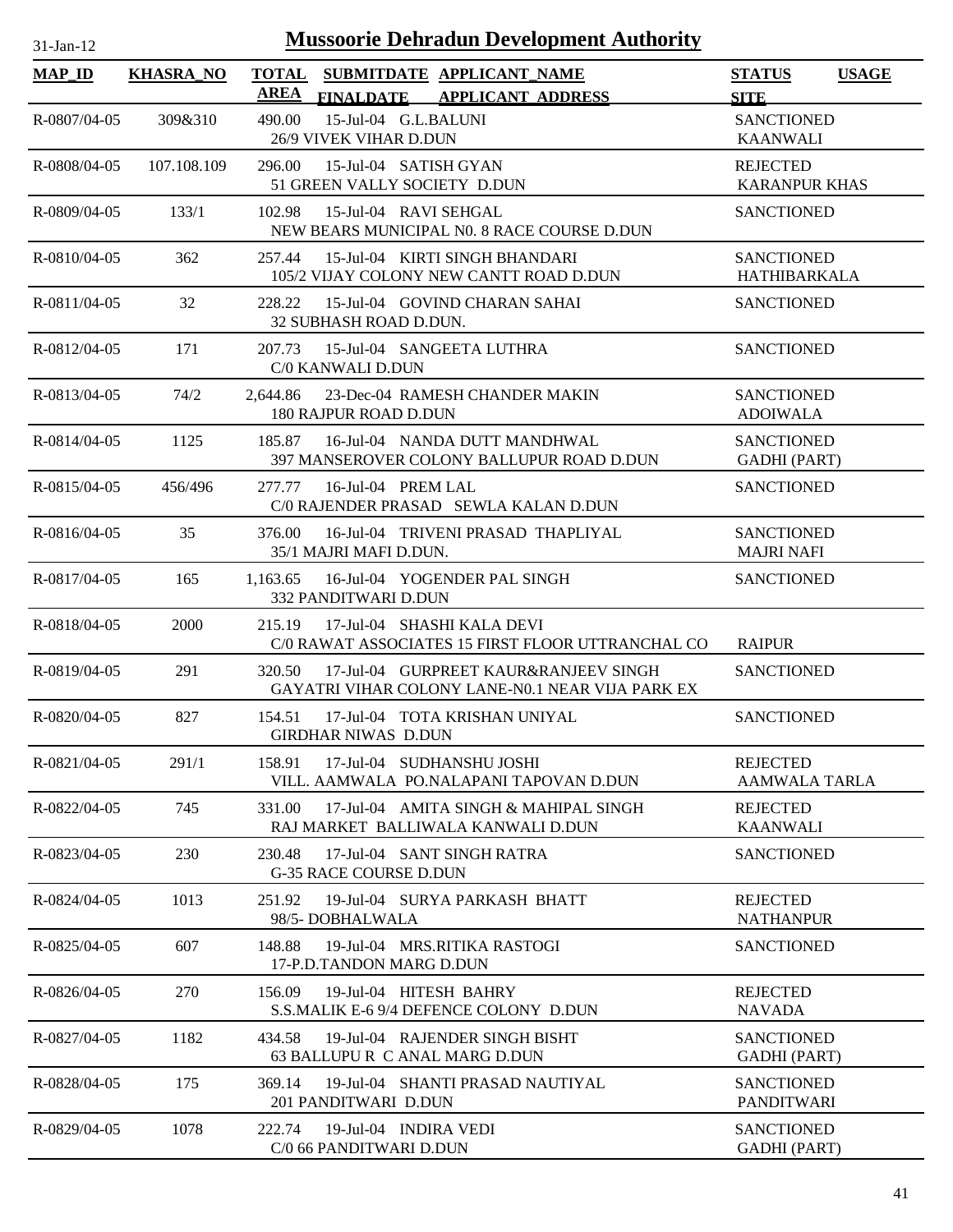| $31$ -Jan-12 |  |
|--------------|--|

| <b>MAP_ID</b>      | <b>KHASRA_NO</b> | <b>AREA</b> | <b>FINALDATE</b>                                        | TOTAL SUBMITDATE APPLICANT_NAME<br><b>APPLICANT ADDRESS</b>                           | <b>STATUS</b><br><b>SITE</b>                | <b>USAGE</b>         |
|--------------------|------------------|-------------|---------------------------------------------------------|---------------------------------------------------------------------------------------|---------------------------------------------|----------------------|
| R-0830/04-05       | 24/19/16         | 104.99      | 16 ARYA NAGAR D.DUN                                     | 19-Jul-04 RAJRANI SARSWAT                                                             | <b>REJECTED</b><br><b>ARYA NAGAR</b>        |                      |
| R-0831/04-05       | 199              | 172.33      |                                                         | 19-Oct-04 JAWAHAR LAL CHAMOLI<br>C/0 JAWAHAR LAL CHAMOLI N0-1 DAMO COMPANY I.M.A.     | <b>SANCTIONED</b><br><b>AJABPUR KHURD</b>   |                      |
| R-0832/04-05       | 110/111          | 283.95      | C/0 27 ARAGHAR D.DUN                                    | 19-Jul-04 ALIMUDDIN& ASHIQ HUSSAIN                                                    | <b>SANCTIONED</b>                           |                      |
| R-0833/04-05       | 316              | 258.49      |                                                         | 25-Nov-04 M/S TATA TELE SERVICES<br>TATA TELE SERVICES 111 FLOOR KRISHANA PALAZA GAR  | <b>SANCTIONED</b><br><b>JAKHAN</b>          |                      |
| R-0834/04-05       | 192/193          | 225.00      |                                                         | 17-Dec-04 TATA TELE SERVICES<br>TATA TELE SERVICES 111 FLOOR KRISHANA PLAZA GARH I    | <b>SANCTIONED</b><br><b>BHARUWALA GRANT</b> |                      |
| R-0835/04-05       | 16               | 225.00      |                                                         | 19-Jul-04 M/S TATA TELE SERVICES<br>TATA TELE SERVICES 111 FLOOR KRISHANA PALAZA GAR  | <b>REJECTED</b><br><b>OLD SURVEY ROAD</b>   |                      |
| $R - 0836/04 - 05$ | 36               | 225.00      |                                                         | 19-Jul-04 TATA TELE SERVICES<br>TATA TELE SERVICES 111FLOOR KRISHANA PALAZA GARH      | <b>REJECTED</b><br><b>DOBHALWALA</b>        |                      |
| R-0837/04-05       | 199/4            | 225.00      |                                                         | 19-Jul-04 TATA TELE SERVICES<br>TATA TELE SERVICES 111 FLOOR KRISHANA PALAZA GAR      | <b>SANCTIONED</b>                           | AJABPUR KALAM (PART) |
| R-0838/04-05       | 807              | 145.86      |                                                         | 20-Jul-04 UPENDRA BIJALWAN<br>C/0 BAHAM NIWAS SAKET COLONY D.DUN                      | <b>SANCTIONED</b>                           | AJABPUR KALAM (PART) |
| R-0839/04-05       | 191              | 215.63      | 20-Jul-04 BANKI LAL BHATT                               | C/0 MOHAN LAL PETWAL SARTHI VIHAR AJABPUR KALAN I                                     | <b>REJECTED</b>                             | AJABPUR KALAM (PART) |
| R-0840/04-05       | 505              | 306.74      |                                                         | 20-Jul-04 KRISHAN.C.GUPTA&SMT.KRISHANA GUPT<br>LANE.N0.1 MOHIT NAGAR G.M.S.ROAD D.DUN | <b>SANCTIONED</b><br><b>KAANWALI</b>        |                      |
| R-0841/04-05       | 790              | 192.45      | 20-Jul-04 ANJU KAKKAR                                   | VASHIST LANE-NEAR GUPTA STORE SUBHASH NAGAR D.                                        | <b>SANCTIONED</b>                           |                      |
| R-0842/04-05       | 6K/6             | 158.92      |                                                         | 20-Jul-04 DAYA SHANKAR SHARMA<br>ROOP SINGH 61 SIDDARTHA VIHAR KANDOLI D.DUN          | <b>SANCTIONED</b><br><b>KANDOLI</b>         |                      |
| R-0843/04-05       | 408              | 241.00      | 20-Jul-04 SUSHMA DEVI<br>5 ROCHI PURA NIRANJANPUR D.DUN |                                                                                       | <b>REJECTED</b><br>NIRANJANPUR              |                      |
| R-0844/04-05       | 897              | 243.02      |                                                         | 20-Jul-04 KANCHAN MAHAWAR&SARITA MAHAWA<br>CHANDER NAGAR DEHRA KHAS D.DUN             | <b>SANCTIONED</b>                           |                      |
| R-0845/04-05       | 675              | 70.65       |                                                         | 20-Jul-04 UZMA IMRAN&M.ASIF IMRAN<br>L.I.G.-124 M.D.D.A. COLONY CHANDER ROAD D.DUN    | <b>REJECTED</b><br><b>JAKHAN</b>            |                      |
| R-0846/04-05       | 501              | 213.83      | 18-Jun-05 SULOCHANA DEVI<br>22 NIRANJANPUR D.DUN        |                                                                                       | <b>SANCTIONED</b><br><b>NIRANJANPUR</b>     |                      |
| R-0847/04-05       | 705              | 278.64      |                                                         | 20-Jul-04 MOHAN LAL UNIYAL<br>QN0.15/11 P.W.D.COLONY NEAR BANOO SCHOOL RACE CO        | <b>REJECTED</b><br>DEHRA KHAS               |                      |
| R-0848/04-05       | 572              | 201.33      |                                                         | 20-Jul-04 DEEPAK KUMAR PANDAY<br>AJABPUR KALAN MATA MANDIR ROAD NEAR RAILWAY C        | <b>SANCTIONED</b>                           |                      |
| R-0849/04-05       | 240              | 353.02      | 137/1 CHUKKWALA D.DUN.                                  | 20-Jul-04 VIJENDER KUMAR SHARMA                                                       | <b>SANCTIONED</b>                           |                      |
| R-0850/04-05       | 127              | 193.23      | 20-Jul-04 YASH PAL KALRA                                | 109/1 STREET N0.4 RAJENDER NAGAR.                                                     | <b>SANCTIONED</b><br><b>SEWALA KALAN</b>    |                      |
| R-0851/04-05       | 25               | 784.69      | 25 PRITAM ROAD D.DUN                                    | 28-Jun-06 SUBHASH KASHYAP                                                             | <b>SANCTIONED</b><br>PRITAM ROAD            |                      |
| R-0852/04-05       | 1177/1           | 172.40      |                                                         | 21-Jul-04 PRASAD RAM BALAK<br>113 RAM VIHAR BALLUPUR ROAD D.DUN                       | <b>SANCTIONED</b><br><b>GADHI</b> (PART)    |                      |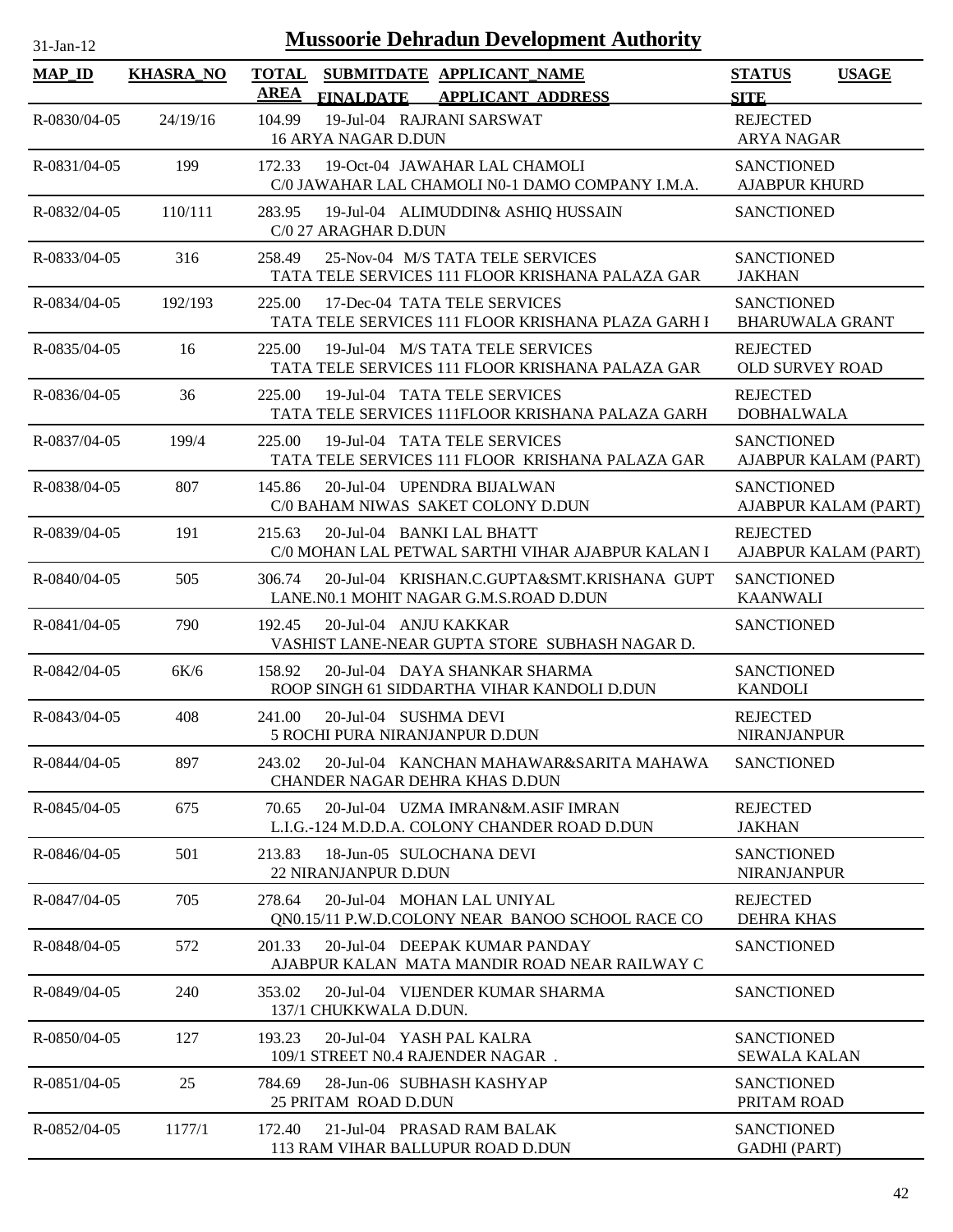| <b>Mussoorie Dehradun Development Authority</b><br>$31$ -Jan-12 |                  |              |                                                                                       |                                          |                      |  |
|-----------------------------------------------------------------|------------------|--------------|---------------------------------------------------------------------------------------|------------------------------------------|----------------------|--|
| $MAP$ <sub>ID</sub>                                             | <b>KHASRA_NO</b> | <b>TOTAL</b> | SUBMITDATE APPLICANT_NAME                                                             | <b>STATUS</b>                            | <b>USAGE</b>         |  |
|                                                                 |                  | <b>AREA</b>  | FINALDATE APPLICANT ADDRESS                                                           | <b>SITE</b>                              |                      |  |
| R-0853/04-05                                                    | 962/1            | 81.53        | 21-Jul-04 KIRAN SHARMA<br>R/0 12 TYAGI ROAD D.DUN                                     | <b>REJECTED</b><br><b>DEHRA KHAS</b>     |                      |  |
| R-0854/04-05                                                    | 332              | 172.32       | 21-Jul-04 OM PRAKASH SHARMA<br>H.N0-11 LANE N0.3 TAPOWAN ENCLAVE D.DUN                | <b>SANCTIONED</b><br><b>DEHRA KHAS</b>   |                      |  |
| R-0855/04-05                                                    | 103              | 184.00       | 21-Jul-04 BALAM SINGH RAWAT<br>124-A KANWALI ROAD D.DUN.                              | <b>SANCTIONED</b>                        |                      |  |
| R-0856/04-05                                                    | 1513             | 162.57       | 21-Jul-04 SHEETAL SINGH<br>H.N0.66 NAI BASTI SHIVIJI MARG KANWALI D.DUN               | <b>SANCTIONED</b>                        |                      |  |
| R-0857/04-05                                                    | 202              | 183.02       | 28-Sep-04 SOMATI DEVI<br>83 DHARAMPUR D.DUN                                           | <b>REJECTED</b><br><b>DHARMPUR</b>       |                      |  |
| R-0858/04-05                                                    | $1-A$            | 228.25       | 22-Jul-04 TATA TELE SERVICES<br>TATA TELE SERVICES 11 FLOOR KRISHANA PALACE GARH      | <b>SANCTIONED</b><br><b>LAXMI ROAD</b>   |                      |  |
| $R - 0859/04 - 05$                                              | 61               | 207.43       | 10-Mar-05 SITA RAM<br>HATHIBARKALA D.DUN                                              | <b>SANCTIONED</b><br><b>HATHIBARKALA</b> |                      |  |
| R-0860/04-05                                                    | 820              | 137.54       | 22-Jul-04 SHIV NANDAN SHARMA<br>SHIV NANDAN SHARMA S/0 AMI CHAND SHARMA AJABP         | <b>SANCTIONED</b>                        | AJABPUR KALAM (PART) |  |
| R-0861/04-05                                                    | $\mathbf{r}$     | 668.95       | $22$ -Jul-04 J.K. BAJAJ<br>H0.N0.419 SECTOR-3 ARUN VIHAR NOIDA                        | <b>SANCTIONED</b>                        |                      |  |
| R-0862/04-05                                                    | 19               | 136.86       | 22-Jul-04 RAJENDER SINGH<br>B-23/7 0.N.G.C. COLONY D.DUN                              | <b>SANCTIONED</b>                        |                      |  |
| $R - 0863/04 - 05$                                              | 43&291/272       | 149.72       | 22-Jul-04 PANKAJ AGGARWAL<br>R/0 113 RAJENDRA NAGAR D.DUN                             | <b>SANCTIONED</b>                        |                      |  |
| $R - 0864/04 - 05$                                              | 10/12            | 174.87       | 22-Jul-04 CHANDRA PRAKASH<br>10/12 MAHANT ROAD D.DUN                                  | <b>SANCTIONED</b>                        |                      |  |
| $R - 0865/04 - 05$                                              | 31               | 1,522.03     | 23-Jul-04 HARPRIT SINGH<br>31- PARK ROAD                                              | <b>SANCTIONED</b><br>PARK ROAD           |                      |  |
| $R - 0866/04 - 05$                                              | 1162&1166        | 346.51       | 23-Jul-04 KANTI BISHT&UMED SINGH BISHT<br>C/0 ASHIYANA ASSOICATES SHASTRI NAGAR D.DUN | <b>REJECTED</b><br><b>NATTHANPUR</b>     |                      |  |
| R-0867/04-05                                                    | 515              | 355.97       | 23-Jul-04 SARASHWATI GAUR<br>C/0 ASHIYANA ASSOCIATES SHASTRI NAGAR D.DUN              | <b>REJECTED</b><br><b>HARRAWALA</b>      |                      |  |
| $R - 0868/04 - 05$                                              | 21               | 112.10       | 23-Jul-04 RAVINDRA KUMAR RATURI<br>21/23 E.C.ROAD D.DUN                               | <b>SANCTIONED</b><br>E.C.ROAD            |                      |  |
| R-0869/04-05                                                    | 141&148          | 336.69       | 23-Jul-04 HUKUM SINGH<br>D-2/14 VIGYAN VIHAR RAIPUR ROAD D.DUN                        | <b>SANCTIONED</b><br><b>CHAK RAIPUR</b>  |                      |  |
| R-0870/04-05                                                    | 3                | 155.96       | 23-Jul-04 RAJENDRA PANDEY<br>C/0 NIRMATA HOTAL HIM PALACE HARIDWAR ROAD D.DU          | <b>REJECTED</b><br><b>BALBIR ROAD</b>    |                      |  |
| R-0871/04-05                                                    | 79/1             | 219.25       | 6-Dec-04 PADAM DUTT BHATT<br>129/3-3 NAV VIHAR COLONY CHUKKWALA D.DUN                 | <b>SANCTIONED</b>                        | NAI BASTI CHUKKWALA  |  |
| R-0872/04-05                                                    | 189              | 226.31       | 23-Jul-04 JAGDISH PRASAD CHANDOLA<br>C-19/2 O.F.D. ESTATE RAIPUR D.DUN                | <b>SANCTIONED</b><br><b>CHAK RAIPUR</b>  |                      |  |
| R-0873/04-05                                                    | 225              | 292.25       | 23-Jul-04 VIJAY RAJ BHATT<br>C/0 27 ARAGHAR D.DUN                                     | <b>NATHANPUR</b>                         |                      |  |
| R-0874/04-05                                                    | 884              | 222.77       | 23-Jul-04 JASBIR SINGH SEHGAL&HARJEET KAUR<br>13/39 DANDIPUR MOHALLA D.DUN            | <b>SANCTIONED</b>                        |                      |  |
| R-0875/04-05                                                    | 609              | 95.12        | 23-Jul-04 RAMA KANT TRIPATHI<br>8-A SECRETARIAT COLONY KADARPURAM D.DUN               | <b>REJECTED</b>                          | AJABPUR KALAM (PART) |  |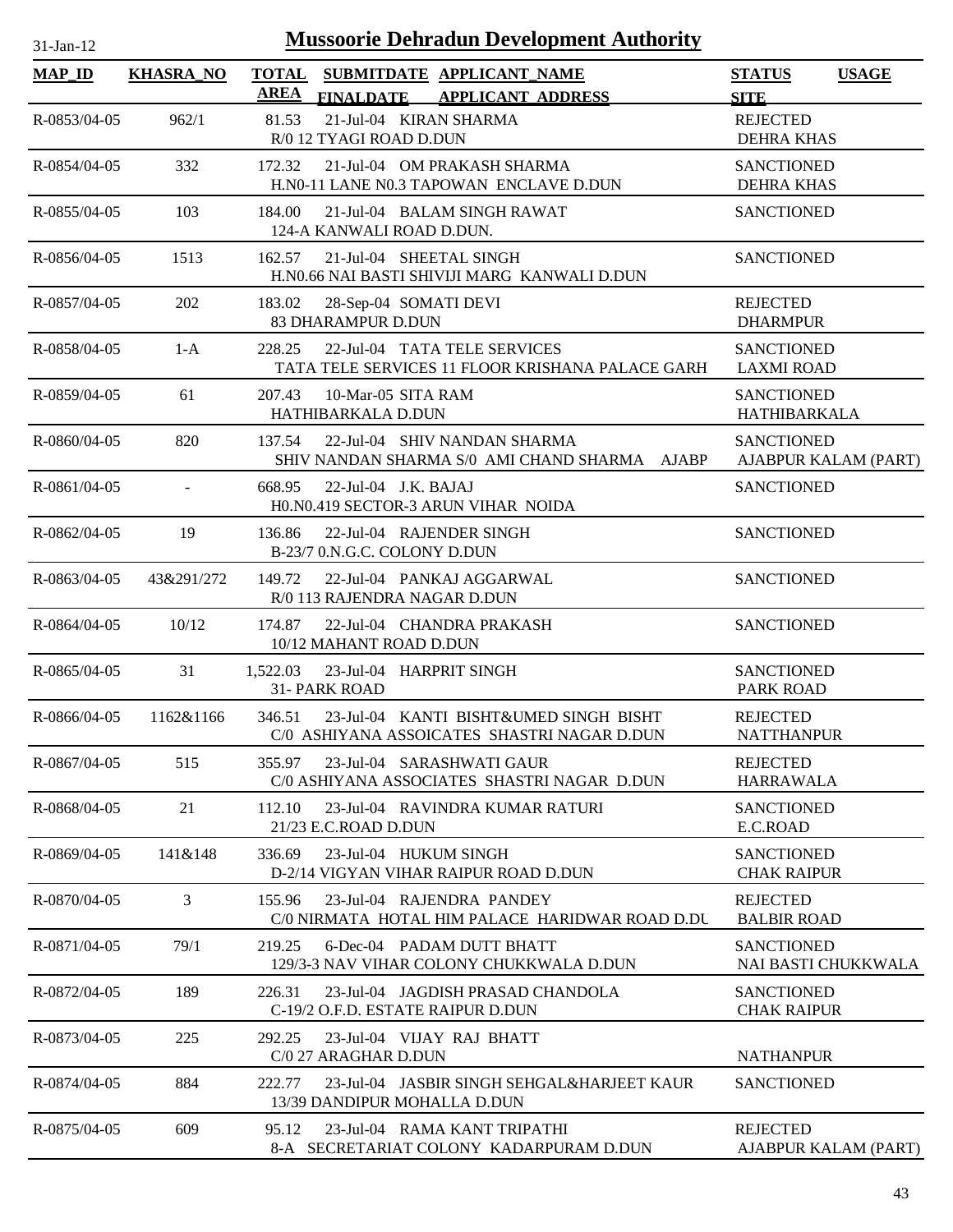| <b>MAP_ID</b> | <b>KHASRA_NO</b>            | <b>AREA</b> | <b>FINALDATE</b>                                         | TOTAL SUBMITDATE APPLICANT NAME<br><b>APPLICANT ADDRESS</b>                      | <b>STATUS</b><br><b>SITE</b>              | <b>USAGE</b>               |
|---------------|-----------------------------|-------------|----------------------------------------------------------|----------------------------------------------------------------------------------|-------------------------------------------|----------------------------|
|               | R-0876/04-05 139/113&113/16 | 55.46       | 23-Jul-04 BANI SINGH<br>139/113 BHANDARI BAGH D.DUN      |                                                                                  | <b>SANCTIONED</b><br><b>BHANDARI BAGH</b> |                            |
| R-0877/04-05  | 114/79                      | 169.40      | 6-Nov-04 P.A.LAYAL<br>114/79 DHOBAL WALA D.DUN           |                                                                                  | <b>SANCTIONED</b><br><b>DOBHALWALA</b>    |                            |
| R-0878/04-05  | 215                         | 177.67      |                                                          | 23-Jul-04 CHANDRA MOHAN NAUTIYAL<br>ELASPATH COTTAGE KULRI MUSSOORIE D.DUN       | <b>SANCTIONED</b>                         |                            |
| R-0879/04-05  | 884                         | 214.64      | 13/39 DANDIPUR MOHALLA D.DUN                             | 23-Jul-04 INDER SINGH SEHGAL& CHARANJEET KAU                                     | <b>SANCTIONED</b>                         |                            |
| R-0880/04-05  | 24                          | 452.90      | 24-Jul-04 P.D.SETHI<br>24 NESHVILLA ROAD D.DUN           |                                                                                  | <b>SANCTIONED</b><br>NESHVILLA ROAD       |                            |
| R-0881/04-05  | 694&695                     | 178.58      |                                                          | 26-Jul-04 ISWAR CHAND VERMA<br>1-B SHIVALIK PURAM KANWALI D.DUN                  | <b>REJECTED</b><br><b>KAANWALI</b>        |                            |
| R-0882/04-05  | 8&22/1                      | 207.31      | D-130 NEHRU COLONY D.DUN                                 | 26-Jul-04 UMA KOTHIYAL&MOHIT KOTHIYAL                                            | <b>SANCTIONED</b><br><b>BADRIPUR</b>      |                            |
| R-0883/04-05  | 605                         | 215.92      |                                                          | 26-Jul-04 RAJENDER SINGH LINGWAL<br>C/0 ASHIYANA ASSOCIATES 27 ARAGHAR D.DUN     | <b>SANCTIONED</b><br><b>AJABPUR KHURD</b> |                            |
| R-0884/04-05  | 340                         | 170.23      | 3- TURNER ROAD D.DUN                                     | 26-Jul-04 SHAHID AHMED&RUBINA TYAGI                                              | <b>SANCTIONED</b><br><b>SEWALA KALAN</b>  |                            |
| R-0885/04-05  | 428                         | 337.70      |                                                          | 26-Jul-04 VIJAY SINGH RANA<br>TARLA ADHOIWALA CHANDER ROAD D.DUN                 | <b>SANCTIONED</b><br><b>ADOIWALA</b>      |                            |
| R-0886/04-05  | 8&53                        | 234.00      | 26-Jul-04 DIDAR SINGH<br>36/1 MOHINI ROAD D.DUN          |                                                                                  | <b>REJECTED</b><br><b>MAJRI NAFI</b>      |                            |
| R-0887/04-05  | 273                         | 877.84      | 26-Jul-04 CHAMAN LAL<br>30-A RACE COURSE D.DUN.          |                                                                                  | <b>SANCTIONED</b><br><b>LAXMAN CHOWK</b>  |                            |
| R-0888/04-05  | 153                         | 78.00       | 26-Jul-04 RAVI ANAND                                     | HH.N0.153 LIG MDDA COLONY D.DUN                                                  | <b>REJECTED</b>                           | AJABPUR KALAM (PART)       |
| R-0889/04-05  | 882&877                     | 172.84      | 26-Jul-04 NARINDER KAUR<br><b>43 HARIDWAR ROAD D.DUN</b> |                                                                                  | <b>SANCTIONED</b><br><b>DEHRA KHAS</b>    |                            |
| R-0890/04-05  | 969                         | 7,451.86    | <b>41 RAJPUR ROAD D.DUN</b>                              | 26-Jul-04 HARISH&RATNEESH&RAJNEESH JUYAL                                         | <b>REJECTED</b><br><b>BALAWALA</b>        |                            |
| R-0891/04-05  | 34                          | 310.28      |                                                          | 26-Jul-04 SUNIL KUMAR JAIN<br>R/0 G.M.(P&A) R&P ONGC PATIALA HOUSE TEL BHAVAN D. | <b>SANCTIONED</b>                         |                            |
| R-0892/04-05  | 1488                        | 445.92      | 13-Jan-05 CHAWLA RAM<br>84 MITRH LOK COLONY D.DUN        |                                                                                  | <b>SANCTIONED</b><br><b>KAANWALI</b>      |                            |
| R-0893/04-05  | 33                          | 78.10       | <b>33 SUBHASH ROAD D.DUN</b>                             | 26-Jul-04 ARUN&SUBODH KUMAR GOYAL                                                | <b>SANCTIONED</b>                         |                            |
| R-0894/04-05  | 65                          | 204.92      |                                                          | 26-Jul-04 BHUPAL SINGH BISHT<br>SECTOR 2 A-93 DEFENCE COLONY D.DUN               | <b>SANCTIONED</b><br><b>SHAHNAGAR</b>     |                            |
| R-0895/04-05  | 120                         | 120.87      |                                                          | 27-Jul-04 RAJKUMAR JAISWAL<br>29-B SALAWALA HATHIBARKALA D.DUN                   | <b>SANCTIONED</b><br><b>DOBHALWALA</b>    |                            |
| R-0896/04-05  | 155/2                       | 164.78      | 27-Jul-04 KRISHNA THAPA                                  | 40-A PANDITWARI PHASE-11 PREMNAGAR D.DUN                                         | <b>SANCTIONED</b><br><b>PANDITWARI</b>    |                            |
| R-0897/04-05  | 36                          | 247.97      | 132 KISHAN NAGAR EXT.D.DUN                               | 28-Sep-04 YASHODA NANDAN DIVEDI                                                  | <b>SANCTIONED</b>                         | <b>CHAI BAGH KAULAGARH</b> |
| R-0898/04-05  | 40                          | 196.10      | 4-Oct-04 ASHOK KUMAR                                     | 41/5 ALKA PURI BALLUPUR ROAD D.DUN                                               | <b>SANCTIONED</b><br><b>KAANWALI</b>      |                            |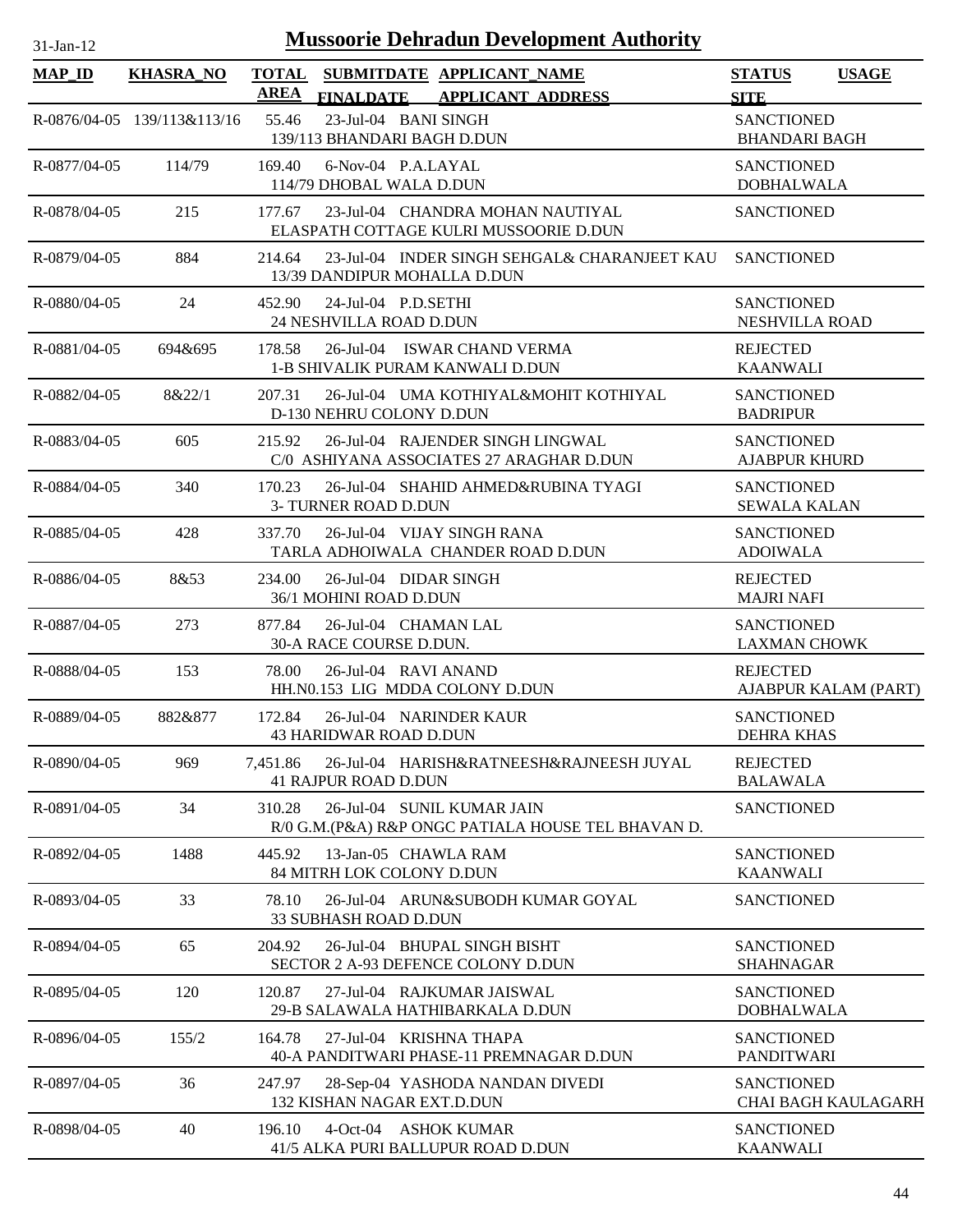| $31$ -Jan-12 |  |
|--------------|--|
|              |  |

| <b>MAP_ID</b>      | <b>KHASRA NO</b> | <b>TOTAL</b><br>SUBMITDATE APPLICANT_NAME<br>AREA                                                                 | <b>USAGE</b><br><b>STATUS</b>                         |
|--------------------|------------------|-------------------------------------------------------------------------------------------------------------------|-------------------------------------------------------|
| R-0899/04-05       | $S - 3 - B/256$  | <b>FINALDATE</b><br><b>APPLICANT ADDRESS</b><br>411.63<br>27-Jul-04 C.D.KIMOTHI<br>S-3-B/256 DEFENCE COLONY D.DUN | <b>SITE</b><br><b>SANCTIONED</b><br><b>SHAH NAGAR</b> |
| R-0900/04-05       | 129/2            | 27-Jul-04 RAJENDER SINGH BHATIA<br>218.70<br>129/2 KANDOLI SIDHARATH VIHAR RAJPUR ROAD D.DUN                      | <b>SANCTIONED</b><br><b>KANDOLI</b>                   |
| R-0901/04-05       | 153              | 131.32<br>27-Jul-04 CHANDRAWATI<br>43 D.A.V. COLLAGE ROAD D.DUN                                                   | <b>REJECTED</b><br><b>KARANPUR</b>                    |
| R-0901/04-05-RE    | 153              | 126.68<br>3-Oct-07 CHANDRAWATI<br>43 D.A.V. COLLAGE ROAD D.DUN                                                    | <b>PENDING</b><br>Home<br><b>KARANPUR</b>             |
| R-0901/04-05-RE    | 153              | 21-Jan-08 CHANDRAWATI<br>126.68<br>43 D.A.V. COLLAGE ROAD D.DUN                                                   | SANCTIONED Home<br><b>KARANPUR</b>                    |
| R-0902/04-05       | 24               | 27-Jul-04 GOVIND RAM UNIYAL<br>327.31<br>SHASTRI NAGAR STREET N0.3 HARIDWAR ROAD D.DUN                            | <b>SANCTIONED</b>                                     |
| $R - 0903/04 - 05$ | 27/4             | 195.59<br>28-Jul-04 PURNA NAND NAUTIYAL<br>J.P NAUTIYAL DRON PURI DHARAMPUR D.DUN                                 | <b>SANCTIONED</b><br><b>BADRIPUR</b>                  |
| R-0904/04-05       | 23               | 668.86<br>28-Jul-04 D.C.THAPLIYAL<br>PLOT N0.23 DVOC HOUSING SOCIETY VASANT VIHAR D                               | <b>SANCTIONED</b><br><b>VASANT VIHAR</b>              |
| R-0905/04-05       | 387/1            | 28-Jul-04 SANDEEP KAUSHIK<br>197.40<br>C/0 RAJNEESH PANT DANDA LAKHOUND GUJARADA D.DU                             | <b>REJECTED</b><br><b>DHORAN KHAS</b>                 |
| R-0906/04-05       | 701              | 240.42<br>28-Jul-04 GIRISH CHANDER DOBHAL<br>C/0 NIRMATA HOTEL HIM PALACE HARIDWAR ROAD D.DU                      | <b>REJECTED</b><br><b>MAJRA</b>                       |
| R-0907/04-05       | 254&284/1        | 28-Jul-04 MANOJ KAKKAR<br>204.80<br>R/0 3/2 JAKHAN D.DUN                                                          | <b>REJECTED</b><br><b>MALSI</b>                       |
| R-0908/04-05       | 273              | 173.56<br>28-Jul-04 VINOD KUMAR KALA<br>108/10-A DHARAMPUR D.DUN                                                  | <b>SANCTIONED</b>                                     |
| R-0909/04-05       | 313              | 370.96<br>28-Jul-04 DINESH CHAND UNIYAL<br>108/10-A DHARAMPUR D.DUN                                               | <b>SANCTIONED</b>                                     |
| $R - 0910/04 - 05$ | 313              | 460.00<br>28-Jul-04 PURAN CHANDER UNIYAL<br>108/10-A DHARAMPUR D.DUN                                              | <b>SANCTIONED</b>                                     |
| R-0911/04-05       | 245/1            | 28-Jul-04 SATYAPAL SINGH BISHT<br>199.44<br>156 MATA MANDIR ROAD AJABPUR KALAN D.DUN                              | <b>REJECTED</b><br><b>HARRAWALA</b>                   |
| R-0912/04-05       | 112              | 191.69<br>28-Jul-04 SUNITA KENTURA<br>C/0 ASHIYANA ASSOCIATE SHASTRI NAGAR HARIDWAR RO                            | <b>REJECTED</b><br><b>BADRIPUR</b>                    |
| R-0913/04-05       | 104/207          | 28-Jul-04 MANJEET MATTA<br>386.86<br>104/207 NARISHILP MANDIR MARG D.DUN                                          | <b>SANCTIONED</b><br>NARI SHILP MANDIR MAF            |
| R-0914/04-05       | 73/62&40/16      | 293.65<br>28-Jul-04 MALTI PANDEY<br>F-10 YAMUNA COLONY D.DUN                                                      | <b>REJECTED</b><br><b>IDGAH</b>                       |
| R-0915/04-05       | 25               | 215.90<br>28-Jul-04 TULSI PRATISTHAN SANATHAN<br>25 ANAND CHOWK D.DUN                                             | <b>SANCTIONED</b><br><b>ANAND CHOWK</b>               |
| R-0916/04-05       | 442              | 288.73<br>29-Jul-04 L.B. Verma<br>12/2- Ashirwad Enclave                                                          | <b>SANCTIONED</b><br><b>KAANWALI</b>                  |
| R-0917/04-05       | 10               | 220.17<br>17-Jan-05 M,L.B. Premi<br>104/3 - Ballupur Chowk                                                        | <b>SANCTIONED</b><br><b>BALLUPUR</b>                  |
| R-0918/04-05       | 419              | 214.80<br>29-Jul-04 Anil Narula<br>332/21 Patel Nagar East                                                        | <b>REJECTED</b><br>PATEL NAGAR                        |
| R-0918/04-05-RE    | 419              | 28-Apr-09 SH. ANIL NARULA<br>214.80<br>332/21 Patel Nagar EastD.Dun.                                              | SANCTIONED Home<br>PATEL NAGAR                        |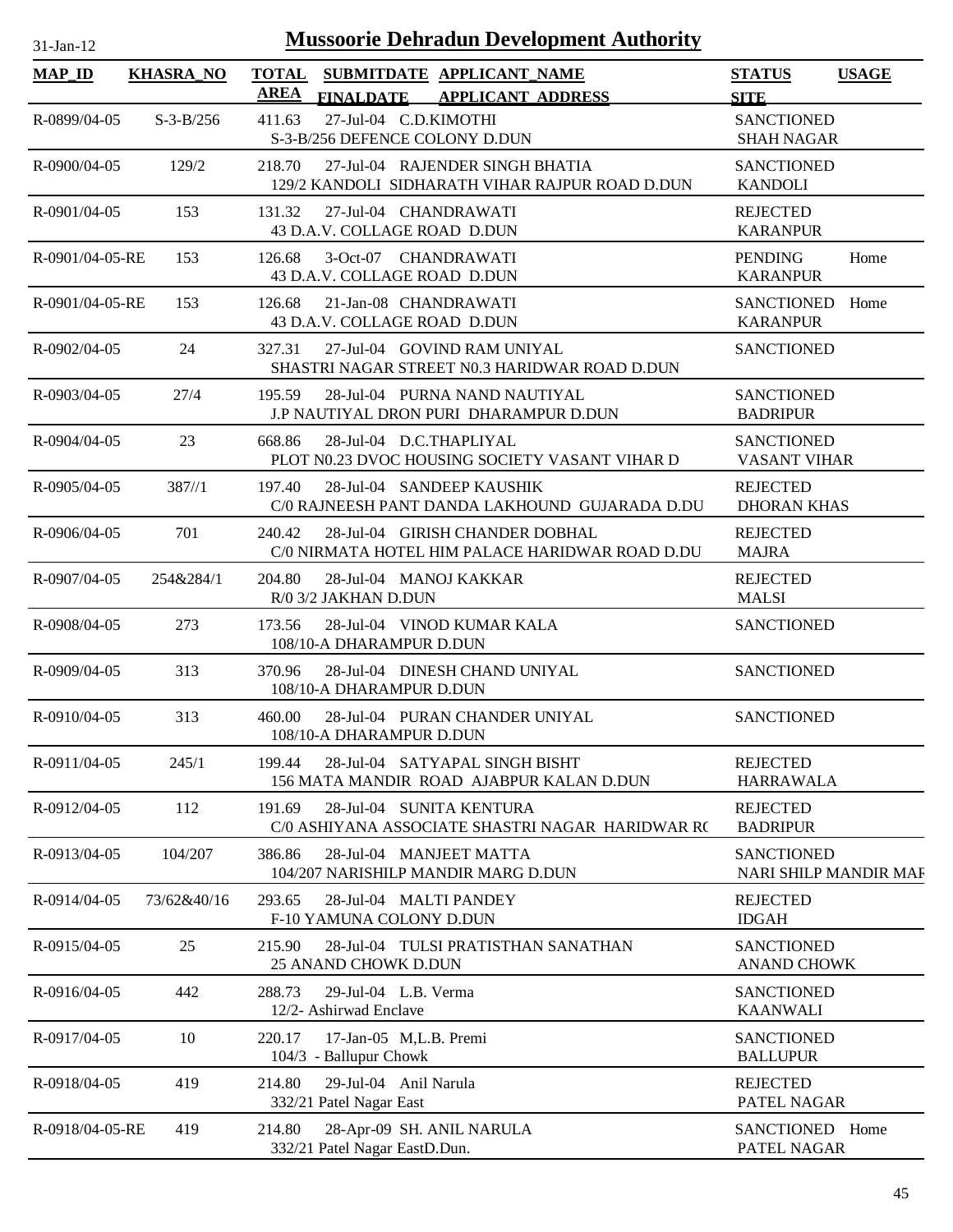| <b>Mussoorie Dehradun Development Authority</b><br>31-Jan-12 |                  |                                                                                             |                                              |  |  |  |
|--------------------------------------------------------------|------------------|---------------------------------------------------------------------------------------------|----------------------------------------------|--|--|--|
| <b>MAP ID</b>                                                | <b>KHASRA_NO</b> | <b>TOTAL</b><br>SUBMITDATE APPLICANT_NAME<br>AREA<br>FINALDATE APPLICANT ADDRESS            | <b>STATUS</b><br><b>USAGE</b><br><b>SITE</b> |  |  |  |
| R-0919/04-05                                                 | 679              | 242.00<br>29-Jul-04 Bipin Singh Payal<br>155-A- Kannat Place                                | <b>REJECTED</b><br><b>DEHRA KHAS</b>         |  |  |  |
| R-0920/04-05                                                 | 608              | 15-Mar-05 SMT. NANDNI UPPADHAYA<br>351.81<br>913- INDIRA NAGAR COLONY NEW FOREST            | <b>SANCTIONED</b><br><b>TURNER ROAD</b>      |  |  |  |
| $R - 0921/04 - 05$                                           | 532/2            | 29-Jul-04 LAL SINGH RAWAT<br>346.02<br><b>BARHAMAN WALA</b>                                 | <b>SANCTIONED</b><br><b>BARHAMAN WALA</b>    |  |  |  |
| R-0922/04-05                                                 | 425&426          | 185.89<br>30-Jul-04 BHARAT SINGH<br>83/70 R.N.T.MARG VIJAY COLONY D.DUN                     | <b>SANCTIONED</b><br>HATHIBARKALA            |  |  |  |
| R-0923/04-05                                                 | 1488             | 30-Jul-04 DARMI BAI<br>445.92<br>84 MITRA LOK COLONY CHAKRATA ROAD D.DUN                    | <b>SANCTIONED</b><br><b>KAANWALI</b>         |  |  |  |
| R-0924/04-05                                                 | 884&380          | 134.93<br>30-Jul-04 KAWALJEET KAUR<br>87/15 TYAGI ROAD D.DUN                                | <b>SANCTIONED</b>                            |  |  |  |
| R-0925/04-05                                                 | 99               | 200.94<br>30-Jul-04 S.P. KOCHHAR<br>97 RAJPUR ROAD                                          | <b>SANCTIONED</b>                            |  |  |  |
| R-0926/04-05                                                 | 419              | 117.68<br>30-Jul-04 VIJAY DUTTA&POOJA DUTTA<br>42 SHIV LOK COLONY PATEL NAGAR D.DUN         | <b>SANCTIONED</b>                            |  |  |  |
| R-0927/04-05                                                 | $M-6$            | 30-Jul-04 DALIP KUMAR<br>77.37<br>R/0 29 KANWALI ROAD D.DUN                                 | <b>SANCTIONED</b>                            |  |  |  |
| R-0928/04-05                                                 | 78               | 30-Jul-04 ARUN KUMAR KHANNA&NEELAM<br>109.74<br>64-A NEW CANNAUGHT PALACE D.DUN             | <b>SANCTIONED</b>                            |  |  |  |
| R-0929/04-05                                                 | $167-C$          | 99.41<br>30-Jul-04 BRAHAM SWAROOP GUPTA<br>167-C KHURBHURA MOHALLA D.DUN                    | <b>SANCTIONED</b>                            |  |  |  |
| R-0930/04-05                                                 | 99               | 280.38<br>3-Oct-06 HAMENDERA SINGH NEGI<br>112 SAARTHI VIHAR AJABPUR DANDA HARIDWAR ROAD D. | <b>REJECTED</b><br><b>AJABPUR DANDA</b>      |  |  |  |
| R-0931/04-05                                                 | 654/2            | 493.95<br>30-Jul-04 MAHIPAL SINGH CHAUHAN<br>C-12 TURNER ROAD CLEMENT ROAD D.DUN            | <b>SANCTIONED</b><br><b>MAJRA</b>            |  |  |  |
| R-0932/04-05                                                 | 261              | 295.26<br>19-Nov-04 SHEELA PANERU<br>16/1 CIRCULAR ROAD D.DUN                               | <b>REJECTED</b><br><b>AJABPUR KHURD</b>      |  |  |  |
| R-0933/04-05                                                 | 36               | 30-Jul-04 AJAY BADOLA<br>292.81<br>C/0 27 ARAGHAR D.DUN                                     | <b>REJECTED</b><br>AAMWALA TARLA             |  |  |  |
| R-0934/04-05                                                 | 1018/127         | 30-Jul-04 MOHD.IRFAN<br>74.91<br>5 ROHINI PLAZA COMPLEX 11-E RAJPUR ROAD D.DUN              | <b>REJECTED</b><br><b>SEWALA KALAN</b>       |  |  |  |
| R-0935/04-05                                                 | 356              | 31-Jul-04 NEERAJ BHATNAGAR<br>134.17<br>PREM MEDICAL STORE 28 NEW CANNAUGHT PALACE D.D      | <b>REJECTED</b><br><b>AAMWALA TARLA</b>      |  |  |  |
| R-0936/04-05                                                 | 54/4             | 240.46<br>31-Jul-04 KESHAV KANT<br>54/47 KISHAN NAGAR D.DUN                                 | <b>SANCTIONED</b><br><b>KISHANPUR</b>        |  |  |  |
| R-0937/04-05                                                 | 117              | 31-Jul-04 RAJESH DEVI<br>143.20<br>16 CHAWDARY COLONY SEWLA KHURD D.DUN                     | <b>SANCTIONED</b><br><b>SEWALA KHURD</b>     |  |  |  |
| R-0938/04-05                                                 | 258/1            | 213.76<br>31-Jul-04 MADAN PRASAD NAGWAL<br>1- NEW FRIENDS COLONY AJABPUR KALAN D.DUN        | <b>REJECTED</b><br><b>AJABPUR KHURD</b>      |  |  |  |
| R-0939/04-05                                                 | 493              | 253.08<br>31-Jul-04 LAJBIR KAUR<br>NIRANJANPUR D.DUN                                        | <b>SANCTIONED</b>                            |  |  |  |
| R-0940/04-05                                                 | 7                | 223.88<br>2-Aug-04 DIGAMBAR PRASAD KUKRETI<br>109 PUSHP VIHAR COLONY DHARAMPUR D.DUN        | <b>REJECTED</b><br>MATHUROWALA (PART)        |  |  |  |
| R-0941/04-05                                                 | 5                | 190.71<br>3-Nov-04 HIMANI WALIA                                                             | <b>SANCTIONED</b>                            |  |  |  |

C/0 TURNER ROAD D.DUN.

SEWALA KHURD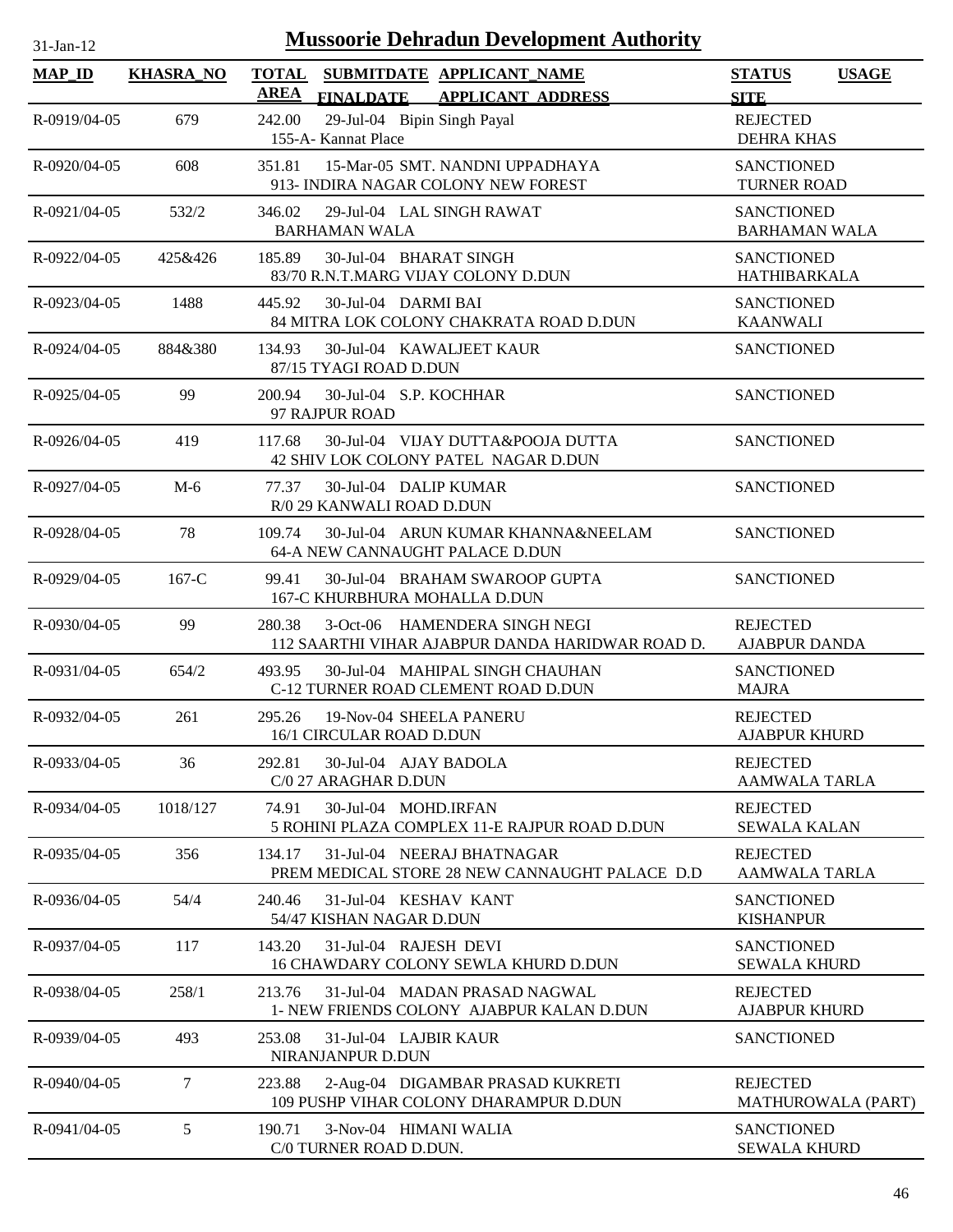| 31-Jan-12           | <b>Mussoorie Dehradun Development Authority</b> |                             |                                                   |  |                                                                         |  |                                         |                      |  |
|---------------------|-------------------------------------------------|-----------------------------|---------------------------------------------------|--|-------------------------------------------------------------------------|--|-----------------------------------------|----------------------|--|
| $MAP$ <sub>ID</sub> | <b>KHASRA_NO</b>                                | <b>TOTAL</b><br><b>AREA</b> | <b>FINALDATE</b>                                  |  | SUBMITDATE APPLICANT NAME<br><b>APPLICANT ADDRESS</b>                   |  | <b>STATUS</b><br><b>SITE</b>            | <b>USAGE</b>         |  |
| R-0942/04-05        | 435                                             | 172.64                      | 2-Aug-04 SUNITA<br>143/1 KAULAGRAH ROAD D.DUN     |  |                                                                         |  | <b>REJECTED</b><br><b>NIRANJANPUR</b>   |                      |  |
| R-0943/04-05        | 6                                               | 153.35                      | 2-Aug-04 AVINANDA<br><b>6 MUNICIPAL ROAD.DUN</b>  |  |                                                                         |  | <b>SANCTIONED</b>                       |                      |  |
| R-0944/04-05        |                                                 | 408.75                      | 86/1 RACE COURSE D.DUN                            |  | 2-Aug-04 AMARJEET SINGH                                                 |  | <b>SANCTIONED</b>                       |                      |  |
| R-0945/04-05        | 1051                                            | 204.60                      | B-40/2 ONGC COLONY D.DUN                          |  | 2-Aug-04 VIJENDRA SINGH                                                 |  | <b>SANCTIONED</b>                       |                      |  |
| R-0946/04-05        |                                                 | 213.28                      | 67/3 MOTI BAZAR D.DUN.                            |  | 2-Aug-04 RAJEEV KUMAR CHAWLA&SHALU                                      |  | <b>SANCTIONED</b>                       |                      |  |
| R-0947/04-05        | 124/1                                           | 289.31                      |                                                   |  | 2-Aug-04 ASHOK KUMAR KANDWAL<br>750 SECTOR 1V R.K.PURAM NEW DEHLI       |  | <b>REJECTED</b><br><b>NATHANPUR</b>     |                      |  |
| R-0948/04-05        | 318                                             | 150.00                      |                                                   |  | 2-Aug-04 GULSHAN VIRMANI<br>GULSHAN VIRMANI JAKHAN D.DUN                |  | <b>REJECTED</b><br><b>JAKHAN</b>        |                      |  |
| R-0949/04-05        | 86                                              | 249.39                      |                                                   |  | 3-Aug-04 NARGIS MOHINI&GYAN CHAND<br>D-18 CHANDRA LOK RAJPUR ROAD D.DUN |  | <b>REJECTED</b><br><b>KARANPUR KHAS</b> |                      |  |
| R-0950/04-05        | 401/402/403                                     | 334.44                      | 16-Nov-04 G.C.JUYAL<br>62/2 VIJAY COLONY D.DUN    |  |                                                                         |  | <b>SANCTIONED</b><br>HATHIBARKALA       |                      |  |
| R-0951/04-05        | 726                                             | 141.21                      | SUBHASH NAGAR D.DUN                               |  | 3-May-05 ANIL KUMAR RATHI                                               |  | <b>SANCTIONED</b><br><b>MAJRA</b>       |                      |  |
| R-0952/04-05        | $\omega$                                        | 1,023.50                    | A-965/4 INDRA NAGAR LUCKNOW                       |  | 3-Aug-04 LT.COL.Y PRAKASH                                               |  | <b>SANCTIONED</b>                       |                      |  |
| R-0953/04-05        | 309                                             | 146.38                      | 9/1 E.C.ROAD D.DUN                                |  | 3-Aug-04 RAJESH VASHUDEVA                                               |  | <b>SANCTIONED</b>                       |                      |  |
| R-0954/04-05        | 13/2                                            | 129.54                      | 260 DANDI MOHALLA D.DUN                           |  | 3-Aug-04 RAJESH KHARBANA &PREETI                                        |  | <b>SANCTIONED</b>                       |                      |  |
| R-0955/04-05        | 14/1                                            | 199.29                      | 38/2 INDER ROAD D.DUN.                            |  | 3-Aug-04 RAJESH BAHADUR THAPA                                           |  | <b>SANCTIONED</b><br><b>NEMI ROAD</b>   |                      |  |
| R-0956/04-05        | 712&694/1                                       | 303.51                      | 101/1 BHANDARI BAGH D.DUN                         |  | 18-Aug-06 SATYA PRAKASH TYAGI                                           |  | <b>REJECTED</b><br><b>KAANWALI</b>      |                      |  |
| R-0957/04-05        | 950                                             | 159.96                      | 4-Aug-04 B.K.BASU<br>T-9 RAILWAY COLONY D.DUN.    |  |                                                                         |  | <b>SANCTIONED</b><br><b>DEHRA KHAS</b>  |                      |  |
| R-0958/04-05        | 281/1                                           | 202.16                      | 4-Aug-04 SAROJ SHUKLA<br>74-C RAJPUR ROAD D.DUN   |  |                                                                         |  | <b>REJECTED</b><br><b>KAANWALI</b>      |                      |  |
| R-0959/04-05        |                                                 | 379.03                      | 24/46 DHARAMPUR ROAD D.DUN                        |  | 4-Aug-04 SUDAMA PRASAD&SHAILA                                           |  | <b>SANCTIONED</b>                       |                      |  |
| R-0960/04-05        | 43                                              | 191.54                      |                                                   |  | 4-Aug-04 NARENDRA SINGH RANA<br>249/2 MANSAROVER COLONY BALLUPUR ROAD   |  | <b>SANCTIONED</b>                       |                      |  |
| R-0961/04-05        | 93                                              | 189.72                      | 93 TAGORE VILLA D.DUN                             |  | 4-Aug-04 RAJEEV KUMAR GARG                                              |  | <b>SANCTIONED</b>                       |                      |  |
| R-0962/04-05        | 509                                             | 163.98                      | C/0 27 ARAGHAR D.DUN                              |  | 4-Aug-04 SONA DEVI PANWAR                                               |  | <b>SANCTIONED</b>                       | AJABPUR KALAM (PART) |  |
| R-0963/04-05        | 13/3                                            | 335.13                      | 4-Aug-04 MEWA RAM<br>13/3 BALLUPUR ROAD D.DUN     |  |                                                                         |  | <b>REJECTED</b><br><b>BALLUPUR</b>      |                      |  |
| R-0964/04-05        | 111/1                                           | 129.36                      | 4-Aug-04 SOMPRAKASH<br>111/1 BHANDARI BAGH D.DUN. |  |                                                                         |  | <b>REJECTED</b><br><b>BHANDARI BAGH</b> |                      |  |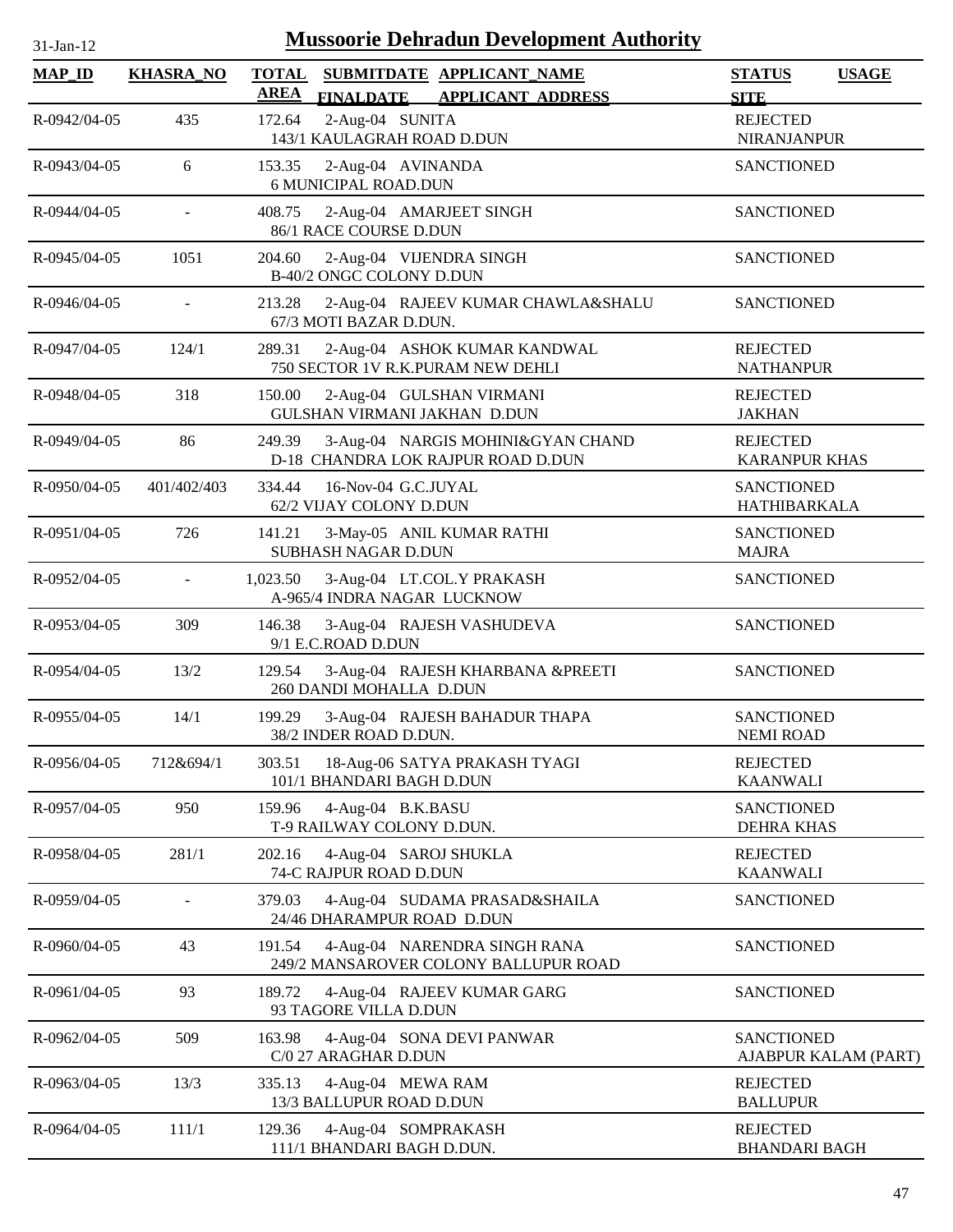| <b>Mussoorie Dehradun Development Authority</b><br>31-Jan-12 |                  |             |                                                                                   |                                           |                        |  |  |
|--------------------------------------------------------------|------------------|-------------|-----------------------------------------------------------------------------------|-------------------------------------------|------------------------|--|--|
| <b>MAP_ID</b>                                                | <b>KHASRA_NO</b> | <b>AREA</b> | TOTAL SUBMITDATE APPLICANT NAME<br>FINALDATE APPLICANT ADDRESS                    | <b>STATUS</b><br><b>SITE</b>              | <b>USAGE</b>           |  |  |
| R-0965/04-05                                                 | 1578             | 85.50       | 4-Aug-04 PAWAN KUMAR<br>354/1 GANDHI GRAM NAI BASTI PARK ROAD D.DUN               | <b>SANCTIONED</b><br><b>KAANWALI</b>      |                        |  |  |
| R-0966/04-05                                                 | 451              | 171.95      | 5-Aug-04 DINESH PRASAD KHANDOORIE<br>90 AJABPUR KALAN D.DUN                       | <b>SANCTIONED</b><br><b>AJABPUR KHURD</b> |                        |  |  |
| R-0967/04-05                                                 | 1502             | 281.01      | 5-Aug-04 NARESH GULATI<br>C/0 GULATI HARDWARE G.M.S.ROAD D.DUN                    | <b>SANCTIONED</b><br><b>KAANWALI</b>      |                        |  |  |
| R-0968/04-05                                                 | 259&384          | 359.71      | 5-Aug-04 POONAM SEHGAL&S.K.SEHGAL<br><b>G-35 RACE COURSE D.DUN</b>                | <b>SANCTIONED</b><br><b>JAKHAN</b>        |                        |  |  |
| R-0969/04-05                                                 | 298              | 164.25      | 5-Aug-04 RAJESH RANI<br>228 DOON VIHAR D.DUN                                      | <b>SANCTIONED</b><br><b>JAKHAN</b>        |                        |  |  |
| R-0970/04-05                                                 | 22               | 335.49      | 5-Aug-04 RAJESH MAKIN<br>180 RAJPUR ROAD D.DUN                                    | <b>SANCTIONED</b><br><b>KISHANPUR</b>     |                        |  |  |
| R-0971/04-05                                                 | 205              | 225.00      | 5-Aug-04 BALBIR SINGH<br>110 DHARAMPUR HARIDWAR ROAD D.DUN                        | <b>SANCTIONED</b><br><b>DHARMPUR</b>      |                        |  |  |
| R-0972/04-05                                                 | 85               | 244.85      | 18-Feb-06 SUSHILA RAWAT<br><b>85 SALAWALA D.DUN</b>                               | <b>SANCTIONED</b>                         | CHUKKHUWALA MAICHA     |  |  |
| R-0973/04-05                                                 | 8/1              | 99.11       | 5-Aug-04 SANJEEV ANAND<br>8/1 BHANDARI BAGH D.DUN                                 | <b>REJECTED</b><br><b>BHANDARI BAGH</b>   |                        |  |  |
| R-0974/04-05                                                 | 160/1/295        | 286.31      | 5-Aug-04 ASHOK KUMAR&ARUN KUMAR&OTHERS<br>30/16 RAJPUR ROAD D.DUN                 | <b>SANCTIONED</b>                         |                        |  |  |
| R-0975/04-05                                                 | 195              | 574.17      | 5-Aug-04 B.B.L.GUPTA<br>33 MALVIYA ROAD D.DUN                                     | <b>SANCTIONED</b>                         |                        |  |  |
| R-0976/04-05                                                 | 1008/1           | 130.09      | 5-Aug-04 JASBIR SINGH<br>13/39 DANDIPUR MOHALLA D.DUN                             | <b>SANCTIONED</b>                         |                        |  |  |
| R-0977/04-05                                                 | 5/4              | 148.52      | 5-Aug-04 BIMLA DEVI DOBHAL<br>5/4 SHUBASH ROAD D.DUN                              | <b>SANCTIONED</b><br><b>SUBHASH ROAD</b>  |                        |  |  |
| R-0978/04-05                                                 | 233              | 135.50      | 5-Aug-04 RAKESH MOHAN<br>EWLA KALAN CHANDRA BANI ROAD D.DUN                       | <b>REJECTED</b><br><b>SEWALA KALAN</b>    |                        |  |  |
| R-0979/04-05                                                 | 33/24            | 146.17      | 6-Aug-04 BALDEV RAJ SONKER<br>24/33 CHUKHWALA D.DUN                               | <b>SANCTIONED</b><br>CHUKKHUWALA          |                        |  |  |
| R-0980/04-05                                                 | 1246             | 160.59      | 6-Aug-04 V.K.KOHLI<br>7/3 ANAND VIHAR KISHAN NAGAR D.DUN                          | <b>SANCTIONED</b><br><b>GADHI</b> (PART)  |                        |  |  |
| R-0981/04-05                                                 | 161&132/2        | 189.79      | 6-Nov-04 SARDAR RAJENDRA SINGH<br>211/174 GURU ROAD D.DUN                         | <b>SANCTIONED</b><br><b>SHEVLA KHURD</b>  |                        |  |  |
| R-0982/04-05                                                 | 64/1             | 188.20      | 6-Aug-04 SATYENDRA KUMAR MITTAL<br>3/5 VIJAN VIHAR I.I.R.D.E. COLONY RAIPUR D.DUN | <b>REJECTED</b><br>AAMWALA TARLA          |                        |  |  |
| R-0983/04-05                                                 | 684/2            | 211.15      | 6-Aug-04 PRITI BALA<br>52/1 KISHANPUR CANAL ROAD D.DUN                            | <b>REJECTED</b><br><b>DAK PATTI</b>       |                        |  |  |
| R-0984/04-05                                                 | 57               | 365.58      | 8-Jun-07 ZABUNNISA BEGUM<br>A.K.SHARMA 16-A SUBHASH ROAD D.DUN                    | <b>SANCTIONED</b><br>E.C.ROAD             |                        |  |  |
| R-0985/04-05                                                 | 581              | 148.02      | 6-Aug-04 MINAXI CHOURASIA<br>18/2 AHIR MANDI HATHIBARKALA D.DUN                   | <b>SANCTIONED</b>                         | <b>BHARUWALA GRANT</b> |  |  |
| R-0986/04-05                                                 | 174              | 175.73      | 6-Aug-04 MANORAMA BALWAL&DEVENDER DUTT B<br>116 M.D.D.A.COLONY KEDARPURAM D.DUN   | <b>REJECTED</b>                           | AJABPUR KALAM (PART)   |  |  |
| R-0987/04-05                                                 | 68               | 286.06      | 6-Aug-04 INDIRA JAGURI<br>106 PRAKASH VIHAR LANE-N0-6 HARIDWAR ROAD D.DUN         | <b>SANCTIONED</b>                         | AJABPUR KALAM (PART)   |  |  |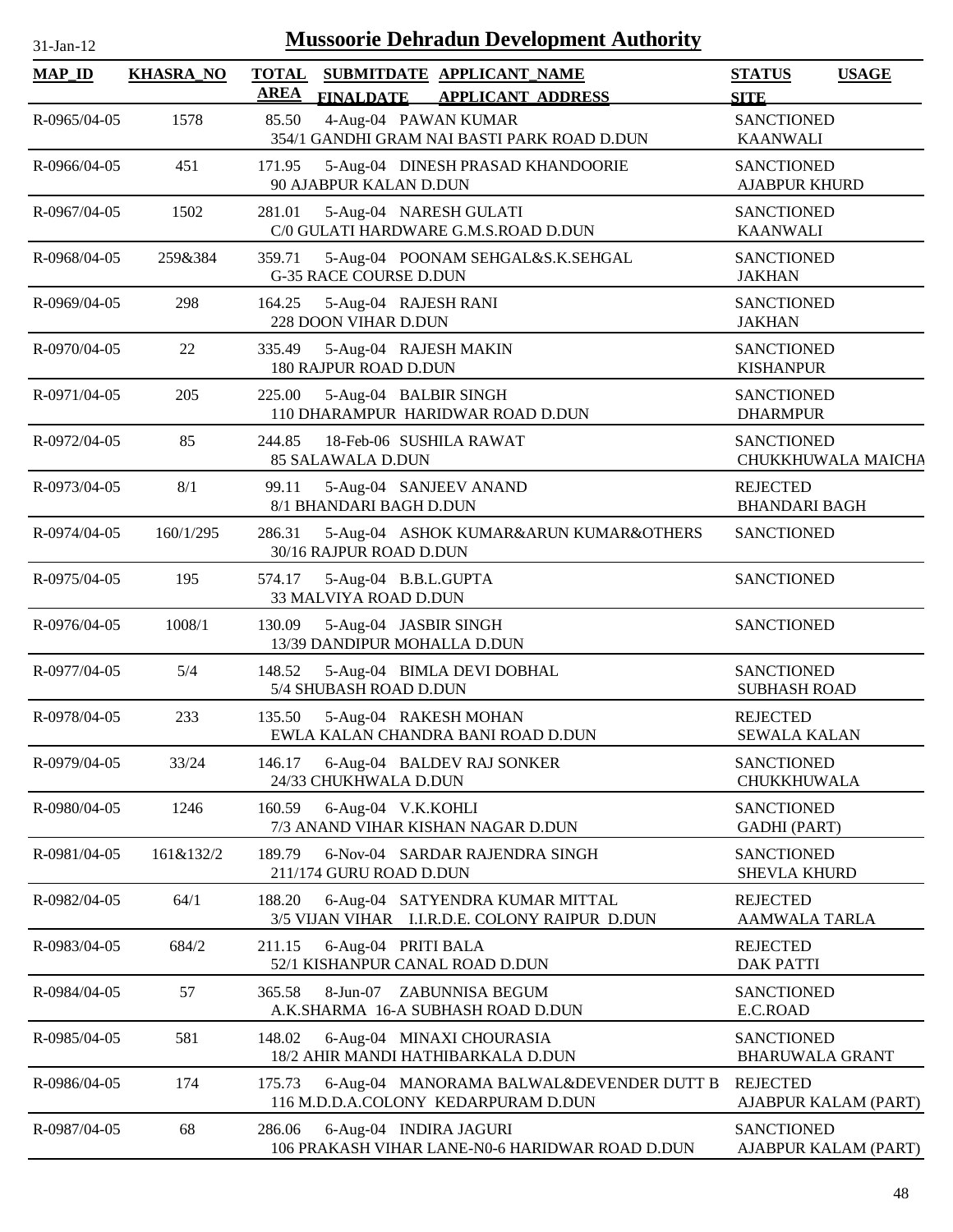| 31-Jan-12           |                  | <b>Mussoorie Dehradun Development Authority</b>                                                |                                              |
|---------------------|------------------|------------------------------------------------------------------------------------------------|----------------------------------------------|
| $MAP$ <sub>ID</sub> | <b>KHASRA_NO</b> | SUBMITDATE APPLICANT NAME<br><b>TOTAL</b><br><b>AREA</b><br>FINALDATE APPLICANT ADDRESS        | <b>STATUS</b><br><b>USAGE</b><br><b>SITE</b> |
| R-0988/04-05        | 419              | 6-Aug-04 CHANDRA PRAKASH<br>752.00<br>C/0 BACHHI RAM ADHOIWALA TARLA D.DUN                     | <b>SANCTIONED</b><br><b>ADOIWALA</b>         |
| R-0989/04-05        | 1338             | 213.20<br>7-Aug-04 THAKUR SINGH NEGI<br>HARIPUR KANWALI G.M.S.ROAD KANWALI D.DUN               | <b>SANCTIONED</b><br><b>KAANWALI</b>         |
| R-0990/04-05        | 352              | 7-Aug-04 ARUN KUMAR KHAROLA<br>203.91<br>VIJAY COLONY D.DUN                                    | <b>SANCTIONED</b><br><b>HATHIBARKALA</b>     |
| R-0991/04-05        | 281              | 228.72<br>7-Aug-04 RAJENDER KUMAR THAPLIYAL<br>359 CHANDER SINGH GARHWALI MARG DHARAMPUR D.DUI | <b>REJECTED</b><br>AJABPUR KALAM (PART)      |
| R-0992/04-05        | 435              | 7-Aug-04 PRITHVI SINGH NEGI<br>125.09<br>25/4-1 NEW CANTT ROAD SHAKTI VIHAR D.DUN              | <b>SANCTIONED</b>                            |
| R-0993/04-05        | 456/2            | 585.00<br>7-Aug-04 RAO NIHAL SINGH<br>56 MEEDO SHOPPING COMPLEX D.DUN                          | <b>SANCTIONED</b>                            |
| R-0994/04-05        | 11/6             | 7-Aug-04 NARENDER KUMAR DORA<br>60.92<br>69(11/6) WEST PATEL NAGAR D.DUN                       | <b>REJECTED</b><br>PATEL NAGAR               |
| R-0995/04-05        | 455              | 385.00<br>9-Aug-04 RAJENDRA PAL<br>H-23 SURVEY COLONY HATHIBARKALA ESTATE D.DUN                | <b>REJECTED</b><br><b>DHORAN KHAS</b>        |
| R-0996/04-05        | 996              | 9-Aug-04 LILY GRACE<br>108.13<br>107 CANAL ROAD D.DUN                                          | <b>SANCTIONED</b><br><b>GADHI</b> (PART)     |
| R-0997/04-05        | 68               | 9-Aug-04 SHAMSHER SINGH<br>171.21<br>689 INDIRA NAGAR COLONY D.DUN                             | <b>SANCTIONED</b><br><b>DOBHALWALA</b>       |
| R-0998/04-05        | 1008/1           | 9-Aug-04 DEVENDER KUMAR SHARMA<br>160.24<br>33 ALAKNANDA ENCLAVE KANWALI D.DUN                 | <b>REJECTED</b>                              |
| R-0999/04-05        | 427              | 9-Aug-04 SMT DAIZY RAINA<br>174.37<br>26 MOOL CHAND ENCLAVE D.DUN                              | <b>SANCTIONED</b>                            |
| R-1000/04-05        | 319              | 9-Aug-04 SANJEEV DUA<br>159.70<br>D-15 KEWAL VIHAR SAHASTRADHARA ROAD D.DU                     | <b>SANCTIONED</b>                            |
| R-1001/04-05        | 649              | 174.10<br>9-Aug-04 JAGDISH PRASAD<br>20 AKHADA MOHALLA D.DUN                                   | SANCTIONED                                   |
| R-1002/04-05        | 181              | 308.08<br>9-Aug-04 RAMESHWARI DEVI BISHT<br>109/2 DHARAMPUR D.DUN                              | <b>REJECTED</b><br><b>NATTHANPUR</b>         |
| R-1003/04-05        | 602              | 187.27<br>9-Aug-04 PREM LATA GOYAL<br>C/0 R.C.BHALLA LANE-N0-3 CANTT AREA TURNER ROAD D.       | <b>REJECTED</b><br><b>BHARUWALA GRANT</b>    |
| R-1004/04-05        | 324              | 9-Aug-04 MADHU SUDAN<br>263.37<br>63 SAKET COLONY AJABPUR KALAN D.DUN                          | <b>SANCTIONED</b><br>AJABPUR KALAM (PART)    |
| R-1005/04-05        | 127              | 127.79<br>9-Aug-04 KAILASH GULATI<br>99/3 SATYA VIHAR D.DUN                                    | <b>SANCTIONED</b><br><b>SEWALA KALAN</b>     |
| R-1006/04-05        | 422/1            | 9-Aug-04 GOBIND SINGH<br>206.61<br>SARASWATI VIHAR LAST ADHOIWALA D.DUN                        | <b>SANCTIONED</b><br><b>ADOIWALA</b>         |
| R-1007/04-05        | 419              | 9-Aug-04 KEHARI LAL<br>171.47<br>H.-0.N0.47/1 D.L.ROAD D.DUN                                   | <b>SANCTIONED</b><br><b>ADOIWALA</b>         |
| R-1008/04-05        | 24               | 42.32<br>9-Aug-04 VEENA DUGGAL<br>11 NADI RISPANA D.DUN                                        | <b>REJECTED</b><br><b>MAAN SINGH WALA</b>    |
| R-1009/04-05        | 620              | 9-Aug-04 SHASHI GUPTA<br>154.35<br>1 SHIVA ENCLAVE G.M.S.ROAD D.DUN                            | <b>REJECTED</b><br><b>KAANWALI</b>           |
| R-1010/04-05        | 10               | 118.25<br>25-Oct-04 CHUNI LAL SHARMA<br>H0.N0.-10 JAKHAN RAJPUR ROAD D.DUN.                    | <b>SANCTIONED</b><br><b>JAKHAN</b>           |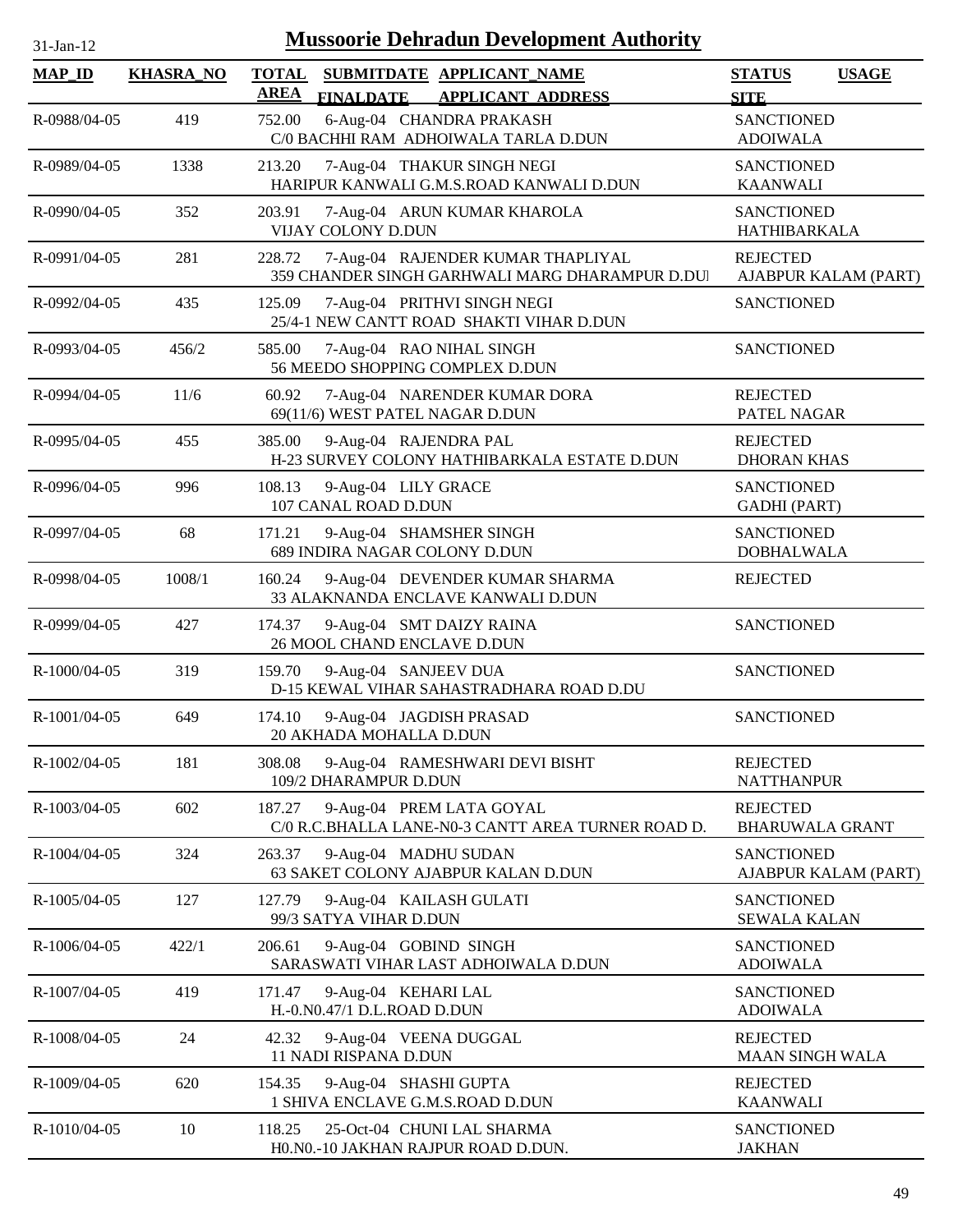| 31-Jan-12     |                       |                             | <b>Mussoorie Dehradun Development Authority</b>                                    |                                                |                      |
|---------------|-----------------------|-----------------------------|------------------------------------------------------------------------------------|------------------------------------------------|----------------------|
| <b>MAP_ID</b> | <b>KHASRA_NO</b>      | <b>TOTAL</b><br><b>AREA</b> | SUBMITDATE APPLICANT_NAME<br>FINALDATE APPLICANT ADDRESS                           | <b>STATUS</b><br><b>SITE</b>                   | <b>USAGE</b>         |
| R-1011/04-05  | 192                   | 655.24                      | 9-Aug-04 S.S. KOTHIYAL<br>192-II VASANT VIHAR D.DUN                                | <b>SANCTIONED</b><br><b>VASANT VIHAR</b>       |                      |
| R-1012/04-05  | 273/1&273/2 13,690.11 |                             | 11-Aug-04 B.K.DARSHAN K.S.P.SCHOOL<br>B.K.DARSHAN 2 VASANT VIHAR ENCLAVE D.DUN     | <b>REJECTED</b><br>MANGLUWALA                  |                      |
| R-1013/04-05  | 464                   | 279.38                      | 11-Aug-04 D.S.GUSSAIN<br>10--II P.W.D. COLONY NEAR BANU SCHOOL D.DUN               | <b>SANCTIONED</b>                              | AJABPUR KALAM (PART) |
| R-1014/04-05  | 608                   | 250.16                      | 11-Aug-04 LUXMIN SINGH NEGI<br>C/0 27 ARAGHAR D.DUN                                | <b>SANCTIONED</b>                              |                      |
| R-1015/04-05  | 489/1                 | 156.83                      | 11-Aug-04 RAVINDER KUMAR SOOD<br><b>86 RACE COURSE D.DUN</b>                       | <b>SANCTIONED</b>                              |                      |
| R-1016/04-05  | 8                     | 223.05                      | 11-Aug-04 SANJAY VIRMANI<br>101 RAJPUR ROAD D.DUN                                  | <b>SANCTIONED</b>                              |                      |
| R-1017/04-05  | 69/1                  | 350.50                      | 11-Aug-04 BUDHI BALLABH SINGH RAWAT<br>STREET NO.6 H0.N0.-28 SHASTRI NAGAR D.DUN   | <b>SANCTIONED</b><br><b>CHAK AJABPUR KALAN</b> |                      |
| R-1018/04-05  | $56-B$                | 286.60                      | 12-Aug-04 HARISH NAUTIYAL<br>56-B HARIDWAR ROAD D.DUN                              | <b>SANCTIONED</b><br><b>HARIDWAR ROAD</b>      |                      |
| R-1019/04-05  | 316                   | 230.00                      | 12-Aug-04 DINESH CHANDRA GAIROLA<br>V.&P.O. MATHROWALA D.DUN                       | <b>SANCTIONED</b>                              |                      |
| R-1020/04-05  | $S-4-B-269$           | 408.59                      | 12-Aug-04 VIJAY KUMAR SINGH KARKI<br>FIRE STATION NEAR DOON HOSPITAL D.DUN         | <b>SANCTIONED</b><br><b>SHAH NAGAR</b>         |                      |
| R-1021/04-05  | 117/2                 | 165.89                      | 12-Aug-04 PRAKASH CHANDRA GODIYAL<br>RADHA KRISHAN MANDIR DOON VIHAR JAKHAN RAJPUR | <b>REJECTED</b><br>AJABPUR KALAM (PART)        |                      |
| R-1022/04-05  | $\,8\,$               | 247.11                      | 12-Aug-04 GIRISH CHANDER<br>101/461 CHANDER LOK COLONY RAJPUR ROAD D.DUN           | <b>SANCTIONED</b>                              |                      |
| R-1023/04-05  | 285/1                 | 82.66                       | 12-Aug-04 VINOD SINGH<br>C/0 K.K.GHAI H.N0. 133/1 STREET N0.2 RAJENDRA NAGAR D     | <b>REJECTED</b><br><b>KAANWALI</b>             |                      |
| R-1024/04-05  | 330                   | 95.41                       | 12-Aug-04 GURDAYAL SINGH ARORA<br>429 INDIRA NAGAR COLONY D.DUN                    | <b>SANCTIONED</b>                              |                      |
| R-1025/04-05  | 726                   | 130.06                      | 12-Aug-04 SURESH CHAND SHARMA<br>446 KHURBURA MOHALLA D.DUN                        | <b>SANCTIONED</b>                              |                      |
| R-1026/04-05  | 454&470               | 125.32                      | 12-Aug-04 SURESH GROVER<br>23/3 KAULAGARH ROAD D.DUN                               | <b>SANCTIONED</b>                              |                      |
| R-1027/04-05  | 1487141&149           | 474.04                      | 12-Aug-04 KANWAL SINGH&SARESH PAL<br>WEST CANAL ROAD SEWLA KALAN MAZRA D.DUN.      | <b>SANCTIONED</b><br><b>CHAK RAIPUR</b>        |                      |
| R-1028/04-05  | 1153/4                | 186.22                      | 12-Aug-04 CHANDRA SHAKHER NAUTIYAL<br>90 NEHRU VIHAR NIRANJANPUR D.DUN             | <b>SANCTIONED</b><br><b>KAANWALI</b>           |                      |
| R-1029/04-05  | 838                   | 229.02                      | 13-Aug-04 SAURABH<br>3/5 BHAGWAN DASS QUATERS D.DUN                                | <b>SANCTIONED</b><br>AJABPUR KALAM (PART)      |                      |
| R-1030/04-05  | 572                   | 268.57                      | 13-Aug-04 SANTOSH SINGH RAWAT<br>BHARUWALA GRANT SOCIETY AREA D.DUN                | <b>REJECTED</b><br><b>BHARUWALA GRANT</b>      |                      |
| R-1031/04-05  | 870                   | 174.82                      | 13-Aug-04 VINESH KUMAR<br>RESHAM MAJRI DOIWALA D.DUN                               | <b>REJECTED</b><br><b>NATHANPUR</b>            |                      |
| R-1032/04-05  | 864                   | 199.07                      | 13-Aug-04 HARI SINGH<br>83 OM VIHAR LANE.NO.-8 D.DUN                               | <b>SANCTIONED</b><br><b>AJABPUR KHURD</b>      |                      |
| R-1033/04-05  | 16/6                  | 450.07                      | 30-Dec-05 SANDEEP JOSHI<br>16/6 HARIDWAR ROAD D.DUN                                | <b>SANCTIONED</b><br>HARIDWAR ROAD             |                      |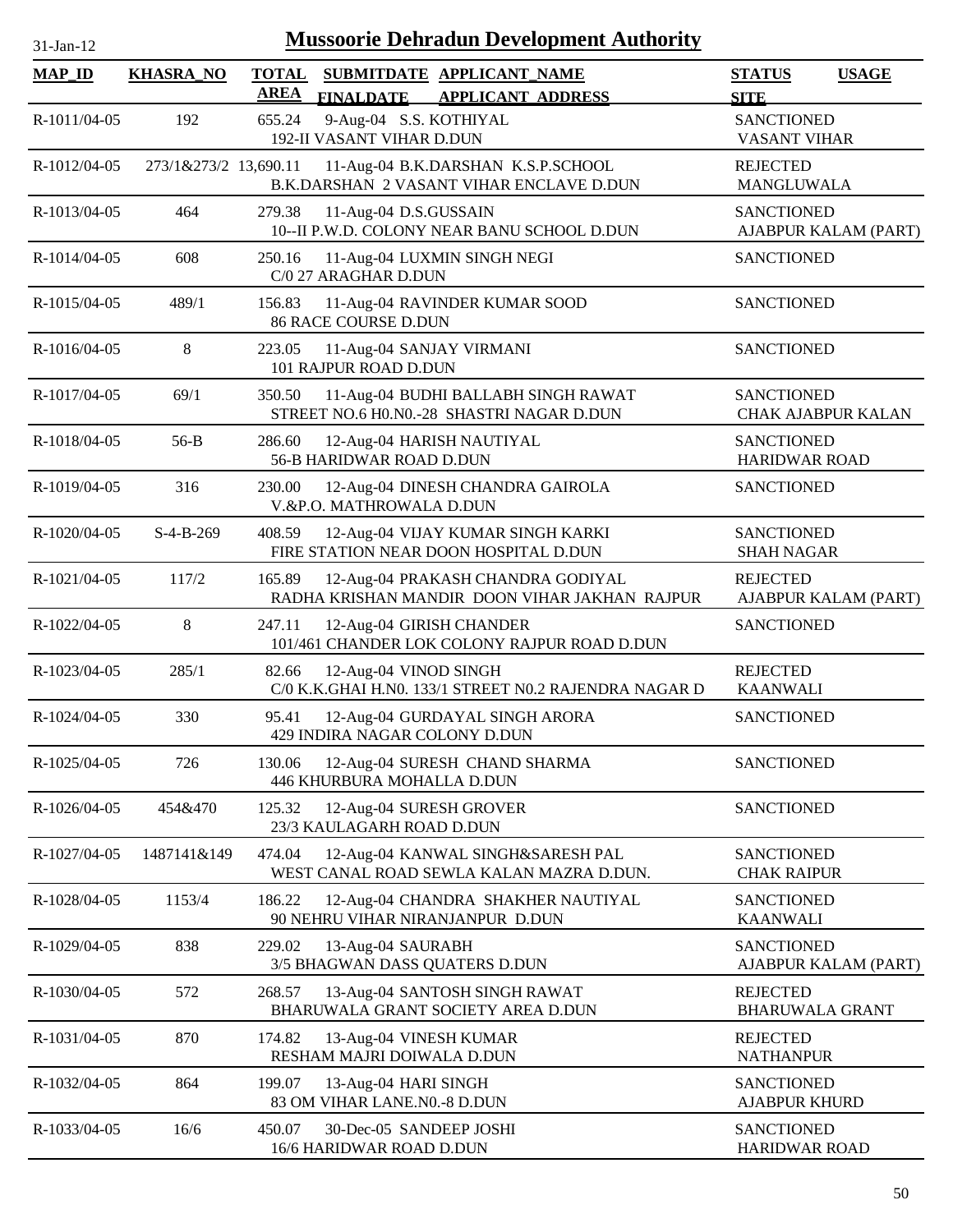| 31-Jan-12      |                                               | <b>Mussoorie Dehradun Development Authority</b>                                                          |                                              |  |
|----------------|-----------------------------------------------|----------------------------------------------------------------------------------------------------------|----------------------------------------------|--|
| <b>MAP_ID</b>  | <b>KHASRA_NO</b>                              | <b>TOTAL</b><br>SUBMITDATE APPLICANT NAME<br><b>AREA</b><br><b>FINALDATE</b><br><b>APPLICANT ADDRESS</b> | <b>STATUS</b><br><b>USAGE</b><br><b>SITE</b> |  |
| R-1034/04-05   | 5&6                                           | 13-Aug-04 RAM PIYARI<br>122.07<br>17-18 PATEL NAGAR D.DUN                                                | <b>SANCTIONED</b>                            |  |
| R-1035/04-05   | 132/2                                         | 125.00<br>13-Aug-04 OM VEER SINGH DHAKA<br>132/2 SHIVAJI MARG KANWALI ROAD D.DUN                         | <b>SANCTIONED</b>                            |  |
| R-1036/04-05   | 224/9                                         | 178.12<br>13-Aug-04 HANS RAJ ARORA<br>224/9 D.L.ROAD.D.DUN                                               | <b>SANCTIONED</b>                            |  |
| R-1037/04-05   | 46/1                                          | 501.67<br>16-Aug-04 VIPIN KUMAR DHINGRA<br>46/1 SUBHASH ROAD D.DUN                                       | <b>SANCTIONED</b><br><b>SUBHASH ROAD</b>     |  |
| R-1038/04-05   | 200/2                                         | 1,449.98<br>16-Aug-04 B.P.BHATT<br>12-F NEHRU COLONY D.DUN                                               | <b>REJECTED</b><br>AJABPUR KALAM (PART)      |  |
| R-1039/04-05   | 161                                           | 270.61<br>16-Aug-04 P.C.DANGWAL<br>C-26-S-1 DEFENCE COLONY D.DUN                                         | <b>SANCTIONED</b><br><b>SUBHASH ROAD</b>     |  |
| R-1040/04-05   | 167/1                                         | 161.65<br>16-Aug-04 SANJAY KAUL<br>37/1 INDIRA NAGAR COLONY D.DUN                                        | <b>REJECTED</b><br><b>PANDITWARI</b>         |  |
| R-1041/04-05   | 267                                           | 16-Aug-04 AMIT GUPTA<br>249.97<br>SHAKTI VIHAR MAJRA D.DUN                                               | <b>SANCTIONED</b>                            |  |
| R-1042/04-05   | 284/140                                       | 128.91<br>17-Aug-04 KRIPAL SINGH NEGI<br>284/140 CHUKKHUWALA D.DUN.                                      | <b>SANCTIONED</b><br>CHUKKHUWALA             |  |
| R-1043/04-05   | 102                                           | 17-Aug-04 RAJWAR SINGH BISHT&OTHERS<br>359.21<br>C/38 KRISHNA VIHAR RAJEEV NAGER D.DUN                   | <b>REJECTED</b><br>AJABPUR KALAM (PART)      |  |
|                | R-1044/04-05 208&209&211/2                    | 133.00<br>17-Aug-04 SUSHILA DEVI<br>237 PANDITWARI D.DUN                                                 | <b>SANCTIONED</b><br><b>PANDITWARI</b>       |  |
| R-1045/04-05   | 203                                           | 17-Aug-04 RAKESH KUMAR<br>123.32<br>470/1 LANE -N0.9 VIJAY PARK EXT. D.DUN                               | <b>SANCTIONED</b><br><b>KAANWALI</b>         |  |
| R-1046/04-05   | 175/1                                         | 236.80<br>17-Aug-04 HUKUM SINGH BISHT<br>27 SUMAN NAGAR D.DUN                                            | <b>SANCTIONED</b><br><b>DHARMPUR</b>         |  |
| $R-1047/04-05$ | 330                                           | 91.94<br>17-Aug-04 BIRENDER SINGH ARORA<br>429 INDIRA NAGAR COLONY D.DUN                                 | <b>SANCTIONED</b>                            |  |
| R-1048/04-05   | 127                                           | 17-Aug-04 RAGHUNATH DASS&OTHERS<br>800.10<br>227 PARK ROAD D.DUN                                         | <b>SANCTIONED</b><br>PARK ROAD               |  |
| R-1049/04-05   | 57                                            | 240.00<br>17-Aug-04 RAJESH MITTAL<br>57 M.D.D.A.COLONY D.DUN                                             | <b>SANCTIONED</b>                            |  |
| R-1050/04-05   | 311                                           | 17-Aug-04 SUDHIR KHARE&SONAL KHARE<br>195.81<br>E/5/17 VIGAN VIHAR RAIPUR ROAD D.DUN                     | <b>SANCTIONED</b>                            |  |
| R-1051/04-05   | 521/2                                         | 170.44<br>17-Aug-04 SUNIL TIWARI<br>NIRANJANPUR D.DUN                                                    | <b>SANCTIONED</b>                            |  |
|                | R-1052/04-05 157&158&159& 3,034.24<br>160&162 | 18-Aug-04 SAGAR SHAHI<br>VPO-ANARWALA D.DUN.                                                             | <b>SANCTIONED</b><br>VIJAYPUR GOPIWALA       |  |
| R-1053/04-05   | 263                                           | 471.01<br>18-Aug-04 R.D.RATURI<br>209 HARIDWAR ROAD D.DUN                                                | <b>SANCTIONED</b><br>AJABPUR KALAM (PART)    |  |
| R-1054/04-05   | 90/5                                          | 181.80<br>18-Aug-04 SARDAR JAGTAR SINGH<br>193/B OLD DALANWALA D.DUN                                     | <b>SANCTIONED</b>                            |  |
| R-1055/04-05   | 20/20&957                                     | 161.89<br>18-Aug-04 NARENDRA KUMAR<br>744 STREET N0.4 RAJENDAR NAGAR D.DUN                               | <b>SANCTIONED</b>                            |  |
| R-1056/04-05   | 180                                           | 186.63<br>18-Aug-04 PRAMILA DEVI PANWAR<br>OM PRAKASH 7/1 AODI GUARD RAJPUR ROAD D.DUN                   | <b>REJECTED</b><br><b>KANDOLI</b>            |  |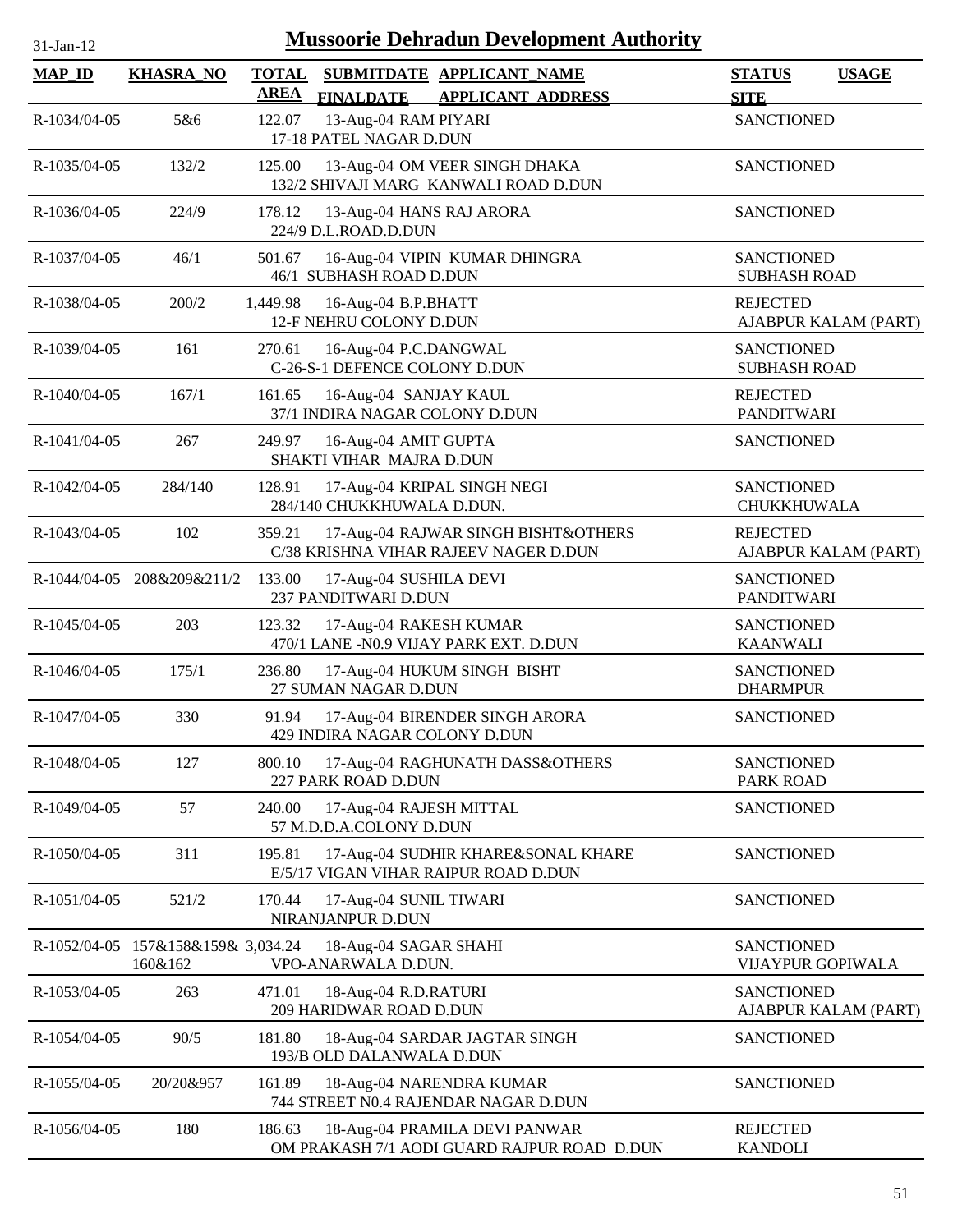| 31-Jan-12          |                  |                             | <b>Mussoorie Dehradun Development Authority</b>                                            |                                           |              |
|--------------------|------------------|-----------------------------|--------------------------------------------------------------------------------------------|-------------------------------------------|--------------|
| <b>MAP_ID</b>      | <b>KHASRA_NO</b> | <b>TOTAL</b><br><b>AREA</b> | SUBMITDATE APPLICANT NAME<br><b>FINALDATE</b><br><b>APPLICANT ADDRESS</b>                  | <b>STATUS</b><br><b>SITE</b>              | <b>USAGE</b> |
| R-1057/04-05       | 675              | 92.94                       | 18-Aug-04 RAKESH KUMAR<br>80 IDGAH KUMAR MANDI CHAKRATA ROAD D.DUN                         | <b>REJECTED</b><br><b>MAJRA</b>           |              |
| R-1058/04-05       | 112              | 203.57                      | 18-Aug-04 JAYANTI DEVI<br>C/0 SUBHASH KUMAR DIVYA VIHAR DHARAMPUR DANDA                    | <b>REJECTED</b><br><b>AJABPUR DANDA</b>   |              |
| R-1059/04-05       | 1046             | 208.09                      | 18-Aug-04 KALIYAN SINGH<br>F-4 IIP COLONY MOHKAMPUR D.DUN                                  | <b>REJECTED</b><br><b>NATHANPUR</b>       |              |
| $R - 1060/04 - 05$ | 938&238          | 182.41                      | 18-Aug-04 GANESH CHANDRA TIWARI<br>136 MODAL COLONY D.DUN                                  | <b>REJECTED</b><br><b>NATTHANPUR</b>      |              |
| R-1061/04-05       | 180              | 305.54                      | 19-Aug-04 GIRISH CHAND&KEWAL CHAND<br>180/1 DHARAMPUR D.DUN                                | <b>SANCTIONED</b><br><b>DHARMPUR</b>      |              |
| R-1062/04-05       | 131              | 237.92                      | 27-Apr-05 DWARIKA PRASAD MAMGAIN<br>93/1 HARIDWAR ROAD D.DUN                               | <b>SANCTIONED</b><br>AJABPUR KALAM (PART) |              |
| R-1063/04-05       | 1153/1           | 150.55                      | 19-Aug-04 LALIT KUMAR<br>231 INDIRA NAGAR D.DUN                                            | <b>SANCTIONED</b>                         |              |
| R-1064/04-05       | 236              | 288.10                      | 19-Aug-04 R.C.NAUTIYAL& UMA NAUTIYAL<br>C/0 A.P. JUYAL SARSWATI VIHAR E-BLOCK AJABPUR KHUR | <b>REJECTED</b><br><b>AJABPUR KHURD</b>   |              |
| R-1065/04-05       | 533              | 175.50                      | 19-Aug-04 GIRIRAJ SINGH&REKHA RANI<br>LANE-C-15 BAHMI MANDIR MARG TURNER ROAD D.DUN        | <b>REJECTED</b><br><b>MAJRA</b>           |              |
| R-1066/04-05       | 5                | 998.67                      | 19-Aug-04 DHARMA NAND BHATT<br>19 NEW CANTT ROAD D.DUN                                     | <b>SANCTIONED</b>                         |              |
| R-1066/04-05-EX    | 5                | 0.00                        | 20-Aug-09 DHARMA NAND BHATT<br>19 NEW CANTT ROAD D.DUN                                     | SANCTIONED Home                           |              |
| R-1066/04-05-EX    | 5                | 0.00                        | 19-Aug-10 DHARMA NAND BHATT<br>19 NEW CANTT ROAD D.DUN                                     | <b>SANCTIONED</b>                         | Home         |
| R-1067/04-05       | 435&436          | 705.48                      | 19-Aug-04 NISHA MALHOTRA&RAJ MOHAN<br>H.N0-20 VASANT VIHAR ENCLAVE LANE-5 D.DUN            | <b>REJECTED</b><br><b>KAANWALI</b>        |              |
| R-1068/04-05       | 693/1259         | 461.86                      | 19-Aug-04 SHAKUNTALA DEVI<br>SHAKUNTALA SADAN AJABPUR KALAN D.DUN                          | <b>SANCTIONED</b><br>AJABPUR KALAM (PART) |              |
| R-1069/04-05       | 71               | 245.35                      | 19-Aug-04 PRAKASH CHANDRA RATURI<br>48 CHAKI TOLA NIRANJANPUR D.DUN                        | <b>SANCTIONED</b><br><b>NIRANJANPUR</b>   |              |
| R-1070/04-05       | 71               | 245.55                      | 19-Aug-04 KAILASH CHANDRA RATURI<br>48-A CHAKI TOLA NIRANJANPUR D.DUN                      | <b>SANCTIONED</b><br><b>NIRANJANPUR</b>   |              |
| R-1071/04-05       | 37               | 239.74                      | 19-Aug-04 SARDAR SINGH<br>56 MEEDO COMPLEX D.DUN                                           | <b>SANCTIONED</b>                         |              |
| R-1072/04-05       | 1208             | 308.08                      | 19-Aug-04 AVINASH KUMAR SHARMA&RENUKA JOS<br>56 MEEDO SHOPPING COMPLEX D.DUN               | <b>SANCTIONED</b>                         |              |
| R-1073/04-05       | 326              | 182.09                      | 19-Aug-04 HARBHAJAN SINGH&HARMINDER KAUR<br>KHURBHURA MOHALLA D.DUN                        | <b>SANCTIONED</b>                         |              |
| R-1074/04-05       | 326              | 182.09                      | 19-Aug-04 T.S. CHADHA&S.AMARJEET SINGH<br>125 GANDHI ROAD D.DUN                            | <b>SANCTIONED</b>                         |              |
| R-1075/04-05       | 571&579          | 431.43                      | 3-Jun-05 ANITA RAO<br>23/4 PLEASANT VALLEY D.DUN                                           | <b>SANCTIONED</b><br><b>DHAKPATTI</b>     |              |
| R-1076/04-05       | 654/2            | 163.92                      | 20-Aug-04 SHAMBHU PRASAD PANT<br>654/2 DEHRA KHAS D.DUN                                    | <b>REJECTED</b><br><b>DEHRA KHAS</b>      |              |
| R-1077/04-05       | 306              | 142.20                      | 20-Aug-04 RAJESH KUMAR GUPTA<br>36/2 BHANDARI BAGH D.DUN                                   | <b>REJECTED</b><br><b>CHIDOWALI</b>       |              |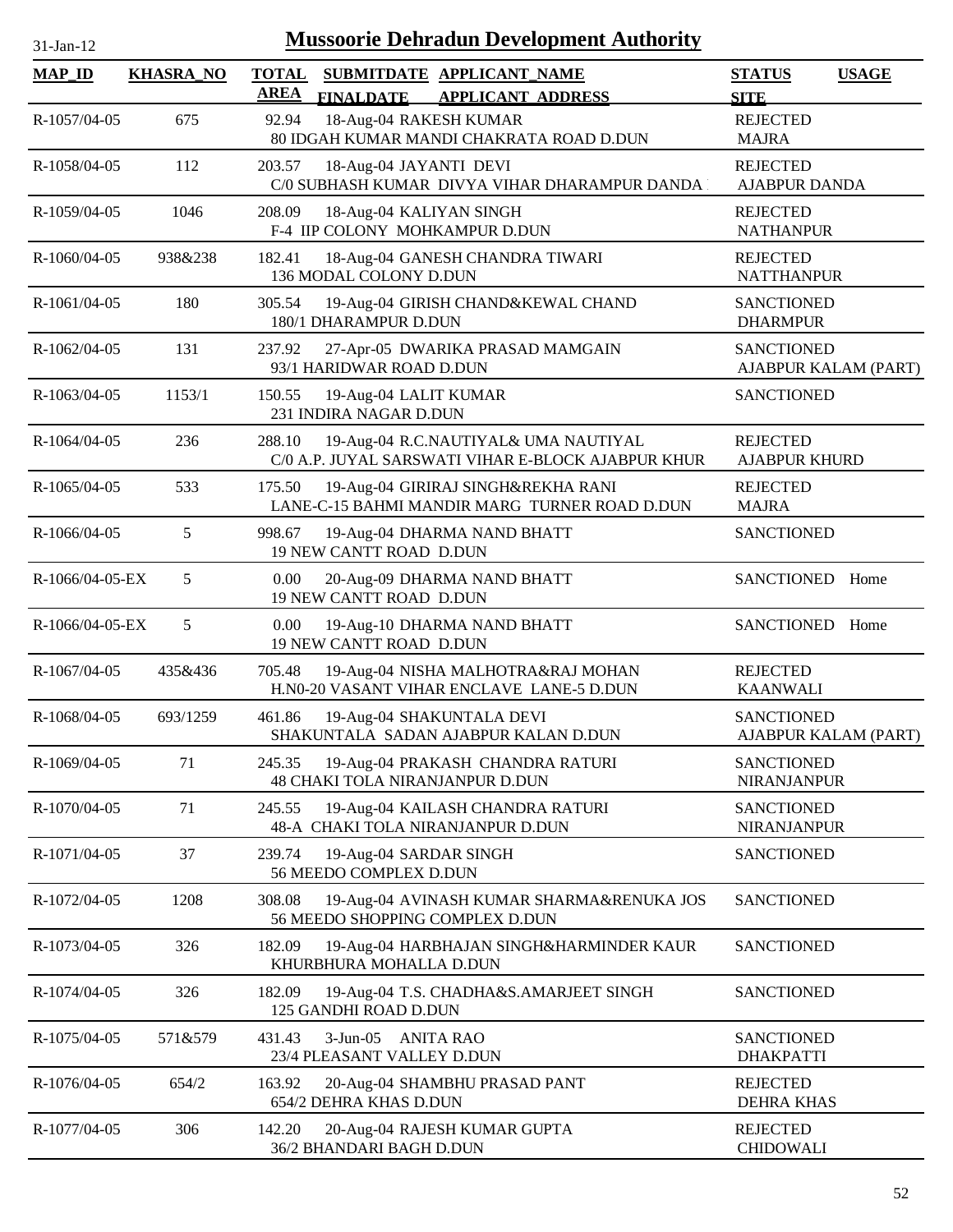| 31-Jan-12       |                  |              | <b>Mussoorie Dehradun Development Authority</b>                                        |                                          |                      |
|-----------------|------------------|--------------|----------------------------------------------------------------------------------------|------------------------------------------|----------------------|
| <b>MAP_ID</b>   | <b>KHASRA_NO</b> | <b>TOTAL</b> | SUBMITDATE APPLICANT NAME                                                              | <b>STATUS</b>                            | <b>USAGE</b>         |
|                 |                  | <b>AREA</b>  | <b>FINALDATE</b><br><b>APPLICANT ADDRESS</b>                                           | <b>SITE</b>                              |                      |
| R-1078/04-05    | 47               | 349.67       | 20-Aug-04 SATISH KUMAR MITTAL<br>27 IDGAH IIND GOVIND GARH D.DUN                       | <b>SANCTIONED</b><br>CHUKKHUWALA         |                      |
| R-1079/04-05    | 23/B             | 188.10       | 20-Aug-04 HARBHAJAN SINGH KOHLI<br>23-B GURU ROAD D.DUN                                | <b>SANCTIONED</b><br><b>GURU ROAD</b>    |                      |
| R-1080/04-05    | 942              | 260.69       | 20-Aug-04 H.C.PANDE<br>BOTANICAL SURVEY OF INDIA 192 KAULAGARH ROAD D.                 | <b>REJECTED</b><br><b>GADHI</b> (PART)   |                      |
| R-1081/04-05    | 342              | 198.11       | 20-Aug-04 INDERJEET KAUR<br>72/2 SHAKTI VIHAR MAZRA D.DUN                              | <b>SANCTIONED</b><br><b>MAJRA</b>        |                      |
| R-1082/04-05    | 117              | 510.00       | 20-Aug-04 BIPIN CHANDRA KANDPAL<br>BIPIN CHANDRA KANDPAL HIGH COURT NANITAL            | <b>SANCTIONED</b><br><b>DHORAN KHAS</b>  |                      |
| R-1083/04-05    | 34               | 194.24       | 20-Aug-04 SARSWATI DEVI<br>SARSWATI DEVI W/O B.P.THAPLIYAL GRAM NATHANPUR I            | <b>SANCTIONED</b><br><b>NATHANPUR</b>    |                      |
| R-1083/04-05-EX | 34               | 0.00         | 8-Sep-08 SARSWATI DEVI<br>SARSWATI DEVI W/O B.P.THAPLIYAL GRAM NATHANPUR I             | SANCTIONED<br><b>NATHANPUR</b>           | Home                 |
| R-1084/04-05    |                  | 669.00       | 20-Aug-04 LAKSHAMAN SINGH KUNWAR<br>103 ENGINEERS ENCLAVE PHASE -I GMS ROAD D.DUN      | <b>SANCTIONED</b>                        |                      |
| R-1085/04-05    | 332              | 168.24       | 20-Aug-04 JAI KISHAN SETHI<br>332 KHURBHURA MOHALLA D.DUN                              | <b>SANCTIONED</b>                        |                      |
| R-1086/04-05    | 257              | 162.30       | 14-Feb-05 SULOCHANA DEVI<br>ASIYANA ASSOCIATE SHASTRI NAGAR D.DUN                      | <b>SANCTIONED</b>                        | AJABPUR KALAM (PART) |
| R-1087/04-05    | 71               | 107.90       | 21-Aug-04 HARI SHANKAR MITTAL<br>71 RAJPUR ROAD                                        | <b>SANCTIONED</b>                        |                      |
| R-1088/04-05    | 71               | 153.39       | 21-Aug-04 RAJVEER SINGH<br>71 RAJPUR ROAD D.DUN                                        | <b>SANCTIONED</b>                        |                      |
| R-1089/04-05    | 219/220          | 230.60       | 21-Aug-04 RAMANAND SAMAIYAR&ANUPAM ANAN<br>12 DOON VIHAR JAKHAN D.DUN                  | <b>SANCTIONED</b>                        |                      |
| R-1090/04-05    | 81/1             | 177.32       | 21-Aug-04 SAIN SINGH<br><b>88-C PANDITWARI D.DUN</b>                                   | <b>SANCTIONED</b><br><b>PANDITWARI</b>   |                      |
| R-1091/04-05    | 79               | 242.76       | 21-Aug-04 JAGAT RAM<br>91-PHASE-II LANE-N0 4 PANDITWARI D.DUN                          | <b>SANCTIONED</b><br>PANDITWARI          |                      |
| R-1092/04-05    | 5                | 200.00       | 21-Aug-04 HARI OM NARANG<br>66 ARVIND MARG D.DUN                                       | <b>SANCTIONED</b>                        |                      |
| R-1093/04-05    | 275/2&274/1      | 418.00       | 23-Aug-04 AVAD VIHARI<br>B-3 BARRAGE TONS COLONY P.O. DAKPATHAR                        | <b>SANCTIONED</b><br><b>NIRANJANPUR</b>  |                      |
| R-1094/04-05    | 259              | 297.39       | 23-Aug-04 BHOLA DUTT PANT<br>H.N0.461 DHARAMPUR D.DUN                                  | <b>SANCTIONED</b>                        | AJABPUR KALAM (PART) |
| R-1095/04-05    | 100              | 87.89        | 23-Aug-04 BABU RAM SEHGAL<br>100 DHAMAWALA D.DUN                                       | <b>REJECTED</b><br><b>DHAMAWALA</b>      |                      |
| R-1096/04-05    | 163              | 203.40       | 10-Jan-05 HARGYAN SINGH<br>T-1V-23 SURVEY STATE HATHIBARKALA D.DUN                     | <b>SANCTIONED</b><br><b>SEWALA KALAN</b> |                      |
| R-1097/04-05    | 1246             | 222.80       | 23-Aug-04 SATYAWATI<br>32/22 KAULAGARH ROAD D.DUN                                      | <b>SANCTIONED</b><br><b>GADHI</b> (PART) |                      |
| R-1098/04-05    | 163              | 209.00       | 23-Aug-04 BHARAT SINGH CHAUHAN&SUNITA CHAU<br>B.S.CHAUHAN GRAM SEWLA KALAN MAJRA D.DUN | <b>SANCTIONED</b><br>SEWALA KALAN        |                      |
| R-1099/04-05    | 164              | 246.00       | 23-Aug-04 KULJEET KAUR&SUKHDEEP SINGH<br>164/2 SHIVALIK ENCLAVE RACE COURSE D.DUN      | <b>SANCTIONED</b><br><b>RACE COURSE</b>  |                      |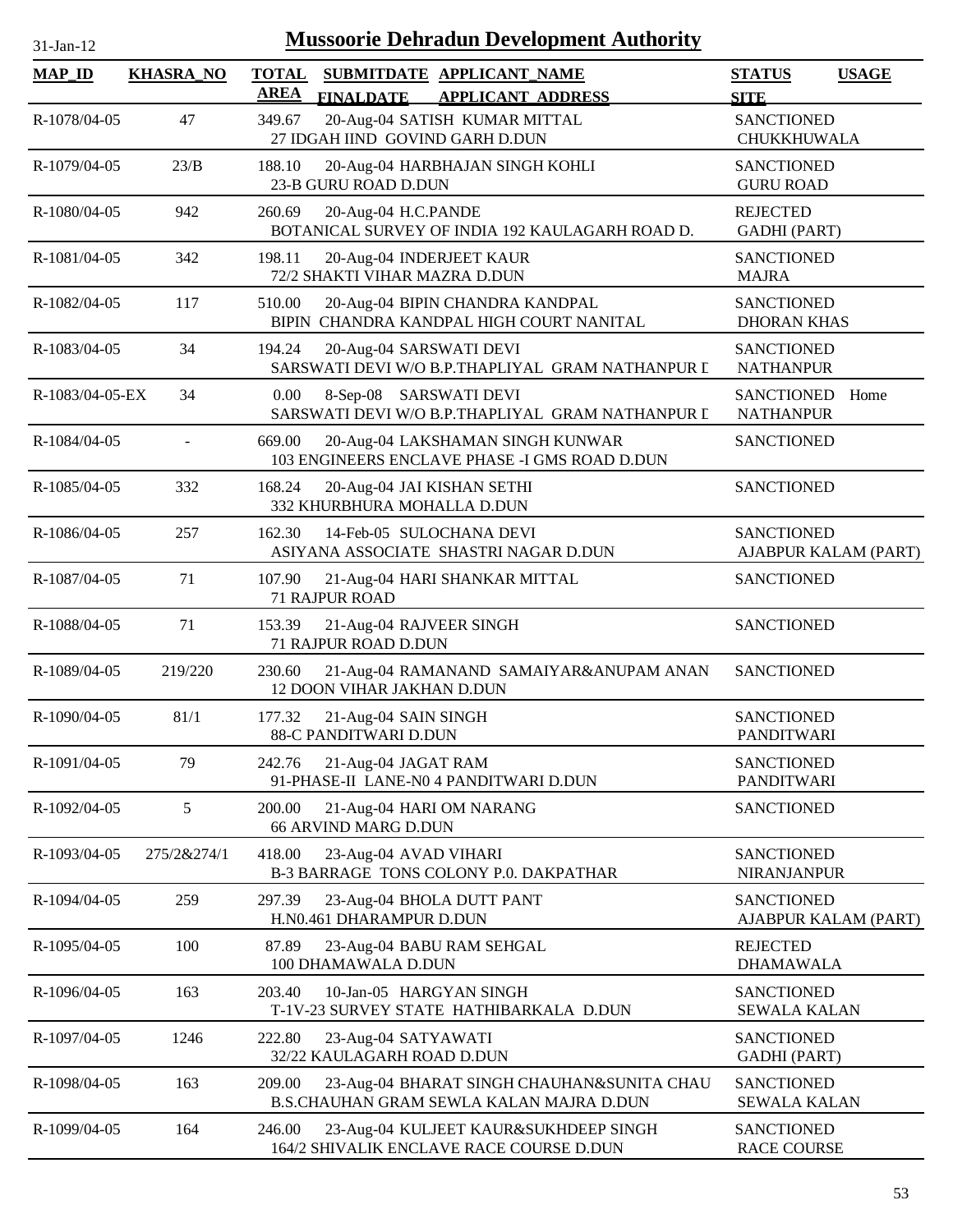| <b>Mussoorie Dehradun Development Authority</b><br>$31-Jan-12$ |                                 |                             |                                                                                       |                                           |                     |  |
|----------------------------------------------------------------|---------------------------------|-----------------------------|---------------------------------------------------------------------------------------|-------------------------------------------|---------------------|--|
| <b>MAP_ID</b>                                                  | <b>KHASRA_NO</b>                | <b>TOTAL</b><br><b>AREA</b> | SUBMITDATE APPLICANT NAME<br><b>FINALDATE</b><br><b>APPLICANT ADDRESS</b>             | <b>STATUS</b><br><b>SITE</b>              | <b>USAGE</b>        |  |
| R-1100/04-05                                                   | $\overline{\phantom{a}}$        | 901.72                      | 23-Aug-04 S.V.SINGH<br>56 MEEDO COMPLEX D.DUN                                         | <b>SANCTIONED</b>                         |                     |  |
| R-1101/04-05                                                   | 11/9/1                          | 232.20                      | 24-Aug-04 R.RAJPAL<br>11/9/1 E.C.ROAD.D.DUN                                           | <b>SANCTIONED</b><br>E.C.ROAD             |                     |  |
| R-1102/04-05                                                   | 431&441                         | 521.00                      | 24-Aug-04 MADAN MOHAN GHILDIYAL<br>M.M.GHILDIYAL HIGH COURT NANITAL UTTARANCHAL       | <b>SANCTIONED</b><br><b>DHORAN KHAS</b>   |                     |  |
| R-1103/04-05                                                   | 332                             | 148.70                      | 24-Aug-04 REENA PUNDIR&MANJU PUNDIR<br>C/0 MANJEET SINGH CHAWLA TAPOWAN NALAPANI AAMW | <b>SANCTIONED</b><br><b>AAMWALA TARLA</b> |                     |  |
| R-1104/04-05                                                   | $6-D$                           | 88.61                       | 24-Aug-04 SATYA NARAYAN<br><b>GRAM -KANDOLI D.DUN</b>                                 | <b>REJECTED</b><br><b>KANDOLI</b>         |                     |  |
| R-1105/04-05                                                   | 128&133                         | 205.76                      | 24-Aug-04 CHANDER MOHAN BHATIA<br><b>SEWALA KHURD D.DUN</b>                           | <b>SANCTIONED</b><br><b>SEWALA KHURD</b>  |                     |  |
| R-1106/04-05                                                   | 1296                            | 196.00                      | 25-Aug-04 SANJEEV JETHI&MOHAN LAL<br>105 DANDI PUR MOHALLA D.DUN                      | <b>REJECTED</b><br><b>KAANWALI</b>        |                     |  |
| R-1107/04-05                                                   | 166/166                         | 278.43                      | 26-Aug-04 SMT.SUMAN<br>47 NESHVILA ROAD D.DUN                                         | <b>SANCTIONED</b>                         |                     |  |
| R-1107/04-05-EX 166/166                                        |                                 | 0.00                        | 26-Aug-09 SMT.SUMAN<br>47 NESHVILA ROAD D.DUN                                         | SANCTIONED                                | Home                |  |
| R-1107/04-05-EX 166/166                                        |                                 | 0.00                        | 27-Aug-10 SMT.SUMAN<br>47 NESHVILA ROAD D.DUN                                         | <b>SANCTIONED</b>                         | Home                |  |
| R-1108/04-05                                                   | 59                              | 236.64                      | 26-Aug-04 JANKI RAWAT<br>JANKI RAWAT B-1 SARASWATI VIHAR D.DUN                        | <b>SANCTIONED</b><br><b>AJABPUR KHURD</b> |                     |  |
| R-1109/04-05                                                   | 251                             | 126.65                      | 26-Aug-04 RAMESH CHAND ARYA<br>18 BHAGIRATHI PURAM ENGINEERS ENCLAVE D.DUN            | <b>SANCTIONED</b>                         |                     |  |
| R-1110/04-05                                                   | 332                             | 7,323.00                    | 26-Aug-04 ST. THOMAS COLLEGE<br>R.V.GARDNER ST. THOMAS COLLEGE D.DUN                  | <b>REJECTED</b><br>KARGI GRANT (PART)     |                     |  |
| R-1111/04-05                                                   | 572                             | 494.91                      | 26-Aug-04 LALITA PRASAD SEMWAL<br>SUBHGA SADAN BADRISH COLONY DHARAMPUR DANDA I       | <b>REJECTED</b><br>DHARAMPUR DANDA        |                     |  |
| R-1112/04-05                                                   | 1513-B&151                      | 140.74                      | 26-Aug-04 NITIN CHUGH<br>R/0 2-STRACHEY ROAD CIVIL LINES ALLAHABAD                    | <b>SANCTIONED</b>                         |                     |  |
| R-1113/04-05                                                   | 155/2                           | 213.19                      | 26-Aug-04 JITENDER KUMAR SINGHAL<br>39 PANDITWARI PHASE-11 D.DUN                      | <b>SANCTIONED</b>                         |                     |  |
| R-1114/04-05                                                   | 5/2                             | 189.96                      | 26-Aug-04 SANJEEV KUMAR KESHRI<br>91/91 NESHVILLA ROAD D.DUN                          | <b>SANCTIONED</b>                         |                     |  |
| R-1115/04-05                                                   | 142                             | 373.14                      | 1-Dec-04 VIVEK AGGARWAL<br>77/3 RAJPUR ROAD D.DUN                                     | <b>REJECTED</b><br>MOHABBEWALA (PART)     |                     |  |
| R-1116/04-05                                                   | 31                              | 149.90                      | 26-Aug-04 KAILASH KATHURIA&RAVI KATHURIA<br>12 VIJAY PARK EXT. CHAKRATA ROAD D.DUN    | <b>SANCTIONED</b>                         | CHAI BAGH KAULAGARH |  |
| R-1117/04-05                                                   | 73/1                            | 282.53                      | 26-Aug-04 AHMAD HASAN ANSARI<br>73/1 RACE COURSE D.DUN                                | <b>SANCTIONED</b><br><b>RACE COURSE</b>   |                     |  |
|                                                                | R-1118/04-05 881K&881G&90<br>9G | 243.53                      | 26-Aug-04 Y.S.TOPAL<br>OFFICE OF N.H. CIRCLE P.W.D. YAUMNA COLONY D.DUN               | <b>SANCTIONED</b><br><b>AJABPUR KHURD</b> |                     |  |
| R-1119/04-05                                                   | 22                              | 213.67                      | 26-Aug-04 VIMLA DEVI<br>22 ARYA NAGAR BLOCK N0.11 D.DUN                               | <b>REJECTED</b><br><b>ARYA NAGAR</b>      |                     |  |
| R-1120/04-05                                                   | 9                               | 160.03                      | 26-Aug-04 NISHA AGGARWAL<br>501/5 KHURBHURA D.DUN                                     | <b>REJECTED</b><br><b>OTHERS</b>          |                     |  |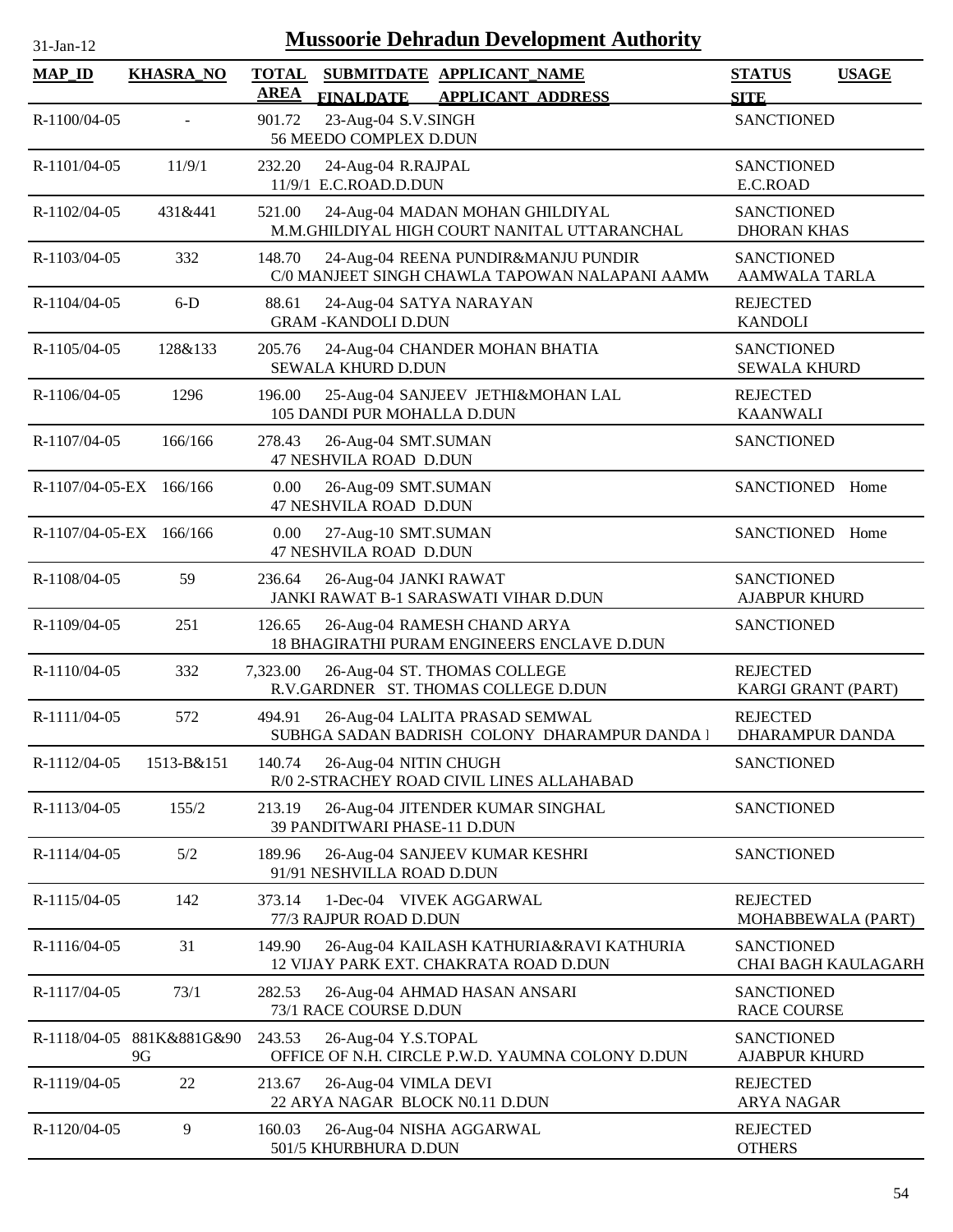| $31$ -Jan-12 |  |
|--------------|--|

| <b>MAP_ID</b>   | <b>KHASRA_NO</b> | <b>TOTAL</b><br>SUBMITDATE APPLICANT_NAME<br><b>AREA</b><br><b>FINALDATE</b><br><b>APPLICANT ADDRESS</b> | <b>STATUS</b><br><b>USAGE</b><br><b>SITE</b> |
|-----------------|------------------|----------------------------------------------------------------------------------------------------------|----------------------------------------------|
| R-1121/04-05    | 571&572          | 184.92<br>26-Aug-04 MADAN MOHAN SHARMA<br>52 TILAK ROAD D.DUN                                            | <b>SANCTIONED</b><br><b>MAJRA</b>            |
| R-1122/04-05    | 49               | 26-Aug-04 DINESH SINGH RAWAT<br>215.79<br>S-2-A/18 DEFENCE COLONY D.DUN                                  | <b>SANCTIONED</b>                            |
| R-1123/04-05    | 951/1&416        | 172.00<br>26-Aug-04 ANJU TYAGI& PUNEET TYAGI<br>67/43 TYAGI ROAD D.DUN                                   | <b>SANCTIONED</b>                            |
| R-1124/04-05    | 30/3             | 110.90<br>27-Aug-04 SAROJ BALA<br>30/3 DHARAMPUR D.DUN                                                   | <b>SANCTIONED</b><br><b>DHARMPUR</b>         |
| R-1125/04-05    | 191              | 123.78<br>27-Aug-04 KEERTI BHUSHAN TYAGI<br>C/0 4 NEW ROAD D.DUN                                         | <b>SANCTIONED</b>                            |
| R-1126/04-05    | 1                | 160.94<br>27-Aug-04 SMT. KUNJMA<br>15 GOVIND GARH D.DUN                                                  | <b>REJECTED</b><br><b>DEHRA KHAS</b>         |
| R-1127/04-05    | 14               | 273.51<br>11-May-05 PREM JOSHI<br>14 ARYA NAGAR D.DUN                                                    | <b>SANCTIONED</b><br><b>ARYA NAGAR</b>       |
| R-1128/04-05    | 614              | 27-Aug-04 PRAMOD SHARMA<br>144.61<br>AJABPUR KALAN D.DUN                                                 | <b>SANCTIONED</b><br>AJABPUR KALAM (PART)    |
| R-1129/04-05    | 130&8            | 27-Aug-04 MUSTAQUIM AHMAD MANSOORIE&NAZA<br>120.62<br>BLOCK-G-263 NEHRU COLONY D.DUN                     | <b>SANCTIONED</b><br><b>KANDOLI</b>          |
| R-1130/04-05    | $7-C$            | 202.50<br>27-Aug-04 SATYA MAIRA<br>7-C LUXMI ROAD D.DUN                                                  | <b>REJECTED</b><br><b>LAXMI ROAD</b>         |
| R-1131/04-05    | 432/2/5          | 253.14<br>27-Aug-04 KAPIL KUMAR AGGARWAL<br>38 ANAND CHOWK D.DUN                                         | <b>SANCTIONED</b>                            |
| R-1132/04-05    | $19-B$           | 315.28<br>27-Aug-04 SUNIL SINGH<br>19-B KALI DAS ROAD D.DUN                                              | <b>SANCTIONED</b>                            |
| R-1133/04-05    | 593&594&59       | 455.00<br>27-Aug-04 ASHA BAHUGUNA<br>R/0 21/10 E.C.ROAD D.DUN                                            | <b>SANCTIONED</b>                            |
| R-1134/04-05    | 559              | 204.46<br>27-Aug-04 ARUN KUMAR<br><b>GRAM SEWLA KALAN D.DUN</b>                                          | <b>SANCTIONED</b>                            |
| R-1135/04-05    | 160/5            | 27-Aug-04 SUNITA NEGI<br>92.42<br>9A/95 DOBHALWALA D.DUN                                                 | <b>SANCTIONED</b>                            |
| R-1136/04-05    | 193/2            | 28-Aug-04 DEV BAHADUR THAPA<br>179.50<br>PULAMI HOUSE CHANDERBANI SEWLA KALAN D.DUN                      | <b>REJECTED</b><br><b>SEWALA KALAN</b>       |
| R-1137/04-05-RE | 52/56            | 231.22<br>12-Nov-09 HARISH NAUTIYAL<br>52/26 HARIDWAR ROAD D.DUN                                         | SANCTIONED Home<br><b>HARIDWAR ROAD</b>      |
| R-1138/04-05    |                  | 195.00<br>28-Aug-04 KRISHAN GUPTA<br>128/6 SHIVAM VIHAR D.DUN                                            | <b>SANCTIONED</b>                            |
| R-1139/04-05    | 440/16           | 162.57<br>28-Aug-04 RAJEEV AGARWAL<br>12/1 GREEN PARK D.DUN                                              | <b>SANCTIONED</b>                            |
| R-1140/04-05    | 801              | 20-Jun-05 HAYAT SINGH PUNDIR<br>397.59<br>4-NEW ROAD D.DUN                                               | <b>SANCTIONED</b><br>AJABPUR KALAM (PART)    |
| R-1141/04-05    | 17               | 180.00<br>28-Aug-04 SHOBHA RAM RATURI<br>17-A DALAN WALA MDDA COLONY D.DUN                               | <b>SANCTIONED</b><br>MDDA COLONY DALANW      |
| R-1142/04-05    | 482&607          | 102.89<br>28-Aug-04 SUSHMA DEVI<br>22 NEW PATEL NAGAR D.DUN                                              | <b>REJECTED</b><br><b>SEWALA KALAN</b>       |
| R-1143/04-05    | 95               | 222.86<br>28-Aug-04 SIDHARTH BHARDWAJ<br>11.27 ASHIRWAD ENCLAVE D.DUN                                    | <b>SANCTIONED</b><br>MOHABBEWALA (PART)      |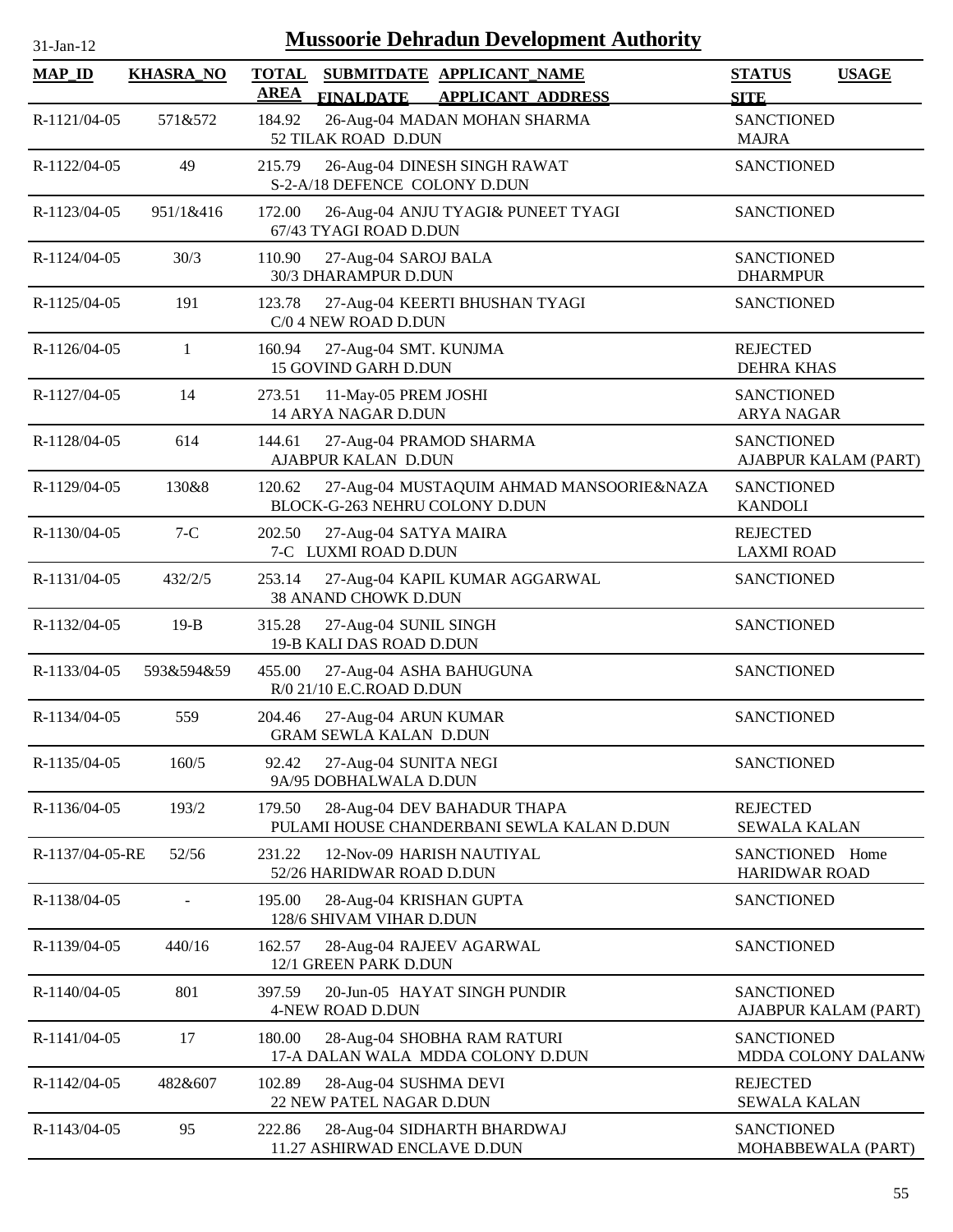| $31$ -Jan-12   |                  |                             | <b>Mussoorie Dehradun Development Authority</b>                                    |                                           |                   |
|----------------|------------------|-----------------------------|------------------------------------------------------------------------------------|-------------------------------------------|-------------------|
| <b>MAP_ID</b>  | <b>KHASRA_NO</b> | <b>TOTAL</b><br><b>AREA</b> | SUBMITDATE APPLICANT_NAME<br><b>APPLICANT ADDRESS</b><br><b>FINALDATE</b>          | <b>STATUS</b><br><b>SITE</b>              | <b>USAGE</b>      |
| R-1144/04-05   | 551              | 167.22                      | 28-Aug-04 SURENDER KUMAR GOYAL<br>338 MOHIT NAGAR D.DUN                            | <b>REJECTED</b><br><b>KAANWALI</b>        |                   |
| R-1145/04-05   | 1174             | 146.86                      | 28-Aug-04 TEK CHAND CHAUDHARY<br>124 RAM VIHAR D.DUN                               | <b>SANCTIONED</b><br><b>GADHI</b> (PART)  |                   |
| R-1146/04-05   | 683              | 236.85                      | 29-Oct-04 CHANDI DEVI DANGWAL<br><b>GRAM JAKHAN D.DUN</b>                          | <b>REJECTED</b><br><b>JAKHAN</b>          |                   |
| R-1147/04-05   | 83/1             | 732.37                      | 31-Aug-04 LEELA SHARMA<br>151/22 RAJPUR ROAD D.DUN                                 | <b>REJECTED</b><br><b>JAKHAN</b>          |                   |
| R-1148/04-05   | 84/3             | 187.25                      | 31-Aug-04 RAMESH KUMAR GROVER<br>84/3 &111 BLOCK -2 ARYA NAGAR D.DUN               | <b>SANCTIONED</b><br><b>ARYA NAGAR</b>    |                   |
| R-1149/04-05   | 203              | 261.96                      | 31-Aug-04 UMA NAND THAPLIYAL<br>HIMANDRI AVENUE LINE-N0-6 NEHRU GRAM D.DUN         | <b>REJECTED</b><br><b>NATHANPUR</b>       |                   |
| R-1150/04-05   | 5/2              | 298.07                      | 31-Aug-04 DAMYANTI BHATT<br>ASHIYANA ASSOCIATES SHASTRI NAGAR D.DUN                | <b>REJECTED</b><br><b>HARRAWALA</b>       |                   |
| $R-1151/04-05$ | 28               | 203.30                      | 31-Aug-04 S.HARCHARAN SINGH SONDHI<br>M/S SONDHI MEDICAL STORES 6- KARAN PUR D.DUN | <b>SANCTIONED</b><br>NADI RISPANA         |                   |
| R-1152/04-05   | 427&430          | 284.80                      | 31-Aug-04 PRADEEP KUMAR<br>31/6 VIJAY COLONY HATHIBARKALAN D.DUN                   | <b>SANCTIONED</b><br><b>HATHIBARKALA</b>  |                   |
| R-1153/04-05   | 322              | 274.58                      | 31-Aug-04 UTTAM SINGH<br>22 TAPOWAN ENCLAVE AAM WALA TARLA D.DUN                   | <b>SANCTIONED</b><br>AAMWALA TARLA        |                   |
| R-1154/04-05   | $E-45$           | 311.33                      | 31-Aug-04 S.R.DHIMAN<br>90/12 PARK ROAD D.DUN                                      | <b>SANCTIONED</b><br><b>RACE COURSE</b>   |                   |
| R-1155/04-05   | 143/118          | 175.71                      | 28-Dec-04 ASHA RANI<br>133/118 BLOCK -11 ARYA NAGAR D.DUN                          | <b>SANCTIONED</b><br><b>ARYA NAGAR</b>    |                   |
| R-1156/04-05   | 11               | 9,121.34                    | 31-Aug-04 SUDHIR KUMAR WINDLASS<br>53-R RAJPUR ROAD D.DUN                          | <b>SANCTIONED</b><br>NEHRU ROAD.          | <b>Group Hous</b> |
| R-1157/04-05   | 20               | 302.04                      | 2-Sep-04 RUCHI AGGARWAL<br>38/1 KASHAV ROAD D.DUN                                  | <b>SANCTIONED</b><br>MUNCIPAL ROAD        |                   |
| R-1158/04-05   | 10/1             | 195.16                      | 2-Sep-04 GOVIND RAM GODIYAL<br>SHIV MANDIR ARYA NAGAR D.DUN                        | <b>REJECTED</b><br>AAMWALA TARLA          |                   |
| R-1159/04-05   | 281/2            | 213.70                      | 2-Sep-04 BABU RAM GUPTA<br>C-T-4 YAMUNA COLONY D.DUN                               | <b>SANCTIONED</b><br><b>KAULAGARH</b>     |                   |
| R-1160/04-05   | 252              | 192.78                      | 2-Sep-04 HEERA MANI BHATT<br>C/0 RAWAT ASSOCIATES 15 FIRST FLOOR UTTRANCHAL C      | <b>REJECTED</b><br><b>SEWALA KALAN</b>    |                   |
| R-1161/04-05   | 1248/1           | 221.90                      | 2-Sep-04 ATUL KUMAR GOYAL<br>4-SHANTI KUNJ ENGG.ENCLAVE G.M.S.ROAD D.DUN           | <b>SANCTIONED</b><br><b>KAANWALI</b>      |                   |
| R-1162/04-05   | 917&1543         | 170.40                      | 3-Dec-04 MAHENDER SINGH<br>TYPE-3 H.N0.-7 C.P.W.D. COLONY D.DUN                    | <b>SANCTIONED</b><br>AJABPUR KALAM (PART) |                   |
| R-1163/04-05   | 55&139/141       | 117.43                      | 18-Jan-06 ASHA ASRANI<br>151/8 RAJPUR ROAD D.DUN                                   | <b>REJECTED</b><br><b>JAKHAN</b>          |                   |
| R-1164/04-05   | 451              | 144.58                      | 2-Sep-04 ANIL KUMAR DOBRIYAL<br>ANIL KUMAR C/0 BAHWANI BALIKA INTER COLLAGE D.     | <b>SANCTIONED</b><br><b>KAANWALI</b>      |                   |
| R-1165/04-05   | 587              | 111.70                      | 2-Sep-04 SATISH KUMAR HINDWAN<br>1 AFSB CLEMENT TOWN D.DUN                         | <b>REJECTED</b><br><b>BHARUWALA GRANT</b> |                   |
| R-1166/04-05   | $4-C/5-A/3$      | 158.91                      | 2-Sep-04 RAM CHAMELI<br>C/5-A/36/4/3 E.C.ROAD D.DUN                                | <b>REJECTED</b><br>E.C.ROAD               |                   |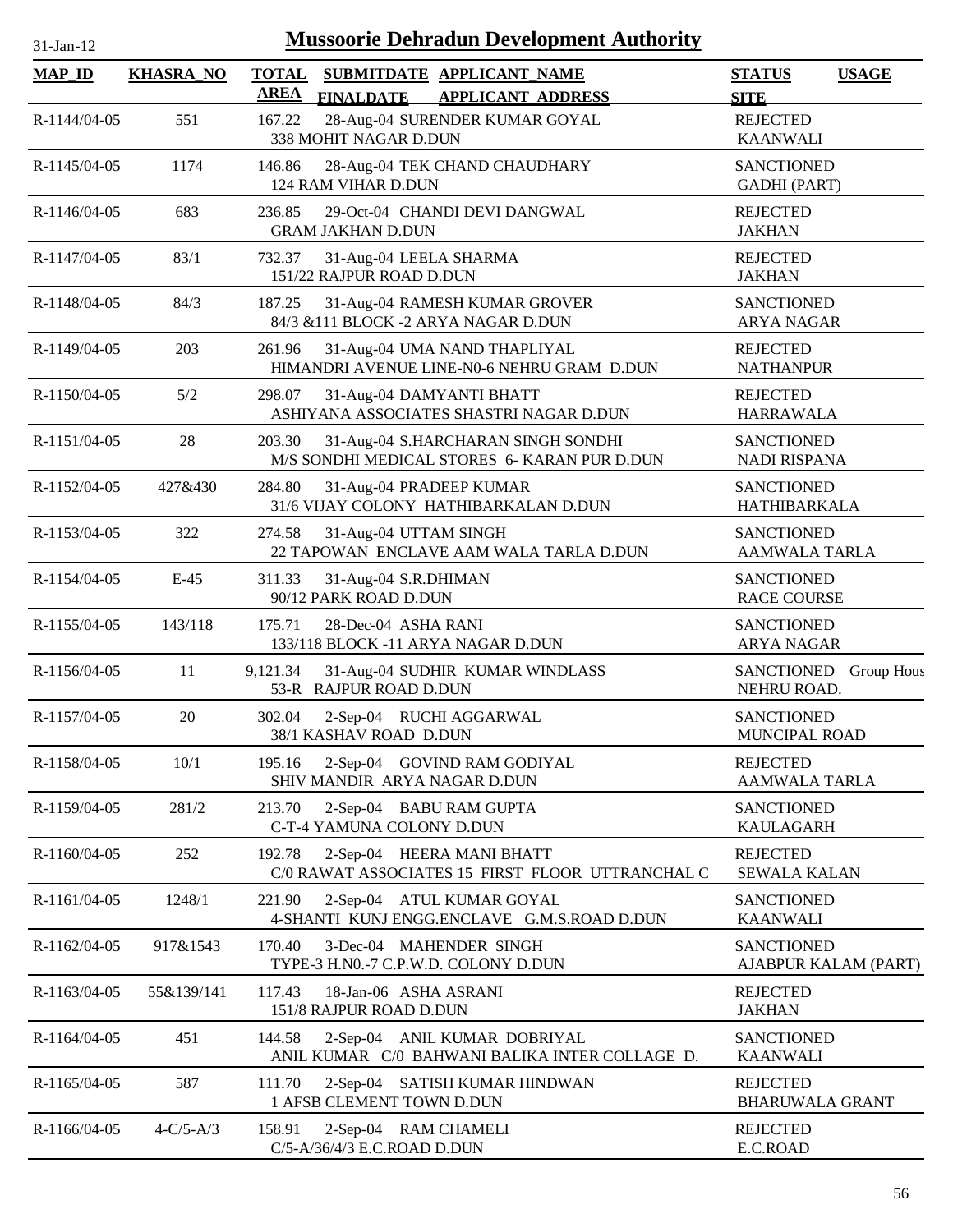| $31$ -Jan- $12$ | <b>Mussoorie Dehradun Development Authority</b> |             |                                                                               |                                           |                     |  |  |  |
|-----------------|-------------------------------------------------|-------------|-------------------------------------------------------------------------------|-------------------------------------------|---------------------|--|--|--|
| <b>MAP_ID</b>   | <b>KHASRA_NO</b>                                | <b>AREA</b> | TOTAL SUBMITDATE APPLICANT NAME<br>FINALDATE APPLICANT ADDRESS                | <b>STATUS</b><br><b>SITE</b>              | <b>USAGE</b>        |  |  |  |
| R-1167/04-05    | 5                                               | 156.03      | 2-Sep-04 SANJEEV KUMAR GARG<br>5 TEG BAHADUR ROAD D.DUN                       | <b>SANCTIONED</b>                         |                     |  |  |  |
| R-1168/04-05    | 1199                                            | 351.08      | 2-Sep-04 JITENDER VIJAN&SEEMA VIJAN<br>11 PREET VIHAR NIRANJANPUR D.DUN.      | <b>SANCTIONED</b>                         |                     |  |  |  |
| R-1169/04-05    | 410                                             | 139.44      | 2-Sep-04 KUNTA RANI<br>231 INDIRA NAGAR D.DUN                                 | <b>SANCTIONED</b>                         |                     |  |  |  |
| R-1170/04-05    | 7                                               | 144.83      | 2-Sep-04 TARANPREET SINGH<br>90-D RACE COURSE D.DUN                           | <b>SANCTIONED</b>                         |                     |  |  |  |
| R-1171/04-05    | 68                                              | 159.79      | 2-Sep-04 RANJEET KAUR<br>13/41 DANDIPUR MOHALLA D.DUN                         | <b>SANCTIONED</b>                         |                     |  |  |  |
| R-1172/04-05    | 534                                             | 203.77      | 2-Sep-04 MUKESH KHANNA&SWADESH KHANNA<br>6/7 PLASENT VALLEY RAJPUR ROAD D.DUN | <b>SANCTIONED</b>                         |                     |  |  |  |
| R-1173/04-05    | 242&243                                         | 171.78      | 2-Sep-04 ALKA BANSAL<br><b>6-A NEMI ROAD D.DUN</b>                            | <b>SANCTIONED</b>                         |                     |  |  |  |
| R-1174/04-05    | 200                                             | 811.00      | 3-Sep-04 PIYARA SINGH MALHOTRA<br>C/0 10 ANAND CHOWK D.DUN                    | <b>SANCTIONED</b><br><b>VASANT VIHAR</b>  |                     |  |  |  |
| R-1175/04-05    | 158                                             | 167.29      | 3-Sep-04 FAQIR CHAND JAIN<br>FAQIR CHAND HO.N0-1-TYPE-11 CPWD COLONY 2-FOREST | <b>SANCTIONED</b><br><b>NIRANJANPUR</b>   |                     |  |  |  |
| R-1176/04-05    | 30/1                                            | 245.00      | 3-Sep-04 PRAKESH WATI<br>232 ARYA NAGAR BLOCK-11 D.DUN                        | <b>SANCTIONED</b><br><b>ADOIWALA</b>      |                     |  |  |  |
| R-1177/04-05    | 20                                              | 238.82      | 3-Sep-04 REETA ARORA<br>174 LUNIYA MOHALLA D.DUN                              | <b>SANCTIONED</b>                         | CHAI BAGH KAULAGARH |  |  |  |
| R-1178/04-05    | $A-18$                                          | 180.00      | 3-Sep-04 CHANDRA SHEKHER<br>A-18 MIG MDDA COLONY DALANWALA D.DUN              | <b>SANCTIONED</b>                         | MDDA COLONY DALANW  |  |  |  |
| R-1179/04-05    | 69/1                                            | 193.29      | 3-Sep-04 PADAM SINGH&RAJESHWARI<br>6/E-8 SHASTRI NAGAR D.DUN                  | <b>SANCTIONED</b><br>AJABPUR KALAM (PART) |                     |  |  |  |
| $R-1180/04-05$  | 45/15                                           | 101.78      | 3-Sep-04 SHANTI SINGH<br>48/2 TEG BAHADUR ROAD D.DUN                          | <b>SANCTIONED</b>                         |                     |  |  |  |
| R-1181/04-05    | 144                                             | 188.12      | 3-Sep-04 MANJU JAIN<br>82 MOTI BAZAR D.DUN                                    | <b>SANCTIONED</b>                         |                     |  |  |  |
| R-1181/04-05-EX | 144                                             | $0.00\,$    | 4-Sep-09 MANJU JAIN<br>82 MOTI BAZAR D.DUN DEHRADUN                           | SANCTIONED Home                           |                     |  |  |  |
| R-1181/04-05-EX | 144                                             | $0.00\,$    | 24-Sep-10 MANJU JAIN<br>82 MOTI BAZAR D.DUN DEHRADUN                          | SANCTIONED Home                           |                     |  |  |  |
| R-1182/04-05    | 494                                             | 188.13      | 25-Feb-05 PRADEEP KUMAR SHUKLA<br>C-25 JAL NIGAM COLONY INDIRA NAGAR D.DUN    | <b>SANCTIONED</b><br><b>NIRANJANPUR</b>   |                     |  |  |  |
| R-1183/04-05    | 424/721                                         | 223.31      | 3-Sep-04 ARVIND KUMAR OBERAI&AVNISH KUMAR<br>10 MUNICIPAL ROAD D.DUN          | <b>SANCTIONED</b>                         |                     |  |  |  |
| R-1184/04-05    | 1187                                            | 342.34      | 3-Sep-04 VIJAY KUMAR<br>59/8 PARK ROAD D.DUN                                  | <b>REJECTED</b><br><b>KAANWALI</b>        |                     |  |  |  |
| R-1185/04-05    | 1447                                            | 207.58      | 3-Sep-04 RAM CHANDER BAGRI<br>DWARIKA PURI KANWALI D.DUN                      | <b>SANCTIONED</b><br><b>KAANWALI</b>      |                     |  |  |  |
| R-1186/04-05    | 578&579                                         | 247.10      | 3-Sep-04 SHAKUNTLA AHUJA<br>21 SHIVALIK PURAM D.DUN                           | <b>SANCTIONED</b>                         |                     |  |  |  |
| R-1187/04-05    | 507/357                                         | 192.07      | 4-Sep-04 VENU DAVID<br>507/357 CHUKKHUWALA D.DUN                              | <b>SANCTIONED</b><br><b>CHUKKHUWALA</b>   |                     |  |  |  |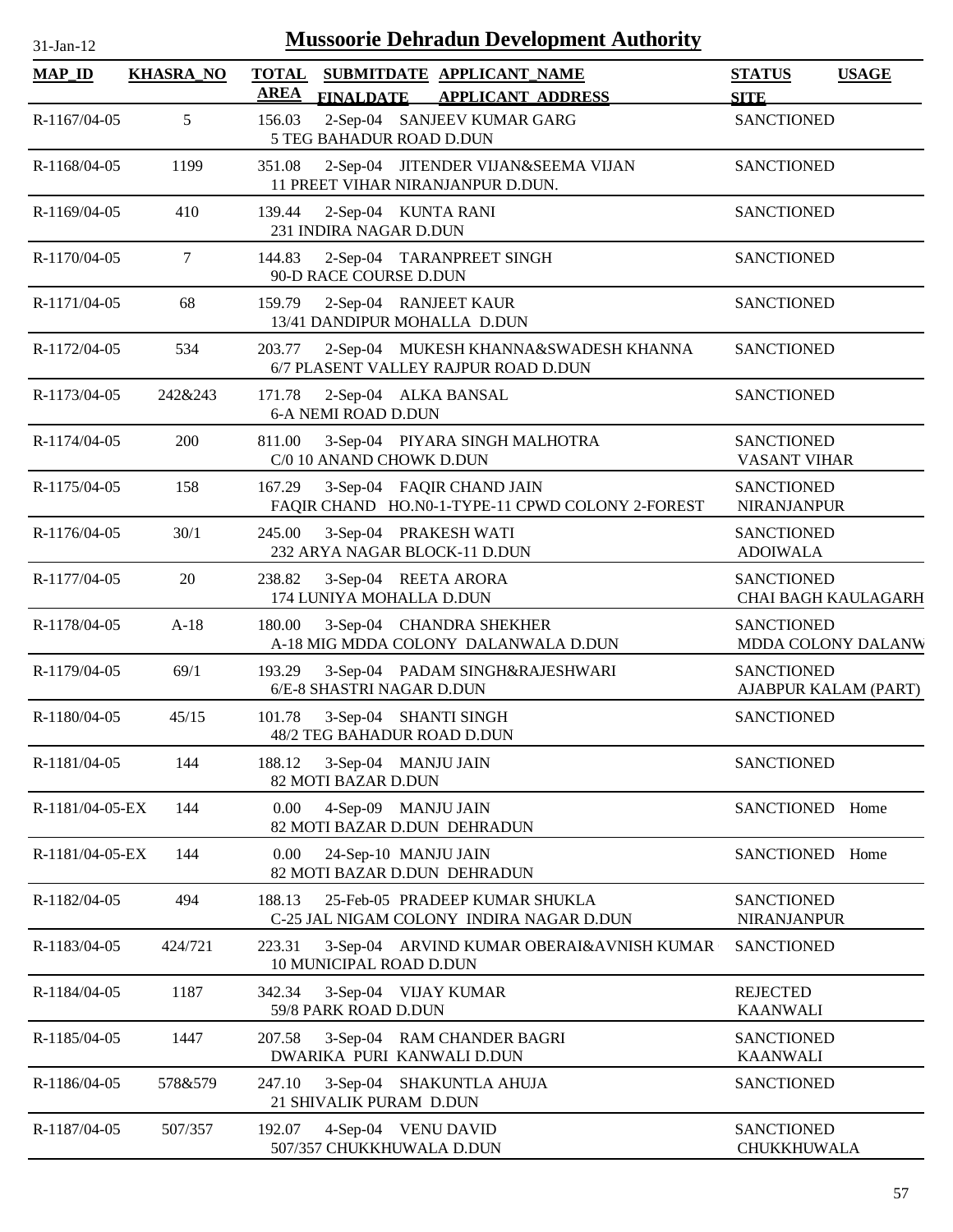| $31-Jan-12$   |                  |                             | <b>Mussoorie Dehradun Development Authority</b>                                                   |                                              |
|---------------|------------------|-----------------------------|---------------------------------------------------------------------------------------------------|----------------------------------------------|
| <b>MAP_ID</b> | <b>KHASRA_NO</b> | <b>TOTAL</b><br><u>AREA</u> | SUBMITDATE APPLICANT NAME<br>FINALDATE APPLICANT ADDRESS                                          | <b>STATUS</b><br><b>USAGE</b><br><b>SITE</b> |
| R-1188/04-05  | 212              | 393.07                      | 4-Sep-04 HUKAM CHAND BANSAL<br>241/11 PANDITWARI D.DUN                                            | <b>SANCTIONED</b><br>PANDITWARI              |
| R-1189/04-05  | 59               | 314.19                      | 4-Sep-04 RAKESH BADONI<br>59 NALAPANI ROAD D.DUN                                                  | <b>REJECTED</b><br><b>AAMWALA TARLA</b>      |
| R-1190/04-05  | 867              | 264.60                      | 4-Sep-04 DEEP PRAKASH SINGH&SATYA PRAKASH S REJECTED<br>32/11 E.C.ROAD D.DUN                      | <b>NATHANPUR</b>                             |
| R-1191/04-05  | 98               | 214.41                      | 4-Sep-04 NANDA SINGH NEGI<br>C/0 G.S. CHAUHAN B-BLOCK SARASWATI VIH                               | <b>SANCTIONED</b>                            |
| R-1192/04-05  | $S-2-B-76$       | 378.06                      | 6-Sep-04 G.D.UPADHYAI<br>25 MDDA COLONY MOHINI ROAD D.DUN                                         | <b>SANCTIONED</b><br>DEFENCE COLONY          |
| R-1193/04-05  | 16&75            | 212.65                      | 6-Sep-04 RAM RATAN RAVI<br>16 & 75 NALA PANI ROAD D.DUN                                           | <b>SANCTIONED</b><br><b>NALAPANI ROAD</b>    |
| R-1194/04-05  | 45/45            | 124.97                      | 6-Sep-04 NAIN SINGH<br>45/45 D.A.V. COLLAGE ROAD D.DUN.                                           | <b>SANCTIONED</b><br>D.A.V. COLLAGE ROAD     |
| R-1195/04-05  | 14               | 199.99                      | 6-Sep-04 RAKHI TOMER&HEMENDER TOMAR<br>12-A MOHINI ROAD D.DUN                                     | <b>SANCTIONED</b>                            |
| R-1196/04-05  | 933              | 173.66                      | 6-Sep-04 SHIV KUMARI<br>134 JAKHAN D.DUN                                                          | <b>SANCTIONED</b>                            |
| R-1197/04-05  | 62               | 127.04                      | 6-Sep-04 LAL CHAND<br>77 LUNIA MOHALLA D.DUN                                                      | <b>SANCTIONED</b><br>LUNIA MAHALLA           |
| R-1198/04-05  | 23A&23B          | 917.28                      | 17-Jun-06 SUKHVARSHA KHANNA<br>R/0 160/4 RAJPUR ROAD D.DUN                                        | <b>SANCTIONED</b><br><b>RAJ PUR ROAD</b>     |
| R-1199/04-05  | 412&135/2        | 185.77                      | 10-Apr-06 LATESH RANI&JAGAT SINGH<br>137 RAJPUR ROAD D.DUN                                        | <b>SANCTIONED</b><br><b>JAKHAN</b>           |
| R-1200/04-05  | 157              | 135.51                      | 8-Sep-04 SOHAN SINGH THAPA<br>H.N0.68 DAKRA GARHI CANTT D.DUN                                     | <b>SANCTIONED</b><br>VIJAYPUR HATHI BADKAI   |
| R-1201/04-05  | 1337             | 216.65                      | 8-Sep-04 JAG MOHAN SINGH NEGI<br>250 NAGESWAR ROAD DAKRA D.DUN                                    | <b>SANCTIONED</b><br><b>KAANWALI</b>         |
| R-1202/04-05  | 302/1245         | 653.00                      | 8-Sep-04 BHAGWATI SHARMA<br>52-A SAKAT COLONY LANE-4 AJABPUR KALAN D.DUN                          | <b>SANCTIONED</b><br>AJABPUR KALAM (PART)    |
| R-1203/04-05  | 167/1            | 130.17                      | 8-Sep-04 KIRAN ARORA<br>C/0 NEELAM BAKERS PANDITWARI D.DUN                                        | <b>SANCTIONED</b><br>PANDITWARI              |
| R-1204/04-05  | 69               | 208.46                      | $4-Jul-05$<br>SIDH GOPAL SHARMA<br>69 DHAMAWALA D.DUN                                             | <b>SANCTIONED</b><br><b>DHAMAWALA</b>        |
| R-1205/04-05  | 236              | 415.95                      | 19-May-05 RASHMI AGGARWAL<br>29 ANAND CHOWK D.DUN                                                 | <b>REJECTED</b><br><b>AJABPUR KHURD</b>      |
| R-1206/04-05  |                  | 315.91                      | 8-Sep-04 RAKESH AGGARWAL&RAJESH AGGARWAL<br>30 VIJAY PARK EXT. D.DUN                              | <b>SANCTIONED</b>                            |
| R-1207/04-05  | $S-2-A-32$       | 260.00                      | 8-Sep-04 VINOD KUMAR SETHI<br>S-2-A-32 DEFENCE COLONY D.DUN                                       | <b>SANCTIONED</b><br><b>SHAH NAGAR</b>       |
| R-1208/04-05  | 13               | 1,574.81                    | 13-Mar-07 RAVINDER SINGH &LALIT&AMIT KUMAR<br>13 KISHAN PUR D.DUN                                 | <b>SANCTIONED</b><br><b>KISHANPUR</b>        |
| R-1209/04-05  | 431&432          | 255.60                      | 8-Sep-04 MAJOR CHANDRA SHARMA &PRATIBHA S<br>C/0 MAJ G.N. SHARMA SIDHI NIWAS LANE-3 POST OFFICE I | <b>SANCTIONED</b><br><b>KAANWALI</b>         |
| R-1210/04-05  | 565              | 338.02                      | 9-Sep-04 GIRISH SINGH NEGI& KAMLA NEGI<br>42/2 BHANDARI BAGH D.DUN                                | <b>REJECTED</b><br>DEHRA KHAS                |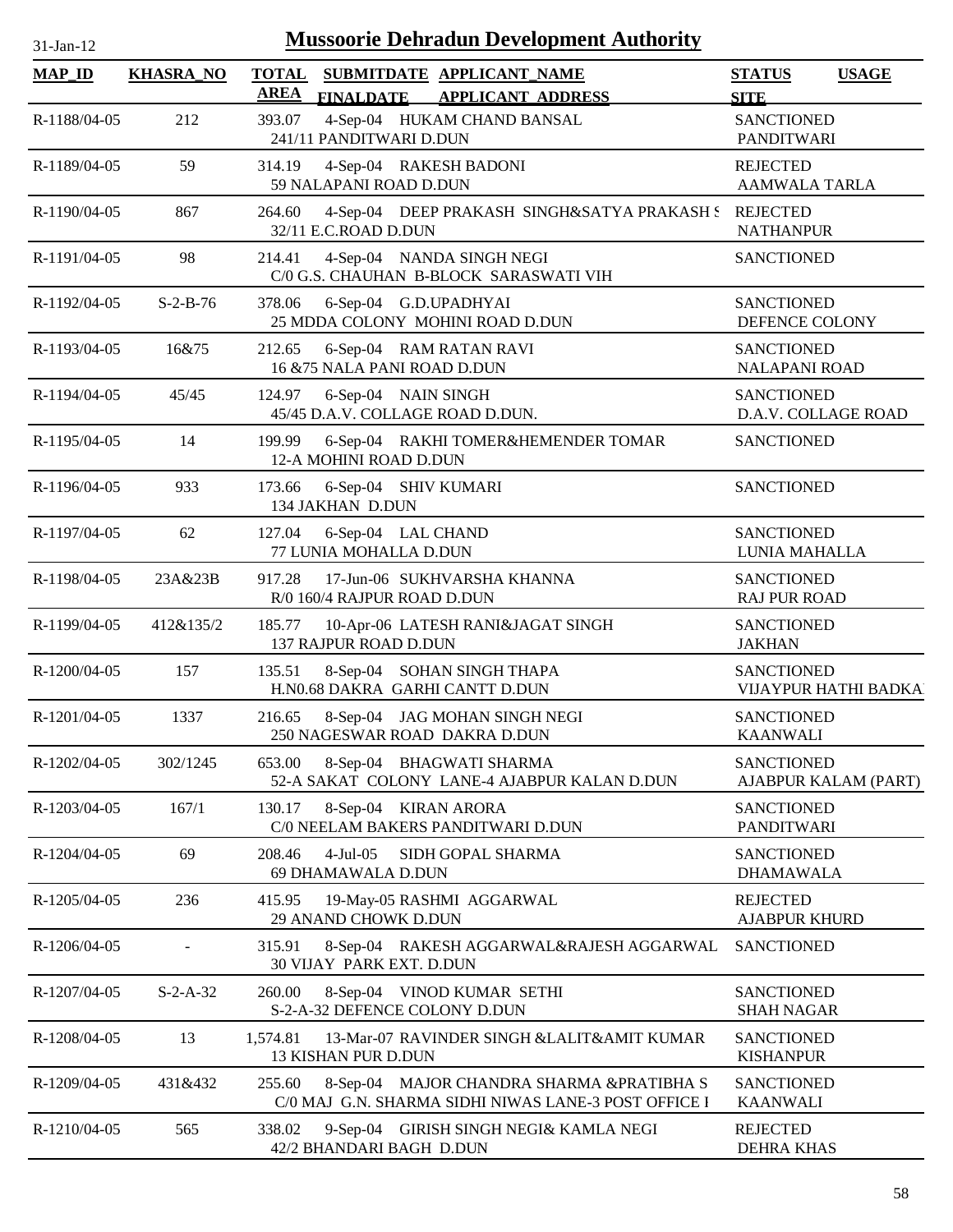| 31-Jan-12     | <b>Mussoorie Dehradun Development Authority</b> |                             |                                                                                                                      |                                           |                      |  |  |  |
|---------------|-------------------------------------------------|-----------------------------|----------------------------------------------------------------------------------------------------------------------|-------------------------------------------|----------------------|--|--|--|
| <b>MAP_ID</b> | <b>KHASRA_NO</b>                                | <b>TOTAL</b><br><b>AREA</b> | SUBMITDATE APPLICANT NAME                                                                                            | <b>STATUS</b>                             | <b>USAGE</b>         |  |  |  |
| R-1211/04-05  | 193                                             | 166.50                      | <b>FINALDATE</b><br><b>APPLICANT ADDRESS</b><br>9-Sep-04 SUDHIR KUMAR MEHRA&RITA MEHRA<br>9/4 TEG BAHADUR ROAD D.DUN | <b>SITE</b><br><b>REJECTED</b>            |                      |  |  |  |
| R-1212/04-05  | 107                                             | 210.18                      | 9-Sep-04 PAL SINGH NEGI<br>B-1 SARASWATI VIHAR AJABPUR KALAN D.DUN                                                   | <b>SANCTIONED</b><br><b>AJABPUR KHURD</b> |                      |  |  |  |
| R-1213/04-05  | 83/2                                            | 211.35                      | 9-Sep-04 HUTCHISON ESSAR SOUTH LIMITED<br>493 MANGAL PANDAY NAGAR UNIVERSITY ROAD D.DUN                              | <b>REJECTED</b><br><b>KAANWALI</b>        |                      |  |  |  |
| R-1214/04-05  | 214                                             | 268.19                      | 9-Sep-04 SUNIL KUMAR GOYAL<br>H0.N0.190 LANE N0.-9 VIJAY PARK EXT. D.DUN                                             | <b>SANCTIONED</b><br><b>KAANWALI</b>      |                      |  |  |  |
| R-1215/04-05  | 1176                                            | 334.57                      | 9-Sep-04 A.K.MEHRA<br>M.N0.169 BALLUPUR ROAD D.DUN                                                                   | <b>SANCTIONED</b>                         |                      |  |  |  |
| R-1216/04-05  | $\overline{a}$                                  | 1,271.00                    | 9-Sep-04 MANMOHAN SINGH SAHANI&MANPREET K SANCTIONED<br>15-A RACE COURSE D.DUN                                       |                                           |                      |  |  |  |
| R-1217/04-05  | 38                                              | 163.88                      | 9-Sep-04 PREMNATH MANCHANDA&KAMLESH MAN SANCTIONED<br>20 CHAI BAGH KAULAGARH D.DUN                                   |                                           |                      |  |  |  |
| R-1218/04-05  | 1285                                            | 164.86                      | 9-Sep-04 RISHI RAM SAKLANI<br>93 RAIPUR UPPER MOHALLA D.DUN                                                          | <b>REJECTED</b><br><b>RAIPUR</b>          |                      |  |  |  |
| R-1219/04-05  | 192                                             | 222.90                      | 10-Sep-04 SHYAM BIHARI<br>98/1 SHAKTI COLONY NEW CANTT ROAD D.DUN                                                    | <b>REJECTED</b><br><b>CHIDOWALI</b>       |                      |  |  |  |
| R-1220/04-05  | 1080                                            | 281.58                      | 10-Sep-04 GURDAYAL SINGH&BIRENDRA SINGH<br>429 INDIRA NAGAR COLONY D.DUN                                             | <b>SANCTIONED</b><br><b>KAANWALI</b>      |                      |  |  |  |
| R-1221/04-05  | 12/10                                           | 358.80                      | 10-Sep-04 MEENU AGGARWAL&DIPTI & VIKAS<br>12/10 ASHIRWAD ENCLAVE D.DUN                                               | <b>SANCTIONED</b><br><b>KAANWALI</b>      |                      |  |  |  |
| R-1222/04-05  | 21/61                                           | 206.00                      | 19-Apr-06 S.K.DIMRI<br>21/61 E.C.ROAD D.DUN                                                                          | <b>SANCTIONED</b><br>E.C.ROAD             |                      |  |  |  |
| R-1223/04-05  | 242                                             | 149.58                      | 10-Sep-04 SURESH CHANDRA TAYAL&NIKHIL KUMA<br>128 NESHVILLA ROAD D.DUN                                               | <b>REJECTED</b><br><b>NIRANJANPUR</b>     |                      |  |  |  |
| R-1224/04-05  | 371&637                                         | 180.74                      | 10-Sep-04 RAMA MOULICK&B.R.MOULICK& ANAMIK<br>406 INDIRA NAGAR D.DUN                                                 | <b>SANCTIONED</b><br><b>DEHRA KHAS</b>    |                      |  |  |  |
| R-1225/04-05  | 371                                             | 311.49                      | 10-Sep-04 SANJAY SINGH<br>44 SANJAY COLONY MOHINI ROAD D.DUN                                                         | <b>REJECTED</b><br><b>AJABPUR KHURD</b>   |                      |  |  |  |
| R-1226/04-05  | 68&555                                          | 131.87                      | 10-Sep-04 RAKESH CHANDRA ANTHWAL<br>16/1 LUXMI ROAD D.DUN                                                            | <b>SANCTIONED</b>                         | AJABPUR KALAM (PART) |  |  |  |
| R-1227/04-05  | 316                                             | 237.92                      | 10-Sep-04 LALIT PRASAD BHATT<br>E-100 SAKAT COLONY AJABPUR KALAN D.DUN                                               | <b>REJECTED</b>                           | AJABPUR KALAM (PART) |  |  |  |
| R-1228/04-05  | 130/1                                           | 182.25                      | 10-Sep-04 TATA TELE SERVICES LTD.<br>IIIRD. FIOOR KRISHANA PLAZA TEJ GARHI CHOWK MEERU                               | <b>SANCTIONED</b><br><b>DAK PATTI</b>     |                      |  |  |  |
| R-1229/04-05  | 4/1                                             | 225.00                      | 10-Sep-04 TATA TELE SERVICES LTD.<br>111RD FLOOR KRISHANA PLAZA TEJ GARHI CHOWK MEERU                                | <b>SANCTIONED</b><br><b>MALVIAYA ROAD</b> |                      |  |  |  |
| R-1230/04-05  | 4                                               | 191.16                      | 10-Sep-04 TATA TELE SERVICES LTD.<br>IIIRD FLOOR KRISHANA PALAZA TEJ GARHI CHOWK MEER                                | <b>SANCTIONED</b><br><b>REST CAMP</b>     |                      |  |  |  |
| R-1231/04-05  | 375/1                                           | 180.38                      | 10-Sep-04 TATA TELE SERVICES LTD.<br>IIIRD FLOOR KRISHANA PALAZA TEJ GARHI CHOWK MEER                                | <b>SANCTIONED</b><br><b>BALLUPUR</b>      |                      |  |  |  |
| R-1232/04-05  | 220&222&23                                      | 133.17                      | 10-Sep-04 RAJEEV ARORA & AMRIT ARORA<br>158/197/5 RAJPUR D.DUN                                                       | <b>SANCTIONED</b>                         |                      |  |  |  |
| R-1233/04-05  | 599                                             | 329.15                      | 10-Sep-04 SUMAN BALA&JANAK RAJ<br>A-6 JANPATH SHOPPING COMPLEX D.DUN                                                 | <b>SANCTIONED</b>                         |                      |  |  |  |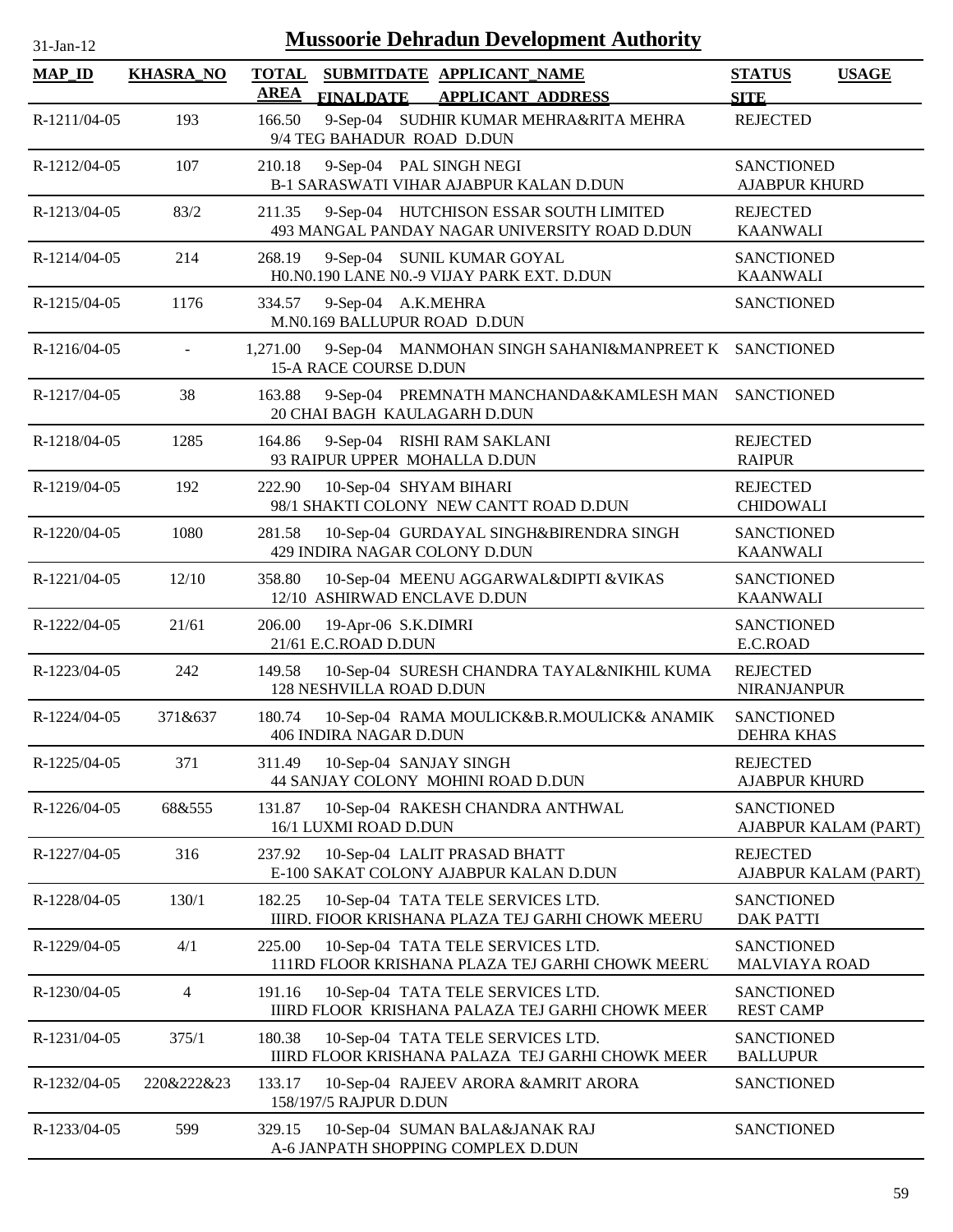| 31-Jan-12 |  |
|-----------|--|

| <b>MAP_ID</b>   | <b>KHASRA_NO</b>            | <b>TOTAL</b><br>SUBMITDATE APPLICANT_NAME<br><b>AREA</b><br><b>APPLICANT ADDRESS</b><br><b>FINALDATE</b> | <b>STATUS</b><br><b>USAGE</b><br><b>SITE</b>        |
|-----------------|-----------------------------|----------------------------------------------------------------------------------------------------------|-----------------------------------------------------|
| R-1234/04-05    | 220/1                       | 120.82<br>10-Sep-04 S.K.MAMGAIN<br>220/1 D.L.ROAD D.DUN                                                  | <b>SANCTIONED</b><br>D.L.ROAD                       |
| R-1235/04-05    | 20/1                        | 268.00<br>10-Sep-04 MOHAN LAL BHATIA<br>76-D CHNADER NAGAR D.DUN                                         | <b>SANCTIONED</b>                                   |
| R-1236/04-05    | 119                         | 243.59<br>13-Sep-04 YOGESH DHAWAN<br>258/1 SATYA VIHAR BALLUPUR ROAD D.DUN                               | <b>SANCTIONED</b><br><b>KAANWALI</b>                |
| R-1237/04-05    | 45                          | 622.33<br>13-Sep-04 BHAGWATI PRASAD THAPLIYAL<br>C/0 ADARSH JOSHI GANGOTRI VIHAR LANE-N0-4 NEHRU GI      | <b>REJECTED</b><br><b>NATHANPUR</b>                 |
| R-1238/04-05    | 249                         | 232.25<br>13-Sep-04 RAJESH KUMAR VERMA<br>39-A PRAKASH VIHAR HARIDWAR ROAD D.DUN                         | <b>REJECTED</b><br><b>JAKHAN</b>                    |
| R-1239/04-05    | 44/104                      | 78.84<br>13-Sep-04 JYOTI MALIK &MEENAKSHI MALIK<br><b>65 PARK ROAD D.DUN</b>                             | <b>REJECTED</b><br><b>ARAT BAZAR</b>                |
| R-1240/04-05    | $87-D$                      | 149.73<br>22-Jun-06 ASHOK KUMAR GUPTA& SAROJ BALA<br>87-D PARK ROAD D.DUN                                | <b>SANCTIONED</b><br><b>LAXMAN CHOWK</b>            |
| R-1241/04-05    | 350/355                     | 388.00<br>13-Sep-04 RAVIN RAJPUT&GAURAV RAJPUT<br>58 MOTI BAZAR D.DUN                                    | <b>SANCTIONED</b><br>HATHIBARKALA                   |
| R-1242/04-05    | 119                         | 193.62<br>13-Sep-04 VINOD KUMAR GOYAL<br>ADHOIWALA SAHASTRADHARA ROAD D.DUN                              | <b>SANCTIONED</b>                                   |
| R-1243/04-05    | 1249                        | 111.52<br>13-Sep-04 ANUJ JAIN<br>A-6 JANPATH SHOPPING COMPLEX D.DUN                                      | <b>SANCTIONED</b>                                   |
| R-1244/04-05    | 528/529/530                 | 13-Sep-04 RAKESH KUMAR AGGARWAL<br>752.58<br>R/0 A-115 SHIVALIK MALVIYA NAGAR NEW DEHLI                  | <b>REJECTED</b><br><b>JHAJRA</b>                    |
| R-1245/04-05    | 1015                        | 118.60<br>13-Sep-04 JASWINDRA KAUR<br>325 PANDITWARI D.DUN                                               | <b>SANCTIONED</b>                                   |
| R-1246/04-05    | 1015                        | 194.57<br>13-Sep-04 HARMEET SINGH&JASWINDER KAUR<br>325 PANDITWARI D.DUN                                 | <b>SANCTIONED</b>                                   |
| R-1247/04-05    | $14-B$                      | 13-Sep-04 UTTAM CHAND<br>139.03<br>14-B AKASHDEEP COLONY D.DUN                                           | <b>SANCTIONED</b>                                   |
| R-1248/04-05    | 270/1                       | 13-Sep-04 KALIESH CHANDRA SAGAR<br>256.32<br>36 DEVLOK COLONY SHIMLA ROAD MAJRA D.DUN                    | <b>SANCTIONED</b>                                   |
| R-1249/04-05    | 258                         | 293.00<br>13-Sep-04 RAMESH CHAND GUPTA<br>225 LANE N0-7 MOHIT NAGAR D.DUN                                | <b>SANCTIONED</b>                                   |
| R-1250/04-05    | 607                         | 950.34<br>14-Sep-04 MANWAR SINGH RAWAT<br>C/0 INDER NIWAS BELL ROAD CALEMENT TOWN D.DUN                  | <b>SANCTIONED</b><br><b>BHARUWALA GRANT</b>         |
| R-1250/04-05-EX | 607                         | 0.00<br>1-Dec-09 MANWAR SINGH RAWAT<br>C/0 INDER NIWAS BELL ROAD CALEMENT TOWN D.DUN                     | SANCTIONED Home<br><b>BHARUWALA GRANT</b>           |
| R-1250/04-05-EX | 607                         | 0.00<br>8-Dec-10 MANWAR SINGH RAWAT<br>C/0 INDER NIWAS BELL ROAD CALEMENT TOWN D.DUN                     | <b>SANCTIONED</b><br>Home<br><b>BHARUWALA GRANT</b> |
| R-1251/04-05    | 19                          | 84.26<br>14-Sep-04 GEETA JAISWAL&RAJENDRA SINGH<br>B-4/11 ONGC COLONY D.DUN                              | <b>SANCTIONED</b>                                   |
| R-1252/04-05    | 47                          | 158.37<br>28-Feb-05 VIJAY KUMAR ASRANI<br><b>47 JAKHAN D.DUN</b>                                         | <b>SANCTIONED</b><br><b>JAKHAN</b>                  |
|                 | R-1253/04-05 14/11-A/2&17/1 | 192.35<br>14-Sep-04 V.S.PAL<br>11-A INDER ROAD D.DUN                                                     | <b>SANCTIONED</b><br><b>INDER ROAD</b>              |
| R-1254/04-05    | 766/1                       | 324.71<br>14-Sep-04 BRAHAMSWARUP SHARMA<br>C/0 AJABPUR KALAN D.DUN                                       | <b>SANCTIONED</b><br>AJABPUR KALAM (PART)           |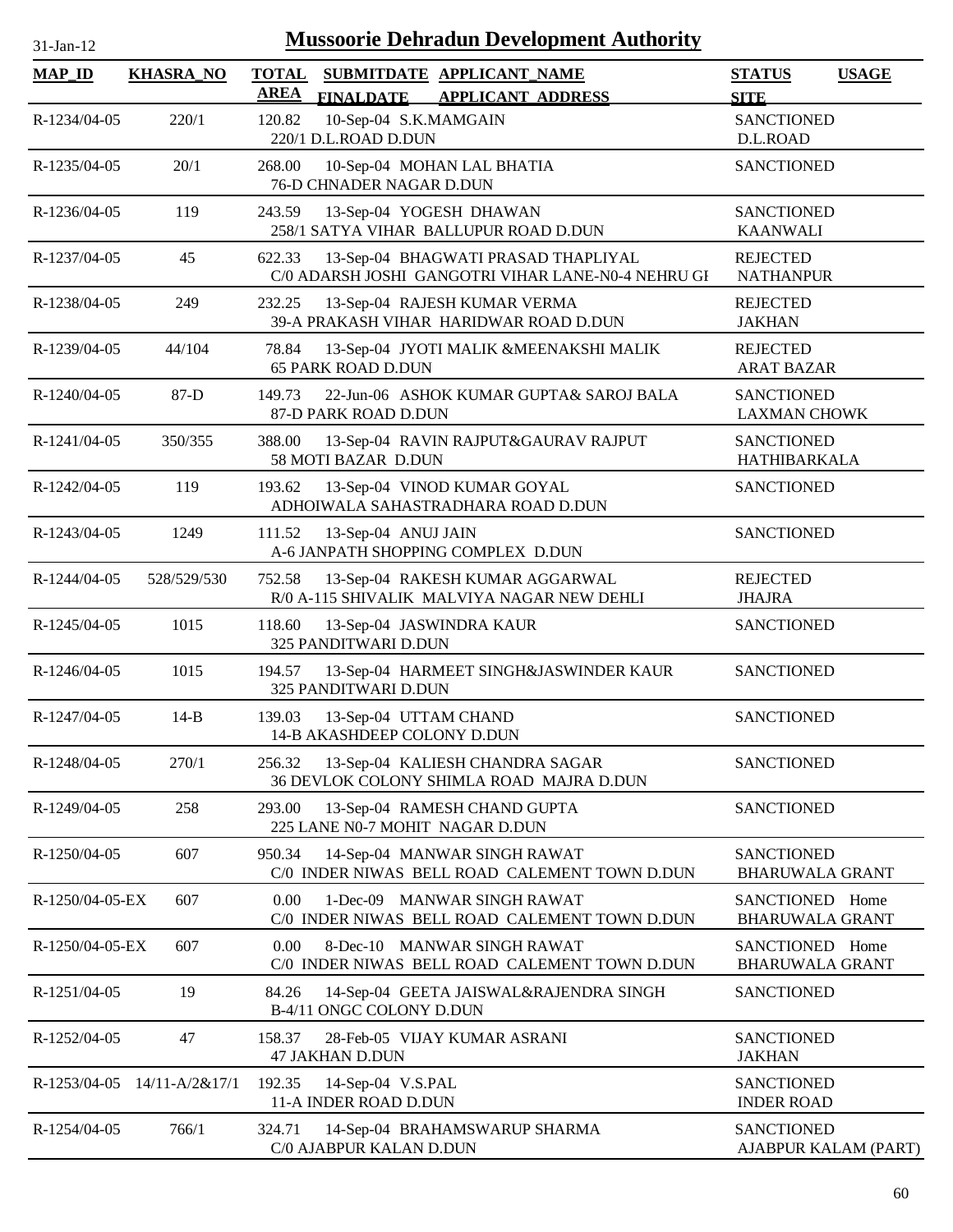| 31-Jan-12     | <b>Mussoorie Dehradun Development Authority</b> |                       |                                                                                       |                                           |              |  |  |  |
|---------------|-------------------------------------------------|-----------------------|---------------------------------------------------------------------------------------|-------------------------------------------|--------------|--|--|--|
| <b>MAP_ID</b> | <b>KHASRA_NO</b>                                | <b>TOTAL</b>          | SUBMITDATE APPLICANT NAME                                                             | <b>STATUS</b>                             | <b>USAGE</b> |  |  |  |
| R-1255/04-05  | 643                                             | <b>AREA</b><br>285.66 | <b>APPLICANT ADDRESS</b><br><b>FINALDATE</b><br>14-Sep-04 SUBHAS V. NEGI              | <b>SITE</b><br><b>SANCTIONED</b>          |              |  |  |  |
|               |                                                 |                       | 28/5 PRAKASH VIHAR D.DUN                                                              | <b>KAANWALI</b>                           |              |  |  |  |
| R-1256/04-05  | 68                                              | 185.75                | 14-Sep-04 DHIR SINGH&RAVINDER KAUR<br><b>68 TYAGI ROAD D.DUN</b>                      | <b>SANCTIONED</b><br><b>TYAGI ROAD</b>    |              |  |  |  |
| R-1257/04-05  | 1091                                            | 93.14                 | 14-Sep-04 SHRI NAND KISHOR<br>STATE BANK OF INDIA NEAR BINDLAS COMPLEX RAJPUR I       | <b>REJECTED</b><br><b>NATHANPUR</b>       |              |  |  |  |
| R-1258/04-05  | 355                                             | 124.97                | 14-Sep-04 NEERAJ PURI<br>76/117 SAKET COLONY RAJPUR ROAD D.DUN                        | <b>REJECTED</b><br><b>JAKHAN</b>          |              |  |  |  |
| R-1259/04-05  | 427&254                                         | 161.65                | 14-Sep-04 RAKESH KUMAR&SUNITA<br>150-A NEW CONNAUGHT PLACE D.DUN                      | <b>SANCTIONED</b>                         |              |  |  |  |
| R-1260/04-05  | 973/1                                           | 167.22                | 15-Sep-04 TATA TELE SERVICES LTD.<br>IIIRD FLOOR KRISHNA PLAZA TEJ GARHICHOWK MEERUT  | <b>SANCTIONED</b><br><b>KAULAGARH</b>     |              |  |  |  |
| R-1261/04-05  | 799                                             | 217.50                | 15-Sep-04 TATA TELE SERVICES LTD.<br>IIIRD FLOOR KRISHNA PLAZA TEJ GARHI CHOWK MEERUT | <b>SANCTIONED</b><br><b>NIRANJANPUR</b>   |              |  |  |  |
| R-1262/04-05  | L.                                              | 201.00                | 15-Sep-04 LT.COL.K.L.MONGA<br>G-3 PACKET-2 NARAINA VIHAR NEW DELHI                    | <b>SANCTIONED</b>                         |              |  |  |  |
| R-1263/04-05  | 526&527                                         | 138.75                | 15-Sep-04 SARDAR SURJEET SINGH&SAVINDER KAU<br>OLD MUSSOORIE ROAD DHAK PATTI D.DUN    | <b>SANCTIONED</b>                         |              |  |  |  |
| R-1264/04-05  | 496                                             | 248.19                | 16-Sep-04 URBI DUTT<br>8 AKTA VIHAR MOHKAMPUR HARIDWAR ROAD D.DUN                     | <b>SANCTIONED</b><br><b>NATHANPUR</b>     |              |  |  |  |
| R-1265/04-05  | 90                                              | 268.58                | 16-Sep-04 U.K.NAYYAR<br>90 KALIDAS ROAD D.DUN                                         | <b>SANCTIONED</b><br><b>KALI DAS ROAD</b> |              |  |  |  |
| R-1266/04-05  | $45-C$                                          | 335.76                | 16-Sep-04 GYANWATI AGGARWAL<br>45/C CHANDER NAGAR D.DUN                               | <b>SANCTIONED</b><br><b>CHANDER NAGAR</b> |              |  |  |  |
| R-1267/04-05  | 1513                                            | 61.32                 | 16-Sep-04 SHEKHAR TRIPATHI<br>182/176 GALI N0.-3 KAULAGARH D.DUN                      | <b>REJECTED</b><br><b>KAANWALI</b>        |              |  |  |  |
| R-1268/04-05  | 64                                              | 234.35                | 16-Sep-04 DIVISONAL MANAGER L.I.C.<br>S.K.AGGARWAL LIC MANDAL OFFICE D.DUN            | <b>SANCTIONED</b><br><b>CHAKRATA ROAD</b> |              |  |  |  |
| R-1269/04-05  | 225                                             | 78.13                 | 19-Feb-05 MUKESH CHANDRA BAHUGUNA<br><b>68 AHRAT BAZAR D.DUN</b>                      | <b>REJECTED</b><br><b>BHANDARI BAGH</b>   |              |  |  |  |
| R-1270/04-05  | 225                                             | 113.16                | 16-Sep-04 KASTURI LAL MAKHIJA<br>64/1 BHANDARI BAGH D.DUN                             | <b>REJECTED</b><br><b>BHANDARI BAGH</b>   |              |  |  |  |
| R-1271/04-05  | 588                                             | 228.61                | 16-Sep-04 DEEPAK MEHRA&NEERU MEHRA<br>C/0 NIRANJANPUR D.DUN.                          | <b>SANCTIONED</b>                         |              |  |  |  |
| R-1272/04-05  | 110                                             | 241.63                | 16-Sep-04 SUSHIL KUMAR SANGAL<br><b>80 VIJAY PARK D.DUN</b>                           | <b>SANCTIONED</b><br><b>KAANWALI</b>      |              |  |  |  |
| R-1273/04-05  | 13                                              | 213.75                | 16-Sep-04 S.S. BAWA<br><b>6-B OLD SURVEY ROAD D.DUN</b>                               | <b>REJECTED</b><br><b>CURZAN ROAD</b>     |              |  |  |  |
| R-1274/04-05  |                                                 | 676.41                | 16-Sep-04 LT.COL. J.M.S. RAWAT<br>19- DHARAMPUR D.DUN                                 | <b>SANCTIONED</b>                         |              |  |  |  |
| R-1275/04-05  | 165&49/1                                        | 167.21                | 16-Sep-04 RAJA RAM SINGH<br>49/1 ADHOIWALA D.DUN                                      | <b>SANCTIONED</b>                         |              |  |  |  |
| R-1276/04-05  | 268/2                                           | 238.40                | 16-Sep-04 DROPA DEVI<br>D-69 RACE COURSE D.DUN                                        | <b>SANCTIONED</b>                         |              |  |  |  |
| R-1277/04-05  | 199                                             | 198.36                | 18-Sep-04 VISHAL SURI&SANGEETA CHAUHAN<br>96/91 RACE COURSE D.DUN                     | <b>SANCTIONED</b><br>AJABPUR KALAM (PART) |              |  |  |  |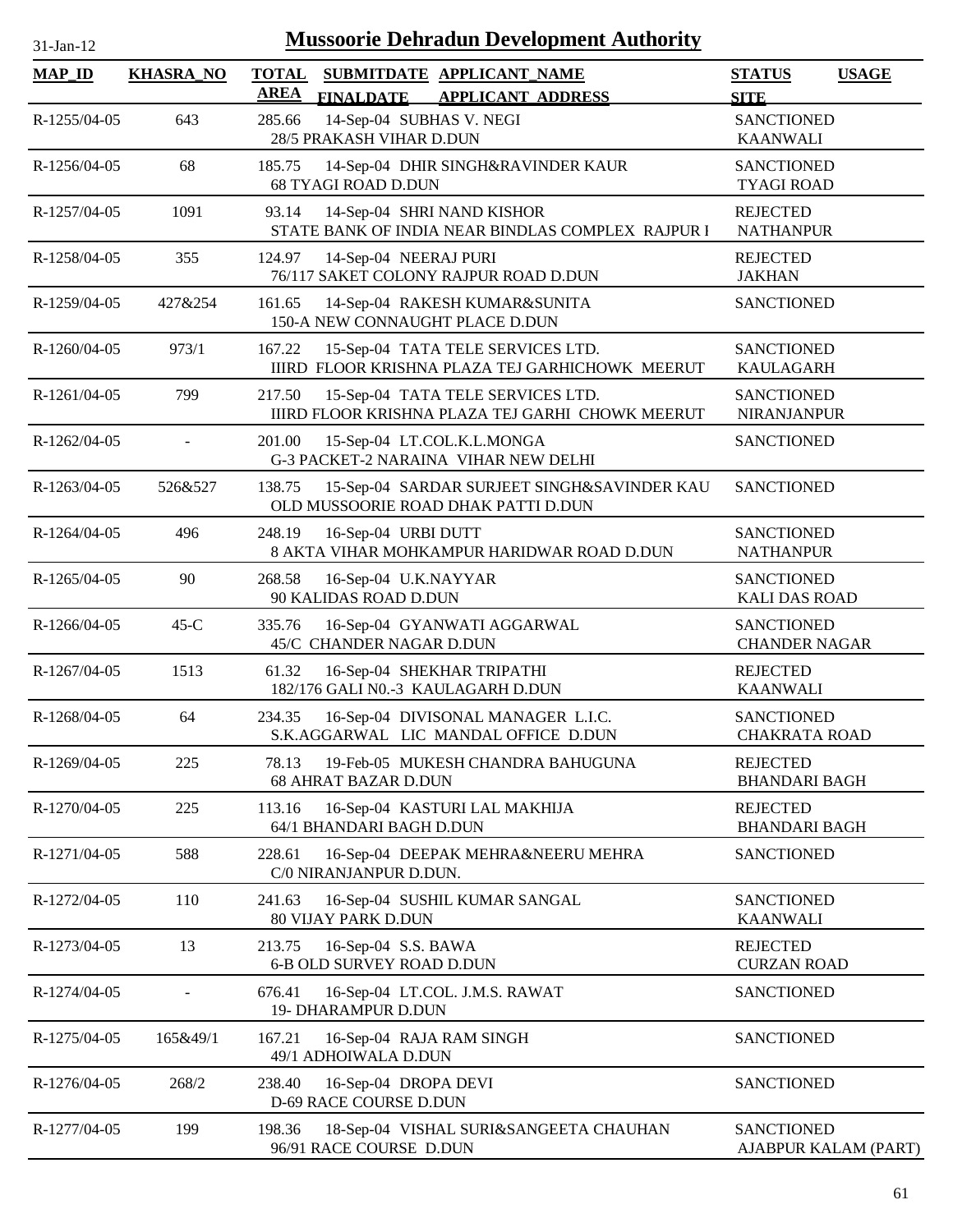| 31-Jan-12       | <b>Mussoorie Dehradun Development Authority</b> |                             |                                                                                     |                                           |              |  |  |
|-----------------|-------------------------------------------------|-----------------------------|-------------------------------------------------------------------------------------|-------------------------------------------|--------------|--|--|
| <b>MAP_ID</b>   | <b>KHASRA_NO</b>                                | <b>TOTAL</b><br><b>AREA</b> | SUBMITDATE APPLICANT NAME<br><b>FINALDATE</b><br><b>APPLICANT ADDRESS</b>           | <b>STATUS</b><br><b>SITE</b>              | <b>USAGE</b> |  |  |
| R-1278/04-05    | 1128                                            | 298.19                      | 18-Sep-04 PUSHPA CHAUHAN<br>VILLAGE- CHITTAD P.0. GAGRO CHAKRATA D.DUN              | <b>SANCTIONED</b><br><b>GADHI</b> (PART)  |              |  |  |
| R-1279/04-05    | 3                                               | 120.00                      | 5-Mar-05 SHASHI BALA GOYAL<br>H0.N0.3/3 VICHARA NAND MARG LAXMAN CHOWK D.DUN        | <b>SANCTIONED</b><br><b>LAXMAN CHOWK</b>  |              |  |  |
| R-1280/04-05    | 1051                                            | 714.33                      | 18-Sep-04 MANVENDRA SINGH NEGI<br>JEET SINGH RAWAT C/0 P.W.D. OFFICE PARATINYA KHAN | <b>REJECTED</b><br><b>NATTHANPUR</b>      |              |  |  |
| R-1281/04-05    | 35                                              | 167.02                      | 20-Sep-04 KULDEEP K. RAWAT<br>35 RAIPUR ROAD D.DUN                                  | <b>SANCTIONED</b><br><b>RAJ PUR ROAD</b>  |              |  |  |
| R-1282/04-05    | 240                                             | 130.98                      | 20-Sep-04 RAJ K. DHAR<br>D/0 B.J.DHAR 8-SIDARTH ENCLAVE G.M.S. ROAD D.DUN           | <b>SANCTIONED</b>                         |              |  |  |
| R-1283/04-05    | $\mathbf{1}$                                    | 96.58                       | 20-Sep-04 BACHAN SINGH<br>H0.N0.24 SANJAY COLONY PATEL NAGAR D.DUN                  | <b>SANCTIONED</b><br>PATEL NAGAR          |              |  |  |
| R-1284/04-05    | 11                                              | 371.78                      | 20-Sep-04 KAMAL GUPTA&SUDHA GUPTA<br>77 RAJA ROAD D.DUN                             | <b>SANCTIONED</b><br><b>SEWALA KALAN</b>  |              |  |  |
| R-1285/04-05    | 262&263                                         | 414.31                      | 20-Sep-04 ASHOK KUMAR KANDWAL<br>43/4 VIVEK VIHAR D.DUN                             | <b>SANCTIONED</b><br><b>KAANWALI</b>      |              |  |  |
| R-1286/04-05    | 187                                             | 163.00                      | 18-Oct-05 ASHA BAHUGUNA<br>38/3 BHANDARI BAGH D.DUN                                 | <b>SANCTIONED</b><br><b>BHANDARI BAGH</b> |              |  |  |
| R-1287/04-05    | 420                                             | 71.55                       | 20-Sep-04 SUDHIR KUMAR MEHROTRA<br>RAKESH SAJWAN ADHOIWALA D.DUN                    | <b>REJECTED</b><br><b>ADOIWALA</b>        |              |  |  |
| R-1287/04-05-RE | 420                                             | 71.55                       | 17-Jul-07 SUDHIR KUMAR MEHROTRA<br>S/0 SH. SOM NATH MEHROTRASHIV GANGA KUTIRMOHALL  | SANCTIONED Home                           |              |  |  |
| R-1288/04-05    | 44                                              | 64.43                       | 20-Sep-04 MOHAN LAL BHUTANI<br>117 RACE COURSE D.DUN                                | <b>REJECTED</b><br><b>RACE COURSE</b>     |              |  |  |
| R-1289/04-05    | 1008/1                                          | 157.52                      | 20-Sep-04 DEVENDRA KUMAR SHARMA<br>33 ALAK NANDA ENCLAVE G.M.S.ROAD D.DUN           | <b>SANCTIONED</b>                         |              |  |  |
| R-1290/04-05    | 379                                             | 150.00                      | 20-Sep-04 RAJENDAR SINGH GOSAIN<br>14/1 HATHIBARKALA D.DUN                          | <b>REJECTED</b>                           |              |  |  |
| R-1291/04-05    | 20                                              | 238.48                      | 20-Sep-04 SURESH KUMAR BHATIA<br>M/S KATARIA ASSOCIATES 31/1 RACE COURSE D.DUN      | <b>SANCTIONED</b>                         |              |  |  |
| R-1292/04-05    | 1201                                            | 347.91                      | 20-Sep-04 VEENA SAXENA<br>220 KV. SUB STATION COLONY PAPER MILL ROAD SHARA          | <b>SANCTIONED</b>                         |              |  |  |
| R-1293/04-05    | 177/158                                         | 235.24                      | 20-Sep-04 MAHIDHAR PRASAD JOSHI<br>177/158 DHARAMPUR D.DUN                          | <b>SANCTIONED</b><br><b>DHARMPUR</b>      |              |  |  |
| R-1294/04-05    | 1246/1                                          | 170.67                      | 20-Sep-04 SHARDA GUPTA<br>56 MEEDO COMPLEX SHARANPUR D.DUN                          | <b>SANCTIONED</b>                         |              |  |  |
| R-1295/04-05    | 1365                                            | 218.02                      | 27-Dec-06 MAHAVEER PRASAD<br>370 KHURBHURA MOHALLA D.DUN                            | <b>SANCTIONED</b><br><b>KAANWALI</b>      |              |  |  |
| R-1296/04-05    | 203                                             | 117.24                      | 21-Sep-04 KRISHNA KUMARI<br>93 AJABPUR KHURD D.DUN                                  | <b>SANCTIONED</b><br><b>AJABPUR KHURD</b> |              |  |  |
| R-1296/04-05-RE | 203                                             | 174.24                      | 23-Sep-09 KRISHNA KUMARI<br>93 AJABPUR KHURD D.DUN                                  | SANCTIONED Home<br><b>AJABPUR KHURD</b>   |              |  |  |
| R-1297/04-05    | 68/69                                           | 67.45                       | 21-Sep-04 PRAMOD KUMAR GOYAL<br>68/69 DANDI PUR MOHALLA D.DUN                       | <b>REJECTED</b><br>DANDI PUR MOHLLA       |              |  |  |
| R-1298/04-05    | 102/90                                          | 249.09                      | 21-Sep-04 MADHURI MITTAL<br>102/90 LUNIA MOHALLA D.DUN                              | <b>SANCTIONED</b><br>LUNIA MAHALLA        |              |  |  |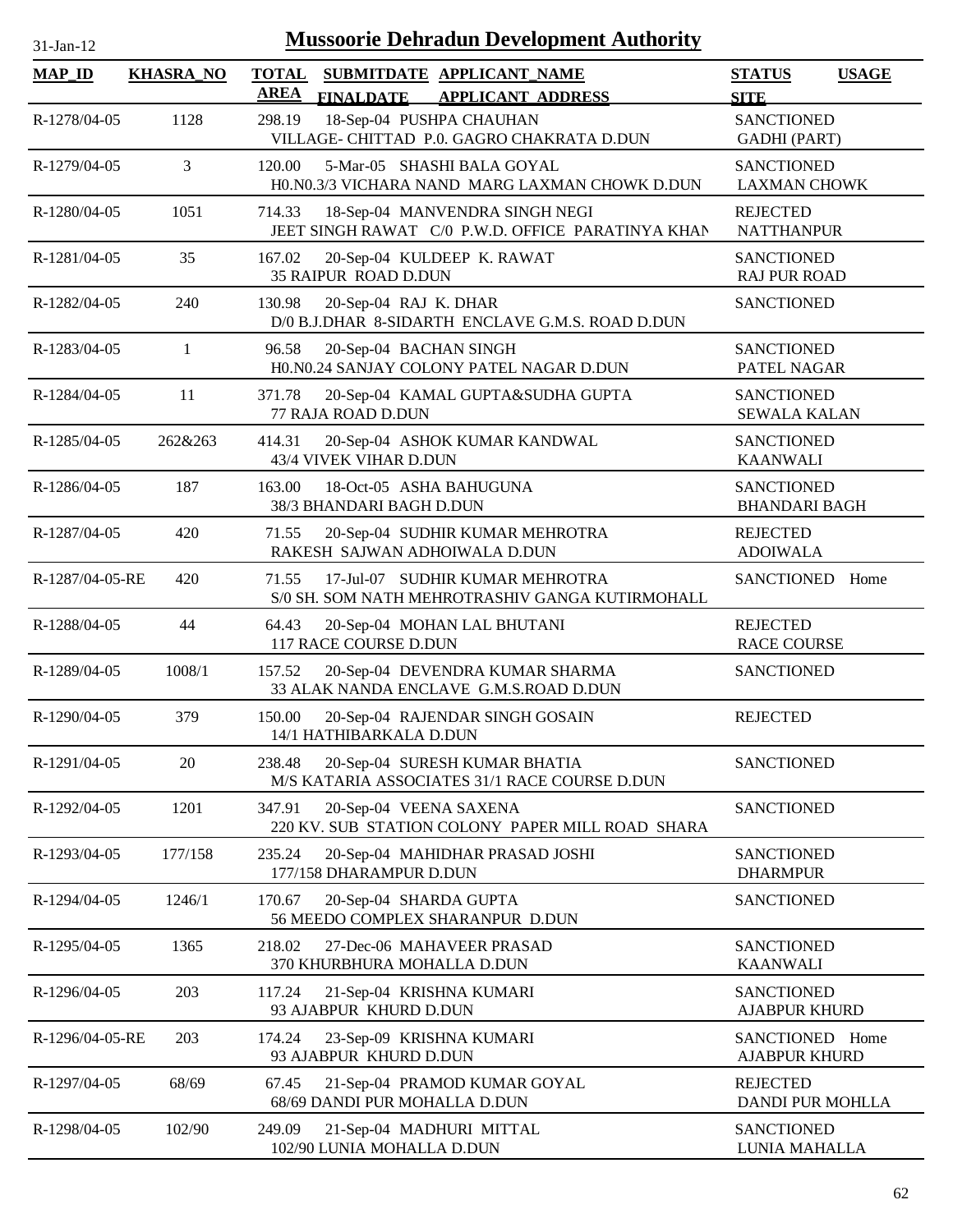| $31-Ian-12$   |                  | <b>Mussoorie Dehradun Development Authority</b>                                                          |                                           |                     |
|---------------|------------------|----------------------------------------------------------------------------------------------------------|-------------------------------------------|---------------------|
| <b>MAP_ID</b> | <b>KHASRA_NO</b> | <b>TOTAL</b><br>SUBMITDATE APPLICANT_NAME<br><b>AREA</b><br><b>FINALDATE</b><br><b>APPLICANT ADDRESS</b> | <b>STATUS</b><br><b>SITE</b>              | <b>USAGE</b>        |
| R-1299/04-05  | 296              | 1-Feb-05 KUSHLA NAND BALONI<br>123.28<br>296 CHUKKUWALA D.DUN                                            | <b>SANCTIONED</b><br>CHUKKHUWALA          |                     |
| R-1300/04-05  | 427&254          | 119.65<br>21-Sep-04 BISHAN PAL SINGH<br>150-A NEW CONNAUGHT PLACE D.DUN                                  | <b>SANCTIONED</b>                         |                     |
| R-1301/04-05  | 248/1            | 620.80<br>21-Sep-04 SHIKHA BANSAL<br><b>SEWLA KALAN D.DUN</b>                                            | <b>SANCTIONED</b>                         |                     |
| R-1302/04-05  | 350              | 168.50<br>22-Sep-04 PRITAM SINGH PANWAR<br>246/1 VIJAY COLONY D.DUN                                      | <b>REJECTED</b><br>HATHIBARKALA           |                     |
| R-1303/04-05  | 709&833          | 22-Sep-04 JAGMEET SINGH CHANDOK<br>154.63<br>80 GOBIND NAGAR RACE COURSE D.DUN                           | <b>SANCTIONED</b>                         |                     |
| R-1304/04-05  | 593              | 200.00<br>22-Sep-04 DHIRENDRA MOHAN SACHDEVA<br>24 SHIVALIK PURAM G.M.S. ROAD D.DUN                      | <b>SANCTIONED</b><br><b>KAANWALI</b>      |                     |
| R-1305/04-05  | 419              | 174.72<br>22-Sep-04 PANKAJ KUMAR GUPTA<br>61/1 GURU ROAD D.DUN                                           | <b>SANCTIONED</b><br>PATEL NAGAR          |                     |
| R-1306/04-05  | 228/2            | 22-Sep-04 SANJAY KUMAR SHARMA<br>195.23<br>180-A NEW CONNAUGHT PALACE D.DUN                              | <b>SANCTIONED</b><br><b>KAANWALI</b>      |                     |
| R-1307/04-05  | 560              | 204.46<br>22-Sep-04 SANDEEP KUMAR<br>560 VILLAGE SEWLA KALAN D.DUN                                       | <b>SANCTIONED</b>                         |                     |
| R-1308/04-05  | 1208             | 22-Sep-04 SMT. MOHITA<br>312.95<br>55/1 YOUNG ROAD D.DUN                                                 | <b>SANCTIONED</b>                         |                     |
| R-1309/04-05  | 385&386          | 240.83<br>22-Sep-04 J.C.GUPTA<br>56-A RAJPUR ROAD D.DUN                                                  | <b>REJECTED</b>                           |                     |
| R-1310/04-05  | 134              | 23-Sep-04 MOTI RAM SHARMA<br>229.56<br>37 PRAKASH LOK -1 COLONY SIMLA ROAD D.DUN                         | <b>REJECTED</b><br><b>SEWALA KALAN</b>    |                     |
| R-1311/04-05  | 142&352          | 142.19<br>23-Sep-04 VIJAY PAL SINGH RAWAT<br>732 PANCHWATI BALLUPUR ROAD D.DUN                           | <b>SANCTIONED</b><br><b>SEWALA KALAN</b>  |                     |
| R-1312/04-05  | 27               | 308.81<br>23-Sep-04 YOGESHWAR DAYAL GARG<br>261 KISHAN NAGAR EXT. D.DUN                                  | <b>SANCTIONED</b>                         | CHAI BAGH KAULAGARH |
| R-1313/04-05  | $136-A$          | 1-Dec-05 SUDESH KUMAR GOEL&NAMITA GOEL<br>162.94<br>136-A E.C.ROAD D.DUN                                 | <b>SANCTIONED</b><br>E.C.ROAD             |                     |
| R-1314/04-05  | 409/1            | 147.77<br>23-Sep-04 YOGESH KUMAR PANCHAL<br>91- DHARAMPUR BLOCK -11 D.DUN                                | <b>SANCTIONED</b>                         |                     |
| R-1315/04-05  | 196/1            | 140.42<br>23-Sep-04 RAMESH BABU KUSHWAHA<br>196/1 D.L.ROAD D.DUN                                         | <b>SANCTIONED</b>                         |                     |
| R-1316/04-05  | 424/234          | 190.21<br>23-Sep-04 GURMEET SINGH DUGGAL<br>103 PATEL NAGAR D.DUN                                        | <b>SANCTIONED</b>                         |                     |
| R-1317/04-05  | 262/2            | 172.11<br>24-Sep-04 NAND LAL<br>3/2 ADHOIWALA D.DUN                                                      | <b>REJECTED</b><br><b>DANDA LAKHOND</b>   |                     |
| R-1318/04-05  | 18/1             | 24-Sep-04 LALIT MOHAN SHAILLY& NISHA SHAILLY<br>330.45<br>47 SARASWATI SONI MARG LAXMAN CHOWK D.DUN      | <b>SANCTIONED</b><br><b>BADRIPUR</b>      |                     |
| R-1319/04-05  | 1002             | 260.59<br>24-Sep-04 HEM KUMAR PANT&INDU PANT<br>27 ANKIT PURAM G.M.S.ROAD D.DUN                          | <b>SANCTIONED</b><br><b>KAANWALI</b>      |                     |
| R-1320/04-05  | 105/90           | 130.70<br>24-Sep-04 SMT. RAJNI<br>69 OLD RAJPUR D.DUN                                                    | <b>SANCTIONED</b><br><b>DHARMPUR</b>      |                     |
| R-1321/04-05  | 48               | <b>RATAN SINGH PANWAR</b><br>246.00<br>$4$ -Jul $-05$<br>48 BLOCK-A SARASWATI VIHAR AJABPUR KALAN D.DUN  | <b>SANCTIONED</b><br><b>AJABPUR KHURD</b> |                     |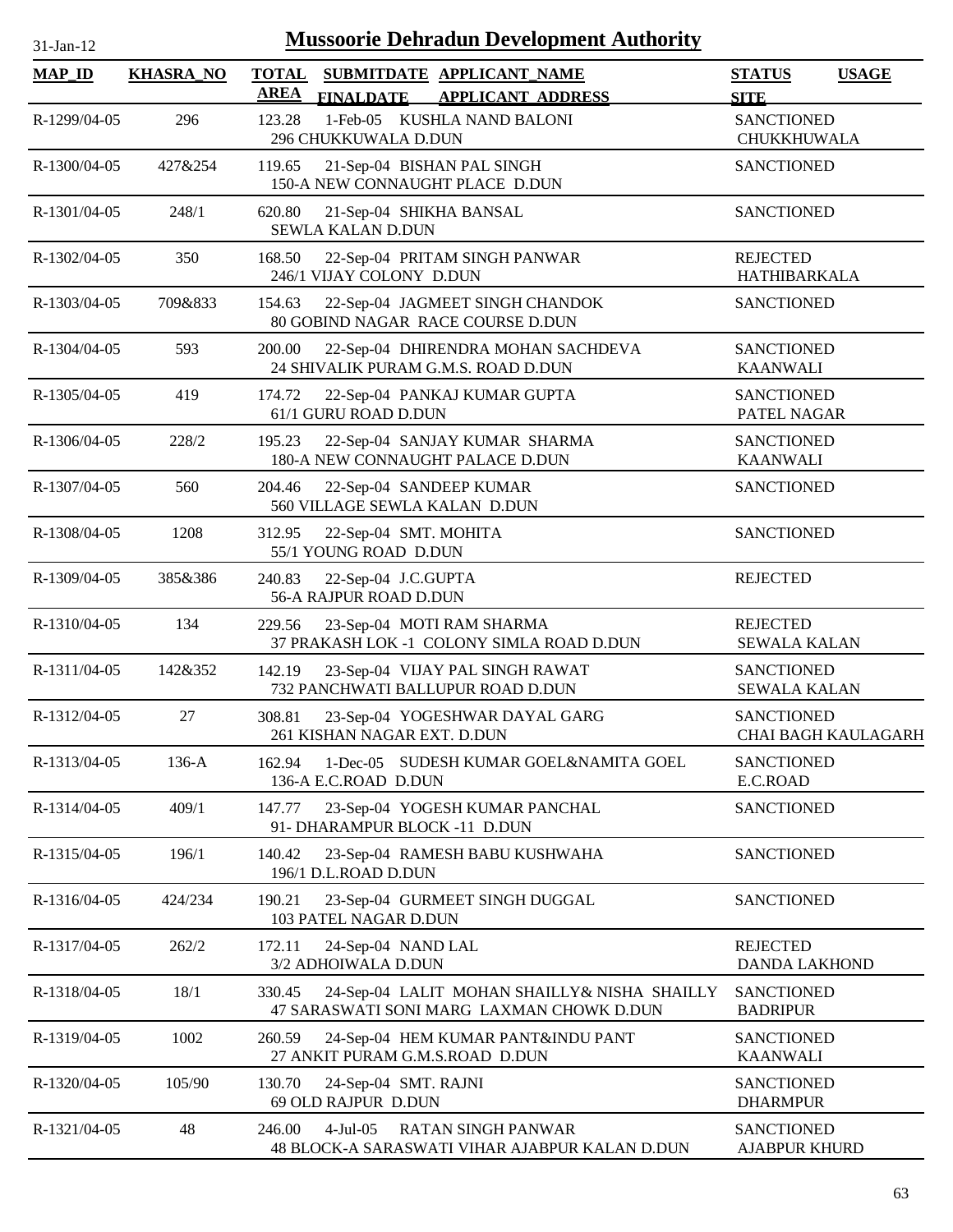| $31$ -Jan-12 |  |
|--------------|--|

| <b>MAP_ID</b> | <b>KHASRA_NO</b> | <b>TOTAL</b><br><b>AREA</b> |                                                          | SUBMITDATE APPLICANT NAME                                                |                                               | <b>STATUS</b>                               | <b>USAGE</b>               |
|---------------|------------------|-----------------------------|----------------------------------------------------------|--------------------------------------------------------------------------|-----------------------------------------------|---------------------------------------------|----------------------------|
| R-1322/04-05  | 217&85/1         | 140.80                      | <b>FINALDATE</b><br>24-Sep-04 SANJAY JAIN                | <b>APPLICANT ADDRESS</b>                                                 |                                               | <b>SITE</b><br><b>REJECTED</b>              |                            |
|               |                  |                             | 96 VIJAY PARK D.DUN                                      |                                                                          |                                               | <b>NIRANJANPUR</b>                          |                            |
| R-1323/04-05  | 147              | 215.62                      |                                                          | H.NO.17 PHASE II PANDITWARI D.DUN.                                       | 24-Sep-04 SARVESH KUMAR&SHEHNAI MATHUR        | <b>SANCTIONED</b>                           |                            |
| R-1324/04-05  | 132-TA           | 155.65                      |                                                          | 24-Sep-04 SMT. SNEH KOTHIYAL<br>50/5 KISHANPUR CANAL ROAD D.DUN          |                                               | <b>REJECTED</b><br><b>KISHANPUR</b>         |                            |
| R-1325/04-05  | 1                | 338.71                      | 30 DISPENSARY ROAD D.DUN                                 |                                                                          | 24-Sep-04 SAVITRI DEVI&NARESH KUMAR           | <b>SANCTIONED</b>                           |                            |
| R-1326/04-05  | 8                | 260.40                      |                                                          | 24-Sep-04 BALJIT SINGH KOHLI<br>18-B CHANDRA LOK COLONY D.DUN.           |                                               | <b>SANCTIONED</b><br><b>SALAWALA DHORAN</b> |                            |
| R-1327/04-05  | 26               | 924.44                      | 25-Sep-04 B.D. GHILDIYAL<br><b>26 KALIDAS ROAD D.DUN</b> |                                                                          |                                               | <b>SANCTIONED</b><br><b>KALI DAS ROAD</b>   |                            |
| R-1328/04-05  | 118              | 318.33                      | D--14 NEHRU COLONY D.DUN                                 | 2-Feb-05 DHIRENDRA SINGH NEGI                                            |                                               | <b>SANCTIONED</b><br><b>AJABPUR KHURD</b>   |                            |
| R-1329/04-05  | 132              | 228.66                      | 17-Jan-05 URMILA NEGI<br>C/0 27 ARAGHAR D.DUN            |                                                                          |                                               | <b>SANCTIONED</b><br><b>AJABPUR KHURD</b>   |                            |
| R-1330/04-05  | 590              | 410.63                      | 25-Sep-04 M.R. NAINWAL<br>27 ARAGHAR D.DUN               |                                                                          |                                               | <b>SANCTIONED</b><br><b>AJABPUR KHURD</b>   |                            |
| R-1331/04-05  | 388/1            | 394.98                      | 46/47 BALBIR ROAD D.DUN                                  |                                                                          | 23-Jan-06 SANGEETA CHAURASIA&PUSHPA&PURNIM    | <b>SANCTIONED</b><br><b>DHARMPUR</b>        |                            |
| R-1332/04-05  | 125/2&125/1      | 209.02                      | 25-Sep-04 RAM CHARAN<br>111 D.L.ROAD D.DUN               |                                                                          |                                               | <b>SANCTIONED</b><br><b>ADOIWALA</b>        |                            |
| R-1333/04-05  | 603              | 258.59                      | 23-Dec-04 KAMAL BHATIA                                   | 124/4 STREET N0.4 RAJENDRA NAGAR D.DUN                                   |                                               |                                             | <b>CHAI BAGH KAULAGARH</b> |
| R-1334/04-05  | 26/12            | 148.55                      | 7-Jan-06 RITIKA GOYAL                                    |                                                                          | 26/12 SANT VINAWA BHAWAY MARG REST CAMP D.DUN | <b>REJECTED</b><br><b>REST CAMP</b>         |                            |
| R-1335/04-05  | 1252             | 288.00                      | 27-Sep-04 K.K.SINHA                                      | 34/3 C.N.G. COLONY KAULAGARH ROAD D.DUN                                  |                                               | <b>SANCTIONED</b><br><b>KAANWALI</b>        |                            |
| R-1336/04-05  | 123              | 203.28                      | <b>18 PARK ROAD D.DUN</b>                                | 27-Sep-04 HARISH KANT MISHRA                                             |                                               | <b>REJECTED</b><br><b>DANDA DHORAN</b>      |                            |
| R-1337/04-05  | 122              | 396.20                      | 27-Sep-04 KAPOTRI DEVI<br>32 DOBHALWALA D.DUN            |                                                                          |                                               | <b>SANCTIONED</b><br><b>DOBHALWALA</b>      |                            |
| R-1338/04-05  | 217&85/1         | 150.86                      | 27-Sep-04 ALKA JAIN<br>96 VIJAY PARK KANWALI D.DUN       |                                                                          |                                               | <b>REJECTED</b><br><b>NIRANJANPUR</b>       |                            |
| R-1339/04-05  | 277              | 1,208.17                    |                                                          | 27-Sep-04 GHAN BAHADUR MALL<br>54/C NIMBU WALA GARHI CANTT D.DUN         |                                               | <b>REJECTED</b><br><b>SUDDUWALA</b>         |                            |
| R-1340/04-05  | 156              | 191.27                      | 225/228 NESHVILLA ROAD D.DUN                             | 27-Sep-04 SUSHIL KUMAR NAUTIYAL                                          |                                               | <b>REJECTED</b><br><b>DOBHALWALA</b>        |                            |
| R-1341/04-05  | 16               | 369.23                      |                                                          | 27-Sep-04 ANAND SINGH RAWAT<br>144 SOUTH VANASTHALI BALLUPUR D.DUN       |                                               | <b>SANCTIONED</b>                           | KAULAGARH MAI CHAKE        |
| R-1342/04-05  | 409/1            | 585.27                      | 27-Sep-04 JANAKI DEVI<br>P.O. VASANT VIHAR D.DUN         |                                                                          |                                               | <b>SANCTIONED</b>                           |                            |
| R-1343/04-05  | 796              | 77.37                       | 27-Sep-04 RITA RANI<br>29 KANWALI ROAD D.DUN             |                                                                          |                                               | <b>SANCTIONED</b>                           |                            |
| R-1344/04-05  | 213              | 212.83                      |                                                          | 27-Sep-04 KAILASH CHAND NAITHANI<br>93 PRAKASH VIHAR HARIDWAR ROAD D.DUN |                                               | <b>SANCTIONED</b>                           | AJABPUR KALAM (PART)       |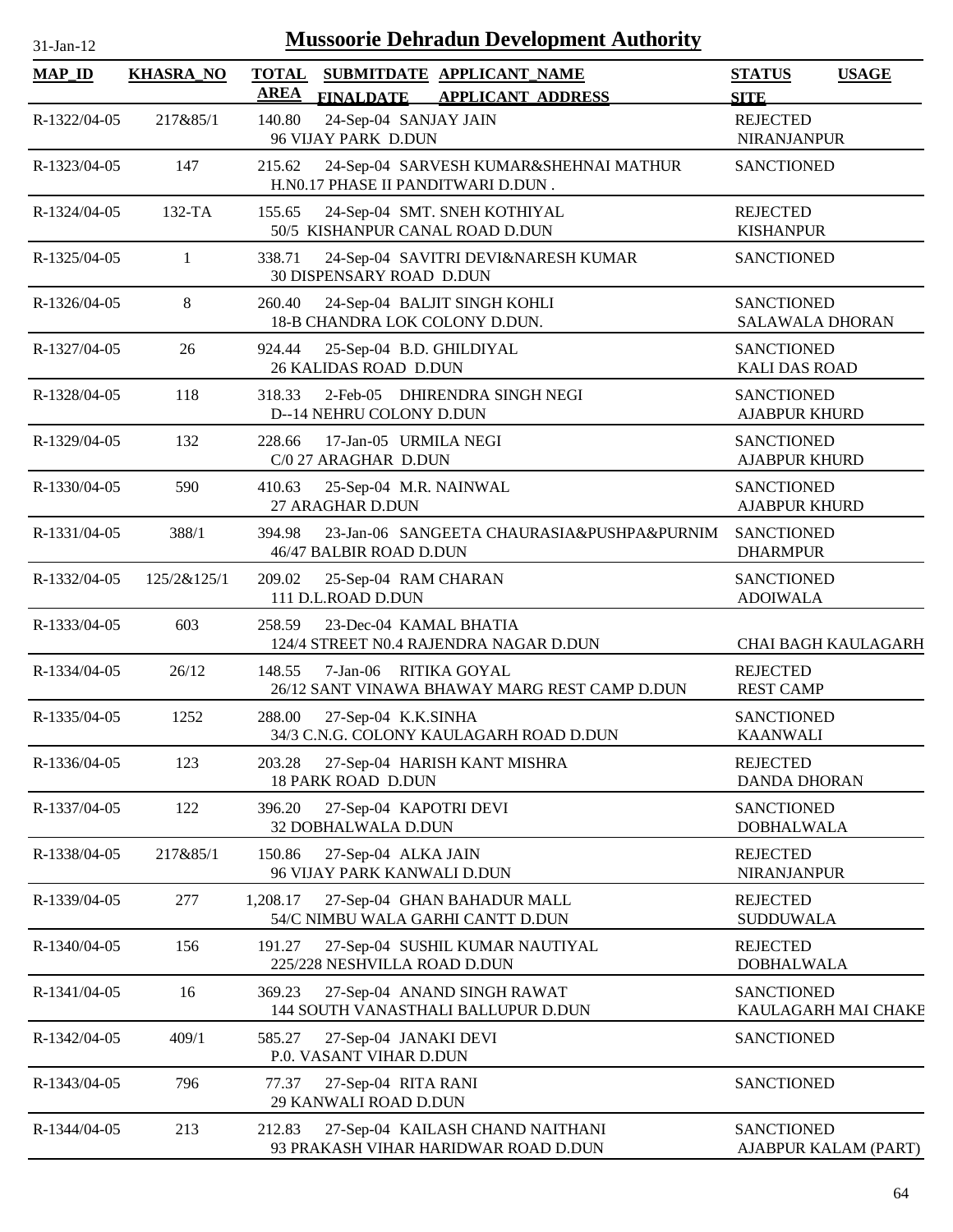| 31-Jan-12 |  |
|-----------|--|

| <b>MAP_ID</b>   | <b>KHASRA_NO</b> | <b>TOTAL</b><br><b>AREA</b> | SUBMITDATE APPLICANT_NAME<br><b>FINALDATE</b><br><b>APPLICANT ADDRESS</b>              | <b>STATUS</b><br><b>SITE</b>              | <b>USAGE</b> |
|-----------------|------------------|-----------------------------|----------------------------------------------------------------------------------------|-------------------------------------------|--------------|
| R-1345/04-05    | 886              | 188.32                      | 27-Sep-04 DALIP KUMAR<br>117 CHANDER NAGAR D.DUN                                       | <b>SANCTIONED</b><br><b>CHANDER NAGAR</b> |              |
| R-1346/04-05    | 88               | 214.60                      | 9-Feb-05 VIJAY KUMAR<br>141 GURU ROAD NAI BASTI PATEL NAGER D.DUN                      | <b>SANCTIONED</b><br><b>KAANWALI</b>      |              |
| R-1347/04-05    | 99               | 137.15                      | 28-Sep-04 BABAR JANG RANA<br>156 PANDITWARI D.DUN                                      | <b>REJECTED</b><br><b>PANDITWARI</b>      |              |
| R-1348/04-05    | $1-A$            | 241.55                      | 28-Sep-04 BRIJ WALA<br>1-A NEMI ROAD D.DUN                                             | <b>SANCTIONED</b><br><b>NEMI ROAD</b>     |              |
| R-1349/04-05    | 274              | 269.98                      | 28-Sep-04 SMT. SATINDER KAUR<br>34 RACE COURSE D.DUN                                   | <b>SANCTIONED</b>                         |              |
| R-1350/04-05    | 28               | 122.81                      | 28-Sep-04 B.R.VERMA<br>28 INDER ROAD D.DUN                                             | <b>REJECTED</b><br><b>INDER ROAD</b>      |              |
| R-1351/04-05    | 954              | 144.25                      | 28-Sep-04 JANARDAN PRASAD<br>DEHRA KHAS GRAM TYAGI ROAD D.DUN                          | <b>SANCTIONED</b><br><b>DEHRA KHAS</b>    |              |
| R-1352/04-05    | 202              | 263.46                      | 28-Sep-04 RAJENDRA SINGH GUSAIN<br>15 FIRST FLOOR UTTRANCHAL COMPLEX D.DUN             | <b>REJECTED</b><br>MATHUROWALA (PART)     |              |
| R-1353/04-05    | 1227             | 488.91                      | 28-Sep-04 INDER JEET SINGH&KOMALVEER SINGH<br>39 RAJENDRA NAGAR D.DUN                  | <b>SANCTIONED</b><br><b>GADHI</b> (PART)  |              |
| R-1354/04-05    | 87               | 176.57                      | 28-Sep-04 OM PRAKASH SINGH<br>2 PRIYA LOK COLONY SEWLA KALAN MAJRA D.DUN               | <b>REJECTED</b><br><b>SEWALA KALAN</b>    |              |
| R-1355/04-05    | 490&644/15       | 176.80                      | 28-Sep-04 PRITAM SINGH &MANPREET KAUR<br>35 ASHOKA ENCLAVE NIRANJANPUR D.DUN           | <b>SANCTIONED</b>                         |              |
| R-1356/04-05    | 602              | 92.81                       | 29-Sep-04 AKASH KUMAR TYAGI<br>66 PANDITWARI PREM NAGAR D.DUN                          | <b>REJECTED</b><br><b>BHARUWALA GRANT</b> |              |
| R-1357/04-05    | 202              | 390.87                      | 29-Sep-04 YASIN ALI<br>YASIN ALI CHAUHAN WALI GALI MAHUWALA MAFI D.DU                  | <b>REJECTED</b><br><b>MOHUWALA MAFI</b>   |              |
| R-1358/04-05    | 168              | 293.96                      | 29-Sep-04 MADHU GUPTA<br>5-A WEST REST CAMP D.DUN                                      | <b>SANCTIONED</b><br><b>NIRANJANPUR</b>   |              |
| R-1359/04-05    | 375/398          | 337.49                      | 29-Sep-04 P.D.RATURI<br>P.D.RATURI&SONS TARA SADAN DHARAMPUR D.DUN                     | <b>SANCTIONED</b><br><b>HARIDWAR ROAD</b> |              |
| R-1360/04-05    | 106              | 194.23                      | 1-Oct-04 JAG MOHAN PANWAR<br>PO. BADRIPUR D.DUN                                        | <b>SANCTIONED</b>                         |              |
| R-1360/04-05-EX | 106              | 0.00                        | 24-Oct-09 JAG MOHAN PANWAR<br>PO. BADRIPUR D.DUN                                       | <b>SANCTIONED</b>                         | Home         |
| R-1360/04-05-EX | 106              | 0.00                        | 26-Oct-10 JAG MOHAN PANWAR<br>PO. BADRIPUR D.DUN                                       | <b>SANCTIONED</b>                         | Home         |
| R-1361/04-05    | 681&679/2        | 223.67                      | <b>BALBIR SINGH TOPWAL</b><br>$1-Oct-04$<br>218/12 SF QUARTER ANARWALA PO. GARHI D.DUN | <b>SANCTIONED</b><br><b>MAJRA</b>         |              |
| R-1362/04-05    | 286              | 179.29                      | $1-Oct-04$<br>USHA SAHRAWAT<br>USHA SAHRAWAT SIMLA BY PASS ROAD SEWLA KALAN D          | <b>SANCTIONED</b><br><b>SEWALA KALAN</b>  |              |
| R-1363/04-05    | 81               | 289.87                      | 1-Oct-04 GOVIND BHARTI<br>81 GREEN PARK NIRANJANPUR D.DUN                              | <b>SANCTIONED</b><br><b>NIRANJANPUR</b>   |              |
| R-1364/04-05    | 464              | 54.04                       | $1-Oct-04$<br>SUBHASH CHAND SHARMA<br>28 SANGAM VIHAR G.M.S. ROAD D.DUN                | <b>REJECTED</b><br><b>NIRANJANPUR</b>     |              |
| R-1365/04-05    | 17               | 419.36                      | 1-Oct-04 S.AJEET SINGH&S.BALDEV SINGH&OTHER<br>17 TYAGI ROAD D.DUN                     | <b>SANCTIONED</b>                         |              |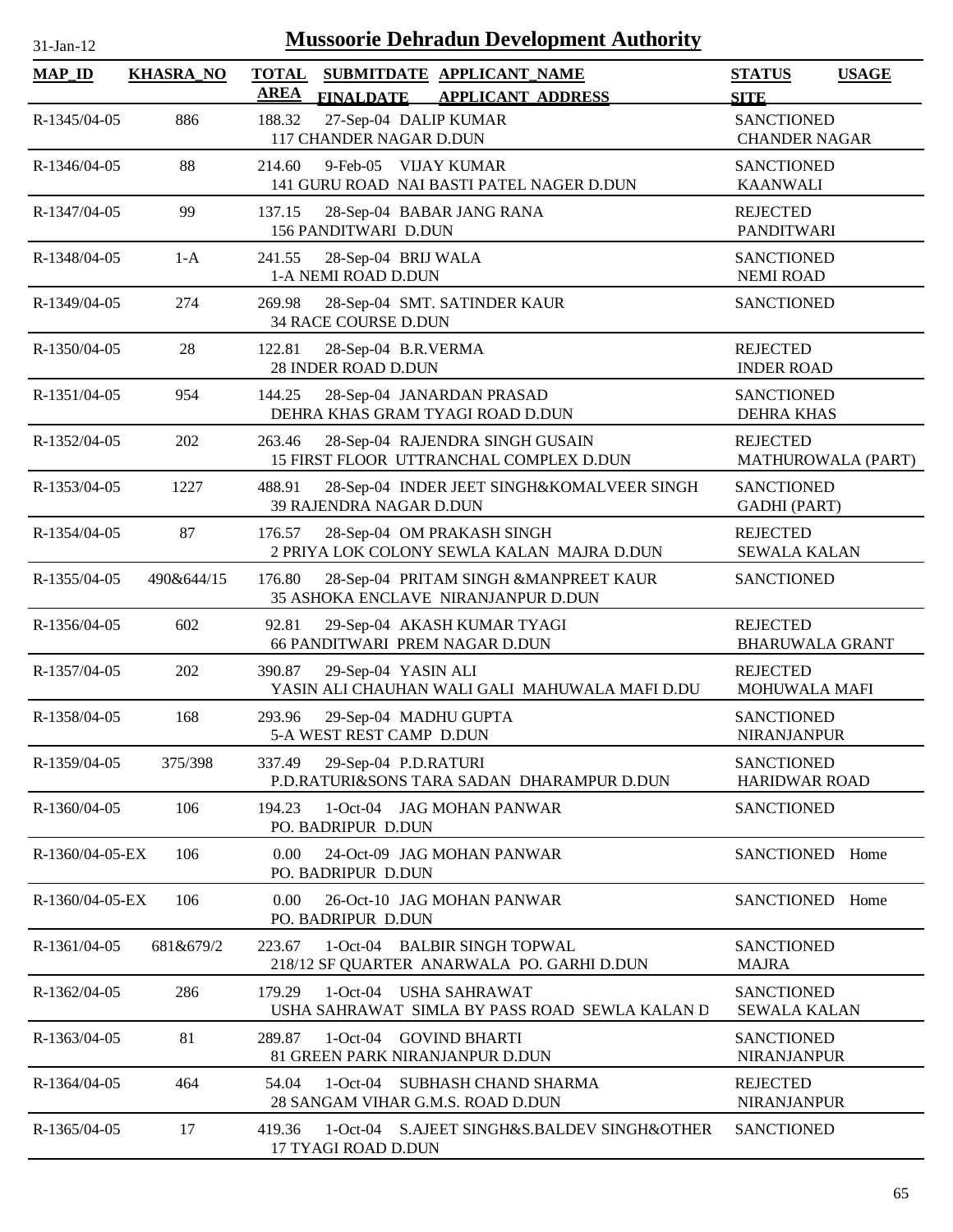| <b>Mussoorie Dehradun Development Authority</b><br>$31-Jan-12$ |                  |                       |                                                     |                                                                             |                                             |              |  |
|----------------------------------------------------------------|------------------|-----------------------|-----------------------------------------------------|-----------------------------------------------------------------------------|---------------------------------------------|--------------|--|
| $MAP$ <sub>ID</sub>                                            | <b>KHASRA NO</b> |                       |                                                     | TOTAL SUBMITDATE APPLICANT NAME                                             | <b>STATUS</b>                               | <b>USAGE</b> |  |
| R-1366/04-05                                                   | 644&490          | <u>AREA</u><br>176.80 | <b>FINALDATE</b><br>35 ASHOKA ENCLAVE D.DUN         | <b>APPLICANT ADDRESS</b><br>1-Oct-04 SMT.TEJ KAUR&GURU CHARAN SINGH         | <b>SITE</b><br><b>SANCTIONED</b>            |              |  |
| R-1367/04-05                                                   | 240              | 355.42                | 1-Oct-04 ASHOK SETH<br>5 PRITAM ROAD D.DUN          |                                                                             | <b>SANCTIONED</b>                           |              |  |
| R-1368/04-05                                                   | 277&278          | 96.00                 | 1-Oct-04 BABU RAM<br>177/5 D.L.ROAD D.DUN           |                                                                             | <b>REJECTED</b><br>D.L.ROAD                 |              |  |
| R-1369/04-05                                                   | 1526/1           |                       | <b>20 PATEL NAGAR D.DUN</b>                         | 167.77 1-Oct-04 RANJEET SINGH GULATI&CHARANPRIT SI                          | <b>SANCTIONED</b>                           |              |  |
| R-1370/04-05                                                   | 11               | 210.52                | 40 AJIT PRASAD MARG D.DUN                           | 1-Oct-04 DEVENDRA KUMAR JAIN&SHASHI PRAKA                                   | <b>SANCTIONED</b>                           |              |  |
| R-1371/04-05                                                   | 747&748          | 113.84                | 29-Dec-05 RAJESH KUMAR                              | ANUPAM VIHAR GALI NO.-2 NEW PATEL NAGAR D.DUN                               | <b>REJECTED</b><br><b>DEHRA KHAS</b>        |              |  |
| R-1372/04-05                                                   | 107              | 175.46                | 1-Oct-04 MANJU RAWAT                                | 76/36 RAJPUR ROAD LANE.NO.2 SAKET COLONY D.DUN                              | <b>SANCTIONED</b><br><b>KARANPUR KHAS</b>   |              |  |
| R-1373/04-05                                                   | 320&450          | 198.27                | <b>29 VIKASH LOK D.DUN</b>                          | 1-Oct-04 ANITA RAJPAL&PRADEEP RAJPAL                                        | <b>SANCTIONED</b>                           |              |  |
| R-1374/04-05                                                   | 67/59/41         | 119.22                | 67 ARVIND MARG D.DUN                                | 4-Oct-04 VINOD KUMAR KAPOOR                                                 | <b>SANCTIONED</b>                           |              |  |
| R-1375/04-05                                                   | 68/60/42         | 108.28                | 68 ARVIND MARG D.DUN                                | 4-Oct-04 ASHOK KUMAR KAPOOR                                                 | <b>SANCTIONED</b>                           |              |  |
| R-1376/04-05                                                   | 90/5             | 138.67                | 9 OLD SURVEY ROAD D.DUN                             | 4-Oct-04 SMT. NIDHI KAPOOR                                                  | <b>SANCTIONED</b>                           |              |  |
| R-1377/04-05                                                   | 1338             | 174.38                |                                                     | 4-Oct-04 RAMESH CHANDRA BHATT<br>393/4 NIRANJANPUR INDIRA GANDHI MARG D.DUN | <b>SANCTIONED</b><br><b>KAANWALI</b>        |              |  |
| R-1378/04-05                                                   | 719              | 148.82                | 4-Oct-04 SUNDER SINGH<br>CANAL ROAD JAKHAN D.DUN    |                                                                             | <b>REJECTED</b>                             |              |  |
| R-1379/04-05                                                   | 456              | 136.37                | P-1/67 YAMUNA COLONY D.DUN                          | 4-Oct-04 RAJ KUMAR ARORA                                                    | <b>SANCTIONED</b>                           |              |  |
| R-1380/04-05                                                   | 274              | 194.81                | 4-Oct-04 ROSHNI DEVI<br>SHANTI VIHAR D.DUN.         |                                                                             | <b>SANCTIONED</b>                           |              |  |
| R-1381/04-05                                                   | 217&220/1        | 296.00                |                                                     | 4-Oct-04 DR.SUBODH SINGH<br>56 MEEDO COMPLEX SHAHRANPUR ROAD D.DUN          | <b>SANCTIONED</b>                           |              |  |
| R-1382/04-05                                                   | 263              | 201.00                | $5-Oct-04$                                          | SATISH SHARMA<br>TYPE111/39 AUDIT COLONY INDIRA NAGAR D.DUN                 | <b>SANCTIONED</b><br><b>SEWALA KALAN</b>    |              |  |
| R-1383/04-05                                                   | 631&632          | 175.84                |                                                     | 5-Oct-04 SUMAN LATA BISHT<br>UPPER RAJIV NAGAR DHARAMPUR DANDA D.DUN        | <b>REJECTED</b><br><b>DHARAMPUR DANDA</b>   |              |  |
| R-1384/04-05                                                   | 464              | 150.55                | 13-Jun-06 SMT. RANI                                 | RANI INDIRA GANDHI MARG NIRANJANPUR D.DUN                                   | <b>SANCTIONED</b><br><b>NIRANJANPUR</b>     |              |  |
| R-1385/04-05                                                   | 730              | 206.28                |                                                     | 5-Oct-04 RAJU SINGH&PARUL SINGH<br>76 PRATAP ROAD SUBHASH NAGAR D.DUN       | <b>SANCTIONED</b><br><b>BHARUWALA GRANT</b> |              |  |
| R-1386/04-05                                                   | 198&490          | 359.86                | 5-Oct-04 DURGA.H.JOSHI<br><b>73 KAULAGARH D.DUN</b> |                                                                             | <b>SANCTIONED</b><br><b>KAULAGARH</b>       |              |  |
| R-1387/04-05                                                   | 576              | 273.11                |                                                     | 5-Oct-04 AMAR THAPA&DALJEET SINGH<br>SECT.1V.D-103 DEFENCE COLONY D.DUN     | <b>REJECTED</b><br><b>MAJRA</b>             |              |  |
| R-1388/04-05                                                   | 576              | 242.80                |                                                     | 5-Oct-04 AMARJEET SINGH MAKKAD<br>16 MAHENDAR VIHAR BALLUPUR D.DUN          | <b>REJECTED</b><br><b>MAJRA</b>             |              |  |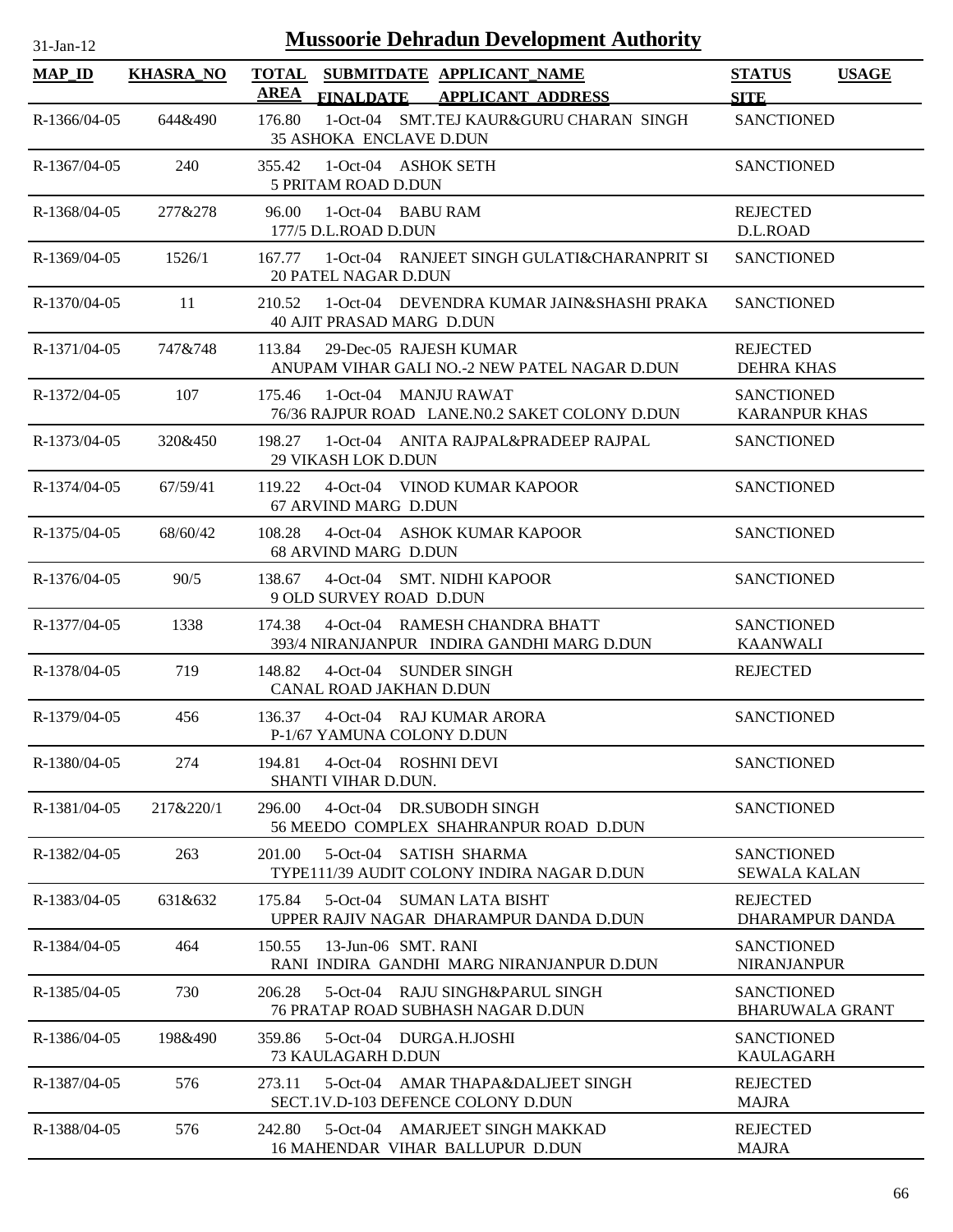| <b>Mussoorie Dehradun Development Authority</b><br>$31-Jan-12$ |                  |                                                                                                |                                                |  |  |  |  |
|----------------------------------------------------------------|------------------|------------------------------------------------------------------------------------------------|------------------------------------------------|--|--|--|--|
| <b>MAP_ID</b>                                                  | <b>KHASRA_NO</b> | TOTAL SUBMITDATE APPLICANT_NAME<br><b>AREA</b><br><b>FINALDATE</b><br><b>APPLICANT ADDRESS</b> | <b>STATUS</b><br><b>USAGE</b><br><b>SITE</b>   |  |  |  |  |
| $R-1389/04-05$                                                 | 717/1&718/       | 5-Oct-04 RAJKUMAR LAMBA&VIMLA LAMBA<br>313.63<br>191-A RAJPUR KATH BANGLAW D.DUN               | <b>SANCTIONED</b>                              |  |  |  |  |
| R-1390/04-05                                                   | 291              | 216.88<br>5-Oct-04 SHANDHAR AHAMAD<br>8/II- VASANT VIHAR D.DUN                                 | <b>SANCTIONED</b><br><b>SEWALA KALAN</b>       |  |  |  |  |
| R-1391/04-05                                                   | 596              | 5-Oct-04 SUBHASH CHAND SHARMA<br>251.00<br>210/5 MOHIT NAGAR D.DUN                             | <b>SANCTIONED</b><br><b>KAANWALI</b>           |  |  |  |  |
| R-1392/04-05                                                   | 128/1            | 5-Oct-04 VIPIN KUMAR NEGI<br>205.52<br>C-143 NEHRU COLONY DHARAMPUR D.DUN                      | <b>REJECTED</b><br>KARGI GRANT (PART)          |  |  |  |  |
| R-1393/04-05                                                   | 542              | 399.09<br>6-Oct-04 SUNEETA NEGI<br>3 PWD COLONY RACE COURSE D.DUN                              | <b>REJECTED</b><br><b>BADRIPUR</b>             |  |  |  |  |
| R-1394/04-05                                                   | 185&188          | 6-Oct-04 RAJMATI DEVI<br>275.84<br>RAJMATI DEVI VILLAGE -BARKIYA PO.BAMPA TAHSIL J             | <b>SANCTIONED</b><br><b>KAANWALI</b>           |  |  |  |  |
| R-1395/04-05                                                   | 386              | 178.82<br>6-Oct-04 LEELADHAR<br>C.T.-77 YAUMNA COLONY D.DUN                                    | <b>REJECTED</b><br><b>BAAMANWALA</b>           |  |  |  |  |
| R-1396/04-05                                                   | 603              | 6-Oct-04 DHARAMPAL<br>114.72<br>RAJA RAM MOHAN RAI COLAGE CELAMENTOWN D.DUN                    | <b>REJECTED</b><br><b>MAJRA</b>                |  |  |  |  |
| R-1397/04-05                                                   | 343              | 181.53<br>6-Oct-04 SUSHMA BHATNAGAR<br>B-15 B.S.I COMPUS POST OFFICE I.P.E.-192 KAULAGARH RC   | <b>SANCTIONED</b><br><b>AAMWALA TARLA</b>      |  |  |  |  |
| R-1398/04-05                                                   | $51-D$           | 6-Oct-04 JAGDAMBA GARG<br>286.27<br>51-D RAJPUR ROAD D.DUN                                     | <b>SANCTIONED</b><br><b>RAJ PUR ROAD</b>       |  |  |  |  |
| R-1399/04-05                                                   | 316              | 282.34<br>6-Oct-04 GOVIND SINGH<br>C/0 AJABPUR KALA SAKAT COLONY D.DUN                         | <b>SANCTIONED</b>                              |  |  |  |  |
| R-1399/04-05-EX                                                | 316              | 10-Nov-09 GOVIND SINGH<br>0.00<br>C/0 AJABPUR KALA SAKAT COLONY D.DUN                          | SANCTIONED Home                                |  |  |  |  |
| $R-1400/04-05$                                                 | 324              | 102.84<br>6-Oct-04 HARISH CHANDRA<br>C/0 ADHOIWALA D.DUN                                       | <b>SANCTIONED</b>                              |  |  |  |  |
| $R-1401/04-05$                                                 | 55/1&63          | 6-Oct-04 BALAK SINGH BHANDARI<br>190.02<br>VILL-KANWALI D.DUN                                  | <b>SANCTIONED</b>                              |  |  |  |  |
| R-1402/04-05                                                   | 815/1            | 122.67<br>6-Oct-04 SANDEEP KUMAR<br>SANDEEP KUMAR BELL ROAD BHARUWALA GRANT D.D                | <b>SANCTIONED</b><br><b>BHARUWALA GRANT</b>    |  |  |  |  |
| $R-1403/04-05$                                                 | $A-97$           | 7-Oct-04 MAJ A.N.VERMA<br>212.47<br>38/3 BHANDARI BAGH D.DUN                                   | <b>SANCTIONED</b><br><b>MDDA COLONY DALANW</b> |  |  |  |  |
| R-1404/04-05                                                   | 73               | 7-Oct-04 MANMOHAN PANT<br>211.62<br>H-117 HATHIBARKALA STATE D.DUN                             | <b>REJECTED</b><br><b>MATHUROWALA (PART)</b>   |  |  |  |  |
| $R-1405/04-05$                                                 | 173              | 7-Oct-04 MAJ.MADAN SINGH NEGI<br>419.88<br>D-290/3 BHARUWALA GRANT CLEMENT TOWN D.DUN          | <b>SANCTIONED</b>                              |  |  |  |  |
| $R-1406/04-05$                                                 | 92               | 246.30<br>7-Oct-04 GAGANDEEP SINGH CHABRA<br>45 WEST-II REST CAMP D.DUN                        | <b>SANCTIONED</b>                              |  |  |  |  |
| R-1407/04-05                                                   | 123              | 7-Oct-04 SANTOSH KUMAR GAROILA<br>131.74<br>B-43 F.R.I.                                        | <b>SANCTIONED</b>                              |  |  |  |  |
| R-1408/04-05                                                   | 24               | 199.26<br>8-Oct-04 RAJENDRA KUMAR SULLEREY&KUSUM SU<br>R/0 H.N0.4060 IIT CAMPUS KANPUR         | <b>SANCTIONED</b>                              |  |  |  |  |
| R-1409/04-05                                                   | 242/2            | 172.78<br>8-Oct-04 DINESH KOTHARI<br>KANWALI D.DUN                                             | <b>SANCTIONED</b><br><b>KAANWALI</b>           |  |  |  |  |
| R-1410/04-05                                                   | 328              | 207.70<br>8-Oct-04 BHANU RANA&GEETANJALI RANA<br>4-N0. CHAKKI RAIPUR D.DUN                     | <b>REJECTED</b><br><b>CHIDOWALI</b>            |  |  |  |  |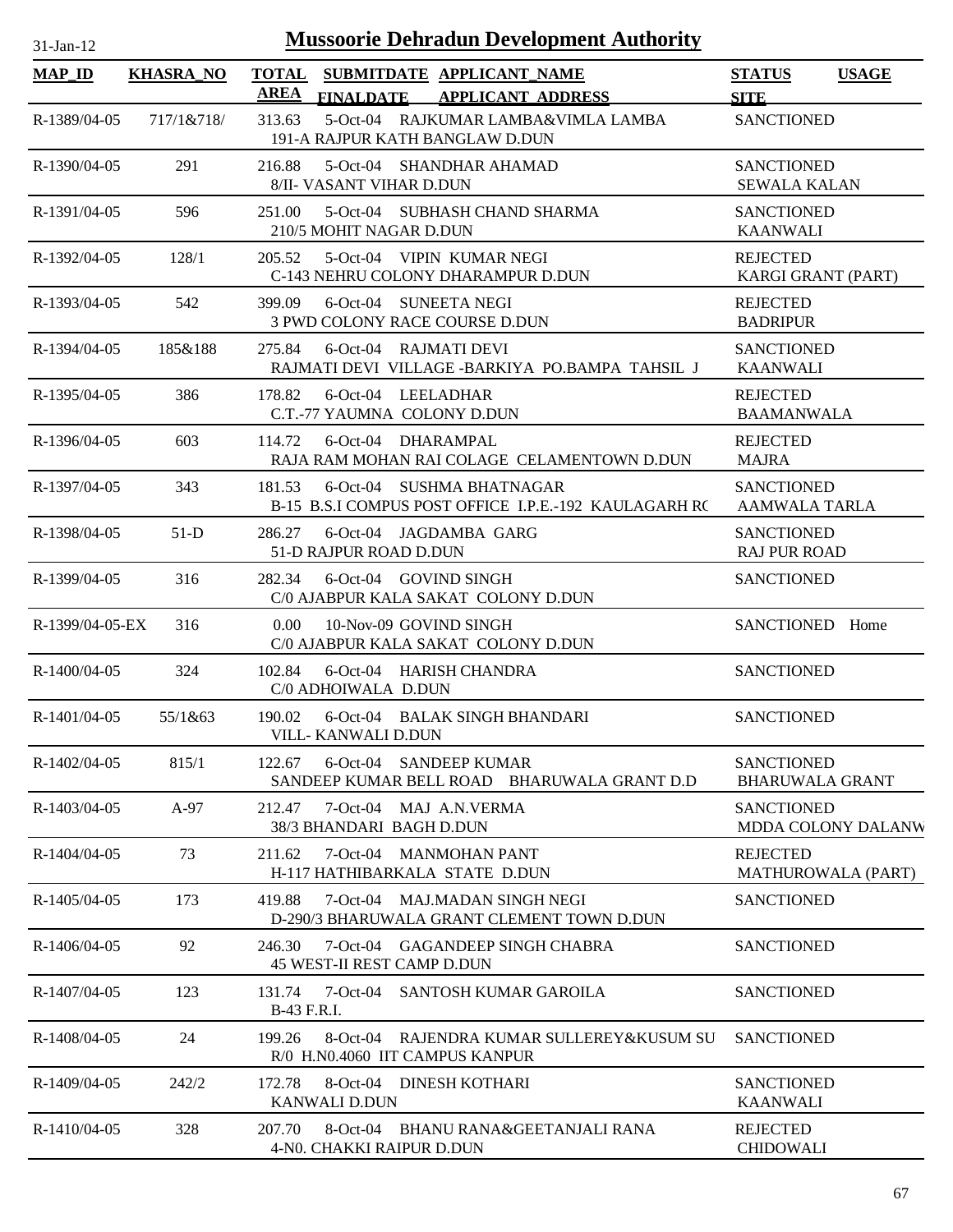| <b>Mussoorie Dehradun Development Authority</b><br>$31-Jan-12$ |                  |             |                                                                                             |                                               |                     |  |  |
|----------------------------------------------------------------|------------------|-------------|---------------------------------------------------------------------------------------------|-----------------------------------------------|---------------------|--|--|
| <b>MAP_ID</b>                                                  | <b>KHASRA_NO</b> |             | TOTAL SUBMITDATE APPLICANT NAME                                                             | <b>STATUS</b>                                 | <b>USAGE</b>        |  |  |
|                                                                |                  | <b>AREA</b> | FINALDATE APPLICANT ADDRESS                                                                 | <b>SITE</b>                                   |                     |  |  |
| R-1411/04-05                                                   | 231              | 130.80      | 8-Oct-04 SANJAY KUMAR<br>4/1 VIVEK VIHAR JAKHAN D.DUN                                       | <b>SANCTIONED</b>                             |                     |  |  |
| R-1412/04-05                                                   | 408/474&40       | 300.49      | 8-Oct-04 GAGAN CHAWLA&S.K.NAGPAL<br>337 RAIPUR ROAD D.DUN                                   | <b>SANCTIONED</b>                             |                     |  |  |
| R-1413/04-05                                                   | 13               | 204.25      | 8-Oct-04 SARDAR SINGH KOHLI&PARAMJEET SINGH SANCTIONED<br><b>198 DHARAMPUR D.DUN</b>        |                                               |                     |  |  |
| R-1414/04-05                                                   | 35               | 234.20      | 8-Oct-04 SANJAY GOYAL<br>441 SUNAY LOK KRISHAN NAGAR D.DUN                                  | <b>SANCTIONED</b><br><b>KISHANNAGAR</b>       |                     |  |  |
| R-1415/04-05                                                   | 94               | 225.28      | 8-Oct-04 MANOHAR SINGH THAPA<br>THAPA NIWAS KAULAGARH D.DUN                                 | <b>SANCTIONED</b><br><b>KAULAGARH</b>         |                     |  |  |
| R-1416/04-05                                                   | 94               | 122.62      | 11-Oct-04 JAGDISH LAL<br><b>41 RETHA MANDI D.DUN</b>                                        | <b>REJECTED</b><br>KARGI GRANT (PART)         |                     |  |  |
| R-1417/04-05                                                   | 1008/2           | 168.00      | 11-Oct-04 M/S RELIANCE INFOCOM LIMITED<br><b>56 RAJPUR ROAD D.DUN</b>                       | <b>REJECTED</b><br><b>RAIPUR</b>              |                     |  |  |
| R-1418/04-05                                                   | 608              | 241.19      | 11-Oct-04 BHAGWATI PRASAD KUNDALIYA<br>999/9 BELL ROAD CALEMENTOWN D.DUN                    | <b>SANCTIONED</b><br><b>BHARUWALA GRANT</b>   |                     |  |  |
| R-1419/04-05                                                   | 111              | 125.00      | 11-Oct-04 KEDAR SINGH RAUTHAN<br>70 PRAKASH LOK COLONY PHASE-1 SIMLA ROAD D.DUN             | <b>SANCTIONED</b><br><b>SEWALA KALAN</b>      |                     |  |  |
| R-1420/04-05                                                   | 31               | 375.87      | 11-Oct-04 HEM CHANDRA AGGARWAL<br>133/3 STREET N0-2 RAJENDRA NAGAR D.DUN                    | <b>SANCTIONED</b>                             | CHAI BAGH KAULAGARH |  |  |
| R-1421/04-05                                                   | 387              | 176.48      | 11-Oct-04 ARUN SINGH<br>VILLAGE -JOHRI PO. ANARWALA D.DUN                                   | <b>REJECTED</b><br><b>JOHDI</b>               |                     |  |  |
| R-1422/04-05                                                   | 58/38            | 3,826.75    | 10-May-06 FOOL CHAND AGGARWAL<br>65 GANDHI ROAD D.DUN                                       | <b>REJECTED</b><br><b>HARIDWAR ROAD</b>       |                     |  |  |
| R-1422/04-05-RE                                                | 58/38            | 3,409.18    | 18-Jul-07 FOOL CHAND AGGARWAL<br><b>65 GANDHI ROAD D.DUN</b>                                | <b>REJECTED</b><br><b>HARIDWAR ROAD</b>       | Dharam Sh           |  |  |
| R-1422/04-05-RE                                                | 58/38            | 3,409.18    | 2-Jul-08 AGRAWAL CHARITABLE TRUST<br><b>65 GANDHI ROAD D.DUN</b>                            | SANCTIONED Dharam Sha<br><b>HARIDWAR ROAD</b> |                     |  |  |
| R-1423/04-05                                                   | 548              | 176.00      | 11-Oct-04 KUNDAN SINGH NEGI<br>AJABPUR KALAN D.DUN                                          | <b>SANCTIONED</b><br>AJABPUR KALAM (PART)     |                     |  |  |
| R-1424/04-05                                                   | 45/2             | 370.81      | 11-Aug-05 ABHA SHARMA<br>45/2 KESHAV ROAD D.DUN                                             | <b>REJECTED</b><br><b>KESHAV ROAD</b>         |                     |  |  |
| R-1425/04-05                                                   | 179/1            | 84.51       | 11-Oct-04 GOVARDHAN DASS<br>1/179 CHUKKUWALA D.DUN                                          | <b>REJECTED</b><br>CHUKKHUWALA                |                     |  |  |
| R-1426/04-05                                                   | 201              | 145.30      | 11-Oct-04 RAJENDER SOOD<br>9 ADARSH VIHAR D.DUN                                             | <b>SANCTIONED</b>                             |                     |  |  |
| R-1427/04-05                                                   | $45-A$           | 453.76      | 11-Oct-04 ANJNA MAHESHWARI&SAKSHI&RAKESH<br>112 NEW AWAS VIKAS NARI SHILP MANDIR ROAD D.DUN | <b>SANCTIONED</b>                             |                     |  |  |
| R-1428/04-05                                                   | 80/83/86         | 583.43      | 11-Oct-04 PRABHA PURI&PANKAJ &NEERAJ<br>PLEASANT VALLEY RAJPUR ROAD D.DUN                   | <b>SANCTIONED</b>                             |                     |  |  |
| R-1429/04-05                                                   | 1179/1           | 175.97      | 11-Oct-04 PRANAB KUMAR SAHA<br>96 RAM VIHAR D.DUN                                           | <b>SANCTIONED</b>                             |                     |  |  |
| R-1430/04-05                                                   | 28               | 195.21      | 12-Oct-04 RAMESH SINGH SAJWAN<br>C/0 NIRMATA HOTEL HIM PALACE HARIDWAR ROAD D.DU            | <b>REJECTED</b><br><b>NATHANPUR</b>           |                     |  |  |
| R-1431/04-05                                                   | 20               | 210.59      | 12-Oct-04 RUKHSANA BEG<br>20 NEW ROAD D.DUN                                                 | <b>REJECTED</b><br><b>NEW ROAD</b>            |                     |  |  |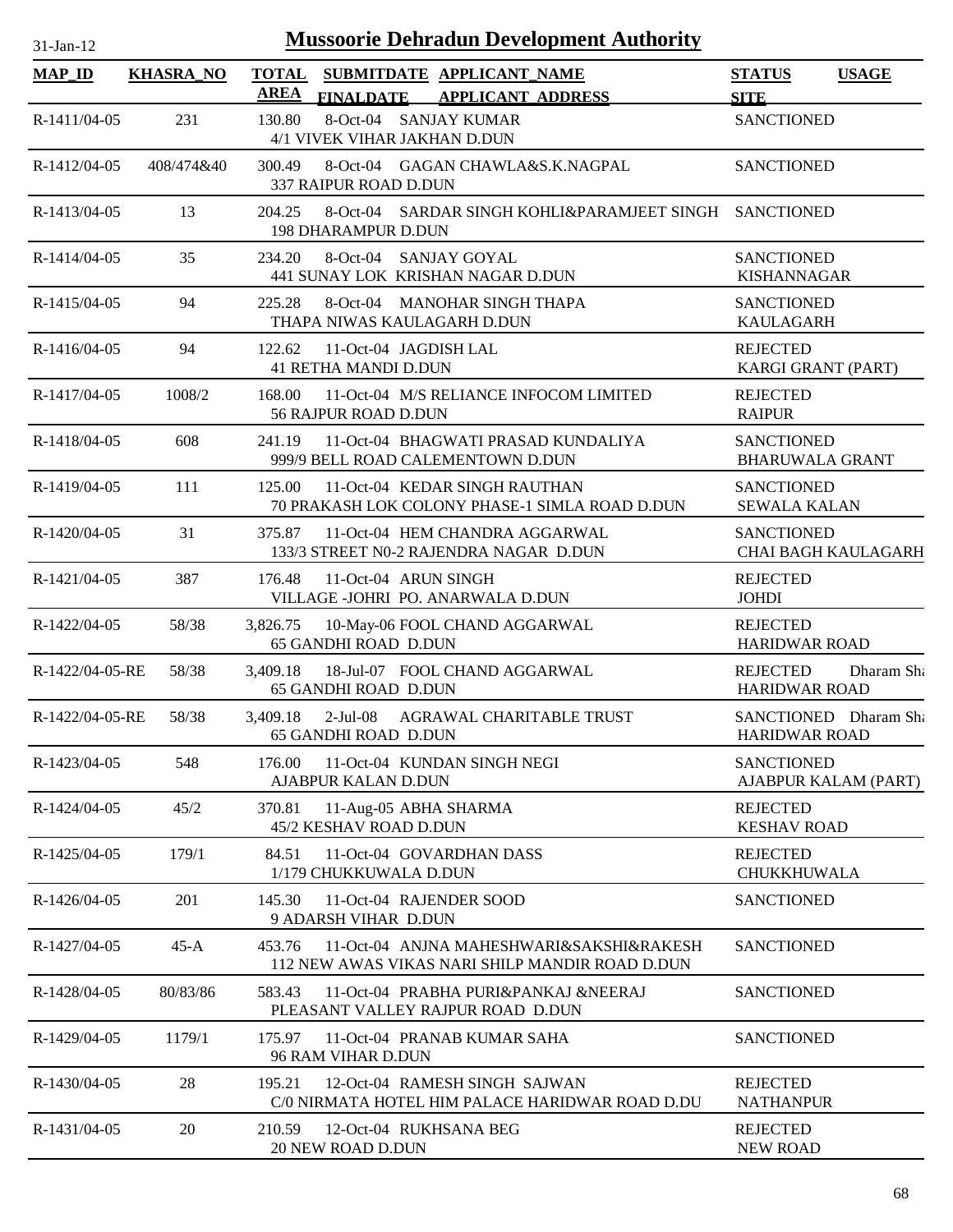| $31$ -Jan-12    |                  |                             | <b>Mussoorie Dehradun Development Authority</b>                                 |                                           |                      |
|-----------------|------------------|-----------------------------|---------------------------------------------------------------------------------|-------------------------------------------|----------------------|
| <b>MAP_ID</b>   | <b>KHASRA_NO</b> | <b>TOTAL</b><br><b>AREA</b> | SUBMITDATE APPLICANT_NAME<br>FINALDATE APPLICANT ADDRESS                        | <b>STATUS</b><br><b>SITE</b>              | <b>USAGE</b>         |
| R-1432/04-05    | 12               | 99.91                       | 12-Oct-04 RAM NIWASH GUPTA<br>12 TYAGI ROAD D.DUN                               | <b>REJECTED</b><br><b>TYAGI ROAD</b>      |                      |
| R-1433/04-05    | 5 TO 9           | 189.47                      | 12-Oct-04 ANIL KUMAR MEHRA<br>5 RAJPUR ROAD D.DUN.                              | <b>REJECTED</b><br><b>KHERI MANSINGH</b>  |                      |
| R-1434/04-05    | 151              | 151.43                      | 12-Oct-04 SURENDER<br>188/1 SALAWALA D.DUN                                      | <b>SANCTIONED</b><br><b>KANDOLI</b>       |                      |
| R-1435/04-05    | 1526/1           | 94.06                       | 12-Oct-04 RAJENDRA KUMAR&SUCHA SINGH<br>111 DRON PURI G.M.S.ROAD D.DUN          | <b>SANCTIONED</b>                         |                      |
| R-1436/04-05    | 5/2              | 119.16                      | 12-Oct-04 ANAND PRAKASH ARORA<br>6/22 PREM NAGAR D.DUN                          | <b>SANCTIONED</b>                         |                      |
| R-1437/04-05    | 5/2              | 119.16                      | 12-Oct-04 ANAND PRAKASH ARORA<br>6/22 PREM NAGAR D.DUN                          | <b>SANCTIONED</b>                         |                      |
| R-1438/04-05    | 5/2              | 118.66                      | 12-Oct-04 ANAND PRAKASH ARORA<br>6/22 PREM NAGAR D.DUN                          | <b>SANCTIONED</b>                         |                      |
| R-1439/04-05    | 234              | 228.59                      | 12-Oct-04 SHEEL AGGARWAL<br>234 ADHOIWALA D.DUN                                 | <b>SANCTIONED</b><br><b>ADOIWALA</b>      |                      |
| R-1440/04-05    | 1339/2           | 59.73                       | 12-Oct-04 KISHAN LAL<br>116 KAMLA NIVAS MANDIR WALI GALI BALLUPUR D.DUN         | <b>SANCTIONED</b>                         |                      |
| R-1441/04-05    | 65/1             | 199.63                      | 13-Oct-04 SALOCHANA DEVI BISHT<br>275 KARANPUR OLD DALANWALA D.DUN              | <b>SANCTIONED</b><br><b>KARANPUR</b>      |                      |
| R-1442/04-05    | 175              | 308.17                      | 13-Oct-04 MEERA DAS<br>D-21/1 SHIVLOK COLONY D.DUN                              | <b>SANCTIONED</b><br><b>CHAK RAIPUR</b>   |                      |
| R-1443/04-05    | 3                | 376.39                      | 20-May-05 BHISHAM<br>3 OLD SURVEY ROAD D.DUN                                    | <b>SANCTIONED</b><br>OLD SURVEY ROAD      |                      |
| R-1444/04-05    | 584              | 267.42                      | 13-Oct-04 KAMLESHWAR PRASAD<br>188 JAWAHAR NAGAR BHOOR GAON PO. PANDITWARI D.DI | <b>REJECTED</b><br><b>DHARAMPUR DANDA</b> |                      |
| R-1445/04-05    | 661              | 227.00                      | 10-Aug-05 YASH MEHTA<br>89-D RACE COURSE D.DUN                                  | <b>SANCTIONED</b><br><b>JAKHAN</b>        |                      |
| R-1446/04-05    | 484              | 260.17                      | 10-Jul-07 RAMESH DUTT RATURI<br><b>484 DHARAMPUR D.DUN</b>                      | <b>REJECTED</b><br><b>DHARMPUR</b>        |                      |
| R-1447/04-05    | 1247&48&50       | 123.32                      | 13-Oct-04 S.SOHAN SINGH<br>MALLAH GORAKHPUR SHEIKHWAT GANJ HALDWANI             | <b>SANCTIONED</b>                         |                      |
| R-1448/04-05    | 1247             | 120.83                      | 13-Oct-04 JASBIR SINGH<br>13/39 DANDIPUR MOHALLA D.DUN                          | <b>SANCTIONED</b>                         |                      |
| R-1449/04-05    | 617/1            | 204.46                      | 14-Oct-04 ARMAN ALI<br>LANE N0.-22 TURNER ROAD CLEMENT TOWN D.DUN               | <b>SANCTIONED</b><br><b>MAJRA</b>         |                      |
| R-1450/04-05    | 126              | 241.63                      | 14-Oct-04 KULDEEP SINGH<br>C/0 OBRAI MOTERS S.R.P. ROAD D.DUN                   | <b>SANCTIONED</b><br><b>MAJRA</b>         |                      |
| R-1450/04-05-EX | 126              | $0.00\,$                    | 7-Sep-09 KULDEEP SINGH<br>C/0 OBRAI MOTERS S.R.P. ROAD D.DUN                    | SANCTIONED<br><b>MAJRA</b>                | Home                 |
| R-1451/04-05    | 1065             | 1,505.00                    | 14-Oct-04 KURMANCHAL SANSKRATIK&KALYAN PA<br>71 SALAWALA HATHIBARKALA D.DUN     | <b>SANCTIONED</b><br><b>KAANWALI</b>      |                      |
| R-1452/04-05    | 556              | 173.97                      | 14-Oct-04 BABLI DEVI<br>C/0 SUMAN NAGAR DHARAMPUR D.DUN                         | <b>SANCTIONED</b>                         | AJABPUR KALAM (PART) |
| R-1453/04-05    | 10/3             | 165.40                      | 14-Oct-04 SHEKHRANAND BADONI<br>4/4 N.C.ROAD CHID BAG D.DUN                     | <b>REJECTED</b><br><b>MAJRI NAFI</b>      |                      |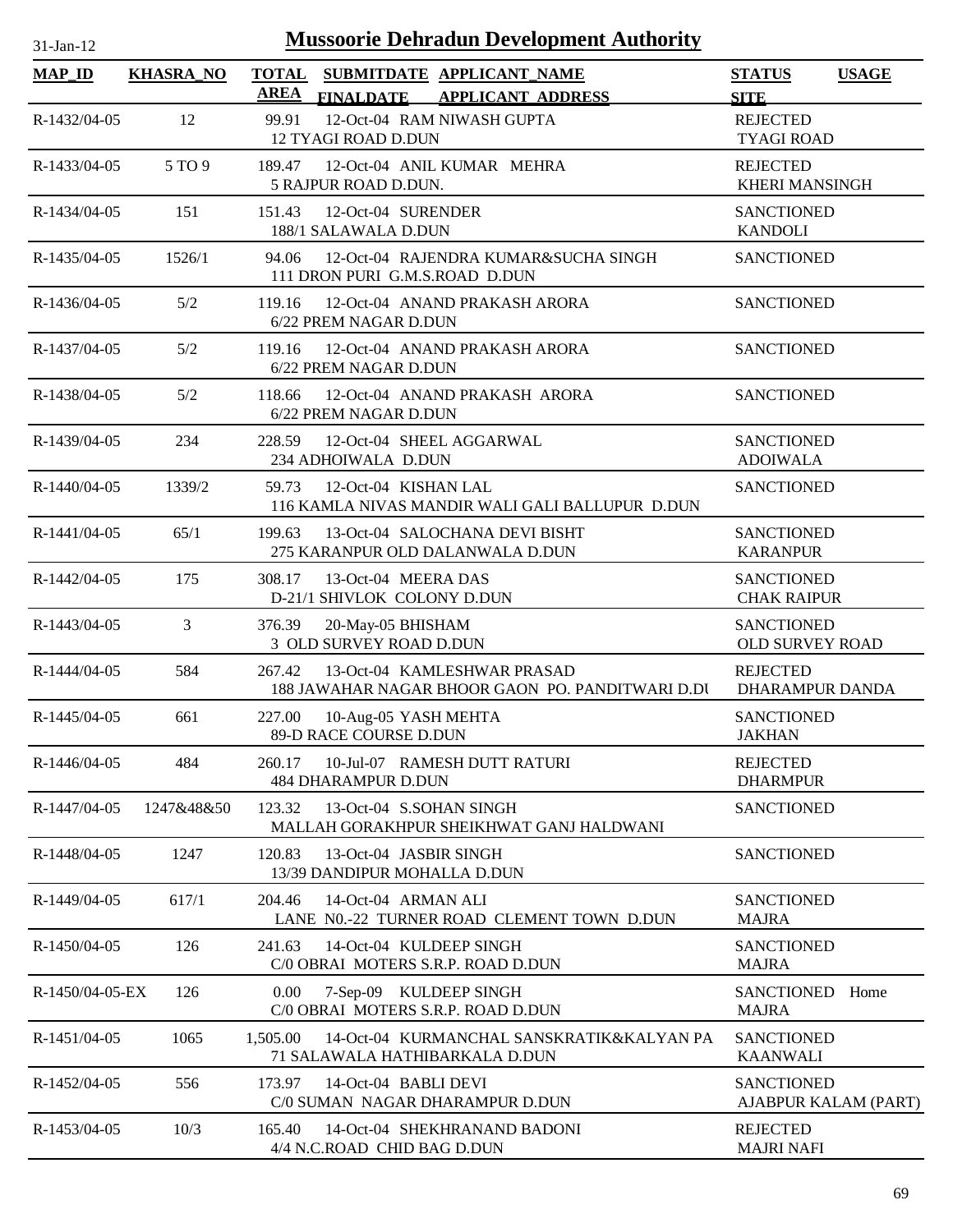| <b>Mussoorie Dehradun Development Authority</b><br>$31-Jan-12$ |                  |                                                                                                          |                                          |              |  |  |
|----------------------------------------------------------------|------------------|----------------------------------------------------------------------------------------------------------|------------------------------------------|--------------|--|--|
| <b>MAP_ID</b>                                                  | <b>KHASRA_NO</b> | <b>TOTAL</b><br>SUBMITDATE APPLICANT_NAME<br><b>AREA</b><br><b>APPLICANT ADDRESS</b><br><b>FINALDATE</b> | <b>STATUS</b><br><b>SITE</b>             | <b>USAGE</b> |  |  |
| R-1454/04-05                                                   | 510&696          | 14-Oct-04 ALOK KUMAR BHUI<br>114.43<br>R/0 4/2 A KALIDASS ROAD D.DUN                                     | <b>SANCTIONED</b>                        |              |  |  |
| R-1455/04-05                                                   | 69/42            | 14-Oct-04 ALKA ARORA<br>98.51<br>44/42 LAXMAN CHOWK KESHAV ROAD D.DUN                                    | <b>REJECTED</b><br><b>KESHAV ROAD</b>    |              |  |  |
| R-1456/04-05                                                   | 955              | 14-Oct-04 SURESH KUMAR<br>97.09<br>87/30 TYAGI ROAD D.DUN                                                | <b>SANCTIONED</b><br><b>DEHRA KHAS</b>   |              |  |  |
| $R-1456/04-05-EX$                                              | 955              | 5-Feb-10 SURESH KUMAR<br>$0.00^{\circ}$<br>87/30 TYAGI ROAD D.DUN                                        | SANCTIONED Home<br><b>DEHRA KHAS</b>     |              |  |  |
| R-1457/04-05                                                   | 602              | 14-Oct-04 AKASH KUMAR TYAGI<br>92.81<br>C/0 VIKRAM SINGH NEGI HARIPUR KANWALI (NAYA GAON                 | <b>SANCTIONED</b>                        |              |  |  |
| R-1458/04-05                                                   | 69/2             | 260.44<br>15-Oct-04 SARASWATI JOSHI<br>69/2 ARYA NAGAR D.DUN                                             | <b>SANCTIONED</b><br><b>ARYA NAGAR</b>   |              |  |  |
| $R-1459/04-05$                                                 | 24/2             | 15-Oct-04 AKSHAY KUMAR SAXENA<br>150.68<br>OBC-74 YAMUNA COLONY D.DUN                                    | <b>REJECTED</b><br><b>AJABPUR KHURD</b>  |              |  |  |
| $R-1460/04-05$                                                 | 124/1            | 189.24<br>15-Oct-04 MASTER VISHAL&PUSHPA SHARMA<br>4N0. CHAKKI RAIPUR D.DUN.                             | <b>REJECTED</b><br><b>KANDOLI</b>        |              |  |  |
| R-1461/04-05                                                   | 680              | 248.36<br>15-Oct-04 CHANDER MOHAN BAMRADA<br>OGAL BHATTA LINK TURNER ROAD D.DUN                          | <b>SANCTIONED</b><br><b>MAJRA</b>        |              |  |  |
| R-1462/04-05                                                   | 273/1            | 108.17<br>4-Jan-05 SURESH KUMAR SHARMA<br>ADHOIWALA SHASTRADHARA ROAD D.DUN                              | <b>SANCTIONED</b><br><b>ADOIWALA</b>     |              |  |  |
| R-1463/04-05                                                   | 1247&48&50       | 123.32<br>15-Oct-04 JASVINDER KAUR<br><b>G-36 RACE COURSE D.DUN</b>                                      | <b>SANCTIONED</b>                        |              |  |  |
| R-1464/04-05                                                   | 1247             | 120.83<br>15-Oct-04 HARJEET KAUR<br>13/39 DANDIPUR MOHALLA D.DUN                                         | <b>SANCTIONED</b>                        |              |  |  |
| $R-1465/04-05$                                                 | 1033             | 168.39<br>15-Oct-04 ARVIND NEGI<br>C/0 RAWAT ASSOCIATES UTTARANCHAL COMPLEX HARID                        | <b>SANCTIONED</b>                        |              |  |  |
| R-1466/04-05                                                   | 254&272          | 238.83<br>15-Oct-04 MAYAWANTI BATTA<br>19-A MAHANT ROAD LAXMAN CHOWK D.DUN                               | <b>SANCTIONED</b><br><b>SEWALA KALAN</b> |              |  |  |
| R-1467/04-05                                                   | 51&7/1           | 382.55<br>15-Oct-04 RAJESHWARI VYAS&DWARIKA PRASAD V<br>S.B.C.-65 YAMUNA COLONY D.DUN                    | <b>REJECTED</b><br><b>MAJRI NAFI</b>     |              |  |  |
| $R-1468/04-05$                                                 | 54/3             | 347.72<br>15-Oct-04 LAJPAT ROI<br><b>84 NASHVILLA ROAD D.DUN</b>                                         | <b>SANCTIONED</b>                        |              |  |  |
| R-1469/04-05                                                   | 17               | 15-Oct-04 PREETI REKHI<br>124.40<br><b>18 NEW ROAD D.DUN</b>                                             | <b>SANCTIONED</b>                        |              |  |  |
| R-1470/04-05                                                   | 302/1245         | 155.13<br>15-Oct-04 MEHARBAN SINGH NEGI<br>C/0 K.S.BISHT N0-537 ADARSH VIHAR D.DUN                       | <b>SANCTIONED</b>                        |              |  |  |
| R-1471/04-05                                                   | 514              | 15-Oct-04 P.L.AHUJA&MANOJ TANEJA<br>167.36<br>1 LICHI BAGH KANWALI ROAD D.DUN                            | <b>SANCTIONED</b>                        |              |  |  |
| R-1472/04-05                                                   | 52/1             | 15-Oct-04 JITENDER KUMAR<br>186.14<br>52/1 RIVER RISPANA KARANPUR D.DUN                                  | <b>SANCTIONED</b>                        |              |  |  |
| R-1473/04-05                                                   | 279              | 16-Oct-04 G.P.SINGH<br>535.31<br>279 VASANT VIHAR D.DUN                                                  | <b>SANCTIONED</b><br><b>VASANT VIHAR</b> |              |  |  |
| R-1474/04-05                                                   | 1520             | 16-Oct-04 DIWAN SINGH CHAUHAN<br>227.00<br>C/0 KATARIA ASSOCIATES 31/1 RACE COURSE D.DUN                 | <b>SANCTIONED</b>                        |              |  |  |
| R-1475/04-05                                                   | 169              | 196.55<br>16-Oct-04 NATHI RAM BHATT<br>C/0 S.D.SAKLANI BADRIPUR ROAD D.DUN                               | <b>REJECTED</b><br><b>BADRIPUR</b>       |              |  |  |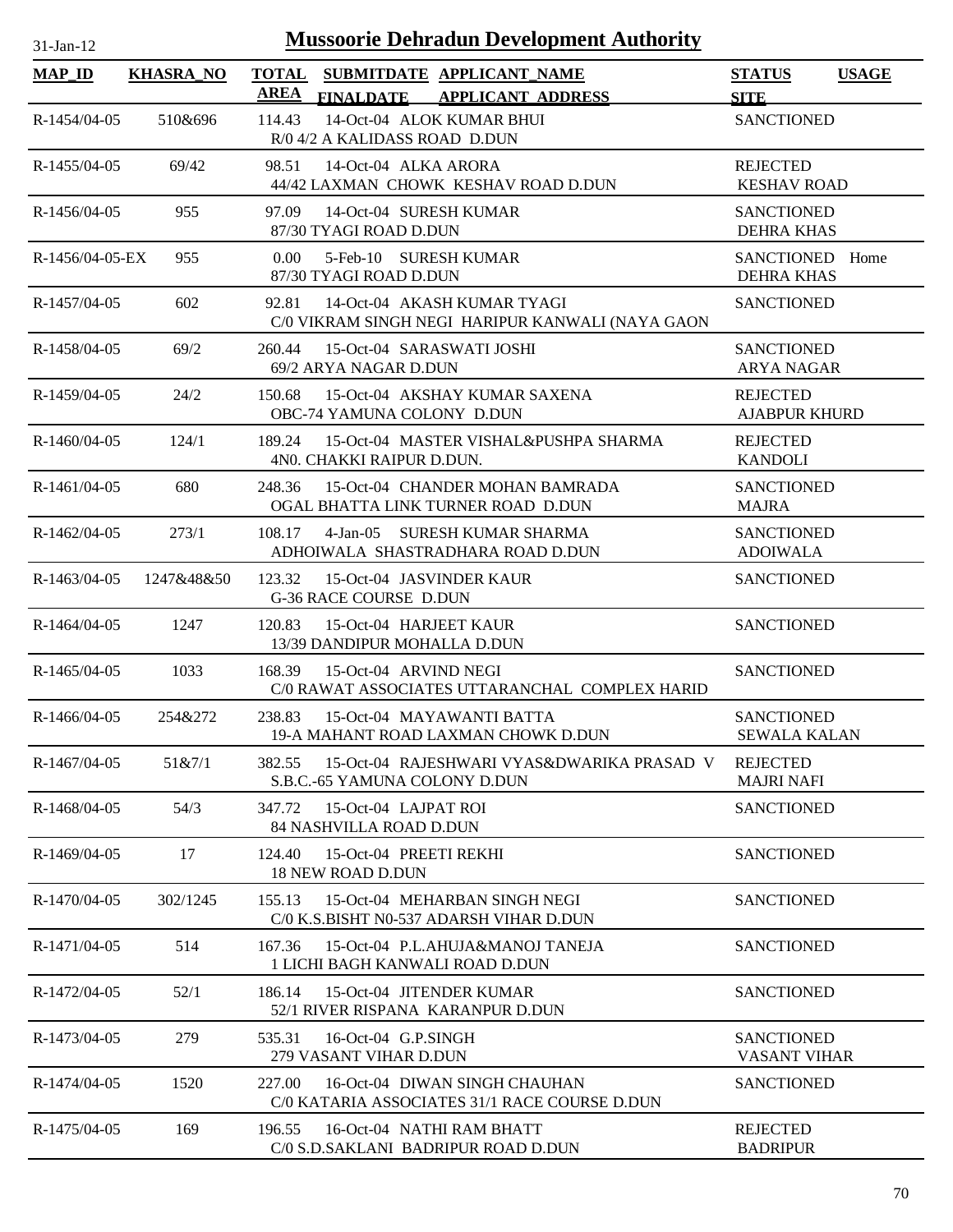| <b>Mussoorie Dehradun Development Authority</b><br>$31$ -Jan-12 |                  |                   |                                                                                              |                                              |              |  |
|-----------------------------------------------------------------|------------------|-------------------|----------------------------------------------------------------------------------------------|----------------------------------------------|--------------|--|
| $MAP$ <sub>ID</sub>                                             | <b>KHASRA NO</b> | <b>TOTAL</b>      | SUBMITDATE APPLICANT NAME                                                                    | <b>STATUS</b>                                | <b>USAGE</b> |  |
|                                                                 |                  | <u>AREA</u>       | FINALDATE APPLICANT ADDRESS                                                                  | <b>SITE</b>                                  |              |  |
| R-1476/04-05                                                    | 220/2            | 188.59            | 16-Oct-04 PANKAJ GULATI&SARIKA GULATI<br>16 OLD SURVEY ROAD D.DUN                            | <b>SANCTIONED</b>                            |              |  |
| R-1477/04-05                                                    | 930&667          | 150.00            | 16-Oct-04 SACHIN SAHNI<br>1 PRAGATI VIHAR SAHASTRADHARA ROAD D.DUN                           | <b>SANCTIONED</b>                            |              |  |
| R-1478/04-05                                                    | 930&667          | 161.47            | 16-Oct-04 PUNIT MONDAIYKA<br>C/0 DASS BUILDING RAIPUR ROAD D.DUN                             | <b>SANCTIONED</b>                            |              |  |
| $R-1479/04-05$                                                  | 149/9            | 149.32            | 16-Oct-04 KRISHAN KUMAR GUSAIN<br>149/9 ARAGHAR DHARAMPUR D.DUN                              | <b>SANCTIONED</b><br><b>AARAGARH</b>         |              |  |
| R-1480/04-05                                                    | 1113             | 176.13            | 16-Oct-04 SUDESH KUMAR<br>96 BALLUPUR VAN VIHAR D.DUN                                        | <b>REJECTED</b>                              |              |  |
| R-1481/04-05                                                    | 81/2             | 177.26            | 18-Oct-04 VIJAY LAXMI PATWAL<br>NIRANJANPUR D.DUN                                            | <b>SANCTIONED</b><br><b>NIRANJANPUR</b>      |              |  |
| R-1482/04-05                                                    | 609              | 151.25            | 18-Oct-04 SUSHILA KANDPAL<br>AJABPUR KHURD D.DUN                                             | <b>SANCTIONED</b><br><b>AJABPUR KHURD</b>    |              |  |
| R-1483/04-05                                                    | 75               |                   | 321.30 18-Oct-04 ASHOK KUMAR SINGH&RAKESHN KUMAR<br><b>74 RAJPUR ROAD D.DUN</b>              | <b>SANCTIONED</b>                            |              |  |
| R-1484/04-05                                                    | 735/2            |                   | 165.53 18-Oct-04 AMAR SINGH PANWAR<br>C/0 CANAL ROAD NEAR GAS GODOWN D.DUN                   | <b>SANCTIONED</b>                            |              |  |
| R-1484/04-05-EX                                                 | 735/2            | $0.00 -$          | 26-Oct-09 AMAR SINGH PANWAR<br>C/0 CANAL ROAD NEAR GAS GODOWN D.DUN                          | SANCTIONED Home                              |              |  |
| R-1484/04-05-EX                                                 | 735/2            | 0.00 <sub>1</sub> | 20-Oct-10 AMAR SINGH PANWAR<br>C/0 CANAL ROAD NEAR GAS GODOWN D.DUN                          | SANCTIONED Home                              |              |  |
| R-1485/04-05                                                    | 359              | 444.36            | 18-Oct-04 DEEPENDRA SINGH BHARTARI<br>30/12 RAJPUR ROAD D.DUN                                | <b>SANCTIONED</b>                            |              |  |
| R-1486/04-05                                                    | 1                | 240.00            | 18-Oct-04 SUBHASH CHAND<br>5 ROHINI PLAZA D.DUN                                              | <b>REJECTED</b><br><b>DANDA LAKHOND</b>      |              |  |
| R-1486/04-05-RE                                                 | 1                | 240.00            | 5-Feb-08 SUBHASH CHAND<br>5 ROHINI PLAZA D.DUN                                               | <b>REJECTED</b><br><b>DANDA LAKHOND</b>      | Home         |  |
| R-1487/04-05                                                    | 409              | 150.00            | 18-Oct-04 PRAKASH ANANT SANE&PREETI SANE<br>111 TYPE-4 SECTER-5-B BHEL HARIDWAR              | <b>SANCTIONED</b>                            |              |  |
| R-1488/04-05                                                    | 409              | 150.00            | 18-Oct-04 GOPAL SWARUP SRIVASTAVA &SADHANA : SANCTIONED<br>100 TYPE-4 SECTOR-3 BHEL HARIDWAR |                                              |              |  |
| R-1489/04-05                                                    | 68-B             | 175.56            | 18-Oct-04 S.C.GUPTA<br>174 ARYA NAGAR-11 D.DUN                                               | <b>SANCTIONED</b>                            |              |  |
| R-1490/04-05                                                    | 18               | 177.50            | 19-Oct-04 VINOD KUMAR DHAWAN<br><b>18 ARVIND MARG D.DUN</b>                                  | <b>SANCTIONED</b><br><b>ARVIND MARG</b>      |              |  |
| R-1491/04-05                                                    | 486              | 197.20            | 19-Oct-04 RAMESH CHAND JOSHI&SUBHASH CHAND<br>167/1 RACE COURSE D.DUN                        | <b>REJECTED</b><br><b>KAULAGARH</b>          |              |  |
| R-1492/04-05                                                    | 145              | 246.43            | 19-Oct-04 LALIT KUMAR POKHREL<br>122 PREMPUR MAFI KAULAGARH D.DUN                            | <b>SANCTIONED</b><br>PREMPUR MAFI (PART)     |              |  |
| R-1493/04-05                                                    | 2                | 364.80            | 19-Oct-04 KUSUM LATA SHARMA<br><b>4 ARYA NAGAR D.DUN</b>                                     | <b>SANCTIONED</b><br><b>B.N.CHHIBAR MARG</b> |              |  |
| R-1494/04-05                                                    | 397              | 151.95            | 19-Oct-04 KURBAN AHMED<br>4 NO. CHAKKI RAIPUR D.DUN                                          | <b>SANCTIONED</b><br><b>ADOIWALA</b>         |              |  |
| R-1495/04-05                                                    | 402&243          | 368.40            | 19-Oct-04 MAHMOOD S. KHAN& KAMALJEET SINGH<br>44 GANDHI ROAD D.DUN                           | <b>SANCTIONED</b>                            |              |  |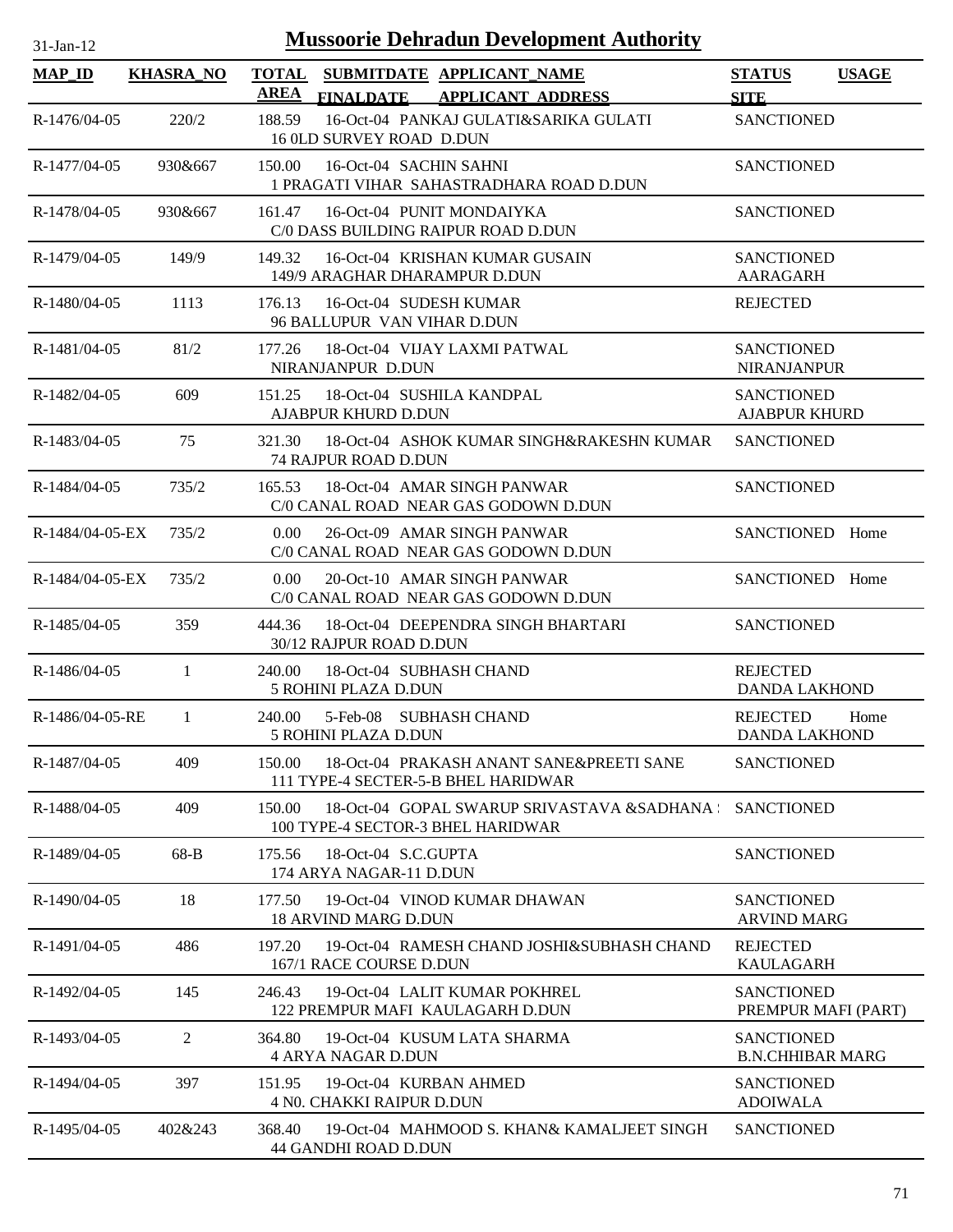| <b>Mussoorie Dehradun Development Authority</b><br>$31-Jan-12$ |                  |                             |                                                                                                  |                                           |              |  |  |
|----------------------------------------------------------------|------------------|-----------------------------|--------------------------------------------------------------------------------------------------|-------------------------------------------|--------------|--|--|
| <b>MAP_ID</b>                                                  | <b>KHASRA_NO</b> | <b>TOTAL</b><br><b>AREA</b> | SUBMITDATE APPLICANT_NAME<br><b>FINALDATE</b><br><b>APPLICANT ADDRESS</b>                        | <b>STATUS</b><br><b>SITE</b>              | <b>USAGE</b> |  |  |
| R-1496/04-05                                                   | 602              | 187.27                      | 19-Oct-04 PREM LATA GOYAL<br>C/O LANE-3 CANTT AREA CLEMENT TOWN D.DUN                            | <b>SANCTIONED</b>                         |              |  |  |
| R-1497/04-05                                                   | 21               | 43.65                       | 19-Oct-04 PARVEEN GOYAL<br>21 MALIYAN STREET D.DUN                                               | <b>REJECTED</b><br><b>MALYAN MOHALLA</b>  |              |  |  |
| R-1498/04-05                                                   | 739/741/74       | 250.00                      | 19-Oct-04 SUNIL SHARMA&ANIL SHARMA<br>MAUZA BHARUWALA GRANT D.DUN                                | <b>SANCTIONED</b>                         |              |  |  |
| R-1499/04-05                                                   | 49&50            | 792.93                      | 19-Oct-04 DALBIR SINGH THIND&RUPINDER &SUKHM SANCTIONED<br>49 RACE COURSE D.DUN                  |                                           |              |  |  |
| R-1500/04-05                                                   | 127              | 104.00                      | 19-Oct-04 KRISHAN LAL GAUTAM&NEELAM BALA<br>158 GUMANI WALA STN TEMPLE RISHIKESH D.DUN           | <b>REJECTED</b><br><b>SEWALA KALAN</b>    |              |  |  |
| R-1501/04-05                                                   | 333&334          | 194.25                      | 19-Oct-04 KUSHAM LATA SHARMA<br>132/KV SUB STATION MAJRA D.DUN                                   | <b>REJECTED</b><br><b>KEDARPUR</b>        |              |  |  |
| R-1502/04-05                                                   | 127              | 178.90                      | 19-Oct-04 PRAMOD KUMAR BHOLA<br>R/0 TURNER ROAD D.DUN                                            | <b>SANCTIONED</b>                         |              |  |  |
| R-1503/04-05                                                   | 566&739          | 173.88                      | 20-Oct-04 SOHAN SINGH RAWAT<br><b>85 RAJPUR ROAD D.DUN</b>                                       | <b>REJECTED</b><br><b>DEHRA KHAS</b>      |              |  |  |
| R-1504/04-05                                                   | 641/2            | 120.05                      | 20-Oct-04 SANTOSH KUMAR TANDON<br>6/3 BHAGWAN DASS QUATERS D.DUN                                 | <b>REJECTED</b><br>DHARAMPUR DANDA        |              |  |  |
| $R-1505/04-05$                                                 | 170/2&172        | 301.00                      | 20-Oct-04 OM PRAKASH KALRA<br>479/1 LANE-N0.-8 VIJAY PARK EXTENSION D.DUN                        | <b>SANCTIONED</b><br><b>KAANWALI</b>      |              |  |  |
| R-1506/04-05                                                   | 6                | 324.04                      | 20-Oct-04 SHOBHIT MITTAL<br>256 SHIMLA ROAD MAJRA D.DUN                                          | <b>SANCTIONED</b><br><b>MALVIAYA ROAD</b> |              |  |  |
| R-1507/04-05                                                   | 1                | 198.56                      | 20-Oct-04 SURENDER SINGH PAL<br>23 LAXMI ROAD D.DUN                                              | <b>REJECTED</b><br><b>SUNDARWALA</b>      |              |  |  |
| R-1508/04-05                                                   | $\blacksquare$   | 462.50                      | 20-Oct-04 GURBHAJ SINGH BAGGA<br>128-C RACE COURSE D.DUN                                         | <b>SANCTIONED</b>                         |              |  |  |
| R-1509/04-05                                                   | $\blacksquare$   | 180.00                      | 20-Oct-04 SUNDLA RAI<br>C/0 G.S.RAI B-38 MIG. MDDA COLONY D.DUN                                  | <b>SANCTIONED</b>                         |              |  |  |
| R-1510/04-05                                                   | 71               | 376.24                      | 27-Jan-06 RUDRA DEVI<br>105 CHUKKWALA BLOCK-I TAGORE COLONY D.DUN                                | <b>SANCTIONED</b><br>CHUKKHUWALA          |              |  |  |
| R-1511/04-05                                                   | 422              | 122.68                      | 20-Oct-04 TULSI DEVI<br>VIJAY COLONY HATHIBARKALA D.DUN                                          | <b>SANCTIONED</b><br><b>HATHIBARKALA</b>  |              |  |  |
| R-1512/04-05                                                   | 536/1            | 222.50                      | 20-Oct-04 MUDIT MITTAL<br>437/A KHURBHURA MOHALLA D.DUN                                          | <b>REJECTED</b><br><b>MAJRA</b>           |              |  |  |
| R-1513/04-05                                                   | 1490&881         | 208.55                      | 20-Oct-04 RAKESH KALA<br>86 OM VIHAR AJABPUR KALAN D.DUN                                         | <b>SANCTIONED</b><br>AJABPUR KALAM (PART) |              |  |  |
| R-1514/04-05                                                   | 424              | 882.97                      | 9-May-05 VINAY KUMAR JAIN<br>178/1 PATEL NAGAR S.P. ROAD D.DUN                                   | <b>SANCTIONED</b><br><b>DEHRA KHAS</b>    |              |  |  |
| R-1515/04-05                                                   | 1                | 180.68                      | 23-Oct-04 MADAN KHARKA<br>62/3 NEW BASTI CHUKKUWALA D.DUN                                        | <b>SANCTIONED</b><br><b>UGGAR ROAD</b>    |              |  |  |
| R-1516/04-05                                                   | 552/1            | 248.13                      | 25-Oct-04 RAJ KISHORE TIRPATHI&NJHARIKA TRIPAT<br>KENDRIYA TIBATEE VIDHALAY HAPPY VALLY MUSSORIE | <b>REJECTED</b><br><b>NATHUAWALA</b>      |              |  |  |
| R-1517/04-05                                                   | 671/1            | 292.75                      | 25-Oct-04 LAJJA DEVI BAHUGUNA<br>KARGI ROAD SINGEL MANDI- II D.DUN                               | <b>REJECTED</b><br><b>DEHRA KHAS</b>      |              |  |  |
| R-1518/04-05                                                   | 205              | 197.39                      | 17-Mar-07 TRILOK SINGH RAWAT<br>C/0 AJABPUR KALAN D.DUN                                          | <b>SANCTIONED</b><br><b>AJABPUR KHURD</b> |              |  |  |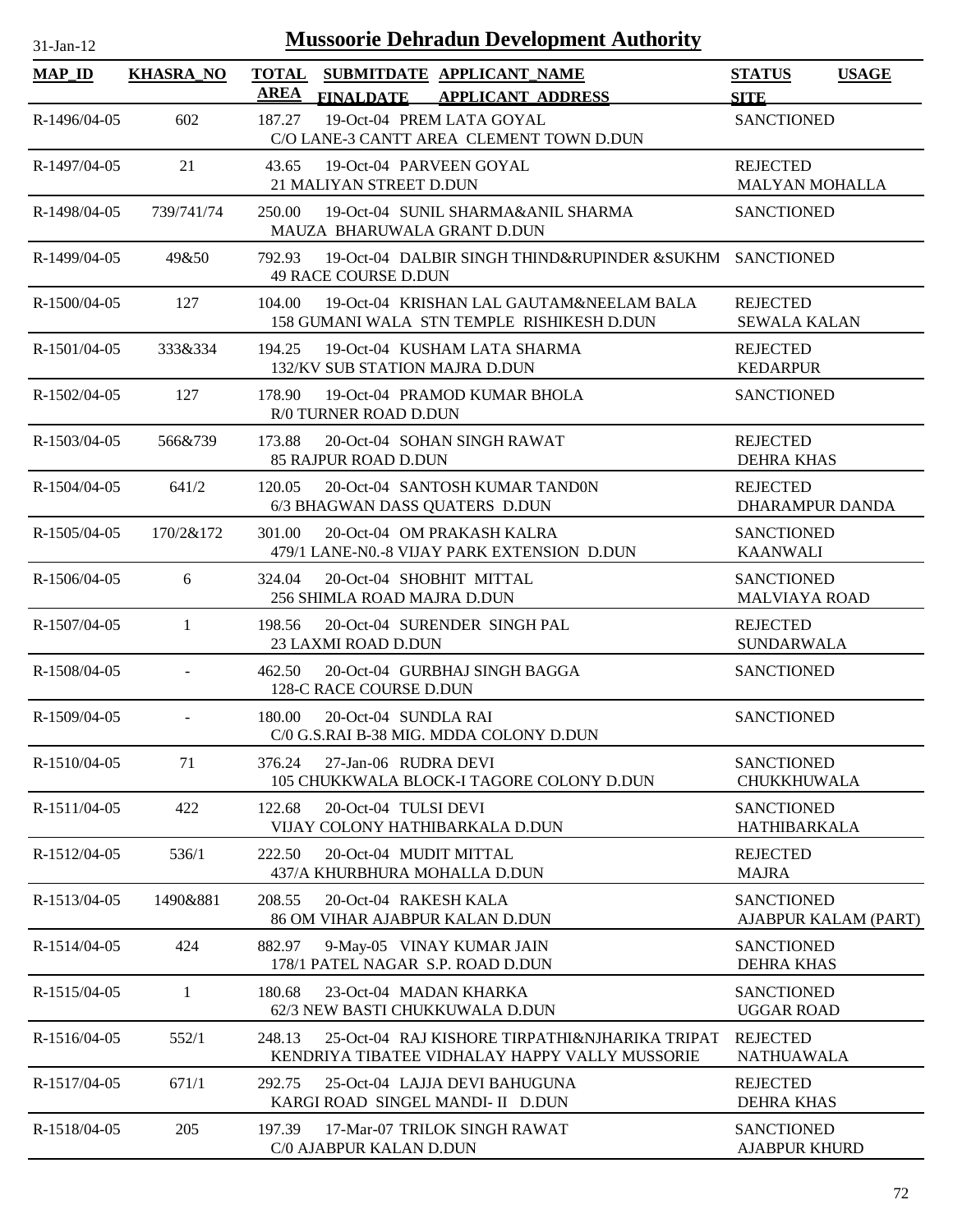| $31-Jan-12$     |                                                |             | <b>Mussoorie Dehradun Development Authority</b>                                       |                                           |                        |
|-----------------|------------------------------------------------|-------------|---------------------------------------------------------------------------------------|-------------------------------------------|------------------------|
| <b>MAP ID</b>   | <b>KHASRA_NO</b>                               | <b>AREA</b> | TOTAL SUBMITDATE APPLICANT NAME<br><b>APPLICANT ADDRESS</b><br><b>FINALDATE</b>       | <b>STATUS</b><br><b>SITE</b>              | <b>USAGE</b>           |
| R-1519/04-05    | 10                                             | 221.00      | 25-Oct-04 TATA TELE SERVICES<br>TATA TELE SERVICES III FLOOR KRISHNA PLAZA GARH RO    | <b>SANCTIONED</b><br>OLD SURVEY ROAD      |                        |
|                 | R-1520/04-05 613/614/629/63263,374.00<br>E.T.C |             | 25-Oct-04 RISHABH EDUCATIONAL TRUST<br>RISHABH EDUCATIONAL TRUST TULAS PALACE HARIDWA | <b>SANCTIONED</b><br>MEHRON-KA-GAON       |                        |
| R-1521/04-05    | $\omega$                                       | 422.39      | 25-Oct-04 OMKAR SINGH PREM<br>135 MNNIRKA ENCLAVE NEW DEHLI                           | <b>SANCTIONED</b>                         |                        |
| R-1522/04-05    | 23/4                                           | 46.60       | 25-Oct-04 SATPAL SINGH GROVER & GURPREET KAU<br>23/4 DILA RAM BAZAR D.DUN             | <b>REJECTED</b><br><b>DILARAM</b>         |                        |
| R-1523/04-05    | 416-425                                        | 53,926.00   | 22-Sep-06 UPPAL NATURE FARM&RETREAT PVT.LTD.<br><b>16 OLD SURVEY ROAD D.DUN</b>       | <b>REJECTED</b><br><b>DHORAN KHAS</b>     | Group Hous             |
| R-1524/04-05    | 240                                            | 324.59      | 26-Oct-04 DUSHYANT KUMAR TYAGI&MAMTA TYAG<br>C/056 MEEDO COMPLEX SRE. ROAD            | <b>SANCTIONED</b>                         |                        |
| R-1525/04-05    | 791                                            | 171.67      | 26-Oct-04 KAVITA AGNIHOTRI<br>399 PRATAP ROAD SUBHASH NAGAR D.DUN                     | <b>SANCTIONED</b><br><b>MAJRA</b>         |                        |
| R-1526/04-05    | 49&71                                          | 307.78      | 7-Apr-06 DINESH CHAND SHARMA<br>74/12 A SALAWALA ASHOK VIHAR D.DUN                    | <b>SANCTIONED</b>                         | CHUKKHUWALA MAICHA     |
| R-1527/04-05    | 43                                             | 961.40      | 26-Oct-04 DILSHAD AHMAD<br>43 GANDHI ROAD D.DUN                                       | <b>SANCTIONED</b><br><b>GANDHI ROAD</b>   |                        |
| R-1527/04-05-RE | 43                                             | 1,041.41    | 15-Jul-09 DILSHAD AHMAD<br>43 GANDHI ROAD D.DUN                                       | <b>GANDHI ROAD</b>                        | SANCTIONED Guest House |
| R-1528/04-05    | 79                                             | 252.68      | 16-Feb-05 BALBIR SINGH BISHT<br><b>GRAM CHIDOWALI D.DUN</b>                           | <b>SANCTIONED</b><br><b>CHIDOWALI</b>     |                        |
| R-1529/04-05    | 52                                             | 224.82      | 26-Oct-04 BASANTA DEVI<br>52 D.L.ROAD D.DUN                                           | <b>REJECTED</b><br>D.L.ROAD               |                        |
| R-1530/04-05    | 388                                            | 124.29      | 26-Oct-04 ARVIND SINGH NEGI<br>131 PUSHP VIHAR AJABPUR D.DUN                          | <b>SANCTIONED</b>                         | AJABPUR KALAM (PART)   |
| R-1531/04-05    | 73                                             | 108.73      | 26-Oct-04 VINAY UNIYAL<br>21 AJABPUR KHURD D.DUN                                      | <b>SANCTIONED</b>                         | AJABPUR KALAM (PART)   |
| R-1532/04-05    | 564&565                                        | 255.10      | 26-Oct-04 DIMPLE AGGARWAL&DEEPAK AGGARWA<br>A-95 NEHRU COLONY D.DUN                   | <b>SANCTIONED</b>                         | AJABPUR KALAM (PART)   |
| R-1533/04-05    | 493                                            | 348.88      | 26-Oct-04 LAJBIR KAUR<br><b>6 ASHOKA ENCLAVE NIRANJANPUR D.DUN</b>                    | <b>SANCTIONED</b>                         |                        |
| R-1534/04-05    | 237/1                                          | 348.00      | 26-Oct-04 PREM KUMAR SINGH<br>SECTOR-111 C-99 DEFENCE COLONY D.DUN                    | <b>SANCTIONED</b>                         |                        |
| R-1535/04-05    | 587                                            | 104.50      | 26-Oct-04 SAVITA RANI<br><b>SUBHASH NAGAR D.DUN</b>                                   | <b>SANCTIONED</b>                         |                        |
| R-1536/04-05    | 36/1                                           | 416.00      | 26-Oct-04 MUKESH KUMAR &REKHA SHARMA<br>56 MEEDO COMPLEX S.R.E. ROAD D.DUN            | <b>SANCTIONED</b>                         |                        |
| R-1537/04-05    | 320&323                                        | 282.00      | 26-Oct-04 RAMAYAN BHARDWAJ&RAJPAL SINGH<br>151/3/2 RAJPUR ROAD D.DUN                  | <b>SANCTIONED</b>                         |                        |
| R-1538/04-05    | 31                                             | 395.12      | 27-Oct-04 DARSHANI DEVI<br>31 DARSHANI GATE 12 BABU GANJ D.DUN                        | <b>SANCTIONED</b><br><b>DARSHANI GATE</b> |                        |
| R-1539/04-05    | 166/1                                          | 152.51      | 15-Jan-05 RAVINDRA NATH SINGH<br><b>3 ASTLEY HALL D.DUN</b>                           | <b>SANCTIONED</b><br>D.L.ROAD             |                        |
| R-1540/04-05    | 88/62/2                                        | 78.25       | 27-Oct-04 DEVENDRA SINGH RATHORE<br>88/62/2 KHURBHURA MOHALLA D.DUN                   | <b>SANCTIONED</b><br>KHURBURA MOHALLA     |                        |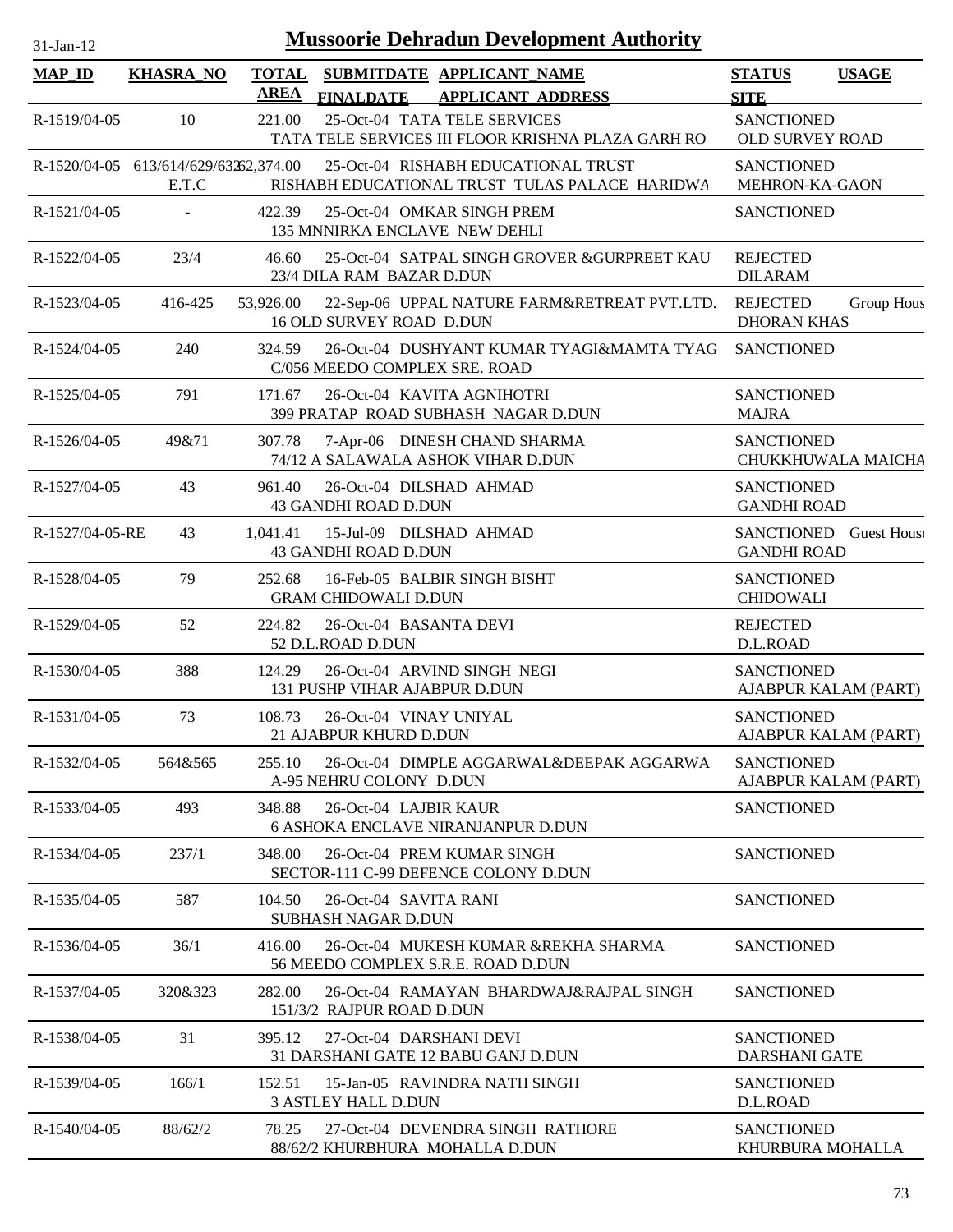| <b>Mussoorie Dehradun Development Authority</b><br>$31$ -Jan- $12$ |                  |                             |                                                                                   |                                          |              |  |  |  |  |
|--------------------------------------------------------------------|------------------|-----------------------------|-----------------------------------------------------------------------------------|------------------------------------------|--------------|--|--|--|--|
| <b>MAP_ID</b>                                                      | <b>KHASRA NO</b> | <b>TOTAL</b><br><b>AREA</b> | SUBMITDATE APPLICANT_NAME<br><b>FINALDATE</b><br><b>APPLICANT ADDRESS</b>         | <b>STATUS</b><br><b>SITE</b>             | <b>USAGE</b> |  |  |  |  |
| $R-1541/04-05$                                                     | 287/1& 11        | 176.76                      | 27-Oct-04 M/S MATA SHREE COLONIZERS PVT.LTD.<br>2/2 CURZAN ROAD D.DUN             | <b>REJECTED</b><br><b>RAJ PUR ROAD</b>   |              |  |  |  |  |
| R-1542/04-05                                                       | 684/2            | 186.81                      | 27-Oct-04 ANAND SWAROOP MAHESHWARI<br>147-H RAJPUR ROAD D.DUN                     | <b>REJECTED</b><br><b>DAK PATTI</b>      |              |  |  |  |  |
| R-1543/04-05                                                       | 532/2&572        | 107.34                      | 27-Oct-04 NARENDRA AGGARWAL&MANOJ AGGARW SANCTIONED<br>82 KHURBHURA MOHALLA D.DUN |                                          |              |  |  |  |  |
| R-1544/04-05                                                       | 142              | 92.93                       | 27-Oct-04 GOPAL SINGH CHAUHAN<br><b>142 DHARAMPUR D.DUN</b>                       | <b>REJECTED</b><br><b>DHARMPUR</b>       |              |  |  |  |  |
| R-1545/04-05                                                       | 354/1            | 219.62                      | 27-Oct-04 INDERJEET SALUJA&VINAY SALUJA<br>RAJPUR ROAD D.DUN                      | <b>REJECTED</b><br><b>KISHANPUR</b>      |              |  |  |  |  |
| R-1546/04-05                                                       | 274              | 112.64                      | 27-Oct-04 KARTIK VERMA&BY THROUGH ANU VERM<br>274 KHURBHURA MOHALLA D.DUN         | <b>SANCTIONED</b><br>KHURBURA MOHALLA    |              |  |  |  |  |
| $R-1547/04-05$                                                     | 1112/3           | 179.87                      | 27-Oct-04 LT.COL.DHANBAHADUR&MAYA THAPA<br>70 KANWALI D.DUN                       | <b>SANCTIONED</b>                        |              |  |  |  |  |
| R-1548/04-05                                                       | 636              | 190.80                      | 27-Oct-04 B.P.BANGWAL<br>QUATER N0.17 TYPE-III POLICE LINE RACE COURSE D.DUN      | <b>REJECTED</b><br>DHARAMPUR DANDA       |              |  |  |  |  |
| R-1549/04-05                                                       | 102/             | 99.07                       | 27-Oct-04 KULDEEP KAUR<br>176 LUNIA MOHALLA D.DUN                                 | <b>SANCTIONED</b>                        |              |  |  |  |  |
| R-1549/04-05-EX                                                    | 102/             | $0.00^{\circ}$              | 6-Nov-09 KULDEEP KAUR<br>176 LUNIA MOHALLA D.DUN                                  | SANCTIONED Home                          |              |  |  |  |  |
| $R-1550/04-05$                                                     | 102/2            | 99.07                       | 27-Oct-04 GURCHARAN SINGH<br><b>18 SHIVALIK ENCLAVE RACECOURSE D.DUN</b>          | <b>SANCTIONED</b>                        |              |  |  |  |  |
| R-1551/04-05                                                       | 432/507          | 225.74                      | 29-Oct-04 JASWANT SINGH<br>VILLAGE -MATHURAWALA D.DUN                             | <b>SANCTIONED</b><br><b>SEWALA KALAN</b> |              |  |  |  |  |
| R-1552/04-05                                                       | 73               | 160.03                      | 29-Oct-04 PANKAJ DOBHAL<br>C/0 4 NEW ROAD D.DUN                                   | <b>SANCTIONED</b>                        |              |  |  |  |  |
| R-1553/04-05                                                       | 2/3              | 53.15                       | 15-Dec-05 MAHANT DEVENDRA DASH<br>DARBAR SHRI GURU RAM RAI JAHNDA D.DUN           | <b>SANCTIONED</b><br><b>KAANWALI</b>     |              |  |  |  |  |
| R-1554/04-05                                                       | 1512             | 273.12                      | 29-Oct-04 PYARE LAL JOSHI<br>T-1V(10) BAIRAJ COLONY HARIDWAR D.DUN                | <b>SANCTIONED</b><br>KAANWALI            |              |  |  |  |  |
| R-1555/04-05                                                       | 57               | 91.09                       | 29-Oct-04 ANITA RAJ THAPA<br>KAULAGARH ROAD D.DUN                                 | <b>REJECTED</b><br><b>KAULAGARH</b>      |              |  |  |  |  |
| R-1556/04-05                                                       | 20               | 92.66                       | 29-Oct-04 IRSAD AHMAD<br><b>JAKHAN RAJPUR ROAD D.DUN</b>                          | <b>REJECTED</b><br><b>JAKHAN</b>         |              |  |  |  |  |
| R-1557/04-05                                                       | 382/2&4          | 464.19                      | 29-Oct-04 SANJU SINGH<br>R/0 28 NIRANJANPUR GREEN PARK D.DUN                      | <b>SANCTIONED</b><br><b>NIRANJANPUR</b>  |              |  |  |  |  |
| R-1558/04-05                                                       | 266/83           | 239.78                      | 29-Oct-04 BIMLESH GUPTA<br>266/83 CHANDER NAGAR D.DUN                             | <b>SANCTIONED</b>                        |              |  |  |  |  |
| R-1559/04-05                                                       | 631              | 189.09                      | 30-Oct-04 KAMLA DEVI<br>CHIEF VETINERY OFFICE NARENDER NAGAR TEHRI                | <b>REJECTED</b><br><b>DHARMPUR</b>       |              |  |  |  |  |
| $R-1560/04-05$                                                     | 1205             | 393.99                      | 30-Oct-04 RANVIR SINGH PAWAR<br>HO.N.-6 KANWALI G.MS.ROAD D.DUN                   | <b>SANCTIONED</b><br><b>KAANWALI</b>     |              |  |  |  |  |
| R-1561/04-05                                                       | 306              | 669.00                      | 30-Oct-04 JAGDEV SINGH WARAICH<br>306-II VASANT VIHAR D.DUN                       | <b>SANCTIONED</b><br><b>VASANT VIHAR</b> |              |  |  |  |  |
| R-1562/04-05                                                       | 52/1             | 978.62                      | 30-Oct-04 DR. O.P.SHARMA<br>52/1 VASANT VIHAR D.DUN                               | <b>SANCTIONED</b><br>VASANT VIHAR        |              |  |  |  |  |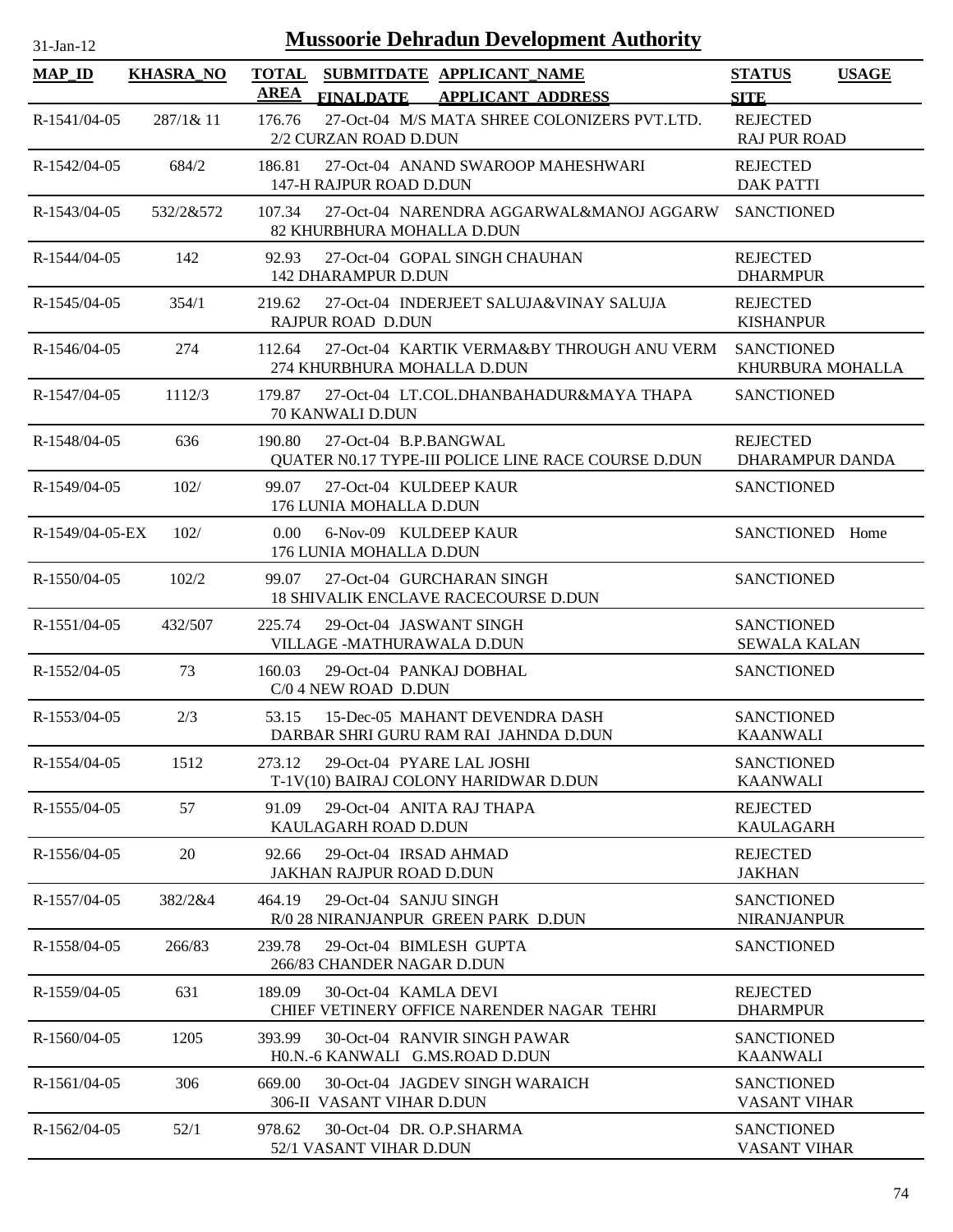| <b>Mussoorie Dehradun Development Authority</b><br>$31-Ian-12$ |                  |              |                                                   |                              |                                                                                    |                                           |                       |  |
|----------------------------------------------------------------|------------------|--------------|---------------------------------------------------|------------------------------|------------------------------------------------------------------------------------|-------------------------------------------|-----------------------|--|
| $MAP$ <sub>ID</sub>                                            | <b>KHASRA_NO</b> | <b>TOTAL</b> |                                                   |                              | SUBMITDATE APPLICANT NAME                                                          | <b>STATUS</b>                             | <b>USAGE</b>          |  |
|                                                                |                  | <b>AREA</b>  |                                                   |                              | FINALDATE APPLICANT ADDRESS                                                        | <b>SITE</b>                               |                       |  |
| R-1563/04-05                                                   | 98               | 101.93       | MDDA COLONY SHAHNAGAR D.DUN                       | 30-Oct-04 ISHWAR SINGH       |                                                                                    | <b>SANCTIONED</b><br><b>SHAH NAGAR</b>    |                       |  |
| R-1564/04-05                                                   | 254              | 262.73       | 254 CHUKKUWALA D.DUN                              | 30-Oct-04 ASHOK KUMAR        |                                                                                    | <b>SANCTIONED</b><br>CHUKKHUWALA          |                       |  |
| R-1565/04-05                                                   | 46/30            | 90.79        | 46/30 YAMUNA COLONY D.DUN                         | 30-Oct-04 SANJAY BANSAL      |                                                                                    | <b>SANCTIONED</b>                         |                       |  |
| $R-1566/04-05$                                                 | $C-42/-A$        | 340.70       | S-1-C/42-A DEFENCE COLONY D.DUN                   | 30-Oct-04 NARAYAN SINGH NEGI |                                                                                    | <b>SANCTIONED</b><br>DEFENCE COLONY       |                       |  |
| R-1567/04-05                                                   | 349&549          | 188.32       | ROHIT BAJAJ MAJRI MAFI D.DUN                      | 30-Oct-04 ROHIT BAJAJ        |                                                                                    | <b>REJECTED</b><br><b>MAJRI NAFI</b>      |                       |  |
| R-1568/04-05                                                   | 131              | 297.28       | SEWLA KALAN MAJRA D.DUN                           | 30-Oct-04 SURYA DEV DHYANI   |                                                                                    | <b>SANCTIONED</b><br><b>SEWALA KALAN</b>  |                       |  |
| R-1569/04-05                                                   | 30/1             | 233.10       | 30/1 SUBHASH ROAD D.DUN                           | 1-Nov-04 SUBHASH KAPOOR      |                                                                                    | <b>SANCTIONED</b>                         |                       |  |
| R-1570/04-05                                                   | 148              | 351.43       |                                                   | 1-Nov-04 ROSHAN LAL          | SHASTRI ENCLAVE OPP. SHASTRI NAGAR HARIDWAR ROA                                    | <b>SANCTIONED</b>                         | AJABPUR KALAM (PART)  |  |
| R-1571/04-05                                                   | 217              | 438.41       |                                                   |                              | 7-Jan-05 ANUPAMA SHARMA&MONOJ SHARMA<br>NEAR PANCHAYAT BHAWAN KAULAGARH D.DUN      | <b>SANCTIONED</b><br><b>JAKHAN</b>        |                       |  |
| R-1572/04-05                                                   | 38/3&39/3        | 629.00       |                                                   | 3-Mar-05 KAMALA THAPA        | NAYA GAON BIJAPUR HATHIBARKALA D.DUN                                               | <b>SANCTIONED</b>                         | VIJAYPUR HATHI BADKAI |  |
| R-1573/04-05                                                   | 98/1             | 227.13       |                                                   | 1-Nov-04 CHAMANLAL KACHRU    | VIJAY PARK EXTENTION KANWALI D.DUN                                                 | <b>SANCTIONED</b><br><b>KAANWALI</b>      |                       |  |
| R-1574/04-05                                                   | $287/A/-1$       | 165.54       | 2/2 CURZON ROAD D.DUN                             |                              | 1-Nov-04 M/S MATASHREE COLONIZERS PVT.LTD.                                         | <b>SANCTIONED</b><br><b>RAJ PUR ROAD</b>  |                       |  |
| R-1575/04-05                                                   | 536/1            | 279.08       | 69/6 D.L.ROAD KARANPUR D.DUN                      | 1-Nov-04 SURESH CHANDRA      |                                                                                    | <b>REJECTED</b><br><b>MAJRA</b>           |                       |  |
| R-1576/04-05                                                   | 158&264          | 224.47       | 1-B PIPAL MANDI D.DUN                             |                              | 1-Nov-04 MUDHU GOYAL&REKHA GOYAL                                                   | <b>SANCTIONED</b><br><b>NIRANJANPUR</b>   |                       |  |
| R-1577/04-05                                                   | 374              | 162.03       | VIJAY COLONY HATHIBARKALAN D.DUN                  | 1-Nov-04 MAYA DEVI           |                                                                                    | <b>REJECTED</b><br>HATHIBARKALA           |                       |  |
| R-1578/04-05                                                   | 3/A              | 134.54       | 127/3 E.C.ROAD D.DUN                              | 1-Nov-04 KUSUM ARORA         |                                                                                    | <b>SANCTIONED</b>                         |                       |  |
| R-1579/04-05                                                   | 128              | 138.95       |                                                   |                              | 1-Nov-04 SAVITRI DEVI&KRISHNA GOYAL<br>14 ASHIMA VIHAR CLEMEN TOWN SHAR.ROAD D.DUN | <b>SANCTIONED</b>                         |                       |  |
| R-1580/04-05                                                   | 137              | 1,496.16     | 1-Nov-04 ANIL KUMAR<br>9/2 II EAST RESTCAMP D.DUN |                              |                                                                                    | <b>REJECTED</b><br><b>ADOIWALA</b>        |                       |  |
| R-1581/04-05                                                   | 315/3            | 159.47       | 1/4 BALBIR ROAD D.DUN                             | 19-Jan-06 VIKRAM SINGH NEGI  |                                                                                    | <b>SANCTIONED</b><br><b>BALBIR ROAD</b>   |                       |  |
| R-1582/04-05                                                   | 20&153/98        | 181.60       | 74/4-B RAJPUR ROAD D.DUN                          | 2-Nov-04 ASHWANI AGGARWAL    |                                                                                    | <b>SANCTIONED</b><br><b>KALI DAS ROAD</b> |                       |  |
| R-1583/04-05                                                   | 202/137&4/2      | 747.33       | 2-NEW CANTONMENT ROAD D.DUN                       | 2-Nov-04 SUDEEP DOGRA        |                                                                                    | <b>SANCTIONED</b><br><b>KALI DAS ROAD</b> |                       |  |
| R-1584/04-05                                                   | 285              | 256.97       | 2-Nov-04 R.P.TYAGI<br>192 MODEL COLONY D.DUN      |                              |                                                                                    | <b>SANCTIONED</b><br><b>DHARMPUR</b>      |                       |  |
| R-1585/04-05                                                   | 349              | 232.26       | R/0 72 LYTTON ROAD D.DUN                          |                              | 2-Nov-04 RAVINDER ARORA&POOJA ARORA                                                | <b>SANCTIONED</b>                         |                       |  |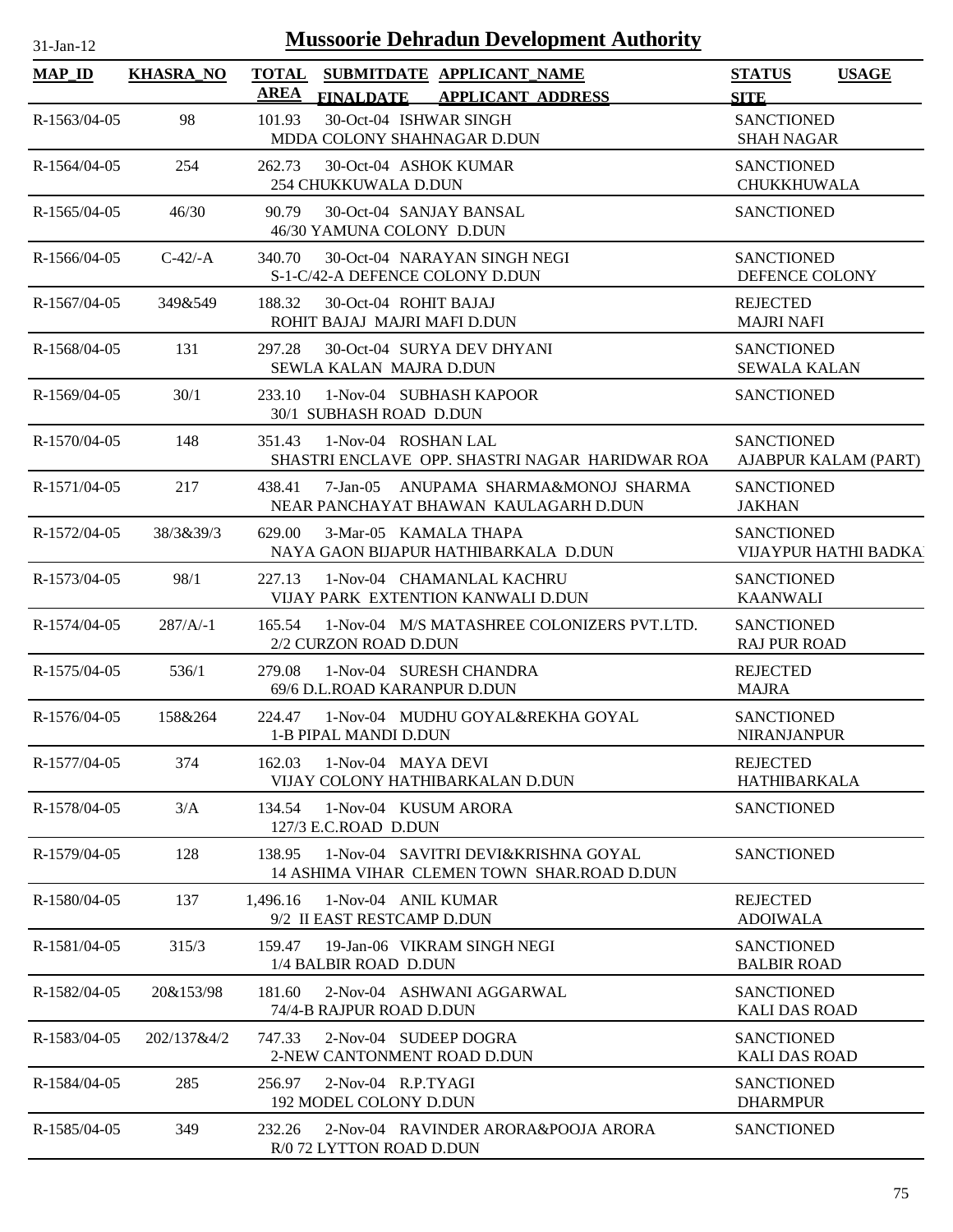| <b>Mussoorie Dehradun Development Authority</b><br>31-Jan-12 |                  |              |                                                  |  |                                                                                  |                                           |                     |  |
|--------------------------------------------------------------|------------------|--------------|--------------------------------------------------|--|----------------------------------------------------------------------------------|-------------------------------------------|---------------------|--|
| <b>MAP_ID</b>                                                | <b>KHASRA_NO</b> | <b>TOTAL</b> |                                                  |  | SUBMITDATE APPLICANT NAME                                                        | <b>STATUS</b>                             | <b>USAGE</b>        |  |
|                                                              |                  | <b>AREA</b>  | <b>FINALDATE</b>                                 |  | <b>APPLICANT ADDRESS</b>                                                         | <b>SITE</b>                               |                     |  |
| R-1586/04-05                                                 | 220              | 384.06       | 2-Nov-04 N.K.VIJRA                               |  | 2/5 VASANT VIHAR ENCLAVE D.DUN                                                   | <b>SANCTIONED</b>                         |                     |  |
| R-1587/04-05                                                 | 168              | 192.97       | 2-Nov-04 GOVIND RAM<br>KANDOLI RAJPUR ROAD D.DUN |  |                                                                                  | <b>SANCTIONED</b>                         |                     |  |
| R-1588/04-05                                                 | 22               | 79.18        | 2-Nov-04 S.C.JAIN                                |  | 22 SARASWATI SONI MARG LAXMAN CHOWK D.DUN                                        | <b>SANCTIONED</b>                         |                     |  |
| R-1589/04-05                                                 | 66               | 195.40       |                                                  |  | 2-Nov-04 JOGINDER CHACHRA&BELA CHACHRA<br>193/2/1 KATHBANGLA RAJPUR ROAD D.DUN   | <b>SANCTIONED</b>                         |                     |  |
| R-1590/04-05                                                 | 161              | 219.62       | 161 SUBHASH ROAD D.DUN                           |  | 2-Nov-04 AMARJIT SINGH &HARBIR SINGH                                             | <b>SANCTIONED</b>                         |                     |  |
| R-1591/04-05                                                 | 1008/1           | 159.55       | 33 ALAKNANDA ENCLAVE D.DUN                       |  | 2-Nov-04 DEVENDRA KUMAR SHARMA                                                   | <b>SANCTIONED</b>                         |                     |  |
| R-1592/04-05                                                 | 20               | 167.29       | 11-A E.C.ROAD D.DUN                              |  | 6-Apr-05 KAMAL KANT ARORA                                                        | <b>SANCTIONED</b><br><b>KALI DAS ROAD</b> |                     |  |
| R-1593/04-05                                                 | 20               | 167.29       | 11 E.C.ROAD.D.DUN.                               |  | 3-Nov-04 BHARAT BHUSHAN ARORA                                                    | <b>REJECTED</b><br><b>KALI DAS ROAD</b>   |                     |  |
| R-1594/04-05                                                 | 93               | 68.38        | 3-Nov-04 SMT. MADHVI<br>93 ARAGHAR D.DUN         |  |                                                                                  | <b>REJECTED</b><br><b>AARAGARH</b>        |                     |  |
| R-1595/04-05                                                 | 90               | 326.66       |                                                  |  | 3-Nov-04 DR.NIRMALA SHARMA<br>C/0 DR. T.R.SHARMA SENIOR HEALTH OFFICER NAGAR NIG | <b>SANCTIONED</b><br><b>KISHANPUR</b>     |                     |  |
| R-1596/04-05                                                 | 1408&412/620     | 302.00       | 3-Nov-04 JAGAT RAM                               |  | DYSP 34- SI COLONY POLICE LINE D.DUN                                             | <b>SANCTIONED</b><br><b>AJABPUR KHURD</b> |                     |  |
| R-1597/04-05                                                 | 61               | 58.60        | 3-Nov-04 RAM KISHAN<br>74/75 LUNIA MOHALLA D.DUN |  |                                                                                  | <b>SANCTIONED</b><br>LUNIA MAHALLA        |                     |  |
| R-1598/04-05                                                 | 81               | 154.31       |                                                  |  | 3-Nov-04 DEV KRISHAN NAUTIYAL<br>CHANDRA NIWAS KAULAGARH D.DUN                   | <b>SANCTIONED</b>                         | KAULAGARH MAI CHAKE |  |
| R-1599/04-05                                                 | 564              | 173.90       | 3-Nov-04 VINAY GUSAIN                            |  | 5-A FOREST COLONY TILAK ROAD D.DUN                                               | <b>REJECTED</b><br><b>DEHRA KHAS</b>      |                     |  |
| R-1600/04-05                                                 | 564              | 173.90       |                                                  |  | 3-Nov-04 MOHAN SINGH BISHT<br>5-A FOREST COLONY TILAK ROAD D.DUN                 | <b>REJECTED</b><br>DEHRA KHAS             |                     |  |
| $R-1601/04-05$                                               | 376              | 318.96       |                                                  |  | 3-Nov-04 MAMTA MEHTA<br>7 SHAKTI VIHAR PHASE-II MAJRA D.DUN                      | <b>SANCTIONED</b><br><b>MAJRA</b>         |                     |  |
| R-1602/04-05                                                 | 38               | 179.31       |                                                  |  | 3-Nov-04 CHANDRA BAHADUR THAPA<br>PREM PUR MAFI KAULAGARH D.DUN                  | <b>SANCTIONED</b><br>PREMPUR MAFI (PART)  |                     |  |
| R-1603/04-05                                                 | $-11$            | 201.99       | 2-Jul-07 AZRA KHANAM                             |  | 11 HIG DHAK PATTI AVASIA YOJNA D.DUN                                             | <b>DAK PATTI</b>                          |                     |  |
| $R-1604/04-05$                                               | 28-B&31/62       | 437.68       |                                                  |  | 3-Nov-04 YOGESH SAPRA&RITESH SAPRA<br>28-B&31/62 NEW RAJPUR ROAD D.DUN           | <b>SANCTIONED</b>                         |                     |  |
| R-1605/04-05                                                 | 329              | 461.57       | 55 UDDIWAL KARANPUR D.DUN                        |  | 3-Nov-04 VIPIN MALIK&OTHERS                                                      | <b>REJECTED</b>                           |                     |  |
| $R-1606/04-05$                                               | 357              | 176.00       |                                                  |  | 3-Nov-04 MUKESH MOHAN KALA<br>C/056 MEEDO SHOPPING COMPLEX D.DUN                 | <b>SANCTIONED</b>                         |                     |  |
| $R-1607/04-05$                                               | 1526/1           | 94.45        | 215 DRON PURI GMS.ROAD D.DUN                     |  | 4-Nov-04 RAJESH KUMAR&SUCHA SINGH                                                | <b>SANCTIONED</b>                         |                     |  |
| R-1608/04-05                                                 | 566/1            | 351.39       | 116 ANSARI MARG D.DUN                            |  | 4-Nov-04 RAJENDER SAHNI&MOHINI SHANI                                             | <b>SANCTIONED</b>                         |                     |  |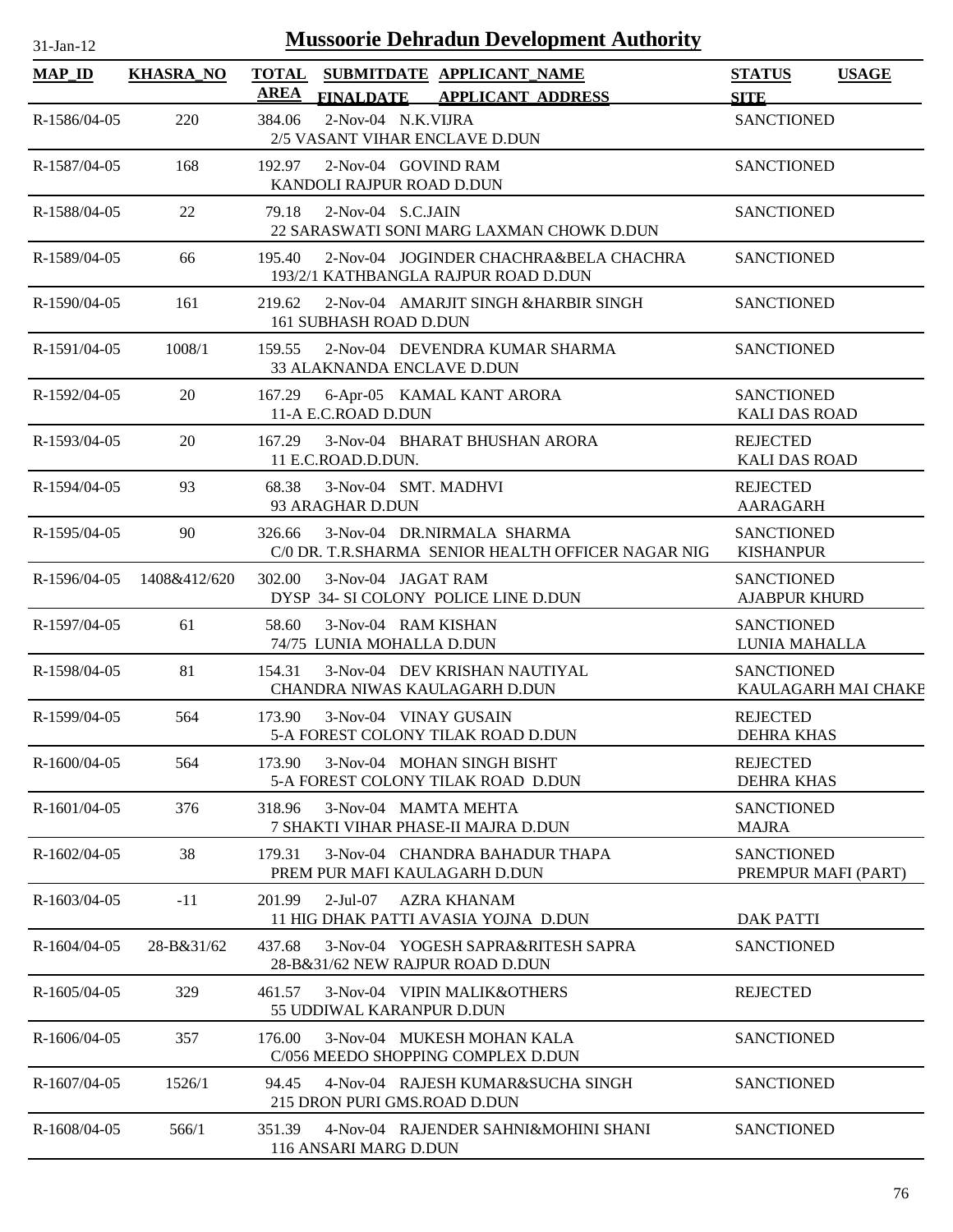| $31$ -Jan-12   |                          | <b>Mussoorie Dehradun Development Authority</b>                                          |                                              |              |
|----------------|--------------------------|------------------------------------------------------------------------------------------|----------------------------------------------|--------------|
| <b>MAP_ID</b>  | <b>KHASRA_NO</b>         | <b>TOTAL</b><br>SUBMITDATE APPLICANT_NAME<br><b>AREA</b><br>FINALDATE APPLICANT ADDRESS  | <b>STATUS</b><br><b>SITE</b>                 | <b>USAGE</b> |
| R-1609/04-05   | 919                      | 4-Nov-04 SMT ANUPA<br>117.10<br>AJABPUR KALAN D.DUN                                      | <b>REJECTED</b>                              |              |
| $R-1610/04-05$ | 343&348                  | 4-Nov-04 NERUMA DEVI RANA<br>175.45<br>AJABPUR KALAN D.DUN                               | <b>SANCTIONED</b>                            |              |
| $R-1611/04-05$ | 175                      | 4-Nov-04 SUMITRA DEVI&OTHERS<br>173.00<br>D-21 SHIVLOK COLONY LADPUR RAIPUR D.DUN        | <b>SANCTIONED</b><br><b>CHAK RAIPUR</b>      |              |
| R-1612/04-05   | 128                      | 4-Nov-04 SHAKUNTALA JOHARI<br>706.00<br>128 KARANPUR D.DUN                               | <b>REJECTED</b><br><b>UDDIWALA KARANPUR</b>  |              |
| R-1613/04-05   | 30/1                     | 83.24<br>4-Jun-07 AMAR NATH SHARMA<br>38/3 BHANDARI BAGH D.DUN                           | <b>REJECTED</b><br><b>ADOIWALA</b>           |              |
| $R-1614/04-05$ | 631                      | 4-Nov-04 RAJENDRA SINGH MANRAL<br>244.22<br>C/0 D.S.RAWAT 171/1 LOWER CAMP D.DUN         | <b>REJECTED</b><br><b>MIAWALA</b>            |              |
| R-1615/04-05   | 1060&1064/2              | 407.82<br>4-Nov-04 R.K.GULATI & OTHERS<br>135 SATYA VIHAR D.DUN                          | <b>SANCTIONED</b><br><b>KAANWALI</b>         |              |
| $R-1616/04-05$ | $219-C$                  | 14-Mar-05 INDER DEV SHUKLA<br>104.16<br>16 ARYA NAGAR D.DUN                              | <b>SANCTIONED</b><br>D.L.ROAD                |              |
| R-1617/04-05   | 96                       | 4-Nov-04 MANJEET SINGH<br>215.95<br>96 TYAGI ROAD D.DUN                                  | <b>SANCTIONED</b><br><b>TYAGI ROAD</b>       |              |
| R-1618/04-05   | 64                       | 4-Nov-04 JAHANARA<br>418.05<br><b>CIRCULAR ROAD D.DUN</b>                                | <b>SANCTIONED</b>                            |              |
| R-1619/04-05   | $\tau$                   | 5-Nov-04 AMITABH GARG<br>119.97<br>9-A RISPANA NADI MARG NEAR D.B.S. COLLEGE D.DUN       | <b>SANCTIONED</b><br>RISHPANA ROAD           |              |
| R-1620/04-05   | 229                      | 129.01<br>5-Nov-04 MANOJ KUMAR<br>229 D.L.ROAD D.DUN                                     | <b>REJECTED</b><br>D.L.ROAD                  |              |
|                | R-1621/04-05 56&57&58&59 | 125.33<br>25-May-05 NARENDER PAL<br>SEWLAKALAN D.DUN                                     | <b>REJECTED</b><br><b>PITHUWALA</b>          |              |
| $R-1622/04-05$ | 702                      | 159.35<br>4-Jan-07 BHAGWATI PRASAD KHANDURI<br>140 DEHRA KHAS KARGI D.DUN                | <b>SANCTIONED</b><br><b>DEHRA KHAS</b>       |              |
| R-1623/04-05   | 438/2                    | 246.89<br>5-Nov-04 G.S.NEGI<br>24 LANE-5 VASANT VIHAR ENCLAVE D.DUN                      | <b>SANCTIONED</b><br><b>KAANWALI</b>         |              |
| $R-1624/04-05$ | 78/55                    | 5-Nov-04 BIRENDRA SINGH RAWAT&GUDDI RAWAT<br>171.64<br>74/3 YOUNG ROAD GARHI CANTT D.DUN | <b>SANCTIONED</b><br><b>DOBHALWALA</b>       |              |
| R-1625/04-05   | 521                      | 5-Nov-04 CHANDAN SINGH CHAUHAN<br>177.19<br>185/2 DOBHALWALA D.DUN                       | <b>SANCTIONED</b><br><b>HATHIBARKALA</b>     |              |
| R-1626/04-05   | 2                        | 106.60<br>5-Nov-04 PUSHPA DEVI<br>2 GURU ROAD D.DUN                                      | <b>SANCTIONED</b>                            |              |
| R-1627/04-05   | $\overline{a}$           | 5-Nov-04 RAJESH PANT<br>691.45<br>26/1 VASANT VIHAR D.DUN                                | <b>SANCTIONED</b>                            |              |
| R-1628/04-05   | 112/4                    | 5-Nov-04 RAMESH KUMAR DHODI&ANITA DEVI<br>226.64<br><b>GADMAN BAZAR UTTARKASHI</b>       | <b>SANCTIONED</b>                            |              |
| R-1629/04-05   | 191                      | 160.33<br>5-Nov-04 NIRANJAN KUMAR PAL<br>5/6 BHAGWAN DASS QUTERS D.DUN                   | <b>SANCTIONED</b>                            |              |
| R-1630/04-05   | 552                      | 202.63<br>5-Nov-04 MOHD.GULSHAN<br>MOHD.GULSHAN KARGI GRANT D.DUN                        | <b>REJECTED</b><br><b>KARGI GRANT (PART)</b> |              |
| R-1631/04-05   | 364                      | 278.52<br>24-Jun-05 PREM SINGH MALIK<br>MAHARAJA SHOPPINGCOMPLEX SHOP.N0.1 NAVEEN MAN    | <b>SANCTIONED</b><br><b>NIRANJANPUR</b>      |              |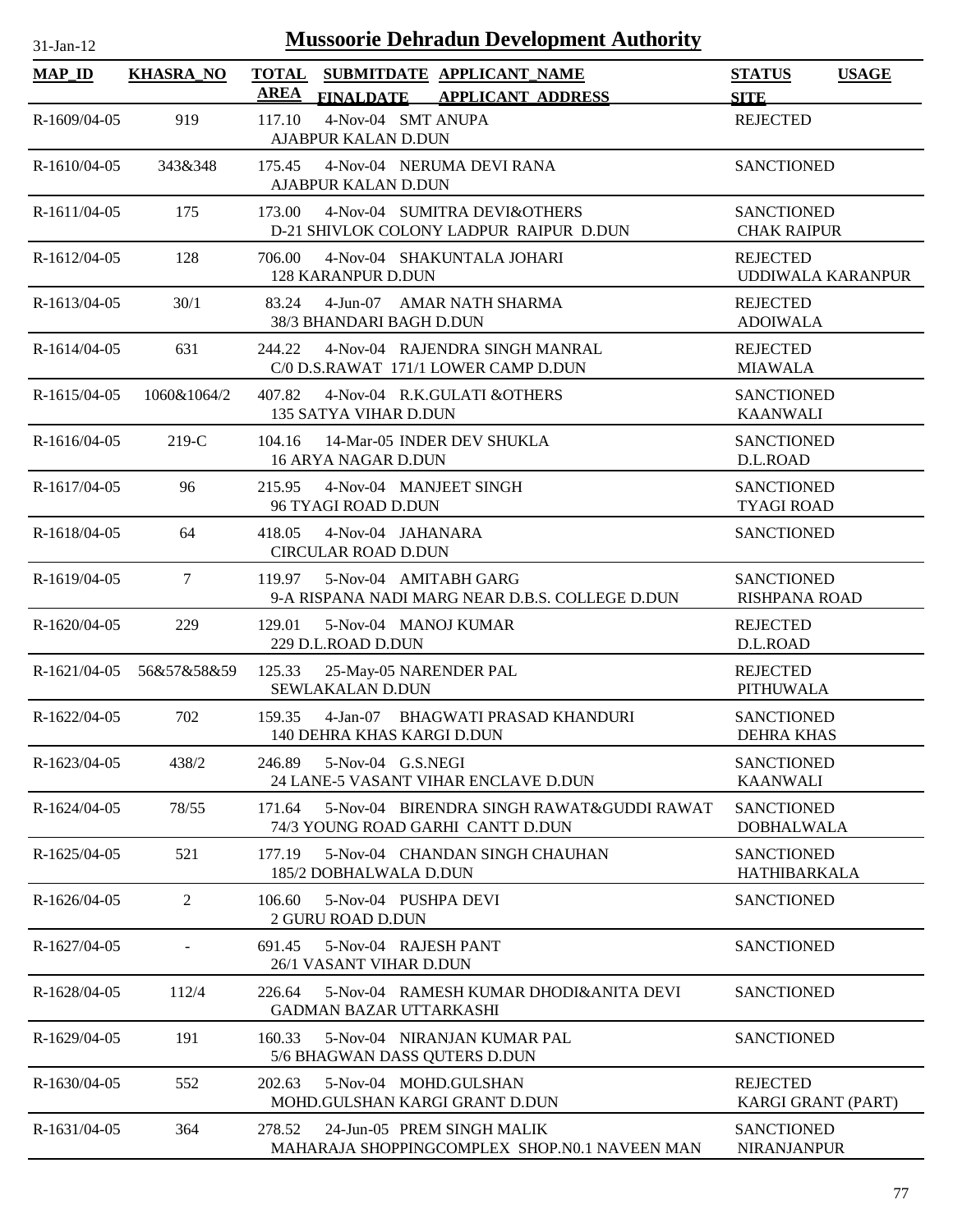| $31$ -Jan-12    | <b>Mussoorie Dehradun Development Authority</b> |           |                             |  |                                                                                                   |                                           |                        |  |  |
|-----------------|-------------------------------------------------|-----------|-----------------------------|--|---------------------------------------------------------------------------------------------------|-------------------------------------------|------------------------|--|--|
| <b>MAP_ID</b>   | <b>KHASRA_NO</b>                                | AREA      | <b>FINALDATE</b>            |  | TOTAL SUBMITDATE APPLICANT_NAME<br><b>APPLICANT ADDRESS</b>                                       | <b>STATUS</b><br><b>SITE</b>              | <b>USAGE</b>           |  |  |
| R-1632/04-05    | 86                                              | 131.64    |                             |  | 6-Nov-04 GYAN CHAND&NARGIS MOHINI<br>D-18 CHANDRA LOK RAJPUR ROAD D.DUN                           | <b>SANCTIONED</b><br><b>KARANPUR KHAS</b> |                        |  |  |
| R-1633/04-05    | 30                                              |           | 30/1 RAJPUR ROAD D.DUN      |  | 1,324.92 6-Nov-04 SARLA RANI MAITHIL                                                              | <b>REJECTED</b><br><b>RAJ PUR ROAD</b>    |                        |  |  |
| $R-1634/04-05$  | 146/113                                         | 335.68    |                             |  | 6-Nov-04 SHYAM BAHADUR THAPA<br>146/113 RAVINDER NATH TAGORE MARG D.DUN                           | <b>REJECTED</b><br><b>VIJAY COLONY</b>    |                        |  |  |
| R-1635/04-05    | 452/2                                           |           | 181 DHARAMPUR D.DUN         |  | 172.79 6-Nov-04 SUSHIL BAHUGUNA                                                                   | <b>SANCTIONED</b><br><b>AJABPUR KHURD</b> |                        |  |  |
| $R-1636/04-05$  | $\mathbf{1}$                                    |           |                             |  | 156.18 6-Nov-04 SURESH PAL SINGH<br>33 GURU ROAD SANJAY COLONY D.DUN                              | <b>REJECTED</b><br><b>DEHRA KHAS</b>      |                        |  |  |
| R-1637/04-05    | 515                                             | 240.51    | 6-Nov-04 C. MICHEAL         |  | D-73 BAJORIA ROAD SAHARANPUR                                                                      | <b>SANCTIONED</b>                         | <b>BHARUWALA GRANT</b> |  |  |
| R-1637/04-05-RE | 515                                             | 240.47    | 16-Oct-08 C. MICHEAL        |  | D-73 BAJORIA ROAD SAHARANPUR                                                                      | SANCTIONED Home                           | <b>BHARUWALA GRANT</b> |  |  |
| R-1638/04-05    | 5                                               | 116.56    |                             |  | 6-Nov-04 DR.NETRA PAL CHAUHAN&MANJU CHAUH/<br>WILDLIFE INSTITUTE OF INDIA PO.BOX.18 CHANDRABANI I | <b>REJECTED</b><br><b>BAKRAL PALTON</b>   |                        |  |  |
| R-1639/04-05    | 20                                              | 150.92    |                             |  | 8-Nov-04 NEELAM MALHOTRA<br>192 KISHAN NAGAR SIRMAUR STATE D.DUN                                  | <b>SANCTIONED</b>                         | CHAI BAGH KAULAGARH    |  |  |
| $R-1640/04-05$  |                                                 |           | 132 JHANDHA MOHALLA D.DUN   |  | 295&303&57 1,372.00 15-Feb-06 SANJAY MOHAN UNIYAL& BEENA UNIYAL                                   | <b>REJECTED</b>                           | CHUKKHUWALA MAICHA     |  |  |
| $R-1641/04-05$  | 91                                              | 493.60    |                             |  | 7-Jun-05 VISHAL SHARMA<br>G-32 NEHRU COLONY DHARAM PUR D.DUN                                      | <b>REJECTED</b><br><b>SHAH NAGAR</b>      |                        |  |  |
| $R-1642/04-05$  | 129                                             | 172.42    | 129 NEW IDGAH D.DUN         |  | 8-Nov-04 MRS.NALANI SRIVASTAVA                                                                    | <b>SANCTIONED</b><br><b>IDGAH</b>         |                        |  |  |
|                 | R-1643/04-05 43&44&46747&<br>195                | 226.43    |                             |  | 8-Nov-04 MAJ.R.S.DHAMI<br>212 LOHAR WALA KAULAGARH ROAD D.DUN                                     | <b>SANCTIONED</b><br><b>KAULAGARH</b>     |                        |  |  |
| R-1644/04-05    | 161                                             |           |                             |  | 211.23 8-Nov-04 KESHAV PRASAD MAITHANI<br>114 SARATHI VIHAR HARIDWAR ROAD AJABPUR DANDA D         | <b>REJECTED</b>                           | AJABPUR KALAM (PART)   |  |  |
| R-1645/04-05    | 8                                               | 144.98    | 32 RAJPUR ROAD D.DUN        |  | 8-Nov-04 SURENDER SINGH BHANDARI                                                                  | <b>SANCTIONED</b><br><b>DOBHALWALA</b>    |                        |  |  |
| R-1646/04-05    | 143                                             | 232.79    |                             |  | 8-Nov-04 INDIRA CHAUHAN<br>GRAM SANSA TAHSIL CHAKRATA DISTT.D.DUN                                 | <b>SANCTIONED</b><br><b>AJABPUR KHURD</b> |                        |  |  |
| R-1647/04-05    | 74/2                                            | 357.78    | 23-B PANDITWARI D.DUN       |  | 8-Nov-04 DEEPAK KUMAR GUTAM                                                                       | <b>SANCTIONED</b><br><b>PANDITWARI</b>    |                        |  |  |
| R-1648/04-05    | 5 <sup>5</sup>                                  | 21,943.49 | 5 CIRCULAR ROAD D.DUN       |  | 8-Nov-04 WELHAM BOYS SCHOOL                                                                       | <b>SANCTIONED</b><br><b>CIRCULAR ROAD</b> |                        |  |  |
| R-1649/04-05    | 899&1520                                        | 431.66    |                             |  | 13-Dec-04 SHASHI PRASAD GAIROLA<br>C/0 S.C.JOSHI SARASWATI VIHAR B- BLOCK AJABPUR KHUI            | <b>REJECTED</b>                           | AJABPUR KALAM (PART)   |  |  |
| R-1650/04-05    | 145/1                                           | 204.22    |                             |  | 8-Aug-06 HARIRAJ SINGH YADAV<br>HARIRAJ SINGH YADAV BLOCK DEVELOPMENT OFFICE SA                   | <b>REJECTED</b><br><b>SEWALA KALAN</b>    |                        |  |  |
| R-1651/04-05    | 206                                             | 83.64     | QTR.N0.85 POLICE LINE D.DUN |  | 9-Nov-04 BIJENDRA PAL RANA                                                                        | <b>SANCTIONED</b><br><b>SEWALA KALAN</b>  |                        |  |  |
| R-1652/04-05    | 171/1                                           | 248.91    |                             |  | 9-Nov-04 HEM LAL GARG<br>R/0 C.B.GUPTA COLONY SHAMALI DISTT.MUZAFARNAGAR                          | <b>SANCTIONED</b><br><b>NIRANJANPUR</b>   |                        |  |  |
| R-1653/04-05    | 79                                              | 265.71    | 79 ARAGHAR D.DUN            |  | 9-Nov-04 GAURAV MATHUR                                                                            | <b>SANCTIONED</b><br>AARAGARH             |                        |  |  |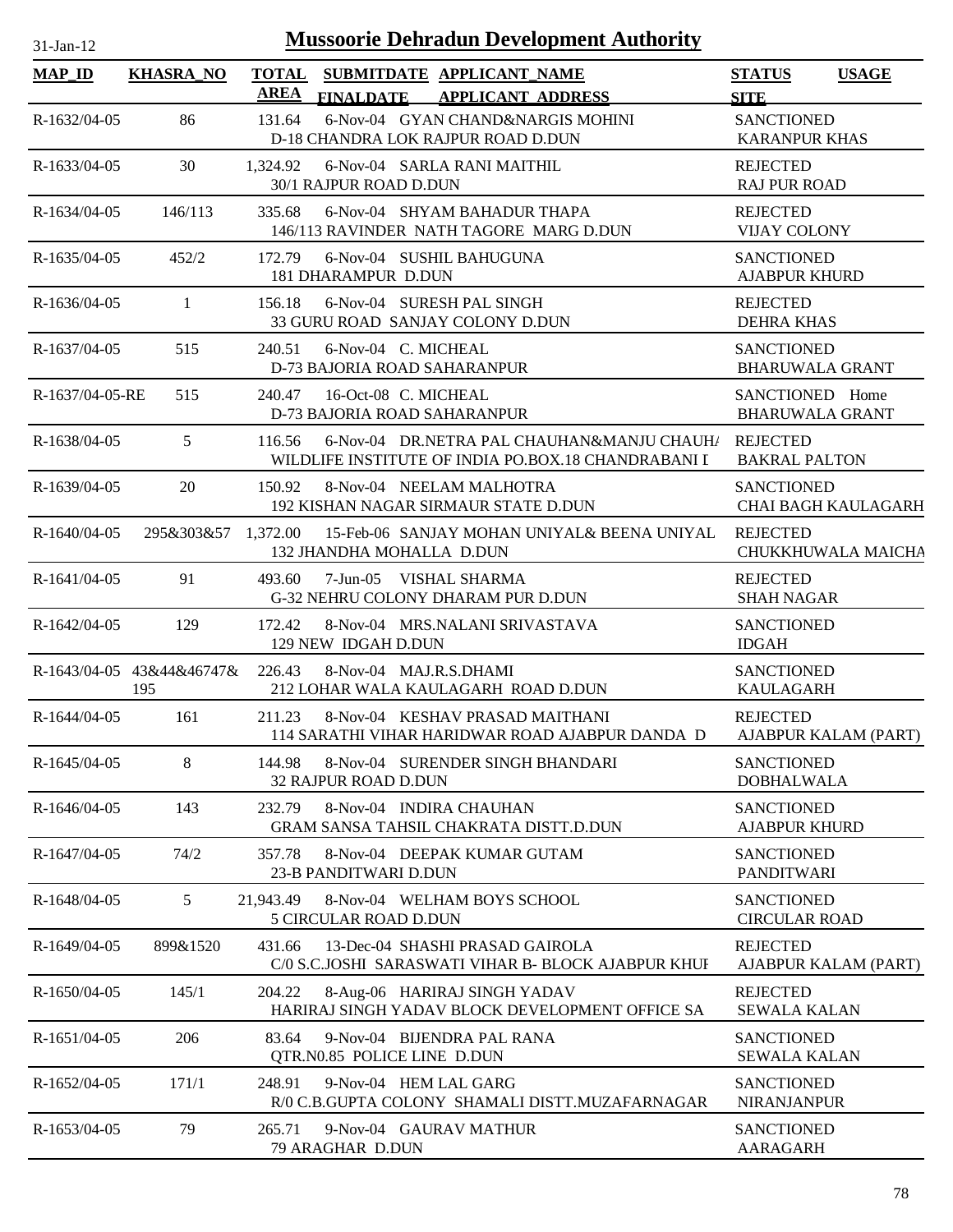| <b>Mussoorie Dehradun Development Authority</b><br>$31-Jan-12$ |                  |                                                                                                          |                                             |              |  |  |  |  |
|----------------------------------------------------------------|------------------|----------------------------------------------------------------------------------------------------------|---------------------------------------------|--------------|--|--|--|--|
| <b>MAP_ID</b>                                                  | <b>KHASRA_NO</b> | <b>TOTAL</b><br>SUBMITDATE APPLICANT NAME<br><b>AREA</b><br><b>FINALDATE</b><br><b>APPLICANT ADDRESS</b> | <b>STATUS</b><br><b>SITE</b>                | <b>USAGE</b> |  |  |  |  |
| $R-1654/04-05$                                                 | 924              | 9-Nov-04 VIPIN THAKUR<br>225.10<br>68/4 CHANDER NAGAR D.DUN                                              | <b>REJECTED</b><br><b>KAANWALI</b>          |              |  |  |  |  |
| $R-1655/04-05$                                                 | 293              | 9-Nov-04 ASHOK UNIYAL<br>159.99<br>4/5 LANE-N0-3 TEG BAHADUR ROAD D.                                     | <b>SANCTIONED</b><br>AJABPUR KALAM (PART)   |              |  |  |  |  |
| R-1656/04-05                                                   | 242              | 397.14<br>9-Nov-04 SHABIYA KHAN<br><b>44 GHANDHI ROAD D.DUN</b>                                          | <b>SANCTIONED</b>                           |              |  |  |  |  |
| $R-1657/04-05$                                                 | 332              | 9-Nov-04 GURCHARAN SINGH &MANJIT SINGH<br>195.71<br>11/13 ASHIRWAD ENCLAVE D.DUN                         | <b>SANCTIONED</b>                           |              |  |  |  |  |
| R-1658/04-05                                                   | 332              | 124.12<br>9-Nov-04 MANJEET SINGH&GAUTAM SHAHI<br>11/13 ASHIRWAD ENCLAVE D.DUN                            | <b>SANCTIONED</b>                           |              |  |  |  |  |
| $R-1659/04-05$                                                 | 634              | 192.39<br>10-Nov-04 SURENDRA SINGH RAWAT<br>HO.NO.130-C BLOCK RACE COURSE D.DUN                          | <b>REJECTED</b><br><b>MIYANWALA</b>         |              |  |  |  |  |
| $R-1660/04-05$                                                 | 189              | 223.00<br>10-Nov-04 DEBASHISH SEN&SHARMISTHA SEN<br>25 VASANT VIHAR-1 D.DUN                              | <b>REJECTED</b><br><b>MOHUWALA MAFI</b>     |              |  |  |  |  |
| $R-1661/04-05$                                                 | 102/2            | 10-Nov-04 SHANTI DEVI<br>109.30<br>45/3 NEMI ROAD D.DUN                                                  | <b>REJECTED</b><br><b>INDER ROAD</b>        |              |  |  |  |  |
| $R-1662/04-05$                                                 | 86/1             | 155.67<br>21-Dec-05 KUSUM LATA<br>86/1 BHANDARI BAGH D.DUN                                               | <b>SANCTIONED</b><br><b>BHANDARI BAGH</b>   |              |  |  |  |  |
| R-1663/04-05                                                   | 556              | 10-Nov-04 RADHA KRISHNA BUDAKOTI<br>210.13<br>4/115 MATA MANDIR COLONY AJABPUR KALAN D.DUN               | <b>SANCTIONED</b><br>AJABPUR KALAM (PART)   |              |  |  |  |  |
| $R-1664/04-05$                                                 | 220              | 191.92<br>10-Nov-04 SANJITA TIWARI<br>132 KV.SUB -STATION MAJRA D.DUN                                    | <b>SANCTIONED</b><br>AJABPUR KALAM (PART)   |              |  |  |  |  |
| $R-1665/04-05$                                                 | 329              | 97.02<br>23-Feb-05 RAM SINGH MUHAR<br>114/181 OLD DALANWALA D.DUN                                        | <b>REJECTED</b><br><b>ADOIWALA</b>          |              |  |  |  |  |
| $R-1666/04-05$                                                 | 329              | 98.51<br>23-Feb-05 VED PRAKESH MUHAR<br>114/181 OLD DALANWALA KARANPUR D.DUN                             | <b>REJECTED</b><br><b>ADOIWALA</b>          |              |  |  |  |  |
| R-1667/04-05                                                   | 285              | 360.71<br>10-Nov-04 R.P.NAUTIYAL<br>1 ARYA NAGAR D.DUN                                                   | <b>REJECTED</b><br><b>AAMWALA TARLA</b>     |              |  |  |  |  |
| R-1668/04-05                                                   | 8                | 169.35<br>10-Nov-04 R.D.KAUSHIK<br><b>37 SHARDA NAGAR NEAR RAILWAY CROSSING JWALAPUR I</b>               | <b>SANCTIONED</b><br><b>SALAWALA DHORAN</b> |              |  |  |  |  |
| $R-1669/04-05$                                                 | 20               | 167.29<br>16-Nov-04 NAVEEN PANT<br>9 NEW CANTT ROAD HATHIBARKALA D.DUN.                                  | <b>SANCTIONED</b><br><b>KALI DAS ROAD</b>   |              |  |  |  |  |
| R-1670/04-05                                                   | 92               | 241.99<br>16-Nov-04 AMAR NATH SETHI<br><b>6 SHANTI VIHAR GOVIND GARH D.DUN</b>                           | <b>SANCTIONED</b><br><b>KAANWALI</b>        |              |  |  |  |  |
| R-1671/04-05                                                   | 13               | 418.21<br>16-Nov-04 A.K.KAUL<br>166 SOUTH VANASTHLI MANDIR MARG D.DUN                                    | <b>SANCTIONED</b>                           |              |  |  |  |  |
| R-1672/04-05                                                   | 103/15           | 145.29<br>16-Nov-04 NARENDRA SINGH GOSAIN<br>MAJRI MAFI I.I.P HARIDWAR ROAD D.DUN                        | <b>REJECTED</b><br><b>MAJRI NAFI</b>        |              |  |  |  |  |
| R-1673/04-05                                                   | 124              | 388.03<br>16-Nov-04 BRAHM KISHORE SHARMA<br>151 RAIPUR D.DUN                                             | <b>REJECTED</b><br><b>KANDOLI</b>           |              |  |  |  |  |
| R-1674/04-05                                                   | 745              | 199.07<br>16-Nov-04 VIRAM SWAROOP<br>AJABPUR KALAN D.DUN                                                 | <b>REJECTED</b><br><b>AJABPUR KHURD</b>     |              |  |  |  |  |
| R-1675/04-05                                                   | $51-D$           | 7-Jan-05 SURENDRA SINGH BISHT<br>312.12<br>51-D RAJPUR ROAD D.DUN                                        | <b>SANCTIONED</b><br><b>RAJ PUR ROAD</b>    |              |  |  |  |  |
| R-1676/04-05                                                   | 815              | 171.31<br>16-Nov-04 RAMESH BUDAKOTI<br>AJABPUR KALAN D.DUN                                               | <b>SANCTIONED</b><br>AJABPUR KALAM (PART)   |              |  |  |  |  |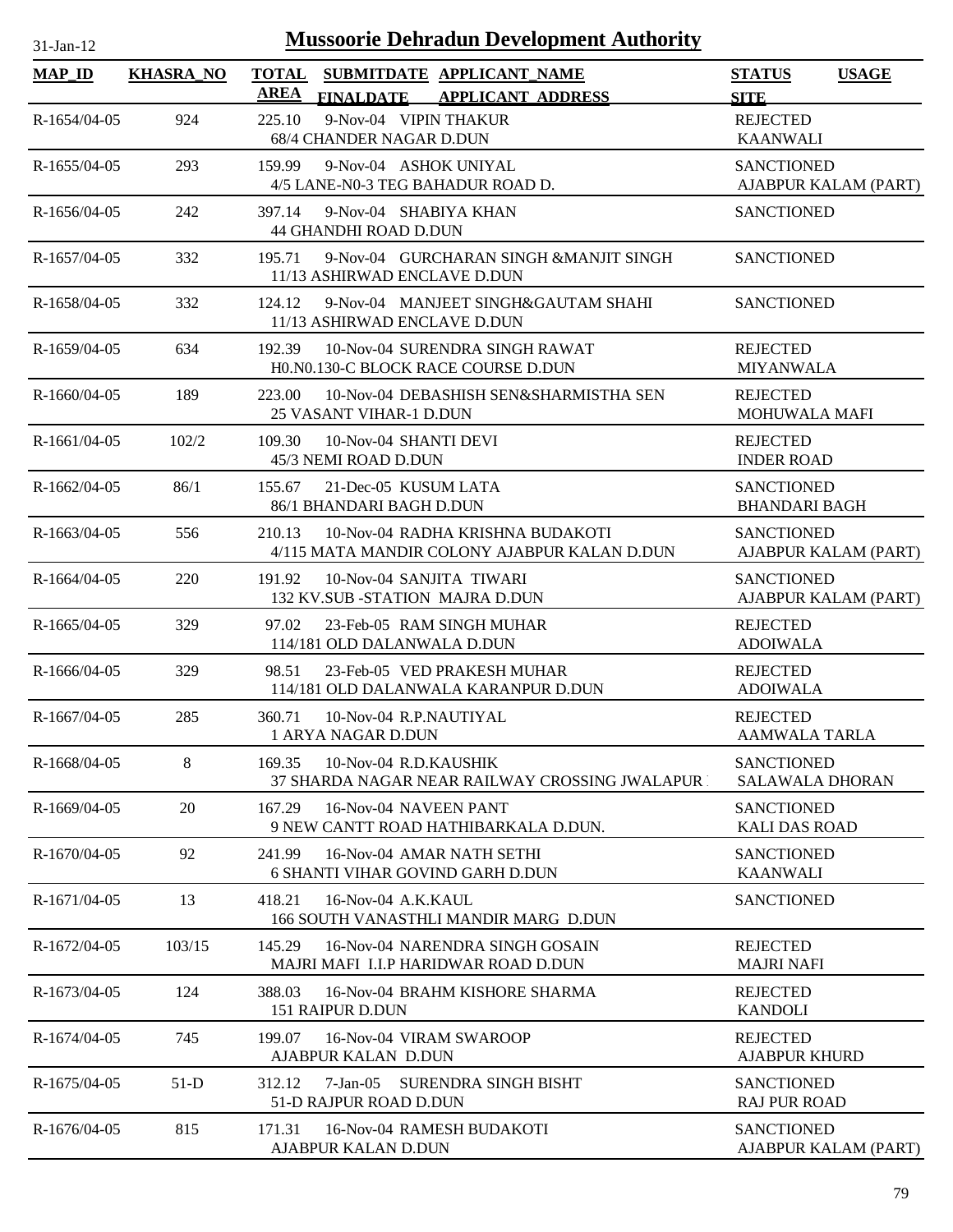| <b>Mussoorie Dehradun Development Authority</b><br>$31-Jan-12$ |                  |                                                                                                                 |                                                   |  |  |  |  |  |
|----------------------------------------------------------------|------------------|-----------------------------------------------------------------------------------------------------------------|---------------------------------------------------|--|--|--|--|--|
| <b>MAP_ID</b>                                                  | <b>KHASRA_NO</b> | <b>TOTAL</b><br>SUBMITDATE APPLICANT NAME<br>AREA<br>FINALDATE APPLICANT ADDRESS                                | <b>STATUS</b><br><b>USAGE</b><br><b>SITE</b>      |  |  |  |  |  |
| R-1677/04-05                                                   | 84/85            | 16-Nov-04 DIRECTOR KURMANN SERVICES PVT.LTD.<br>3,840.00<br>84/85 KALIDAS MARG D.DUN                            | SANCTIONED Group Hous<br><b>KALI DAS ROAD</b>     |  |  |  |  |  |
| R-1678/04-05                                                   | 697              | 55.76<br>16-Nov-04 GODAWARI DEVI<br>69 VIDHYA VIHAR KARGI ROAD D.DUN                                            | <b>REJECTED</b><br><b>DEHRA KHAS</b>              |  |  |  |  |  |
| R-1679/04-05                                                   | 126&127&128      | 16-Nov-04 J.K.JAIN<br>433.00<br>215/4 RAJPUR ROAD D.DUN                                                         | <b>SANCTIONED</b><br><b>RAJPUR</b>                |  |  |  |  |  |
| R-1680/04-05                                                   | 55               | 282.19<br>16-Nov-04 DHANI RAM<br>196 CHUKKWALA D.DUN                                                            | <b>REJECTED</b><br><b>AAMWALA TARLA</b>           |  |  |  |  |  |
| R-1681/04-05                                                   | 50               | 16-Nov-04 MADHU SUDHAN&SANTOSHA NAND MIS<br>66.35<br>50 LUNIA MOHALLA D.DUN                                     | <b>REJECTED</b><br>LUNIA MAHALLA                  |  |  |  |  |  |
| R-1682/04-05                                                   | 50               | 68.73<br>16-Nov-04 GOVIND RAM&KAMLESHWAR PRASAD<br>50 LUNIA MOHALLA D.DUN                                       | <b>REJECTED</b><br>LUNIA MAHALLA                  |  |  |  |  |  |
| R-1683/04-05                                                   | 660              | 17-Nov-04 SATISH KAUL&RENU KAUL<br>182.00<br>12 NEW FRIENDS COLONY AJABPUR KALAN D.DUN                          | <b>SANCTIONED</b><br><b>MAJRA</b>                 |  |  |  |  |  |
| R-1684/04-05                                                   | 143              | 10-Jan-05 PREM CHAND JOSHI&SANGEETA JOSHI<br>263.12<br>C/0 ARORA ASSOCIATES A-6 JANPATH SHOPPING COMPLE         | <b>SANCTIONED</b><br><b>AJABPUR KHURD</b>         |  |  |  |  |  |
| $R-1684/04-05-EX$                                              | 143              | 12-Mar-10 PREM CHAND JOSHI&SANGEETA JOSHI<br>0.00<br>C/0 ARORA ASSOCIATES A-6 JANPATH SHOPPING COMPLE           | SANCTIONED Home<br><b>AJABPUR KHURD</b>           |  |  |  |  |  |
| $R-1684/04-05-EX$                                              | 143              | $0.00^{\circ}$<br>25-Feb-11 PREM CHAND JOSHI&SANGEETA JOSHI<br>C/0 ARORA ASSOCIATES A-6 JANPATH SHOPPING COMPLE | SANCTIONED Home<br><b>AJABPUR KHURD</b>           |  |  |  |  |  |
| R-1685/04-05                                                   | 311              | 143.55<br>17-Nov-04 REETA GUPTA<br>51 SARASWATI VIHAR ADHOIWALA D.DUN                                           | <b>SANCTIONED</b><br><b>BAAMANWALA</b>            |  |  |  |  |  |
| R-1686/04-05                                                   | 107              | 126.72<br>17-Nov-04 PRAMOD KUMAR<br>107 NARI SHILP MANDIR MARG D.DUN                                            | <b>SANCTIONED</b><br><b>NARI SHILP MANDIR MAF</b> |  |  |  |  |  |
| R-1687/04-05                                                   | 107              | 163.41<br>17-Nov-04 VINOD KUMAR<br>107 NARI SHILP MANDIR MARG D.DUN                                             | <b>SANCTIONED</b><br>NARI SHILP MANDIR MAF        |  |  |  |  |  |
| R-1688/04-05                                                   | 448&450          | 392.00<br>17-Nov-04 ANAND SINGH RAWAT<br>122/1 LOWER CAMP CANTT D.DUN                                           | <b>SANCTIONED</b><br><b>DHORAN KHAS</b>           |  |  |  |  |  |
| R-1689/04-05                                                   | 13               | 18-Nov-04 SARDAR SINGH KOHLI&PRAMJEET SINGH K REJECTED<br>168.03<br>198 DHARAMPUR D.DUN.                        | <b>CURZAN ROAD</b>                                |  |  |  |  |  |
| R-1690/04-05                                                   | 900              | 143.82<br>18-Nov-04 RAJNISH SHARMA<br>C/0 27 ARAGHAR D.DUN                                                      | <b>REJECTED</b><br>AJABPUR KALAM (PART)           |  |  |  |  |  |
| R-1691/04-05                                                   | 466&100          | 18-Nov-04 GEETA DIMARI<br>315.75<br>C/0 27 ARAGHAR D.DUN                                                        | <b>REJECTED</b><br><b>AJABPUR KHURD</b>           |  |  |  |  |  |
| R-1692/04-05                                                   | 393&673          | 142.83<br>18-Nov-04 SANDEEP MISRA<br>109 CHUKKUWALA D.DUN                                                       | <b>SANCTIONED</b><br><b>ADOIWALA</b>              |  |  |  |  |  |
| R-1693/04-05                                                   | 328              | 120.58<br>18-Nov-04 AVNESH KUMAR&KIRAN KUMARI<br>328/2 BLOCK-1 CHUKKUWALA D.DUN                                 | <b>SANCTIONED</b><br>CHUKKHUWALA                  |  |  |  |  |  |
| R-1694/04-05                                                   | 98/1/1           | 125.74<br>18-Nov-04 SUNIL KUMAR<br>471-B VIJAY PARK EXT. LANE.N0.13 D.DUN                                       | <b>SANCTIONED</b><br><b>KAANWALI</b>              |  |  |  |  |  |
| R-1695/04-05                                                   | 43/2             | 18-Nov-04 GIRI RAJ SINGH SHAH<br>175.31<br>C/O 1-55 NEHRU COLONY D.                                             | <b>REJECTED</b><br><b>MAJRI NAFI</b>              |  |  |  |  |  |
| R-1696/04-05                                                   | 291              | 18-Nov-04 BRIJ MOHAN SINGH&RAVINDER KAUR<br>192.37<br>R/0 16 GURU ROAD D.DUN                                    | <b>REJECTED</b><br><b>KAANWALI</b>                |  |  |  |  |  |
| R-1697/04-05                                                   | 252              | 213.75<br>18-Nov-04 PRATAP SINGH CHAUHAN<br>PRATAP SINGH CHAUHAN PO.KARBARI SHIMLA ROAD D.                      | <b>SANCTIONED</b><br><b>SEWALA KALAN</b>          |  |  |  |  |  |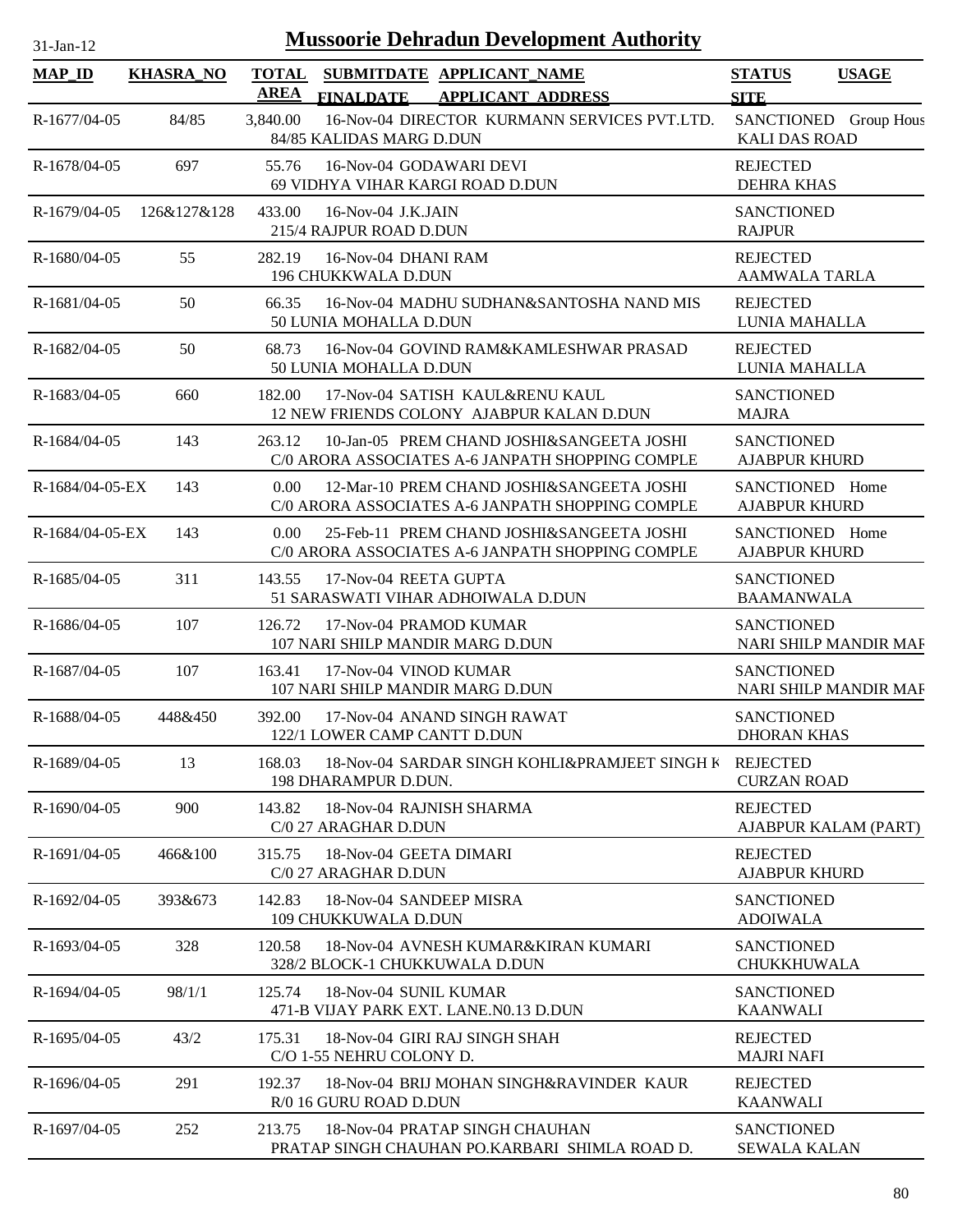| <b>Mussoorie Dehradun Development Authority</b><br>$31$ -Jan-12 |                  |                                                                                             |                                                  |  |  |  |  |
|-----------------------------------------------------------------|------------------|---------------------------------------------------------------------------------------------|--------------------------------------------------|--|--|--|--|
| <b>MAP_ID</b>                                                   | <b>KHASRA_NO</b> | TOTAL SUBMITDATE APPLICANT_NAME<br>AREA<br>FINALDATE APPLICANT ADDRESS                      | <b>STATUS</b><br><b>USAGE</b><br><b>SITE</b>     |  |  |  |  |
| R-1698/04-05                                                    | 822              | 14-Mar-05 PARSU RAM RAI<br>289.38<br>BELL ROAD BHARUWALA GRANT CLEMENTOWN D.DUN             | <b>SANCTIONED</b><br><b>BHARUWALA GRANT</b>      |  |  |  |  |
| R-1699/04-05                                                    | 730/1&1000       | 145.00<br>18-Nov-04 GEETA TYAGI<br>C/0 ANIL KUMAR TYAGI SUBHASH NAGAR NEAR ST.MARYS         | <b>SANCTIONED</b><br><b>BHARUWALA GRANT</b>      |  |  |  |  |
| $R-1700/04-05$                                                  | 292/2            | 19-Nov-04 KAILASH CHANDRA LOHANI<br>171.88<br>KAILASH CHANDRA LOHANI SHASTRADHARA ROAD D.DU | <b>REJECTED</b><br>AAMWALA TARLA                 |  |  |  |  |
| R-1701/04-05                                                    | 58-B/124         | 447.00<br>9-Mar-05 NARESH ROXWELL<br>58-B/124 DOBHALWALA D.DUN                              | <b>SANCTIONED</b><br><b>DOBHALWALA</b>           |  |  |  |  |
| R-1702/04-05                                                    | 69&79            | 4-Jan-07 BASANTI PHONIYA<br>145.26<br>20 SALAWALA D.DUN                                     | <b>SANCTIONED</b><br><b>SALAWALA</b>             |  |  |  |  |
| $R-1703/04-05$                                                  | 132              | 234.11<br>19-Nov-04 JASBIR WILLIAM<br>B/4 ONGC HOSPITAL COLONY BALLUPUR ROAD D.DUN          | <b>SANCTIONED</b><br><b>KAANWALI</b>             |  |  |  |  |
| R-1704/04-05                                                    | 821              | 249.16<br>19-Nov-04 PURAN SINGH<br>C/0 K.M.RAWAT 11 NATHANPUR D.DUN                         | <b>REJECTED</b><br><b>NATHANPUR</b>              |  |  |  |  |
| R-1705/04-05                                                    | 1018             | 223.88<br>19-Nov-04 HARANDER SINGH<br>VIVEKA NAND COLONY JOGIWALA D.DUN                     | <b>REJECTED</b><br><b>NATHANPUR</b>              |  |  |  |  |
| R-1706/04-05                                                    | 302&13           | 188.13<br>19-Nov-04 MAMTA BAGATI<br>VILLAGE NATHANPUR D.DUN                                 | <b>REJECTED</b><br><b>NATHANPUR</b>              |  |  |  |  |
| R-1707/04-05                                                    | 120              | 217.50<br>19-Nov-04 RAJENDRA PRASAD JUYAL<br><b>BAMANWALA D.DUN</b>                         | <b>SANCTIONED</b>                                |  |  |  |  |
| R-1708/04-05                                                    | 1390             | 19-Nov-04 MITHLESH GARG W/0 S.L.GARG<br>335.81<br><b>6 MALIYAN MOHALLA D.DUN</b>            | <b>SANCTIONED</b>                                |  |  |  |  |
| R-1709/04-05                                                    | 962/1            | 167.50<br>20-Nov-04 HARI SINGH<br>L-27-F RAILWAY COLONY D.DUN                               | <b>SANCTIONED</b><br><b>DEHRA KHAS</b>           |  |  |  |  |
| R-1710/04-05                                                    | 20/1             | 20-Nov-04 GULSHAN LAL CHAWLA<br>221.34<br>124/7 RAJENDRA NAGAR D.DUN                        | <b>SANCTIONED</b><br><b>KAULAGARH</b>            |  |  |  |  |
| R-1711/04-05                                                    | 4                | 143.50<br>20-Nov-04 MADHU BALA BHATT<br>217 KHURBURA MOHALLA D.DUN                          | <b>REJECTED</b><br><b>GOVIND GARH</b>            |  |  |  |  |
| R-1712/04-05                                                    | 50               | 20-Nov-04 PITAMBER DAYAL SAXENA<br>175.65<br>50 D.L.ROAD D.DUN                              | <b>SANCTIONED</b><br>D.L.ROAD                    |  |  |  |  |
| R-1712/04-05-EX                                                 | 50               | 0.00<br>27-Jan-10 PITAMBER DAYAL SAXENA<br>50 D.L.ROAD D.DUN                                | SANCTIONED Home<br>D.L.ROAD                      |  |  |  |  |
| R-1713/04-05                                                    | 729              | 6-Jun-05 NARENDRA SINGH PATWAL<br>204.46<br><b>GURU NANAK ROAD SUBHASH NAGAR D.DUN</b>      | <b>SANCTIONED</b><br><b>MAJRA</b>                |  |  |  |  |
| R-1714/04-05                                                    | 474              | 206.14<br>23-Nov-04 ALOK KUMAR BHUI<br>SCHOLAR HOME SCHOOL RAJPUR ROAD D.DUN                | <b>SANCTIONED</b><br><b>HATHIBARKALA</b>         |  |  |  |  |
| R-1715/04-05                                                    | 624              | 23-Nov-04 SUNIL SHARMA<br>124.07<br>14 DHAMAWALA D.DUN                                      | <b>SANCTIONED</b><br><b>JAKHAN</b>               |  |  |  |  |
| $R-1715/04-05-EX$                                               | 624              | 0.00<br>29-Jan-10 SUNIL SHARMA<br><b>14 DHAMAWALA D.DUN</b>                                 | SANCTIONED Home<br><b>JAKHAN</b>                 |  |  |  |  |
| R-1716/04-05                                                    | 46/2             | 23-Nov-04 NARENDRA KUMAR<br>390.84<br>46/2 BODY GUARD CANAL ROAD D.DUN.                     | <b>SANCTIONED</b><br><b>BODY GUARD CANAL RO.</b> |  |  |  |  |
| R-1717/04-05                                                    | 331/1            | 23-Nov-04 RAM MOHAN BHATIA<br>125.41<br>331/1 PATEL NAGAR EAST D.DUN                        | <b>SANCTIONED</b><br>PATEL NAGAR                 |  |  |  |  |
| R-1718/04-05                                                    | 68               | 23-Nov-04 VISHWA THAPA&RAJIKA THAPA<br>171.21<br>95 NESHVILLA ROAD D.DUN                    | <b>SANCTIONED</b><br><b>DOBHALWALA</b>           |  |  |  |  |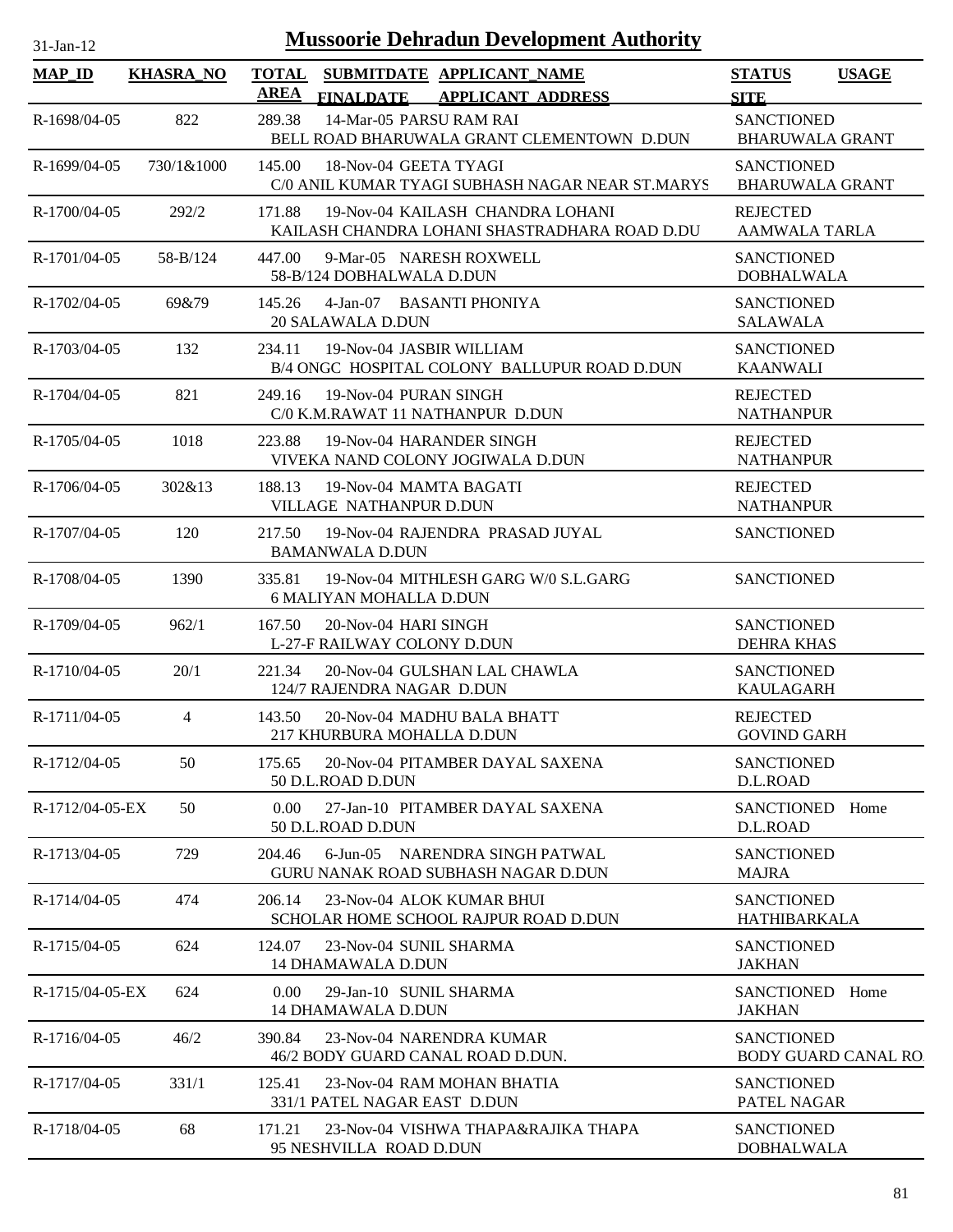| <b>Mussoorie Dehradun Development Authority</b><br>$31$ -Jan-12 |                  |             |                                                            |                                                                                    |                                            |              |  |  |
|-----------------------------------------------------------------|------------------|-------------|------------------------------------------------------------|------------------------------------------------------------------------------------|--------------------------------------------|--------------|--|--|
| <b>MAP_ID</b>                                                   | <b>KHASRA NO</b> | <b>AREA</b> | <b>FINALDATE</b>                                           | TOTAL SUBMITDATE APPLICANT NAME<br><b>APPLICANT ADDRESS</b>                        | <b>STATUS</b><br><b>SITE</b>               | <b>USAGE</b> |  |  |
| R-1719/04-05                                                    | 724              | 204.74      |                                                            | 23-Nov-04 RAJEEV KUMAR KAPOOR&NEELAM KAPOO<br>8 BALLUPUR CANAL ROAD UDDIWALA D.DUN | <b>SANCTIONED</b><br><b>JAKHAN</b>         |              |  |  |
| R-1720/04-05-EX                                                 | 942              | 260.69      | 25-Jan-10 DR H.C.PANDE                                     | BOTANICAL SURVEY OF INDIA 192 KAULAGRAH ROAD D.                                    | SANCTIONED Home                            |              |  |  |
| R-1721/04-05                                                    | 881              | 234.20      |                                                            | 23-Nov-04 JAGDISH PRASAD BINJOLA<br>AJABPUR KALAN NEAR BANK COLONY D.DUN           | <b>SANCTIONED</b>                          |              |  |  |
| R-1722/04-05                                                    | 12               | 657.79      |                                                            | 23-Nov-04 AJAY KUMAR SHAH<br>190-S. VANASTHALI MANDIR MARG BALLUPUR D.DUN.         | <b>SANCTIONED</b><br>KAULAGARH MAI CHAKE   |              |  |  |
| R-1723/04-05                                                    | 485              | 139.84      |                                                            | 23-Nov-04 VIDHYA SAGAR RAI<br>C/0 B.N.RAI GURUDWARA COLONY D.DUN                   | <b>REJECTED</b><br><b>BHARUWALA GRANT</b>  |              |  |  |
| R-1724/04-05                                                    | $160/1 - 295$    | 202.55      | 23-Nov-04 REKHA JAIN                                       | OFFICERS COLONY RAJPUR ROAD D.DUN                                                  | <b>REJECTED</b><br><b>RAJ PUR ROAD</b>     |              |  |  |
| R-1725/04-05                                                    | 452              | 84.32       | 23-Nov-04 JAGJEET SINGH<br>212 REST CAMP D.DUN             |                                                                                    | <b>REJECTED</b><br>NIRANJANPUR             |              |  |  |
| R-1726/04-05                                                    | 81/1             | 130.95      | 23-Nov-04 SMT. DEEPIKA                                     | B-33 JAL NIGAM COLONY INDIRA NAGAR D.DUN                                           | <b>REJECTED</b><br><b>NIRANJANPUR</b>      |              |  |  |
| R-1727/04-05                                                    | 100              | 247.86      |                                                            | 23-Nov-04 KUNWAR SINGH BHANDARI<br>C/0 POONAM DHASMANA MANDIR ROAD CLEMENT TOWN    | <b>SANCTIONED</b><br><b>SHAH NAGAR</b>     |              |  |  |
| R-1728/04-05                                                    | 566/2            | 362.31      | 23-Nov-04 AMARJEET SINGH<br>1059 INDIRA NAGAR COLONY D.DUN |                                                                                    | <b>SANCTIONED</b>                          |              |  |  |
| R-1729/04-05                                                    | 206              | 131.00      |                                                            | 23-Nov-04 DHIRENDRA BAHUGUNA<br>537/1 PRAGATI VIHAR DHARAMPUR D.DUN                | <b>SANCTIONED</b>                          |              |  |  |
| R-1730/04-05                                                    | 1538/1           | 345.71      | 2 JAHNDA BAZAR D.DUN                                       | 25-Nov-04 RAKESH NAWANI&PRAVEEN                                                    | <b>SANCTIONED</b><br><b>KAANWALI</b>       |              |  |  |
| R-1731/04-05                                                    | 137              | 269.61      | 25-Nov-04 BHOOP SINGH<br><b>L-58-B SAKET NEW DELHI</b>     |                                                                                    | <b>SANCTIONED</b><br><b>SEWALA KALAN</b>   |              |  |  |
| R-1732/04-05                                                    | 194/1            | 8,805.57    | 38 SAHARANPUR CHOWK D.DUN                                  | 25-Nov-04 GOVARDHAN SARASWATI SHISHU MANDI                                         | <b>SANCTIONED</b><br><b>DHARMPUR</b>       |              |  |  |
| R-1733/04-05                                                    | 27               | 260.10      | 27 VAN VIHAR D.DUN                                         | 25-Nov-04 SURESH CHAWLA& SWEETY CHAWLA                                             | <b>REJECTED</b><br><b>KAANWALI</b>         |              |  |  |
| R-1734/04-05                                                    | 1127             | 230.53      | <b>255 CHUKKUWALA D.DUN</b>                                | 25-Nov-04 RAGHU NANDAN PRASAD RATURI                                               | <b>REJECTED</b><br>AJABPUR KALAM (PART)    |              |  |  |
| R-1735/04-05                                                    | 316              | 381.40      |                                                            | 25-Nov-04 SURAJ PRAKASH JUYAL& CHANDRA PRAK<br>125 PRAKASH VIHAR DHARAMPUR D.DUN   | <b>SANCTIONED</b><br>AJABPUR KALAM (PART)  |              |  |  |
| R-1736/04-05                                                    | 88&89            | 154.95      |                                                            | 25-Nov-04 NEELAM BALA&RATAN SINGH<br><b>18 RAJPUR ROAD RADHA PALACE D.DUN</b>      | <b>REJECTED</b><br><b>KARANPUR</b>         |              |  |  |
| R-1737/04-05                                                    | 719              | 192.44      | 25-Nov-04 RENU NAIN<br><b>SUBHASH NAGAR D.DUN</b>          |                                                                                    | SANCTIONED<br><b>MAJRA</b>                 |              |  |  |
| R-1738/04-05                                                    | 6                | 437.47      | <b>6 MOHINI ROAD D.DUN</b>                                 | 25-Nov-04 SUBHASH CHANDRA GARG                                                     | <b>SANCTIONED</b><br><b>MOHINI ROAD</b>    |              |  |  |
| R-1739/04-05                                                    | 97               | 186.10      | 25-Nov-04 SARLA DEVI                                       | C/0 NIRMATA HOTAL HIM PALACE D.DUN                                                 | <b>REJECTED</b><br>NARI SHILP MANDIR MAF   |              |  |  |
| R-1740/04-05                                                    | 719              | 169.70      | 25-Nov-04 NAVRAJ THAKURI                                   | RATAN BHADUR BANJAREWALA MAFI D.DUN                                                | <b>REJECTED</b><br><b>BANJAREWALA MAFI</b> |              |  |  |
| R-1741/04-05                                                    | 535              | 220.01      | C.T.4 YUMUNA COLONY D.DUN                                  | 25-Nov-04 MUNNI LAL & SHANTA ARYA                                                  | <b>REJECTED</b><br><b>MAJRA</b>            |              |  |  |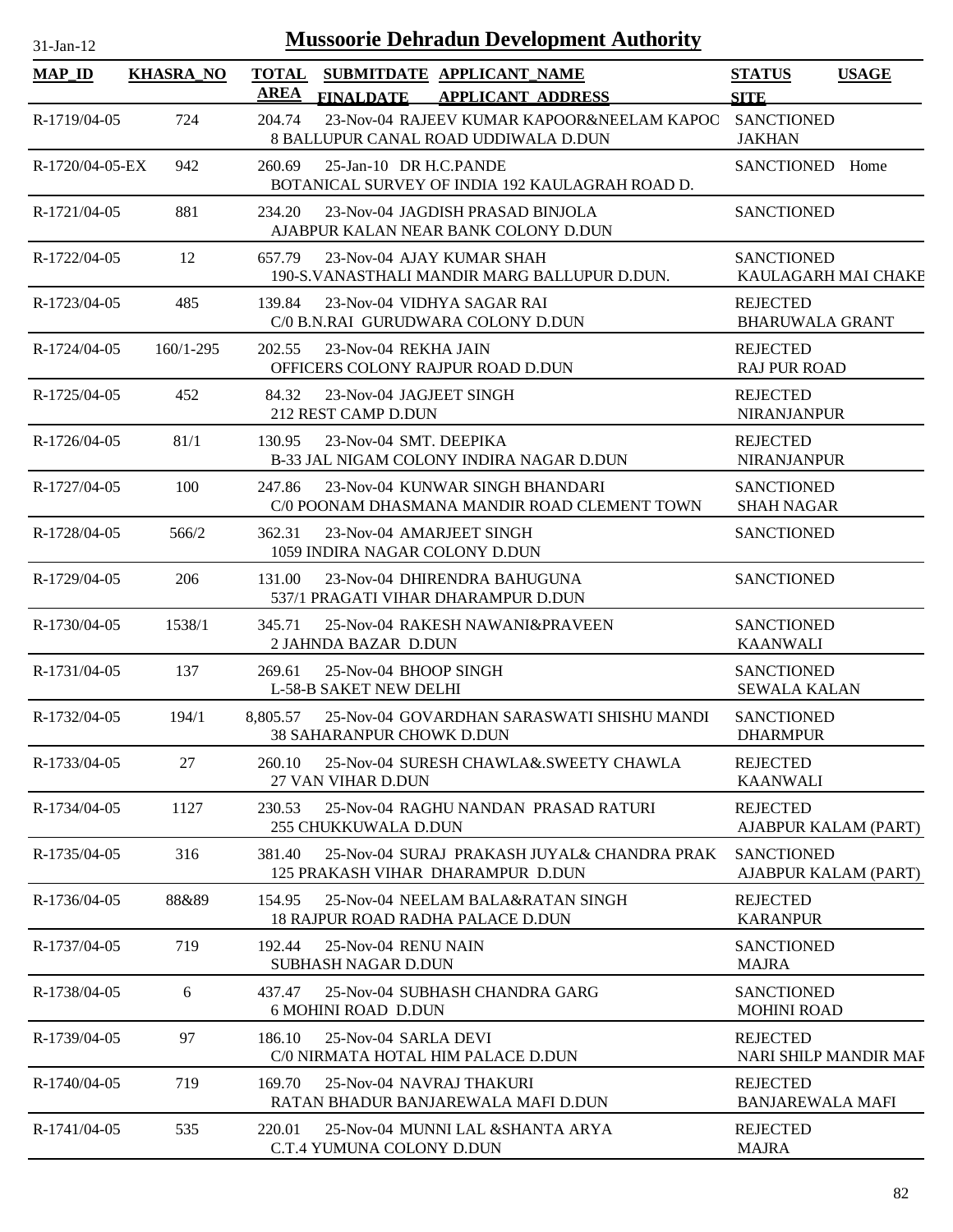| <b>Mussoorie Dehradun Development Authority</b><br>$31-Jan-12$ |                  |             |                                                                                                   |                                                     |                      |  |  |
|----------------------------------------------------------------|------------------|-------------|---------------------------------------------------------------------------------------------------|-----------------------------------------------------|----------------------|--|--|
| <b>MAP ID</b>                                                  | <b>KHASRA_NO</b> | <b>AREA</b> | TOTAL SUBMITDATE APPLICANT NAME                                                                   | <b>STATUS</b>                                       | <b>USAGE</b>         |  |  |
| R-1742/04-05                                                   | 96               | 195.09      | <b>FINALDATE</b><br><b>APPLICANT ADDRESS</b><br>25-Nov-04 SANT SINGH<br>412/1 SHANTI VIHAR D.DUN. | <b>SITE</b><br><b>SANCTIONED</b><br><b>KAANWALI</b> |                      |  |  |
| R-1743/04-05                                                   | 67/1             | 87.45       | 9-Dec-05 DEVENDAR SINGH<br>67/1 TYAGI ROAD D.DUN                                                  | <b>REJECTED</b><br><b>TYAGI ROAD</b>                |                      |  |  |
| R-1744/04-05                                                   | 387&211          | 176.48      | 25-Nov-04 ARUN SINGH<br>JOHRI PO.ANARWALA D.DUN                                                   | <b>SANCTIONED</b>                                   |                      |  |  |
| R-1745/04-05                                                   | 828&833          | 151.50      | 27-Nov-04 SMT, PRAVEEN<br><b>48 NATIONAL ROAD D.DUN</b>                                           | <b>SANCTIONED</b><br><b>NIRANJANPUR</b>             |                      |  |  |
| R-1746/04-05                                                   | 45               | 210.78      | 27-Nov-04 KRISHAN PREM MEHTA<br><b>45 INDER ROAD D.DUN</b>                                        | <b>SANCTIONED</b><br><b>INDER ROAD</b>              |                      |  |  |
| R-1747/04-05                                                   | 163              | 420.72      | 27-Nov-04 BALBIR SINGH BHAMRE<br>48 CHANDAN PALACE BY PASS ROAD NEAR MEENAKSHI W                  | <b>SANCTIONED</b>                                   |                      |  |  |
| R-1748/04-05                                                   | 116              | 2.054.10    | 29-Nov-04 SUB.MAJ. BAG SINGH<br>116 NIRANJANPUR D.DUN                                             | <b>REJECTED</b><br><b>NIRANJANPUR</b>               |                      |  |  |
| R-1749/04-05                                                   | 939              | 300.00      | 29-Nov-04 SHANTI DEVI<br><b>GRAM NAKRODA DISTT. D.DUN</b>                                         | <b>REJECTED</b><br><b>NAKRODA</b>                   |                      |  |  |
| R-1750/04-05                                                   | 293              | 248.14      | 29-Nov-04 LAL SINGH KHARAYT<br>293 AJABPUR KALAN D.DUN                                            | <b>SANCTIONED</b>                                   | AJABPUR KALAM (PART) |  |  |
| R-1751/04-05                                                   | 293              | 213.75      | 29-Nov-04 REVADHAR GHANSHYAM SHARMA<br>9TH CROSS AAM WALA TARLA TAPOWAN D.DUN                     | <b>REJECTED</b><br><b>AAMWALA TARLA</b>             |                      |  |  |
| R-1752/04-05                                                   | 192              | 149.00      | 29-Nov-04 BIJENDRA PRASAD BHATT<br>192/279 SALAWALA D.DUN                                         | <b>SANCTIONED</b><br><b>SALAWALA</b>                |                      |  |  |
| R-1753/04-05                                                   | 605              | 167.26      | 29-Nov-04 MAHESH SINGH KATHAIT<br>INDIRA NAGAR FOREST COLONY D.DUN                                | <b>REJECTED</b><br>DHARAMPUR DANDA                  |                      |  |  |
| R-1754/04-05                                                   | 617              | 218.38      | 29-Nov-04 SYAMBAR DUTT BAHUKHUNDI<br>27 TEG BAHADUR ROAD D.DUN                                    | <b>REJECTED</b><br><b>MIYANWALA</b>                 |                      |  |  |
| R-1755/04-05                                                   | 126              | 353.73      | 29-Nov-04 BHARTI DEVI KUKRETI<br>C/0 GOVIND RATURI VIJAY RATURI MARG PATEL NAGAR I                | <b>SANCTIONED</b><br><b>KAANWALI</b>                |                      |  |  |
| R-1756/04-05                                                   | 340              | 86.59       | 29-Nov-04 HAFIJA BEGAM & SOFIYA GARG<br>S.K.TAILORES 63 KANWALI ROAD D.DUN                        | <b>REJECTED</b><br><b>SEWALA KALAN</b>              |                      |  |  |
| R-1757/04-05                                                   | 1563             | 167.28      | 29-Nov-04 ATAR SINGH VERMA<br>AHIDHARTH ENCLAVE G.M.S.ROAD D.DUN                                  | <b>SANCTIONED</b>                                   |                      |  |  |
| R-1758/04-05                                                   | 11               | 1,665.27    | 29-Nov-04 MOTI LAL KAPOOR<br>11 INDER ROAD D.DUN                                                  | <b>SANCTIONED</b>                                   |                      |  |  |
| R-1759/04-05                                                   | 359              | 245.35      | 29-Nov-04 LAXMI PRASAD THAPLIYAL<br>C/0 GIRISH KUMAR B-5 T-111 SANCHAR VIHAR D.DUN                | <b>SANCTIONED</b>                                   |                      |  |  |
| R-1760/04-05                                                   | 2057             | 235.34      | 29-Nov-04 RAMESHWAR PUROHIT<br>143/1 DHARAMPUR D.DUN                                              | <b>REJECTED</b>                                     | AJABPUR KALAM (PART) |  |  |
| R-1761/04-05                                                   | 205              | 283.29      | 29-Nov-04 R.K.SHARMA&MANGLAM &PRADEEP<br>143/1 DHARAMPUR D.DUN                                    | <b>REJECTED</b><br><b>MAJRA</b>                     |                      |  |  |
| R-1762/04-05                                                   | 184&185          | 250.46      | 30-Nov-04 ANJANA GUPTA<br>OBC-63 YUMUNA COLONY D.DUN                                              | <b>SANCTIONED</b><br><b>NIRANJANPUR</b>             |                      |  |  |
| R-1763/04-05                                                   | 173              | 1,175.19    | 30-Nov-04 AIR CMDE VIJAY SINGH YADAV<br>H-506 PALAM VIHAR GURGAON 122017                          | <b>SANCTIONED</b>                                   |                      |  |  |
| R-1764/04-05                                                   | 397/2            | 217.47      | 30-Nov-04 VIJAY KUMAR VERMA<br>CPWD COLONY 20 SUBHASH ROAD D.DUN                                  | <b>SANCTIONED</b><br><b>ADOIWALA</b>                |                      |  |  |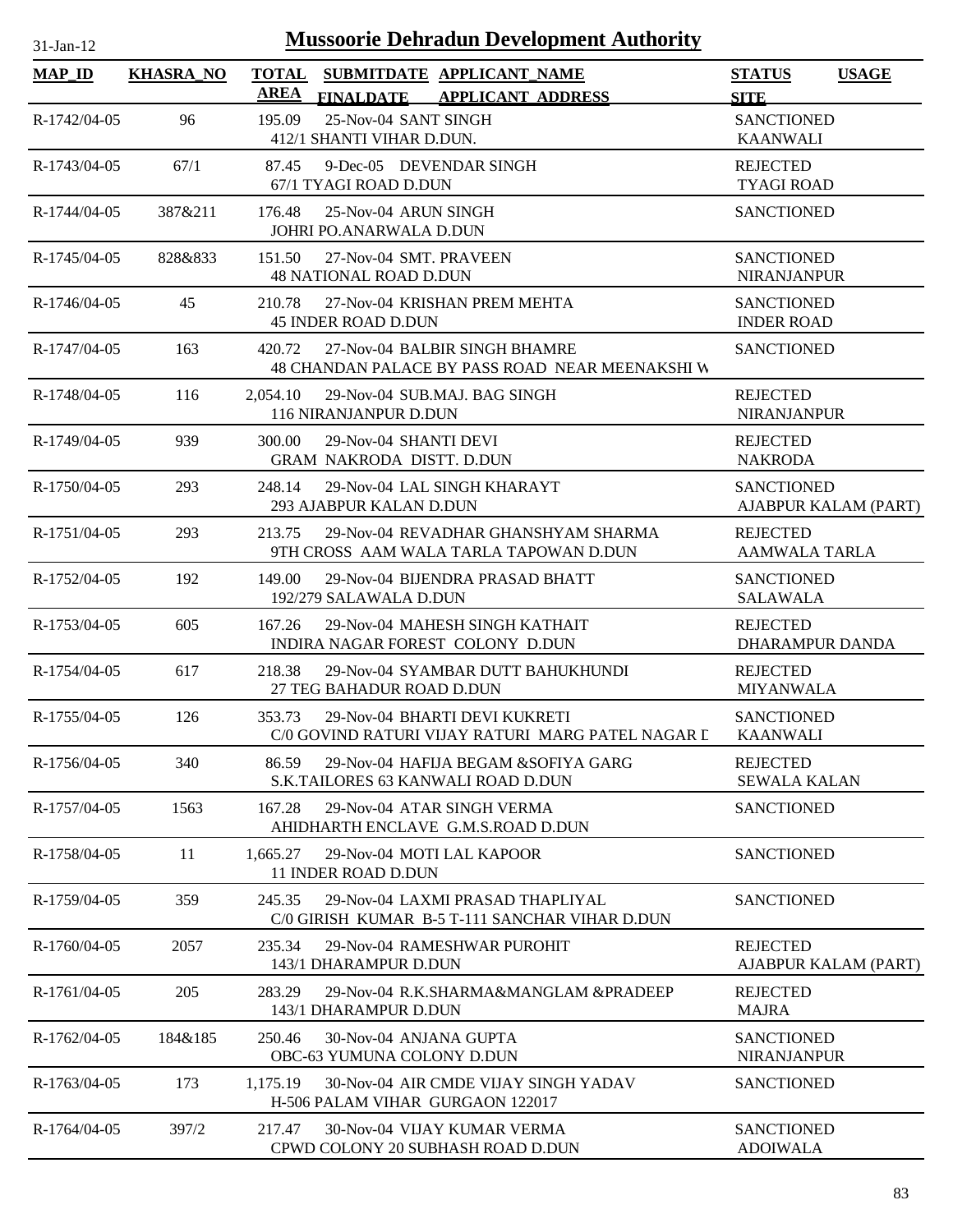| 31-Jan-12          |                  | <b>Mussoorie Dehradun Development Authority</b>                                                          |                                              |
|--------------------|------------------|----------------------------------------------------------------------------------------------------------|----------------------------------------------|
| <b>MAP_ID</b>      | <b>KHASRA_NO</b> | <b>TOTAL</b><br>SUBMITDATE APPLICANT NAME<br><b>AREA</b><br><b>FINALDATE</b><br><b>APPLICANT ADDRESS</b> | <b>STATUS</b><br><b>USAGE</b><br><b>SITE</b> |
| R-1765/04-05       | 371/2            | 30-Nov-04 SURENDRA SINGH NEGI<br>301.00<br>SHASTRI PURAM AAM WALA TARLA D.DUN                            | <b>REJECTED</b><br><b>AAMWALA TARLA</b>      |
| R-1766/04-05       | 518              | 297.29<br>30-Nov-04 SUDESH TALWAR<br>LANE-N0-9 MOHIT NAGAR KANWALI D.DUN                                 | <b>SANCTIONED</b><br><b>KAANWALI</b>         |
| $R-1767/04-05$     | 133&342          | 30-Nov-04 AMARJEET SHARMA&SHUKVINDER SHAR<br>236.40<br>72/1 SHAKTI VIHAR MAJRA D.DUN                     | <b>SANCTIONED</b><br><b>MAJRA</b>            |
| R-1768/04-05       | 971              | 144.41<br>30-Nov-04 NAVEEN KUMAR BANSAL<br>119 KANWALI D.DUN                                             | <b>SANCTIONED</b><br><b>KAANWALI</b>         |
| R-1769/04-05       | 32&14            | 30-Nov-04 SANTI DEVI &RAJENDRA AGGARWAL<br>241.31<br>32 KARANPUR D.DUN                                   | <b>REJECTED</b><br><b>KARANPUR</b>           |
| $R - 1770/04 - 05$ | 572              | 206.00<br>30-Nov-04 SURESH KUMAR PANDEY<br>JAGDISH PRASAD PANDEY BEHIND MATA MANDIR AJABP                | <b>REJECTED</b><br>AJABPUR KALAM (PART)      |
| R-1771/04-05       | 46               | 30-Nov-04 KESHAV CHAWLA&OTHERS<br>254.00<br><b>B-6 JANPATH COMPLEX D.DUN</b>                             | <b>SANCTIONED</b><br>CHAI BAGH KAULAGARH     |
| R-1772/04-05       | 169/4            | 30-Nov-04 KISHAN LAL<br>106.95<br>24/2 DHARAM PUR D.DUN                                                  | <b>SANCTIONED</b><br><b>DHARMPUR</b>         |
| R-1773/04-05       | 728&729          | 7-Apr-06 GURVINDER SINGH&RAVINDER SINGH& J<br>3,040.00<br>322 MOHIT NAGAR D.DUN                          | <b>REJECTED</b><br><b>SUDDUWALA</b>          |
| R-1774/04-05       | 721              | 213.71<br>30-Nov-04 NARENDRA SINGH<br>HAWK COMMANDER PROTCION GROUP PVT.LTD.SUDH                         | <b>SANCTIONED</b>                            |
| R-1775/04-05       | 532/2            | 104.40<br>30-Nov-04 TIRLOCHAN ARORA<br>429 INDIRA NAGAR COLONY D.DUN                                     | <b>SANCTIONED</b>                            |
| R-1776/04-05       | 717              | 689.70<br>30-Nov-04 J.K.GUPTA<br>717 BHARUWALA GRANT D.DUN                                               | <b>REJECTED</b><br><b>BHARWALA GRANT</b>     |
| R-1777/04-05       | 32&15&97         | 468.09<br>30-Nov-04 RAJ KUMAR<br>115/6 OLD RAJPUR ROAD D.DUN                                             | <b>SANCTIONED</b><br>E.C.ROAD                |
| R-1778/04-05       | 1502             | 130.00<br>30-Nov-04 SATNAM KAUR<br><b>G-35 RACE COURSE D.DUN</b>                                         | <b>SANCTIONED</b>                            |
| R-1779/04-05       | 1502             | 30-Nov-04 SANT SINGH<br>130.00<br>G-35 RACE COURSE D.DUN                                                 | <b>SANCTIONED</b>                            |
| R-1780/04-05       | 11               | 244.03<br>1-Dec-04 ASHOK SHARMA<br>305 KARANPUR D.DUN.                                                   | <b>REJECTED</b><br><b>AAMWALA TARLA</b>      |
| R-1781/04-05       | $120-A$          | 20-Jan-05 RAGHUBIR NATH<br>234.20<br>38/3 BHANDARI BAGH D.DUN                                            | <b>REJECTED</b><br><b>KISHANNAGAR</b>        |
| R-1782/04-05       | 165              | 195.17<br>1-Dec-04 BINA SINGH<br>109 LANE N0-4 VIJAY PARK KANWALI D.DUN                                  | <b>SANCTIONED</b><br><b>KAANWALI</b>         |
| R-1783/04-05       | 71               | 262.89<br>1-Dec-04 K.B.GARG<br>44-OLD CANNUGHT PLACE D.DUN                                               | <b>SANCTIONED</b><br><b>RAJ PUR ROAD</b>     |
| R-1784/04-05       | 46               | 384.18<br>1-Dec-04 SUSHMA SEHGAL<br>46 GOVIND NAGAR RACE COURSE D.DUN                                    | <b>SANCTIONED</b><br>RACE COURSE             |
| R-1785/04-05       | 111              | 334.00<br>1-Dec-04 ARVINDER SINGH KOHLI<br>95/1 RACE COURSE D.DUN                                        | <b>SANCTIONED</b><br><b>RACE COURSE</b>      |
| R-1786/04-05       | 1176&1193        | 209.10<br>1-Dec-04 VISHNU PRASAD JETWANI<br><b>45 RAM VIHAR D.DUN</b>                                    | <b>SANCTIONED</b><br><b>GADHI</b> (PART)     |
| R-1787/04-05       | 67/54/67         | 138.47<br>1-Dec-04 JASWINDER SINGH SAHNI& VIMMI SAHNI<br>67-30 D TYAGI ROAD D.DUN                        | <b>SANCTIONED</b><br><b>TYAGI ROAD</b>       |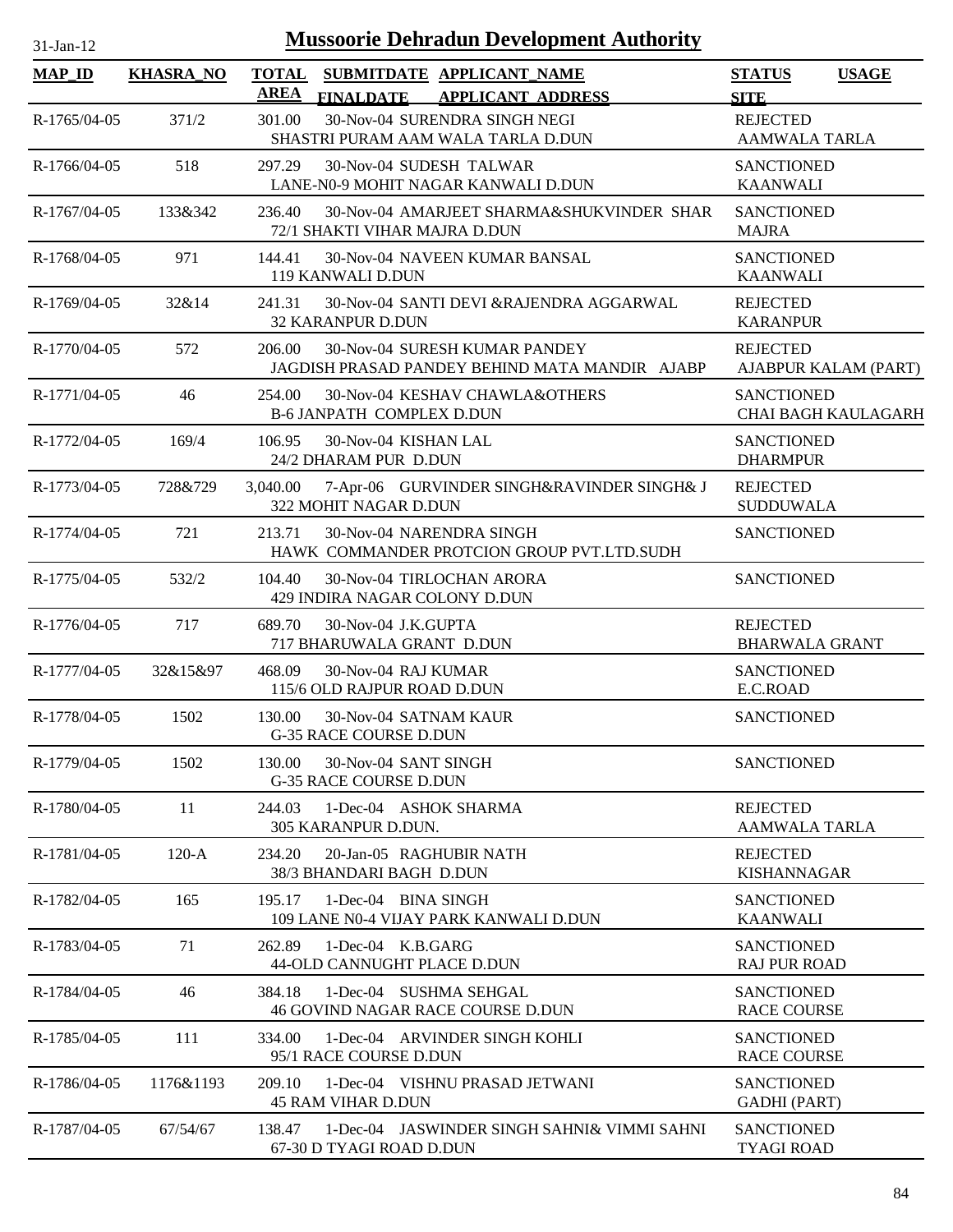|                                  |                  | <b>Mussoorie Dehradun Development Authority</b><br>$31-Jan-12$ |                                                                                               |                                           |              |  |  |  |  |
|----------------------------------|------------------|----------------------------------------------------------------|-----------------------------------------------------------------------------------------------|-------------------------------------------|--------------|--|--|--|--|
| <b>MAP_ID</b>                    | <b>KHASRA_NO</b> | <b>AREA</b>                                                    | TOTAL SUBMITDATE APPLICANT NAME                                                               | <b>STATUS</b>                             | <b>USAGE</b> |  |  |  |  |
| R-1788/04-05                     | 387              | 200.98                                                         | <b>FINALDATE</b><br><b>APPLICANT ADDRESS</b><br>1-Dec-04 BABU RAM<br><b>SEWLA KALAN D.DUN</b> | <b>SITE</b><br><b>SANCTIONED</b>          |              |  |  |  |  |
| R-1789/04-05                     | 108              | 385.68                                                         | 1-Dec-04 NIRMAL CHANDRA PANDE<br>108 KAULAGARH ROAD RAJENDRA NAGAR D.DUN.                     | <b>SANCTIONED</b>                         |              |  |  |  |  |
| R-1790/04-05                     | 67               | 200.57                                                         | 1-Dec-04 JEEVAN LAL<br>67 SAYYAD MOHALLA D.DUN.                                               | <b>SANCTIONED</b>                         |              |  |  |  |  |
| R-1791/04-05                     | 310              | 329.68                                                         | 1-Dec-04 ANIL KANT SINHA &NIDHI SINHA<br>LANE.N0-8 21 TAPOVAN ENCLAVE D.DUN                   | <b>SANCTIONED</b>                         |              |  |  |  |  |
| R-1792/04-05                     | 180/1            | 120.00                                                         | 1-Dec-04 DALJEET SINGH<br>35 ASHOKA ENCLAVE NIRANJANPUR D.DUN                                 | <b>SANCTIONED</b>                         |              |  |  |  |  |
| R-1793/04-05                     | 180/1            | 124.00                                                         | 1-Dec-04 GURUCHARAN SINGH<br><b>35 ASHOKA ENCLAVE NIRANJANPUR D.DUN</b>                       | <b>SANCTIONED</b>                         |              |  |  |  |  |
| R-1794/04-05                     | 81               | 185.67                                                         | 1-Dec-04 VINAY AGGARWAL<br>15-C NEW CANTT ROAD D.DUN                                          | <b>SANCTIONED</b>                         |              |  |  |  |  |
| R-1795/04-05                     | 434              | 315.99                                                         | 1-Dec-04 LALIT KUMAR BANDHU<br>B-13/9 ONGC COLONY KAULAGARH ROAD D.DUN                        | <b>SANCTIONED</b>                         |              |  |  |  |  |
| R-1796/04-05                     | 174              | 358.59                                                         | 2-Dec-04 BEENA BISHT<br><b>181 AJABPUR KALAN KUMAR</b>                                        | <b>REJECTED</b><br><b>NATHANPUR</b>       |              |  |  |  |  |
| R-1797/04-05                     | 162              | 194.20                                                         | 2-Dec-04 MANJEET KAUR<br>SEWLA KHURD POST OFFICE MOHABAWALA D.DUN                             | <b>REJECTED</b><br><b>SEWALA KHURD</b>    |              |  |  |  |  |
| R-1798/04-05                     | 1344             | 273.84                                                         | 2-Dec-04 ASHA RATURI<br>S.B.C.-8 YUMUNA COLONY D.DUN                                          | <b>REJECTED</b><br>AJABPUR KALAM (PART)   |              |  |  |  |  |
| R-1799/04-05                     | 545              | 161.13                                                         | 2-Dec-04 RAMESH CHAND PHUTELA<br>5 HATHIBARKALA D.DUN                                         | <b>SANCTIONED</b><br><b>MAJRA</b>         |              |  |  |  |  |
| R-1799/04-05-EX                  | 545              | 0.00                                                           | 2-Feb-10 RAMESH CHAND PHUTELA<br>5 HATHIBARKALA D.DUN                                         | SANCTIONED Home<br><b>MAJRA</b>           |              |  |  |  |  |
| R-1799/04-05-EX                  | 545              | 0.00                                                           | 31-Dec-10 RAMESH CHAND PHUTELA<br>5 HATHIBARKALA D.DUN                                        | SANCTIONED Home<br><b>MAJRA</b>           |              |  |  |  |  |
| $R - 1800/04 - 05$               | 195              | 182.75                                                         | 2-Dec-04 BRUENDRA VERMA<br>176 KHURBURA MOHALLA D.DUN                                         | <b>SANCTIONED</b><br>MAJRA                |              |  |  |  |  |
| R-1801/04-05                     | 19               | 359.41                                                         | 2-Dec-04 MANISH SAWHNEY<br><b>19 CROSS ROAD D.DUN</b>                                         | <b>REJECTED</b><br><b>CROSS ROAD</b>      |              |  |  |  |  |
| R-1802/04-05                     | 393              | 189.51                                                         | 2-Dec-04 ASHA RAM<br>SARASWATI VIHAR RAIPUR ROAD D.DUN                                        | <b>SANCTIONED</b><br><b>ADOIWALA</b>      |              |  |  |  |  |
| R-1803/04-05 671&758&818&<br>821 |                  | 314.47                                                         | 25-Feb-05 USHA NIRALA<br>190 CHANDRABANI SEWLAROAD D.DUN                                      | <b>REJECTED</b><br><b>SEWALA KALAN</b>    |              |  |  |  |  |
| R-1804/04-05                     | 270/2            | 276.07                                                         | 2-Dec-04 PRASHANT SINGH PANGTEY<br>123 SHANTI VIHAR PHASE-11 KAULAGARH D.DUN                  | <b>SANCTIONED</b><br>KAULAGARH MAI CHAKE  |              |  |  |  |  |
| R-1805/04-05                     | $1-A$            |                                                                | 2,457.42 2-Dec-04 MELA RAM MARWAH<br>1 HARIDWAR ROAD D.DUN                                    | <b>REJECTED</b><br><b>HARIDWAR ROAD</b>   |              |  |  |  |  |
| R-1806/04-05                     | $S-4-B-219$      | 408.31                                                         | 2-Dec-04 BALWANT SINGH RAWAT<br>B-219 CO-0PERATIVE HOUSING SOCIETY DEFENC COLONY              | <b>SANCTIONED</b><br>DEFENCE COLONY       |              |  |  |  |  |
| R-1807/04-05                     | 303              | 204.51                                                         | 14-Jul-06 NARINDER SINGH CHATRATH<br>C-17 RAIPUR ROADSHIV LOK RAIPUR ROAD D.DUN               | <b>SANCTIONED</b><br><b>AAMWALA TARLA</b> |              |  |  |  |  |
| R-1808/04-05                     | 385&386          | 178.82                                                         | 2-Dec-04 DIWAKAR CHANDRA JOSHI<br>S.B.C-101 YUMUNA COLONY D.DUN.                              | <b>REJECTED</b><br><b>BARHAMAN WALA</b>   |              |  |  |  |  |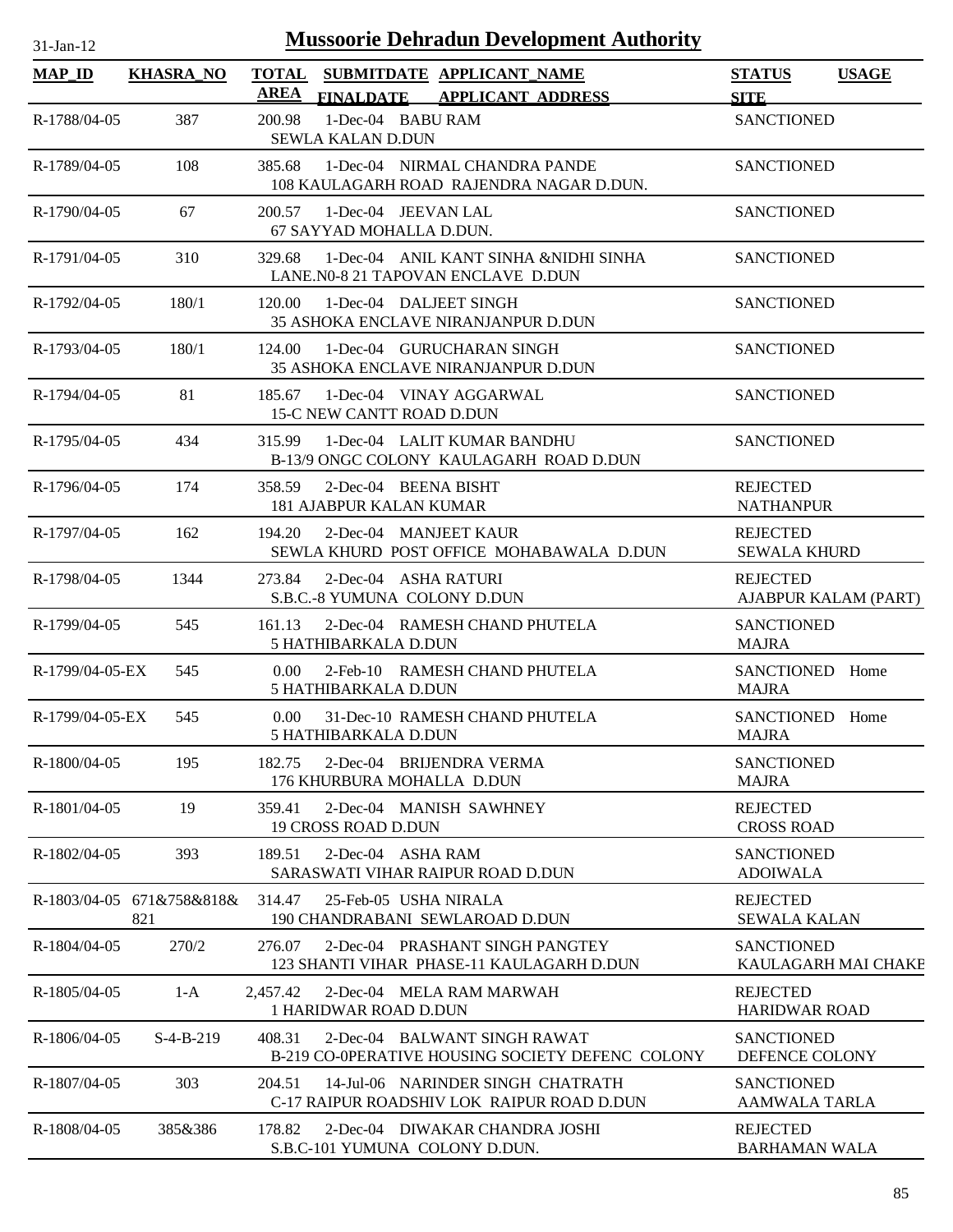| <b>Mussoorie Dehradun Development Authority</b><br>$31$ -Jan-12 |                  |                                                                                                     |                                                           |  |  |  |  |
|-----------------------------------------------------------------|------------------|-----------------------------------------------------------------------------------------------------|-----------------------------------------------------------|--|--|--|--|
| <b>MAP_ID</b>                                                   | <b>KHASRA_NO</b> | TOTAL SUBMITDATE APPLICANT_NAME<br><b>AREA</b><br>FINALDATE APPLICANT ADDRESS                       | <b>USAGE</b><br><b>STATUS</b><br><b>SITE</b>              |  |  |  |  |
| R-1809/04-05                                                    | 1115/1           | 2-Dec-04 RAJVEER SINGH<br>111.75<br>268/1 GURU ROAD PATEL NAGAR D.DUN                               | <b>SANCTIONED</b>                                         |  |  |  |  |
| R-1810/04-05                                                    | 385/130          | 351.99<br>3-Dec-04 SUDESH BHATIA&SUNITA BHATIA<br>385/130STREET N0.4 RAJENDRA NAGAR D.DUN           | <b>SANCTIONED</b><br><b>RAJENDAR NAGAR</b>                |  |  |  |  |
| R-1811/04-05                                                    | 62               | 3-Dec-04 SURENDER TIWARI<br>337.02<br>SURENDRA TIWARI PANDITWARI D.DUN                              | <b>REJECTED</b><br>PANDITWARI                             |  |  |  |  |
| R-1812/04-05                                                    | $\omega$         | 3-Dec-04 BISHAN SINGH KANYAL<br>422.68<br>S-4 B/215 DEFENCE COLONY D.DUN.                           | <b>SANCTIONED</b>                                         |  |  |  |  |
| R-1813/04-05                                                    | 34               | 3-Dec-04 MOHAN LAL NAUTIYAL<br>160.25<br>28 A KALIDAS ROAD D.DUN                                    | <b>REJECTED</b><br><b>AAMWALA TARLA</b>                   |  |  |  |  |
| R-1814/04-05                                                    | 420              | 260.22<br>3-Dec-04 SHAKTI CHAND<br><b>GRAM JHAJHRA D.DUN</b>                                        | <b>REJECTED</b><br><b>JHAJRA</b>                          |  |  |  |  |
| R-1815/04-05                                                    | 48               | 3-Dec-04 NANDA RAWAT<br>257.40<br>85 P.O. ISMIT NAGAR PREM NAGAR D.DUN                              | <b>SANCTIONED</b><br><b>AJABPUR KHURD</b>                 |  |  |  |  |
| $R-1816/04-05$                                                  | 375/1584         | 9-Feb-05 SOVIT GARG&SUSHIL GARG<br>361.22<br>3 KASHAV ROAD LAXMAN CHOWK D.DUN                       | <b>SANCTIONED</b><br><b>KAANWALI</b>                      |  |  |  |  |
| R-1817/04-05                                                    | 387/4            | 261.80<br>3-Dec-04 SOHAN LAL<br><b>4 ADARSH VIHAR RAIPURROAD D.DUN</b>                              | <b>SANCTIONED</b><br><b>ADOIWALA</b>                      |  |  |  |  |
| R-1818/04-05                                                    | 46               | 3-Dec-04 RANVIR SINGH<br>39.03<br>4-B REST CAMP D.DUN                                               | <b>REJECTED</b><br><b>TYAGI ROAD</b>                      |  |  |  |  |
| R-1819/04-05                                                    | 87               | 3-Dec-04 HARISH VIRMANI&NEERU VIRMANI<br>218.28<br>29 GHOSHI GALI D.DUN                             | <b>SANCTIONED</b>                                         |  |  |  |  |
| R-1820/04-05                                                    | 320              | 4-Dec-04 RAMESHWAR SINGH RANA<br>71.85<br>320 CHUKUWALA D.DUN                                       | <b>REJECTED</b><br>CHUKKHUWALA                            |  |  |  |  |
| R-1821/04-05                                                    | 703/1            | 4-Dec-04 RAJESH KUMAR GARG<br>270.00<br>36, VIDYA VIHAR COLONY D.DUN KARGI ROAD                     | <b>SANCTIONED</b><br><b>DEHRA KHAS</b>                    |  |  |  |  |
| R-1822/04-05                                                    | 137              | 292.52<br>4-Dec-04 RAMESH CHAND KAPOOR<br>137 D.L.ROAD D.DUN                                        | <b>SANCTIONED</b><br>D.L.ROAD                             |  |  |  |  |
| R-1823/04-05                                                    | 77/37/2          | 4-Dec-04 K.N.THAPLIYAL &OTHERS<br>1,117.14<br>SURYA ASSOCIATES 4-NESHVILLA ROAD D.DUN               | <b>SANCTIONED</b><br><b>Group Hous</b><br><b>DHARMPUR</b> |  |  |  |  |
| R-1824/04-05                                                    | 49/1             | 188.19<br>6-Dec-04 DEV PAL SINGH<br><b>40 VASHNAV VIHAR D.DUN</b>                                   | <b>SANCTIONED</b><br><b>ADOIWALA</b>                      |  |  |  |  |
| R-1825/04-05                                                    | 59               | 6-Dec-04 NARENDER SINGH RAWAT<br>216.09<br><b>GRAM CHIDOWALI D.DUN</b>                              | <b>REJECTED</b><br><b>CHIDOWALI</b>                       |  |  |  |  |
| R-1826/04-05-RE                                                 | 366              | 12-Mar-10 DINESH CHAND LOHANI&KAMANA LOHAN<br>347.49<br>D.C.LOHANI C.A.O. MDDA 12 PRITAM ROAD D.DUN | SANCTIONED Home<br><b>AJABPUR KHURD</b>                   |  |  |  |  |
| R-1827/04-05                                                    | 694              | 300.00<br>6-Dec-04 ANIL KUMAR<br>17 GOVIND GARH D.DUN.                                              | <b>REJECTED</b><br><b>KAANWALI</b>                        |  |  |  |  |
| R-1828/04-05                                                    | 115/105          | 114.40<br>16-Jun-05 INDRA DEVI<br>105/115 NALAPANI ROAD D.DUN                                       | <b>SANCTIONED</b><br><b>NALAPANI ROAD</b>                 |  |  |  |  |
| R-1829/04-05                                                    | 271              | 248.23<br>6-Dec-04 NAVKESH GUPTA<br>33 KESHAV ROAD D.DUN                                            | <b>SANCTIONED</b><br><b>JAKHAN</b>                        |  |  |  |  |
| R-1830/04-05                                                    | 43               | 360.41<br>6-Dec-04 SARASWATI KOTHARI<br>SAHASTRI NAGAR HARIDWAR ROAD D.DUN                          | <b>SANCTIONED</b>                                         |  |  |  |  |
| R-1831/04-05                                                    | 10               | 387.55<br>7-Dec-05 MADHO SINGH MARTOLIYA<br>C/0 N.S.NEGI BHARAT GAS TEHRI SARIYA GALI JOGIWALA      | <b>REJECTED</b><br><b>BADRIPUR</b>                        |  |  |  |  |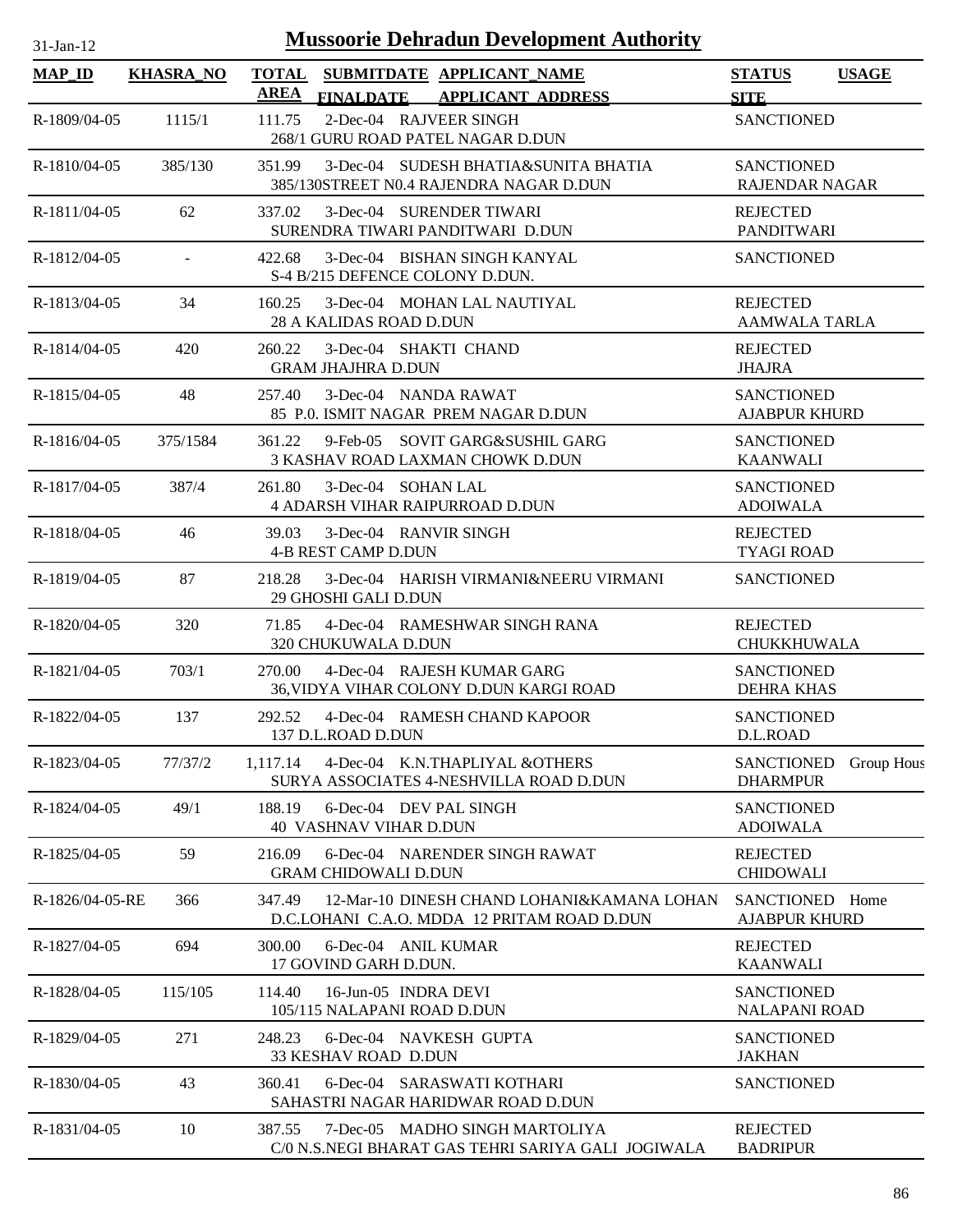| 31-Jan-12       | <b>Mussoorie Dehradun Development Authority</b> |                             |                             |  |                                                                                   |                                           |                      |
|-----------------|-------------------------------------------------|-----------------------------|-----------------------------|--|-----------------------------------------------------------------------------------|-------------------------------------------|----------------------|
| <b>MAP_ID</b>   | <b>KHASRA_NO</b>                                | <b>TOTAL</b><br><b>AREA</b> |                             |  | SUBMITDATE APPLICANT_NAME<br>FINALDATE APPLICANT ADDRESS                          | <b>STATUS</b><br><b>SITE</b>              | <b>USAGE</b>         |
| R-1832/04-05    | 512&513                                         | 266.26                      | 7-Dec-04 C.L.BALONI         |  | H.N0.3 MAHARANI BAGH 1 KANWALI D.DUN                                              | <b>SANCTIONED</b><br><b>KAANWALI</b>      |                      |
| R-1833/04-05    | 169/6                                           | 166.75                      |                             |  | 19-Mar-05 SURAJ PRAKASH<br>C/0 ARORA ASSOCIATES A-6 JANPATH SHOPPING COMPLE       | <b>SANCTIONED</b><br><b>DHARMPUR</b>      |                      |
| R-1834/04-05    | 23                                              | 217.23                      | 32-A VIJAY PARK D.DUN       |  | 7-Dec-04 ANIL KUMAR THAREJA&KRISHAN LAL                                           | <b>REJECTED</b><br><b>GADHI</b> (PART)    |                      |
| R-1835/04-05    | 193                                             | 152.00                      |                             |  | 7-Dec-04 MAMTA GUPTA<br>201 KHURBHURA MOHALLA D.DUN                               | <b>SANCTIONED</b><br>KHURBURA MOHALLA     |                      |
| R-1836/04-05    | 729                                             | 278.81                      |                             |  | 7-Dec-04 SAVITA MANHAS<br>56/3 SF QTRS YOUNG ROAD OPP.TEL BHAWAN D.DUN            | <b>REJECTED</b><br><b>MAJRA</b>           |                      |
| R-1837/04-05    | 625/1                                           | 431.07                      | 7-Dec-04 SADHU RAM          |  | CANTOMENT HOSPITAL CELEMENTOWN D.DUN                                              | <b>REJECTED</b><br><b>BHARUWALA GRANT</b> |                      |
| R-1838/04-05    | $\overline{\phantom{a}}$                        | 337.00                      |                             |  | 7-Dec-04 MAJOR NAVEEN MISHRA<br>C/0 ARORA ASSOCIATES A-6 JANPATH MARKET BINDAL BR | <b>SANCTIONED</b>                         |                      |
| R-1839/04-05    | 649&833&83                                      | 163.10                      |                             |  | 7-Dec-04 LAXMI CHOPRA<br>INDIRA GANDHI MARG NEAR DIVYA JOTI JAGRITI SANSTH        | <b>SANCTIONED</b>                         |                      |
| R-1840/04-05    | 30&23                                           | 216.61                      | C-52 NEHRU COLONY D.DUN     |  | 7-Dec-04 PAWAN KUMAR JAYASWAL                                                     | <b>SANCTIONED</b>                         |                      |
| R-1841/04-05    | 479                                             | 419.00                      |                             |  | 8-Dec-04 SUSHIL SAXENA<br>32 LANE 8TH TAPOWAN ENCLAVE SAHASTRADHARA ROA           | <b>REJECTED</b><br><b>DHORAN KHAS</b>     |                      |
| R-1842/04-05    | 1436                                            | 4.856.40                    | 47 HARIDWAR ROAD D.DUN      |  | 5-Jun-06 VIRENDRA KUMAR PAINULY & SHAILENDR                                       | <b>REJECTED</b>                           | AJABPUR KALAM (PART) |
|                 | 34&35                                           |                             | 27/29 NEW ROAD D.DUN        |  | R-1843/04-05 30&31&32&33&8,140.00 8-Dec-04 UTTARAKHAND VIKASH SAMITI              | <b>REJECTED</b><br>DANDA NOORIWALA        |                      |
| R-1844/04-05    | 702                                             | 139.99                      |                             |  | 9-Dec-04 Km. MADHURI<br>89 DEHRADUN ROAD RISHIKASH D.DUN                          | <b>REJECTED</b><br><b>DEHRA KHAS</b>      |                      |
| R-1845/04-05    | 746                                             | 125.67                      | 156 KANWALI ROAD D.DUN      |  | 9-Dec-04 JANAK KUMAR JAIN                                                         | <b>SANCTIONED</b><br><b>KAANWALI</b>      |                      |
| R-1846/04-05    | 73                                              | 167.28                      | 5/2 TEG BAHADUR ROAD D.DUN. |  | 9-Dec-04 PREM LATA UNIYAL                                                         | <b>SANCTIONED</b>                         | AJABPUR KALAM (PART) |
| R-1847/04-05    | 1382                                            | 243.42                      |                             |  | 10-Dec-04 RAJ KISHORE PANDAY<br>HARIPURAM KANWALI G.M.S.ROAD D.DUN                | <b>SANCTIONED</b><br><b>KAANWALI</b>      |                      |
| R-1848/04-05    | 734                                             | 228.08                      | DOBHALWALA D.DUN            |  | 10-Dec-04 RAKESH KUMAR MISHRA                                                     | <b>SANCTIONED</b><br><b>DOBHALWALA</b>    |                      |
| R-1849/04-05    | 409                                             | 445.93                      |                             |  | 10-Dec-04 AMRAWATI TRIPATHI<br>W/0 J.P.TRIPATHI SUGAR MILL COLONY MANSURPUR MUZ/  | <b>SANCTIONED</b><br><b>SEWALA KALAN</b>  |                      |
| R-1850/04-05    | 130                                             | 276.37                      |                             |  | 10-Dec-04 KRISHAN CHAND SAHU<br>10 HARIVIHAR VIJAY PARK D.DUN                     | <b>SANCTIONED</b><br><b>KAANWALI</b>      |                      |
| R-1851/04-05    | 203                                             | 163.66                      |                             |  | 10-Dec-04 KUSHAL SINGH<br>KAMAL SINGH RAWAT E-BLOCK SARASWATI VIHAR AJA           | <b>SANCTIONED</b><br><b>AJABPUR KHURD</b> |                      |
| R-1851/04-05-EX | 203                                             | 0.00                        |                             |  | 18-Feb-10 KUSHAL SINGH<br>KAMAL SINGH RAWAT E-BLOCK SARASWATI VIHAR AJA           | SANCTIONED Home<br><b>AJABPUR KHURD</b>   |                      |
| R-1851/04-05-EX | 203                                             | 0.00 <sub>1</sub>           |                             |  | 2-Feb-11 KUSHAL SINGH<br>KAMAL SINGH RAWAT E-BLOCK SARASWATI VIHAR AJA            | SANCTIONED Home<br><b>AJABPUR KHURD</b>   |                      |
| R-1852/04-05    | 414                                             | 200.74                      | 10-Dec-04 D.S.RAWAT         |  | 121 SHAKTI COLONY NEW CANTT ROAD D.DUN                                            | <b>SANCTIONED</b><br>HATHIBARKALA         |                      |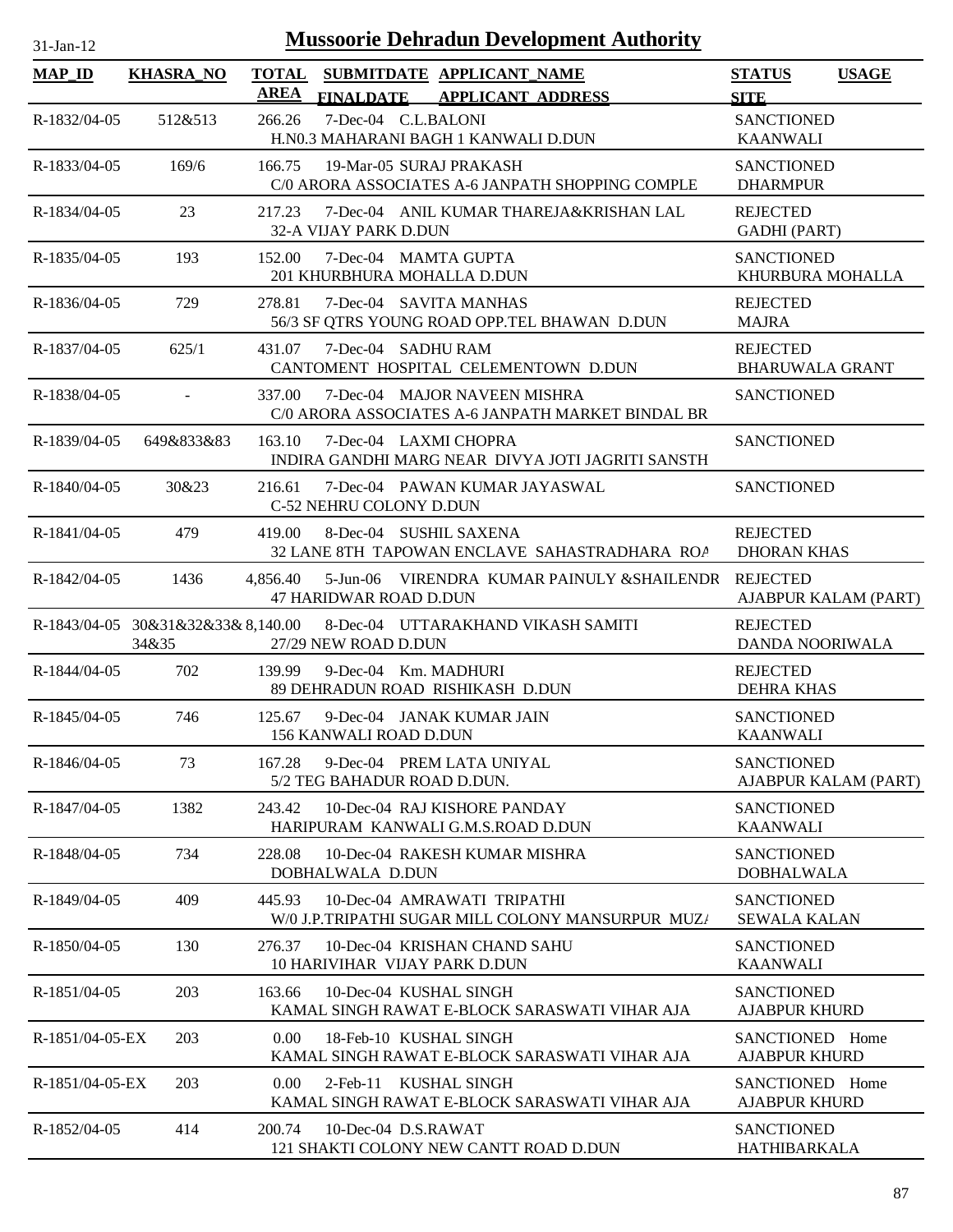| <b>Mussoorie Dehradun Development Authority</b><br>$31-Jan-12$ |                      |             |                                                                                 |                                             |                      |  |  |
|----------------------------------------------------------------|----------------------|-------------|---------------------------------------------------------------------------------|---------------------------------------------|----------------------|--|--|
| $MAP$ <sub>ID</sub>                                            | <b>KHASRA NO</b>     | <b>AREA</b> | TOTAL SUBMITDATE APPLICANT NAME<br><b>FINALDATE</b><br><b>APPLICANT ADDRESS</b> | <b>STATUS</b>                               | <b>USAGE</b>         |  |  |
| R-1853/04-05                                                   | 819                  | 259.18      | 10-Dec-04 JASWANT SINGH NEGI<br>117 NEAR SHIV MANDIR AJABPUR KALAN D.DUN        | <b>SITE</b><br><b>SANCTIONED</b>            | AJABPUR KALAM (PART) |  |  |
| R-1854/04-05                                                   | $\sim$               |             | 762.52 13-Dec-04 LT.COL.PRABHAS CHANDRA<br>$R/0$ 56 A.P.O.                      | <b>SANCTIONED</b>                           |                      |  |  |
| R-1855/04-05                                                   | 379&381&382          | 849.81      | 13-Dec-04 H.N.KUKRETI<br>49/3 BLOCK-4 TEG BAHADUR ROAD D.DUN                    | <b>SANCTIONED</b><br>TEG BAHADHUR ROAD      |                      |  |  |
| $R-1856/04-05$                                                 |                      | 420.72      | 13-Dec-04 LT.COL. KRISHNA CHANDRA<br>42/9 BHANDARI BAGH D.DUN                   | <b>SANCTIONED</b>                           |                      |  |  |
| R-1857/04-05                                                   | 299                  | 144.98      | 13-Dec-04 YOGENDRA SINGH TOMAR<br><b>KANWALI D.DUN</b>                          | <b>SANCTIONED</b><br><b>KAANWALI</b>        |                      |  |  |
| R-1858/04-05                                                   | 37                   |             | 215.91 13-Dec-04 ANITA GUPTA<br>37 SUBHASH ROAD D.DUN                           | <b>SANCTIONED</b><br><b>SUBHASH ROAD</b>    |                      |  |  |
| R-1859/04-05                                                   | 37                   | 203.45      | 13-Dec-04 NEERAJ GUPTA<br>37 SUBHASH ROAD D.DUN                                 | <b>SANCTIONED</b><br><b>SUBHASH ROAD</b>    |                      |  |  |
| R-1860/04-05                                                   | $16-A/120$           | 251.34      | 13-Dec-04 B.R.AHUJA<br>16A/120 KAILASHPURI BALLUPUR ROAD D.DUN                  | <b>SANCTIONED</b><br><b>GADHI</b> (PART)    |                      |  |  |
| R-1861/04-05                                                   | 420/1                |             | 484.62 9-Mar-05 SUKHBIR SINGH PUNDIR<br><b>SEWLA KALAN D.DUN</b>                | <b>SANCTIONED</b><br><b>SEWALA KALAN</b>    |                      |  |  |
| R-1862/04-05                                                   | 299                  | 125.46      | 13-Dec-04 AMBRISH KUMAR SHARMA<br>1 BAHUGUNA NAGAR AJABPUR KHURD D.DUN          | <b>SANCTIONED</b><br><b>KAANWALI</b>        |                      |  |  |
| R-1863/04-05                                                   | 135/5                | 158.67      | 19-Jan-05 SALIL CHANDRA JHALDIYAL<br><b>86 KARANPUR D.DUN</b>                   | <b>SANCTIONED</b><br><b>KARANPUR</b>        |                      |  |  |
| R-1864/04-05                                                   | 556                  | 227.78      | 15-Dec-04 D.P. POKHRIYAL<br>S/0 H.K.POKHRIYAL AJABPUR KALAN NEAR MATA MANDI     | <b>SANCTIONED</b>                           |                      |  |  |
| $R-1865/04-05$                                                 | 1141                 | 173.14      | 15-Dec-04 SEEMA DEVI<br>C/0 K.S.RAWAT VILLAGE BHATTA MUSSOORIE                  | <b>REJECTED</b>                             | AJABPUR KALAM (PART) |  |  |
| R-1866/04-05                                                   | 358&357&345 1,846.28 |             | 7-May-05 COL. G.G. AGGARWAL<br>158 SECTOR 4-B DEFENCE COLONY D.DUN              | <b>REJECTED</b><br><b>JAKHAN</b>            |                      |  |  |
| R-1867/04-05                                                   | 8                    | 184.00      | 15-Dec-04 R.K.VIRMANI<br>216 SALAWALA D.DUN                                     | <b>SANCTIONED</b><br><b>SALAWALA DHORAN</b> |                      |  |  |
| R-1868/04-05                                                   | 35                   | 106.06      | 15-Dec-04 BALRAM YADAV & BUNI LAL<br>KAULAGARH D.DUN                            | <b>SANCTIONED</b>                           | KAULAGARH MAI CHAKE  |  |  |
| R-1869/04-05                                                   | 1081                 | 235.58      | 15-Dec-04 SMT.ASHA DEVI<br>C/0 K.R. NAUTIYAL LANE-N0-5 VASANT VIHAR D.DUN       | <b>SANCTIONED</b><br><b>KAANWALI</b>        |                      |  |  |
| R-1870/04-05                                                   | 161/88               | 197.26      | 15-Dec-04 GAJRAJ SINGH THAKUR<br>G-86 BLOCK111 SURVEY ESTATE HATHIBARKALA D.DUN | <b>SANCTIONED</b><br><b>CHIDOWALI</b>       |                      |  |  |
| R-1871/04-05                                                   | 680                  | 223.51      | 15-Dec-04 SUMAN BATRA<br>VIDYA VIHAR PHASE-11 D.DUN                             | <b>REJECTED</b><br><b>DEHRA KHAS</b>        |                      |  |  |
| R-1872/04-05                                                   | 58                   | 495.35      | 13-Jun-05 V.C. KOTHARI<br>58 DOBHALWALA D.DUN                                   | <b>SANCTIONED</b><br><b>DOBHALWALA</b>      |                      |  |  |
| R-1873/04-05                                                   | 167                  | 254.26      | 15-Dec-04 PRAHLAD PRASAD POKHRIYAL<br>1/4 NESHVILLA ROAD D.DUN                  | <b>REJECTED</b>                             | AJABPUR KALAM (PART) |  |  |
| R-1874/04-05                                                   | 167                  | 266.07      | 15-Dec-04 VIJAY KUMAR DOBHAL<br>1/4 NESHVILLA ROAD D.DUN                        | <b>REJECTED</b>                             | AJABPUR KALAM (PART) |  |  |
| R-1875/04-05                                                   | 250                  | 115.93      | 15-Dec-04 SURAJ SHARMA &RAVINDER SHARMA<br>250 CHUKKUWALA D.DUN.                | <b>REJECTED</b><br>CHUKKHUWALA              |                      |  |  |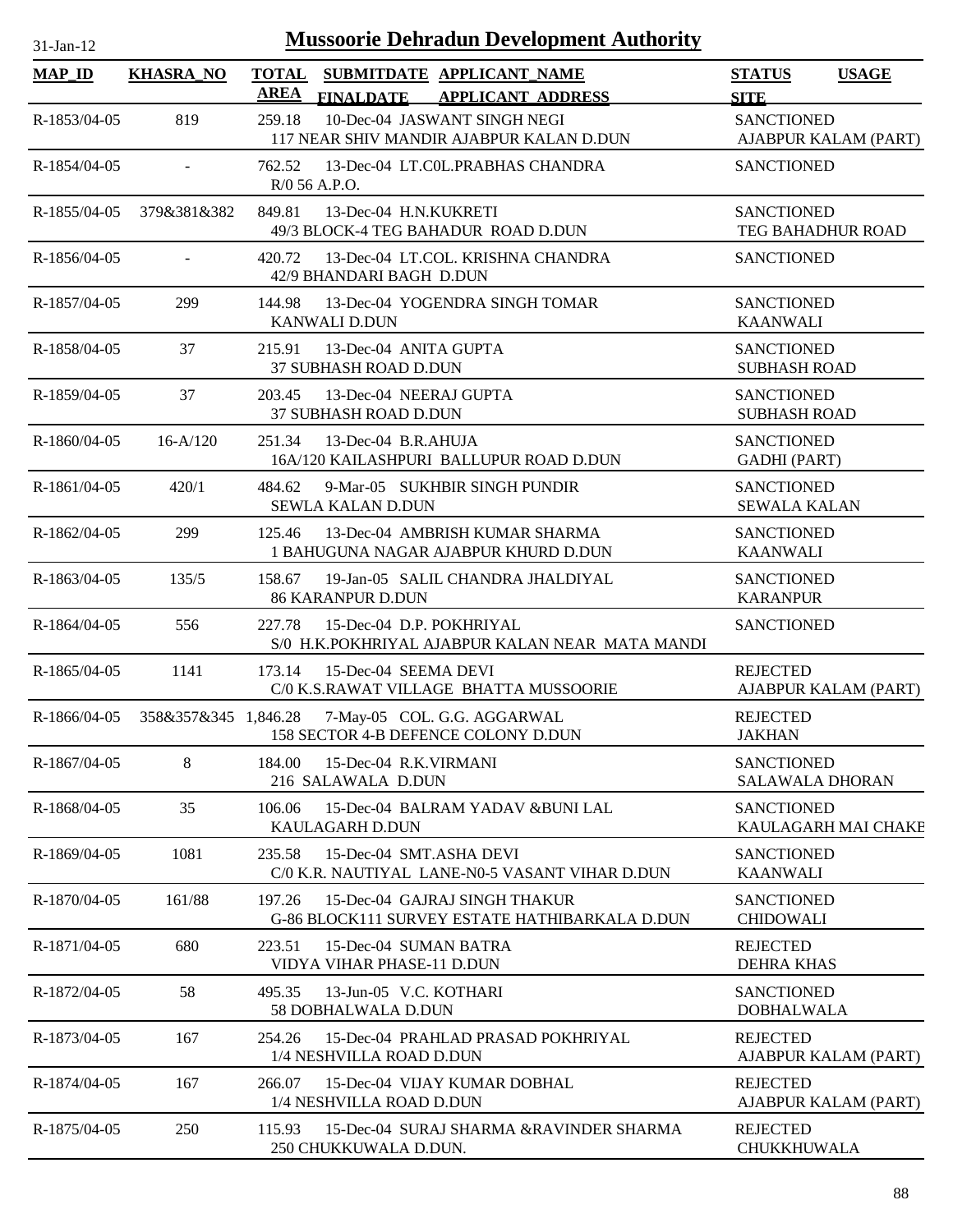| <b>Mussoorie Dehradun Development Authority</b><br>$31$ -Jan-12 |                  |             |                                                                                                |                                            |                            |  |  |
|-----------------------------------------------------------------|------------------|-------------|------------------------------------------------------------------------------------------------|--------------------------------------------|----------------------------|--|--|
| <b>MAP_ID</b>                                                   | <b>KHASRA NO</b> | <b>AREA</b> | TOTAL SUBMITDATE APPLICANT NAME<br><b>APPLICANT ADDRESS</b><br><b>FINALDATE</b>                | <b>STATUS</b><br><b>SITE</b>               | <b>USAGE</b>               |  |  |
| R-1876/04-05                                                    | 198              | 203.15      | 15-Dec-04 ANITA RAJPAL<br>VIKAS LOK LANE N0.-1 ADHOIWALA D.DUN                                 | <b>SANCTIONED</b><br><b>ADOIWALA</b>       |                            |  |  |
| R-1877/04-05                                                    | 322              | 228.85      | 15-Dec-04 VIJAY CHANDRA<br>V.C.KAUSHAL AAM WALA TARLA TAPOWAN ENCLAVE D.                       | <b>SANCTIONED</b><br><b>AAMWALA TARLA</b>  |                            |  |  |
| R-1878/04-05                                                    | 85               | 357.46      | 15-Dec-04 TARA DUTT CHAUNIYAL<br>TARA DUTT CHAUNIYAL SANIK BASTI KAULAGARH D.DU                | <b>SANCTIONED</b>                          | KAULAGARH MAI CHAKE        |  |  |
| R-1879/04-05                                                    | 394              | 261.38      | 15-Dec-04 MAMTA SHARMA<br>16/4 GURU ROAD D.DUN                                                 | <b>REJECTED</b><br><b>NIRANJANPUR</b>      |                            |  |  |
| R-1880/04-05                                                    | 419              | 213.69      | 15-Dec-04 SHANTI DEVI<br>150 SHARANPUR ROAD D.DUN                                              | <b>REJECTED</b><br>PATEL NAGAR             |                            |  |  |
| R-1881/04-05                                                    | 305              | 162.47      | 15-Dec-04 BALWANT SINGH NEGI<br>P-11/54 YUMUNA COLONY D.DUN                                    | <b>REJECTED</b><br><b>NATHANPUR</b>        |                            |  |  |
| R-1882/04-05                                                    | 837              | 338.36      | 16-Dec-04 MEERA DEVI<br>R/0 837 MAUZA BHARUWALA GRANT D.DUN                                    | <b>SANCTIONED</b><br><b>BHARWALA GRANT</b> |                            |  |  |
| R-1883/04-05                                                    | 564              | 241.54      | 16-Dec-04 JEET SINGH RAWAT<br>10 TYPE-111 FOREST COLONY INDIRA NAGAR D.DUN                     | <b>REJECTED</b><br><b>DEHRA KHAS</b>       |                            |  |  |
| R-1884/04-05                                                    | 34/40            | 187.00      | 16-Dec-04 BIJENDAR SINGH PAL<br>34/40 GURUDWARA ROAD D.DUN                                     | <b>SANCTIONED</b>                          | <b>GURUDWARA ROSD. NAI</b> |  |  |
| R-1885/04-05                                                    | 833              | 181.70      | 21-Apr-05 SURENDER KUMAR<br>90 CHANDER NAGAR D.DUN                                             | <b>SANCTIONED</b>                          | AJABPUR KALAM (PART)       |  |  |
| R-1886/04-05                                                    | 293              | 97.14       | 16-Dec-04 CHANDRA SHEKHAR KOHLI&KRISHNA KO<br>C/0 ARORA ASSOCIATES A-6 JANPATH SHOPPING COMPLE | <b>SANCTIONED</b><br><b>KARANPUR</b>       |                            |  |  |
| R-1887/04-05                                                    | 1249             | 111.52      | 16-Dec-04 ANUJ JAIN<br>C/0 ARORA ASSOCIATES A-6 JANPATH SHOPPING COMPLE                        | <b>SANCTIONED</b><br><b>KAANWALI</b>       |                            |  |  |
| R-1888/04-05                                                    | 231              | 103.24      | 29-Jan-07 ANITA MALIK<br>4/1 VIVEK VIHAR D.DUN                                                 | <b>SANCTIONED</b><br><b>JAKHAN</b>         |                            |  |  |
| R-1889/04-05                                                    | 1281&1285        | 297.39      | 16-Dec-04 MOTIA VIRMANI<br>102 MAHENDRA VIHAR BALLUPUR ROAD D.DUN                              | <b>SANCTIONED</b><br><b>GADHI (PART)</b>   |                            |  |  |
| R-1890/04-05                                                    | 43               | 271.81      | 16-Dec-04 MALIKARJUN PANDAY<br><b>43 KESHAV ROAD D.DUN</b>                                     | <b>SANCTIONED</b><br><b>KESHAV ROAD</b>    |                            |  |  |
| R-1891/04-05                                                    | 15               | 488.31      | 16-Dec-04 MAYA AGGARWAL<br>15 SARASWATI SONI MARG LAXMAN CHOWK D.DUN                           | <b>SANCTIONED</b>                          | <b>SARASWATI SONI MARG</b> |  |  |
| R-1892/04-05                                                    | 960              | 275.10      | 16-Dec-04 UMA BHATT<br>SAKET COLONY AJABPUR KALAN D.DUN                                        | <b>SANCTIONED</b><br><b>DEHRA KHAS</b>     |                            |  |  |
| R-1893/04-05                                                    | 27               | 331.23      | 16-Dec-04 KULVEER KUMAR SETH&KAMLESH SETH<br>18-D MOHINI ROAD D.DUN                            | <b>SANCTIONED</b><br><b>CIRCULAR ROAD</b>  |                            |  |  |
| R-1894/04-05                                                    | 1521             | 80.29       | 16-Dec-04 JANAK KUMAR JAIN<br><b>35 GURU ROAD D.DUN</b>                                        | <b>REJECTED</b><br><b>KAANWALI</b>         |                            |  |  |
| R-1895/04-05                                                    | 118&293          |             | 329.05 16-Dec-04 ANUBHAV SAHAY<br>C/0 COL. J.C.MADAN 20/5 TEG BAHADUR ROAD BLOCK-4 D.          | <b>SANCTIONED</b>                          |                            |  |  |
| R-1896/04-05                                                    | 3                | 1,530.00    | 16-Dec-04 M.M.TAYAL<br><b>3-CIRCULAR ROAD D.DUN</b>                                            | <b>SANCTIONED</b><br><b>CIRCULAR ROAD</b>  |                            |  |  |
| R-1897/04-05                                                    | 220              | 249.41      | 31-Mar-05 HARISH CHAND GAIROLA<br>20 OLD NEHRU COLONY D.DUN                                    | <b>SANCTIONED</b>                          | AJABPUR KALAM (PART)       |  |  |
| R-1898/04-05                                                    | 31               | 753.00      | 17-Dec-04 RAJIVE SINGAL<br>823 SIRMOUR STREET KAULAGARH ROAD D.DUN                             | <b>REJECTED</b>                            | CHAI BAGH KAULAGARH        |  |  |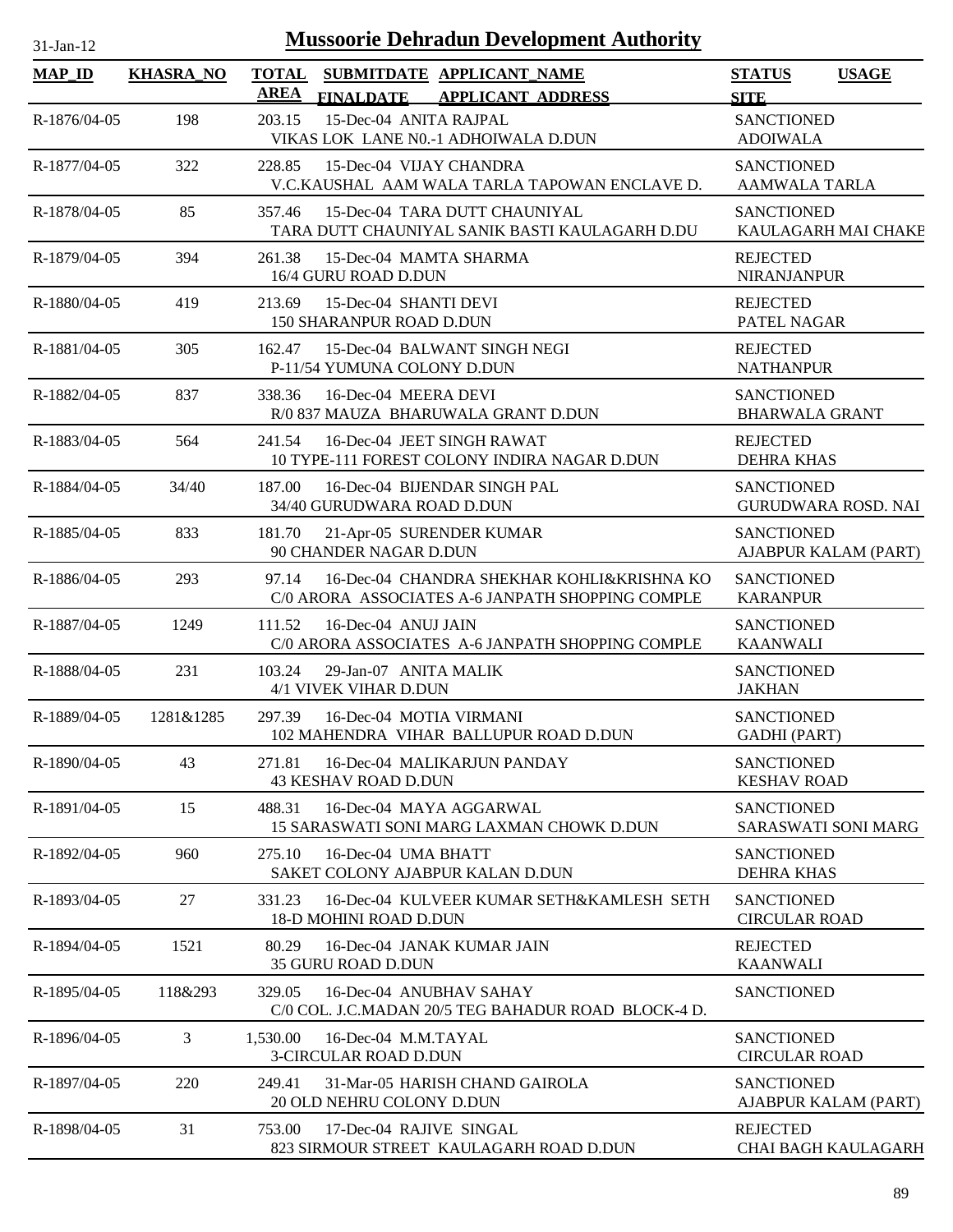| 31-Jan-12     | <b>Mussoorie Dehradun Development Authority</b> |                             |                                                                                   |                                               |                     |  |  |  |
|---------------|-------------------------------------------------|-----------------------------|-----------------------------------------------------------------------------------|-----------------------------------------------|---------------------|--|--|--|
| <b>MAP_ID</b> | <b>KHASRA_NO</b>                                | <b>TOTAL</b><br><b>AREA</b> | SUBMITDATE APPLICANT_NAME<br><b>FINALDATE</b><br><b>APPLICANT ADDRESS</b>         | <b>STATUS</b><br><b>SITE</b>                  | <b>USAGE</b>        |  |  |  |
| R-1899/04-05  | 126                                             | 284.00                      | 17-Dec-04 AMARJOT SINGH<br>304/1 RACE COURSE D.DUN                                | <b>SANCTIONED</b><br><b>KARANPUR KHAS</b>     |                     |  |  |  |
| R-1900/04-05  | 312                                             | 180.80                      | 17-Dec-04 SURESH KUMAR CHADHA<br>SURESH KUMAR CHADDHA JOGIWALA CHOWK D.DUN        | <b>REJECTED</b><br><b>NATHANPUR</b>           |                     |  |  |  |
| R-1901/04-05  | 195                                             | 190.44                      | 18-Dec-04 VINOD KUMAR KOUL<br>37 MOTI BAZAR D.DUN                                 | <b>SANCTIONED</b><br><b>MAJRA</b>             |                     |  |  |  |
| R-1902/04-05  | 86                                              | 200.00                      | 18-Dec-04 GULSHAN ARORA<br>H.NO.-1 GALI NO.-1 VASANT VIHAR ENCLAVE D.DUN          | <b>SANCTIONED</b>                             |                     |  |  |  |
| R-1903/04-05  | 64                                              | 200.00                      | 18-Dec-04 VINOD KUMAR DANGWAL<br>54 KANWALI ROAD D.DUN                            | <b>REJECTED</b><br><b>AJABPUR KHURD</b>       |                     |  |  |  |
| R-1904/04-05  | 88&89                                           | 255.94                      | 18-Dec-04 SWARAJ KUMARI<br>258/41 SAKET COLONY RAJPUR ROAD D.DUN                  | <b>SANCTIONED</b><br><b>KARANPUR KHAS</b>     |                     |  |  |  |
| R-1905/04-05  | 172/2                                           | 190.07                      | 9-Feb-05 VISHWA MOHINI SRIVASTAVA<br>162 AMBEDKAR NAGAR -1 D.L.ROAD D.DUN         | <b>SANCTIONED</b><br>D.L.ROAD                 |                     |  |  |  |
| R-1906/04-05  | 122                                             | 353.16                      | 26-Apr-05 RAMA CHATURVEDI<br>74/35 RAJPUR ROAD D.DUN                              | <b>SANCTIONED</b><br><b>BHARUWALA GRANT</b>   |                     |  |  |  |
| R-1907/04-05  | 4                                               | 847.70                      | 23-Dec-04 SANGEETA MAHANT<br>4 NEW ROAD J.P.PLAZA MARKET D.DUN                    | <b>REJECTED</b><br><b>OTHERS</b>              |                     |  |  |  |
| R-1908/04-05  | 486                                             | 153.98                      | 23-Dec-04 SULINDER KAUR&DALIP SINGH<br>92/2 KASHMIRI COLONY NIRANJANPUR D.DUN     | <b>SANCTIONED</b><br>NIRANJANPUR              |                     |  |  |  |
| R-1909/04-05  | 30/1                                            | 188.20                      | 23-Dec-04 NITIN POKHRIYAL<br>91 ARYA NAGAR D.DUN                                  | <b>SANCTIONED</b><br><b>ADOIWALA</b>          |                     |  |  |  |
| R-1910/04-05  | 196                                             | 146.60                      | 23-Dec-04 R.S. ANAND<br>196 D.L. ROAD D.DUN.                                      | <b>SANCTIONED</b><br>D.L.ROAD                 |                     |  |  |  |
| R-1911/04-05  | 95                                              | 96.45                       | 23-Dec-04 SHALINI KUKRATI<br>22 SMATHI NAGAR D.DUN                                | <b>SANCTIONED</b><br>CHUKKHUWALA              |                     |  |  |  |
| R-1912/04-05  | $7-A$                                           | 753.68                      | 23-Dec-04 TIBETAN HOMES FOUNDATION TRUST<br>7- VIRGIR WALI RAJPUR D.DUN           | <b>SANCTIONED</b><br><b>VIRGIRWALI RAJPUR</b> |                     |  |  |  |
| R-1913/04-05  | 12                                              | 245.26                      | 23-Dec-04 PRAVEEN CHOPRA<br>10/2 ASHIRWAD ENCLAVE D.DUN                           | <b>SANCTIONED</b>                             | KAULAGARH MAI CHAKE |  |  |  |
| R-1914/04-05  | 728                                             | 152.79                      | 23-Dec-04 V.S.CHATURVEDI&SAKET KUMAR<br>728 BHARUWALA GRANT D.DUN                 | <b>SANCTIONED</b><br><b>BHARUWALA GRANT</b>   |                     |  |  |  |
| R-1915/04-05  | 53/20                                           | 1,084.46                    | 23-Dec-04 DEVESHWARI DEVI JUGRAN&OTHERS<br>20 OLD SURVEY ROAD D.DUN               | <b>SANCTIONED</b><br>KHAN BANDHU MARG         |                     |  |  |  |
| R-1916/04-05  | 21                                              | 154.89                      | 23-Dec-04 PHOOL MANI<br>A-6 JANPATJ SHOPPING COMPLEX D.DUN.                       | <b>SANCTIONED</b><br><b>OTHERS</b>            |                     |  |  |  |
| R-1917/04-05  | 613                                             | 193.44                      | 23-Dec-04 RAM SINGH<br>132 KV.SUB STATION MAJRA D.DUN                             | <b>REJECTED</b><br><b>DEHRA KHAS</b>          |                     |  |  |  |
| R-1918/04-05  | 14/15                                           | 223.02                      | 23-Dec-04 HIRA LAL SINGHAL<br>14/15 EST CAMP TYAGI ROAD D.DUN                     | <b>SANCTIONED</b><br><b>REST CAMP</b>         |                     |  |  |  |
| R-1919/04-05  | 96                                              | 325.30                      | 23-Dec-04 KIRAN CHAUHAN<br>410-A VIJAY PARK D.DUN                                 | <b>SANCTIONED</b><br><b>KAANWALI</b>          |                     |  |  |  |
| R-1920/04-05  | 457                                             | 462.02                      | 28-Apr-05 NEERA SHARMA<br>SUMAN PURI MARG ADHOIWALA D.DUN                         | <b>SANCTIONED</b><br><b>ADOIWALA</b>          |                     |  |  |  |
| R-1921/04-05  | 158&160                                         | 8,622.24                    | 23-Dec-04 J.J. EDUCATIONAL INSTITUTE<br>G.S. JADAUN SEC. JJEI. 7-COURT ROAD D.DUN | <b>SANCTIONED</b><br><b>KUANWALA</b>          |                     |  |  |  |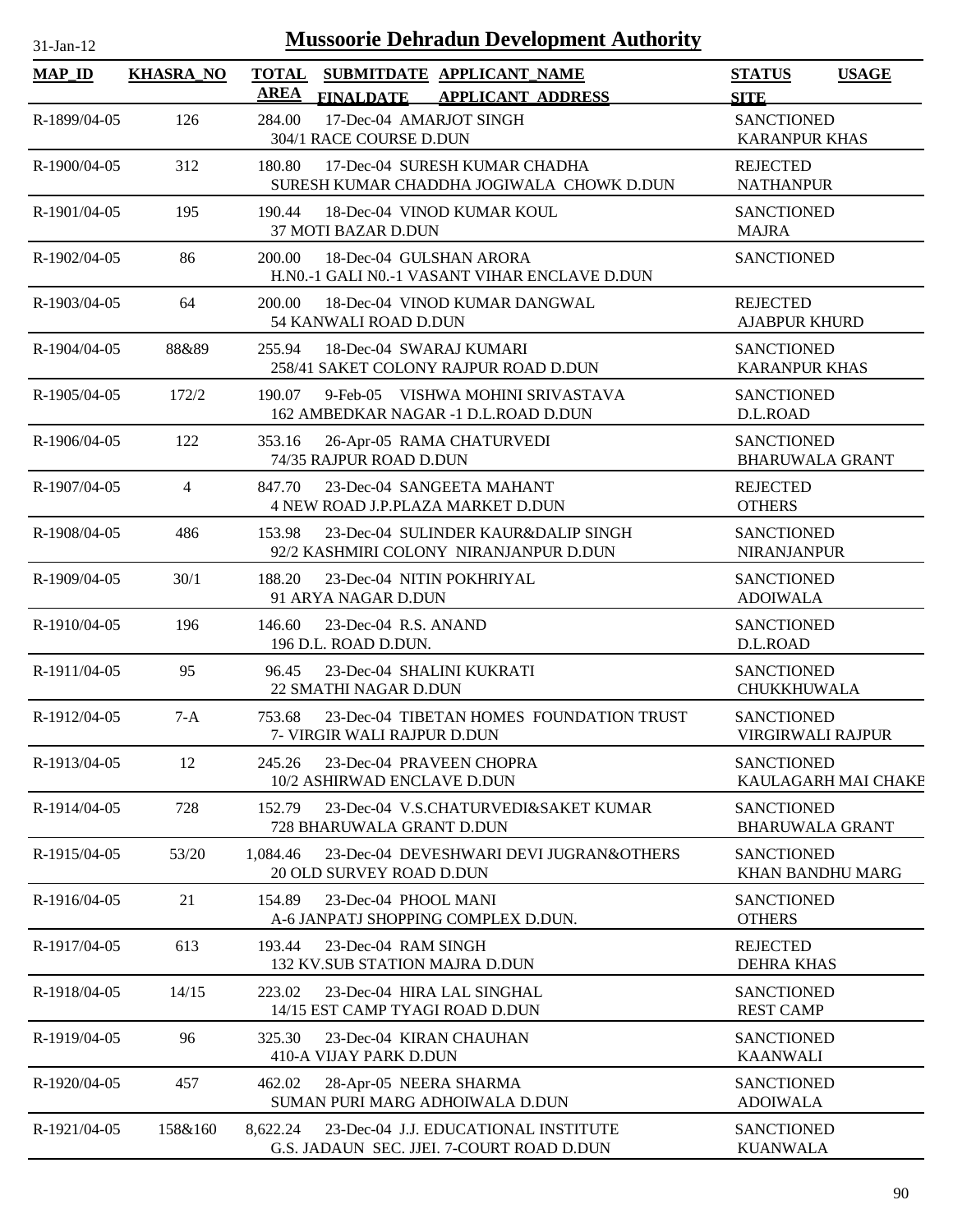| <b>Mussoorie Dehradun Development Authority</b><br>$31$ -Jan-12 |                                  |                                                                                                  |                                           |              |  |  |
|-----------------------------------------------------------------|----------------------------------|--------------------------------------------------------------------------------------------------|-------------------------------------------|--------------|--|--|
| <b>MAP_ID</b>                                                   | <b>KHASRA NO</b>                 | <b>TOTAL</b><br>SUBMITDATE APPLICANT NAME<br><b>AREA</b><br>FINALDATE APPLICANT ADDRESS          | <b>STATUS</b><br><b>SITE</b>              | <b>USAGE</b> |  |  |
| R-1922/04-05                                                    | 351                              | 27-Dec-04 BHARTI CELLULAR LTD.<br>139.35<br>D-184 PHASE -1 OKHLA DEHLI                           | <b>REJECTED</b><br><b>SEWALA KALAN</b>    |              |  |  |
| R-1923/04-05                                                    | 93&94&96                         | 278.88<br>27-Dec-04 JASPREET KAUR<br>111 RACE COURSE D.DUN                                       | <b>SANCTIONED</b><br><b>KARANPUR KHAS</b> |              |  |  |
| R-1924/04-05                                                    | 54                               | 27-Dec-04 MAHIPAL SINGH<br>190.26<br>T-11 128 KANWALI GARDEN BALLUPUR F.R.I. COLONY D.D          | <b>SANCTIONED</b><br><b>PANDITWARI</b>    |              |  |  |
| R-1925/04-05                                                    | 339                              | 156.17<br>27-Dec-04 SHAMSHER SINGH<br><b>75 KASMIRI COLONY NIRANJANPUR D.DUN</b>                 | <b>SANCTIONED</b><br><b>SEWALA KALAN</b>  |              |  |  |
| R-1926/04-05                                                    | 1191                             | 27-Dec-04 SURENDER KUMAR KAUSHAL<br>209.10<br>20 RAM VIHAR BALLUPUR D.DUN                        | <b>SANCTIONED</b><br><b>GADHI</b> (PART)  |              |  |  |
| R-1927/04-05                                                    | 584                              | 27-Dec-04 RAMESH CHAND DOBHAL<br>157.99<br>C/0 VINOD KUKRATI GUPTA STORE ROAD SUBHASH NAG/       | <b>REJECTED</b><br><b>BHARUWALA GRANT</b> |              |  |  |
| R-1928/04-05                                                    | 29                               | 118.50<br>27-Dec-04 KAPIL JAGGI<br>G-103 NEHRU COLONY D.DUN.                                     | <b>MATHUROWALA (PART)</b>                 |              |  |  |
| R-1929/04-05                                                    | 121/1                            | 23-Jun-05 RAJEEV CHAMOLI<br>211.58<br>114/2 DHARAMPUR D.DUN                                      | <b>SANCTIONED</b><br><b>MAJRA</b>         |              |  |  |
| R-1930/04-05                                                    | 378/1                            | 27-Dec-04 GOVIND PRASHAD NAUTIYAL<br>180.53<br>05 ROCHIPURA MAJRA D.DUN                          | <b>SANCTIONED</b><br><b>MAJRA</b>         |              |  |  |
| R-1931/04-05                                                    | 438/503/1                        | 111.31<br>27-Dec-04 BEEJA DEVI<br>SEWLA KALAN MAJRA D.DUN                                        | <b>SANCTIONED</b><br><b>SEWALA KALAN</b>  |              |  |  |
| R-1932/04-05                                                    | 478&38/2                         | 245.00<br>27-Dec-04 R.C.MEHTA&SAROJ MEHTA<br>38/2 KHURBHURA D.DUN                                | <b>SANCTIONED</b><br>KHURBURA MOHALLA     |              |  |  |
| R-1933/04-05                                                    | $1-A$                            | 241.54<br>27-Dec-04 NAMRATA MADAN<br>67/4 KASHMIRI LAL BUILDING MOTI BAZAR D.DUN                 | <b>SANCTIONED</b><br><b>NEMI ROAD</b>     |              |  |  |
| R-1934/04-05                                                    | 405                              | 203.53<br>27-Dec-04 B.S.RAWAT<br>6- RNT MARG VIJAY COLONY HATHIBARKALAN D.DUN                    | <b>SANCTIONED</b><br>HATHIBARKALA         |              |  |  |
| R-1935/04-05                                                    | 405                              | 407.42<br>27-Dec-04 MADAN SINGH GUSAIN<br>3/2 VIJAY COLONY NEWCANTT ROAD D.DUN                   | <b>SANCTIONED</b><br>HATHIBARKALA         |              |  |  |
|                                                                 | R-1936/04-05 464/467&329/29<br>7 | 27-Dec-04 JAISHREE SONKAR<br>151.57<br>34/1 CHUKKUWALA D.DUN                                     | <b>SANCTIONED</b><br><b>CHUKKHUWALA</b>   |              |  |  |
| R-1937/04-05                                                    | 435                              | 172.64<br>27-Dec-04 SMT.SUNITA W/0 BABU SINGH<br>C-45 NEW SABJI MANDI NIRANJANPUR D.DUN          | <b>SANCTIONED</b>                         |              |  |  |
| R-1938/04-05                                                    | 457/2                            | 292.64<br>27-Dec-04 SURENDRA DUTT SHARMA<br>VILLAGE NEVEE POST-SAHIYA DIST.D.DUN.                | <b>SANCTIONED</b>                         |              |  |  |
| $R-1939/04-05$                                                  | 432/2/5&2/                       | 241.32<br>27-Dec-04 SYAMALENDU MOHANTY&MOUSUMI MOH SANCTIONED<br>56 MEEDO SHOPPING COMPLEX D.DUN |                                           |              |  |  |
| R-1940/04-05                                                    | 1579/4                           | 27-Dec-04 MAHENDRA KUMAR ARYA<br>256.25<br><b>80-ETILAK ROAD D.DUN</b>                           | <b>SANCTIONED</b>                         |              |  |  |
| R-1941/04-05                                                    | 493                              | 106.88<br>27-Dec-04 RAJENDRA PAL SINGH<br>KASHMIRI COLONY NIRANJANPUR D.DUN                      | <b>SANCTIONED</b>                         |              |  |  |
| R-1942/04-05                                                    | 308                              | 27-Dec-04 BIR SHAM SHER SINGH GURUNG<br>175.54<br>PAHAL SINGH CHETRI VILL-BHARUWALA GRANT D.DUN  | <b>REJECTED</b><br>MOHABBEWALA (PART)     |              |  |  |
| R-1943/04-05                                                    | 151&1239                         | 179.00<br>27-Dec-04 TARAN PREET SINGH<br>90-D RACE COURSE .D.DUN                                 | <b>REJECTED</b><br>AJABPUR KALAM (PART)   |              |  |  |
| R-1944/04-05                                                    | 20&20/1                          | 581.89<br>22-Jul-05 KRISHAN KHANNA<br>570 RAJENDRA NAGAR STREET N0.4 D.DUN                       | <b>SANCTIONED</b><br>RAJENDAR NAGAR       |              |  |  |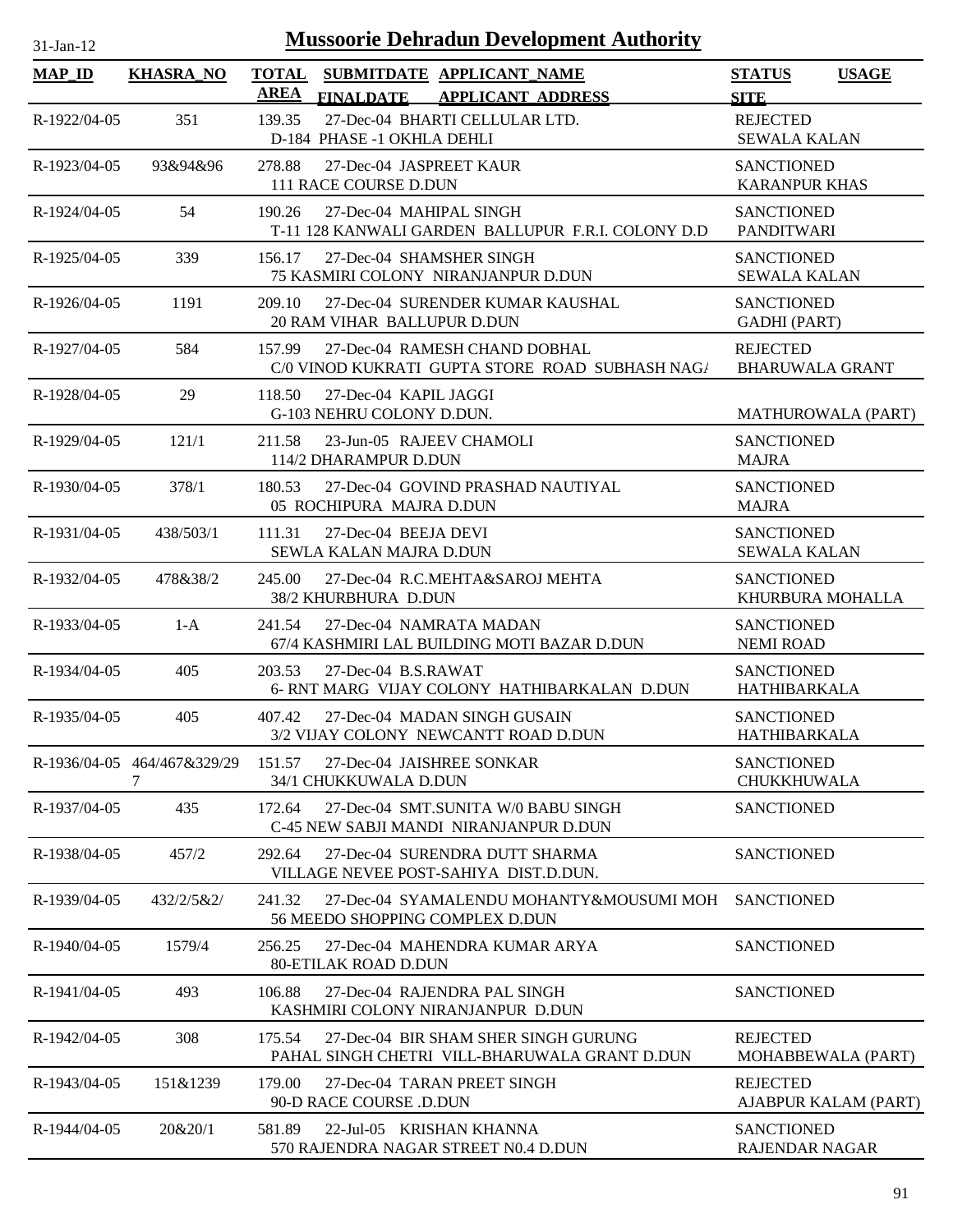| $31$ -Jan-12      | <b>Mussoorie Dehradun Development Authority</b> |                                                                                                          |                                               |  |  |  |  |
|-------------------|-------------------------------------------------|----------------------------------------------------------------------------------------------------------|-----------------------------------------------|--|--|--|--|
| <b>MAP_ID</b>     | <b>KHASRA_NO</b>                                | <b>TOTAL</b><br>SUBMITDATE APPLICANT_NAME<br><b>AREA</b><br><b>FINALDATE</b><br><b>APPLICANT ADDRESS</b> | <b>STATUS</b><br><b>USAGE</b><br><b>SITE</b>  |  |  |  |  |
| R-1945/04-05      | 1502                                            | 27-Dec-04 H.C.PANT.<br>209.30<br>KANWALI GRAM KALI MATA ENCLAVE D.DUN                                    | <b>REJECTED</b><br><b>KAANWALI</b>            |  |  |  |  |
| R-1946/04-05      | 20                                              | 27-Dec-04 BHANU PRATAP&BHUNESH KUMAR<br>74.07<br>190/1 NACH GHAR KAULAGRAH ROAD D.DUN                    | <b>REJECTED</b><br><b>CHAI BAGH KAULAGARH</b> |  |  |  |  |
| R-1947/04-05      | 270&159                                         | 28-Dec-04 DEVENDRA SINGH RAWAT<br>165.83<br>R/0 159 CHUKKUWALA D.DUN                                     | <b>SANCTIONED</b><br><b>CHUKKHUWALA</b>       |  |  |  |  |
| R-1948/04-05      | 59/4                                            | 28-Dec-04 M/S IDEA MOBILE COMM.LTD.<br>40.00<br>MATA SHREE COMPLEX RAJPUR ROAD D.DUN                     | <b>REJECTED</b><br><b>RAJ PUR ROAD</b>        |  |  |  |  |
| R-1949/04-05      | 270/1                                           | 209.03<br>28-Dec-04 MOHAN SINGH BISHT<br>T-111-50 HATHIBARKALA ESTATE NEW CANTT ROAD D.DU                | <b>REJECTED</b><br><b>NATHANPUR</b>           |  |  |  |  |
| $R-1950/04-05$    | 268&310                                         | 230.62<br>10-May-05 SHANTI DEVI<br>119/7 RAJPUR ROAD D.DUN                                               | <b>SANCTIONED</b><br><b>CHIDOWALI</b>         |  |  |  |  |
| R-1951/04-05      | 951                                             | 28-Dec-04 VINOD SEMWAL<br>180.98<br><b>AJABPUR KALAN D.DUN</b>                                           | <b>REJECTED</b><br>AJABPUR KALAM (PART)       |  |  |  |  |
| R-1952/04-05      | 1176                                            | 28-Dec-04 PRADEEP KUMAR<br>139.97<br>73 ENGINEERS ENCLAVE PHASE 11 KANWALI D.DUN                         | <b>SANCTIONED</b><br><b>KAANWALI</b>          |  |  |  |  |
| R-1953/04-05      | 10/5                                            | 146.89<br>28-Dec-04 SUBHASH SHARMA<br>10/5 BANI BAZAR D.DUN                                              | <b>SANCTIONED</b><br><b>OTHERS</b>            |  |  |  |  |
| R-1954/04-05      | 1361/1                                          | 28-Dec-04 KM.NEELU AGGARWAL&KAMLESH AGGAR REJECTED<br>150.96<br>E-123/1 FACTORY ESTATE RAIPUR D.DUN      | <b>KAANWALI</b>                               |  |  |  |  |
| R-1955/04-05      | 15/6&15/7                                       | 28-Dec-04 PUSHPA NANGIA<br>568.60<br>15/7 NEW CANTT ROAD D.DUN                                           | <b>SANCTIONED</b><br>NEW CANT ROAD            |  |  |  |  |
| R-1956/04-05      | 173/1                                           | 28-Dec-04 KAMLA CHANDRA SHEKHAR NALAVADE<br>140.02<br>168 PANDIT WARI -11 D.DUN                          | <b>SANCTIONED</b><br><b>PANDITWARI</b>        |  |  |  |  |
| R-1957/04-05      | 15/8                                            | 132.78<br>28-Dec-04 ISH KRIPA GUPTA<br>15/8 CONVENT ROAD D.DUN                                           | <b>SANCTIONED</b><br><b>OLD DALANWALA</b>     |  |  |  |  |
| R-1958/04-05      | 1522/1                                          | 183.74<br>28-Dec-04 SHRAVAN KUMAR MITTAL<br>56 MEEDO COMPLEX D.DUN                                       | <b>SANCTIONED</b>                             |  |  |  |  |
| R-1959/04-05      | 14/14                                           | 28-Dec-04 ASHOK GUPTA<br>447.82<br>14/14 KHAN BANDHU MARG D.DUN                                          | <b>SANCTIONED</b><br><b>OLD SURVEY ROAD</b>   |  |  |  |  |
| R-1960/04-05      | 130                                             | 36.00<br>29-Dec-04 SHIV CHARAN SINGH NEGI<br>LIG-130 MDDA COLONY DALANWALA D.DUN                         | <b>REJECTED</b><br>MDDA COLONY DALANW         |  |  |  |  |
| R-1961/04-05      | 42/33                                           | 298.66<br>29-Dec-04 SUNITA KUMAR<br>42/33 SEWAK ASHRAM ROAD D.DUN                                        | <b>SANCTIONED</b><br><b>SEWAK ASHRAM ROAD</b> |  |  |  |  |
| R-1962/04-05      | 1416                                            | 190.94<br>29-Dec-04 BHAJAN SINGH CHAUHAN<br>5/2 ARAGHAR D.DUN                                            | <b>SANCTIONED</b><br><b>AJABPUR KHURD</b>     |  |  |  |  |
| R-1963/04-05      | 31                                              | 29-Dec-04 LAXMI DEVI KOTHARI<br>465.53<br>31 CHAK SALAWALA D.DUN                                         | <b>SANCTIONED</b><br>CHAKSALIYAWALA           |  |  |  |  |
| $R-1963/04-05-EX$ | 31                                              | 19-Mar-10 LAXMI DEVI KOTHARI<br>$0.00 -$<br>31 CHAK SALAWALA D.DUN                                       | SANCTIONED Home<br>CHAKSALIYAWALA             |  |  |  |  |
| R-1964/04-05      | 285                                             | 29-Dec-04 MAHENDER SINGH<br>50.52<br>285 PATEL MARKET D.DUN.                                             | <b>REJECTED</b><br><b>OTHERS</b>              |  |  |  |  |
| R-1965/04-05      | 67/2                                            | 29-Dec-04 GAURAV TUTAJA&GURMEET TUTEJA<br>70.20<br>67/2 TYAGI ROAD D.DUN                                 | <b>SANCTIONED</b><br><b>TYAGI ROAD</b>        |  |  |  |  |
| R-1966/04-05      | 339                                             | 225.00<br>29-Dec-04 K.L.MAHAJAN<br>C/0 ANAND VIHAR ROAD JAKHAN D.DUN                                     | <b>SANCTIONED</b><br><b>JAKHAN</b>            |  |  |  |  |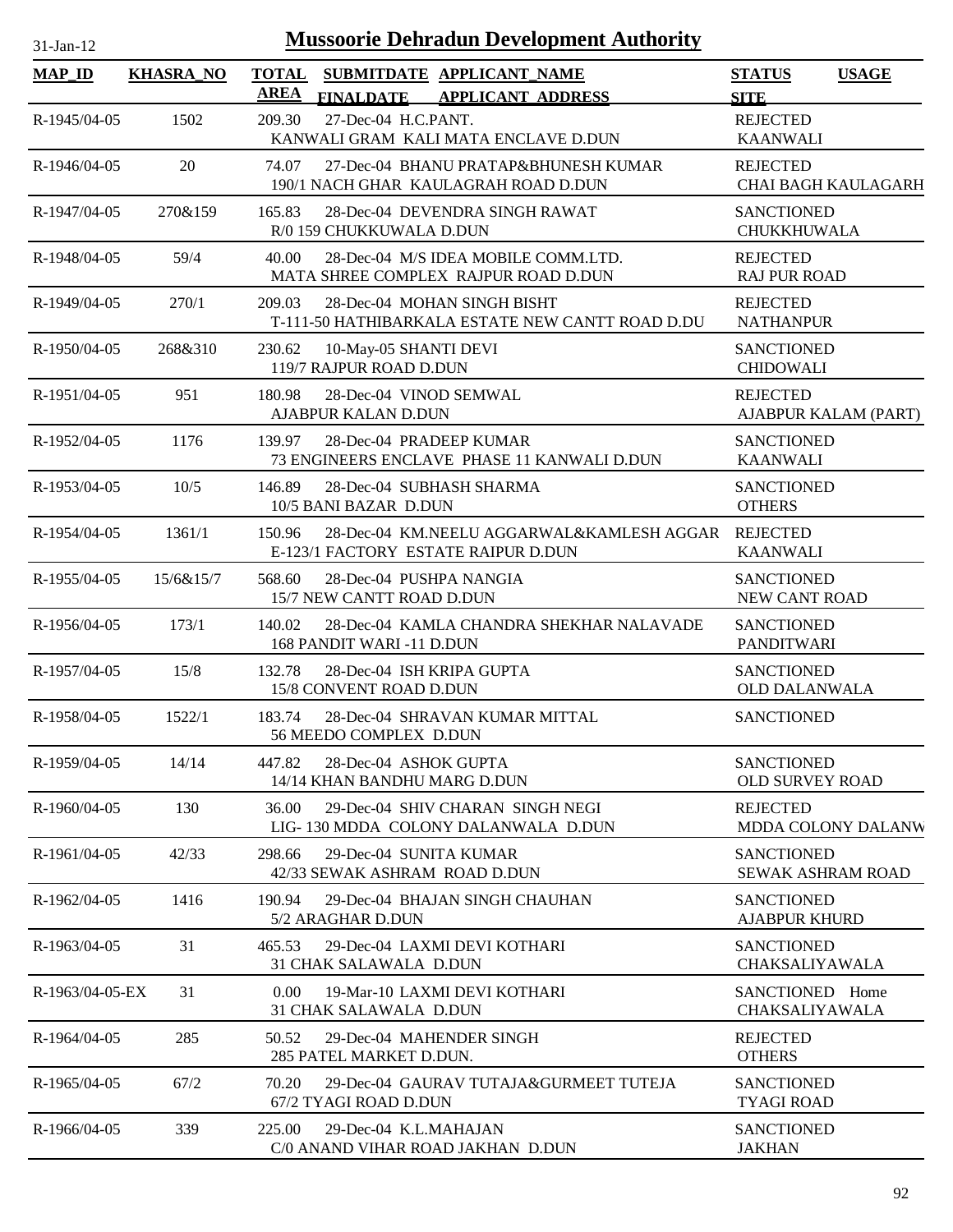| $31$ -Jan-12    |                  | <b>Mussoorie Dehradun Development Authority</b>                                                        |                                             |              |
|-----------------|------------------|--------------------------------------------------------------------------------------------------------|---------------------------------------------|--------------|
| <b>MAP_ID</b>   | <b>KHASRA_NO</b> | <b>TOTAL</b><br>SUBMITDATE APPLICANT_NAME<br>AREA<br><b>FINALDATE</b><br><b>APPLICANT ADDRESS</b>      | <b>STATUS</b><br><b>SITE</b>                | <b>USAGE</b> |
| R-1967/04-05    | 307              | 29-Dec-04 DEEPAK BHATNAGAR<br>300.00<br>121 SHAKTI COLONY NEW CANTT ROAD D.DUN                         | <b>SANCTIONED</b><br><b>AAMWALA TARLA</b>   |              |
| R-1968/04-05    | 32               | 412.06<br>29-Dec-04 RAKESH KUMAR&RAJESH KUMAR<br>56/2 VIJAY PARK D.DUN                                 | <b>SANCTIONED</b><br><b>KAANWALI</b>        |              |
| R-1969/04-05    | 215              | 29-Dec-04 JAMUNA PRASAD BHATT<br>222.00<br>SUNDER LAL CHAMOLI DANGWAL MARG D.DUN                       | <b>SANCTIONED</b><br>AJABPUR KALAM (PART)   |              |
| R-1970/04-05    | 339              | 225.00<br>29-Dec-04 HARMEET SINGH<br>158/2 RAJPUR ROAD D.DUN                                           | <b>SANCTIONED</b><br><b>JAKHAN</b>          |              |
| R-1971/04-05    | 20&17            | 29-Dec-04 SMT.GURDEEP KAUR W/0 SATNAM SINGH<br>217.25<br>388/1 SHIVALIK ENCLAVE RACE COURSE D.DUN      | <b>SANCTIONED</b>                           |              |
| R-1972/04-05    | 100              | 29-Dec-04 BALWANT SINGH CHAUHAN<br>148.80<br>O.NO.-17 SUB INSPECTOR COLONEY POLICE LINE RACE CO        | <b>SANCTIONED</b><br>AJABPUR KALAM (PART)   |              |
| R-1972/04-05-EX | 100              | 0.00<br>29-Jan-10 BALWANT SINGH CHAUHAN<br>Q.N0.-17 SUB INSPECTOR COLONEY POLICE LINE RACE CO          | SANCTIONED Home<br>AJABPUR KALAM (PART)     |              |
| R-1972/04-05-EX | 100              | $0.00^{\circ}$<br>7-Feb-11 BALWANT SINGH CHAUHAN<br>Q.NO.-17 SUB INSPECTOR COLONEY POLICE LINE RACE CO | SANCTIONED Home<br>AJABPUR KALAM (PART)     |              |
| R-1973/04-05    | 30&16            | 29-Dec-04 ANIL PRATAP PUNDIR<br>399.61<br>30 SUBHASH ROAD D.DUN                                        | <b>SANCTIONED</b><br><b>SUBHASH ROAD</b>    |              |
| R-1974/04-05    | 497&688          | 168.43<br>30-Dec-04 SMT.SITA RANI<br>D/0 LATE GOVIND RAM DOON HOSPITAL D.DUN                           | <b>SANCTIONED</b><br><b>JAKHAN</b>          |              |
| R-1975/04-05    | 279/2            | 30-Dec-04 SUBHASH SHARMA & SUDHIR SHARMA<br>380.56<br>SUBHASH SHARMA KESHAV VIHAR NIRANJANPUR D.DU     | <b>SANCTIONED</b><br><b>NIRANJANPUR</b>     |              |
| R-1976/04-05    | 449              | 154.87<br>30-Dec-04 VIJAY PRASAD DIMRI<br>1 DAYA NAND MARG SUBHASH NAGAR D.DUN                         | <b>SANCTIONED</b><br><b>AJABPUR KHURD</b>   |              |
| R-1977/04-05    | 320              | 175.58<br>$4-Jun-05$<br>VIMLA SINGH<br>14 DVC COLONY DIVERSION ROAD D.DUN                              | <b>SANCTIONED</b><br><b>MALSI</b>           |              |
| R-1978/04-05    | 133              | 325.27<br>14-Sep-05 BACHANI DEVI<br>20 ASHIMA VIHAR TURNER ROAD D.DUN                                  | <b>SANCTIONED</b><br><b>SEWALA KHURD</b>    |              |
| R-1979/04-05    | 1351             | 31-Dec-04 ARVIND KUMAR<br>268.16<br>5 DANDI PUR TILAK ROAD D.DUN                                       | <b>SANCTIONED</b><br><b>KAANWALI</b>        |              |
| R-1980/04-05    | 556/1            | 167.60<br>31-Dec-04 CHARANPAL SINGH RAWAT<br>POLICE QUATER BEHIND KALI MANDIR THANA RAIPUR D           | <b>REJECTED</b><br>DHARAMPUR DANDA          |              |
| R-1981/04-05    | 808/1            | 31-Dec-04 DEVENDRA PAL TYAGI<br>250.93<br>SUBHASH NAGAR CLEMENT TOWN D.DUN                             | <b>SANCTIONED</b><br><b>MAJRA</b>           |              |
| R-1982/04-05    | 525              | 748.65<br>$4-Jan-06$<br>GUNMALA JAIN<br>SOCIETY AREA CLEMENT TOWN D.DUN                                | <b>SANCTIONED</b><br><b>BHARUWALA GRANT</b> |              |
| R-1983/04-05    | 1507&1511        | 31-Dec-04 MOHD.SHAMIM<br>361.59<br>15/10- D BABU GANJ DARSHANI GATE D.DUN                              | <b>SANCTIONED</b><br><b>KAANWALI</b>        |              |
| R-1984/04-05    | 272/1            | 83.14<br>31-Dec-04 RAJENDRA SINGH DHILOON<br>62 GREEN PARK NIRANJANPUR D.DUN                           | <b>REJECTED</b><br><b>NIRANJANPUR</b>       |              |
| R-1985/04-05    | 169              | 31-Dec-04 SATNAM SINGH<br>186.12<br>49/1 RACE COURSE D.DUN                                             | <b>SANCTIONED</b><br><b>NIRANJANPUR</b>     |              |
| R-1986/04-05    | 169              | 164.56<br>31-Dec-04 SATNAM SINGH<br>388/1 RACE COURSE D.DUN                                            | <b>SANCTIONED</b><br><b>NIRANJANPUR</b>     |              |
| R-1987/04-05    | 1                | 184.43<br>31-Dec-04 MOHINDER SINGH<br>48/1 PARK ROAD D.DUN                                             | <b>SANCTIONED</b><br><b>LAXMAN CHOWK</b>    |              |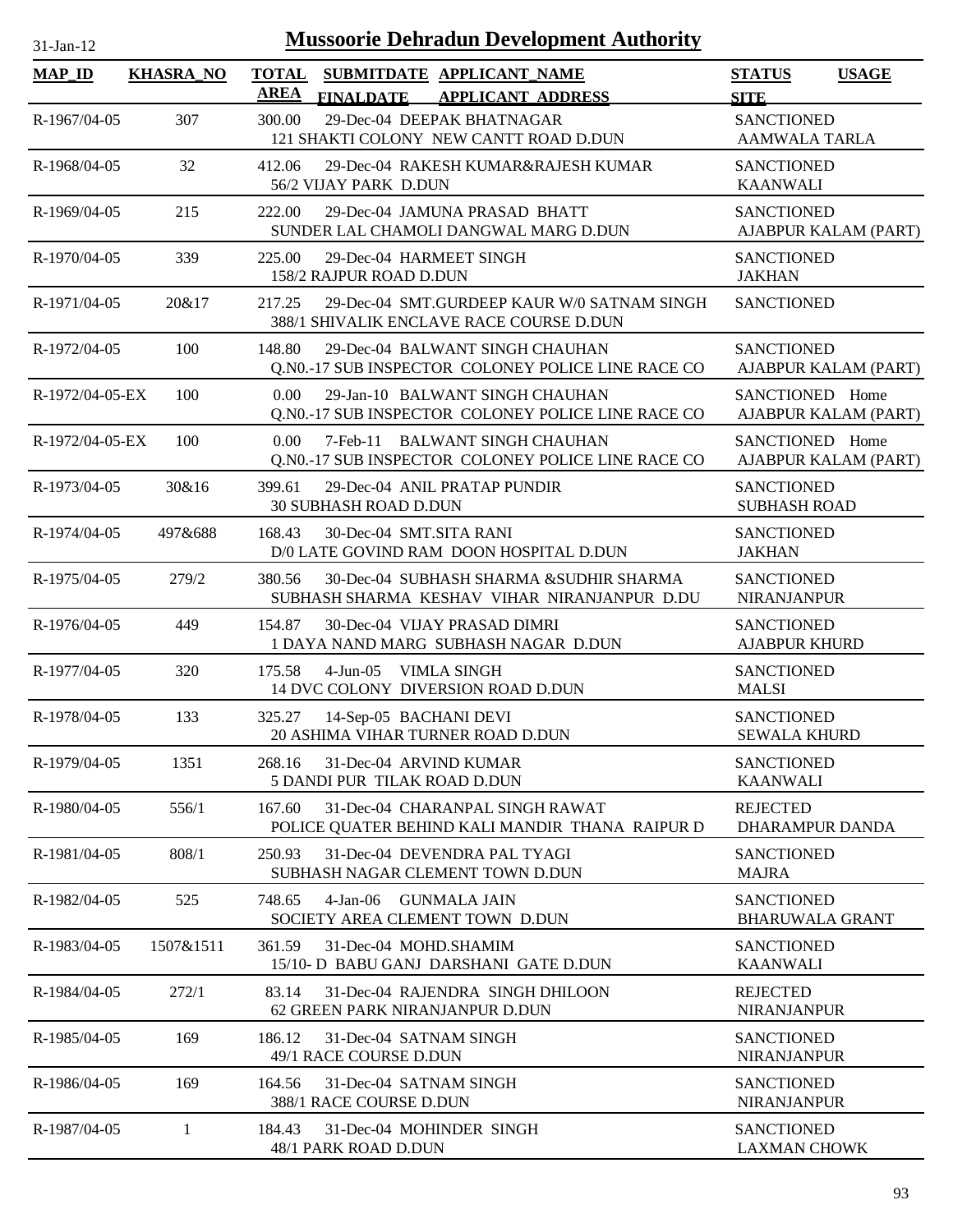| <b>Mussoorie Dehradun Development Authority</b><br>$31-Jan-12$ |                  |                             |                                                                                          |                                             |                      |  |  |
|----------------------------------------------------------------|------------------|-----------------------------|------------------------------------------------------------------------------------------|---------------------------------------------|----------------------|--|--|
| <b>MAP_ID</b>                                                  | <b>KHASRA_NO</b> | <b>TOTAL</b><br><b>AREA</b> | SUBMITDATE APPLICANT NAME<br><b>FINALDATE</b><br><b>APPLICANT ADDRESS</b>                | <b>STATUS</b><br><b>SITE</b>                | <b>USAGE</b>         |  |  |
| R-1988/04-05                                                   | 131              | 169.53                      | 31-Dec-04 BALBIR SINGH CHAUDHARI&HEMA DEVI<br>39 BRIJ LOK COLONY SALAWALA D.DUN          | <b>SANCTIONED</b><br><b>AJABPUR KHURD</b>   |                      |  |  |
| R-1989/04-05                                                   | 340/1            | 242.56                      | 31-Dec-04 AMAR NATH RAWAL<br>340/1 JAKHAN D.DUN                                          | <b>SANCTIONED</b><br><b>JAKHAN</b>          |                      |  |  |
| R-1990/04-05                                                   | 639              | 357.42                      | 31-Dec-04 BHIM SINGH RAWAT<br>215 OGAL LINE TURNER ROAD MAJRA D.DUN                      | <b>SANCTIONED</b><br><b>MAJRA</b>           |                      |  |  |
| R-1991/04-05                                                   | 1004             | 263.20                      | $1-Jan-05$<br>SANJAY KUMAR MAURYA<br>SANJAY MAURYA PATHRI BAGH D.DUN                     | <b>SANCTIONED</b><br><b>DEHRA KHAS</b>      |                      |  |  |
| R-1992/04-05                                                   | 449              | 147.94                      | $1-Jan-05$<br>KRISHAN KISHORE KANDIYAL<br><b>JAKHAN D.DUN</b>                            | <b>REJECTED</b><br><b>JAKHAN</b>            |                      |  |  |
| R-1993/04-05                                                   | 1172             | 378.17                      | $1-Jan-05$<br><b>SAVITA SINGH</b><br>16/1 RAJENDRA NAGAR D.DUN                           | <b>SANCTIONED</b><br><b>GADHI (PART)</b>    |                      |  |  |
| R-1994/04-05                                                   | 200              | 320.00                      | 1-Jan-05 DHARMENDRA SINGH&JYOTI RAM<br><b>IIP MOHAKAMPUR D.DUN</b>                       | <b>REJECTED</b><br><b>MOHKAMPUR KALAM</b>   |                      |  |  |
| R-1995/04-05                                                   | 92/2             | 229.93                      | VIJAY PAL SINGH RAWAT<br>$3-Jan-05$<br>92/2 NEEL KANTH VIHAR HATHIBARKALA D.DUN          | <b>SANCTIONED</b><br><b>HATHIBARKALA</b>    |                      |  |  |
| R-1996/04-05                                                   | 681&291/2        | 188.66                      | $3-Jan-05$<br><b>SHIV CHARAN LAKHERA</b><br>BANK COLONY NEAR RAILWAY FATAK MATHROWALA R  | <b>SANCTIONED</b><br><b>AJABPUR KHURD</b>   |                      |  |  |
| R-1997/04-05                                                   | 739              | 171.77                      | 3-Jan-05 LALIT MOHAN UNIYAL<br>85 RAJPUR ROAD D.DUN                                      | <b>REJECTED</b><br><b>DEHRA KHAS</b>        |                      |  |  |
| R-1998/04-05                                                   | 110              | 250.90                      | NARENDRA SINGH GUSAIN<br>$3-Jan-05$<br>C/0 GAMBIR SINGH RAWAT BLOCK -D SARASWATI VIHAR I | <b>SANCTIONED</b><br><b>AJABPUR KHURD</b>   |                      |  |  |
| R-1999/04-05                                                   | 60               | 186.00                      | 3-Jan-05 AMAR NATH<br>60 ARHAT BAZAR D.DUN                                               | <b>SANCTIONED</b><br><b>ARAT BAZAR</b>      |                      |  |  |
| $R - 2000/04 - 05$                                             | 1563/2           | 99.30                       | 3-Jan-05 NARENDRA BHATIA<br>65 DEEP LOK COLONY KISHAN NAGAR D.DUN                        | <b>SANCTIONED</b><br><b>KAANWALI</b>        |                      |  |  |
| $R - 2001/04 - 05$                                             | 83/77            | 353.00                      | $3-Jan-05$<br><b>SH. D.N.BHATT</b><br><b>19 NEW CANTT ROAD D.DUN</b>                     | <b>SANCTIONED</b><br>NEW CANT ROAD          |                      |  |  |
| R-2002/04-05                                                   | 11&3             | 131.56                      | $3-Jan-05$<br>RAMESH THAPLIYAL<br>C/0 D.P. BIJALWAN POORNA NIWAS 38 LYTTON ROAD D.DU     | <b>SANCTIONED</b><br><b>CHAKSHAH NAGAR</b>  |                      |  |  |
| R-2003/04-05                                                   | 178&181          | 600.00                      | $3-Jan-05$<br>PURAN SINGH<br>51-MOHKAMPUR PO. IIP D.DUN                                  | <b>SANCTIONED</b><br><b>MOHKAMPUR KHURD</b> |                      |  |  |
| R-2004/04-05                                                   | 731              | 192.38                      | $3-Jan-05$<br>DEV DASS<br>619 GURU NANAK ROAD SUBHASH NAGAR D.DUN                        | SANCTIONED<br><b>MAJRA</b>                  |                      |  |  |
| R-2004/04-05-EX                                                | 731              | 0.00                        | 3-Mar-10 DEV DASS<br>619 GURU NANAK ROAD SUBHASH NAGAR D.DUN                             | <b>SANCTIONED</b><br><b>MAJRA</b>           | Home                 |  |  |
| $R - 2005/04 - 05$                                             | 314/1246/1       | 278.70                      | 3-Jan-05 RAJENDER KUMAR SHARMA<br>C/0 ARORA ASSOCIATES A-6 JANPATH SHOPPING              | <b>SANCTIONED</b>                           | AJABPUR KALAM (PART) |  |  |
| R-2006/04-05                                                   | 525              | 802.85                      | $3-Jan-05$<br>S.S.DEV<br>C/0 ARORA ASSOCIATES A-6 JANPATH SHOPPING COMPLE                | <b>SANCTIONED</b><br><b>AJABPUR KHURD</b>   |                      |  |  |
| R-2007/04-05                                                   | 186              | 240.60                      | 3-Jan-05 KEWAL KUMAR ANAND<br>5 HARIDWAR ROAD OPP.ROADWAYS WORKSHOP D.DUN                | <b>SANCTIONED</b><br><b>HARIDWAR ROAD</b>   |                      |  |  |
| R-2008/04-05                                                   | 20               | 501.86                      | 3-Jan-05 R.K. SETHI<br>745 RAJENDER NAGAR STREET N0.-4 D.DUN                             | <b>SANCTIONED</b><br><b>RAJENDAR NAGAR</b>  |                      |  |  |
| R-2008/04-05-EX                                                | 20               | 0.00                        | 3-Mar-10 R.K. SETHI<br>745 RAJENDER NAGAR STREET N0.-4 D.DUN                             | SANCTIONED Home<br><b>RAJENDAR NAGAR</b>    |                      |  |  |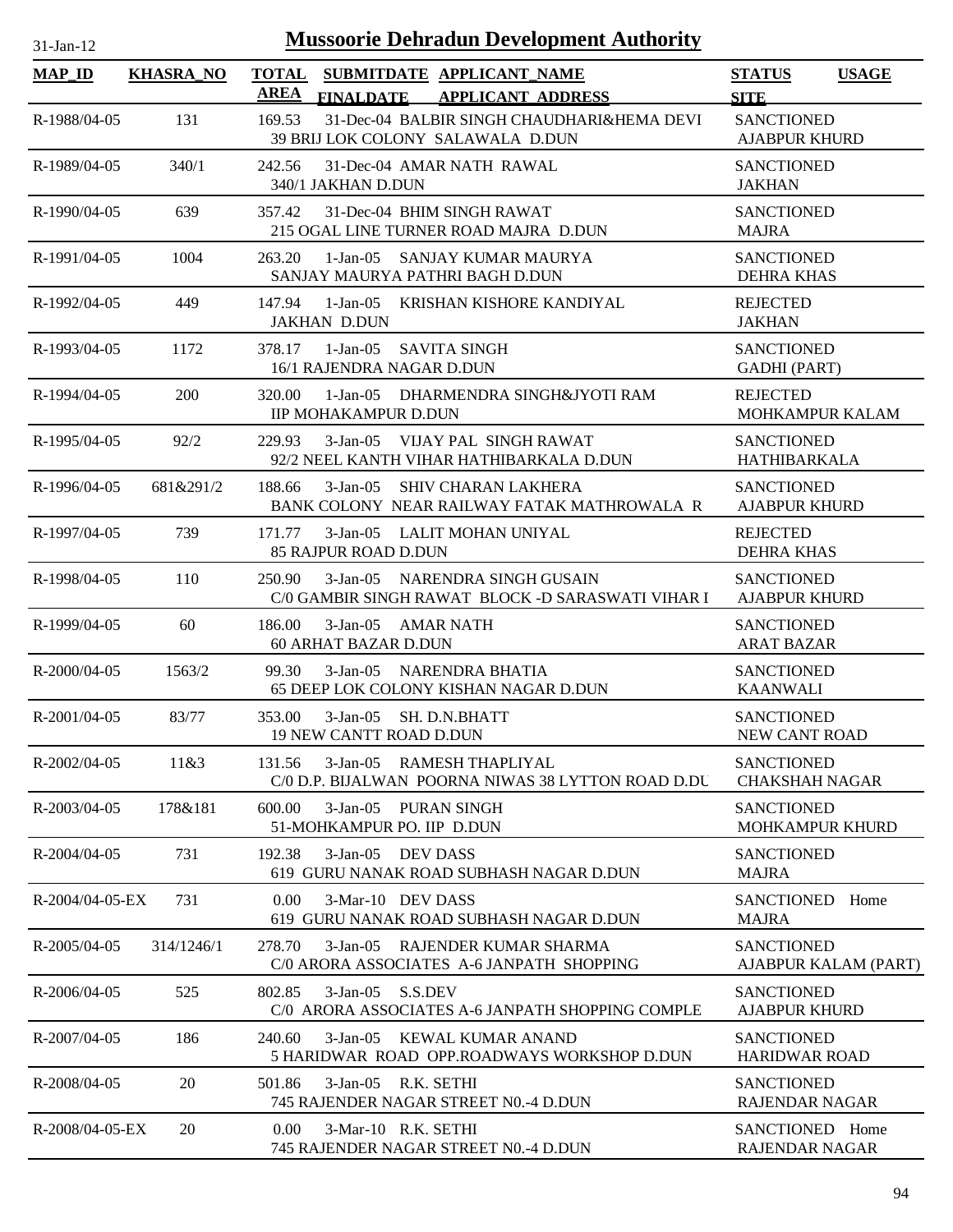| 1-Jan-1 |  |
|---------|--|
|         |  |

| <b>MAP_ID</b>  | <b>KHASRA NO</b> | SUBMITDATE APPLICANT NAME<br><b>TOTAL</b><br><b>AREA</b><br><b>FINALDATE</b>                        | <b>APPLICANT ADDRESS</b> | <b>STATUS</b><br><b>SITE</b>                  | <b>USAGE</b>         |
|----------------|------------------|-----------------------------------------------------------------------------------------------------|--------------------------|-----------------------------------------------|----------------------|
| R-2009/04-05   | 122/2            | 169.02<br>3-Jan-05 OM PRAKASH BHATT<br>63 SUMAN NAGAR DHARAMPUR D.DUN                               |                          | <b>REJECTED</b>                               | AJABPUR KALAM (PART) |
| R-2010/04-05   | 869              | $3-Jan-05$<br>RAJWANTI SAINI<br>178.87<br>TAPOWAN ENCLAVE CROSS-3 H.NO.-2 NALAPANI D.DUN            |                          | <b>SANCTIONED</b><br>AAMWALA TARLA            |                      |
| $R-2011/04-05$ | 67               | H.S.BAGGA<br>172.26<br>$3-Jan-05$<br>C/0 KATARIA ASSOCIATES 31/1 GOVIND NAGAR RACE COU              |                          | <b>SANCTIONED</b>                             |                      |
| R-2012/04-05   | 35               | 564.55<br>3-Jan-05 SANJIV KESHAV KUDVA<br><b>35 TEG BHAHDUR ROAD D.DUN</b>                          |                          | <b>SANCTIONED</b><br><b>TEG BAHADHUR ROAD</b> |                      |
| R-2013/04-05   | 186              | $3-Jan-05$<br>P.L.SHAHI& NEERU SHAHI<br>194.50<br>80/4 NEW PARK ROAD D.DUN                          |                          | <b>SANCTIONED</b>                             |                      |
| R-2014/04-05   | 29/20            | SHIDHARTH CHANDOLA<br>231.96<br>$3-Jan-05$<br>29/20 NEMI ROAD D.DUN                                 |                          | <b>SANCTIONED</b><br><b>NEMI ROAD</b>         |                      |
| R-2015/04-05   | 506              | 258.30<br>$4-Jan-05$<br>VIJAY PRASAD MAMGAIN<br>E2/124 MDDA COLONY AJABPUR KALAN D.DUN              |                          | <b>SANCTIONED</b><br><b>AJABPUR KHURD</b>     |                      |
| R-2016/04-05   | 238              | 280.79<br>$4-Jan-05$<br><b>RAHUL SHARMA</b><br>78 AKASHDEEP COLONY D.DUN                            |                          | <b>SANCTIONED</b><br><b>KISHANPUR</b>         |                      |
| R-2017/04-05   | 332              | $4-Jan-05$<br><b>RAM RAGHUBIR TIWARI</b><br>146.41<br>1-7-A GALI N0.1 ASHIRWAD ENCLAVE D.DUN        |                          | <b>SANCTIONED</b><br><b>KAANWALI</b>          |                      |
| R-2018/04-05   | 521/2            | 154.27<br>$4-Jan-05$<br>SUKHPAL SINGH RAWAT<br>H.NO. 104 RUCHI PURA BRAMANWALA D.DUN                |                          | <b>SANCTIONED</b><br><b>NIRANJANPUR</b>       |                      |
| R-2019/04-05   | 170              | 625.94<br>$4-Jan-05$<br>P.K.SHARMA<br>H.NO.-170 PHASE -11 VASANT VIHAR D.DUN.                       |                          | <b>SANCTIONED</b><br><b>VASANT VIHAR</b>      |                      |
| R-2020/04-05   | 284              | 175.68<br>$4-Jan-05$<br>SATISH CHANDRA SHARMA<br>47 VIKASLOK LANE-N0.2 ADHOIWALA DDUN               |                          | <b>SANCTIONED</b><br><b>ADOIWALA</b>          |                      |
| R-2021/04-05   | 67&68            | 642.78<br>4-Jan-05 RAJ LUMBA&OTHERS<br>D-38 RACE COURSE D.DUN.                                      |                          | <b>SANCTIONED</b><br><b>RACE COURSE</b>       |                      |
| R-2022/04-05   | 34               | 248.39<br>4-Jan-05 SAROJ RAWAT<br>94/11 ARYA NAGAR D.DUN                                            |                          | <b>REJECTED</b><br><b>AAMWALA TARLA</b>       |                      |
| R-2023/04-05   | 99               | 25-Apr-06 BALWANT SINGH<br>211.80<br>H-137 NEHRU COLONY DHARAMPUR D.DUN                             |                          | <b>SANCTIONED</b><br><b>SHAH NAGAR</b>        |                      |
| R-2024/04-05   | 245/2            | 220.82<br>$4-Jan-05$<br>RAVI KUMAR RAWAT<br>HARRAWALA D.DUN                                         |                          | <b>REJECTED</b><br><b>HARRAWALA</b>           |                      |
| R-2025/04-05   | 477&1032         | YASHWANT SHAH<br>249.77<br>$4-Jan-05$<br>C/0 INDER SINGH 338 CHANDRA SINGH GARWALI MARG DH          |                          | <b>SANCTIONED</b><br><b>AJABPUR KHURD</b>     |                      |
| R-2026/04-05   | 1523             | 285.89<br>$4-Jan-05$<br><b>SHURBIR SINGH KATHET</b><br>UTTARANCHAL VIHAR MOTHROWALA ROAD AJABPUR KA |                          | <b>SANCTIONED</b>                             | AJABPUR KALAM (PART) |
| R-2027/04-05   | 374              | 2,118.84<br>$4-Jan-05$<br><b>SH. MANISH VERMA</b><br>10 GANDHI ROAD D.DUN.                          |                          | <b>SANCTIONED</b><br><b>KOTRA SHANTOR</b>     |                      |
| R-2028/04-05   | 146/2 & 121      | 397.65<br>19-Jan-05 SUNIL MADAN&NATASHA MADAN<br>20/2 INDER BAWA MARG KISHANPUR RAJPUR ROAD D.DUN   |                          | <b>REJECTED</b><br><b>THANI GAON</b>          |                      |
| R-2029/04-05   | 119              | $6$ -Jan $-05$<br>RAMESH SINGH MEHRA<br>171.30<br>3/2 SALAWALA D.DUN                                |                          | <b>REJECTED</b><br><b>SALAWALA</b>            |                      |
| R-2030/04-05   | 448              | 142.54<br>$6$ -Jan $-05$<br><b>GIRISH GUPTA</b><br>56/12 JAKHAN CANAL ROAD D.DUN                    |                          | <b>REJECTED</b><br><b>JAKHAN</b>              |                      |
| R-2031/04-05   | 27               | 121.38<br>$6$ -Jan $-05$<br>PREM NATH GULATI<br>9 DURGA VIHAR CANAL .3 ROAD D.DUN                   |                          | <b>SANCTIONED</b><br><b>KAANWALI</b>          |                      |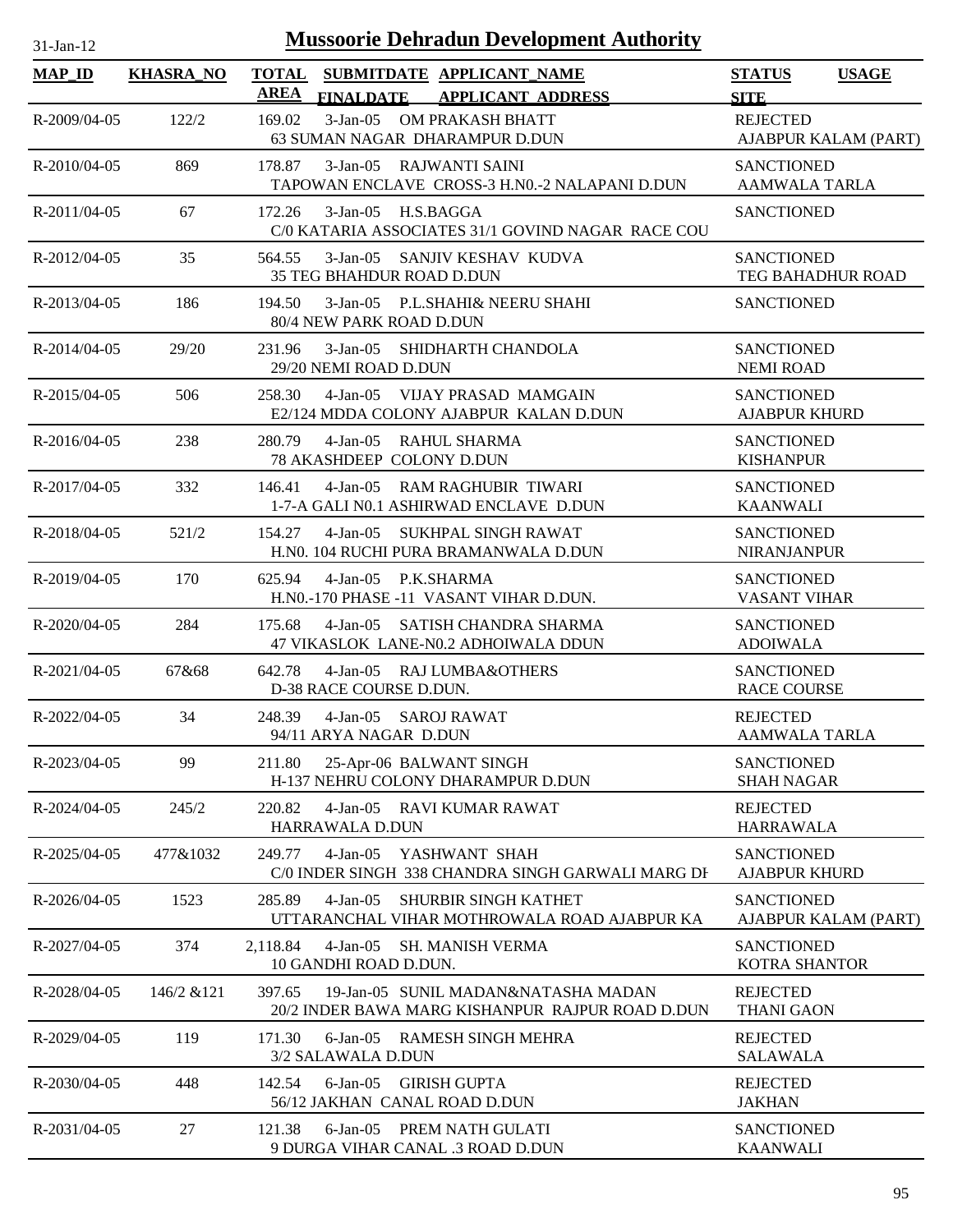| n. | $t$ -Jan- $\cdot$ |  |
|----|-------------------|--|

| <b>MAP_ID</b>      | <b>KHASRA_NO</b> | <b>TOTAL</b><br>SUBMITDATE APPLICANT_NAME<br><b>AREA</b><br><b>FINALDATE</b><br><b>APPLICANT ADDRESS</b> | <b>STATUS</b><br><b>USAGE</b><br><b>SITE</b>  |
|--------------------|------------------|----------------------------------------------------------------------------------------------------------|-----------------------------------------------|
| R-2032/04-05       | 229              | 151.07<br>6-Jan-05 MOHAN SINGH<br><b>GRAM HATHIBARKALA D.DUN</b>                                         | <b>REJECTED</b><br><b>HATHIBARKALA</b>        |
| R-2033/04-05       | 434/5            | 294.80<br>6-Jan-05 VINOD PRAKASH SAKLANI<br>4-NEW ROAD D.DUN.                                            | <b>REJECTED</b><br><b>ADOIWALA</b>            |
| R-2034/04-05       | 508              | $6$ -Jan- $05$<br>232.28<br>GULSHAN KUMAR BAKSHI&GIRISH BAKSH<br>155-A RAJPUR D.DUN                      | <b>SANCTIONED</b><br><b>DAK PATTI</b>         |
| $R - 2035/04 - 05$ | 1348             | 205.34<br>6-Jan-05 GULSHAN KUMAR<br>5-8-1 PREM NAGAR D.DUN                                               | <b>SANCTIONED</b><br><b>KAANWALI</b>          |
| R-2036/04-05       | 361              | 185.80<br>20-Apr-06 VIJAY KALRA &SUDHIR KALRA<br>138 DANDI PUR MOHALLA D.DUN                             | <b>REJECTED</b><br><b>MAJRA</b>               |
| R-2037/04-05       | 728              | 6-Jan-05 AJIT SINGH YADAV<br>104.62<br>214 PRATAP MARG SUBHASH NAGAR D.DUN.                              | <b>REJECTED</b><br><b>MAJRA</b>               |
| R-2038/04-05       | 187              | 4-Apr-06 JAGDISH PAL SINGH<br>228.90<br>BEHIND HIGH WAY PATROL PUMP TRANSPORT NAGAR M                    | <b>REJECTED</b><br><b>SEWALA KHURD</b>        |
| R-2039/04-05       | 367              | 120.04<br>6-Jan-05 SMT.KAILASHWATI<br>R/0 HATHIBARKALA D.DUN                                             | <b>SANCTIONED</b><br>HATHIBARKALA             |
| $R - 2040/04 - 05$ | 120&310          | DINESH SINGH PARIHAR<br>342.50<br>$6$ -Jan- $05$<br><b>GRAM BAAMAN WALA D.DUN</b>                        | <b>SANCTIONED</b><br><b>BAAMANWALA</b>        |
| R-2041/04-05       | 144&314          | 232.56<br>$6$ -Jan $-05$<br><b>ANIL BISHT</b><br>KARGI GRANT NEAR GESLS DEEP SCHOOL D.DUN                | <b>SANCTIONED</b>                             |
| R-2042/04-05       | 275              | 100.79<br>7-Jan-05<br><b>SHARAD KESHLA</b><br>I/179 CHUKKUWALA D.DUN.                                    | <b>SANCTIONED</b><br>CHUKKHUWALA              |
| R-2043/04-05       | 348              | 7-Jan-05 HEM SHANKAR MISHR<br>232.26<br>C/0 P.D.JOSHI A-77 LIG MDDA DALANWALA D.DUN                      | <b>SANCTIONED</b><br><b>AAMWALA TARLA</b>     |
| R-2044/04-05       | 1155             | 7-Jan-05 MOHD. ANWAR<br>122.69<br>94 GANDHI GRAM NAI BASTI KANWALI D.DUN                                 | <b>SANCTIONED</b><br><b>KAANWALI</b>          |
| R-2045/04-05       | 77/66/88         | 408.81<br>$7-Jan-05$<br><b>SHIV NARAIN SINGAL</b><br>43/5 SEWAK ASHRAM ROAD D.DUN                        | <b>SANCTIONED</b><br><b>SEWAK ASHRAM ROAD</b> |
| R-2046/04-05       | 61               | SH. B.R.SONI<br>227.69<br>$7-Jan-05$<br>H.N0.-42 AKASH DEEP COLONY D.DUN.                                | <b>SANCTIONED</b><br><b>KAANWALI</b>          |
| R-2047/04-05       | 1235             | <b>SMT. HEMA PANT</b><br>374.06<br>$7 - Jan - 0.5$<br>39-A ARYA GHAR RACE COURSE D.DUN                   | <b>SANCTIONED</b><br><b>GADHI</b> (PART)      |
| R-2048/04-05       | 97               | 205.24<br>7-Jan-05<br><b>SURENDRA SINGH RANA</b><br>NAYA GAON VIJAY PUR HATHIBARKALA D.DUN               | <b>REJECTED</b><br>HATHIBARKALA               |
| R-2049/04-05       | 107/108/109      | 376.39<br>HAROLD CHRISTOPHER RAM<br>7-Jan-05<br>5/3/1 GREEN VALLY RAJPUR ROAD D.DUN                      | <b>REJECTED</b><br><b>KARANPUR KHAS</b>       |
| R-2050/04-05       | 231              | $7 - Jan - 0.5$<br><b>MADHU SUDAN JOSHI</b><br>354.79<br>96/8 ANAND VIHAR DHARAMPUR D.DUN                | <b>SANCTIONED</b><br>AJABPUR KALAM (PART)     |
| R-2051/04-05       | 78               | 138.23<br>$7-Jan-05$<br><b>B.S.RANA&amp;RITA RANA</b><br>H.N0-248 NEW GIMC KAULAGARH D.DUN               | <b>REJECTED</b><br>KAULAGARH MAI CHAKE        |
| R-2052/04-05       | 658&660          | $7-Jan-05$<br>ALOK PRATAP GHOSH&SIKHA GHOSH<br>473.50<br><b>102 TURNER ROAD D.DUN</b>                    | <b>SANCTIONED</b><br><b>MAJRA</b>             |
| R-2053/04-05       | 65&46            | 154.82<br>14-Jun-05 DR. VIPIN VAISH&DR.MEENU VAISH<br>42 SEWAK ASHRAM ROAD D.DUN.                        | <b>REJECTED</b><br><b>ARVIND MARG</b>         |
| R-2054/04-05       | 276              | $7-Jan-05$<br><b>MANOJ RATHORE</b><br>165.38<br>31-D BALBIR ROAD DALANWALA D.DUN                         | <b>SANCTIONED</b><br><b>SEWALA KALAN</b>      |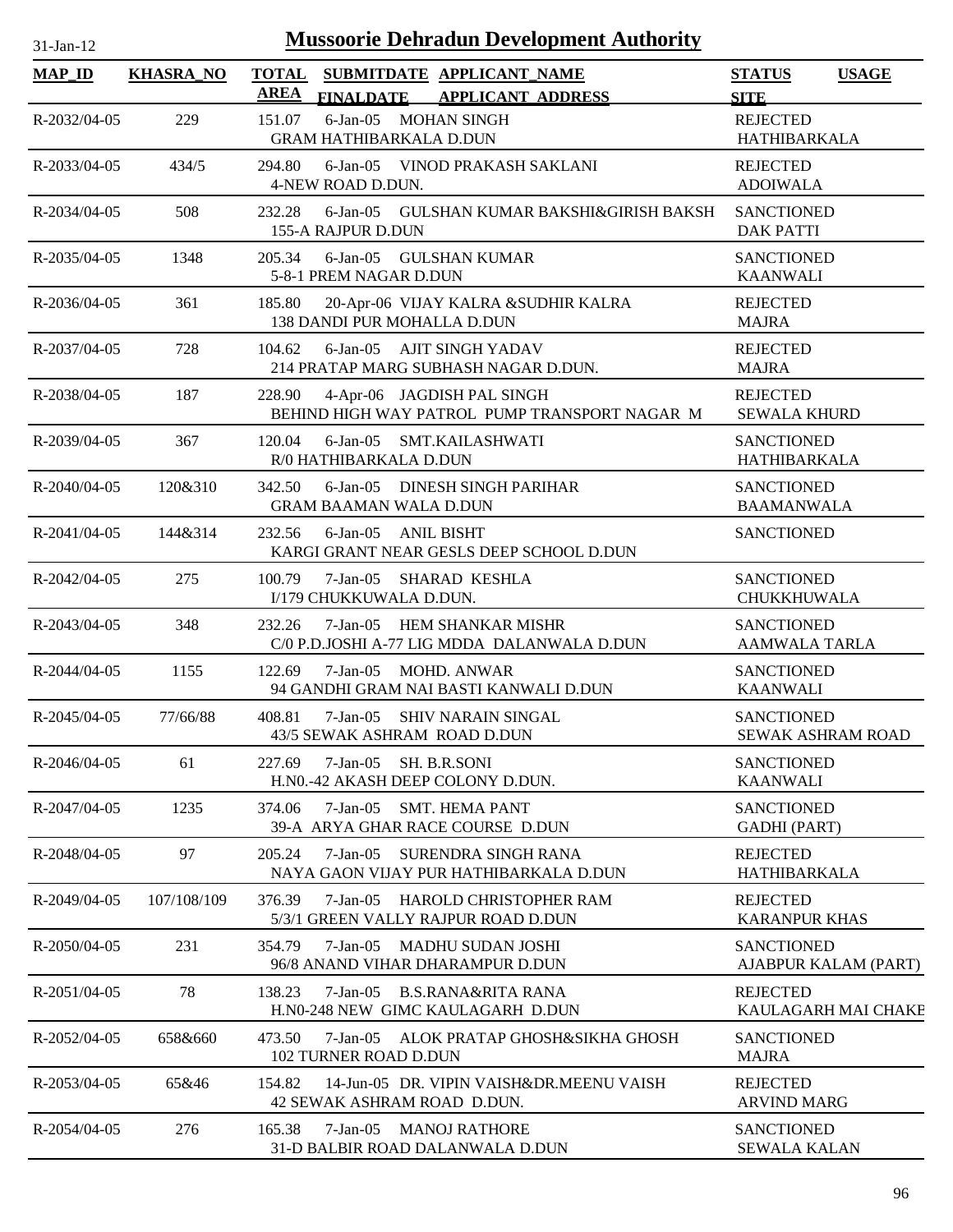| 31-Jan-12 |  |
|-----------|--|

| <b>MAP_ID</b>      | <b>KHASRA_NO</b>                 | <b>AREA</b> | TOTAL SUBMITDATE APPLICANT NAME<br><b>FINALDATE</b><br><b>APPLICANT ADDRESS</b>         | <b>STATUS</b><br><b>SITE</b>                   | <b>USAGE</b> |
|--------------------|----------------------------------|-------------|-----------------------------------------------------------------------------------------|------------------------------------------------|--------------|
| $R - 2055/04 - 05$ | 200/2                            | 1,449.98    | 26-Dec-06 HEMWATI BHATT& OTHERS<br>19 NEW CANTT ROAD D.DUN                              | <b>REJECTED</b><br>AJABPUR KALAM (PART)        |              |
| R-2055/04-05-RE    | 200/2                            | 1,449.98    | 22-Aug-07 HEMWATI BHATT& OTHERS<br><b>19 NEW CANTT ROAD D.DUN</b>                       | SANCTIONED Guest House<br>AJABPUR KALAM (PART) |              |
| R-2056/04-05       | 87                               | 264.76      | 10-Jan-05 PRADEEP RANA<br><b>GRAM JAKHAN D.DUN</b>                                      | <b>SANCTIONED</b><br><b>JAKHAN</b>             |              |
| R-2057/04-05       | 135/5                            | 445.08      | 10-Jan-05 DHARAMA NAND UNIYAL<br>C/0 G.P. BALONI UPPER SARTHI VIHAR AJABPUR DANDA D     | <b>REJECTED</b><br><b>AJABPUR DANDA</b>        |              |
| R-2058/04-05       | 3                                | 329.30      | 10-Jan-05 DINESH CHANDRA<br>3 CHAK SHAH NAGAR D.DUN                                     | <b>SANCTIONED</b><br><b>CHAKSHAH NAGAR</b>     |              |
| R-2059/04-05       | 317&318&320                      | 128.81      | 10-Jan-05 DINESH KUMAR MAVI<br>C/0 78 RAJPUR ROAD D.DUN                                 | <b>REJECTED</b><br><b>DAK PATTI</b>            |              |
| R-2060/04-05       | 59                               | 129.66      | 10-Jan-05 UPENDRA JHILDIYAL<br>13/5 OFD STATE RAIPUR D.DUN                              | <b>REJECTED</b><br><b>AAMWALA TARLA</b>        |              |
| R-2061/04-05       | 100                              | 225.42      | 10-Jan-05 SMT, KUNDANA<br>KUNDANA W/0 DHOOM SINGH VILLAGE .THAN BIST UTTA               | <b>REJECTED</b><br><b>NATHANPUR</b>            |              |
| $R - 2062/04 - 05$ | 254                              | 50.03       | 10-Jan-05 SAROJ AGGARWAL<br>17/3 KHURBHURA D.DUN                                        | <b>REJECTED</b><br>KHURBURA MOHALLA            |              |
| R-2063/04-05       | 198                              | 211.43      | 10-Jan-05 SHAKUNTALA KOTHIYAL<br>61- NEHRU GRAM ROAD SHIVALIK VIEW LANE-N0-7 D.DU       | <b>SANCTIONED</b><br><b>NATHANPUR</b>          |              |
| R-2064/04-05       | 953                              | 249.72      | 10-Jan-05 BALWANT SINGH<br>76-C REST CAMP D.DUN                                         | <b>SANCTIONED</b><br><b>DEHRA KHAS</b>         |              |
| R-2065/04-05       | 23                               | 55.76       | 10-Jan-05 TATA TELE SERVICES PVT.<br>C/0 TATA TELE SERVICES UNIVERSITY ROAD MEERUT      | <b>REJECTED</b><br><b>CHAKRATA ROAD</b>        |              |
| R-2066/04-05       | 62                               | 175.11      | 4-May-05 BANSI LAL<br>62 KARANPUR D.DUN                                                 | <b>REJECTED</b><br><b>KARANPUR</b>             |              |
| R-2067/04-05       | 71/12                            | 110.00      | 10-Jan-05 REKHA UNIYAL<br>71/12 NESHVILLA ROAD D.DUN                                    | <b>SANCTIONED</b><br>NESHVILLA ROAD            |              |
| R-2068/04-05       | 1563                             | 115.71      | 10-Jan-05 SANJEEV KUMAR CHAUHAN&SANJAY<br>SANJEEV KUMAR &SANJAY GANGA MADICAL TILAK ROA | <b>SANCTIONED</b><br><b>KAANWALI</b>           |              |
| R-2069/04-05       | 17                               | 149.81      | 10-Jan-05 KRISHAN GOPAL SHARMA<br>17 KHADRI MOHALLA D.DUN                               | <b>SANCTIONED</b><br>KHADRI MOHALLA            |              |
| R-2070/04-05       | 29                               | 551.10      | 13-Jan-05 SMT. JAYA MISRA<br>14/1 BALBIR ROAD D.DUN                                     | <b>SANCTIONED</b><br><b>CIRCULAR ROAD</b>      |              |
| R-2071/04-05       | 1015&1016                        | 97.21       | 13-Jan-05 SMT, GANNI DEVI<br>H.N0.47 BALLUPUR MANDIR GALI D.DUN                         | <b>SANCTIONED</b><br><b>GADHI</b> (PART)       |              |
| R-2072/04-05       | 14&169                           | 192.53      | 13-Jan-05 DR. B.C. PATHAK<br>14& 107 MOHINI ROAD D.DUN                                  | <b>SANCTIONED</b><br><b>MOHINI ROAD</b>        |              |
| R-2073/04-05       | 369&11744                        | 386.03      | 13-Jan-05 TRILOK SINGH NEGI<br>61-B-BLOCK PRAGATI VIHAR D.DUN                           | <b>REJECTED</b><br><b>AJABPUR KHURD</b>        |              |
|                    | R-2074/04-05 109/114&234/34<br>8 | 190.92      | 13-Jan-05 SUBHASH SEHGAL<br>115/100 MOTI BAZAR D.DUN                                    | <b>SANCTIONED</b><br><b>MOTI BAZAR</b>         |              |
| R-2075/04-05       | 76                               | 201.07      | 3-Apr-06 REETA MITAL&SAMARTH KHANDURI<br><b>16 RAJPUR ROAD D.DUN</b>                    | <b>SANCTIONED</b><br><b>KARANPUR KHAS</b>      |              |
| R-2076/04-05       | 388                              | 450.00      | 13-Jan-05 KANTA DEVI<br>C/0 ARORA ASSOCIATES A-6 JANPATH SHOPPING COMPLE                | <b>SANCTIONED</b><br><b>NIRANJANPUR</b>        |              |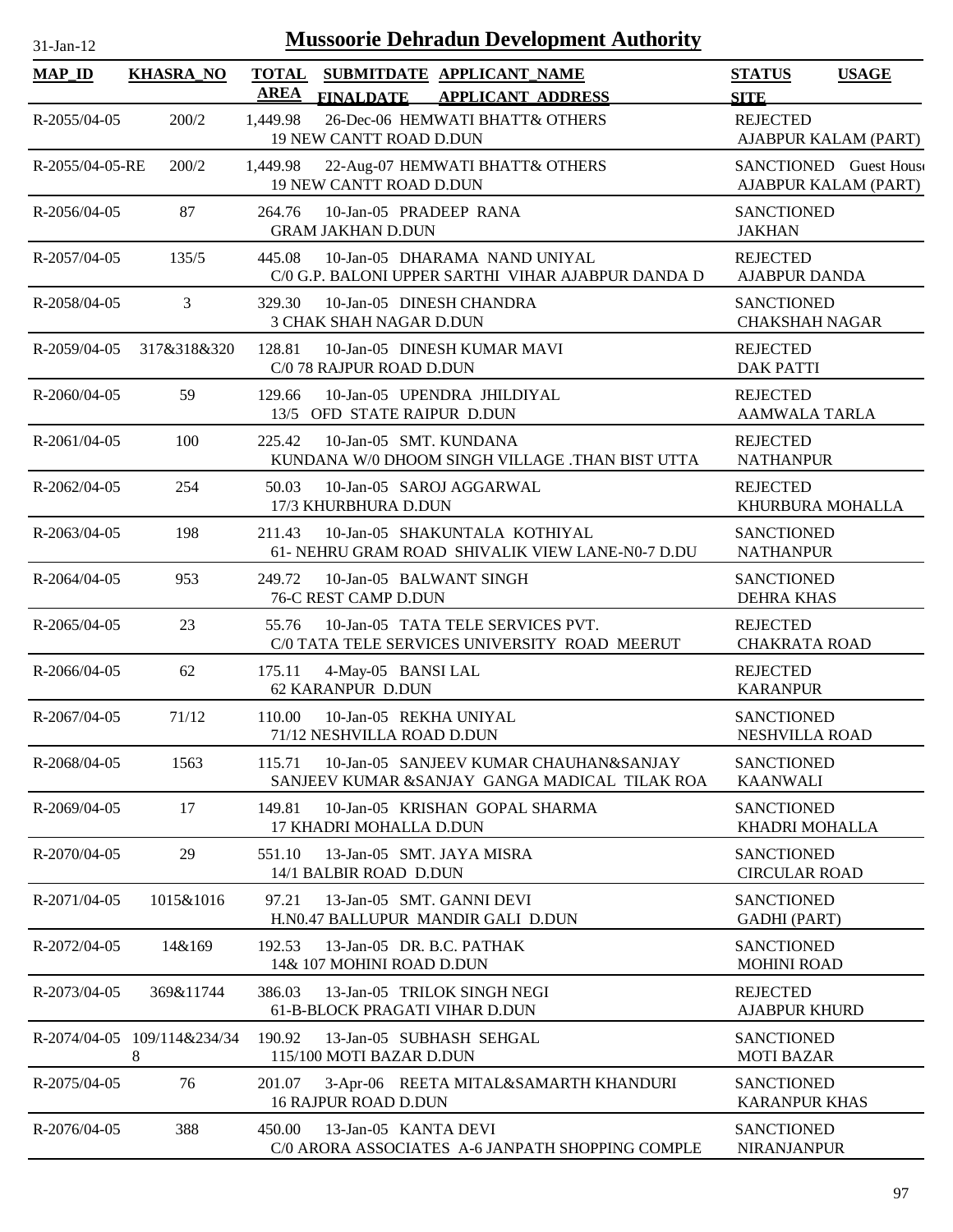| <b>Mussoorie Dehradun Development Authority</b><br>$31-Jan-12$ |                  |                             |                                                                                               |                                             |                       |
|----------------------------------------------------------------|------------------|-----------------------------|-----------------------------------------------------------------------------------------------|---------------------------------------------|-----------------------|
| <b>MAP_ID</b>                                                  | <b>KHASRA_NO</b> | <b>TOTAL</b><br><b>AREA</b> | SUBMITDATE APPLICANT_NAME<br><b>APPLICANT ADDRESS</b><br><b>FINALDATE</b>                     | <b>STATUS</b><br><b>SITE</b>                | <b>USAGE</b>          |
| R-2077/04-05                                                   | 12               | 732.01                      | 13-Jan-05 MOHAMMAD ILYAS &ALAM JAHAN<br>R/0 101 RAJPUR ROAD D.DUN                             | <b>SANCTIONED</b><br><b>CHANDER ROAD</b>    |                       |
| R-2078/04-05                                                   | 642              | 934.57                      | 13-Jan-05 ANANT SAGAR GIREE<br>NEW PATEL NAGAR, DEHRADUN                                      | <b>REJECTED</b><br><b>BHARUWALA GRANT</b>   |                       |
| R-2079/04-05                                                   | $S-2-B/1-A$      | 447.56                      | 13-Jan-05 GUR PARSHAD BHATIA<br>9 CHANAKYA TOWER 52 RAJPUR ROAD D.DUN                         | <b>SANCTIONED</b><br>DEFENCE COLONY         |                       |
| $R - 2080/04 - 05$                                             | 275              | 275.20                      | 13-Jan-05 VIRANDERA PRATAP TOMAR<br>192 MODAL COLONY D.DUN.                                   | <b>SANCTIONED</b><br><b>DHARMPUR</b>        |                       |
| R-2081/04-05                                                   | 38               | 260.12                      | $2$ -Jul-05<br>ARCHNA AGGARWAL&PRAMUKH GARG<br><b>33 RAIPUR ROAD D.DUN</b>                    | <b>SANCTIONED</b><br>D.A.V. COLLAGE ROAD    |                       |
| R-2082/04-05                                                   | 1500             | 524.22                      | 13-Jan-05 DEEPA UPADHAYA &LAXMI DUTT UPADHA<br><b>44 BALLUPUR D.DUN</b>                       | <b>SANCTIONED</b><br><b>KAANWALI</b>        |                       |
| R-2083/04-05                                                   | 507/3            | 349.30                      | 13-Jan-05 VIPIN KUMAR GARG<br>37 MALIYAN MOHALLA D.DUN                                        | <b>SANCTIONED</b><br>NIRANJANPUR            |                       |
| R-2084/04-05                                                   | 22               | 648.86                      | 13-Jan-05 RAJESHWARI JAIN<br>H-17 GREEN PARK NEW DEHLI-16                                     | <b>SANCTIONED</b><br><b>CIRCULAR ROAD</b>   |                       |
| R-2085/04-05                                                   | 87               | 282.98                      | 13-Jan-05 KISHAN LAL GAUTAM<br>167 SANJAY COLONY GURU ROAD D.DUN                              | <b>SANCTIONED</b><br><b>KARANPUR KHAS</b>   |                       |
| R-2086/04-05                                                   | 371              | 328.05                      | 13-Jan-05 DINESH KUMAR JINDAL<br>14 NIRANJANPUR NEAR RADHA GUEST HOUSE OPP SABZ               | <b>SANCTIONED</b><br><b>NIRANJANPUR</b>     |                       |
| R-2087/04-05                                                   | 42               | 130.06                      | 13-Jan-05 JITENDER AGGARWAL&CHANDRAWATI<br>21-A NARENDRA VIHAR BALLUPUR D.DUN                 | <b>SANCTIONED</b><br><b>BALLUPUR</b>        |                       |
| R-2088/04-05                                                   | 581              | 149.01                      | 13-Jan-05 GAJENDRA SINGH BIST<br>C/0 ROCHIPURA BAAMANWALA NIRANJANPUR D.DUN.                  | <b>REJECTED</b><br><b>DEHRA KHAS</b>        |                       |
| $R - 2089/04 - 05$                                             | 37&38            | 3,288.48                    | 14-Jan-05 M/S NCR PROJECTS PVT.LTD.<br>37&37B CURZON ROAD D.DUN.                              | <b>CURZAN ROAD</b>                          | SANCTIONED Group Hous |
| R-2090/04-05                                                   | 619              | 162.00                      | 14-Jan-05 MRS.UMA RAI<br>85 BELL ROAD BHARUWALA GRANT D.DUN                                   | <b>SANCTIONED</b><br><b>BHARUWALA GRANT</b> |                       |
| R-2091/04-05                                                   | 23               | 59.27                       | 14-Jan-05 SMT.SARIKA GUPTA<br>81/6 NESHVILLA ROAD D.DUN                                       | <b>REJECTED</b><br>PIPAL MANDI              |                       |
| R-2092/04-05                                                   | 18               | 366.24                      | 14-Jan-05 ROHIT PUNDIR<br><b>18 OLD SURVEY ROAD D.DUN</b>                                     | <b>REJECTED</b><br><b>OLD SURVEY ROAD</b>   |                       |
| R-2093/04-05                                                   | 245/11           | 852.50                      | 14-Jan-05 R.P.POKHRIYAL<br>245/11 VASANT VIHAR D.DUN                                          | <b>SANCTIONED</b><br><b>VASANT VIHAR</b>    |                       |
| R-2094/04-05                                                   | 475/1            | 165.43                      | 14-Jan-05 SUSHMA DEVI<br>27 PREET VIHAR NIRANJANPUR D.DUN                                     | <b>SANCTIONED</b><br><b>NIRANJANPUR</b>     |                       |
| R-2095/04-05                                                   | 603              | 78.41                       | 14-Jan-05 NIRMALA SHARMA<br>MARK MANAGEMENT 19 LAKHI BAGH D.DUN                               | <b>REJECTED</b><br><b>MAJRA</b>             |                       |
| R-2096/04-05                                                   | 434/1&526        | 161.71                      | 14-Jan-05 INDERPAL SINGH KOHLI&ASVINDER KAUR<br>VEERAWALI NIWAS LAXMANPURI LANDOUR CANTT MUSS | <b>SANCTIONED</b>                           |                       |
| R-2097/04-05                                                   | 62               | 178.88                      | 15-Jan-05 SMT.BINDESHWARI DEVI<br>C-10/5 VIGYAN VIHAR RAIPUR ROAD D.DUN.                      | <b>REJECTED</b><br><b>AAMWALA TARLA</b>     |                       |
| R-2098/04-05                                                   | 415              | 1,588.70                    | 28-Apr-05 MRS. KAREN HILTON<br>C/0 WEST CANAL ROAD D.DUN                                      | <b>REJECTED</b><br><b>SEWALA KALAN</b>      |                       |
| R-2099/04-05                                                   | 1494             | 197.93                      | 15-Jan-05 HARDWARI NATH JAYASWAL<br>100 CHUKHUWALA BLOCK 1 D.DUN                              | <b>SANCTIONED</b><br><b>KAANWALI</b>        |                       |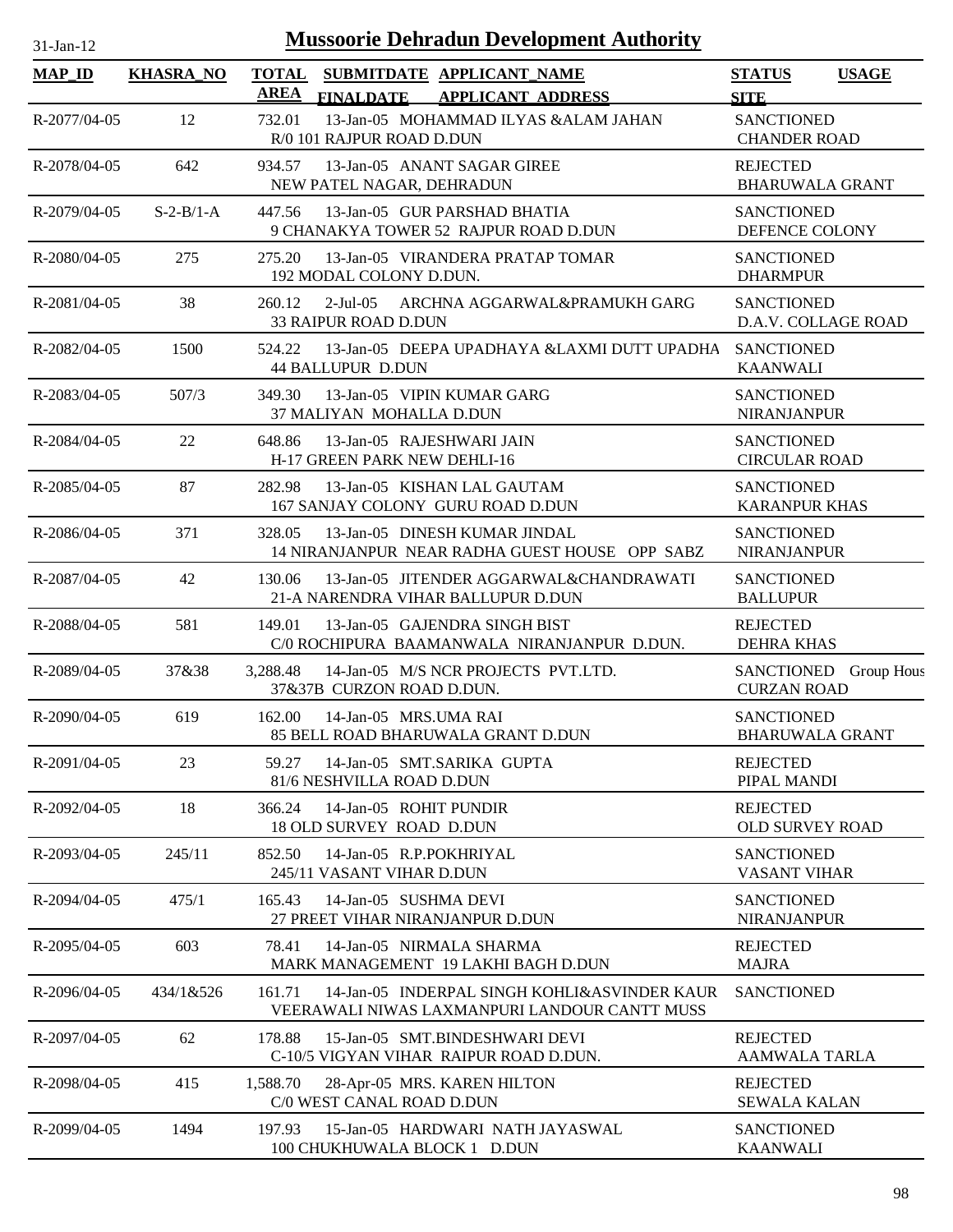| $31$ -Jan-12       |                  | <b>Mussoorie Dehradun Development Authority</b>                                                          |                                              |
|--------------------|------------------|----------------------------------------------------------------------------------------------------------|----------------------------------------------|
| <b>MAP_ID</b>      | <b>KHASRA NO</b> | <b>TOTAL</b><br>SUBMITDATE APPLICANT_NAME<br><b>AREA</b><br><b>FINALDATE</b><br><b>APPLICANT ADDRESS</b> | <b>STATUS</b><br><b>USAGE</b><br><b>SITE</b> |
| R-2100/04-05       | 69/1             | 431.19<br>15-Jan-05 LAXMAN SINGH NEGI<br>C/0 RAWAT ASSOCIATES UTTARANCHAL COMPLEX D.DUN                  | <b>SANCTIONED</b><br>AJABPUR KALAM (PART)    |
| R-2101/04-05       | 193              | 171.39<br>15-Jan-05 SMT. JANAK BALA NARANG&RAKESH NAR<br>1 SEWAK ASHRAM ROAD D.DUN                       | <b>SANCTIONED</b><br><b>OLD DALANWALA</b>    |
| R-2102/04-05       | 127              | 15-Jan-05 SURENDRA SINGH MANGE<br>241.53<br>351 SEWLA KALAN D.DUN                                        | <b>SANCTIONED</b><br><b>SEWALA KALAN</b>     |
| R-2103/04-05       | 104              | 188.19<br>15-Jan-05 RAJENDRA PRASAD BHATT<br>C/0 27 ARAGHAR D.DUN                                        | <b>SANCTIONED</b><br><b>SHAH NAGAR</b>       |
| R-2104/04-05       | 222              | 198.65<br>15-Jan-05 MAGNANAD DANGWAL<br>C/0 44/49 SANJAY COLONY MOHINI ROAD D.DUN.                       | <b>SANCTIONED</b><br><b>AJABPUR KHURD</b>    |
| $R - 2105/04 - 05$ | 406              | 156.00<br>15-Jan-05 P.D.GUPTA & MEENU GARG<br>51 NIRANJANPUR D.DUN                                       | <b>SANCTIONED</b>                            |
| R-2106/04-05       | 1092             | 15-Jan-05 MR.RAMESH CHANDRA KUKRETI<br>342.39<br>6-B RACE COURSE OFFICERS COLONY D.DUN                   | <b>REJECTED</b><br>AJABPUR KALAM (PART)      |
| R-2107/04-05       | 279/2            | 17-Jan-05 JAI PRAKASH SINGH<br>319.57<br>VILLAGE NIRANJANPUR D.DUN                                       | <b>SANCTIONED</b><br><b>NIRANJANPUR</b>      |
| R-2108/04-05       | 30               | 17-Jan-05 RAKESH KUMAR DANDRIYAL<br>173.58<br>30 CHUKKUWALA BLOCK-1 D.DUN                                | <b>SANCTIONED</b><br><b>CHUKKHUWALA</b>      |
| R-2109/04-05       | 22/1&235         | 17-Jan-05 KAMAL SINGH BISHT<br>164.18<br>GRAM SARASWATI VIHAR AJABPUR KHURD D.DUN                        | <b>SANCTIONED</b><br><b>AJABPUR KHURD</b>    |
| R-2110/04-05       | 411              | 116.34<br>17-Jan-05 SUKH DARSHAN KAUR<br>40 VIJAY PARK D.DUN.                                            | <b>SANCTIONED</b><br>KAULAGARH MAI CHAKE     |
| $R-2111/04-05$     | 94&95            | 279.28<br>21-May-05 PATTI RAM UNIYAL<br>NESHVILLA ROAD D.DUN                                             | <b>REJECTED</b><br><b>CHUKKHUWALA</b>        |
| R-2112/04-05       | 16               | 412.64<br>14-Sep-06 VEERAN WALI&BANARSI DASS<br>16 NEW CANTT ROAD D.DUN.                                 | <b>REJECTED</b><br>NEW CANT ROAD             |
| R-2113/04-05       | 1142             | 237.35<br>20-Dec-05 SH. BRIHASPATI YADAV<br>97 F NESHVILLA ROAD D.DUN                                    | <b>SANCTIONED</b><br><b>KAANWALI</b>         |
| R-2114/04-05       | 23               | 17-Jan-05 SURESH CHANDRA PANT<br>235.50<br>25/15 GURUDWARA ROAD KARANPUR D.DUN                           | <b>REJECTED</b><br><b>KANDOLI</b>            |
| R-2115/04-05       | 23               | 241.54<br>17-Jan-05 ANAND SWARUP KANDERI<br>C/0 C.S.T. HAPPY VALLEY MUSSOORIE                            | <b>REJECTED</b><br><b>KANDOLI</b>            |
| R-2116/04-05       | 730              | 17-Jan-05 SUNEETA AGGARWAL<br>125.50<br>730 JAKHAN D.DUN.                                                | <b>SANCTIONED</b><br><b>JAKHAN</b>           |
| R-2117/04-05       | 730              | 17-Jan-05 SUNEET PRASAD<br>125.10<br>283 PHASE 11 VASANT VIHAR D.DUN.                                    | <b>SANCTIONED</b><br><b>JAKHAN</b>           |
| R-2118/04-05       | 167              | 159.12<br>27-Sep-05 JAGDISH PRASAD<br>18 DANGWAL ROAD D.DUN.                                             | <b>REJECTED</b><br>DANG WAL MARG             |
| R-2119/04-05       | 20&58/1          | 138.95<br>17-Jan-05 MOD. YOUNUS<br>12 E.C.ROAD D.DUN.                                                    | <b>SANCTIONED</b><br>E.C.ROAD                |
| R-2120/04-05       | 112&113          | 17-Jan-05 MANISHA BHATT<br>270.82<br>H.NO. E4/84 MDDA COLONY KEDARPURAM D.DUN.                           | <b>REJECTED</b><br>AJABPUR KALAM (PART)      |
| R-2121/04-05       | 11&12            | 252.69<br>17-Jan-05 PREM LATA&VIJAN BIR SINGH<br>322 RAJENDRA NAGAR STREET N0.4 LANE N0.9 D.DUN          | <b>SANCTIONED</b><br>CHAI BAGH KAULAGARH     |
| R-2122/04-05       | 46               | 142.08<br>31-Dec-05 DR.SREEMAY BASU<br>86 VASANT VIHAR D.DUN.                                            | <b>REJECTED</b><br>CHAI BAGH KAULAGARH       |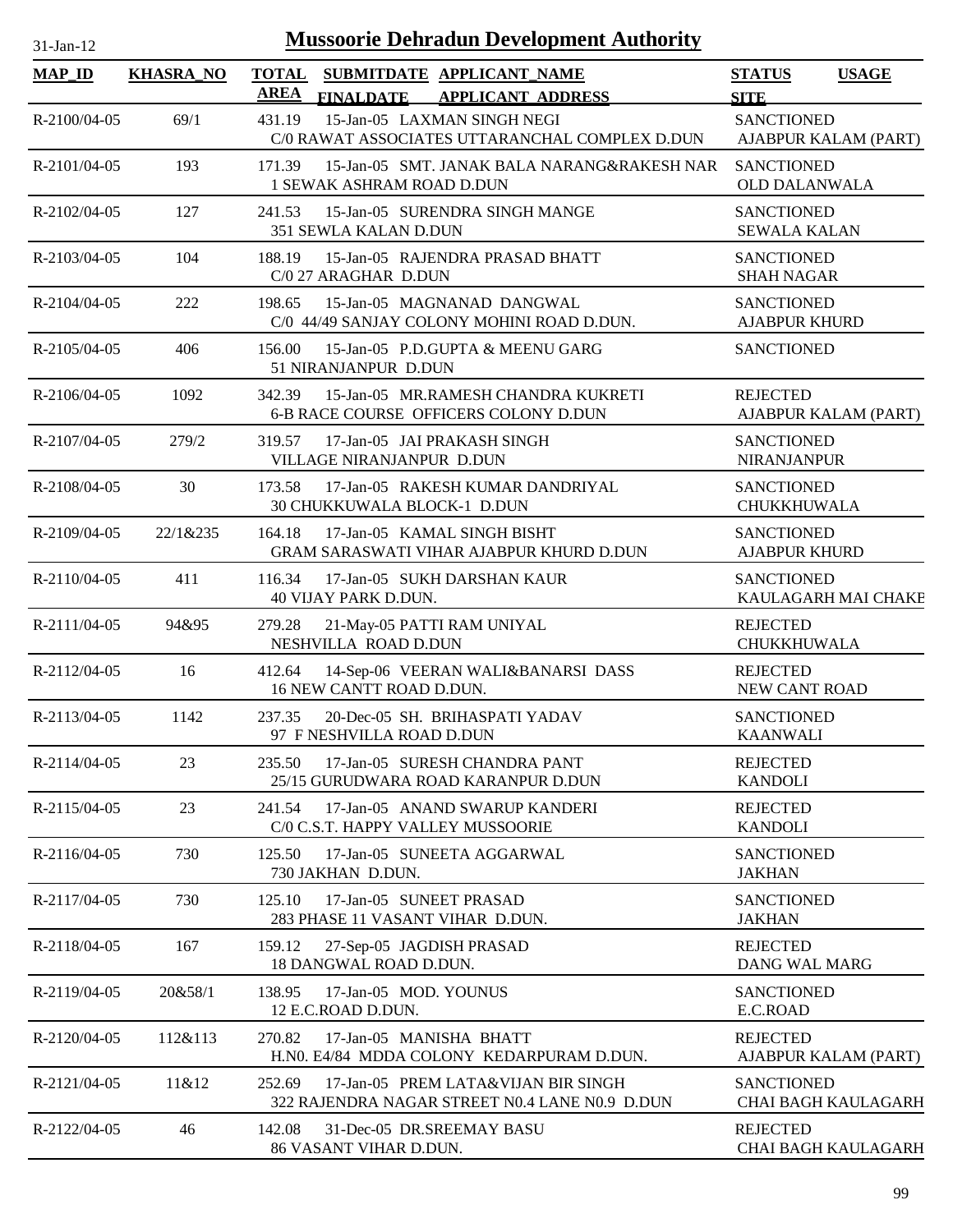| 31-Jan-12           |                  | <b>Mussoorie Dehradun Development Authority</b>                                           |                                              |
|---------------------|------------------|-------------------------------------------------------------------------------------------|----------------------------------------------|
| $MAP$ <sub>ID</sub> | <b>KHASRA_NO</b> | <b>TOTAL</b><br>SUBMITDATE APPLICANT_NAME<br><b>AREA</b><br>FINALDATE APPLICANT ADDRESS   | <b>STATUS</b><br><b>USAGE</b><br><b>SITE</b> |
| R-2123/04-05        | 1563             | 17-Jan-05 SHUK DARSHAN KAUR<br>99.25<br><b>40 VIJAY PARK D.DUN</b>                        | <b>SANCTIONED</b><br><b>KAANWALI</b>         |
| R-2124/04-05        | 165/1239         | 185.30<br>17-Jan-05 REKHA DHYANI<br>C/0 C.P. CHANDOLA DANDA AJABPUR JYOTI VIHAR D.DU      | <b>REJECTED</b><br>AJABPUR KALAM (PART)      |
| R-2125/04-05        | 514              | 411.74<br>17-Jan-05 PUSHPA RAUTELA<br><b>GRAM HARRAWALA D.DUN</b>                         | <b>REJECTED</b><br><b>HARRAWALA</b>          |
| R-2126/04-05        | 131              | 172.87<br>10-May-05 GHANSHYAM TIWARI<br><b>GRAM BADRIPUR D.DUN.</b>                       | <b>REJECTED</b><br><b>BADRIPUR</b>           |
| R-2127/04-05        | 324              | 18-Jan-05 SURESH KUMAR SHARMA<br>225.83<br>305 KARANPUR D.DUN.                            | <b>SANCTIONED</b><br><b>AAMWALA TARLA</b>    |
| R-2128/04-05        | 299              | 18-Jan-05 AJAY PAL<br>123.01<br>124 MAHENDRA VIHAR BALLUPUR ROAD D.DUN                    | <b>SANCTIONED</b><br><b>KAANWALI</b>         |
| R-2129/04-05        | 602              | 18-Jan-05 SMT. PRABHA RATURI<br>187.76<br>T-2B-41 BHAGIRATHIPURAM THDC COLONY D.DUN.      | <b>SANCTIONED</b><br><b>BHARUWALA GRANT</b>  |
| R-2130/04-05        | 12               | 18-Jan-05 SHIV RAM<br>151.35<br>3-B LAXMI ROAD D.DUN                                      | <b>REJECTED</b><br><b>CHAK DALANWALA</b>     |
| R-2131/04-05        | 501              | 18-Jan-05 BALJEET SINGH<br>162.63<br>C/0 S.S.LAMBA WILD LIFE INSTITUTE CHANDER BANI D.DUI | <b>SANCTIONED</b><br><b>BHARUWALA GRANT</b>  |
| R-2132/04-05        | 99&24/1          | 197.64<br>18-Jan-05 JAI PRAKASH<br>99/24/1&12 SINGLE MANDI 11ND D.DUN                     | <b>SANCTIONED</b><br><b>OTHERS</b>           |
| R-2133/04-05        | 57A/5&240/42     | 5-Sep-05 SMT. CHANCHAL DANG&AMIT KUMAR<br>111.57<br>E-39 YUMUNA COLONY D.DUN.             | <b>SANCTIONED</b><br><b>RAJ PUR ROAD</b>     |
| R-2134/04-05        | 90/91            | 87.69<br>18-Jan-05 SURENDRA KUMAR<br>90/91 DANDIPUR MOHALLA D.DUN                         | <b>REJECTED</b><br><b>DANDI PUR MOHLLA</b>   |
| R-2135/04-05        | 1216             | 177.93<br>19-Jan-05 D.R.BAHUGUNA<br>C/0 KUNDAN LAL RAYAL KUNJ VIHAR KARGI D.DUN           | <b>REJECTED</b><br><b>AJABPUR KHURD</b>      |
| R-2136/04-05        | 573              | 334.00<br>19-Jan-05 SITA RAM BAJAJ&KM.PAYAL BAJAJ<br>127 LINE -12 MOHIT NAGAR D.DUN       | <b>SANCTIONED</b><br><b>KAANWALI</b>         |
| R-2137/04-05        | 599              | 19-Jan-05 SH. SUNDER SINGH<br>373.00<br>73 REST CAMP D.DUN.                               | <b>REJECTED</b><br><b>REST CAMP</b>          |
| R-2138/04-05        | 214&215          | 213.58<br>16-Dec-05 SMT.LALTA DEVI<br><b>GRAM HARRAWALA D.DUN</b>                         | <b>SANCTIONED</b><br><b>HARRAWALA</b>        |
| R-2139/04-05        | 1020             | 19-Jan-05 SMT.GEETA RANA<br>247.33<br>C/0 ASHIYANA ASSOCIATES SHAHSTRI NAGAR D.DUN        | <b>REJECTED</b><br><b>NATHANPUR</b>          |
| $R-2140/04-05$      | 196              | 32.71<br>20-Jan-05 SMT. USHA DEVI<br>USHA DEVI GRAM AJABPURKALAN D.DUN                    | <b>REJECTED</b><br>AJABPUR KALAM (PART)      |
| $R-2141/04-05$      | 41               | 20-Jan-05 SH.VIKAS KUMAR VERMA<br>179.54<br>41 KESHAV ROAD D.DUN.                         | <b>SANCTIONED</b><br><b>KESHAV ROAD</b>      |
| R-2142/04-05        | 281/1243         | 369.66<br>20-Jan-05 SH.KAMLA DUTT BHATT<br>281/1243 AJABPUR KALAN D.DUN.                  | <b>SANCTIONED</b><br>AJABPUR KALAM (PART)    |
| R-2143/04-05        | 1563             | 74.02<br>20-Jan-05 GAJENDRA SINGH PUNDIR<br><b>GRAM KANWALI D.DUN</b>                     | <b>SANCTIONED</b><br><b>KAANWALI</b>         |
| $R-2144/04-05$      | 285/2&289        | 359.55<br>22-Jan-05 SH. DEVENDRA BUTOLA<br>R/0 289 JAKHAN D.DUN                           | <b>SANCTIONED</b>                            |
| R-2145/04-05        | 116/1            | 228.26<br>22-Jan-05 SH. ANIL JUYAL<br>C/0 HOTEL GOURAV GANDHI ROAD D.DUN                  | <b>REJECTED</b><br><b>DHARMPUR</b>           |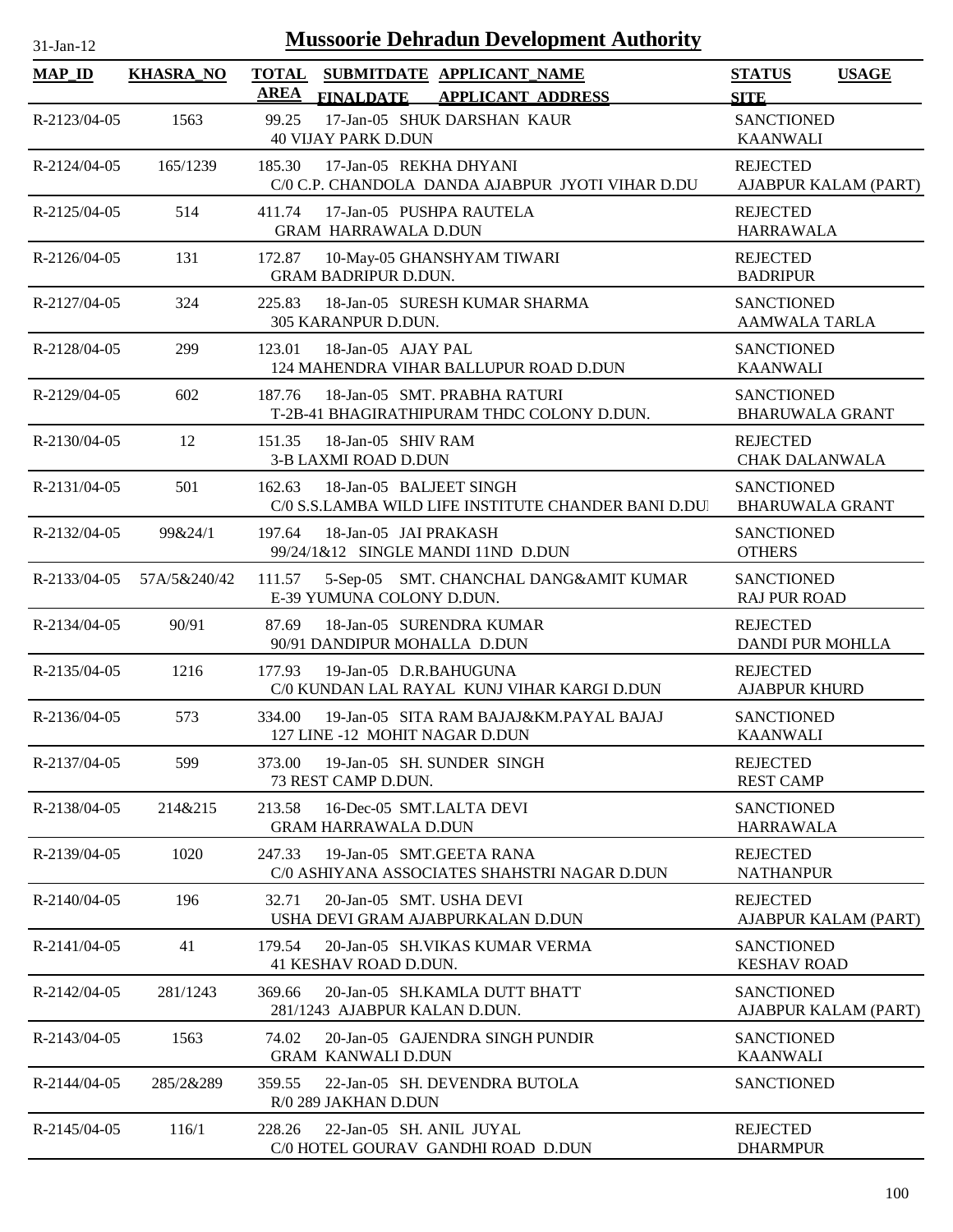| $31$ -Jan-1 |  |
|-------------|--|
|             |  |

| <b>MAP_ID</b>  | <b>KHASRA_NO</b> | <b>TOTAL</b><br>SUBMITDATE APPLICANT NAME<br><b>AREA</b>                                                                         | <b>STATUS</b><br><b>USAGE</b>                     |
|----------------|------------------|----------------------------------------------------------------------------------------------------------------------------------|---------------------------------------------------|
| R-2146/04-05   | 116/1            | <b>FINALDATE</b><br><b>APPLICANT ADDRESS</b><br>140.20<br>22-Jan-05 SH. MADHWA NAND BALUNI<br>C/0 HOTEL GOURAV GANDHI ROAD D.DUN | <b>SITE</b><br><b>REJECTED</b><br><b>DHARMPUR</b> |
| R-2147/04-05   | 18&19            | 24-Jan-05 RAJENDER SINGH GURUNG<br>206.07<br>7 SIDDHARTHA VIHAR KANDOLI D.DUN                                                    | <b>SANCTIONED</b><br>VIJAYPUR HATHI BADKA         |
| R-2148/04-05   | 633              | 24-Jan-05 SMT. SONA<br>399.20<br>R/0 LANE N0-13 NEAR DANGWAL TURNER ROAD D.DUN                                                   | <b>SANCTIONED</b><br><b>MAJRA</b>                 |
| R-2149/04-05   | 65/2             | 24-Jan-05 SH. SATISH KUMAR VERMA<br>298.86<br>20 KESHAV ROAD LUXMAN CHOWK D.DUN                                                  | <b>SANCTIONED</b><br><b>DARSHANI GATE</b>         |
| R-2150/04-05   | 276              | 24-Jan-05 SH.MUKESH KUMAR KAUSHIK<br>256.15<br>P-111/59 YUMUNA COLONY D.DUN                                                      | <b>SANCTIONED</b><br><b>SEWALA KALAN</b>          |
| R-2151/04-05   | 32               | 24-Jan-05 SH. CHANDAN SINGH<br>142.00<br>P/110 VIGYAN VIHAR RAIPUR D.DUN.                                                        | <b>REJECTED</b><br><b>SUNDARWALA</b>              |
| R-2152/04-05   | 161/1            | 161.86<br>12-May-06 SMT. RACHNA TYAGI<br>51 MAIN RAJPUR D.DUN                                                                    | <b>REJECTED</b><br><b>KUTHAL GAON</b>             |
| R-2153/04-05   | 724              | 24-Jan-05 SMT. KAMLA SANGVAAN<br>420.00<br>170 VASANT VIHAR PHASE IST D.DUN                                                      | <b>SANCTIONED</b><br><b>JAKHAN</b>                |
| R-2154/04-05   | 138              | 24-Jan-05 DILIP KUMAR AGGARWAL& CHITWAN AG(REJECTED<br>183.87<br>2 CLEARENCE HOUSE KULDI BAZAR MUSSOORIE                         | <b>SEWALA KALAN</b>                               |
| R-2155/04-05   | 264/275          | 77.66<br>25-Nov-05 SH. NARENDRA KUMAR RASTOGI<br>182 BLOCK-1 CHUKKUWALA D.DUN.                                                   | <b>SANCTIONED</b><br>CHUKKHUWALA                  |
| $R-2156/04-05$ | 53/1             | 150.58<br>25-Jan-05 SMT.VINEETA BHATT<br>53/1 HATHIBARKALA D.DUN                                                                 | <b>SANCTIONED</b><br>HATHIBARKALA                 |
| R-2157/04-05   | 169              | 283.00<br>25-Jan-05 SH. RAMESH CHANDRA BIJALWAN<br>B-163 NEHRU COLONY D.DUN                                                      | <b>REJECTED</b><br>KARGI GRANT (PART)             |
| R-2158/04-05   | 281/2            | 25-Jan-05 SH.SOM PRAKASH PARDIYAL<br>237.00<br>C-10/2 DEAL COLONY RAIPUR ROAD D.DUN                                              | <b>REJECTED</b><br><b>AAMWALA TARLA</b>           |
| R-2159/04-05   | 344              | 25-Jan-05 SH. ZAFAR MEHDI ZAIDI& SYEEDA ZAIDI<br>234.28<br>R/0 RAM HOUSE BARLOWGANJ MUSSOORIE                                    | <b>SANCTIONED</b><br><b>JAKHAN</b>                |
| $R-2160/04-05$ | 125 & 266        | 25-Jan-05 SH. GOVIND GOPAL GARG<br>195.60<br>914 BALLUPUR ROAD DEEPLOK STREETN0-2 D.DUN                                          | <b>SANCTIONED</b><br><b>JAKHAN</b>                |
| $R-2161/04-05$ | 125&266          | 25-Jan-05 SMT. MANJU GARG<br>135.54<br>9/4 BALLUPUR ROAD DEEPLOK STREET N0-2 D.DUN                                               | <b>SANCTIONED</b><br><b>JAKHAN</b>                |
| R-2162/04-05   | 18/1&124         | 184.06<br>25-Jan-05 MANOJ KUMAR AGGARWAL&SONIKA AG<br>2 CLEARENCE HOUSE KULDI BAZAR MUSSOORIE                                    | <b>REJECTED</b><br><b>SINOLA</b>                  |
| R-2163/04-05   | 719              | 167.22<br>25-Jan-05 SH. LAL CHAND<br>61-A PRATAP ROAD SUBHASH NAGAR D.DUN                                                        | <b>SANCTIONED</b><br><b>BHARUWALA GRANT</b>       |
| $R-2164/04-05$ | 484              | 11,396.93<br>16-May-07 ST.JUDES SCHOOL<br>A-CROSS ROAD D.DUN.                                                                    | <b>REJECTED</b><br><b>SEWALA KALAN</b>            |
| R-2165/04-05   | 86               | 212.87<br>25-Jan-05 SH.GYAN CHAND &NARGIS MOHINI<br>D-18 CHANDRA LOK COLONY D.DUN.                                               | <b>SANCTIONED</b><br><b>KARANPUR KHAS</b>         |
| R-2166/04-05   | 8K/7             | 128.83<br>25-Jan-05 SH. RAVI KANT<br><b>KANDOLI D.DUN</b>                                                                        | <b>REJECTED</b><br><b>KANDOLI</b>                 |
| R-2167/04-05   | 1500/4           | 298.85<br>25-Jan-05 SH.RAJIV KUMAR GARG<br><b>GRAM KANWALI D.DUN</b>                                                             | <b>SANCTIONED</b><br><b>KAANWALI</b>              |
| R-2168/04-05   | 26/3             | 25-Jan-05 DR. ANAND PRAKASH GUPTA<br>323.25<br>26/3 BHANDARI BAGH D.DUN                                                          | <b>SANCTIONED</b><br><b>DEHRA KHAS</b>            |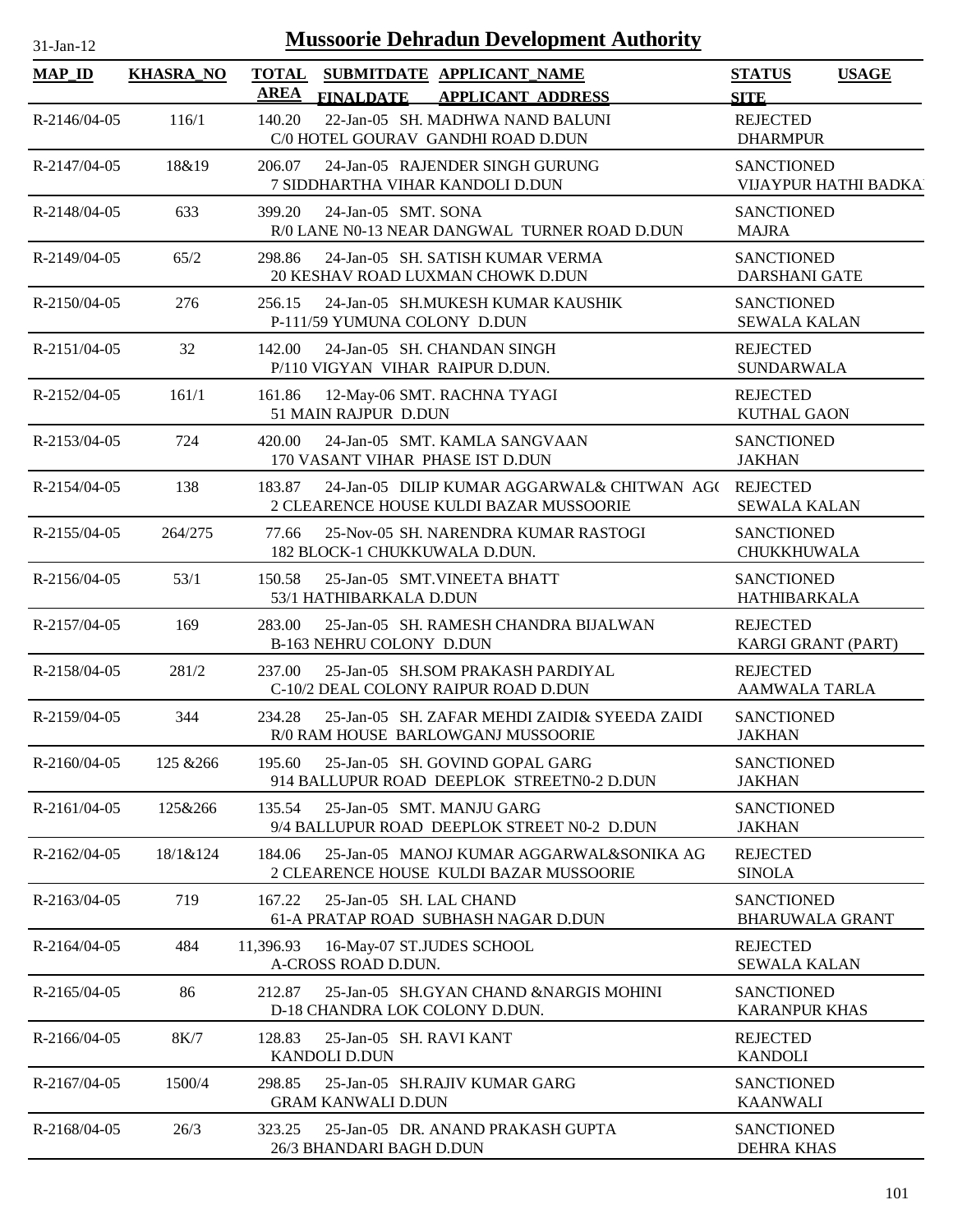| $31-Jan-12$    |                  | <b>Mussoorie Dehradun Development Authority</b>                                                          |                                                 |              |
|----------------|------------------|----------------------------------------------------------------------------------------------------------|-------------------------------------------------|--------------|
| <b>MAP_ID</b>  | <b>KHASRA_NO</b> | <b>TOTAL</b><br>SUBMITDATE APPLICANT_NAME<br><b>AREA</b><br><b>FINALDATE</b><br><b>APPLICANT ADDRESS</b> | <b>STATUS</b><br><b>SITE</b>                    | <b>USAGE</b> |
| R-2169/04-05   | 21               | 27-Jan-05 SH. ANUP KUMAR KUTHARI<br>452.83<br>21 DOBHAL WALA KALIDAS ROAD D.DUN                          | <b>DOBHALWALA</b>                               |              |
| R-2170/04-05   | 105              | 225.00<br>27-Jan-05 BHARTI CELLULAR LTD.<br>16 CHAKRATA ROAD D.DUN                                       | <b>REJECTED</b><br><b>KISHANPUR</b>             |              |
| R-2171/04-05   | 183              | 27-Jan-05 BHARTI CELLULAR LTD.<br>293.52<br><b>16 CHAKRATA ROAD D.DUN</b>                                | <b>REJECTED</b><br><b>MOHKAMPUR KALAM</b>       |              |
| R-2172/04-05   | 13               | 27-Jan-05 SH. A.K.VERMA&NAMEETA VERMA<br>161.89<br>25 NARENDRA VIHAR BALLUPUR ROAD D.DUN.                | <b>SANCTIONED</b><br><b>CHAI BAGH KAULAGARH</b> |              |
| R-2173/04-05   | 11&31/11         | 27-Jan-05 SH. SHIV CHARAN LAL VOHRA<br>173.26<br>R/0 39 RACE COURSE D.DUN                                | <b>SANCTIONED</b><br><b>LITTAN ROAD</b>         |              |
| R-2174/04-05   | 1563             | 112.92<br>27-Jan-05 SH. MUNISH GARG<br>SH. MUNISH GARG LAXMAN PUR VIKAS NAGAR D.DUN.                     | <b>SANCTIONED</b><br><b>KAANWALI</b>            |              |
| R-2175/04-05   | 224/354          | 27-Jan-05 SMT. RAJESHWARI DEVI SEMWAL<br>52.91<br>224/354 OLD DALANWALA D.DUN                            | <b>SANCTIONED</b><br><b>OLD DALANWALA</b>       |              |
| R-2176/04-05   | 393              | 11-Apr-05 SH.SAYED NASEEM HAIDER NAQVI<br>175.65<br>C/0 INDIRA GANDHI MARG NIRANJANPUR D.DUN             | <b>SANCTIONED</b><br><b>NIRANJANPUR</b>         |              |
| R-2177/04-05   | 1684             | 27-Jan-05 SH.BABU LAL UNIYAL&RAMESH DUTT<br>230.01<br>C/0 29 TARUN VIHAR AJABPUR KALAN D.DUN             | <b>REJECTED</b><br><b>AJABPUR KHURD</b>         |              |
| R-2178/04-05   | 184              | 27-Jan-05 SH.PRANAV GILHOTRA<br>230.55<br>C/0 AVINAL COTTAGE KULRI MUSSOORIE                             | <b>SANCTIONED</b><br><b>RAJ PUR ROAD</b>        |              |
| R-2179/04-05   | 608              | 27-Jan-05 SMT.HEMA<br>663.31<br><b>65 BELL ROAD D.DUN</b>                                                | <b>SANCTIONED</b><br><b>BHARUWALA GRANT</b>     |              |
| $R-2180/04-05$ | 319&320          | 186.72<br>27-Jan-05 SH. NIKHIL SHARMA<br>R/0 GRAM JAKHAN D.DUN                                           | <b>SANCTIONED</b>                               |              |
| R-2181/04-05   | 917&1543         | 330.00<br>28-Jan-05 SMT. VIJENDRI RANAWAT<br><b>GRAM AJABPUR KALAN D.DUN</b>                             | <b>SANCTIONED</b><br>AJABPUR KALAM (PART)       |              |
| R-2182/04-05   | 55               | 293.88<br>28-Jan-05 SH.MOHAN SINGH GUSAIN<br>H.NO-C-1/9 TYPE-111 CQLSTATE RAIPUR ROAD D.DUN              | <b>REJECTED</b><br><b>AAMWALA TARLA</b>         |              |
| R-2183/04-05   | $24-C$           | 28-Jan-05 SH. RAJINDER SINGH ARORA<br>273.10<br>24-C LYTTON ROAD SUBHASH ROAD D.DUN.                     | <b>SANCTIONED</b><br><b>LITTAN ROAD</b>         |              |
| R-2184/04-05   | 30&97/56         | 170.99<br>28-Jan-05 SH. SHIV SINGH RAUTELA<br>C/0 DHARAMPUR DANDA NEHRU GRAM D.DUN                       | <b>REJECTED</b><br><b>MOHINI ROAD</b>           |              |
| R-2185/04-05   | 128              | 28-Jan-05 SH. PREM KUMAR SHARMA<br>795.12<br>C-83 SECTOR -3 DEFENCE COLONY D.DUN                         | <b>SANCTIONED</b><br><b>CHAKSHAH NAGAR</b>      |              |
| R-2186/04-05   | 8                | 192.30<br>29-Jan-05 SMT. MOHINI KUMAR<br>8 ARVIND MARG D.DUN.                                            | <b>SANCTIONED</b><br><b>OLD SURVEY ROAD</b>     |              |
| R-2187/04-05   | 1522/1           | 29-Aug-05 SH. DINESH CHANDRA GHILDIYAL&CHAND<br>141.92<br><b>32 RAJ VIHAR SAHARANPUR</b>                 | <b>REJECTED</b><br><b>KAANWALI</b>              |              |
| R-2188/04-05   | 197&669          | 126.81<br>29-Jan-05 SMT.PARUL AHLUWALIA<br>R/0 48-B RACE COURSE D.DUN                                    | <b>SANCTIONED</b>                               |              |
| R-2189/04-05   | 197&669          | 29-Jan-05 SH.INDERJEET SINGH<br>102.29<br>R/0 9-B GOVIND NAGAR RACE COURSE D.DUN                         | <b>SANCTIONED</b>                               |              |
| R-2190/04-05   | 74/2             | 111.47<br>29-Jan-05 SH. PRATAP SINGH CHAUHAN<br>T/11-75 NEW FOREST D.DUN                                 | <b>SANCTIONED</b><br><b>PANDITWARI</b>          |              |
| R-2191/04-05   | 19               | 29-Jan-05 SH. SANJEEV ARORA<br>87.55<br>47-A NATIONAL ROAD LAXMAN CHOWK D.DUN                            | <b>REJECTED</b><br>LOHARWALA                    |              |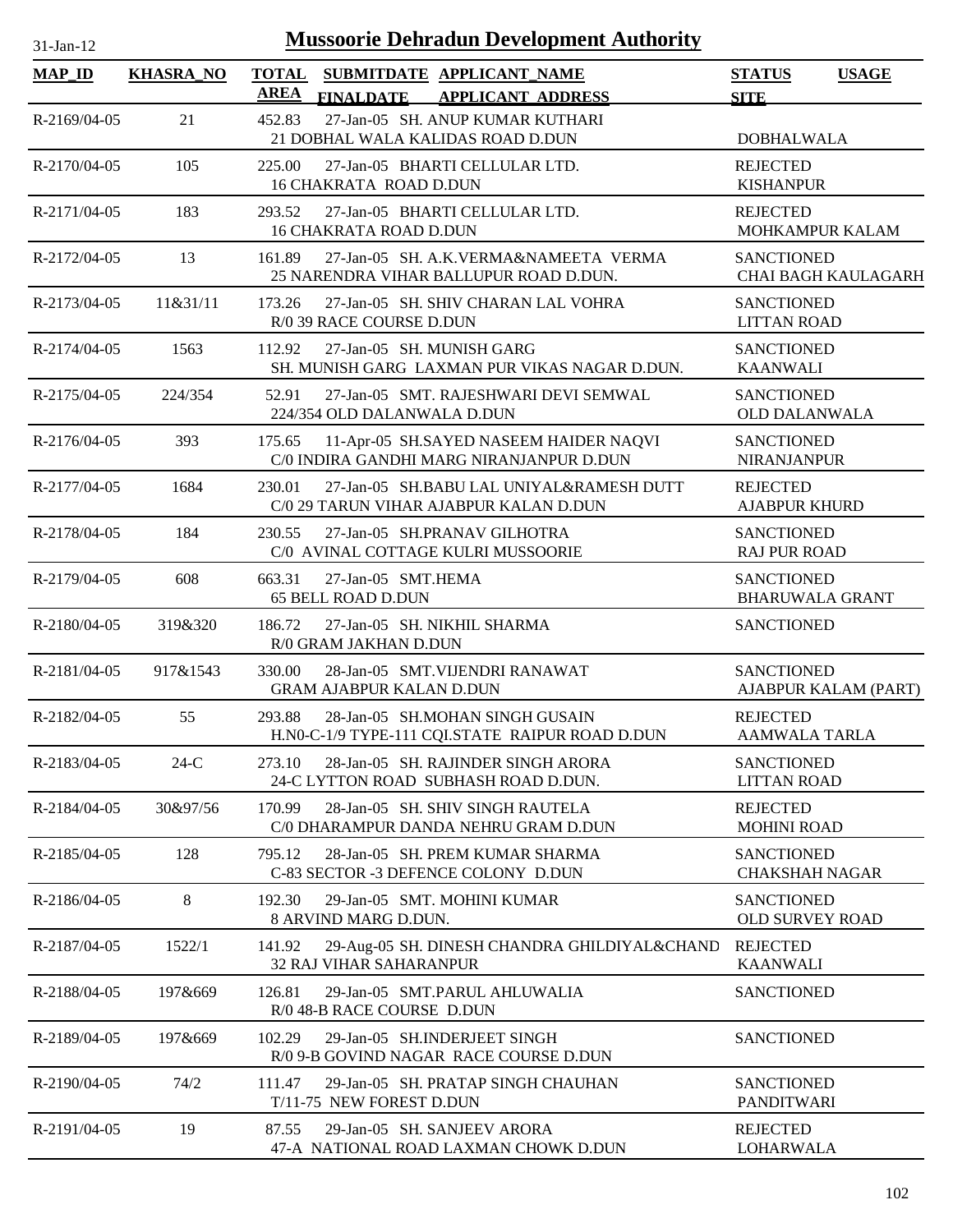| <b>Mussoorie Dehradun Development Authority</b><br>$31$ -Jan-12 |                  |             |                                                                                                                                   |                                                         |                      |
|-----------------------------------------------------------------|------------------|-------------|-----------------------------------------------------------------------------------------------------------------------------------|---------------------------------------------------------|----------------------|
| <b>MAP_ID</b>                                                   | <b>KHASRA_NO</b> | <b>AREA</b> | TOTAL SUBMITDATE APPLICANT NAME                                                                                                   | <b>STATUS</b>                                           | <b>USAGE</b>         |
| R-2192/04-05                                                    | 116              | 298.40      | <b>FINALDATE</b><br><b>APPLICANT ADDRESS</b><br>29-Jan-05 SH. HARINDER SINGH<br>16 HEM KUNJ COLONY STREET N0-1 BALLUPUR ROAD D.DU | <b>SITE</b><br><b>SANCTIONED</b><br><b>SEWALA KALAN</b> |                      |
| R-2193/04-05                                                    | 126/1            | 138.73      | 29-Jan-05 SH. VED PRAKASH<br>C/0 SENO LIGHT DY. TURNER ROAD D.DUN                                                                 | <b>REJECTED</b><br><b>SEWALA KHURD</b>                  |                      |
| R-2194/04-05                                                    | 231/1            | 270.82      | 31-Jan-05 SH. OM PRAKASH BHADULA<br><b>65-D NEW BALLUPUR D.DUN</b>                                                                | <b>SANCTIONED</b><br><b>KAANWALI</b>                    |                      |
| $R - 2195/04 - 05$                                              | 523              | 167.28      | 31-Jan-05 SH.RAJENDRA PRASAD KANDWAL<br>NEELKANTH VIHAR D.DUN                                                                     | <b>SANCTIONED</b><br>HATHIBARKALA                       |                      |
| R-2196/04-05                                                    | 1020             | 329.00      | 31-Jan-05 SH.MANVENDRA SINGH NEGI<br>C/0 D.S.NEGI NEGI BHAWAN VIVEKANAND GRAM JOGIWAI                                             | <b>REJECTED</b><br><b>NATHANPUR</b>                     |                      |
| R-2197/04-05                                                    | 334              | 171.93      | 31-Jan-05 SH.BIRENDER SINGH RANA<br>26 ARYA NAGAR BLOCK -11 D.DUN                                                                 | <b>REJECTED</b><br><b>DHORAN KHAS</b>                   |                      |
| R-2198/04-05                                                    | 335              | 283.46      | 31-Jan-05 SH. C.P. SAKLANI<br>1/10 TEG BAHADHUR ROAD D.DUN                                                                        | <b>SANCTIONED</b><br><b>DHARMPUR</b>                    |                      |
| R-2199/04-05                                                    | 305&214          | 148.87      | 31-Jan-05 SH. RAJ PAL SINGH<br>GIRKHA MILTARY SCHOOL GARHI CANTT D.DUN.                                                           | <b>REJECTED</b><br><b>SEWALA KALAN</b>                  |                      |
| $R-2200/04-05$                                                  | 156              | 191.27      | 31-Jan-05 SH.SUSHIL KUMAR NAUTIYAL<br>225/228 NESHVILLA ROAD D.DUN                                                                | <b>SANCTIONED</b>                                       |                      |
| $R-2201/04-05$                                                  | 126              | 241.91      | 31-Jan-05 SMT. SANTOSH SHARMA&SH. N.L. SHARM<br>CT-111 YUMUNA COLONY D.DUN                                                        | <b>SANCTIONED</b><br><b>MAJRA</b>                       |                      |
| R-2202/04-05                                                    | 393              | 187.87      | 31-Jan-05 SH. NASIR HUSSIAN<br>ADHOIWALA PARAG DAIRY D.DUN                                                                        | <b>SANCTIONED</b><br><b>ADOIWALA</b>                    |                      |
| R-2203/04-05                                                    | 570              | 256.50      | 31-Jan-05 SMT. SHAILA PUNDEER<br>4/116 MATA MANDIR COLONY AJABPUR KALAN D.DUN.                                                    | <b>SANCTIONED</b>                                       | AJABPUR KALAM (PART) |
| $R-2204/04-05$                                                  | 341              | 329.34      | 22-Jun-05 SH.TILAK RAJ BAHAL<br>4- PRAGATI VIHAR DHARAMPUR D.DUN                                                                  | <b>SANCTIONED</b><br><b>JAKHAN</b>                      |                      |
| $R - 2205/04 - 05$                                              | 127              | 221.59      | 31-Jan-05 SH, ANIL BAHUGUNA&OTHERS<br>263 UPPER NATHANPUR D.DUN                                                                   | <b>REJECTED</b>                                         | AJABPUR KALAM (PART) |
| R-2206/04-05                                                    | 127              | 142.20      | $1$ -Feb- $05$<br>SH. ATUL KRISHNA KABIRAJ&MAUSMI KAE<br>C/0 INDIAN PUBLIC SCHOOL RAJAWALA D.DUN                                  | <b>SANCTIONED</b><br><b>KISHANPUR</b>                   |                      |
| R-2207/04-05                                                    | 552              | 257.30      | 1-Feb-05 MOHD.IMRAN<br>MOHD.IMRAN GRAM KARGI GRANT D.DUN                                                                          | <b>REJECTED</b><br><b>KARGI GRANT</b>                   |                      |
| R-2208/04-05                                                    | 58/54            | 408.09      | 1-Feb-05 SH.SWARNJEET SINGH &OTHERS<br><b>20 PATEL NAGAR D.DUN</b>                                                                | <b>SANCTIONED</b><br>PATEL NAGAR                        |                      |
| R-2209/04-05                                                    | 219/2            | 248.30      | 1-Feb-05 SMT. PRAMILA RAWAT<br><b>GRAM MAJRA P.0. IIP D.DUN</b>                                                                   | <b>REJECTED</b><br><b>MAJRI NAFI</b>                    |                      |
| R-2210/04-05                                                    | 489              | 99.68       | 1-Feb-05 SH. ASHOK KUMAR<br>H.NO.4 DOOR METRI YUMUNA COLONY D.DUN.                                                                | <b>REJECTED</b><br><b>NIRANJANPUR</b>                   |                      |
| R-2211/04-05                                                    | 567              | 247.46      | 1-Feb-05 SMT MEERA<br>53/8 RAJPUR ROAD D.DUN                                                                                      | <b>SANCTIONED</b><br><b>JAKHAN</b>                      |                      |
| R-2212/04-05                                                    | 870/2            | 370.66      | 1-Feb-05 SMT. MANJU SHARMA<br>4/1 PARK ROAD D.DUN                                                                                 | <b>SANCTIONED</b><br>AAMWALA TARLA                      |                      |
| R-2213/04-05                                                    | 1409             | 234.71      | 1-Feb-05 SH.SATISH CHANDER MITTAL<br>PRAKESH BHAWAN NIRANJANPUR D.DUN                                                             | <b>SANCTIONED</b><br><b>KAANWALI</b>                    |                      |
| R-2213/04-05-EX                                                 | 1409             | 0.00        | 2-Mar-10 SH.SATISH CHANDER MITTAL<br>PRAKESH BHAWAN NIRANJANPUR D.DUN                                                             | <b>SANCTIONED</b><br><b>KAANWALI</b>                    | Home                 |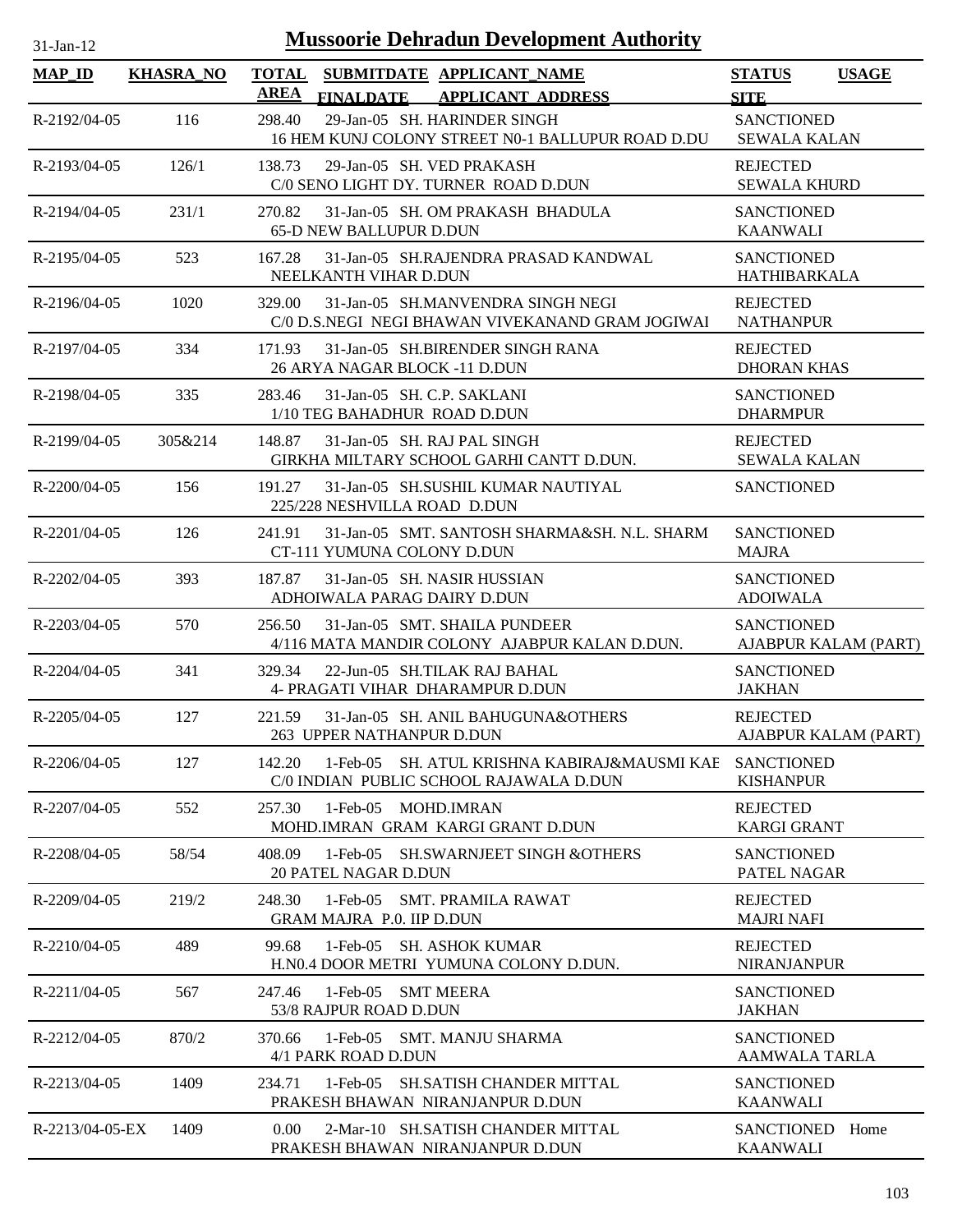| $31$ -Jan-1 |  |
|-------------|--|
|             |  |

| <b>MAP_ID</b>   | <b>KHASRA_NO</b> | <b>AREA</b> | TOTAL SUBMITDATE APPLICANT_NAME<br><b>FINALDATE</b><br><b>APPLICANT ADDRESS</b>             | <b>STATUS</b><br><b>USAGE</b><br><b>SITE</b> |
|-----------------|------------------|-------------|---------------------------------------------------------------------------------------------|----------------------------------------------|
| R-2213/04-05-EX | 1409             | 0.00        | 17-Mar-11 SH.SATISH CHANDER MITTAL<br>PRAKESH BHAWAN NIRANJANPUR D.DUN                      | SANCTIONED<br>Home<br><b>KAANWALI</b>        |
| R-2214/04-05    | 454              | 123.61      | 1-Feb-05 SMT. KANTA BAGGA<br>56/1 GURU ROAD D.DUN                                           | <b>SANCTIONED</b><br><b>KAANWALI</b>         |
| R-2215/04-05    | 288              | 810.00      | $1-Feb-05$<br><b>SH. VIKRAM BAHADUR THAKUR</b><br>56 MEEDO SHOPPING COMPLEX D.DUN           | <b>SANCTIONED</b><br><b>SEWALA KALAN</b>     |
| $R-2216/04-05$  | 1452             | 88.82       | 1-Feb-05 SMT.PRITAM KAUR<br>90 D.L.ROAD D.DUN                                               | <b>SANCTIONED</b><br>AJABPUR KALAM (PART)    |
| R-2217/04-05    | 832              | 194.98      | SH. SURENDRA SINGH GURUNG<br>$2-Jan-06$<br>SURENDRA SINGH JALI GAON BELL ROAD D.DUN         | <b>SANCTIONED</b><br><b>BHARUWALA GRANT</b>  |
| R-2218/04-05    | 158              | 418.21      | 1-Feb-05 SH.MAHESHWRA NAND UPADHYAY<br>79 NEHRU GRAM D.DUN                                  | <b>REJECTED</b><br><b>NATHANPUR</b>          |
| R-2219/04-05    | 40               | 149.05      | 13-Dec-05 SH. JAGMOHAN SINGH RAWAT<br>40 BRAHMA WALA SHASTRADHARA D.DUN                     | <b>SANCTIONED</b><br><b>BRAHAMA WALA</b>     |
| R-2219/04-05-EX | 40               | 0.00        | 31-Dec-10 SH. JAGMOHAN SINGH RAWAT<br>40 BRAHMA WALA SHASTRADHARA D.DUN                     | SANCTIONED Home<br><b>BRAHAMA WALA</b>       |
| R-2220/04-05    | 343              | 102.74      | 15-Apr-05 SH. SOMNATH BASU<br>195 DOON VIHAR D.DUN.                                         | <b>SANCTIONED</b><br>HATHIBARKALA            |
| R-2221/04-05    | 24               | 325.28      | 1-Feb-05 SH. INDRA JIT DHINGRA<br>9/1 NEMI ROAD D.DUN                                       | <b>SANCTIONED</b><br><b>NEMI ROAD</b>        |
| R-2222/04-05    | 156              | 662.19      | 1-Feb-05 SMT.PUSHPA RAWAT<br>C-2/59 DEFENCE COLONY D.DUN                                    | <b>SANCTIONED</b>                            |
| R-2223/04-05    | 9&31             | 163.86      | 15-Sep-05 SH. SHRI KRISHAN PANT<br>C/0 D.P.BHATT L2/69 KADERPURAM D.DUN                     | <b>SANCTIONED</b><br><b>KEDARPUR</b>         |
| R-2224/04-05    | 71               | 211.38      | 2-Feb-05 SH. B.D.SHARMA<br>H.N0. D2/3 CQAI. STATE LADPUR D.DUN                              | <b>SANCTIONED</b><br><b>AJABPUR KHURD</b>    |
| R-2225/04-05    | 321              | 178.72      | SH. DEVENDRA PURI&SANGEETA PURI<br>$2$ -Feb- $05$<br>56 MEEDO COMPLEX SHAHRANPUR ROAD D.DUN | <b>REJECTED</b><br><b>BADRIPUR</b>           |
| R-2226/04-05    | 56               | 97.06       | 2-Feb-05 SH. SHARAD PAWAR&SUNEETI PAWAR<br>204 DOON VIHAR D.DUN.                            | <b>SANCTIONED</b><br><b>RAJ PUR ROAD</b>     |
| R-2227/04-05    | 30               | 318.67      | $2$ -Feb-05<br>SH.PRATAP SINGH KHATANA<br>76/117 SAKET RAJPUR ROAD D.DUN                    | <b>SANCTIONED</b><br><b>RAJ PUR ROAD</b>     |
| R-2228/04-05    | 49/1             | 186.09      | $2$ -Feb-05<br><b>SH. VED PAL SINGH</b><br>C/0 NIRMATA HOTEL HIM PALACE HARIDWAR ROAD D.DU  | <b>SANCTIONED</b><br><b>ADOIWALA</b>         |
| R-2229/04-05    | 141              | 237.70      | $2$ -Feb-05<br>MOHD. YAMIN SABRI<br>H.NO. A-2537 I.D.P.L. RISIKASH                          | <b>REJECTED</b><br><b>SEWALA KALAN</b>       |
| R-2230/04-05    | 224/1242         | 263.48      | $2$ -Feb-05<br><b>SH. J.K.KUMAR</b><br>PRAGATI VIHAR AJABPUR KALAN D.DUN                    | <b>SANCTIONED</b><br>AJABPUR KALAM (PART)    |
| R-2231/04-05    | 18               | 225.74      | $2$ -Feb-05<br><b>SH. RAJEEV TANDON</b><br>216 LUNIA MOHALLA D.DUN                          | <b>SANCTIONED</b><br><b>INDER ROAD</b>       |
| R-2232/04-05    | 181/1            | 171.09      | 2-Feb-05 SH. VIR SINGH<br>C/0 27 ARAGHAR D.DUN                                              | <b>REJECTED</b><br>MOHABBEWALA (PART)        |
| R-2233/04-05    | 898              | 178.00      | $2$ -Feb-05<br><b>SH. MANOJ KUMAR</b><br>A-6 JAL NIGAM COLONY SEEMADWAR D.DUN               | <b>REJECTED</b><br><b>KAANWALI</b>           |
| R-2234/04-05    | 62/52            | 304.83      | SH. KAMAL KUMAR CHAWLA&PADMA RAN<br>$2$ -Feb- $05$<br>62/57 PNB ENCLAVE SEWLA KALAN D.DUN   | <b>SANCTIONED</b><br><b>SEWALA KALAN</b>     |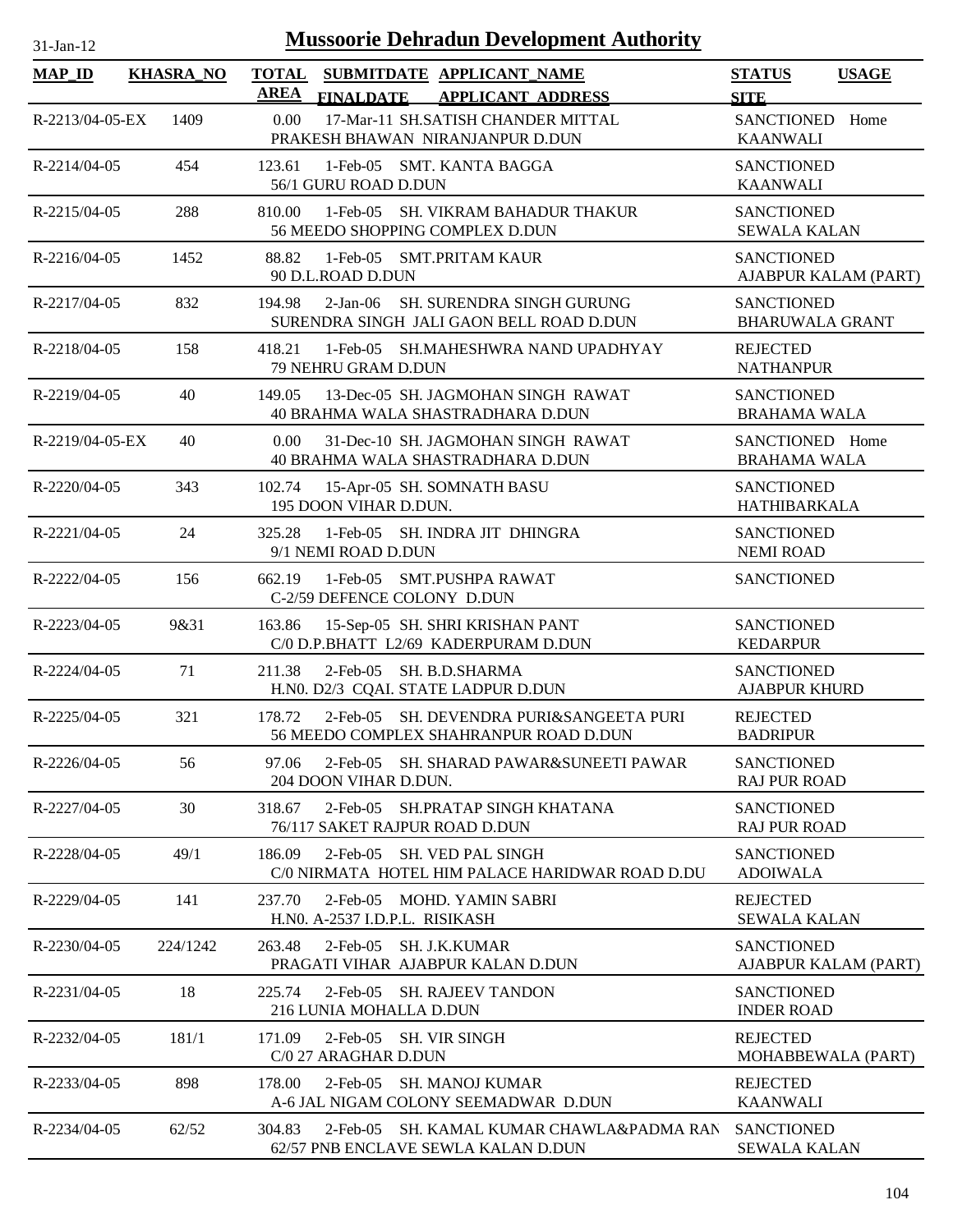| $31$ -Jan-12       | <b>Mussoorie Dehradun Development Authority</b> |                                                                                                          |                                              |
|--------------------|-------------------------------------------------|----------------------------------------------------------------------------------------------------------|----------------------------------------------|
| <b>MAP ID</b>      | <b>KHASRA_NO</b>                                | <b>TOTAL</b><br>SUBMITDATE APPLICANT_NAME<br><b>AREA</b><br><b>FINALDATE</b><br><b>APPLICANT ADDRESS</b> | <b>USAGE</b><br><b>STATUS</b><br><b>SITE</b> |
| R-2235/04-05       | 785                                             | 2-Feb-05 SH. SUBHASH CHANDRA CHAWLA<br>278.81<br>SUBHASH NAGAR D.DUN                                     | <b>SANCTIONED</b><br><b>MAJRA</b>            |
| R-2236/04-05       | 498                                             | 2-Feb-05 SH.ASHOK KUMAR SHARMA<br>357.06<br>NEHRU VIHAR NIRANJANPUR D.DUN                                | <b>SANCTIONED</b>                            |
| R-2237/04-05       | 388&389                                         | 2-Feb-05 SH PREM SINGH PANWAR<br>276.93<br>109 PUSHP VIHAR AJABPUR KALAN DHARAMPUR D.DUN                 | <b>SANCTIONED</b><br>AJABPUR KALAM (PART)    |
| R-2238/04-05       | 372                                             | 713.14<br>2-Feb-05 SH JAGDISH LAL<br>372 NIRANJANPUR D.DUN                                               | <b>REJECTED</b><br><b>NIRANJANPUR</b>        |
| R-2239/04-05       | 87/34                                           | 138.00<br>2-Feb-05 SH SANJAY SHARMA<br>250 LAKHI BAGH D.DUN                                              | <b>SANCTIONED</b><br><b>TYAGI ROAD</b>       |
| $R - 2240/04 - 05$ | 272/1                                           | 83.14<br>2-Feb-05 SH, MAHESH KUMAR<br><b>8 KALI MANDIR ENCLAVE D.DUN</b>                                 | <b>SANCTIONED</b><br><b>NIRANJANPUR</b>      |
| R-2241/04-05       | 384&385                                         | 166.05<br>2-Feb-05 SH RAMESH SINGH RAWAT<br>P-11/130 YUMUNA COLONY D.DUN                                 | <b>REJECTED</b><br><b>BAAMANWALA</b>         |
| R-2242/04-05       | 67/1                                            | 173.51<br>2-Feb-05 SH, MANOHAR NAUTIYAL<br><b>6 BANK COLONY ADHOIWALA D.DUN</b>                          | <b>REJECTED</b><br><b>AAMWALA TARLA</b>      |
| R-2243/04-05       | 439                                             | 347.13<br>3-Feb-05 SH. K.B. KULSHRESTHA<br>C/0 SH. MAHESH CHAUDHARY SARASWATI VIHAR D.DUN                | <b>REJECTED</b><br><b>DHORAN KHAS</b>        |
| R-2244/04-05       | 115                                             | 3-Feb-05 SMT. SUNITA PUNDIR<br>250.77<br>87 RAJPUR ROAD D.DUN                                            | <b>REJECTED</b><br><b>KARANPUR KHAS</b>      |
| R-2245/04-05       | 112/88                                          | 339.03<br>12-Dec-06 SH. PRADEEP SHARMA&CHANDRA LEKHA<br>78 OFFICERS BASE CAMP, YAMUNA COLONY, DEHRADUN P | <b>SANCTIONED</b><br><b>HATHIBARKALA</b>     |
| R-2246/04-05       | 12                                              | 3-Feb-05 SH. JASVEER SINGH<br>182.20<br>C/0 NIRMATA HOTEL HIM PALACE HARIDWAR ROAD D.DU                  | <b>SANCTIONED</b><br><b>CHANDER ROAD</b>     |
| R-2247/04-05       | 180                                             | 3-Feb-05 SH. BRIJ MOHAN SHARMA<br>142.10<br>21 ASHIMA VIHAR TURNER ROAD D.DUN                            | <b>SANCTIONED</b><br><b>SEWALA KHURD</b>     |
| $R-2247/04-05-EX$  | 180                                             | 0.00<br>22-Mar-10 SH. BRIJ MOHAN SHARMA<br>21 ASHIMA VIHAR TURNER ROAD D.DUN                             | SANCTIONED Home<br><b>SEWALA KHURD</b>       |
| R-2248/04-05       | 129                                             | 153.29<br>3-Feb-05 SH. ANIL KUMAR<br><b>GRAM ADHOIWALA D.DUN</b>                                         | <b>SANCTIONED</b><br><b>ADOIWALA</b>         |
| R-2249/04-05       | 49                                              | 3-Feb-05 SH. BISHWAMBHAR DUTT MAITHANI<br>164.81<br><b>41 SALAWALA D.DUN</b>                             | <b>SANCTIONED</b>                            |
| R-2250/04-05       | 92&95                                           | 3-Feb-05 SH. HARENDRA SINGH<br>143.13<br><b>6 DHAK PATTI RAJPUR ROAD D.DUN</b>                           | <b>SANCTIONED</b>                            |
| R-2251/04-05       | 336                                             | 3-Feb-05 SMT. SAROJ BISHT<br>170.28<br>LANE N0-1 TURNER ROAD D.DUN                                       | <b>REJECTED</b><br><b>DHORAN KHAS</b>        |
| R-2252/04-05       | 33/59/1                                         | 1.993.22<br>3-Feb-05 SH. R.R. RAI&PUSHPA RAI<br>60/30 VIR GIR WALI RAJPUR D.DUN                          | <b>SANCTIONED</b><br>VIRGIRWALI RAJPUR       |
| R-2253/04-05       | 52/4                                            | 418.50<br>3-Feb-05 SMT. MEETA MEHTA<br>52/4 HARIDWAR ROAD D.DUN.                                         | <b>REJECTED</b><br><b>HARIDWAR ROAD</b>      |
| R-2254/04-05       | 744                                             | 120.42<br>3-Feb-05 SH. SURESH CHANDER<br>97 GUSHI GALI D.DUN.                                            | <b>SANCTIONED</b><br>AJABPUR KALAM (PART)    |
| R-2255/04-05       | 126                                             | 3-Feb-05 SH.RAKESH NAINWAL<br>162.58<br>C/0 KATARIA ASSOCIATES 31/1 RACE COURSE D.DUN                    | <b>SANCTIONED</b>                            |
| R-2256/04-05       | 13/2                                            | 148.70<br>10-Apr-06 SH.PARSOTAM LAL BEHL<br>13/2 PRAKASH NAGAR D.DUN                                     | <b>SANCTIONED</b><br><b>IDGAH</b>            |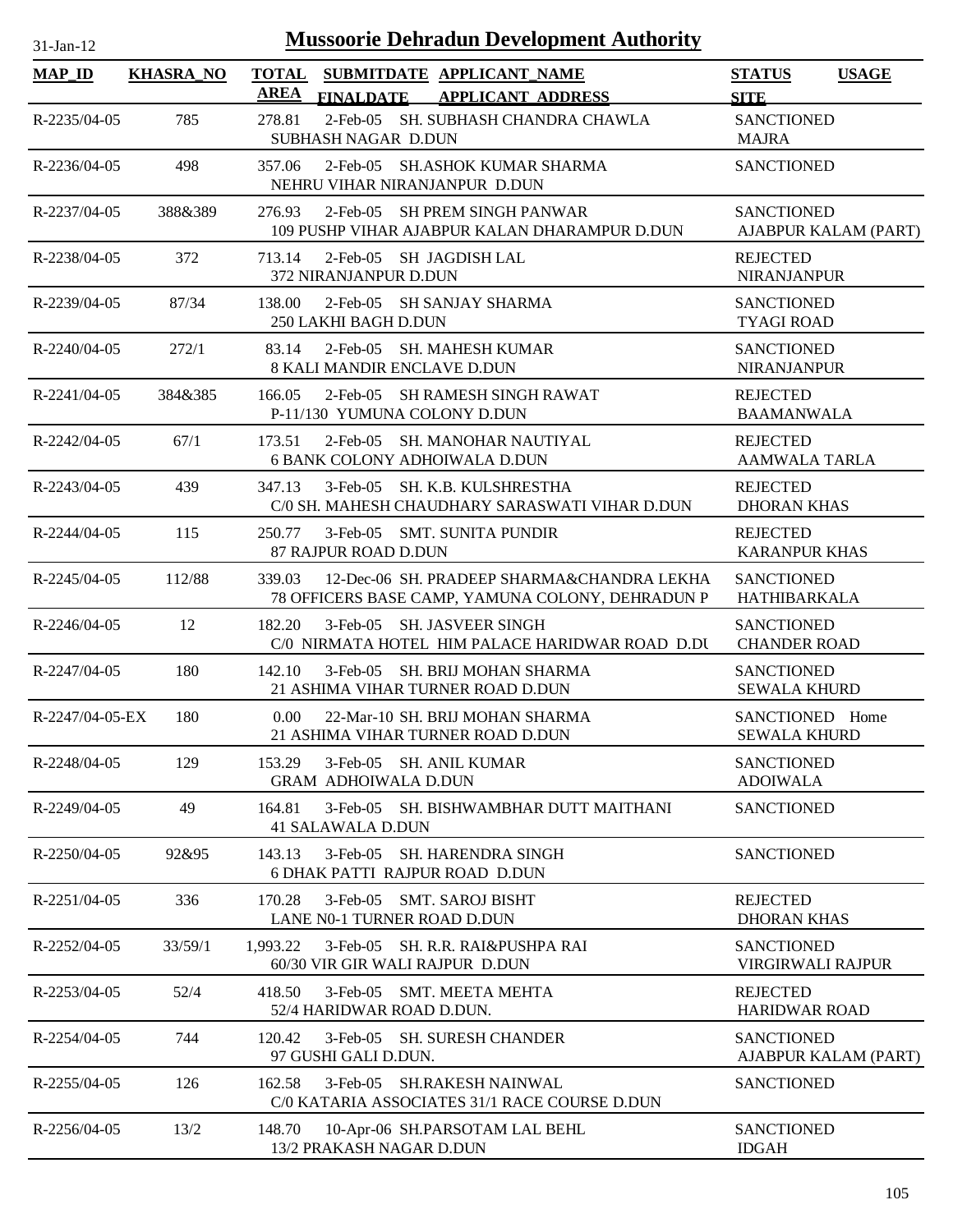| $31$ -Jan-12       |                  | <b>Mussoorie Dehradun Development Authority</b>                                                          |                                            |                      |
|--------------------|------------------|----------------------------------------------------------------------------------------------------------|--------------------------------------------|----------------------|
| <b>MAP_ID</b>      | <b>KHASRA_NO</b> | <b>TOTAL</b><br>SUBMITDATE APPLICANT NAME<br><b>AREA</b><br><b>FINALDATE</b><br><b>APPLICANT ADDRESS</b> | <b>STATUS</b><br><b>SITE</b>               | <b>USAGE</b>         |
| R-2257/04-05       | 118              | 208.13<br>4-Feb-05 SH. GURU PRASHAD THAPLIYAL<br>NEHRU COLONY RISPANANAGAR H-BLOCK NEAR HANUMA           | <b>REJECTED</b>                            | AJABPUR KALAM (PART) |
| R-2258/04-05       | 289              | 4-Feb-05 SH.DINESH CHANDRA MAITHANI<br>226.00<br>76/3 GRAM HATHIBARKALA D.DUN                            | <b>SANCTIONED</b><br><b>HATHIBARKALA</b>   |                      |
| R-2259/04-05       | 1174/1           | 4-Feb-05 SMT. SHIKHA<br>110.82<br>10 RAM VIHAR D.DUN                                                     | <b>GADHI</b> (PART)                        |                      |
| $R-2260/04-05$     | 476              | 358.16<br>4-Feb-05 SMT. CHANDRA DEVI SEMWAL<br>C/0 27 ARAGHAR D.DUN                                      | <b>SANCTIONED</b><br><b>AJABPUR KHURD</b>  |                      |
| $R-2261/04-05$     | 899              | 4-Feb-05 SMT. LALITA DEVI&HEERA LAL<br>199.50<br>578 INDIRA NAGAR COLONY D.DUN                           | <b>SANCTIONED</b><br><b>KAANWALI</b>       |                      |
| R-2262/04-05       | 42/1             | 250.83<br>6-Jun-06 SH. R.K.JAIN&M.K.JAIN<br>42/1 KANWALI D.DUN                                           | <b>REJECTED</b><br><b>KAANWALI</b>         |                      |
| $R - 2263/04 - 05$ | 508              | 22-Jan-07 SH. DINESH KUMAR WALIA<br>412.45<br>3 TURNER ROAD D.DUN                                        | <b>REJECTED</b><br><b>MAJRA</b>            |                      |
| $R-2264/04-05$     | 50               | 4-Feb-05 SH. ISHWAR PRASHAD<br>185.77<br>50 D.L.ROAD D.DUN                                               | <b>SANCTIONED</b><br>D.L.ROAD              |                      |
| $R-2265/04-05$     | 261              | 4-Feb-05 DR. A.K. VERMA<br>182.39<br>C-18 KRISHAN VIHAR JAKHAN D.DUN                                     | <b>REJECTED</b><br><b>JAKHAN</b>           |                      |
| $R-2266/04-05$     | 16/2             | 3-Apr-06 SH. AMIT MITTAL<br>746.74<br><b>40 TAGORE VILLA D.DUN</b>                                       | <b>SANCTIONED</b><br><b>NEW ROAD</b>       |                      |
| R-2267/04-05       | 28               | 4-Feb-05 S.DIDAR SINGH<br>137.62<br>36/1 MOHINI ROAD D.DUN                                               | <b>SANCTIONED</b>                          |                      |
| R-2268/04-05       | 28               | 139.07<br>4-Feb-05 SMT. SURJEET KAUR<br>89 RACE COURSE D.DUN                                             | <b>SANCTIONED</b>                          |                      |
| R-2269/04-05       | 5                | 4-Feb-05 SH.KAILASH NARAYAN BANSAL<br>232.34<br>56 MEEDO SHOPPING COMPLEX D.DUN                          | <b>SANCTIONED</b>                          |                      |
| R-2270/04-05       | 153&154          | 720.00<br>4-Feb-05 SMT.RUKHSANA UMAR<br>56 MEEDO COMPLEX D.DUN                                           | <b>SANCTIONED</b>                          |                      |
| R-2271/04-05       | 216              | 5-Feb-05 SMT. RAJMATI RANA<br>315.41<br>E- BLOCK SARASWATI VIHAR AJABPUR KHURD D.DUN                     | <b>SANCTIONED</b><br><b>AJABPUR KHURD</b>  |                      |
| R-2272/04-05       | 164              | 274.95<br>$5$ -Feb-05<br>SH. JASBIR SINGH KOHLI<br>160/2 RACE COURSE D.DUN                               | <b>SANCTIONED</b><br><b>RACE COURSE</b>    |                      |
| R-2273/04-05       | 358/1            | 353.16<br>$5$ -Feb $-05$<br><b>SH. A.M.KHAN</b><br>358/1 RAJENDRA NAGAR STREET N0.4 LANE NO.6 KAULAGE    | <b>SANCTIONED</b><br><b>RAJENDAR NAGAR</b> |                      |
| R-2274/04-05       | 101/1            | 65.90<br>5-Feb-05<br><b>SMT.BEENA BHATIA</b><br>101 CHANDER NAGAR D.DUN                                  | <b>SANCTIONED</b>                          |                      |
| R-2275/04-05       | 414              | 357.86<br>$7$ -Feb-05<br>SMT.CHANDRA SHEEL SAXENA&OTHERS<br>B-20/B ONGC COLONY D.DUN                     | <b>REJECTED</b><br><b>DHAKPATTI</b>        |                      |
| R-2276/04-05       | 739              | $7$ -Feb- $05$<br>SH. PRADEEP JAIN<br>97.54<br><b>16 LAKHI BAGH D.DUN</b>                                | <b>REJECTED</b><br><b>BHARUWALA GRANT</b>  |                      |
| R-2277/04-05       | 359              | 282.33<br>$7$ -Feb-05<br><b>SMT. KAMLESH RAWAT</b><br>72/2 BHANDARI BAGH D.DUN                           | <b>REJECTED</b><br><b>AJABPUR KHURD</b>    |                      |
| R-2278/04-05       | 1174/1           | 110.82<br>7-Feb-05<br><b>SH. NARENDAR KUMAR</b><br>744 RAJENDRA NAGAR D.DUN.                             | <b>SANCTIONED</b><br><b>GADHI (PART)</b>   |                      |
| R-2279/04-05       | 1261             | $7$ -Feb-05<br>SH.PRADEEP KUMAR GUPTA& VASUNDHR<br>119.56<br>60 MOHIT VIHAR GMS.ROAD D.DUN               | <b>SANCTIONED</b>                          |                      |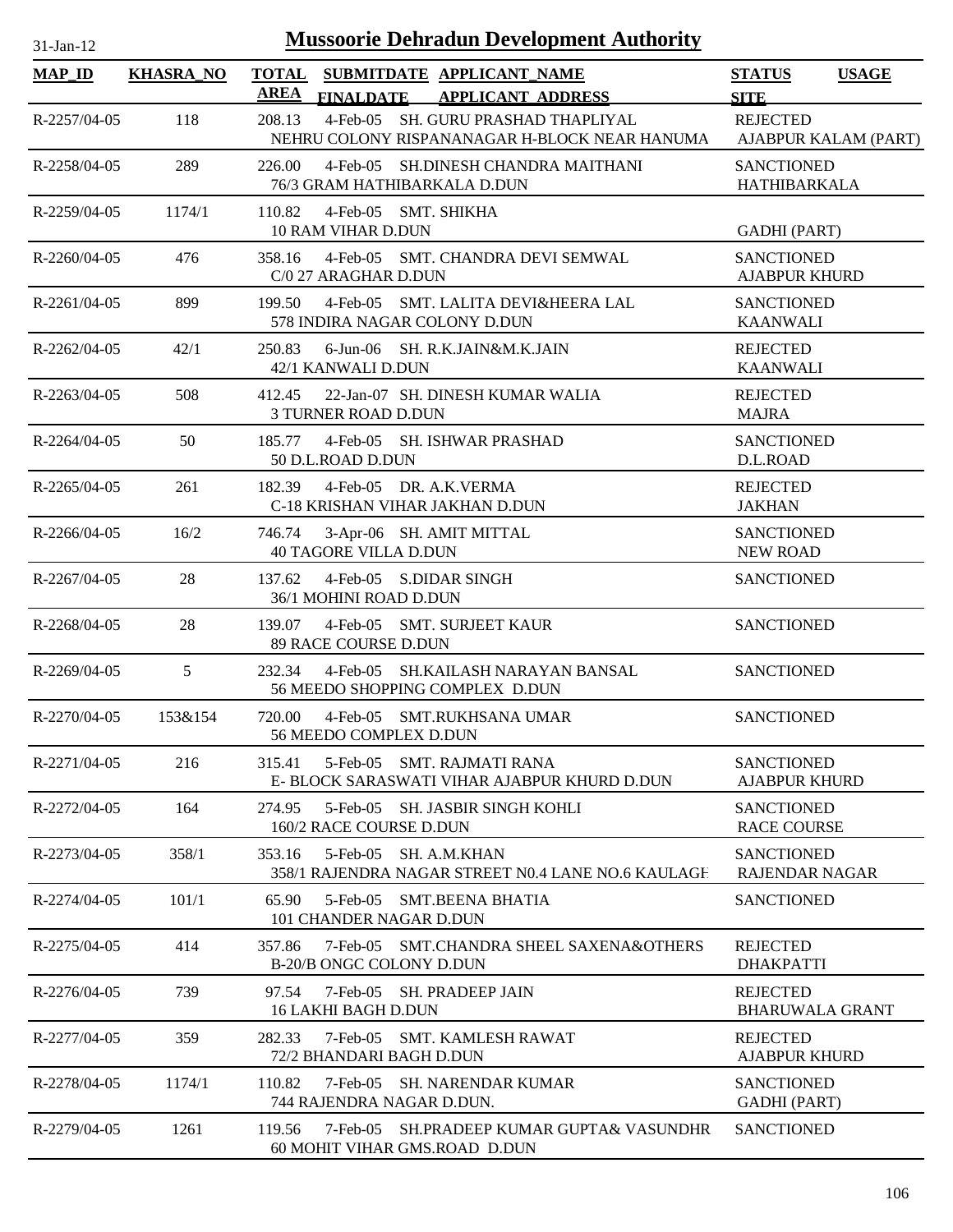| $31$ -Jan-12             |                      | <b>Mussoorie Dehradun Development Authority</b>                                                     |                                                |
|--------------------------|----------------------|-----------------------------------------------------------------------------------------------------|------------------------------------------------|
| $MAP$ ID                 | <b>KHASRA_NO</b>     | <b>TOTAL</b><br>SUBMITDATE APPLICANT NAME<br><b>AREA</b><br>FINALDATE APPLICANT ADDRESS             | <b>USAGE</b><br><b>STATUS</b><br><b>SITE</b>   |
| R-2280/04-05             | 141                  | 7-Feb-05 SH S.C.JOSHI<br>164.53<br>168/1 DOBHAL WALA D.DUN                                          | <b>SANCTIONED</b>                              |
| R-2281/04-05             | 65/32/2              | 306.22<br>7-Feb-05 SMT. DHANESWARI DHYANI<br>65/32/2 DHARAMPUR D.DUN                                | <b>SANCTIONED</b><br><b>DHARMPUR</b>           |
| R-2282/04-05             | 4&77                 | 196.10<br>7-Feb-05 SH. NEERAJ GUPTA<br><b>4 CHAKRATA ROAD D.DUN</b>                                 | <b>SANCTIONED</b><br><b>CHAKRATA ROAD</b>      |
| R-2283/04-05             | 491/1                | 7-Feb-05 SMT. BALWINDER KAUR<br>100.00<br>15 KASMIRI COLONY NIRANJANPUR D.DUN.                      | <b>SANCTIONED</b><br><b>NIRANJANPUR</b>        |
| R-2284/04-05             | 491/1                | 7-Feb-05 SH. SHAMSHER SINGH<br>96.10<br>75 KASHMIRI COLONY NIRANJANPUR D.DUN                        | <b>SANCTIONED</b><br><b>NIRANJANPUR</b>        |
| R-2285/04-05             | 64                   | 199.10<br>7-Feb-05 SH. MADAN MOHAN SINGH NEGI<br>G-21 HATHIBARKALA ESTATE SURVEY COLONY D.DUN       | <b>REJECTED</b><br><b>AAMWALA TARLA</b>        |
| R-2286/04-05             | 217                  | 7-Feb-05 SH. MANOJ BADOLA<br>199.42<br>A-34 SHIVLOK COLONY RAIPUR ROAD D.DUN                        | <b>SANCTIONED</b><br><b>ADOIWALA</b>           |
| R-2287/04-05             | 4                    | 7-Feb-05 SH. BRIJ MOHAN GUPTA<br>260.12<br>A-6 JANPATH SHOPPING COMPLEX BINDAL BRIDGE D.DUN         | <b>SANCTIONED</b><br>KHURBURA MOHALLA          |
| R-2288/04-05             | 169                  | 5-Jul-07<br>1,564.00<br>JAN KALYAN NYAS SOCIETY<br>38 ARHAT BAZAR D.DUN                             | <b>SANCTIONED</b><br><b>DHARMPUR</b>           |
| R-2289/04-05             | $19-B$               | 8-Feb-05 SH.NOEL SUSHIL ISMILE&NEERA NOEL<br>100.00<br>1194 INDIRA NAGAR COLONY D.DUN.              | <b>SANCTIONED</b><br><b>KALI DAS ROAD</b>      |
| R-2290/04-05             | 553                  | <b>SH. LALIT KUMAR PANDAY</b><br>167.22<br>8-Feb-05<br>LANE N0-13 H.N0.-390 MOHIT NAGAR D.DUN       | <b>SANCTIONED</b><br><b>KAANWALI</b>           |
| R-2291/04-05             | 849                  | 355.54<br>8-Feb-05<br>SH.ABHAYRAJ SINGH BHANDARI<br>C/0 M.S.NEGI 40 TEG BAHADUR ROAD LANE-111 D.DUN | <b>SANCTIONED</b><br>AJABPUR KALAM (PART)      |
| R-2291/04-05-RE          | 849                  | 355.48<br>25-Jul-07 SH.ABHAYRAJ SINGH BHANDARI<br>C/0 M.S.NEGI 40 TEG BAHADUR ROAD LANE-111 D.DUN   | SANCTIONED Home<br>AJABPUR KALAM (PART)        |
| R-2292/04-05             | 12/1                 | 262.00<br>8-Feb-05 SH. RAM SINGH BISHT<br>12/1 SATYAN MOHALLA RAJPUR D.DUN                          | <b>SANCTIONED</b><br><b>OTHERS</b>             |
| R-2293/04-05             | 126                  | 8-Feb-05 SH, SURENDRA KUMAR SHARMA<br>334.57<br><b>GRAM MOHANPUR P.0. PREM NAGAR D.DUN</b>          | <b>SANCTIONED</b><br><b>MAJRA</b>              |
| R-2294/04-05             | 48                   | 180.73<br>8-Feb-05 SH, MUKESH KUMAR<br>242 RISHI NAGAR ADHOIWALA D.DUN                              | <b>SANCTIONED</b><br><b>ADOIWALA</b>           |
| R-2295/04-05             | 111/1&112/1          | 8-Feb-05 SH. RAJESH KUMAR SINGH<br>167.31<br>R.K.SINGH PRAGATI VIHAR SAHASTRADHARA ROAD D.DU        | <b>SANCTIONED</b><br><b>ADOIWALA</b>           |
| $R - 2296/04 - 05$       | $S3-C-187$           | 669.14<br>9-Feb-05 LT.COL. AMAR SINGH KHATRI<br>S3-C-187 DEFENCE COLONY D.DUN.                      | <b>SANCTIONED</b><br>DEFENCE COLONY            |
| R-2296/04-05-EX S3-C-187 |                      | 4-Feb-10 LT.COL. AMAR SINGH KHATRI<br>0.00<br>S3-C-187 DEFENCE COLONY D.DUN.                        | SANCTIONED Home<br>DEFENCE COLONY              |
| R-2297/04-05             | 432                  | 210.22<br>9-Feb-05 SH. AMIT SINGHAL<br>A-6 JANPATH COMPLEX D.DUN                                    | <b>SANCTIONED</b><br><b>KAANWALI</b>           |
| R-2298/04-05             | 70                   | 167.49<br>9-Feb-05<br><b>SH.JAGDISH PRASAD DEVLAL</b><br>STREET N0-3 SHASTRI NAGAR D.DUN            | <b>SANCTIONED</b><br><b>CHAK AJABPUR KALAN</b> |
| R-2299/04-05             | 8/7                  | 100.88<br>9-Feb-05 SMT. DEEPMALA<br>23 DILA RAM BAZAR D.DUN                                         | <b>SANCTIONED</b><br><b>KANDOLI</b>            |
| R-2300/04-05             | S <sub>4</sub> B-187 | 381.00<br>19-Oct-05 MAJOR RAJINISH KAPOOR<br>42/1 BHARUWALA GRANT CLEMENT TOWN D.DUN                | <b>SANCTIONED</b><br><b>SHAH NAGAR</b>         |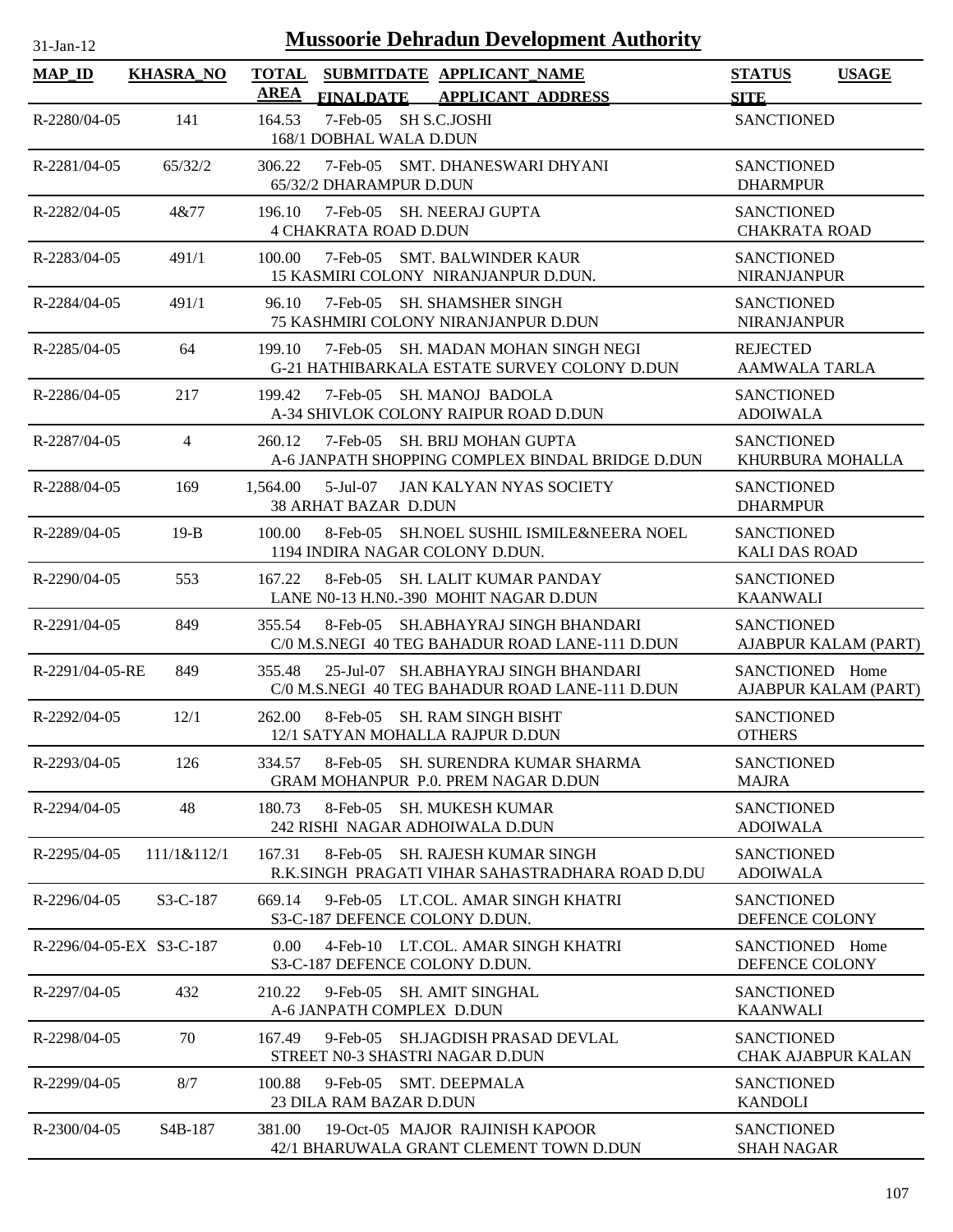| $31$ -Jan-1 |  |
|-------------|--|
|             |  |

| <b>MAP_ID</b>   | <b>KHASRA_NO</b> | <b>TOTAL</b><br>SUBMITDATE APPLICANT NAME<br><b>AREA</b><br><b>FINALDATE</b><br><b>APPLICANT ADDRESS</b> | <b>STATUS</b><br><b>USAGE</b><br><b>SITE</b>    |
|-----------------|------------------|----------------------------------------------------------------------------------------------------------|-------------------------------------------------|
| R-2301/04-05    | 153/145          | 4-Apr-06 SH. NARENDER SINGH & JOGINDER SINGH<br>109.39<br>153/145 NARISHILP MANDIR MARG D.DUN.           | <b>SANCTIONED</b><br><b>CHAKRATA ROAD</b>       |
| R-2302/04-05    | 76               | 424.09<br>$9$ -Feb-05<br>SH. RAM SINGH<br>76 HNB COLONY AJABPUR KHURD D.DUN                              | <b>SANCTIONED</b><br><b>AJABPUR KHURD</b>       |
| R-2303/04-05    | 53&54&55         | 224.91<br>9-Feb-05 SH. ASHWANI KUMAR MEHRISHI&MRIDUL<br>5 BENI BAZAR LYTTON ROAD D.DUN                   | <b>SANCTIONED</b><br><b>JAKHAN</b>              |
| R-2304/04-05    | 42               | 9-Feb-05 SH. BIMAL KUMAR GARG & SANJAY GARG<br>312.64<br><b>80-A TILAK ROAD D.DUN</b>                    | <b>SANCTIONED</b><br><b>MALVIAYA ROAD</b>       |
| R-2305/04-05    | 470              | 9-Feb-05 SH. SUNIL ANAND<br>182.08<br><b>4-B KALIDAS ROAD D.DUN</b>                                      | <b>SANCTIONED</b>                               |
| R-2306/04-05    | 350              | $9$ -Feb-05<br>SH. MADAN GOPAL<br>164.79<br>350 AMMWLA TARLA D.DUN                                       | <b>SANCTIONED</b>                               |
| R-2307/04-05    | 473              | 9-Feb-05 SH. NAVEEN KUMAR JAIN&SUMAN JAIN<br>308.11<br>437 KHURBHURA MOHALLA D.DUN.                      | <b>SANCTIONED</b><br>KHURBURA MOHALLA           |
| R-2308/04-05    | 171/1            | SMT. ANJU SINGHAL<br>192.25<br>$9$ -Feb- $05$<br>LANE N0.5 H.N0-210 CHAMAN VIHAR D.DUN                   | <b>SANCTIONED</b><br><b>NIRANJANPUR</b>         |
| R-2309/04-05    | 29               | 267.82<br>$9$ -Feb-05<br>SH.BRIJ BHUSHAN SANGAL<br>29 CHAKRATA ROAD D.DUN                                | <b>SANCTIONED</b><br><b>CHAKRATA ROAD</b>       |
| R-2310/04-05    | 859              | 10-Feb-05 SH. RAJENDRA SINGH KATHAIT<br>216.54<br>36-A AJABPUR KALAN MATA MANDIR ROAD D.DUN              | <b>REJECTED</b><br>AJABPUR KALAM (PART)         |
| $R-2311/04-05$  | 24/3&33          | 133.78<br>10-Feb-05 SH. MANWAR SINGH PUNDIR<br>33/2 DOBHALWALA D.DUN                                     | <b>REJECTED</b><br><b>AAMWALA TARLA</b>         |
| R-2312/04-05    | 484              | 10-Feb-05 SH.MADAN SINGH PANWAR<br>158.30<br>2/75 AJABPUR KALAN OPP MATA MANDIR AJABPUR D.DU             | <b>SANCTIONED</b><br>AJABPUR KALAM (PART)       |
| R-2313/04-05    | 20               | 247.00<br>7-Nov-05 SH.BHARAT SINGH<br>294 KISHAN NAGAR D.DUN                                             | <b>SANCTIONED</b><br><b>CHAI BAGH KAULAGARH</b> |
| R-2314/04-05    | 373              | 117.94<br>10-Feb-05 SH. MEHARBAN SINGH<br>HATHIBARKALAN VIJAY COLONY D.DUN                               | <b>SANCTIONED</b><br><b>HATHIBARKALA</b>        |
| R-2315/04-05    | 207/1            | 198.00<br>10-Jan-07 SH. P.C.KANDPAL<br>LIC OF INDIA C.B.0.-1 D.DUN                                       | <b>REJECTED</b><br><b>DHORAN KHAS</b>           |
| R-2315/04-05-RE | 207/1            | 198.00<br>19-Jul-07 SH. P.C.KANDPAL<br>LIC OF INDIA C.B.0.-1 D.DUN                                       | SANCTIONED Home<br><b>DHORAN KHAS</b>           |
| R-2316/04-05    | 210              | 298.43<br>18-Jun-07 SH, BHUSHAN BHATT<br>R/0 LIC FLAT A-6 NEW CANNUGHT PLACE D.DUN                       | <b>SANCTIONED</b><br><b>DHORAN KHAS</b>         |
| R-2317/04-05    | 68/34/18         | 226.03<br>10-Feb-05 SH.KAWALJEET SINGH SETHI<br>106-V IJAY COLONY NEW CANTT COLONY D.DUN                 | <b>SANCTIONED</b><br><b>CIRCULAR ROAD</b>       |
| R-2318/04-05    | 427              | 79.46<br>10-Feb-05 SH. SUNIL BATLA<br>109 OLD NEHRU COLONY D.DUN                                         | <b>REJECTED</b><br><b>SEWALA KALAN</b>          |
| R-2319/04-05    | 125              | 10-Feb-05 SMT.USHA DHAM<br>166.73<br>R/0 151 ASHOK VIHAR SALAWALA D.DUN                                  | <b>SANCTIONED</b><br>CHUKKHUWALA MAICHA         |
| R-2320/04-05    | 10               | 603.80<br>10-Feb-05 SMT. SINDHU RAWAT<br><b>16 RAJENDRA NAGAR D.DUN</b>                                  | <b>SANCTIONED</b><br>CHAI BAGH KAULAGARH        |
| R-2321/04-05    | 427              | 10-Feb-05 SMT, SONIKA BATLA<br>88.27<br>109 OLD NEHRU COLONY D.DUN                                       | <b>REJECTED</b><br><b>SEWALA KALAN</b>          |
| R-2322/04-05    | 35               | 10-Feb-05 SH. RAM KISHAN MITTAL<br>403.97<br><b>35 SUBHASH NAGAR D.DUN</b>                               | <b>SANCTIONED</b><br><b>SUBHASH ROAD</b>        |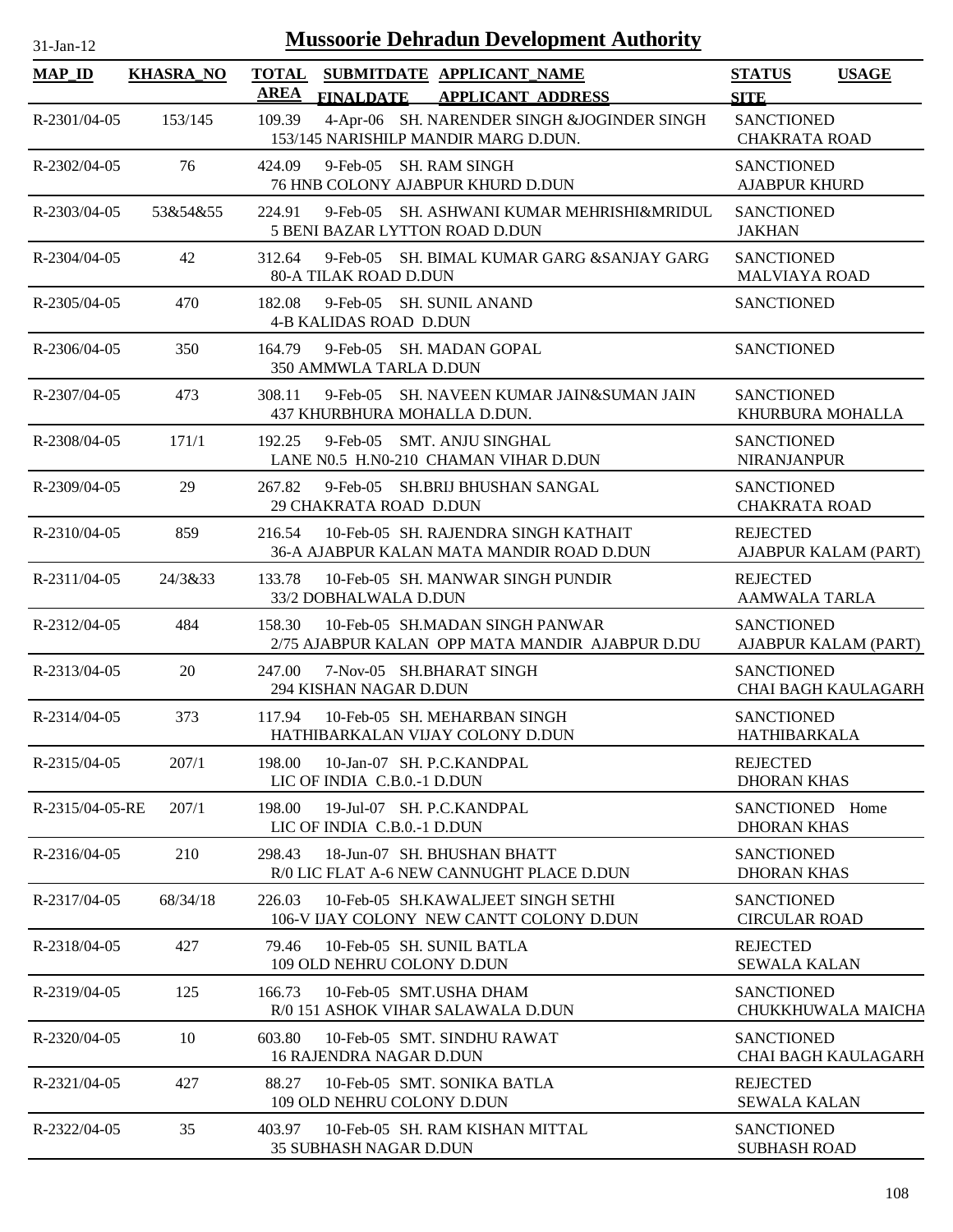| <b>Mussoorie Dehradun Development Authority</b><br>$31-Jan-12$ |                  |                                                                                                          |                                              |  |  |  |
|----------------------------------------------------------------|------------------|----------------------------------------------------------------------------------------------------------|----------------------------------------------|--|--|--|
| <b>MAP_ID</b>                                                  | <b>KHASRA NO</b> | <b>TOTAL</b><br>SUBMITDATE APPLICANT NAME<br><b>AREA</b><br><b>FINALDATE</b><br><b>APPLICANT ADDRESS</b> | <b>USAGE</b><br><b>STATUS</b><br><b>SITE</b> |  |  |  |
| R-2323/04-05                                                   | 11               | 10-Feb-05 T.E.A.M. TRUST<br>846.68<br><b>11 VIRGIRWALI RAJPUR D.DUN</b>                                  | <b>REJECTED</b><br>VIRGIRWALI RAJPUR         |  |  |  |
| R-2324/04-05                                                   | 536/1            | 10-Feb-05 SH. RAKESH PRATAP<br>288.01<br>167/1 RACE COURSE D.DUN.                                        | <b>REJECTED</b><br><b>MAJRA</b>              |  |  |  |
| R-2325/04-05                                                   | 1371             | 289.95<br>10-Feb-05 SH. JAGDISH SINGH CHAUHAN<br>56-57 MAIN MARKET JHANGIR PURI DEHLI                    | <b>REJECTED</b><br><b>KAANWALI</b>           |  |  |  |
| R-2326/04-05                                                   | 20/2             | 10-Feb-05 SH.MADAN MOHAN JINDAL<br>83.61<br>133 PARK ROAD D.DUN                                          | <b>REJECTED</b><br><b>MALVIAYA ROAD</b>      |  |  |  |
| R-2327/04-05                                                   | 441              | 419.61<br>11-Feb-05 SH. JITENDRA KUMAR<br>R/0 ASHIRWAD ENCLAVE D.DUN                                     | <b>SANCTIONED</b><br><b>KAANWALI</b>         |  |  |  |
| R-2328/04-05                                                   | 131              | 11-Feb-05 SMT, ANANDI DEVI CHAUHAN<br>178.17<br>H.NO. 121 INDIRA COLONY CHUKKUWALA MOHALLA D.DU          | <b>SANCTIONED</b><br>AJABPUR KALAM (PART)    |  |  |  |
| R-2329/04-05                                                   | 912              | 169.62<br>11-Feb-05 SH. DINESH KUMAR JAIN&OTHERS<br>R/0 SURYA COMPLEX MAJRA D.DUN                        | <b>REJECTED</b><br><b>MAJRA</b>              |  |  |  |
| R-2330/04-05                                                   | 180              | 11-Feb-05 SMT. PREM KANTA SEMLATI<br>53.00<br><b>180 AJABPUR KALAN D.DUN</b>                             | <b>REJECTED</b><br>AJABPUR KALAM (PART)      |  |  |  |
| R-2331/04-05                                                   | 392              | 11-Feb-05 SMT. LATA GOSWANI<br>339.27<br>128 PHASE -1 VASANT VIHAR D.DUN                                 | <b>SANCTIONED</b><br><b>KAANWALI</b>         |  |  |  |
| R-2332/04-05                                                   | 273              | 11-Feb-05 SMT. KAMLA CHAWLA<br>344.47<br>174/273 OLD DALANWALA D.DUN                                     | <b>SANCTIONED</b><br><b>OLD DALANWALA</b>    |  |  |  |
| R-2333/04-05                                                   | 61/2             | 11-Feb-05 SH. GHANSHYAM SINGH KUTHAL<br>566.37<br>GRAM KUTHAL RAJPUR ROAD D.DUN                          | <b>REJECTED</b><br><b>KUTHAL GAON</b>        |  |  |  |
| R-2334/04-05                                                   | 1229             | 162.15<br>11-Feb-05 SHRIDHAR LAL<br>C-25 LANE N0-5 NEW VASANT VIHAR ENCLAVE D.DUN                        | <b>REJECTED</b><br><b>KAANWALI</b>           |  |  |  |
| R-2335/04-05                                                   | 93               | 137.00<br>11-Feb-05 SMT. INDER KAUR<br>R/0 38-E SAHARANPUR ROAD D.DUN                                    | <b>SANCTIONED</b><br><b>KAANWALI</b>         |  |  |  |
| R-2336/04-05                                                   | 291              | 118.45<br>14-Feb-05 SH. KAMLA SINGH YADAV<br>251 OLD DALANWALA D.DUN                                     | <b>SANCTIONED</b><br><b>JOHDI</b>            |  |  |  |
| R-2337/04-05                                                   | 234              | 245.83<br>14-Feb-05 SMT.PADMA KUMARI PILLAI&OTHERS<br>5 ROHINI PALAZA D.DUN                              | <b>SANCTIONED</b><br><b>ADOIWALA</b>         |  |  |  |
| R-2338/04-05                                                   | 47/2             | 14-Feb-05 SH, K.N.NAKRA<br>325.28<br>47/2 CHUKKUWALA D.DUN                                               | <b>REJECTED</b><br><b>CHUKKHUWALA</b>        |  |  |  |
| R-2339/04-05                                                   | 642              | 14-Feb-05 SH. P.B.SHARMA<br>341.75<br>SHIVALIK PURAM KANWALI D.DUN                                       | <b>REJECTED</b><br><b>KAANWALI</b>           |  |  |  |
| R-2340/04-05                                                   | 420              | 14-Feb-05 SH.AJIT MOHAN JOHARI&ANITA<br>356.69<br>9 KALI MANDIR ENCLAVE KANWALI D.DUN                    | <b>SANCTIONED</b><br><b>MAJRA</b>            |  |  |  |
| R-2341/04-05                                                   | 494              | 190.44<br>14-Feb-05 SMT. SHIMLA DEVI<br><b>30 AMAN VIHAR NIRANJANPUR D.DUN</b>                           | <b>SANCTIONED</b><br><b>NIRANJANPUR</b>      |  |  |  |
| R-2342/04-05                                                   | 171              | 264.30<br>19-Jan-06 SH. RAJENDRA KUMAR&MUNNI DEVI<br><b>GRAM NIRANJANPUR D.DUN</b>                       | <b>SANCTIONED</b><br><b>NIRANJANPUR</b>      |  |  |  |
| R-2342/04-05-EX                                                | 171              | 0.00<br>21-Feb-11 SH. RAJENDRA KUMAR&MUNNI DEVI<br><b>GRAM NIRANJANPUR D.DUN</b>                         | SANCTIONED Home<br><b>NIRANJANPUR</b>        |  |  |  |
| R-2343/04-05                                                   | 462              | 14-Feb-05 SH. VIKASH JUYAL<br>175.71<br>H.N0-F-31 IIP COLONY D.DUN                                       | <b>REJECTED</b><br><b>NATHANPUR</b>          |  |  |  |
| R-2344/04-05                                                   | 22               | 246.29<br>14-Feb-05 SMT. LAXMI BAHUGUNA<br>AAM WALA TARLA D.DUN                                          | <b>REJECTED</b><br>AAMWALA TARLA             |  |  |  |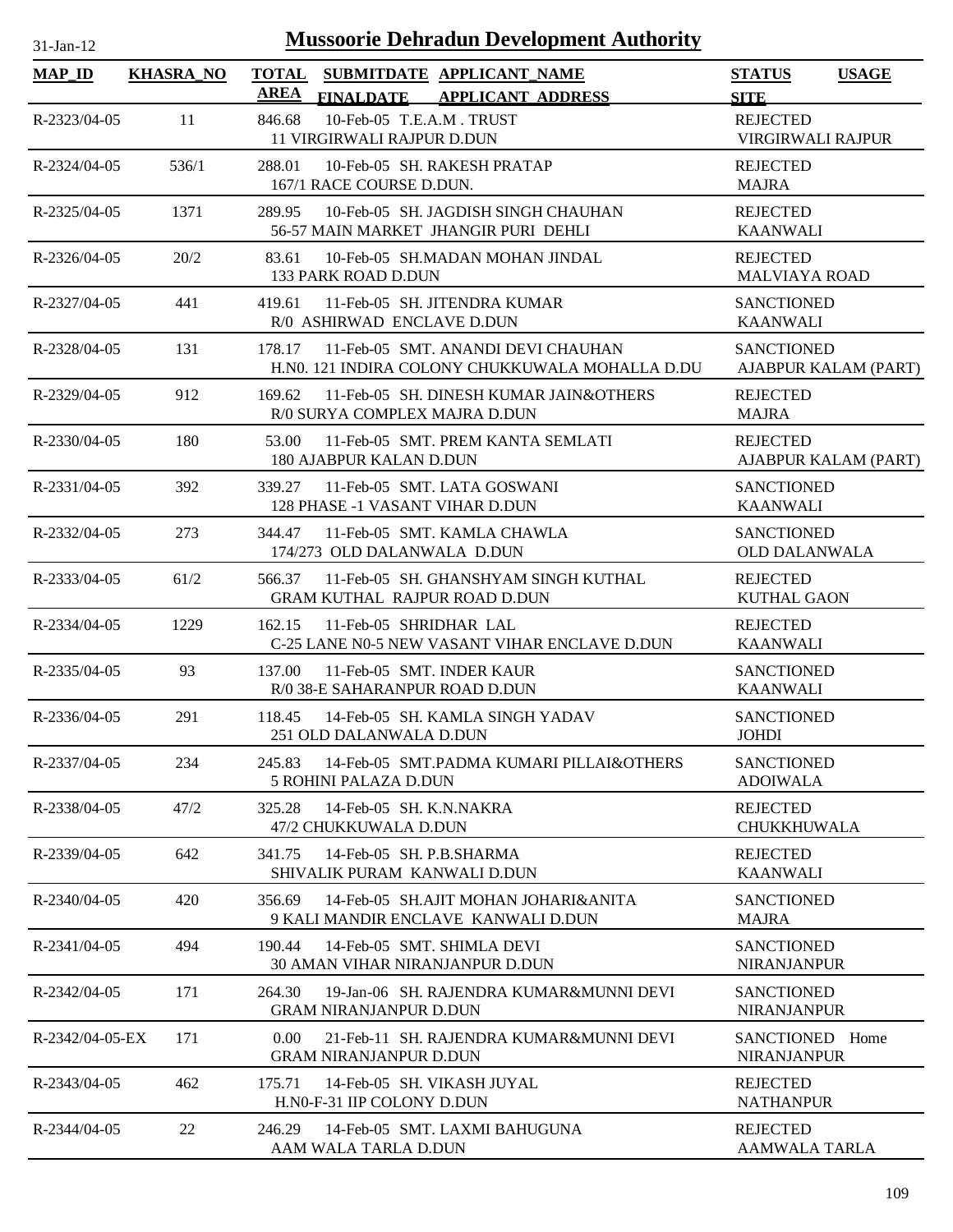| $31$ -Jan-12       |                  | <b>Mussoorie Dehradun Development Authority</b>                                                        |                                              |
|--------------------|------------------|--------------------------------------------------------------------------------------------------------|----------------------------------------------|
| <b>MAP_ID</b>      | <b>KHASRA_NO</b> | <b>TOTAL</b><br>SUBMITDATE APPLICANT_NAME<br><b>AREA</b><br>FINALDATE APPLICANT ADDRESS                | <b>STATUS</b><br><b>USAGE</b><br><b>SITE</b> |
| R-2345/04-05       | 982              | 14-Feb-05 SMT.VIDYA SHARMA<br>310.00<br><b>613 DEHRA KHAS D.DUN</b>                                    | <b>REJECTED</b><br><b>DEHRA KHAS</b>         |
| R-2346/04-05       | 203              | 77.97<br>14-Feb-05 SMT. MEENA GUPTA<br><b>46 INDIRA NAGAR D.DUN</b>                                    | <b>REJECTED</b><br><b>KAANWALI</b>           |
| R-2347/04-05       | 876              | 14-Feb-05 SH. MAST RAM BHATT<br>219.40<br>GRAM MEHAR PATTI SARJULA TEHRI GARWAL                        | <b>REJECTED</b><br><b>NATHANPUR</b>          |
| R-2348/04-05       | 876              | 235.83<br>14-Feb-05 SH.CHANDRABIR SINGH NEGI<br><b>GRAM DIBNU PATTI SARJULA TEHRI GARWAL</b>           | <b>REJECTED</b><br><b>NATHANPUR</b>          |
| R-2349/04-05       | 876              | 14-Feb-05 SH. RAMESH PRASAD BHATT<br>230.38<br>GRAM THALI DAGAR PATTI TEHRI GARWAL                     | <b>REJECTED</b><br><b>NATHANPUR</b>          |
| $R - 2350/04 - 05$ | 197              | 99.53<br>14-Feb-05 SMT. POONAM DEVI<br>250 SEWLA KHURD MAJRA D.DUN                                     | <b>REJECTED</b><br><b>SEWALA KHURD</b>       |
| R-2351/04-05       | 242&257          | 14-Feb-05 SH. GULFAM<br>148.70<br>GRAM MOHBEWALA D.DUN.                                                | <b>SANCTIONED</b><br>MOHABBEWALA (PART)      |
| $R - 2352/04 - 05$ | 263/2            | 15-Feb-05 SH.SATISH PRASAD SEMWAL&ANIL SEMW/ REJECTED<br>243.80<br>42 SAKET COLONY AJABPUR KALAN D.DUN | <b>NATHANPUR</b>                             |
| R-2353/04-05       | 31               | 15-Feb-05 SMT.TARA RANI<br>156.93<br>34/31 NALA PANI ROAD D.DUN                                        | <b>SANCTIONED</b><br><b>NALAPANI ROAD</b>    |
| R-2354/04-05       | 69/1             | 217.70<br>18-Jun-05 SH.SUSHIL CHANDRA SHARMA<br>69/1 MANSINGH WALA D.DUN                               | <b>SANCTIONED</b><br><b>MAAN SINGH WALA</b>  |
| R-2355/04-05       | 701              | 240.47<br>1-Jun-05 SH. BHAGWATI PRASAD<br>70 VILL. KARGI D.DUN                                         | <b>REJECTED</b><br>KARGI GRANT (PART)        |
| $R-2356/04-05$     | 45/2             | 15-Feb-05 SMT.RASHI SINGHAL&RAKHI JAIN<br>167.29<br>47 DISPENSARY ROAD D.DUN                           | <b>SANCTIONED</b>                            |
| R-2357/04-05       | 96/5             | 15-Feb-05 S. GURMEET SINGH<br>100.00<br>2/8 ANSARI MARG D.DUN.                                         | <b>SANCTIONED</b><br><b>KAANWALI</b>         |
| R-2358/04-05       | 434              | 168.71<br>15-Feb-05 S. ISHWAR SINGH<br><b>89 RACE COURSE D.DUN</b>                                     | <b>SANCTIONED</b><br><b>NIRANJANPUR</b>      |
| R-2359/04-05       | 263/1            | 293.88<br>15-Feb-05 SH. KHUSHWANT SINGH SETH I&GURPREE<br>12/31 DANDIPUR MOHALLA D.DUN                 | <b>SANCTIONED</b><br><b>SEWALA KALAN</b>     |
| R-2360/04-05       | 432/507          | 239.30<br>15-Feb-05 SMT, PREMA NEGI<br><b>GRAM SEWLA KALAN D.DUIN</b>                                  | <b>SANCTIONED</b><br><b>SEWALA KALAN</b>     |
| $R-2361/04-05$     | 7&8&12T021       | 355.55<br>15-Feb-05 MRS.LAVI SRIVASTAVA<br>W/0 SH.O.P.SRIVASTAVA 12 RAJPUR ROAD D.DUN                  | <b>REJECTED</b>                              |
| R-2362/04-05       | 203              | 195.21<br>16-Feb-05 SH. V.S.NEGI<br>94/7 DHARAMPUR GALI N0.-6 ADARSH NAGAR D.DUN                       | <b>SANCTIONED</b><br>AJABPUR KALAM (PART)    |
| R-2363/04-05       | 2344             | 161.00<br>16-Feb-05 SMT. SAROJ KARKI<br>NEAR KAMAL PRNTING PRESS MOHEBEWALA D.DUN                      | <b>REJECTED</b><br><b>ARCADIA GRANT</b>      |
| $R-2364/04-05$     | 13/11            | 167.62<br>16-Feb-05 SH. PUNEET JAIN<br>10/91 MOHIT NAGAR D.DUN                                         | <b>SANCTIONED</b><br><b>LAXMAN CHOWK</b>     |
| R-2365/04-05       | 271              | 16-Feb-05 SH, SATISH SHARMA<br>230.01<br>634 INDIRA NAGAR D.DUN                                        | <b>SANCTIONED</b><br><b>JOHDI</b>            |
| R-2366/04-05       | 290              | 16-Feb-05 SMT. ANJALI JINDAL<br>147.92<br>C/0 ARORA ASSOCIATES A-6 JANPATH COMPLEX D.DUN               | <b>SANCTIONED</b><br><b>JOHDI</b>            |
| R-2367/04-05       | 142              | 133.78<br>16-Feb-05 SH, MANOJ KUMAR<br>5- TURNER ROAD D.DUN                                            | <b>REJECTED</b><br><b>MAJRA</b>              |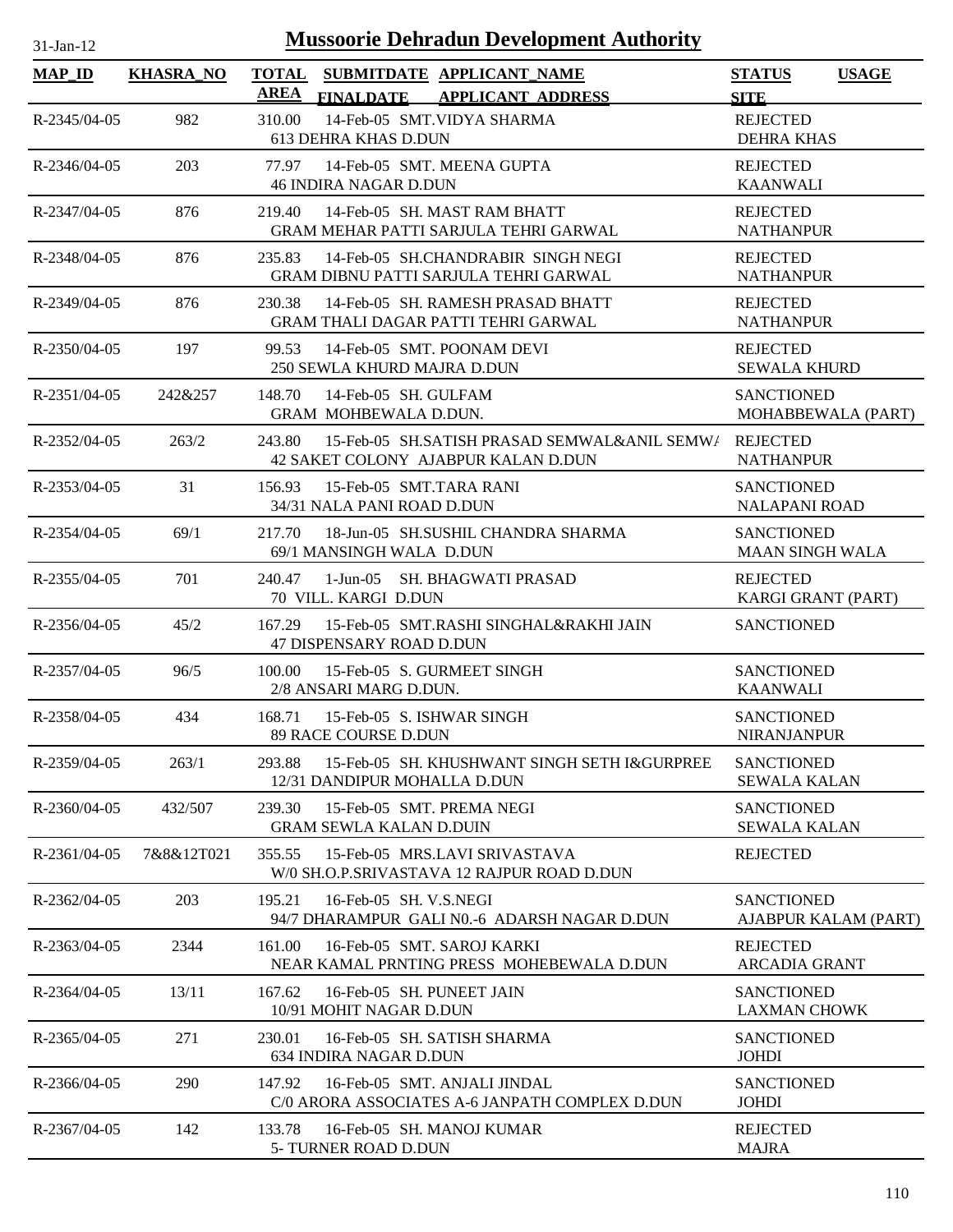| <b>Mussoorie Dehradun Development Authority</b><br>$31-Jan-12$ |                  |             |                                                                                                                           |                                           |                      |  |
|----------------------------------------------------------------|------------------|-------------|---------------------------------------------------------------------------------------------------------------------------|-------------------------------------------|----------------------|--|
| <b>MAP ID</b>                                                  | <b>KHASRA_NO</b> | <b>AREA</b> | TOTAL SUBMITDATE APPLICANT NAME<br><b>FINALDATE</b><br><b>APPLICANT ADDRESS</b>                                           | <b>STATUS</b><br><b>SITE</b>              | <b>USAGE</b>         |  |
| R-2368/04-05                                                   | 11               | 167.74      | 16-Feb-05 SH. SUNIL BATLA &SONIKA BATLA<br>109 OLD NEHRU COLONY D.DUN                                                     | <b>SANCTIONED</b><br><b>SEWALA KALAN</b>  |                      |  |
| R-2369/04-05                                                   | 842              | 92.87       | 16-Feb-05 SMT. JOGINDER KAUR<br><b>REJECTED</b><br>C/0 NIRMATA HOTEL HIM PALACE HARIDWAR ROAD D.DU<br><b>LAXMAN CHOWK</b> |                                           |                      |  |
| R-2370/04-05                                                   | 387/4            | 297.60      | 16-Feb-05 SH. JAGJIT SINGH<br>21 ADRASH VIHAR ADHOIWALA D.DUN                                                             | <b>SANCTIONED</b><br><b>ADOIWALA</b>      |                      |  |
| $R - 2371/04 - 05$                                             | 358              | 172.76      | 16-Feb-05 SMT. GURMEET KAUR&SAWINDER SINGH<br>C-244/3 OFD STATE RAIPUR D.DUN                                              | <b>SANCTIONED</b><br><b>AAMWALA TARLA</b> |                      |  |
| R-2372/04-05                                                   | 358              | 172.76      | 16-Feb-05 SMT. SUKHBIR KAUR<br>85/2 OFD STATE RAIPUR D.DUN                                                                | <b>SANCTIONED</b><br><b>AAMWALA TARLA</b> |                      |  |
| R-2373/04-05                                                   | 95               | 140.92      | 17-Feb-05 SMT VEENA SHARMA<br>95 MOHABBEWALA D.DUN                                                                        | <b>SANCTIONED</b>                         | MOHABBEWALA (PART)   |  |
| R-2374/04-05                                                   | 358              | 196.38      | 17-Feb-05 SH. S.P.KAPARWAN<br>105/2B VIJAY COLONY D.DUN                                                                   | <b>SANCTIONED</b><br><b>VIJAY COLONY</b>  |                      |  |
| R-2375/04-05                                                   | 121              | 177.00      | 17-Feb-05 SMT RAJESHWARI<br>C/0 ASHIYANA ASSOCIATES HARIDWAR ROAD D.DUN                                                   | <b>REJECTED</b>                           | AJABPUR KALAM (PART) |  |
| R-2376/04-05                                                   | 83               | 198.10      | 17-Feb-05 SH. MOHAN LAL JAKHMOLA<br>78/2 ARYA NAGAR D.DUN                                                                 | <b>REJECTED</b><br><b>ARYA NAGAR</b>      |                      |  |
| R-2377/04-05                                                   | 419              | 242.75      | 17-Feb-05 SH. PREM KUMAR DARGAN<br>56 MEEDO COMPLEX SRE. ROAD D.DUN                                                       | <b>SANCTIONED</b><br><b>DEHRA KHAS</b>    |                      |  |
| R-2378/04-05                                                   | 21/13            | 382.13      | 18-Feb-05 SH. D.N. CHANDOLA<br>21/13 E.C.ROAD D.DUN                                                                       | <b>REJECTED</b><br>E.C.ROAD               |                      |  |
| R-2379/04-05                                                   | 90               | 114.72      | 18-Feb-05 SH. JAVINDER GHAI<br>KISHANPUR D.DUN                                                                            | <b>REJECTED</b><br><b>KISHANPUR</b>       |                      |  |
| R-2380/04-05                                                   | 10               | 335.00      | 18-Feb-05 SH.YOGENDRA VIJAY AGGARWAL<br>208 D.L.ROAD D.DUN                                                                | <b>SANCTIONED</b><br><b>ARYA NAGAR</b>    |                      |  |
| R-2381/04-05                                                   | 1178             | 74.41       | 18-Feb-05 SMT. MANJU PANDEY<br>33/1 BHANDARI BAGH D.DUN                                                                   | <b>REJECTED</b><br><b>DEHRA KHAS</b>      |                      |  |
| R-2382/04-05                                                   | 18               | 257.62      | 5-Jul-05<br><b>SH. MANISH GUPTA</b><br>384/407 PARK ROAD LAXMAN CHOWK D.DUN                                               | <b>SANCTIONED</b><br><b>LAXMAN CHOWK</b>  |                      |  |
| R-2383/04-05                                                   | 925              | 172.40      | 18-Feb-05 SH. JITENDER KUMAR&MEENA<br>04 CHAKKI RAIPUR D.DUN                                                              | <b>REJECTED</b><br><b>RAIPUR</b>          |                      |  |
| R-2384/04-05                                                   | 29               | 211.91      | 18-Feb-05 DR.VIKRAM SINGH ROUNGKLY<br>13-A KALIDAS ROAD D.DUN                                                             | <b>REJECTED</b><br><b>KANDOLI</b>         |                      |  |
| R-2385/04-05                                                   | 62               | 397.30      | 18-Feb-05 JUSTICE RAJESH TANDON<br>10AK PARK NANITAL                                                                      | <b>SANCTIONED</b><br>JAKHAN               |                      |  |
| R-2386/04-05                                                   | 4/1/1            | 206.68      | 18-Feb-05 SMT. KAMLESH SEMWAL<br><b>GRAM RANJHAWALA RAIPUR D.DUN.</b>                                                     | <b>REJECTED</b><br><b>NATHUAWALA</b>      |                      |  |
| R-2387/04-05                                                   | 9/1              | 121.57      | 18-Feb-05 SH. MAHESH MAHENDRU<br>4/22 ASHIRWAD ENCLAVE KANWALI D.DUN                                                      | <b>SANCTIONED</b><br>PRITAM ROAD          |                      |  |
| R-2388/04-05                                                   | 99               | 255.00      | 18-Feb-05 M/S HUCHISON ESSAR SOUTH LIMITED<br>99 BELL ROAD D.DUN                                                          | <b>REJECTED</b><br><b>BHARUWALA GRANT</b> |                      |  |
| R-2389/04-05                                                   | 49/1             | 142.66      | 18-Feb-05 SH. JAY PRAKASH<br>49/1 ADHOIWALA D.DUN                                                                         | <b>SANCTIONED</b><br><b>ADOIWALA</b>      |                      |  |
| R-2390/04-05                                                   | 289              | 271.74      | 18-Feb-05 DR. MEENA KHATRI<br>30/32 MOHINI ROAD D.DUN                                                                     | <b>SANCTIONED</b><br><b>MOHINI ROAD</b>   |                      |  |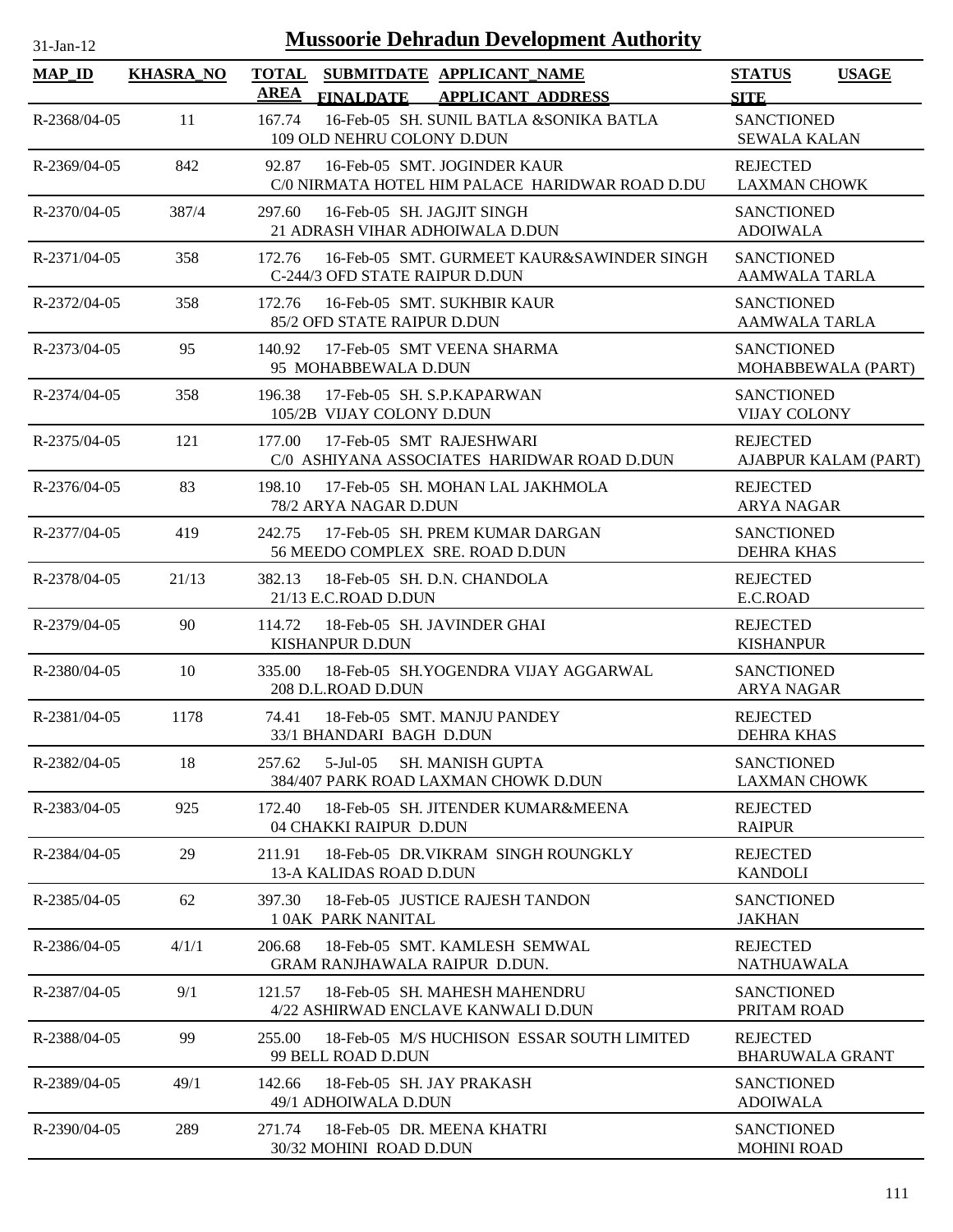| $31$ -Jan-12 |  |
|--------------|--|
|              |  |

## **Mussoorie Dehradun Development Authority**

| <b>MAP_ID</b>      | <b>KHASRA_NO</b> | <b>AREA</b> | TOTAL SUBMITDATE APPLICANT NAME<br><b>FINALDATE</b><br><b>APPLICANT ADDRESS</b>       | <b>STATUS</b><br><b>SITE</b>                   | <b>USAGE</b>         |
|--------------------|------------------|-------------|---------------------------------------------------------------------------------------|------------------------------------------------|----------------------|
| R-2391/04-05       | 9/1&8/1          | 223.00      | 18-Feb-05 SH.TRILOK SINGH NEGI<br>URJA BHAWAN CAMPUS KANWALI ROAD D.DUN               | <b>SANCTIONED</b><br><b>AJABPUR KHURD</b>      |                      |
| R-2392/04-05       | 222              | 376.38      | 18-Feb-05 SH. CHANDRA SINGH RAWAT<br>29/1 HATHIBARKALA D.DUN                          | <b>REJECTED</b><br>HATHIBARKALA                |                      |
| R-2393/04-05       | 247              | 451.49      | 18-Feb-05 SH. S.B.UNIYAL<br>ROHINI ENCLAVE D.DUN                                      | <b>SANCTIONED</b><br><b>SEWALA KHURD</b>       |                      |
| R-2394/04-05       | 350              | 187.27      | 19-Feb-05 SH. CHANDRA SHAKHER PRASAD<br>3/7 ANAND VIHAR JAKHAN D.DUN                  | <b>SANCTIONED</b><br><b>AAMWALA TARLA</b>      |                      |
| R-2395/04-05       | 138/1            | 135.56      | 19-Feb-05 SMT. USHA RANI VERMA&RAMESH CHAND<br>138/1 SAHARANPUR ROAD D.DUN            | <b>SANCTIONED</b><br>SAHARANPUR ROAD           |                      |
| R-2396/04-05       | 219/2            | 173.97      | 27-Sep-05 SH. ANAND PAL SINGH<br>7/5 BANGALI MOHALLA KARANPUR D.DUN                   | <b>SANCTIONED</b><br><b>ADOIWALA</b>           |                      |
| R-2397/04-05       | 1057&1058        | 349.07      | 19-Feb-05 SH ROSHAN LAL BHATIA<br>741 SUNDER VIHAR BALLUPUR ROAD D.DUN                | <b>SANCTIONED</b><br><b>GADHI</b> (PART)       |                      |
| R-2398/04-05       | 203&501          | 225.80      | 23-Feb-05 SH. INDER JEET SINGH&RAJENDER SINGH<br><b>G-36 RACE COURSE D.DUN</b>        | <b>SANCTIONED</b>                              | AJABPUR KALAM (PART) |
| R-2399/04-05       | 452              | 90.63       | 23-Feb-05 SMT. SUSHELA DEVI<br>143 MANNU GANJ D.DUN                                   | <b>REJECTED</b><br>NIRANJANPUR                 |                      |
| $R - 2400/04 - 05$ | $C-141$          | 663.29      | 23-Feb-05 CAPT. K.S. SOOD<br>C-141 SECTOR-3 DEFENCE COLONY D.DUN                      | <b>SANCTIONED</b><br>DEFENCE COLONY            |                      |
| R-2401/04-05       | 11               | 136.82      | 23-Feb-05 SH. MAHESH CHANDRA JOSHI<br>105 NESHVILLA ROAD D.DUN                        | <b>SANCTIONED</b><br><b>DOBHALWALA</b>         |                      |
| R-2402/04-05       | 554              | 220.73      | 23-Feb-05 SMT. PARMESHWARI RAWAT<br>VILLAGE- AJABPUR KALAN D.DUN                      | <b>SANCTIONED</b>                              | AJABPUR KALAM (PART) |
| $R - 2403/04 - 05$ | 268              | 139.96      | 23-Feb-05 SH. SURESHANAND JAKHMOLA<br>VILL&P0.- KANDALI D.DUN                         | <b>REJECTED</b><br><b>OTHERS</b>               |                      |
| R-2404/04-05       | 427              | 144.92      | 23-Feb-05 SH. RAMESH CHAND PANT<br>TYPE -11 QUTER N0-26 FRI D.DUN                     | <b>SANCTIONED</b><br><b>KAANWALI</b>           |                      |
| R-2405/04-05       | 86               | 111.52      | 23-Feb-05 SH. LALIT PRASAD BURAKOTI<br><b>86 AJABPUR KALAN D.DUN</b>                  | <b>REJECTED</b>                                | AJABPUR KALAM (PART) |
| R-2406/04-05       | 67               | 170.00      | 23-Feb-05 SH. BHAGWATI PRASAD UNIYAL<br>15-B E.C.ROAD D.DUN                           | <b>SANCTIONED</b><br><b>CHAK AJABPUR KALAN</b> |                      |
| R-2407/04-05       | 222/1            | 266.85      | 23-Feb-05 SH. VIJAY KUMAR<br>V.K AUTOMOBILE RAIPUR ROAD D.DUN                         | <b>SANCTIONED</b><br><b>ADOIWALA</b>           |                      |
| R-2408/04-05       | 807              | 195.72      | 23-Feb-05 SMT. JOYTSNA TIWARI<br>32/2 PALTAN BAZAR D.DUN                              | <b>SANCTIONED</b>                              | AJABPUR KALAM (PART) |
| R-2409/04-05       | 679              | 104.04      | 23-Feb-05 SH. PRITAM SINGH<br>213/1 RAJPUR ROAD D.DUN                                 | <b>SANCTIONED</b><br><b>JAKHAN</b>             |                      |
| R-2410/04-05       | 1174             | 378.04      | 23-Feb-05 SH. ANIL KUMAR CHANDOLA<br>SH. P.L. SAKLANI T-STATE BANJARAWALA D.DUN       | <b>REJECTED</b>                                | AJABPUR KALAM (PART) |
| R-2411/04-05       | 1174             | 639.71      | 23-Feb-05 SH. SHAMBHU PRASAD BADHANI<br>C/0 PRABHU SAKLANI T-STATE BANJARAWALA D.DUN. | <b>REJECTED</b>                                | AJABPUR KALAM (PART) |
| R-2412/04-05       | 22               | 122.48      | 23-Feb-05 SH HAZI ANWAR & KAMAR BANO<br>22/A NEW ROAD D.DUN                           | <b>SANCTIONED</b><br><b>NEW ROAD</b>           |                      |
| R-2413/04-05       | 451              | 172.00      | 14-Sep-05 SH. BHAGWAN SINGH PUNDIR<br><b>6 OM VIHAR DHARAMPUR D.DUN</b>               | <b>REJECTED</b><br><b>AJABPUR KHURD</b>        |                      |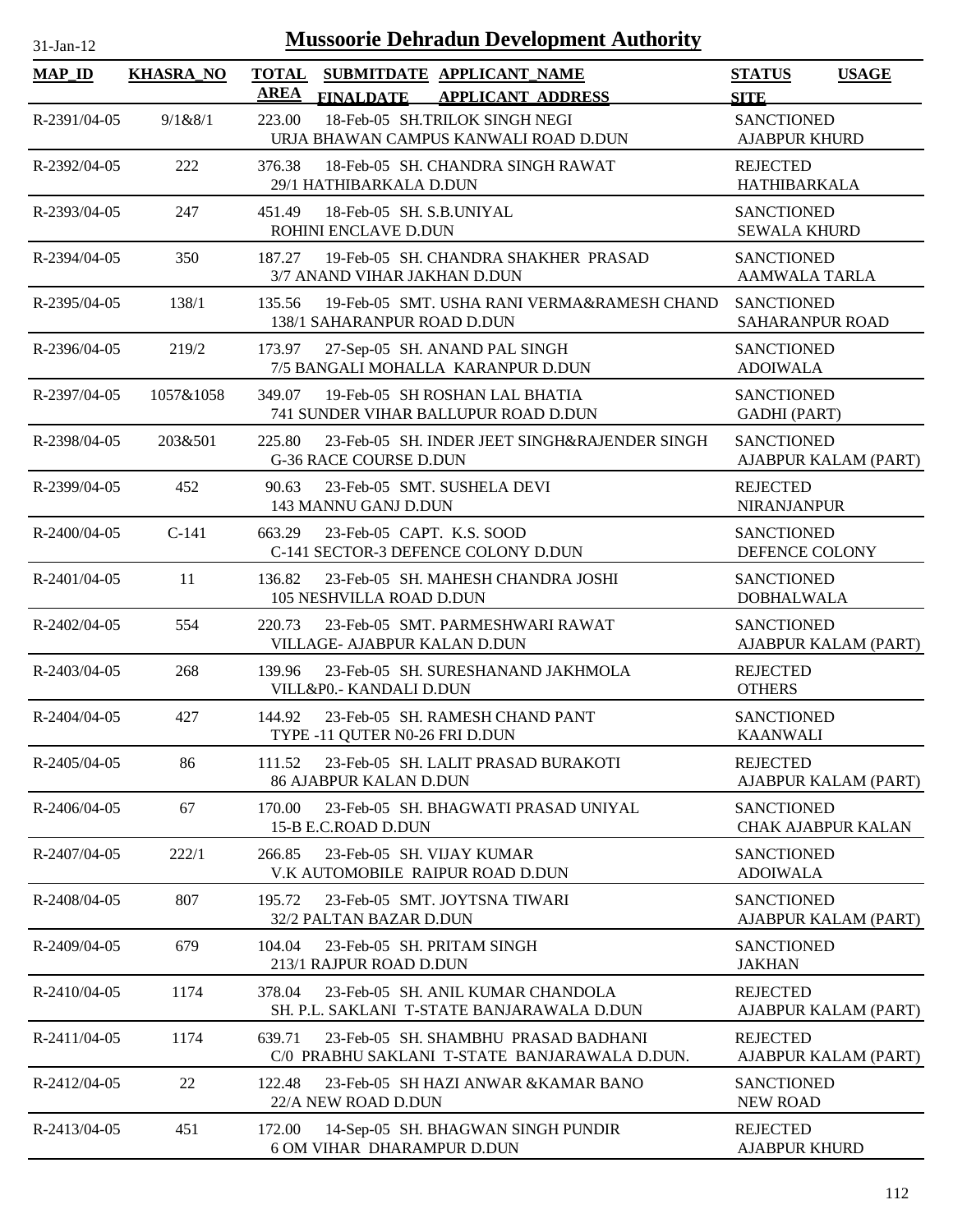| $31$ -Jan-12       |                  |                             |                                                          | <b>Mussoorie Dehradun Development Authority</b>                                        |                                           |                      |
|--------------------|------------------|-----------------------------|----------------------------------------------------------|----------------------------------------------------------------------------------------|-------------------------------------------|----------------------|
| <b>MAP_ID</b>      | <b>KHASRA_NO</b> | <b>TOTAL</b><br><b>AREA</b> | <b>FINALDATE</b>                                         | SUBMITDATE APPLICANT_NAME<br><b>APPLICANT ADDRESS</b>                                  | <b>STATUS</b><br><b>SITE</b>              | <b>USAGE</b>         |
| R-2414/04-05       | 301/301          | 135.49                      |                                                          | 23-Feb-05 SH. AMARJEET SINGH<br>122 GOVIND NAGAR RACE COURSE D.DUN                     | <b>REJECTED</b><br><b>CHAKSHAH NAGAR</b>  |                      |
| $R-2415/04-05$     | 101              | 138.83                      | 49/1 RACE COURSE D.DUN                                   | 23-Feb-05 SH. JOGINDER SINGH                                                           | <b>SANCTIONED</b><br><b>AJABPUR KHURD</b> |                      |
| $R-2416/04-05$     | 383              | 137.49                      |                                                          | 8-Nov-05 SH. SATENDRA SINGH NEGI<br>17 SAKAT COLONY GALI N0-2 AJABPUR KALAN D.DUN      | <b>SANCTIONED</b>                         | AJABPUR KALAM (PART) |
| R-2417/04-05       | 27               | 367.28                      | 23-Feb-05 SH. PREM BANSAL<br>248 KISHAN NAGAR D.DUN      |                                                                                        | <b>SANCTIONED</b><br><b>KISHANNAGAR</b>   |                      |
| R-2418/04-05       | 831&824          | 67,540.00                   | 216 RAJPUR ROAD D.DUN                                    | 23-Feb-05 GURU RAM DASS EDUCATIONAL TRUST                                              | <b>REJECTED</b><br><b>CHALANG</b>         |                      |
| R-2419/04-05       | 333              | 219.47                      |                                                          | 23-Feb-05 SH. KRISHNA NAND UPRETI<br>333-B LANE N0-13 MOHIT NAGAR KANWALI D.DUN        | <b>SANCTIONED</b><br><b>KAANWALI</b>      |                      |
| R-2420/04-05       | 714/1            | 224.81                      | <b>16 KHADRI MOHALLA D.DUN</b>                           | 24-Feb-05 SH. SHAILESH KUMAR                                                           | <b>REJECTED</b><br><b>DEHRA KHAS</b>      |                      |
| R-2420/04-05-RE    | 714/1            | 224.81                      | <b>16 KHADRI MOHALLA D.DUN</b>                           | 7-Mar-08 SH, SHAILESH KUMAR                                                            | <b>REJECTED</b><br><b>DEHRA KHAS</b>      | Home                 |
| R-2421/04-05       | 46               | 261.51                      | <b>46 PARK ROAD D.DUN</b>                                | 24-Feb-05 SH. LAKHAN LAL CHAURASIA&PARVATI D                                           | <b>SANCTIONED</b><br><b>PARK ROAD</b>     |                      |
| R-2422/04-05       | 6A/12            | 244.56                      |                                                          | 24-Feb-05 SH. VIRENDER KUMAR MITTAL<br>6A/12 SWAMI VIICHARANAND MARG LAXMAN CHOWK D.D  | <b>SANCTIONED</b><br><b>LAXMAN CHOWK</b>  |                      |
| R-2423/04-05       | 200/2            | 340.00                      | 24-Feb-05 SMT. BIMLA GARG<br><b>11 LYTTON ROAD D.DUN</b> |                                                                                        | <b>REJECTED</b>                           | AJABPUR KALAM (PART) |
| R-2424/04-05       | 1172             | 272.87                      | 100/28/3 BALLUPUR D.DUN                                  | 24-Feb-05 SH. AMAR DEEP KAPROWAN                                                       | <b>SANCTIONED</b><br><b>GADHI</b> (PART)  |                      |
| R-2425/04-05       | 50               | 148.13                      | 24-Feb-05 SH. TILAK RAM                                  | SH. TILAK RAM S/0 MOOLA SINGH RISHI NAGAR ADHOIWAI                                     | <b>REJECTED</b><br><b>ADOIWALA</b>        |                      |
| R-2426/04-05       | 43/1             | 327.14                      | 43/1 KARAN PUR D.DUN                                     | 24-Feb-05 SH. RADHYA SHYAM&CHANDER MUKHI                                               | <b>SANCTIONED</b><br>KARGI GRANT (PART)   |                      |
| R-2427/04-05       | 101              | 138.83                      | 24-Feb-05 SH. AJIT SINGH                                 | 9-A BALLUPUR ADRASH NAGAR D.DUN                                                        | <b>SANCTIONED</b><br><b>AJABPUR KHURD</b> |                      |
| R-2428/04-05       | 121              | 356.87                      |                                                          | 24-Feb-05 SH, RAGHUBIR SINGH<br>RAGHUBIR SINGH S/0 CHANDAN SINGH SHAKTI VIHAR CO       | <b>REJECTED</b><br><b>MAJRA</b>           |                      |
| R-2429/04-05       | 203              | 186.00                      |                                                          | 24-Feb-05 SMT. BIMLA DEVI GURUNG<br>VILL- SEWLA KHURD NAYA GAON D.DUN                  | <b>REJECTED</b><br><b>SEWALA KHURD</b>    |                      |
| $R - 2430/04 - 05$ | 1123             | 103.42                      |                                                          | 24-Feb-05 SH, RAJKUMAR&AMIT YADAV<br>62-B INDER VIHAR STREET N0-11 KAULAGARH ROAD D.DU | <b>SANCTIONED</b><br><b>GADHI</b> (PART)  |                      |
| R-2431/04-05       | 317&127          | 287.47                      |                                                          | 24-Feb-05 SH. MANOJ KUMAR SEMWAL<br>KEJNWAL KUNJ CAMEL BACK ROAD MUSSOORIE             | <b>SANCTIONED</b><br><b>KISHANPUR</b>     |                      |
| R-2432/04-05       | 3                | 293.04                      | 24-Feb-05 SH. HIRA LAL                                   | 3/4 RAVINDER PURI HATHIBARKALA D.DUN                                                   | <b>REJECTED</b><br><b>NEW CANT ROAD</b>   |                      |
| R-2433/04-05       | 267              | 235.54                      | VILL-&P0. KAULAGARH D.DUN                                | 24-Feb-05 SH. NAVEEN BHANDARI                                                          | <b>SANCTIONED</b>                         | KAULAGARH MAI CHAKE  |
| R-2434/04-05       | 124              | 352.23                      | BELL ROAD MOHABBEWALA D.DUN                              | 24-Feb-05 SH. RAVINDER MAL                                                             | <b>SANCTIONED</b><br>MOHABBEWALA (PART)   |                      |
| R-2435/04-05       | 452/2            | 609.93                      |                                                          | 24-Feb-05 SMT. LUXMI KANTA<br>C/0 PUSHKAR SINGH RAWAT AJABPUR KHURD D.DUN              | <b>SANCTIONED</b><br><b>AJABPUR KHURD</b> |                      |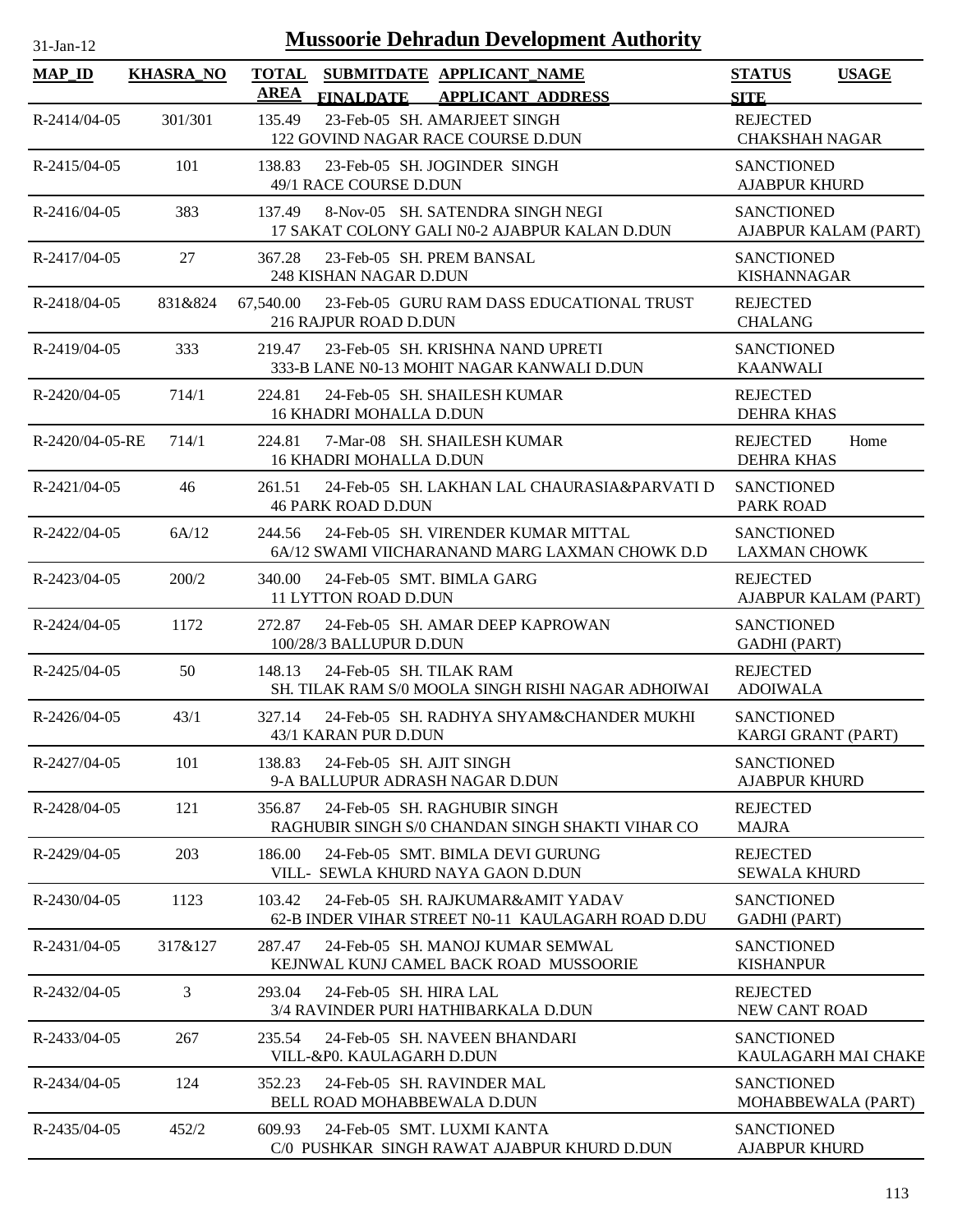| $31$ -Jan-12       |                  | <b>Mussoorie Dehradun Development Authority</b>                                                          |                                             |                            |
|--------------------|------------------|----------------------------------------------------------------------------------------------------------|---------------------------------------------|----------------------------|
| <b>MAP_ID</b>      | <b>KHASRA_NO</b> | <b>TOTAL</b><br>SUBMITDATE APPLICANT_NAME<br><b>AREA</b><br><b>FINALDATE</b><br><b>APPLICANT ADDRESS</b> | <b>STATUS</b><br><b>SITE</b>                | <b>USAGE</b>               |
| R-2436/04-05       | 1014             | 24-Feb-05 DR. UMA SHANKAR KANDWAL<br>259.40<br>C-28 LANE N0-3 SHASTRI NAGAR D.DUN                        | <b>NATHANPUR</b>                            |                            |
| R-2437/04-05       | 655              | 190.76<br>24-Feb-05 SH. JAIVEER SINGH<br>42 PHASE-11 SHAKTI VIHAR MAJRA D.DUN                            | <b>SANCTIONED</b><br><b>BHARUWALA GRANT</b> |                            |
| R-2438/04-05       | 657              | 25-Feb-05 SH. SHAMBHU PRASAD BAHUGUNA<br>149.26<br>38/3 BHANDARI BAGH D.DUN.                             | <b>REJECTED</b><br><b>DEHRA KHAS</b>        |                            |
| R-2438/04-05-RE    | 657              | 20-Dec-08 SH. SHAMBHU PRASAD BAHUGUNA<br>$0.00^{\circ}$<br>38/3 BHANDARI BAGH D.DUN.                     | SANCTIONED Home<br><b>DEHRA KHAS</b>        |                            |
| R-2439/04-05       | 158              | 25-Feb-05 M/S BHARTI CELLULAR LTD.<br>225.00<br>51/2 E.C.ROAD D.DUN                                      | <b>REJECTED</b><br><b>BAGRAAL GAON</b>      |                            |
| $R - 2440/04 - 05$ | 449              | 345.40<br>5-Aug-05 SH. SATISH CHANDRA CHAMOLI &USHA C<br>2-B KALIDAS ROAD D.DUN                          | <b>SANCTIONED</b><br><b>JAKHAN</b>          |                            |
| $R - 2441/04 - 05$ | 587              | 25-Feb-05 SH.RAN BAHADUR RAI&UMESH KUMAR<br>315.98<br>123 SOCIETY AREA CLEMENT TOWN D.DUN                | <b>SANCTIONED</b><br><b>BHARUWALA GRANT</b> |                            |
| R-2442/04-05       | 12               | 74.32<br>25-Feb-05 SMT.KRISHNA DEVI<br>12 RACE COURSE D.DUN                                              | <b>SANCTIONED</b><br><b>RACE COURSE</b>     |                            |
| R-2443/04-05       | 61               | 179.88<br>25-Feb-05 SH. RAJESH BHARDWAJ<br>106 VIJAY COLONY NEW CANTT ROAD D.DUN                         | <b>SANCTIONED</b><br><b>JAKHAN</b>          |                            |
| $R - 2444/04 - 05$ | 42               | 207.70<br>25-Feb-05 SMT. INDU THAKUR<br>42 CANAL ROAD DHARAMPUR D.DUN                                    | <b>REJECTED</b>                             | AJABPUR KALAM (PART)       |
| R-2445/04-05       | 1                | 188.00<br>25-Feb-05 SH, RAM SWARUP<br>262/269 GURU ROAD D.DUN                                            | <b>SANCTIONED</b><br><b>GURU ROAD</b>       |                            |
| R-2446/04-05       | 119              | 26-Dec-06 SMT. KAMLA SUNDRIYAL&SANJEEV SUNDI<br>116.25<br>GRAM &PO. MOHABEWALA SUBHASH NAGAR D.DUN       | REJECTED<br><b>BARHAMAN WALA</b>            |                            |
| R-2447/04-05       | 612/2            | 305.76<br>25-Feb-05 SH, RAMESH PRASAD SEMWAL<br>NIRMATA HOTEL HIM PALACE HARIDWAR ROAD D.DUN             | <b>REJECTED</b><br><b>DHARMPUR</b>          |                            |
| R-2448/04-05       | 439              | 172.74<br>25-Feb-05 SH, K.B. KULSHRESTHA<br>PARAG DAIRY CAMPAS RAIPUR ROAD D.DUN                         | <b>REJECTED</b><br><b>DHORAN KHAS</b>       |                            |
| R-2449/04-05       | 55               | 195.53<br>25-Feb-05 SH. BHASKRA NAND BHATT<br>55 BLOCK -11 NARENDRA VIHAR BALLUPUR ROAD D.DUN            | <b>SANCTIONED</b><br><b>GADHI</b> (PART)    |                            |
| $R-2450/04-05$     | 570              | 25-Feb-05 SH. NAROTTAM DUTT NAUTIYAL<br>375.98<br>SANT RAM BADRISH COLONY DHARAMPUR DANDA D.DU           | <b>REJECTED</b><br>DHARAMPUR DANDA          |                            |
| R-2451/04-05       | 166              | 286.28<br>25-Feb-05 SH. UDAYVEER SINGH<br><b>66 PANDITWARI D.DUN</b>                                     | <b>REJECTED</b><br><b>PANDITWARI</b>        |                            |
| R-2452/04-05       | 84               | 241.63<br>25-Feb-05 SH.PANKAJ SRIVASTAV&NIDHI<br>HIG-1/10A INDIRA PURAM MDDA COLONY D.DUN                | <b>SANCTIONED</b><br>PANDITWADI MAFI        |                            |
| R-2453/04-05       | 1560             | 150.00<br>25-Feb-05 M/S HUTCHISON ESSAR SOUTH LTD.<br>493 MANGAL PANDAY NAGAR MEERUT                     | <b>REJECTED</b><br><b>RAIPUR</b>            |                            |
| R-2454/04-05       | 280/1            | 360.39<br>26-Feb-05 SMT. PADMA KUMARI GROVER<br>STREET N0-8 280/1&514 RAJENDRA NAGAR D.DUN.              | <b>SANCTIONED</b>                           | <b>CHAI BAGH KAULAGARH</b> |
| R-2455/04-05       | 290              | 125.41<br>26-Feb-05 SH. VISHAL MENDIRATTA<br>A-6 JANPATH SHOPPING COMPLEX BINDAL BRIDGE D.DUN            | <b>SANCTIONED</b><br>JOHDI                  |                            |
| R-2456/04-05       | 291              | 144.93<br>26-Feb-05 SH. VISHAL MENDIRATTA<br>A-6 JANPATH SHOPPING COMPLEX BINDAL BRIDGE D.DUN            | <b>SANCTIONED</b><br><b>JOHDI</b>           |                            |
| R-2457/04-05       | 502              | 188.20<br>6-May-06 SH NAVEEN SINGH RAWAT<br>R/0 CROSS TAPOVAN ENCLAVE SAHASTRADHARA ROAD I               | <b>SANCTIONED</b><br>AAMWALA TARLA          |                            |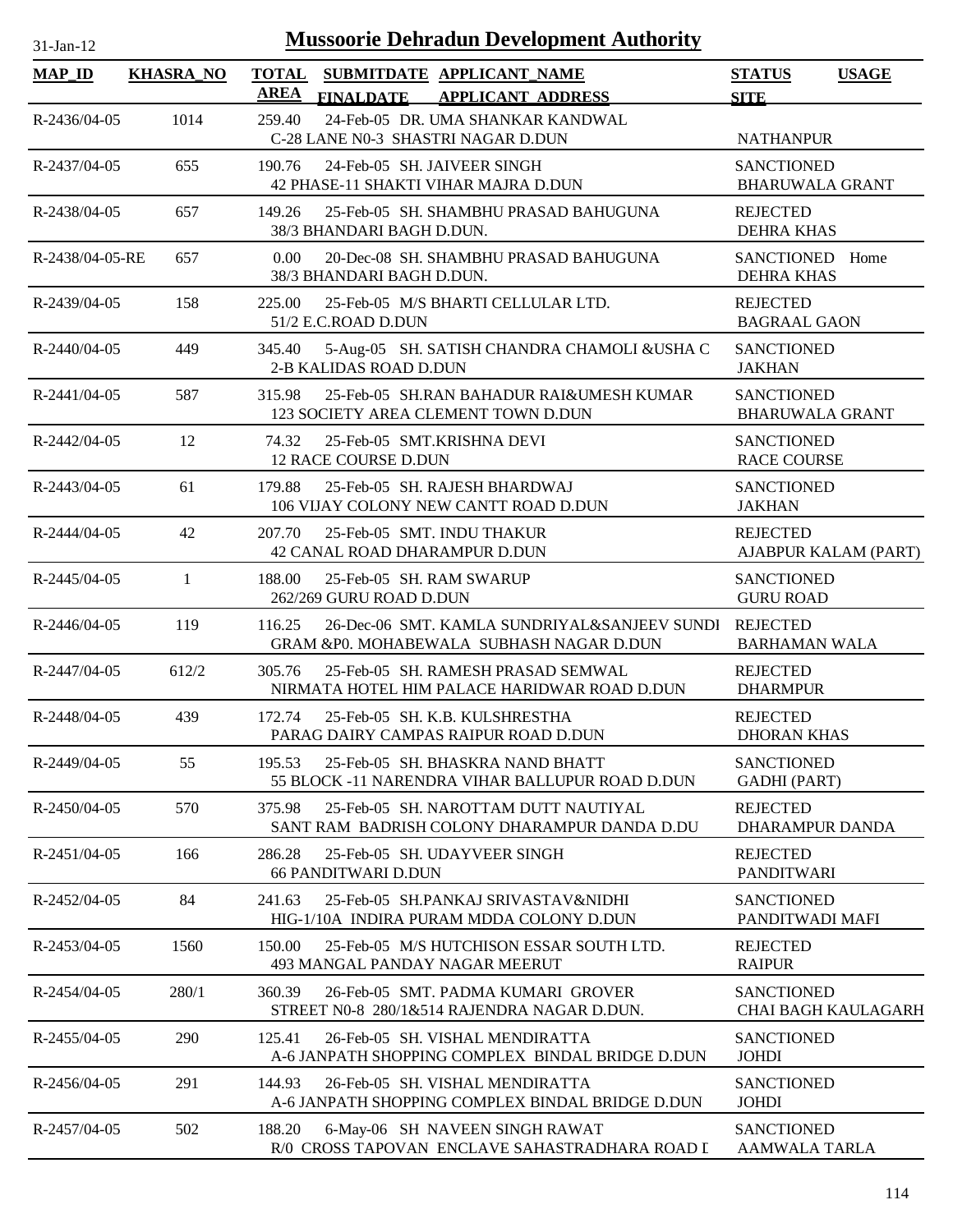# 31-Jan-12 **Mussoorie Dehradun Development Authority**

| <b>MAP_ID</b>      | <b>KHASRA_NO</b>           | <b>AREA</b> | <b>FINALDATE</b>                                        | TOTAL SUBMITDATE APPLICANT NAME<br><b>APPLICANT ADDRESS</b>                            | <b>STATUS</b><br><b>SITE</b>                | <b>USAGE</b>         |
|--------------------|----------------------------|-------------|---------------------------------------------------------|----------------------------------------------------------------------------------------|---------------------------------------------|----------------------|
|                    | R-2458/04-05 107/A&108&109 | 297.00      | $4$ -Jul $-05$                                          | SH. JOSEPN BANKIM CHANDRA KHIYALIE<br>20/1 KISHANPUR RAJPUR ROAD D.DUN                 | <b>REJECTED</b><br><b>KARANPUR KHAS</b>     |                      |
| R-2459/04-05       | 3/A                        | 487.27      | 18-Jun-05 DR. N.K. BHATI<br>3/A DHAK PATTI RAJPUR D.DUN |                                                                                        | <b>REJECTED</b><br><b>RAJ PUR ROAD</b>      |                      |
| $R - 2460/04 - 05$ | 1379                       | 104.51      |                                                         | 26-Feb-05 SH. JANG BAHADUR SINGH<br>LANE-N0. 1 ROCHIPURA NIRANJANPUR D.DUN             | <b>SANCTIONED</b><br><b>KAANWALI</b>        |                      |
| R-2461/04-05       | 1379                       | 104.51      |                                                         | 26-Feb-05 SH. RAJENDRA PAL SINGH<br>INDIRA GANDHI MARG NIRANJANPUR D.DUN.              | <b>SANCTIONED</b><br><b>KAANWALI</b>        |                      |
| R-2462/04-05       | 111/2                      | 473.78      | 26-Feb-05 SH, SANJAY SOIN<br>212 RAJPUR ROAD D.DUN      |                                                                                        | <b>REJECTED</b><br><b>RAJ PUR ROAD</b>      |                      |
| R-2463/04-05       | $A-95$                     | 240.00      |                                                         | 26-Feb-05 SMT. KUSUM LATA<br>LOWER NATHANPUR NEHRU GRAM D.DUN                          | <b>SANCTIONED</b>                           | MDDA COLONY DALANW   |
| $R - 2464/04 - 05$ | 88&89                      | 496.31      | 149 SECTOR 15-A NOIDA D.DUN                             | 28-Feb-05 SH, RAJNISH KAPUR                                                            | <b>SANCTIONED</b><br><b>KARANPUR KHAS</b>   |                      |
| $R - 2465/04 - 05$ | 316                        | 669.14      |                                                         | 28-Feb-05 DR. AJAI KUMAR PRADYOT<br>PLOT N0-316-II OFFICERS COLONY VASANT VIHAR D.DUN. | <b>SANCTIONED</b><br><b>KAANWALI</b>        |                      |
| $R-2466/04-05$     | 839                        | 177.06      |                                                         | 28-Feb-05 SH, SANJEEV KUMAR<br>SANJEEV KUMAR GRAM AJABPUR KALAN D.DUN                  | <b>SANCTIONED</b>                           | AJABPUR KALAM (PART) |
| R-2467/04-05       | 278                        | 144.12      | 107 GMS ROAD NIRANJANPUR D.DUN                          | 28-Feb-05 SH. TILAK RAJ GERA&NARENDRA KUMAR                                            | <b>REJECTED</b><br><b>NIRANJANPUR</b>       |                      |
| R-2468/04-05       | 282/2                      | 157.90      | 2 SHASTRA DHARA ROAD D.DUN                              | 28-Feb-05 SMT. SANGEETA BISHT                                                          | <b>SANCTIONED</b><br><b>ADOIWALA</b>        |                      |
| $R - 2469/04 - 05$ | 16/2&64/42                 | 166.35      | 16/2 PRAKASH NAGAR IDGAH D.DUN                          | 28-Feb-05 SMT. KIRAN BATRA                                                             | <b>REJECTED</b><br><b>IDGAH</b>             |                      |
| R-2470/04-05       | 174                        | 178.80      | 174 MITRA LOK COLONY D.DUN                              | 28-Feb-05 SMT. MITHLESH SHARMA                                                         | <b>SANCTIONED</b><br>CHUKKHUWALA            |                      |
| R-2471/04-05       | 1573/1/3                   | 148.39      |                                                         | 28-Feb-05 SH, MOHAN LAL NAUTIYAL<br>495 GURU ROAD GANDHI GRAM D.DUN                    | <b>SANCTIONED</b><br><b>KAANWALI</b>        |                      |
| R-2472/04-05       | 84                         | 128.24      | 210/182 BALLUPUR CHOWK D.DUN                            | 28-Feb-05 SH. RAJ KUMAR KAPOOR&DEEP BALA KAP( SANCTIONED                               | <b>PANDITWARI</b>                           |                      |
| R-2473/04-05       | 730/1                      | 209.10      | 28-Feb-05 TASLEEM BANO                                  | GURU NANAK ROAD SUBHASH NAGAR D.DUN                                                    | <b>SANCTIONED</b><br><b>MAJRA</b>           |                      |
| R-2474/04-05       | 663                        | 116.29      | 28-Feb-05 SMT KUSUM<br><b>GRAM SUBHASH NAGAR D.DUN</b>  |                                                                                        | <b>SANCTIONED</b><br><b>BHARUWALA GRANT</b> |                      |
| R-2475/04-05       | 824                        | 458.00      | 106 MOTI BAZAR D.DUN                                    | 6-Oct-06 DR. VINOD GUPTA&OTHERS                                                        | <b>REJECTED</b><br><b>DEHRA KHAS</b>        |                      |
| $R - 2476/04 - 05$ | 1513/3                     | 221.56      | 501 KHURBURA MOHALLA D.DUN                              | 1-Mar-05 SMT.RACHNA WANTI                                                              | <b>SANCTIONED</b><br><b>KAANWALI</b>        |                      |
| R-2477/04-05       | 577&578                    | 293.04      |                                                         | 1-Mar-05 SH. PARASNATH BYAS<br>SEWLA KALAN MOHABE WALA D.DUN                           | <b>SANCTIONED</b><br><b>SEWALA KALAN</b>    |                      |
| R-2478/04-05       | 57/32                      | 84.25       | 54 DEEP LOK COLONY D.DUN                                | 1-Mar-05 SH. RAM CHANDER                                                               | <b>SANCTIONED</b><br><b>OTHERS</b>          |                      |
| R-2479/04-05       | 587                        | 111.70      | N0-1 AFSB CLEMENT TOWN D.DUN                            | 1-Mar-05 SH, SATISH KUMAR HINDWAN                                                      | <b>SANCTIONED</b><br><b>BHARWALA GRANT</b>  |                      |
| R-2480/04-05       | 577&578                    | 287.40      |                                                         | 1-Mar-05 SH. KUSHALA NAND BYAS<br>SEWLA KALAN MOHABEWALA D.DUN                         | <b>SANCTIONED</b><br><b>SEWALA KALAN</b>    |                      |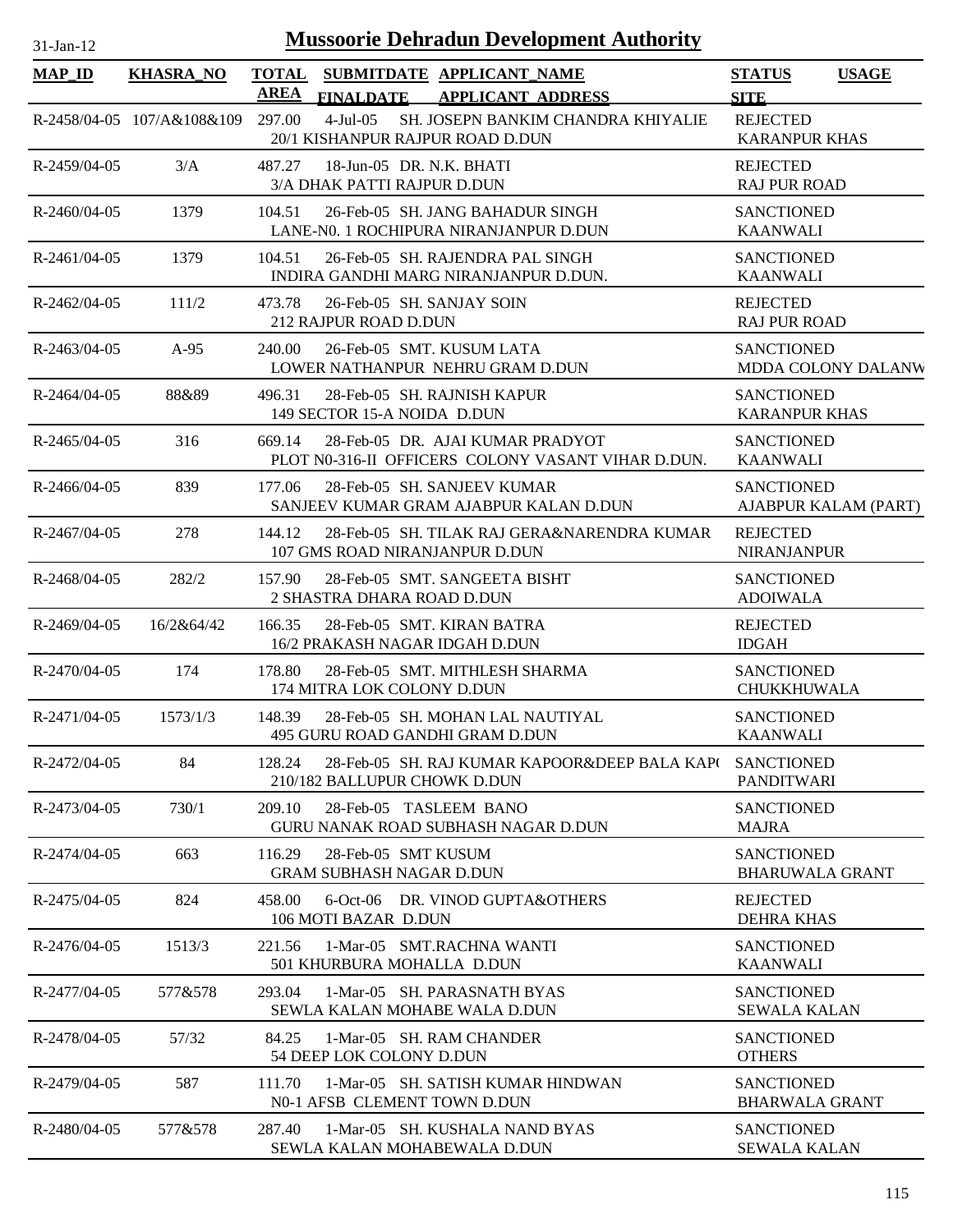| $31-Jan-12$             |                  | <b>Mussoorie Dehradun Development Authority</b>                                                 |                                                   |
|-------------------------|------------------|-------------------------------------------------------------------------------------------------|---------------------------------------------------|
| $MAP$ <sub>ID</sub>     | <b>KHASRA_NO</b> | TOTAL SUBMITDATE APPLICANT_NAME<br>AREA<br>FINALDATE APPLICANT ADDRESS                          | <b>USAGE</b><br><b>STATUS</b><br><b>SITE</b>      |
| R-2481/04-05            | 132              | 1-Mar-05 SH. ANIL KUMAR THAPA<br>119.74<br><b>GRAM TUMWALA D.DUN</b>                            | <b>SANCTIONED</b><br><b>KISHANPUR</b>             |
| R-2481/04-05-EX         | 132              | 0.00<br>12-Apr-10 SH. ANIL KUMAR THAPA<br><b>GRAM TUMWALA D.DUN</b>                             | SANCTIONED Home<br><b>KISHANPUR</b>               |
| R-2482/04-05            | 40/7             | 1-Mar-05 SH. RANJEET SINGH<br>99.00<br>40/7 DHAMAWALA D.DUN                                     | <b>SANCTIONED</b><br><b>DHAMAWALA</b>             |
| R-2483/04-05            | 291              | 179.17<br>1-Mar-05 SH. PRAMOD KUMAR BHATIA&NEELAM BH<br>WING N0-2/4-A PREM NAGAR D.DUN          | <b>SANCTIONED</b><br><b>KAANWALI</b>              |
| R-2484/04-05            | 96               | 427.50<br>1-Mar-05 SH. PAWAN SURI<br>96 RACE COURSE GOBIND NAGAR D.DUN                          | <b>REJECTED</b><br><b>RACE COURSE</b>             |
| R-2485/04-05            | 1552             | 374.39<br>1-Mar-05 SH. HARISH ARORA &RENU ARORA<br>1552 KANWALI D.DUN                           | <b>REJECTED</b><br><b>KAANWALI</b>                |
| R-2486/04-05            | 148              | 1-Mar-05 SHIRMAT SINGH NEGI<br>300.91<br>SIMLA BY PASS ROAD DOON ENCLAVE D.DUN                  | <b>REJECTED</b><br><b>SEWALA KALAN</b>            |
| R-2487/04-05            | 4                | 339.68<br>2-Mar-05 SH. RAMESH CHAND GUPTA<br><b>4 CHAKRATA ROAD D.DUN</b>                       | <b>SANCTIONED</b><br><b>CHAKRATA ROAD</b>         |
| R-2488/04-05            | 32               | 364.07<br>2-Mar-05 SH. CHANDRA MOHAN SINGH<br>32 BAKRAL WALA D.DUN                              | <b>SANCTIONED</b><br><b>BAAKRALWALA</b>           |
| R-2489/04-05            | 552              | 2-Mar-05 SH. HARSH WARDHAN<br>295.64<br>11/15 ASHIRWAD ENCLAVE D.DUN                            | <b>SANCTIONED</b>                                 |
| R-2490/04-05            | 150              | 2-Mar-05 SH. DEVENDRA SINGH PANWAR<br>152.79<br>96/2 ARYA NAGAR D.DUN                           | <b>SANCTIONED</b><br><b>ARYA NAGAR</b>            |
| R-2491/04-05            | 85&96            | 349.61<br>2-Mar-05 SH. ANIL KUMAR BAUNTHIYAL<br>ANIL KUMAR JALAGAM OFFICE INDIRA NAGAR FOREST C | <b>REJECTED</b><br><b>SEWALA KALAN</b>            |
| R-2492/04-05            | 587&589          | 134.70<br>2-Mar-05 SH. CHANDRA MOHAN GULATI<br>60 E.C.ROAD D.DUN                                | <b>SANCTIONED</b><br><b>KAANWALI</b>              |
| R-2493/04-05            | 581&589          | 134.70<br>2-Mar-05 SH. JAG MOHAN GULATI<br>60 E.C.ROAD D.DUN                                    | <b>SANCTIONED</b><br><b>KAANWALI</b>              |
| R-2494/04-05            | 515              | 2-Mar-05 SH. ANIL KUMAR SHARMA<br>240.54<br>481 INDIRA NAGAR COLONY D.DUN                       | <b>SANCTIONED</b><br><b>BHARUWALA GRANT</b>       |
| R-2495/04-05            | 116              | 1,115.24<br>2-Mar-05 SMT. ANITA BHALLA<br>116 PHASE -1 VASANT VIHAR D.DUN                       | <b>SANCTIONED</b><br><b>KAANWALI</b>              |
| R-2496/04-05            | 1589             | 2-Mar-05 M/S HUTCHISON ESSAR SOUTH LTD.<br>508.50<br>493 MANGAL PANDEY NAGAR MEERUT             | <b>REJECTED</b><br><b>BALAWALA</b>                |
| R-2497/04-05            | 253/129          | 489.00<br>2-Mar-05 SMT. VARSHA VARSHNEY&SANJEEV VARSH<br>253/129 NARI SHILP MANDIR MARG D.DUN   | <b>SANCTIONED</b><br><b>NARI SHILP MANDIR MAF</b> |
| R-2497/04-05-EX 253/129 |                  | 0.00<br>12-May-10 SMT.VARSHA VARSHNEY&SANJEEV VARSH<br>253/129 NARI SHILP MANDIR MARG D.DUN     | SANCTIONED Home<br>NARI SHILP MANDIR MAF          |
| R-2498/04-05            | 62               | 111.48<br>2-Mar-05 SMT. RENU ROHILA&RAVINDER KUMAR<br>C/7-S OFD FACTORY RAIPUR D.DUN            | <b>REJECTED</b><br><b>CHAKTUNWALA</b>             |
| R-2499/04-05            | 950              | 162.37<br>3-Mar-05 SMT. CHANDRO DEVI<br>R/0 22 SINGAL MANDI D.DUN                               | <b>SANCTIONED</b><br><b>DEHRA KHAS</b>            |
| R-2500/04-05            | 127              | 108.88<br>3-Mar-05 SH. KIRPAL SINGH BHANDARI<br>B-20-A PANDITWARI BHOOR GOAN D.DUN              | <b>SANCTIONED</b><br><b>PANDITWARI</b>            |
| R-2501/04-05            | 602              | 125.00<br>3-Mar-05 SH. RAKESH DHAUNDIYAL<br>5/1 BADRINATH CIBBER MARG D.DUN                     | <b>SANCTIONED</b><br>AAMWALA TARLA                |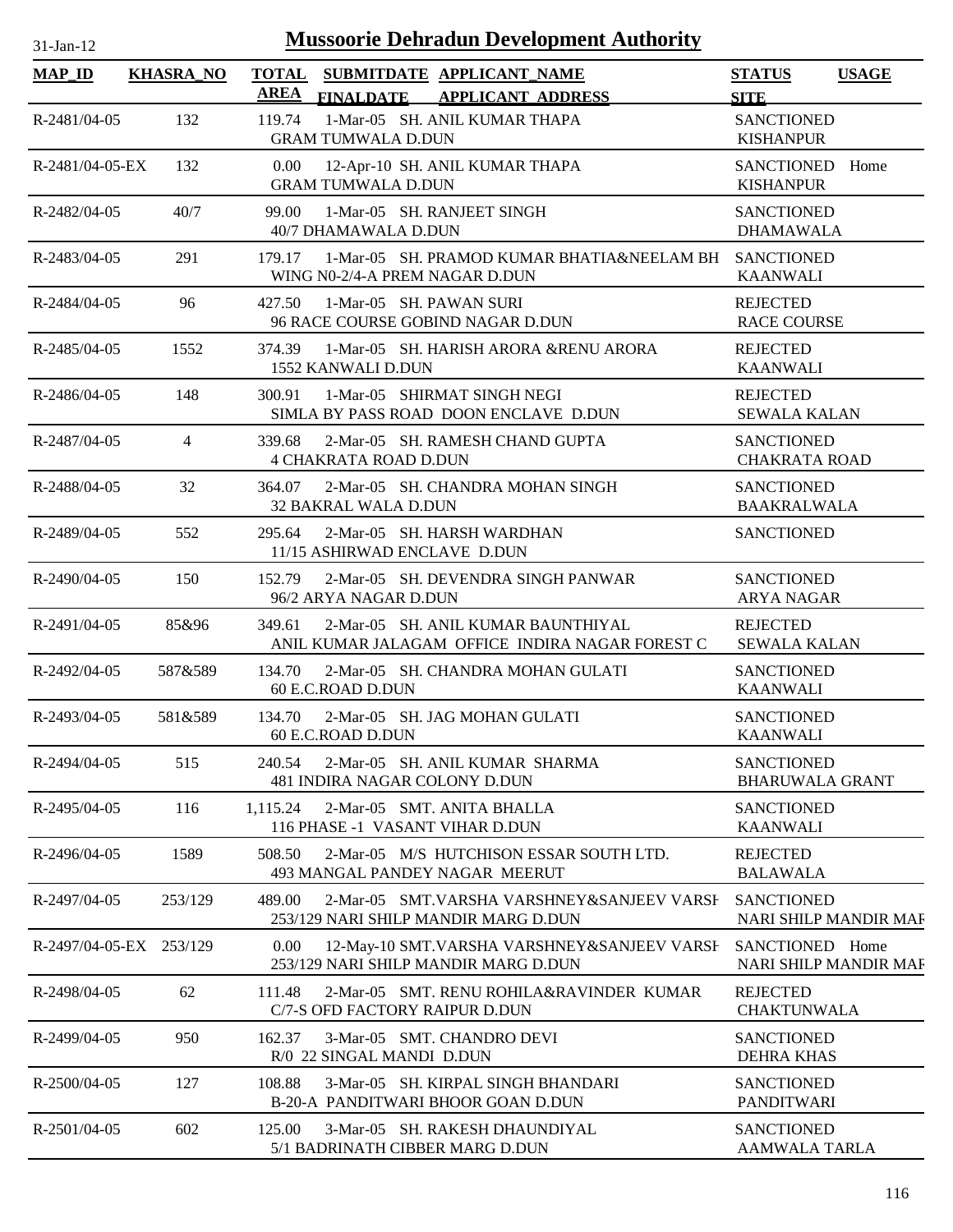# 31-Jan-12 **Mussoorie Dehradun Development Authority**

| $MAP$ <sub>ID</sub>     | <b>KHASRA_NO</b> | <b>TOTAL</b><br>SUBMITDATE APPLICANT_NAME<br><b>AREA</b><br><b>FINALDATE</b><br><b>APPLICANT ADDRESS</b> | <b>STATUS</b><br><b>USAGE</b><br><b>SITE</b>                 |
|-------------------------|------------------|----------------------------------------------------------------------------------------------------------|--------------------------------------------------------------|
| R-2502/04-05            | $S-2B-44$        | 3-Mar-05 SMT. SAROJ BALA PANT<br>434.00<br>C/0 B.D.NAUTIYAL GRAM MAJRI MAFI D.DUN                        | <b>SANCTIONED</b><br><b>SHAH NAGAR</b>                       |
| R-2502/04-05-EX S-2B-44 |                  | 0.00<br>29-Mar-10 SMT. SAROJ BALA PANT<br>C/0 B.D.NAUTIYAL GRAM MAJRI MAFI D.DUN                         | SANCTIONED Home<br><b>SHAH NAGAR</b>                         |
| R-2503/04-05            | 93               | 316.45<br>12-Sep-05 SH. KUNWAR SINGH YADAV<br>42 VIJAYPARK GALI NO-6 D.DUN                               | <b>SANCTIONED</b><br><b>KAANWALI</b>                         |
| R-2504/04-05            | 16               | 3-Mar-05 M/S SIDHANT PROMOTERS PVT.LTD.<br>2,169.60<br>9/14 CHAKRATA ROAD D.DUN                          | <b>SANCTIONED</b><br><b>Group Hous</b><br><b>BALBIR ROAD</b> |
| R-2505/04-05            | 1133&1134        | 200.35<br>3-Mar-05 SH. SURESH KUMAR<br><b>GRAM KANWALI D.DUN</b>                                         | <b>SANCTIONED</b><br><b>KAANWALI</b>                         |
| R-2506/04-05            | 587&589          | 153.01<br>17-May-05 SH. SURESH KUMAR GULATI<br>60 E.C.ROAD D.DUN                                         | <b>SANCTIONED</b><br><b>KAANWALI</b>                         |
| R-2507/04-05            | 388/1            | 3-Mar-05 SH .S.S.NEGI<br>371.60<br>47/4 (44) BALBIR ROAD D.DUN                                           | <b>REJECTED</b><br><b>BALBIR ROAD</b>                        |
| R-2508/04-05            | 487              | 3-Mar-05 SH. RAMESH CHANDRA CHATRI<br>114.32<br><b>407 KANWALI D.DUN</b>                                 | <b>SANCTIONED</b><br><b>KAANWALI</b>                         |
| R-2509/04-05            | 749&750          | 3-Mar-05 SMT. MOHINDER KAUR<br>358.05<br>11/4 GURU ROAD LAXMAN CHOWK D.DUN                               | Group Hous<br><b>LAXMAN CHOWK</b>                            |
| R-2510/04-05            | 27               | 194.09<br>4-Mar-05 SH. PRAVEEN CHANDRA PANDAY<br>27 INDER ROAD D.DUN                                     | <b>SANCTIONED</b><br><b>INDER ROAD</b>                       |
| R-2511/04-05            | 722              | 4-Mar-05 SMT. NIRMALA DEVI<br>301.00<br>NIRMALA DEVI BALBIR ROAD D.DUN                                   | <b>SANCTIONED</b><br><b>MAJRA</b>                            |
| R-2512/04-05            | 88&89            | 449.31<br>4-Mar-05 SMT. SHALINI KAPUR<br>F-1 RACE COURES D.DUN                                           | <b>SANCTIONED</b><br><b>KARANPUR KHAS</b>                    |
| R-2513/04-05            | 42/3             | 4-Mar-05 SH. ROSHAN LAL&OTHERS<br>147.53<br>13/3 BALLUPUR ROAD D.DUN                                     | <b>REJECTED</b><br><b>KAANWALI</b>                           |
| R-2514/04-05            | 14               | 4-Mar-05 SH. DHARMENDRA THAKUR<br>116.27<br>14 DAV COLLAGE ROAD D.DUN                                    | <b>SANCTIONED</b><br><b>KARANPUR</b>                         |
| R-2515/04-05            | 14               | 4-Mar-05 SH. SANJAY THAKUR<br>126.27<br><b>14 DAV COLLAGE ROAD D.DUN</b>                                 | <b>SANCTIONED</b><br><b>KARANPUR</b>                         |
| $R-2516/04-05$          | 1                | 96.49<br>5-Mar-05 SH. KOKA RAM<br>C/0 ARORA ASSOCIATESA-6 JANPATH SHOPPING COMPLEX                       | <b>SANCTIONED</b><br><b>PARK ROAD</b>                        |
| R-2516/04-05-EX         | 1                | 0.00<br>17-Jun-10 SH. KOKA RAM<br>C/0 ARORA ASSOCIATESA-6 JANPATH SHOPPING COMPLEX                       | <b>SANCTIONED</b><br>Home<br><b>PARK ROAD</b>                |
| R-2517/04-05            | 187              | 222.00<br>5-Mar-05 SH. INDER SINGH RAWAT&USHA RAWAT<br>C/0 B.S.RAWAT IGS-19 UTTARANCHAL COMPLEX HARIDW   | <b>REJECTED</b><br>AJABPUR KALAM (PART)                      |
| R-2518/04-05            | 817&818          | 5-Mar-05 SMT. USHA SINGAL<br>171.40<br>C/0 38/3 BHANDARI BAGH D.DUN                                      | <b>SANCTIONED</b><br><b>LAXMAN CHOWK</b>                     |
| R-2519/04-05            | 838              | 193.24<br>5-Mar-05 SMT. SUSHILA BARTHWAL<br>130 PRAKASH VIHAR BEY PASS ROAD D.DUN                        | <b>SANCTIONED</b><br>AJABPUR KALAM (PART)                    |
| R-2520/04-05            | 639              | 5-Mar-05 SH NAUSHAD ANSARI<br>191.68<br>1-TURNER ROAD D.DUN                                              | <b>SANCTIONED</b><br><b>MAJRA</b>                            |
| R-2521/04-05            | $10-B$           | 248.84<br>5-Mar-05 SH. JAVINDER GHAI&OTHERS<br>10-B KESHAV ROAD D.DUN                                    | <b>SANCTIONED</b><br><b>KESHAV ROAD</b>                      |
| R-2522/04-05            | 209              | 5-Mar-05 SMT. SUSHILA DEVI<br>92.89<br>245 PANDITWARI D.DUN                                              | <b>SANCTIONED</b><br><b>PANDITWARI</b>                       |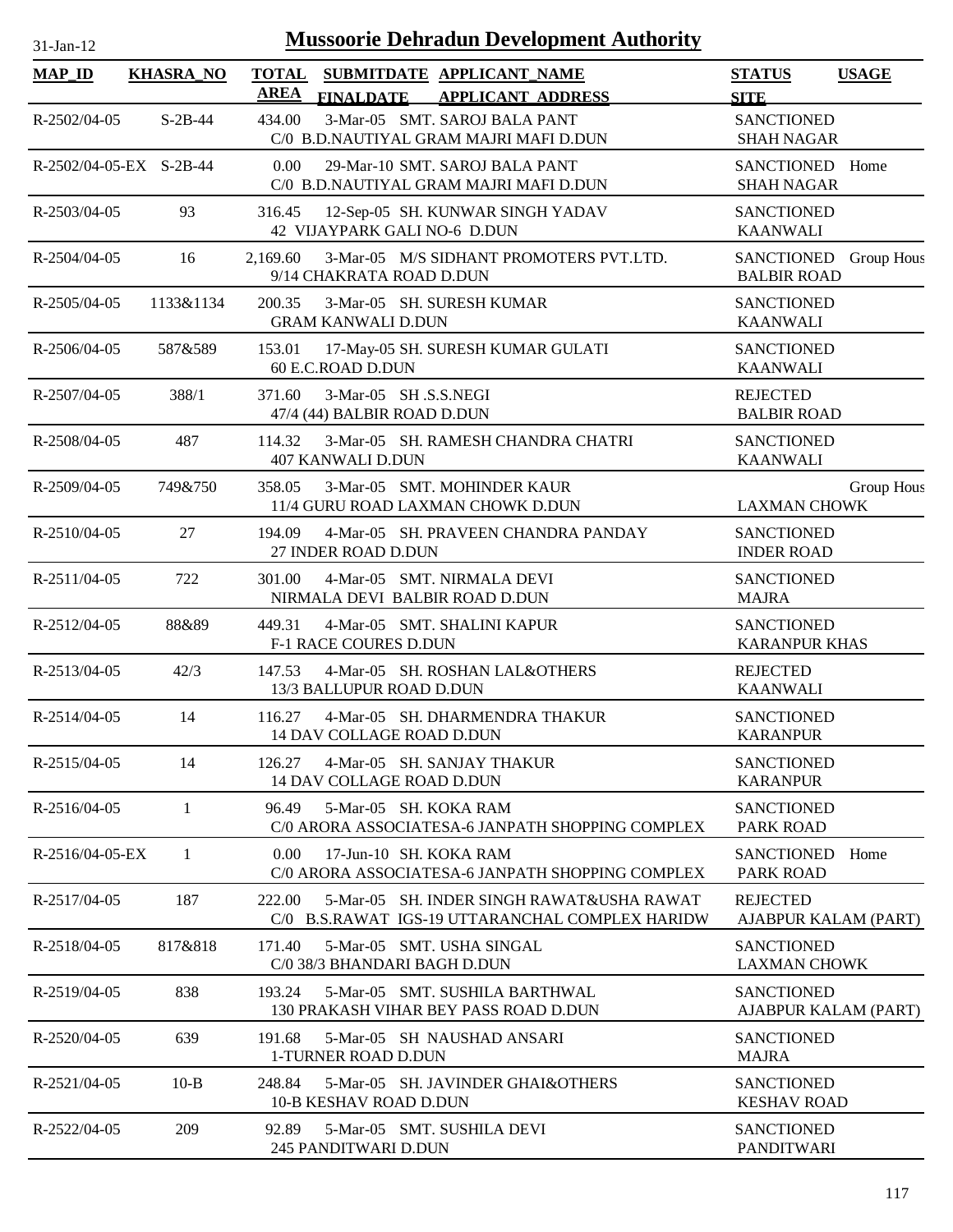| <b>Mussoorie Dehradun Development Authority</b><br>$31$ -Jan-12 |                  |                                                                                                          |                                                 |  |  |  |
|-----------------------------------------------------------------|------------------|----------------------------------------------------------------------------------------------------------|-------------------------------------------------|--|--|--|
| <b>MAP_ID</b>                                                   | <b>KHASRA_NO</b> | <b>TOTAL</b><br>SUBMITDATE APPLICANT NAME<br><b>AREA</b><br><b>APPLICANT ADDRESS</b><br><b>FINALDATE</b> | <b>STATUS</b><br><b>USAGE</b><br><b>SITE</b>    |  |  |  |
| R-2523/04-05                                                    | 639              | 191.68<br>5-Mar-05 SH. GULSHER ALI<br>AZAD COLONY HARIDWAR BY PASS MAZRA D.DUN                           | <b>SANCTIONED</b><br><b>MAJRA</b>               |  |  |  |
| R-2524/04-05                                                    | 127              | 133.85<br>7-Mar-05 SH.AJAY TANEJA&YOGENDRA TANEJA<br>SEWLA KALAN MAJRA D.DUN                             | <b>SANCTIONED</b><br><b>SEWALA KALAN</b>        |  |  |  |
| $R - 2525/04 - 05$                                              | 160              | 7-Mar-05 SH, K.L.ARYA<br>211.97<br>160 PANDITWARI D.DUN                                                  | <b>SANCTIONED</b><br><b>PANDITWARI</b>          |  |  |  |
| R-2526/04-05                                                    | $1-A$            | 7-Mar-05 SH. VIPIN CHAND JAIN&PRADEEP KUKRETI<br>188.12<br>28 DHARSANI GATE D.DUN                        | <b>REJECTED</b><br><b>ASTELY HALL</b>           |  |  |  |
| R-2527/04-05                                                    | 31               | 7-Mar-05 KM. NEELESHWARI KUMARI<br>350.92<br>2 SIRMOUR TEA ESTATE KAULAGARH ROAD D.DUN                   | <b>SANCTIONED</b><br><b>CHAI BAGH KAULAGARH</b> |  |  |  |
| R-2528/04-05                                                    | 234              | 214.40<br>7-Mar-05 KM, POONAM SINHA<br><b>19-C SUBHASH ROAD D.DUN</b>                                    | <b>SANCTIONED</b><br><b>ADOIWALA</b>            |  |  |  |
| R-2529/04-05                                                    | 66               | 7-Mar-05 M/S V.BUILDCON PRIVATE LTD.<br>206.90<br>106 VIJAY COLONY NEW CANTT ROAD D.DUN                  | <b>REJECTED</b><br><b>JAKHAN</b>                |  |  |  |
| $R - 2530/04 - 05$                                              | 157&71           | 418.72<br>7-Mar-05 SMT. NEELAM MONTI CHOWDHARY<br><b>183 RAJPUR ROAD D.DUN</b>                           | <b>SANCTIONED</b><br><b>SHAH NAGAR</b>          |  |  |  |
| $R-2531/04-05$                                                  | 282              | 226.31<br>7-Mar-05 SH. KISHAN GOPAL BABBAR<br>76/147 RAJPUR ROAD D.DUN                                   | <b>SANCTIONED</b><br><b>RAJ PUR ROAD</b>        |  |  |  |
| R-2532/04-05                                                    | 55               | 369.64<br>7-Mar-05 SH. NIRMAL SINGH<br>55 SARASHWATI VIHAR ADHOIWALA D.DUN                               | <b>SANCTIONED</b><br><b>ADOIWALA</b>            |  |  |  |
| R-2533/04-05                                                    | 966&967          | 309.20<br>7-Mar-05 SH ARUN GODIYAL<br>1/77 CHUKKUWALA D.DUN                                              | <b>REJECTED</b><br>AJABPUR KALAM (PART)         |  |  |  |
| R-2534/04-05                                                    | 975&957/1        | 884.29<br>7-Mar-05 SH, SHIV PRASHAD UNIYAL<br>1/77 CHUKKUWALA D.DUN                                      | <b>REJECTED</b><br>AJABPUR KALAM (PART)         |  |  |  |
| R-2535/04-05                                                    | 132              | 7-Mar-05 SMT. SHARMISHTA SINGH<br>161.87<br>TARLI KANDOLI RAJEEV NAGAR RAJPUR ROAD D.DUN                 | <b>REJECTED</b><br><b>KANDOLI</b>               |  |  |  |
| $R-2536/04-05$                                                  | 1579/3           | 124.54<br>7-Mar-05 SH. DHARAMPAL<br>39/5 GURU ROAD D.DUN                                                 | <b>SANCTIONED</b><br><b>KAANWALI</b>            |  |  |  |
| R-2537/04-05                                                    | 11               | 7-Mar-05 SH. NEERAJ NAGALIYA<br>108.24<br>23/2 MOHINI ROAD D.DUN                                         | <b>SANCTIONED</b><br>CHAI BAGH KAULAGARH        |  |  |  |
| R-2538/04-05                                                    | 15               | 389.27<br>9-Mar-05 SH. G.B.OLI<br>H.NO.-15 INDIRA PURAM GEN. MAHADEV SINGH ROAD D.                       | <b>REJECTED</b><br><b>KAANWALI</b>              |  |  |  |
| R-2539/04-05                                                    | 45               | 9-Mar-05 SMT. RENU PANDEY<br>457.00<br><b>GRAM BHAGWANTPUR D.DUN</b>                                     | <b>REJECTED</b><br><b>BHAGWANTPUR</b>           |  |  |  |
| $R-2540/04-05$                                                  | 431/1            | 142.89<br>9-Mar-05 SH. DAYANAND SHARMA<br>TYPE III F.R.I. P.O. NEW FOREST D.DUN                          | <b>SANCTIONED</b><br><b>KAANWALI</b>            |  |  |  |
| R-2541/04-05                                                    | 2/4              | 198.50<br>9-Mar-05 SH. RANJEET SINGH<br>152/C D.L. ROAD D.DUN                                            | <b>REJECTED</b><br><b>DANDA LAKHOND</b>         |  |  |  |
| R-2542/04-05                                                    | 587              | 9-Mar-05 SH. SHIV LOCHAN SHARMA<br>82.12<br>VILL&P.0. BHARUWALA GRANT D.DUN                              | <b>SANCTIONED</b><br><b>BHARUWALA GRANT</b>     |  |  |  |
| R-2543/04-05                                                    | 80               | 148.42<br>9-Mar-05 SH. SUDARSHAN SINGH<br>80 DHARAMPUR MOTHROWALA ROAD D.DUN                             | <b>SANCTIONED</b><br><b>DHARMPUR</b>            |  |  |  |
| R-2544/04-05                                                    | 1227             | 9-Mar-05 SH. ANUP DOBHAL<br>237.77<br>167/2 STREET N0-3 RAJENDRA NAGAR D.DUN                             | <b>SANCTIONED</b><br><b>GADHI</b> (PART)        |  |  |  |
| R-2545/04-05                                                    | 65               | 163.83<br>9-Mar-05 SMT. RACHNA PANT<br>5 BALLUPUR ROAD D.DUN                                             | <b>SANCTIONED</b><br><b>KAANWALI</b>            |  |  |  |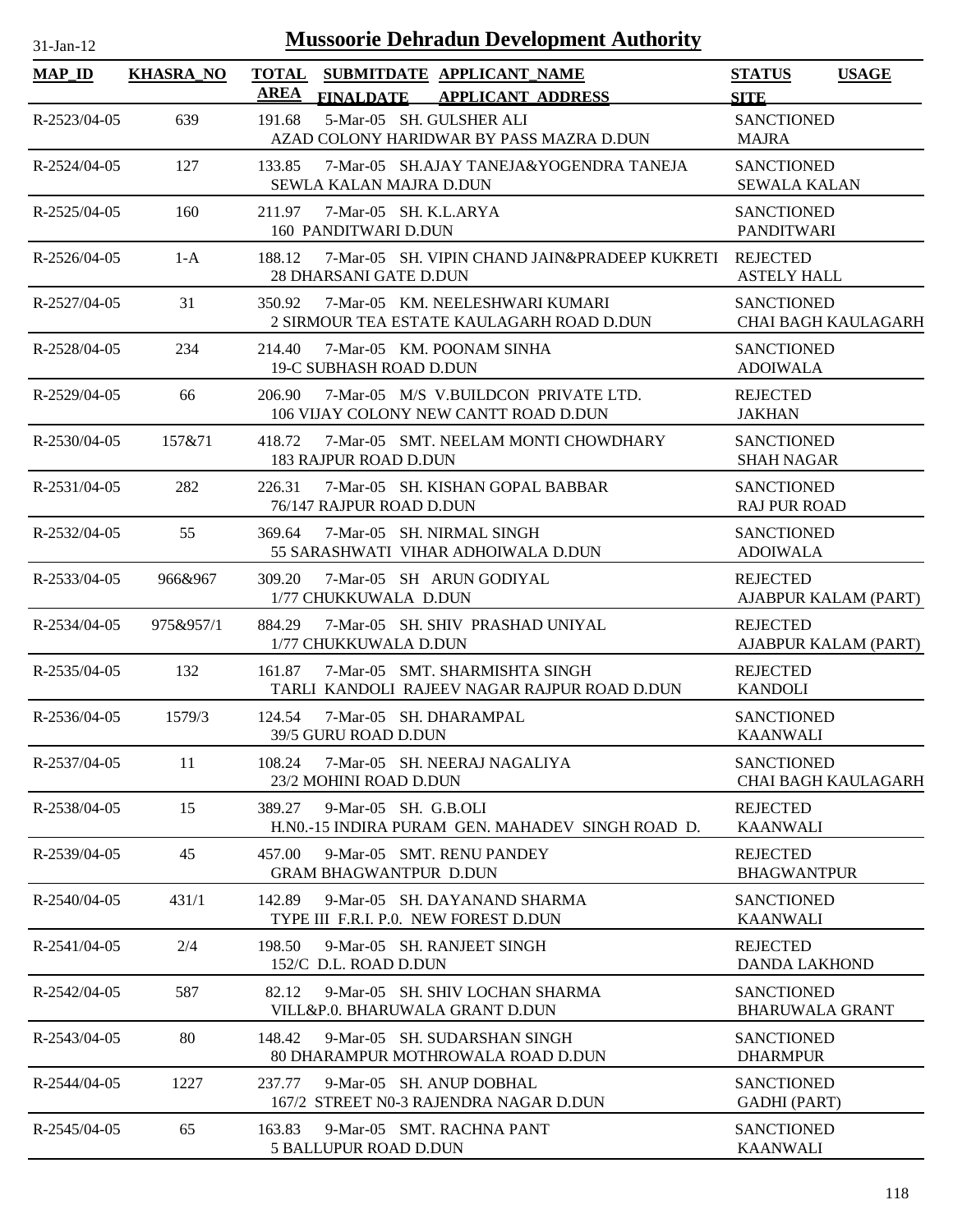| $31$ -Jan-12       |                  | <b>Mussoorie Dehradun Development Authority</b>                                                             |                                              |
|--------------------|------------------|-------------------------------------------------------------------------------------------------------------|----------------------------------------------|
| <b>MAP_ID</b>      | <b>KHASRA_NO</b> | <b>TOTAL</b><br>SUBMITDATE APPLICANT_NAME<br><b>AREA</b><br>FINALDATE APPLICANT ADDRESS                     | <b>STATUS</b><br><b>USAGE</b><br><b>SITE</b> |
| R-2546/04-05       | 815              | 9-Mar-05 SH. NARENDRA SINGH THAPA<br>184.51<br>127 ASHOK VIHAR AJABPUR KALAN D.DUN                          | <b>SANCTIONED</b><br>AJABPUR KALAM (PART)    |
| R-2547/04-05       | 46               | 159.33<br>9-Mar-05 SH. TILAK RAJ NAGPAL<br>23-A NEW CANNOUGHT PLACE D.DUN.                                  | <b>REJECTED</b><br><b>AAMWALA TARLA</b>      |
| R-2548/04-05       | 218              | 223.04<br>9-Mar-05 SH. DINESH CHAND KAPOOR&MAMLESHW/ REJECTED<br>VILL- GYANSU DISTT- UTTARKASHI UTTARANCHAL | AJABPUR KALAM (PART)                         |
| R-2549/04-05       | 596              | 159.79<br>10-Mar-05 SH. VIMAL KUMAR<br>H.NO. 59 BAHUGUNA COLONY AJABPUR KHURD D.DUN                         | <b>REJECTED</b><br><b>BANJAREWALA MAFI</b>   |
| R-2550/04-05       | 71               | 133.16<br>10-Mar-05 SH. UMESH MITTAL<br>75-A RAJPUR ROAD D.DUN.                                             | <b>SANCTIONED</b><br><b>RAJ PUR ROAD</b>     |
| R-2551/04-05       | 888              | 346.24<br>10-Mar-05 SH. SATISH CHANDRA BAGRI<br>1104 INDIRA NAGAR COLONY D.DUN                              | <b>REJECTED</b><br><b>NATHANPUR</b>          |
| R-2552/04-05       | 598/2/3          | 10-Mar-05 SH. MURARI LAL CHAMOLI&OTHERS<br>494.31<br>C/0 27 ARAGHAR D.DUN                                   | <b>REJECTED</b><br><b>DHARAMPUR DANDA</b>    |
| R-2553/04-05       | 16               | 164.69<br>10-Mar-05 SH, NEERAJ PRAKASH GARG<br>16 E.C.ROAD D.DUN                                            | <b>SANCTIONED</b><br>E.C.ROAD                |
| R-2554/04-05       | 330&120          | 183.93<br>10-Mar-05 SH. GAGAN DEEP SINGH CHABRA<br>45 WEST-II REST CAMP D.DUN                               | <b>SANCTIONED</b>                            |
| $R - 2555/04 - 05$ | 587              | 268.00<br>10-Mar-05 SH.RAVINDRA KUMAR KUKSHAL<br>D-29 OFFICERS COLONY RACE COURSE D.DUN                     | <b>SANCTIONED</b><br><b>BHARUWALA GRANT</b>  |
| $R-2556/04-05$     | 158              | 10-Mar-05 SH. KABUL CHAND GUPTA<br>167.22<br>SWASTIK CONSTRUCTION KARGI CHOWK D.DUN                         | <b>SANCTIONED</b><br><b>NIRANJANPUR</b>      |
| $R-2557/04-05$     | $S-2-B-17$       | 418.06<br>10-Mar-05 SMT.AMRIT KUMARI BHATIA<br>S-2-B-17 SHAH NAGAR D.DUN                                    | <b>SANCTIONED</b><br><b>SHAH NAGAR</b>       |
| R-2558/04-05       | 3/6              | 147.48<br>11-Mar-05 SH. HARPREET KAUR<br>LANE.N0-12 ASHIRWAD ENCLAVE D.DUN                                  | <b>SANCTIONED</b><br><b>RACE COURSE</b>      |
| R-2559/04-05       |                  | 50.19<br>11-Mar-05 SH. RAGUVIR KUMAR&NISHA KASHYAP<br>49 KASHEV ROAD LAXMAN CHOWK D.DUN                     | <b>REJECTED</b><br><b>PARK ROAD</b>          |
| $R-2560/04-05$     | 165/1239         | 11-Mar-05 SH.BASANT SINGH RAWAT<br>196.46<br>C/0 ASHIYANA ASOCIATES HARIDWAR ROAD D.DUN                     | <b>REJECTED</b><br>AJABPUR KALAM (PART)      |
| R-2561/04-05       | 1366/1           | 186.13<br>11-Mar-05 SH, ANIL KUMAR MAMGAIN<br>P-3/1 YUMUNA COLONY D.DUN                                     | <b>SANCTIONED</b><br><b>KAANWALI</b>         |
| R-2562/04-05       | 238&242          | 11-Mar-05 SH. BHARAT BHUSHAN GUPTA<br>165.78<br>MANAV KALYAN KENDRA 35-A CANAL ROAD KISHANPUR               | <b>REJECTED</b><br><b>KISHANPUR</b>          |
| R-2563/04-05       | 18/1             | 294.41<br>11-Mar-05 DR. AWAN KUMAR<br>47/1 KISHAN NAGAR D.DUN                                               | <b>SANCTIONED</b><br><b>NIRANJANPUR</b>      |
| R-2564/04-05       | 655              | 11-Mar-05 SH. NIDHISH KUMAR<br>79.77<br>NIDHISH KUMAR MOHIT VIHAR D.DUN                                     | <b>SANCTIONED</b><br><b>KAANWALI</b>         |
| R-2565/04-05       | 900              | 206.23<br>11-Mar-05 SMT. POONAM GARG<br>22/1 LANE-N0-4 TEG BAHADUR ROAD D.DUN                               | <b>REJECTED</b><br><b>NATHANPUR</b>          |
| R-2566/04-05       | 169/6            | 206.23<br>11-Mar-05 SHRI. KAMAL KISHORE GUPTA AND PRITI G<br><b>66-B NEHRU COLONY D.DUN</b>                 | <b>SANCTIONED</b><br><b>DHARMPUR</b>         |
| R-2567/04-05       | 900              | 206.23<br>11-Mar-05 SMT. REKHA GARG<br>B-59 SECTOR-2 DEFENCE COLONY D.DUN                                   | <b>REJECTED</b><br><b>NATHANPUR</b>          |
| R-2568/04-05       | 900              | 11-Mar-05 SMT. URMIL GARG<br>206.23<br>65/4 LANE N0-4 TEG BAHADUR ROAD D.DUN                                | <b>REJECTED</b><br><b>NATHANPUR</b>          |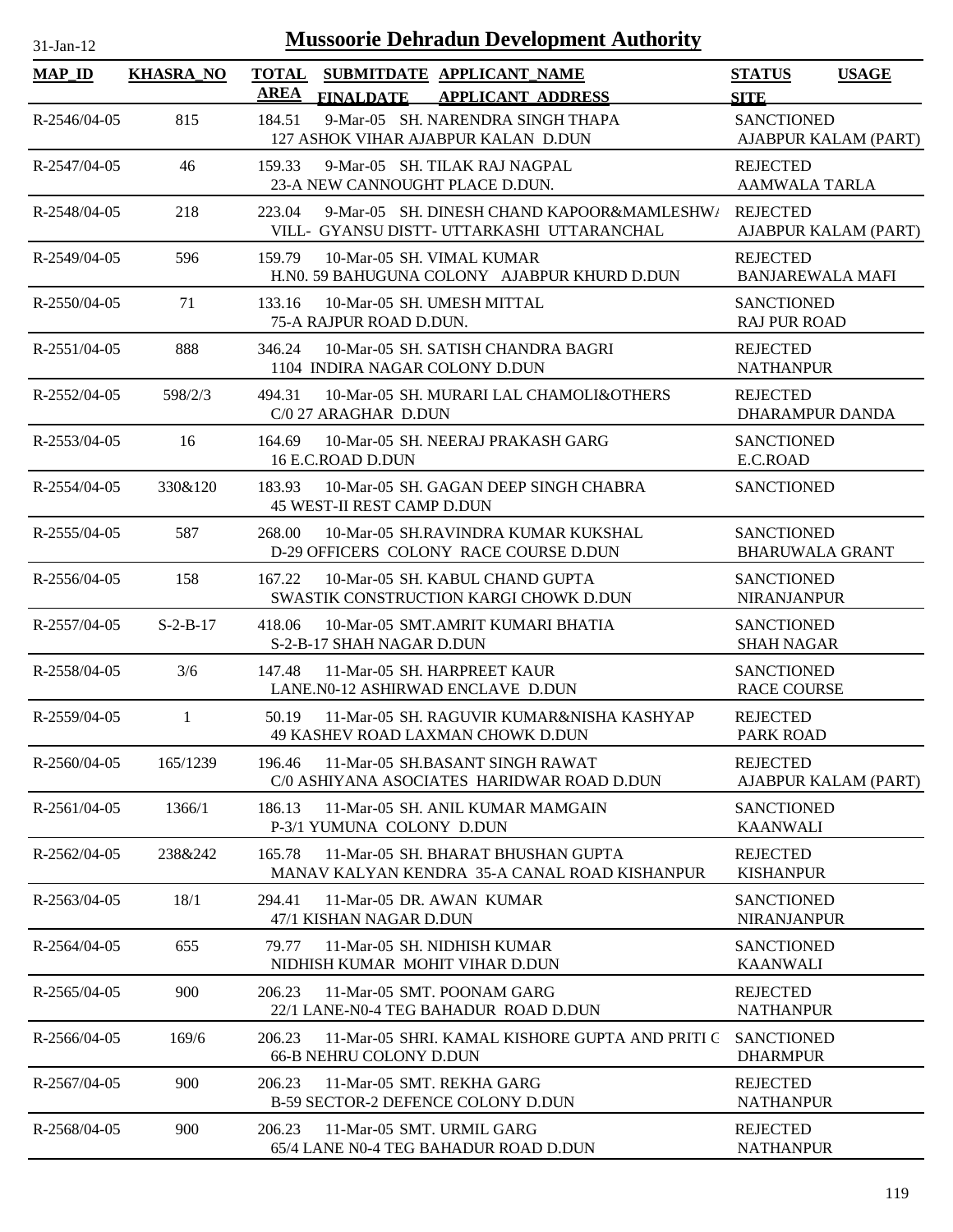| $31-Jan-12$        | <b>Mussoorie Dehradun Development Authority</b> |                             |                                                                                                     |                                           |                      |  |  |
|--------------------|-------------------------------------------------|-----------------------------|-----------------------------------------------------------------------------------------------------|-------------------------------------------|----------------------|--|--|
| <b>MAP_ID</b>      | <b>KHASRA_NO</b>                                | <b>TOTAL</b><br><b>AREA</b> | SUBMITDATE APPLICANT_NAME<br><b>FINALDATE</b><br><b>APPLICANT ADDRESS</b>                           | <b>STATUS</b><br><b>SITE</b>              | <b>USAGE</b>         |  |  |
| R-2569/04-05       | 8                                               | 364.75                      | 11-Mar-05 SH. RAJENDER KUMAR VERMA&OTHERS<br>15-B RAJPUR ROAD D.DUN                                 | <b>SANCTIONED</b><br><b>SALAWALA</b>      |                      |  |  |
| R-2570/04-05       | 247                                             | 419.17                      | 11-Mar-05 SH. DHARAM SINGH<br>DEFENCE COLONY D.DUN                                                  | <b>SANCTIONED</b><br><b>SHAH NAGAR</b>    |                      |  |  |
| R-2571/04-05       | 232&233&236 13,155.00                           |                             | 11-Mar-05 SHEIKUL-HIND EDUCATION CHARITABLE T<br>C/0 GHILDIYAL ASSOCIATES SHOP N0-4 YUMUNA COLONY : | <b>REJECTED</b><br><b>DHOLAS</b>          |                      |  |  |
| $R - 2572/04 - 05$ | 68&69                                           | 2.591.00                    | 11-Mar-05 TOUCH WOOD NURSERY SCHOOL<br>5-A D.L.ROAD D.DUN                                           | <b>REJECTED</b><br>DANDA NOORIWALA        |                      |  |  |
| R-2573/04-05       | $1-A$                                           | 235.60                      | 11-Mar-05 SH. AMIT MITTAL&MANUJ MITTAL<br>1-A NESHVILLA ROAD D.DUN                                  | <b>SANCTIONED</b><br>NESHVILLA ROAD       |                      |  |  |
| R-2574/04-05       | 1269                                            | 346.10                      | 14-Mar-05 SH, ANUP SINGH NEGI<br>SH. K.S.BISHT NAKRONDHA ROAD HARRAWALA D.DUN                       | <b>REJECTED</b><br><b>NATTHANPUR</b>      |                      |  |  |
| $R - 2575/04 - 05$ | 504                                             | 114.45                      | 14-Mar-05 SH. PREM CHAND DHASMANA<br>C/0 KHAJANCHI BAGH D.DUN                                       | <b>SANCTIONED</b><br><b>AJABPUR KHURD</b> |                      |  |  |
| R-2576/04-05       | 1249                                            | 111.52                      | 14-Mar-05 SMT. MONIKA JAIN<br>A-6 JANPATH SHOPPING COMPLEX BINDAL BRIDGE D.DU                       | <b>SANCTIONED</b><br><b>KAANWALI</b>      |                      |  |  |
| R-2577/04-05       | 1348                                            | 238.29                      | 14-Mar-05 SH. KRISHAN MOHAN LAL SAXENA<br>2 DHAMAWALA BAZAR D.DUN                                   | <b>SANCTIONED</b><br><b>KAANWALI</b>      |                      |  |  |
| R-2578/04-05       | 192/1                                           | 78.06                       | 14-Mar-05 SH. RAKESH PETWAL<br>SAHASTRI NAGAR HARIDWAR ROAD D.DUN.                                  | <b>REJECTED</b>                           | AJABPUR KALAM (PART) |  |  |
| R-2579/04-05       | 158                                             | 217.67                      | 21-Apr-06 SH ANIL CHAMOLI<br>159 MAI CHAK SALAWALA D.DUN                                            | <b>SANCTIONED</b>                         | CHUKKHUWALA MAICHA   |  |  |
| R-2580/04-05       | 719                                             | 144.27                      | 14-Mar-05 SMT. YOGENDRI SIROHI<br>H.N0- 43 PANTROAD SUBHASH NAGAR D.DUN                             | <b>SANCTIONED</b><br><b>MAJRA</b>         |                      |  |  |
| R-2581/04-05       | 1145&1149                                       | 249.71                      | 14-Mar-05 SH. KUNDAN SINGH NEGI<br>64-B RISPANA NAGAR HARIDWAR ROAD D.DUN                           | <b>REJECTED</b>                           | AJABPUR KALAM (PART) |  |  |
|                    | R-2582/04-05 469&468&467&15,131.40<br>452       |                             | 14-Mar-05 MAHANT DEVENDRA DASS<br>DARBAR SAHAB JHANDA D.DUN                                         | <b>REJECTED</b><br>PATEL NAGAR            |                      |  |  |
| R-2583/04-05       | 282                                             | 174.44                      | 14-Mar-05 SH. DEEPAK NAUTIYAL<br><b>GRAM KAULAGARH D.DUN</b>                                        | <b>SANCTIONED</b><br><b>RAJ PUR ROAD</b>  |                      |  |  |
| R-2584/04-05       | 839&1452                                        | 118.70                      | 14-Mar-05 SH JASVINDER SINGH<br><b>4 RACE COURSE D.DUN</b>                                          | <b>SANCTIONED</b>                         | AJABPUR KALAM (PART) |  |  |
| R-2585/04-05       | 28/12                                           | 114.96                      | 14-Mar-05 SH. JAMNA LAL<br>VILL-RAINAPUR P.O. RANIPOKHRI D.DUN                                      | <b>SANCTIONED</b><br><b>DAK PATTI</b>     |                      |  |  |
| R-2586/04-05       | 57                                              | 407.13                      | 14-Mar-05 COL. DEEPAK VASHISHTA<br>S-2-B-34 DEFENCE COLONY D.DUN                                    | <b>SANCTIONED</b><br><b>SHAH NAGAR</b>    |                      |  |  |
| $R-2586/04-05-EX$  | 57                                              | 0.00 <sub>1</sub>           | 9-Mar-10 COL. DEEPAK VASHISHTA<br>S-2-B-34 DEFENCE COLONY D.DUN                                     | SANCTIONED Home<br><b>SHAH NAGAR</b>      |                      |  |  |
| R-2587/04-05       | 156                                             | 217.61                      | 15-Mar-05 SH.PREM LAL JUGRAN<br>238 DOBHALWALA D.DUN                                                | <b>SANCTIONED</b>                         |                      |  |  |
| R-2588/04-05       | 708&516/1                                       | 162.29                      | 15-Mar-05 SMT. REENA SINGH & SHALINI SINGH<br>5 DOON VIHAR JAKHAN D.DUN                             | <b>SANCTIONED</b>                         |                      |  |  |
| R-2589/04-05       | 253                                             | 402.08                      | 15-Mar-05 SH. DARMIYAN SINGH MEHRA<br>C/0 P.S.NEGI DIVYA VIHAR DANDA DHARAMPUR P.0. NEHR            | <b>SANCTIONED</b><br><b>CHIDOWALI</b>     |                      |  |  |
| R-2590/04-05       | 223                                             | 150.55                      | 15-Mar-05 SH. NAGENDRA SINGH<br>9/1 P.D.TANDON MARG D.DUN                                           | <b>SANCTIONED</b><br><b>SEWALA KALAN</b>  |                      |  |  |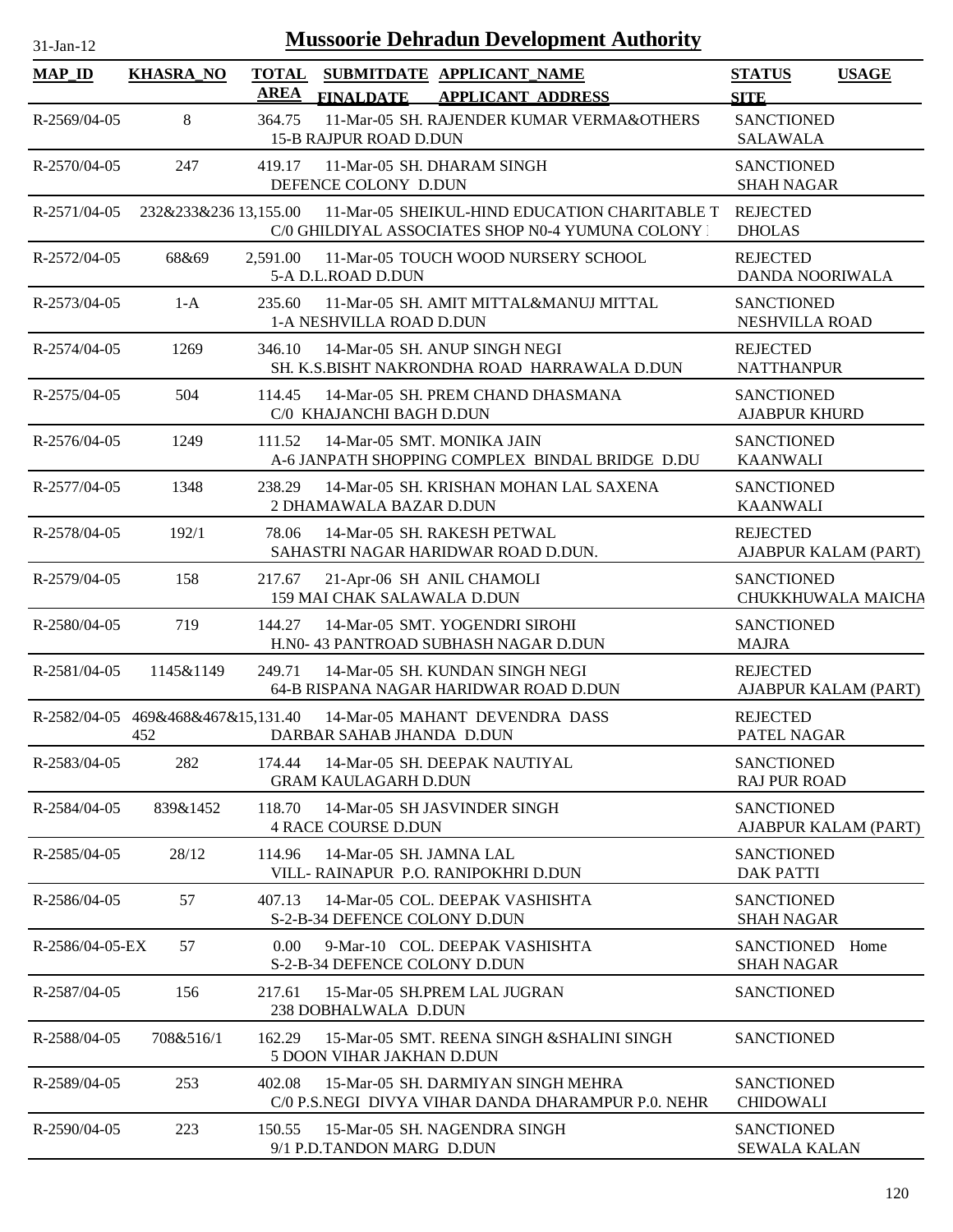| 1-Jan-12 |  |
|----------|--|

## **Mussoorie Dehradun Development Authority**

| <b>MAP_ID</b>   | <b>KHASRA_NO</b> | <b>AREA</b><br><b>FINALDATE</b>         | TOTAL SUBMITDATE APPLICANT NAME<br><b>APPLICANT ADDRESS</b>                           | <b>STATUS</b>                             | <b>USAGE</b>                       |
|-----------------|------------------|-----------------------------------------|---------------------------------------------------------------------------------------|-------------------------------------------|------------------------------------|
| R-2591/04-05    | 147&150          | 163.85                                  | 15-Mar-05 SH VED BHUSHAN<br>B-1-62 DEFENCE COLONY D.DUN                               | <b>SITE</b><br><b>REJECTED</b>            | Group Hous<br>AJABPUR KALAM (PART) |
| R-2592/04-05    | 308              | 153.84<br>NIVH 116 RAJPUR ROAD D.DUN    | 15-Mar-05 SH. VISHAL CHAND                                                            | <b>SANCTIONED</b><br><b>CHIDOWALI</b>     |                                    |
| R-2593/04-05    | 308              | 152.21<br>NIVH 116 RAJPUR ROAD D.DUN    | 15-Mar-05 SH. KAILASH CHAND                                                           | <b>SANCTIONED</b><br><b>CHIDOWALI</b>     |                                    |
| R-2594/04-05    | $S-4-B/250$      | 395.63                                  | 15-Mar-05 SH. BHARAT SINGH BISHT<br>B/250 SECTORE -4 DEFENCE COLONY D.DUN             | <b>SANCTIONED</b><br>DEFENCE COLONY       |                                    |
| R-2595/04-05    | 81               | 112.00<br>19/1 RAJ VIHAR D.DUN          | 21-Sep-05 SMT. ADITI GUPTA                                                            | <b>SANCTIONED</b><br><b>PANDITWARI</b>    |                                    |
| R-2596/04-05    | 44               | 152.29                                  | 15-Mar-05 SH. SURESH UNIYAL<br>SH. S.C.UNIYAL RAJKIYA POLITECHNICAL NARENDRANAG       | <b>REJECTED</b><br><b>NATTHANPUR</b>      |                                    |
| R-2597/04-05    | 531              | 355.70                                  | 16-Mar-05 SMT. NIRMALA RAWAT<br>15 -C SUMAN PURI ADHOIWALA D.DUN                      | <b>SANCTIONED</b><br><b>AJABPUR KHURD</b> |                                    |
| R-2598/04-05    | 388              | 312.60                                  | 16-Mar-05 SH. CHINTAMANI TRIPATHI<br>130 PUSP VIHAR NEAR REWATI NURSING HOME DHARAMPI | <b>SANCTIONED</b>                         | AJABPUR KALAM (PART)               |
| R-2599/04-05    | 189              | 332.05<br>131 BADRIPUR D.DUN            | 16-Mar-05 SH. OM PRAKASH RATURI                                                       | <b>REJECTED</b><br><b>BADRIPUR</b>        |                                    |
| R-2600/04-05    | 2/1              | 196.20                                  | 13-Feb-06 SMT. DEEPA GHANSHALA<br>3-B VAN VIHAR BALLUPUR D.DUN                        | <b>SANCTIONED</b><br><b>KAANWALI</b>      |                                    |
| R-2601/04-05    | 145              | 379.18<br>145 NATHANPUR D.DUN           | 16-Mar-05 SMT. MEENA JUYAL                                                            | <b>REJECTED</b><br><b>NATHANPUR</b>       |                                    |
| R-2602/04-05    | 59               | 180.02<br>59 KANWALI D DUN              | 16-Mar-05 SMT. SHASHI BALA GULATI                                                     | <b>REJECTED</b><br><b>KAANWALI</b>        |                                    |
| R-2603/04-05    | 276              | 163.94<br>45 WEST II- REST CAMP D.DUN   | 16-Mar-05 SH. GURPREET SINGH CHABRA                                                   | <b>SANCTIONED</b><br><b>SEWALA KALAN</b>  |                                    |
| R-2604/04-05    | 112/1            | 362.54                                  | 16-Mar-05 SH. NAND KISHORE KOTHIYAL<br>C/0 DR. B.C. KANDURI MOHABBEWALA D.DUN         | <b>SANCTIONED</b>                         | MOHABBEWALA (PART)                 |
| R-2605/04-05    | 400&140          | 157.67                                  | 21-Dec-06 SH. GANESH PANDIT<br>INDER ROAD END SANJAY COLONY PURANI BASTI D.DUN        | <b>REJECTED</b><br><b>SEWALA KALAN</b>    |                                    |
| R-2606/04-05    | 18               | 106.32<br>95 PARK ROAD D.DUN            | 28-Mar-06 SMT. SHABNAM KATIYAR                                                        | <b>SANCTIONED</b><br><b>LOHARWALA</b>     |                                    |
| R-2607/04-05    | 117              | 225.84<br>82/86 JANDHA MOHALLA D.DUN    | 16-Mar-05 SH, ASHOK KUMAR                                                             | <b>SANCTIONED</b><br><b>CHAK RAIPUR</b>   |                                    |
| R-2608/04-05    | 1/1/2            | 5,650.00<br><b>GRAM SUDDOWALA D.DUN</b> | 16-Mar-05 MEDICAL AMBASSADORS SCHOOL                                                  | <b>SANCTIONED</b><br><b>SUDHOWALA</b>     |                                    |
| R-2608/04-05-EX | 1/1/2            | 0.00<br><b>GRAM SUDDOWALA D.DUN</b>     | 19-Apr-10 MEDICAL AMBASSADORS SCHOOL                                                  | <b>SANCTIONED</b><br><b>SUDHOWALA</b>     | Educational                        |
| R-2609/04-05    | 456              | 192.33                                  | 16-Mar-05 SH. MAHESH KUMAR TYAGI<br>C/0 L.B.S.N.A.A. MUSSOORIE- 248179                | <b>SANCTIONED</b><br><b>SEWALA KALAN</b>  |                                    |
| R-2610/04-05    | 693              | 299.18                                  | 20-Dec-05 SH. DINESH CHANDRA LOHANI<br>C/0 L.B.S.N.A.A. MUSSOORIE -248179             | <b>SANCTIONED</b><br><b>SEWALA KALAN</b>  |                                    |
| R-2611/04-05    | 117              | 236.00                                  | 16-Mar-05 SMT. MAYA JOSHI<br>VILL-DHARAMPUR DANDA D.DUN                               | <b>SANCTIONED</b><br><b>SEWALA KALAN</b>  |                                    |
| R-2612/04-05    | 604              | 372.60<br>105 DANDIPUR MOHALLA D.DUN    | 16-Mar-05 SH, SANJEEV JETHI&SH, NEM KUMAR                                             | <b>SANCTIONED</b>                         |                                    |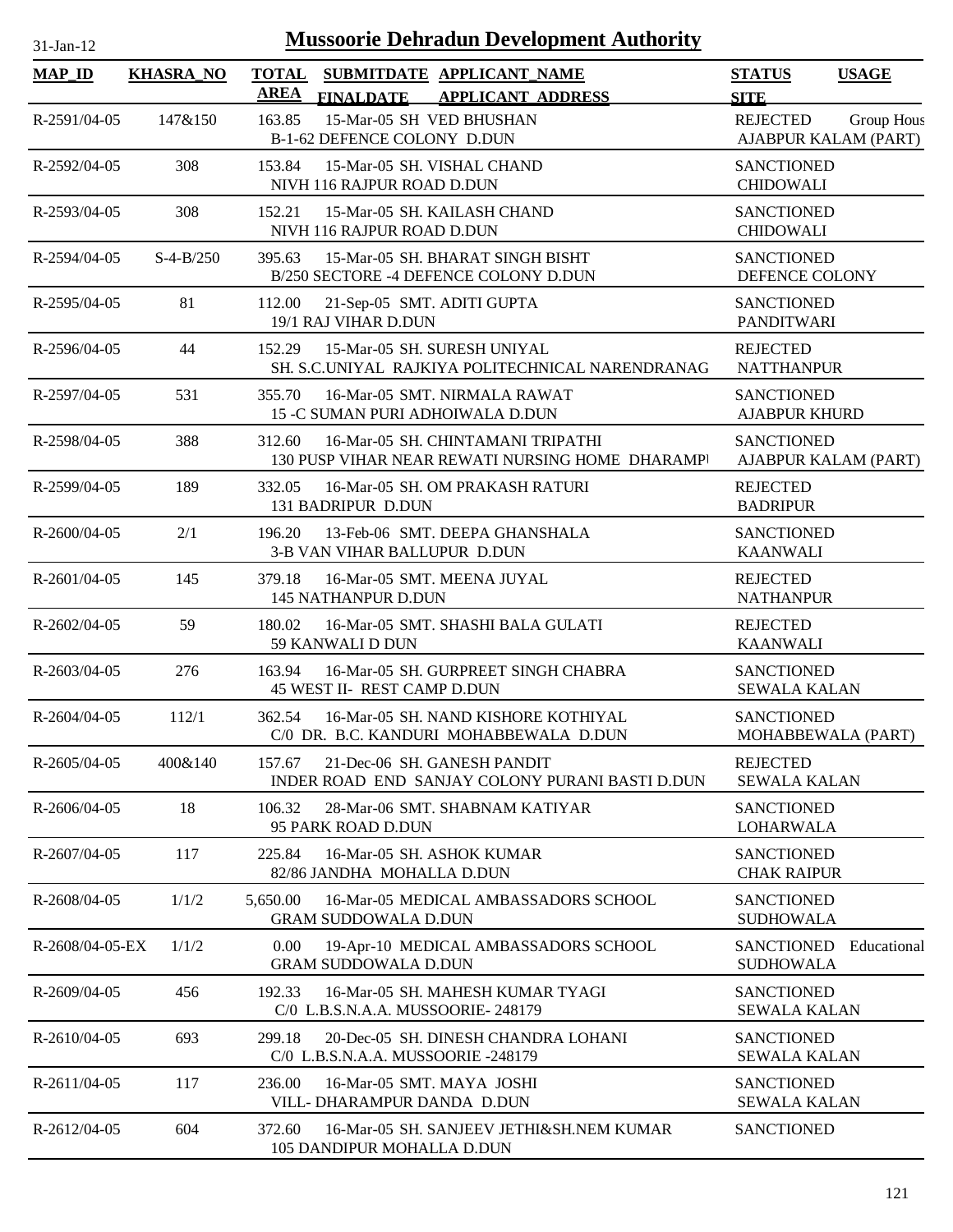| $31-Jan-12$     |                  | <b>Mussoorie Dehradun Development Authority</b>                                                      |                                                |
|-----------------|------------------|------------------------------------------------------------------------------------------------------|------------------------------------------------|
| <b>MAP_ID</b>   | <b>KHASRA NO</b> | <b>TOTAL</b><br>SUBMITDATE APPLICANT_NAME<br>AREA<br><b>FINALDATE</b><br><b>APPLICANT ADDRESS</b>    | <b>STATUS</b><br><b>USAGE</b><br><b>SITE</b>   |
| R-2613/04-05    | 339              | 73.14<br>17-Mar-05 SH. JAI PAL SINGH<br>Q.N0-791 TYPE -II SECTOR -- 1 B.H.L. HARIDWAR                | <b>SANCTIONED</b><br><b>SEWALA KALAN</b>       |
| R-2614/04-05    | 334              | 17-Mar-05 SH. SUNIL CHAUHAN<br>304.65<br>3 RAM VIHAR BALLUPUR ROAD D.DUN                             | <b>REJECTED</b><br><b>SEWALA KALAN</b>         |
| R-2615/04-05    | 1684             | 178.83<br>17-Mar-05 SH, UDHYANAND DHAYNI<br>1684 AJABPUR KHURD D.DUN                                 | <b>REJECTED</b><br><b>AJABPUR KHURD</b>        |
| R-2616/04-05    | $39&16-B/4$      | 17-Mar-05 SH. ASHISH SEHGAL&SH. ASHWANI KUMA<br>199.36<br>R/0 39 E.C.ROAD D.DUN                      | <b>SANCTIONED</b><br>E.C.ROAD                  |
| R-2617/04-05    | 578              | 17-Mar-05 SH. BISHAN SINGH<br>155.67<br>R/0 5 KEWAL VIHAR SAHASTRA DHARA ROAD D.DUN                  | <b>REJECTED</b><br><b>DAK PATTI</b>            |
| R-2618/04-05    | 98               | 6-Jan-06 SH. PURSHOTAM PAPNOI<br>285.19<br>C/0 SH. MANI RAM MISHRA GRAM MAJRI MAFI D.DUN.            | <b>REJECTED</b><br><b>AJABPUR KHURD</b>        |
| R-2619/04-05    | 343              | 17-Mar-05 SH. LALITA PRASAD BHADULA<br>283.46<br><b>36 MANDAKINI VIHAR SAHASTRA DHARA ROAD D.DUN</b> | <b>REJECTED</b><br><b>DHORAN KHAS</b>          |
| R-2620/04-05    | 2/1              | 223.16<br>17-Mar-05 SH, SUBHASH CHANDRA MANJKHOLA<br><b>GRAM JAKHAN JOHRI ROAD D.DUN</b>             | <b>REJECTED</b><br><b>JAKHAN</b>               |
| R-2621/04-05    | 3                | 270.00<br>18-Mar-05 SH. VIKRAM SINGH<br>989/2 KANWALI DUTTA ENCLAVE D.DUN                            | <b>REJECTED</b><br><b>KAANWALI</b>             |
| $R-2622/04-05$  | 1148             | 18-Mar-05 SH. KUNDAN SINGH DHANOLA<br>375.15<br>H.NO. 32 AAM BAGH GARHI CANTT D.DUN                  | <b>REJECTED</b><br>AJABPUR KALAM (PART)        |
| R-2623/04-05    | 67/1             | 167.48<br>18-Mar-05 SH. SUDESH SADHU MASIH<br>IRDE FAMILY QUARTER RAIPUR ROAD .D.DUN                 | <b>REJECTED</b><br><b>AAMWALA TARLA</b>        |
| R-2624/04-05    | 228              | 156.72<br>18-Mar-05 SH. VIJENDAR PRASAD DOBHAL<br>C/0 ASHIYANA ASSOCIATES 27 ARAGHAR D.DUN           | <b>REJECTED</b><br><b>AJABPUR KHURD</b>        |
| R-2624/04-05-RE | 228              | 13-Jul-07 SH. VIJENDAR PRASAD DOBHAL<br>156.72<br>1/18 MATA MANDIR COLONYAJABPUR KALAN D.DUN         | <b>PENDING</b><br>Home<br><b>AJABPUR KHURD</b> |
| R-2624/04-05-RE | 228              | 156.72<br>10-Aug-07 SH. VIJENDAR PRASAD DOBHAL<br>1/18 MATA MANDIR COLONYAJABPUR KALAN D.DUN         | <b>PENDING</b><br>Home<br><b>AJABPUR KHURD</b> |
| R-2624/04-05-RE | 228              | 12-Mar-08 SH. VIJENDAR PRASAD DOBHAL<br>156.72<br>1/18 MATA MANDIR COLONYAJABPUR KALAN D.DUN         | SANCTIONED Home<br><b>AJABPUR KHURD</b>        |
| R-2625/04-05    | 159              | 156.83<br>18-Mar-05 SH. RAGHUBAR DAYAL GUPTA<br><b>GRAM ADHOIWALA D.DUN</b>                          | <b>REJECTED</b><br><b>ADOIWALA</b>             |
| R-2626/04-05    | 160              | 18-Mar-05 RAJENDRA KUMAR&SUCHA SINGH<br>158.80<br>111 DRON PURI G.M.S.ROAD D.DUN                     | <b>SANCTIONED</b>                              |
| R-2627/04-05    | 28/13            | 378.25<br>18-Mar-05 SH.0M PRAKASH SHARMA&URMIL RANI<br>GRAM&P.0. NEHRU GRAM D.DUN                    | <b>REJECTED</b><br><b>NATHANPUR</b>            |
| R-2628/04-05    | 25/1             | 18-Mar-05 SH. ASHOK KUMAR SINGH<br>263.01<br>25/1 INDER ROAD D.DUN                                   | <b>SANCTIONED</b><br><b>INDER ROAD</b>         |
| R-2629/04-05    | 686              | 18-Mar-05 SMT. URMILA JAIN&SH. ARPAN JAIN<br>307.06<br>C-T-9 YAMUNA COLONY D.DUN                     | <b>REJECTED</b><br><b>KAANWALI</b>             |
| R-2630/04-05    | 562              | 18-Mar-05 MAJOR AMIT DANGWAL<br>322.77<br>C/0 SH. SAKLANI NEAR ARVIND GAS GODOWN BADRIPUR D          | <b>REJECTED</b><br><b>BADRIPUR</b>             |
| R-2631/04-05    | 40/2             | 406.45<br>24-Aug-05 SH. ASHISH KUMAR<br>33 ALKA PURI CHAKRATA ROAD D.DUN.                            | <b>SANCTIONED</b><br><b>KAANWALI</b>           |
| R-2632/04-05    | 513              | 176.94<br>19-Mar-05 SH. VINAY SHARMA<br>125/A LANE-N0-12 MOHIT NAGAR D.DUN                           | <b>SANCTIONED</b><br><b>BHARUWALA GRANT</b>    |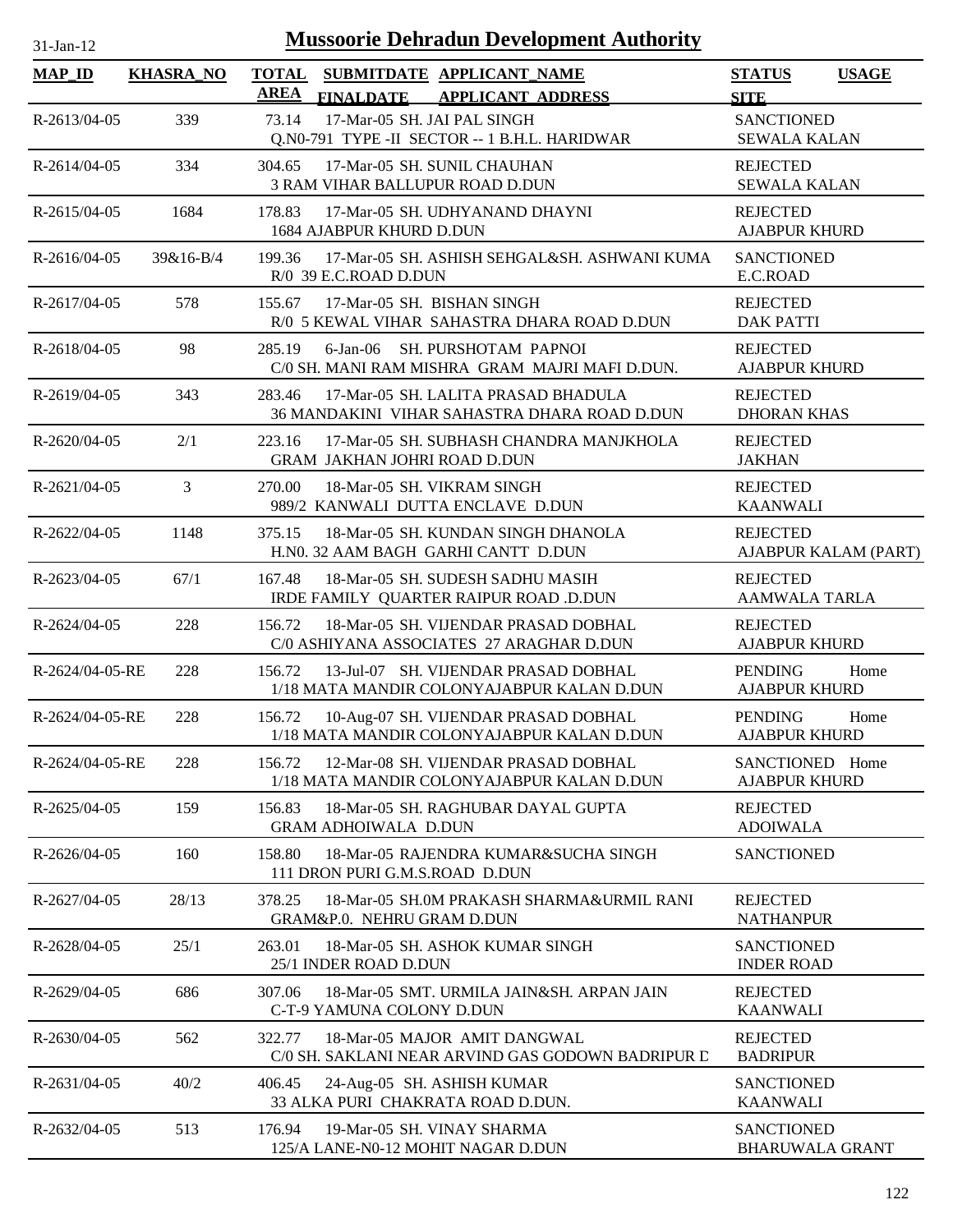| $31-Jan-12$        |                  | <b>Mussoorie Dehradun Development Authority</b>                                                          |                                                 |
|--------------------|------------------|----------------------------------------------------------------------------------------------------------|-------------------------------------------------|
| <b>MAP_ID</b>      | <b>KHASRA_NO</b> | <b>TOTAL</b><br>SUBMITDATE APPLICANT_NAME<br><b>AREA</b><br><b>FINALDATE</b><br><b>APPLICANT ADDRESS</b> | <b>STATUS</b><br><b>USAGE</b><br><b>SITE</b>    |
| R-2633/04-05       | 513              | 128.56<br>19-Mar-05 SH. SANDEEP CHAUHAN<br>399/1 CHUKKUWALA D.DUN                                        | <b>SANCTIONED</b><br><b>BHARUWALA GRANT</b>     |
| R-2634/04-05       | 63               | 19-Mar-05 SH. J.O. SHARPE<br>70.31<br>63 NESHVILLA ROAD D.DUN.                                           | <b>SANCTIONED</b><br>NESHVILLA ROAD             |
| R-2635/04-05       | $7\overline{ }$  | 144.84<br>19-Mar-05 SH. VIRENDER KUMAR GOYAL&SMT.SANT( SANCTIONED<br>47-A NATIONAL ROAD D.DUN            | <b>MAJRA</b>                                    |
| $R-2636/04-05$     | 258&1229         | 21-Mar-05 SH. UMESH RAWAT<br>193.54<br>255 DOBHAL WALA D.DUN.                                            | <b>SANCTIONED</b><br><b>AJABPUR KHURD</b>       |
| R-2637/04-05       | 655              | 21-Mar-05 SH. AMIT SHARMA<br>201.82<br>SUBHASH NAGAR D.DUN                                               | <b>SANCTIONED</b><br><b>BHARUWALA GRANT</b>     |
| R-2638/04-05       | 655              | 187.18<br>21-Mar-05 SH, SUBHAN ALI<br><b>GRAM TELIWALA D.DUN</b>                                         | <b>SANCTIONED</b><br><b>BHARUWALA GRANT</b>     |
| $R - 2639/04 - 05$ | 567              | 21-Mar-05 SH. KULDEEP BALONI&PRADEEP BALONI<br>175.30<br>567 AJABPUR KALAN D.DUN                         | <b>SANCTIONED</b><br>AJABPUR KALAM (PART)       |
| $R-2640/04-05$     | $65 - A/46$      | 7-Sep-05 SH. S.L. MALL<br>578.52<br>65-A/46 DOBHAL WALA D.DUN                                            | <b>SANCTIONED</b><br><b>DOBHALWALA</b>          |
| $R-2641/04-05$     | 31/13/23         | 540.84<br>21-Mar-05 SH. JAGJEET KAUR&GURPREET SINGH<br>R/0 HARIDWAR ROAD OPP-ROAD WAYS WORK SHOP D.DUN   | <b>SANCTIONED</b><br><b>CIRCULAR ROAD</b>       |
| $R-2642/04-05$     | 146              | 97.34<br>21-Mar-05 SMT. NEENA UNIYAL<br><b>18 PARK ROAD D.DUN</b>                                        | <b>SANCTIONED</b><br><b>CHAI BAGH KAULAGARH</b> |
| R-2643/04-05       | 25               | 99.40<br>21-Mar-05 SH. SANJAY KUMAR SHARMA<br>24 KISHAN NAGAR COLONY D.DUN                               | <b>SANCTIONED</b><br><b>CHAI BAGH KAULAGARH</b> |
| R-2644/04-05       | 176/166          | 68.00<br>21-Mar-05 SH. HARISH KAKKAR<br>176/166 CHUKKUWALA MOHALLA D.DUN                                 | <b>REJECTED</b><br><b>CHUKKHUWALA</b>           |
| R-2645/04-05       | 698              | 372.00<br>21-Mar-05 SH, GOPAL KRISHAN BHATT<br>C/0 ARVIND GHILDIYAL VIDHYA VIHAR PHASE-1 D.DUN           | <b>SANCTIONED</b><br><b>DEHRA KHAS</b>          |
| $R-2646/04-05$     | 481              | 382.16<br>21-Mar-05 SMT. GUDDI RANA<br>MOTHROWALA ROAD AJABPUR KALAN D.DUN                               | <b>SANCTIONED</b><br>AJABPUR KALAM (PART)       |
| R-2647/04-05       | 999              | 315.37<br>21-Mar-05 SMT. VIMLA KUNDRA<br>C/0 ASHIYANA ASSOCIATES SHASTRI NAGAR D.DUN                     | <b>REJECTED</b><br><b>NATHANPUR</b>             |
| R-2648/04-05       | 88               | 174.12<br>21-Mar-05 PRIYAMVADA<br>28 GOVIND GARH D.DUN                                                   | <b>SANCTIONED</b><br><b>KAANWALI</b>            |
| R-2649/04-05       | 210&209          | 10-Jan-07 SH. JITENDRA SINGH<br>300.00<br>H/0 DR. V.BAKAYE BADRI PUR ROAD JOGIWALA D.DUN.                | <b>REJECTED</b><br><b>DHORAN KHAS</b>           |
| $R-2650/04-05$     | 109              | 210.15<br>21-Mar-05 SH. DHAN SINGH RAWAT<br>C/0 B.S. RAUTALA AJABPUR KHURD D-BLOCK SARAS WAT             | <b>SANCTIONED</b><br><b>AJABPUR KHURD</b>       |
| R-2651/04-05       | 434              | 21-Mar-05 SMT. HARBHAJAN KAUR<br>132.84<br>39 MANNU GANJ D.DUN                                           | <b>SANCTIONED</b><br><b>NIRANJANPUR</b>         |
| R-2652/04-05       | 78               | 140.80<br>22-Mar-05 SH. KEHAR SINGH<br>371 GARHI CANTT D.DUN                                             | <b>REJECTED</b><br>KAULAGARH MAI CHAKE          |
| R-2653/04-05       | 282              | 181.00<br>22-Mar-05 SH. SANJAY PALIWAL<br>VILL&P.0. KAULAGARH D.DUN                                      | <b>RAJ PUR ROAD</b>                             |
| $R-2654/04-05$     | 282              | 22-Mar-05 SMT. KUSUM NAUTIYAL&SMT. KRISHAN K<br>166.86<br>VILL&P.0. KAULAGARH D.DUN                      | <b>SANCTIONED</b><br><b>RAJ PUR ROAD</b>        |
| $R-2655/04-05$     | 677&674          | 171.00<br>23-Mar-05 SMT. URMILA SALARIA<br>C/0 WELHAM GIRLS SCHOOL DALAN WALA D.DUN                      | <b>REJECTED</b><br><b>JAKHAN</b>                |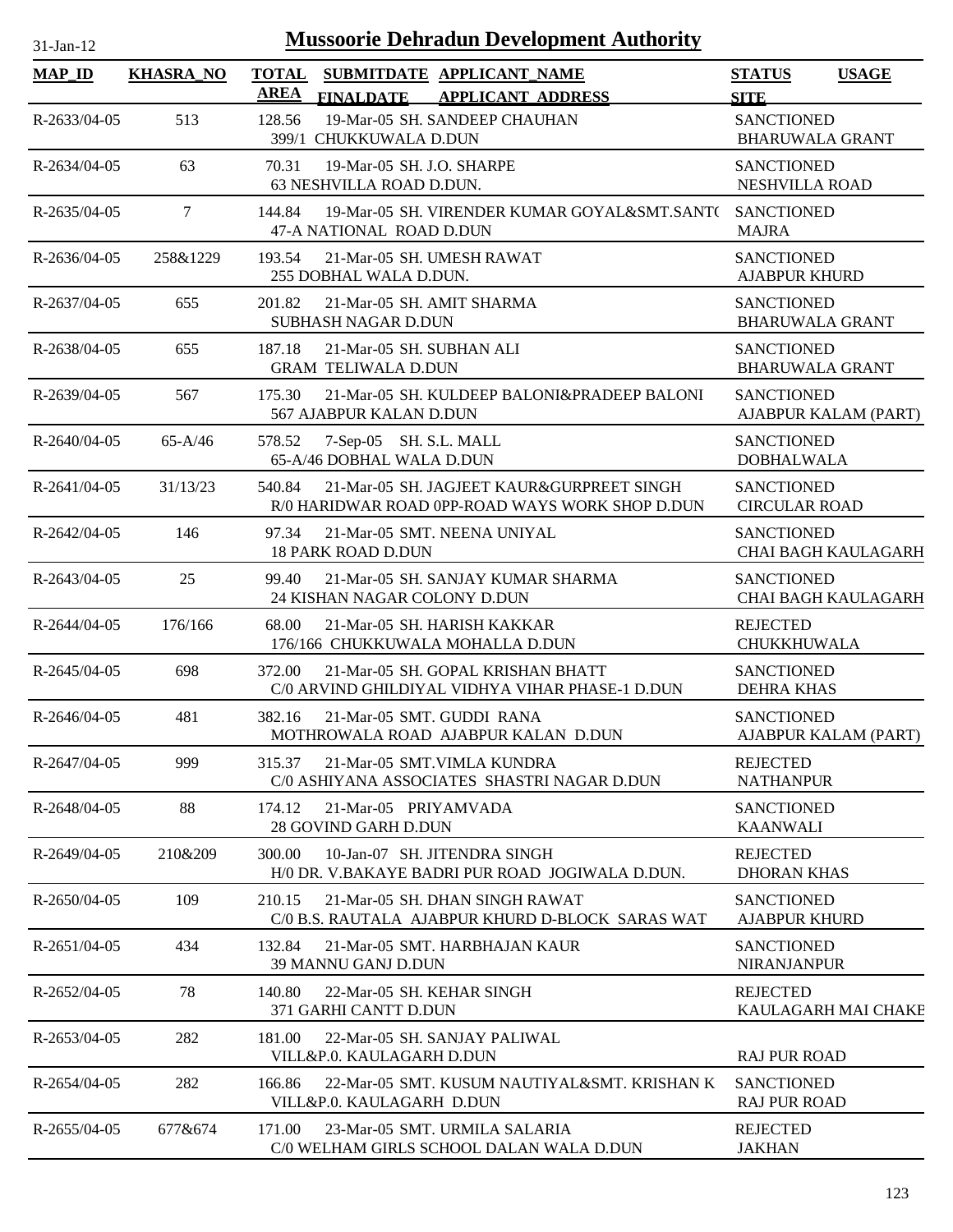| $31$ -Jan-12       |                  | <b>Mussoorie Dehradun Development Authority</b>                                             |                                              |
|--------------------|------------------|---------------------------------------------------------------------------------------------|----------------------------------------------|
| <b>MAP_ID</b>      | <b>KHASRA_NO</b> | <b>TOTAL</b><br>SUBMITDATE APPLICANT_NAME<br><b>AREA</b><br>FINALDATE APPLICANT ADDRESS     | <b>STATUS</b><br><b>USAGE</b><br><b>SITE</b> |
| $R-2656/04-05$     | 67               | 23-Mar-05 SH. VIDYA DUTT<br>174.48<br>67 NEW BASTI CHUKKUWALA D.DUN                         | <b>REJECTED</b><br><b>CHUKKHUWALA</b>        |
| R-2657/04-05       | 32/49            | 368.16<br>23-Mar-05 SH. ATUL KUMAR LOHIA<br>32/49 TEG BAHADUR ROAD D.DUN                    | <b>SANCTIONED</b><br>TEG BAHADHUR ROAD       |
| R-2658/04-05       | 1096             | 136.09<br>23-Mar-05 SH. MADAN SINGH<br>64/3 TALWAR LINES 31 MALL ROAD D.DUN                 | <b>SANCTIONED</b><br><b>KAANWALI</b>         |
| R-2659/04-05       | 1193             | 209.10<br>25-Jan-06 SH. HARISH SINGH BISHT<br>34-B LIG INDIRA PURAM D.DUN                   | <b>SANCTIONED</b><br><b>GADHI</b> (PART)     |
| $R-2660/04-05$     | 170&171          | 491.82<br>23-Mar-05 SMT. PRAVEEN RAHMAN<br>A-19 FRIENDS COLONY EAST MAIN MATHURA ROAD NEW   | <b>REJECTED</b><br><b>DAK PATTI</b>          |
| R-2661/04-05       | 147              | 385.00<br>23-Mar-05 SH, ARVIND SINGH RAWAT<br>QTR.N0-3 TELECOM STAFF QTR. PATEL NAGAR D.DUN | <b>REJECTED</b><br><b>PITHUWALA</b>          |
| R-2662/04-05       | 512              | 23-Mar-05 SH. THAMAN SINGH NEGI<br>321.95<br>D-106 DEFENCE COLONY D.DUN                     | <b>REJECTED</b><br><b>BADRIPUR</b>           |
| $R - 2663/04 - 05$ | 1137             | 156.00<br>23-Mar-05 SH. SANJAY KAPOOR<br>19 LAKHI BAGH D.DUN                                | <b>REJECTED</b><br><b>DEHRA KHAS</b>         |
| R-2664/04-05       | 1496             | 159.07<br>23-Mar-05 SH. A.K. KHANNA<br><b>4 NEW ROAD D.DUN</b>                              | <b>SANCTIONED</b><br><b>KAANWALI</b>         |
| $R-2665/04-05$     | 17               | 332.61<br>23-Mar-05 SH. NARINDER SINGH SAWHNEY<br>119-D RACE COURSE D.DUN                   | <b>SANCTIONED</b><br><b>RACE COURSE</b>      |
| $R-2666/04-05$     | 31/1             | 128.26<br>23-Mar-05 SH. BASHIR AHMED<br>31/1 E.C.ROAD D.DUN                                 | <b>SANCTIONED</b><br>E.C.ROAD                |
| $R-2667/04-05$     | 1377             | 23-Mar-05 SH. RAVI RANJAN<br>222.00<br>150/2-A SHANTI VIHAR GOVIND GARH D.DUN               | <b>SANCTIONED</b><br><b>KAANWALI</b>         |
| R-2668/04-05       | 399/222          | 192.38<br>23-Mar-05 SH, SUSHIL KUMAR GUPTA<br>306 RAM NAGAR LAKHI BAGH D.DUN                | <b>SANCTIONED</b><br><b>LAKHI BAGH</b>       |
| $R-2669/04-05$     | 336              | 77.88<br>23-Mar-05 SH. BRIJ PAL SINGH<br>19/26 BAKRAL WALA D.DUN                            | <b>REJECTED</b><br><b>MAJRA</b>              |
| R-2670/04-05       | 177              | 565.00<br>11-May-05 SMT. MANJULA BANSAL<br><b>20 ARVIND MARG D.DUN</b>                      | <b>REJECTED</b><br><b>KARANPUR</b>           |
| R-2671/04-05       | 183              | 199.77<br>23-Mar-05 SH. ARUN NEGI<br>II/34 OFFICERS COLONY RACE COURSE D.DUN                | <b>REJECTED</b><br><b>AJABPUR KHURD</b>      |
| R-2672/04-05       | 825              | 23-Mar-05 SMT. SHEELA DEVI&BACHI RAM KALA<br>240.69<br>84 BELL ROAD D.DUN                   | <b>SANCTIONED</b><br><b>BHARUWALA GRANT</b>  |
| R-2673/04-05       | 43/2             | 163.34<br>23-Mar-05 SH ARVIND BHARTI<br><b>VILLAGE MOHABBAWALA D.DUN</b>                    | <b>REJECTED</b><br><b>MAJRI NAFI</b>         |
| R-2674/04-05       | 553              | 24-Mar-05 SMT. BISHAMBARI BAHUGUNA<br>199.78<br>60 KAULA GARH INDER VIHAR D.DUN             | <b>REJECTED</b><br>DHARAMPUR DANDA           |
| R-2675/04-05       | 518              | 240.47<br>24-Mar-05 SH. B.S.RAWAT<br><b>G-1 TYPE-III SANCHAR VIHAR D.DUN</b>                | <b>REJECTED</b><br><b>DHORAN KHAS</b>        |
| R-2676/04-05       | 195/1240         | 24-Mar-05 SH. VIJAY KUMAR NAUTIYAL<br>171.17<br>LANE-2 SHASTRI NAGAR HARIDWAR ROAD D.DUN    | <b>SANCTIONED</b><br>AJABPUR KALAM (PART)    |
| R-2677/04-05       | 215/5C           | 192.00<br>24-Mar-05 M/S HUTCHISON ESSAR SOUTH LTD.<br>493 MANGAL PANDEY NAGAR MEERUT        | <b>REJECTED</b><br><b>DAK PATTI</b>          |
| R-2678/04-05       | 298&296          | 260.12<br>24-Mar-05 SMT. RAJSHREE<br><b>B-15 P.O.NEW FOREST D.DUN</b>                       | <b>SANCTIONED</b><br><b>KAANWALI</b>         |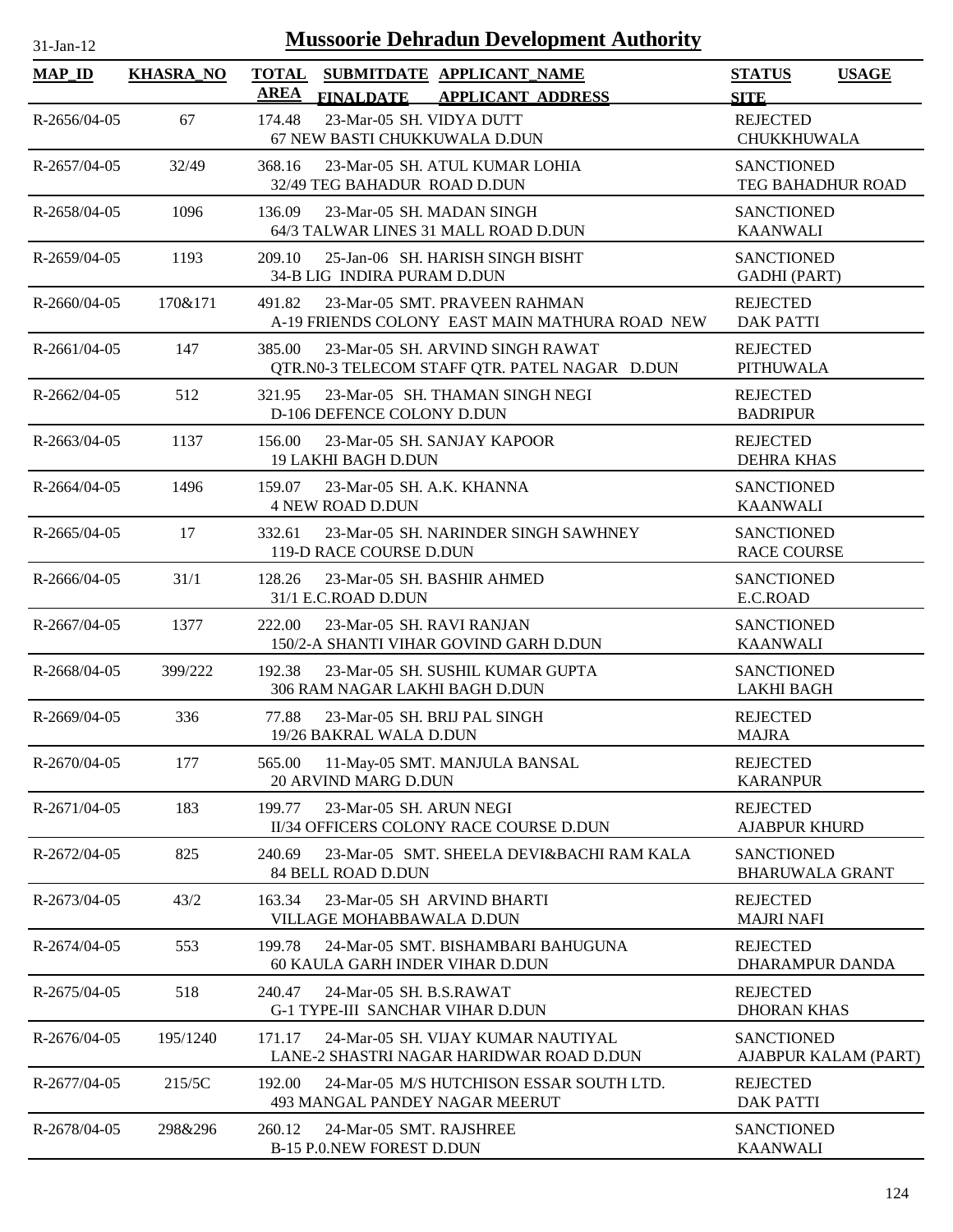| 31-Jan-12          | <b>Mussoorie Dehradun Development Authority</b> |                                                                                                          |                                                |  |  |  |  |
|--------------------|-------------------------------------------------|----------------------------------------------------------------------------------------------------------|------------------------------------------------|--|--|--|--|
| <b>MAP_ID</b>      | <b>KHASRA_NO</b>                                | <b>TOTAL</b><br>SUBMITDATE APPLICANT_NAME<br><b>AREA</b><br><b>FINALDATE</b><br><b>APPLICANT ADDRESS</b> | <b>STATUS</b><br><b>USAGE</b><br><b>SITE</b>   |  |  |  |  |
| R-2679/04-05       | 92/28                                           | 26-Aug-06 SH. TOSHIF KHAN<br>146.78<br>89 MITRA LOK COLONY KANWALI D.DUN                                 | <b>SANCTIONED</b><br><b>KAANWALI</b>           |  |  |  |  |
| R-2680/04-05       | 57                                              | 96.20<br>24-Mar-05 SH. PRATEEK KUMAR<br>57 MOTI BAZAR D.DUN                                              | <b>REJECTED</b><br><b>MOTI BAZAR</b>           |  |  |  |  |
| R-2681/04-05       | $A-97$                                          | 24-Mar-05 SH. ASHOK KUMAR<br>178.92<br>MDDA COLONY DALANWALA D.DUN                                       | <b>SANCTIONED</b><br>MDDA COLONY DALANW        |  |  |  |  |
| R-2682/04-05       | 151&152                                         | 28-Mar-05 SH. POOL SINGH<br>326.31<br>C-T-73 YAMUNA COLONY D.DUN                                         | <b>SANCTIONED</b><br><b>KANDOLI</b>            |  |  |  |  |
| R-2683/04-05       | 110/33                                          | 28-Mar-05 SMT.MOHINI BHATNAGAR<br>111.35<br>5- ANEKANT PALACE RAJPUR ROAD D.DUN                          | <b>SANCTIONED</b><br><b>CHAKRATA ROAD</b>      |  |  |  |  |
| R-2684/04-05       | 730                                             | 127.89<br>28-Mar-05 SMT. URMILA CHAUHAN<br>39/1 CANAL ROAD D.DUN                                         | <b>SANCTIONED</b><br><b>JAKHAN</b>             |  |  |  |  |
| $R - 2685/04 - 05$ | 70                                              | 28-Mar-05 SH. JAI KRISHAN KHANDURI<br>238.38<br>53 TONS COLONY DAKPATHAR D.DUN.                          | <b>SANCTIONED</b><br><b>CHAK AJABPUR KALAN</b> |  |  |  |  |
| R-2686/04-05       | 17                                              | 28-Mar-05 SH. RAJ PAL<br>104.89<br>17 NEW SURVEY ROAD D.DUN                                              | <b>SANCTIONED</b><br><b>OTHERS</b>             |  |  |  |  |
| R-2687/04-05       | 570                                             | 247.32<br>28-Mar-05 SH. MUKESH KUMAR SHARMA &MADHU S<br>118 PRAKASH VIHAR DHARAMPUR D.DUN                | <b>SANCTIONED</b><br>AJABPUR KALAM (PART)      |  |  |  |  |
| R-2688/04-05       | 675                                             | 28-Mar-05 SH. ASHOK KUMAR AGGARWAL<br>83.60<br>C/0 BANSAL STORE SUBHASH NAGAR D.DUN                      | <b>REJECTED</b><br><b>MAJRA</b>                |  |  |  |  |
| R-2689/04-05       | 835                                             | 163.33<br>28-Mar-05 SMT. JASHODA SAJWAN<br>VISHNU VIHAR BYE PASS ROAD D.DUN                              | <b>SANCTIONED</b><br>AJABPUR KALAM (PART)      |  |  |  |  |
| R-2690/04-05       | 38                                              | 166.02<br>28-Mar-05 SH. NAVAL KISHORE BHARDWAJ<br>15/1 TEACHERS COLONY GOVIND GARH D.DUN                 | <b>SANCTIONED</b><br><b>GOVIND GARH</b>        |  |  |  |  |
| R-2691/04-05       | 1546                                            | 205.34<br>29-Mar-05 SH. JAIVEER SINGH<br>HARIDWAR BYE PASS ROAD D.DUN MARBEL WORLD.                      | <b>REJECTED</b><br>AJABPUR KALAM (PART)        |  |  |  |  |
| R-2692/04-05       | 286                                             | 836.53<br>29-Mar-05 DR. VIMAL CHHAJER&MADHU CHHAJER<br>56 MEEDO COMPLEX D.DUN                            | <b>REJECTED</b><br><b>SINOLA</b>               |  |  |  |  |
| R-2693/04-05       | 69                                              | 29-Mar-05 SH. VIJAY TIWARI<br>130.62<br>56 MEEDO COMPLEXD.DUN                                            | <b>SANCTIONED</b><br>SAYYAD MOHALLA            |  |  |  |  |
| $R-2694/04-05$     | 860                                             | 241.64<br>29-Mar-05 SH. ANIL KUMAR BADONI<br>5 ROHINI PLAZA D.DUN                                        | <b>SANCTIONED</b><br>AJABPUR KALAM (PART)      |  |  |  |  |
| R-2695/04-05       | 49                                              | 22-Dec-05 SH. KULDEEP CHANDRA<br>112.62<br>151 SALAWALA D.DUN                                            | <b>SANCTIONED</b><br>CHUKKHUWALA MAICHA        |  |  |  |  |
| R-2696/04-05       | 465                                             | 79.09<br>29-Mar-05 SH. KHUSHAL SINGH<br>HEMWANTI NANDAN BAHUGUNA COLONY AJABPUR D.D                      | <b>REJECTED</b><br>AJABPUR KALAM (PART)        |  |  |  |  |
| R-2697/04-05       | 26                                              | 144.74<br>29-Mar-05 SH. SUDHIR KUMAR<br>26 MALVIYA MARG LAXMAN CHOWK D.DUN                               | <b>SANCTIONED</b><br><b>MALVIAYA ROAD</b>      |  |  |  |  |
| R-2698/04-05       | 484                                             | 29-Mar-05 SH. RAJENDRA PRASAD DOBHAL<br>376.60<br>107 OM VIHAR GALI NO-11 AJABPUR KALAN D.DUN            | <b>SANCTIONED</b><br>AJABPUR KALAM (PART)      |  |  |  |  |
| R-2699/04-05       | 282/1                                           | 29-Mar-05 SH. NARESH KUMAR CHATRI<br>117.51<br>36 GARHI CANTT D.DUN.                                     | <b>SANCTIONED</b><br><b>ADOIWALA</b>           |  |  |  |  |
| R-2700/04-05       | 70/1                                            | 107.30<br>29-Mar-05 SMT, SEPHALI BISWAS&BIMAL KUMAR<br>70/1 GANDHI ROAD D.DUN                            | <b>SANCTIONED</b><br><b>GANDHI ROAD</b>        |  |  |  |  |

R-2701/04-05 301/215/192 116.18 29-Mar-05 SH. SOM CHAND SANCTIONED

84/1 KHURBHURA MOHALLA D.DUN

KHURBURA MOHALLA